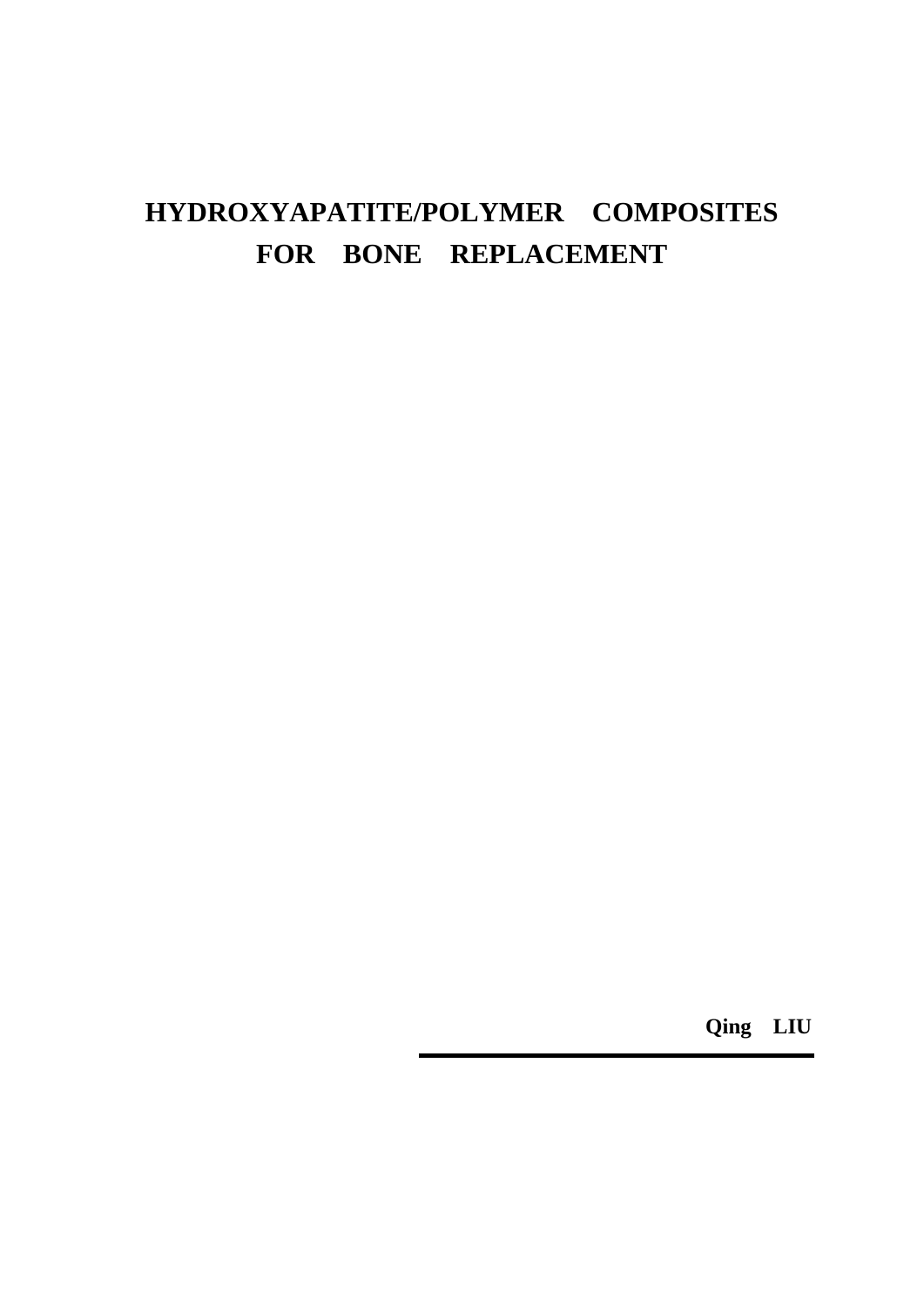# **HYDROXYAPATITE/POLYMER COMPOSITES FOR BONE REPLACEMENT**

PROEFSCHRIFT

Ter verkrijging van de graad van doctor aan de Universiteit Twente, op gezag van de rector magnificus, prof. dr. F.A. van Vught, volgens het besluit van het College voor Promoties in het openbaar te verdedigen op donderdag 15 Mei 1997 te 13.15 uur

door

#### **Qing LIU**

geboren op 22 juni 1962 te Changzhi, Shanxi province, P.R. China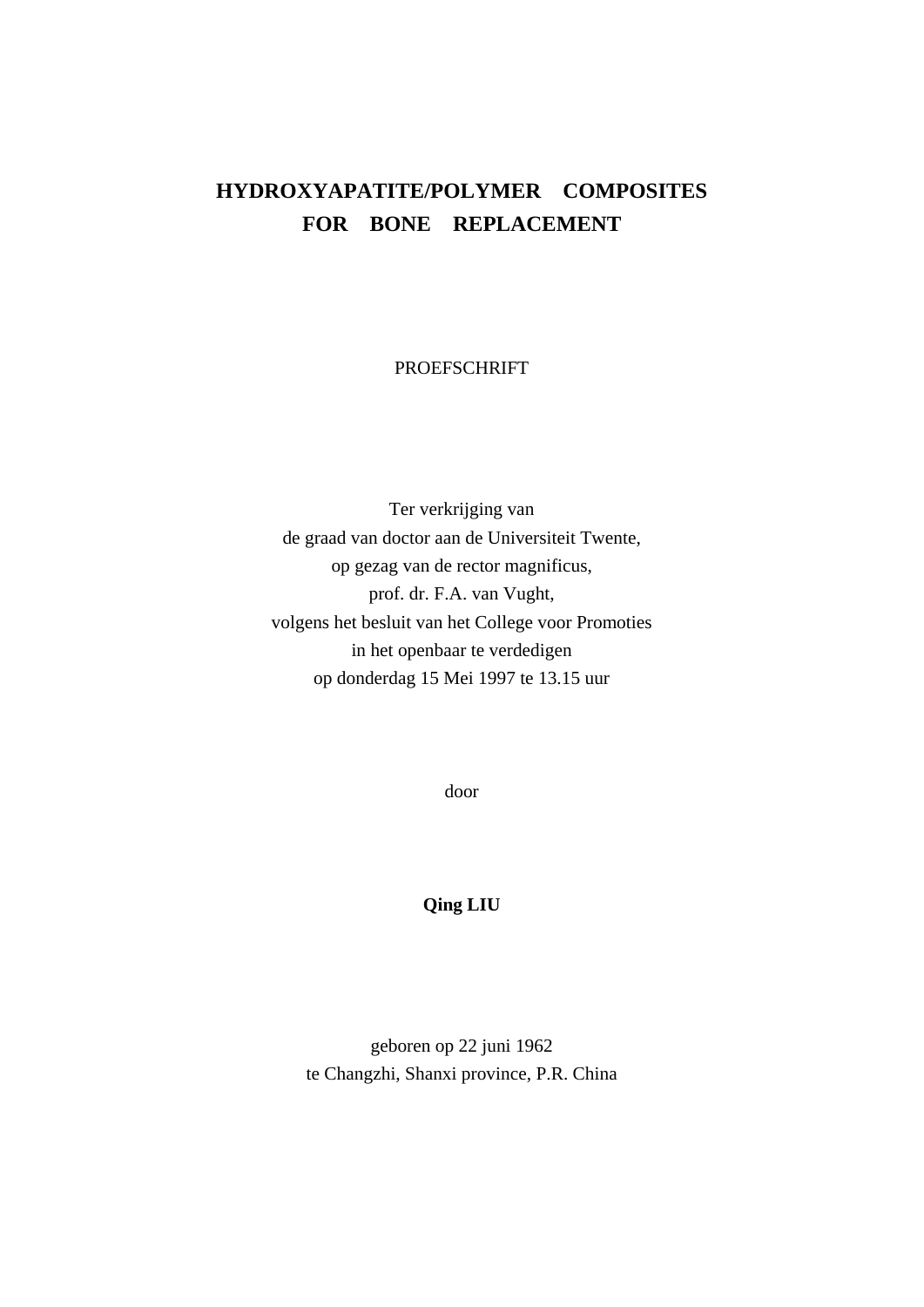Dit proefschrift is goedgekeurd door:

Promotoren: Prof. dr. J. Feijen Prof. dr. C.A. van Blitterswijk

Assistent promotor: Dr. ir. J.R. de Wijn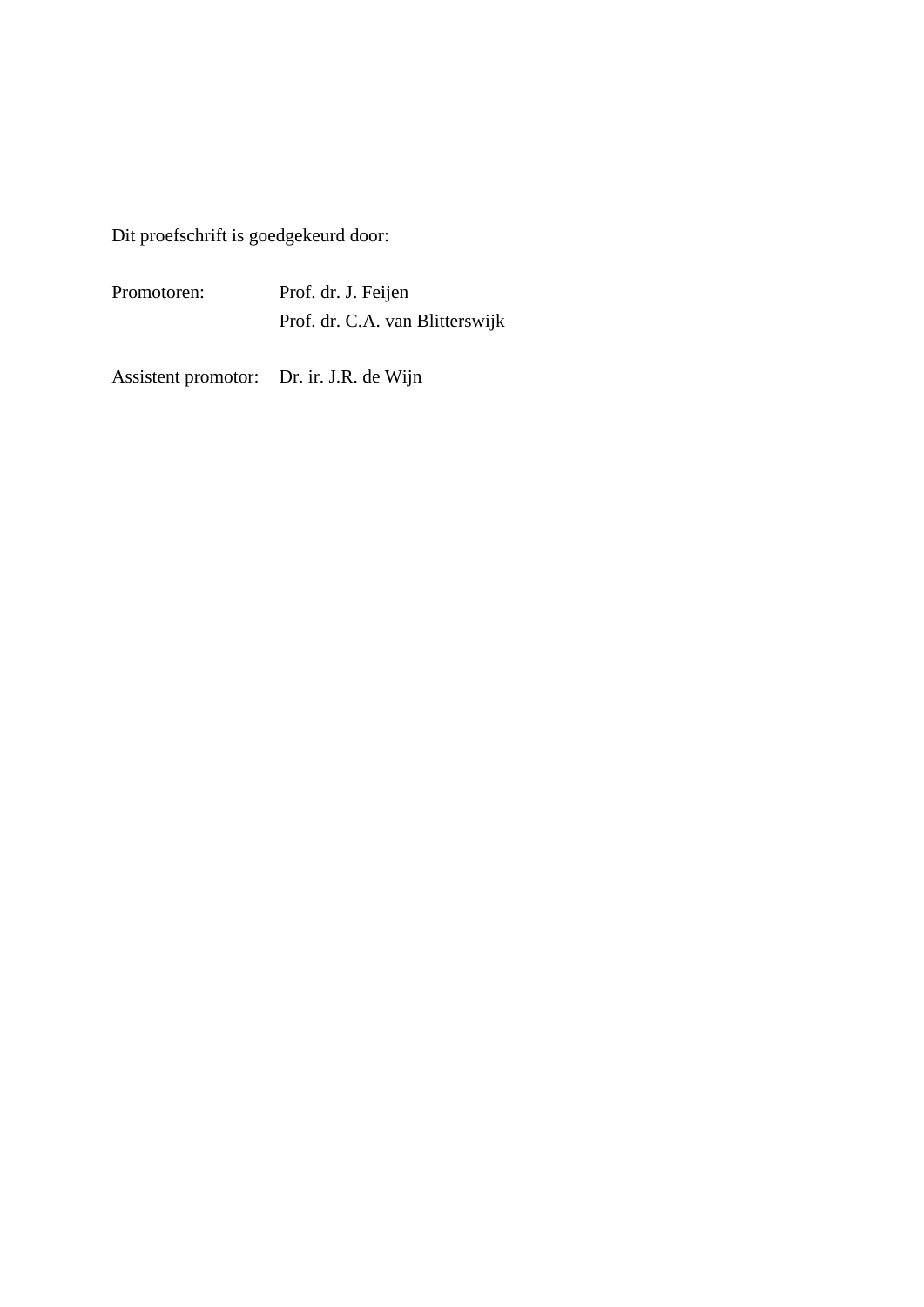**To Hongbo Our parents**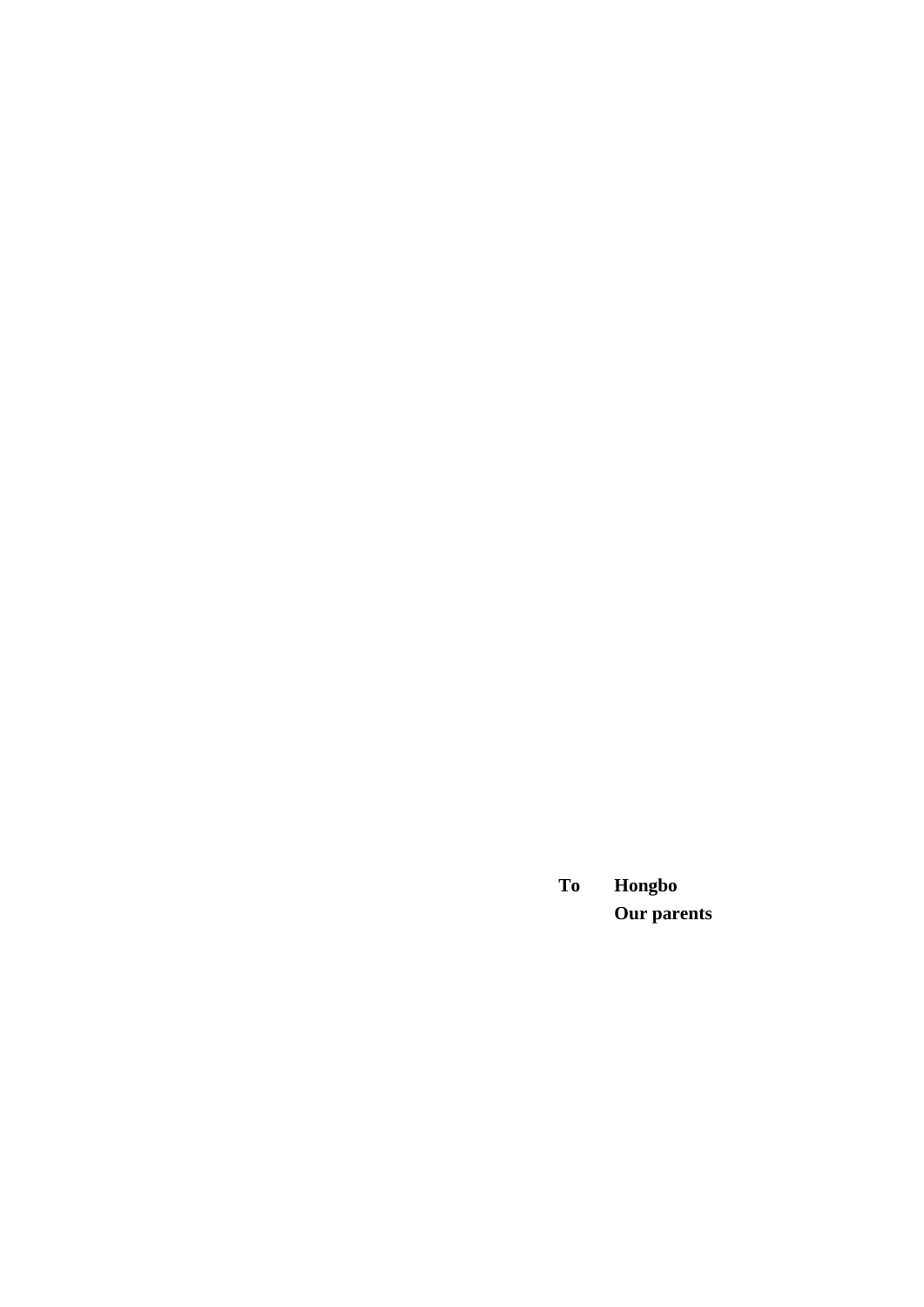#### CIP-GEGEVENS KONINKLIJKE BIBLIOTHEEK, DEN HAAG

Liu, Qing

Hydroxyapatite/polymer composites for bone replacement/ Qing Liu  $[S.l.:s.n.]$ Proefschrift Universiteit Twente, Enschede, -met literatuur opgave.

ISBN 90##### NUGI 743 Subject headings: Biomaterials / bone implants /polymers

#### **Cover photo:**

A SEM photo shows the fracture surface of EMa-HA composite. Better contact between such EMa modified HA particles and polymer matrix can be seen.

© Q. Liu, Bilthoven, The Netherlands, 1997

All right reserved, No part of this document may be reproduced in any fashion by photostat, microfilm, or by any other means without permission of the publisher.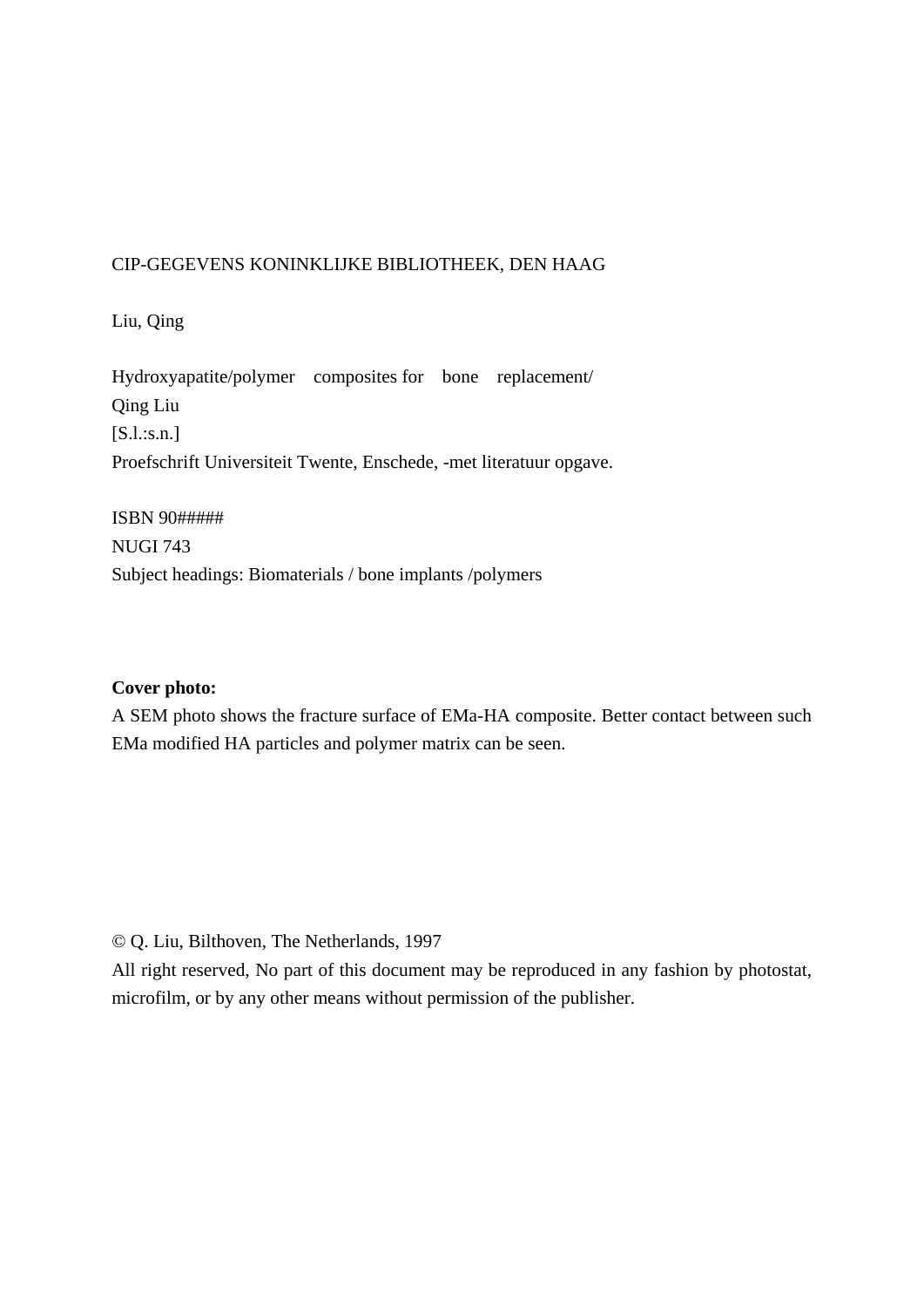#### **This thesis is based on the following publications**:

- 1 Q. Liu, J.R. de Wijn and C.A. van Blitterswijk, "Composite biomaterials with chemical bonding between hydroxyapatite filler particles and PEG/PBT block copolymer matrix", (submitted to J. Biomed. Mater. Res.).
- 2 Q. Liu, J.R. de Wijn and C.A. van Blitterswijk, "A study on the grafting reaction of isocyanates with hydroxyapatite particles", (submitted to J. Biomed. Mater. Res.).
- 3 Q. Liu, J.R. de Wijn and C.A. van Blitterswijk, " Covalent bonding of PMMA, PBMA and poly(HEMA) to hydroxyapatite particles", (submitted to J. Biomed. Mater. Res.)
- 4 Q. Liu, J. R. de Wijn, C. A. van Blitterswijk, "Surface modification of nano-apatite by grafting organic polymers", (submitted to J. Biomed. Mater. Res.).
- 5 Q. Liu, J.R. de Wijn and C.A. van Blitterswijk, "Nano-apatite/polymer composites: Mechanical and physicochemical characteristics", (submitted to Biomaterials).
- 6 Q. Liu, J.R. de Wijn, D. Bakker and C.A. van Blitterswijk, "Surface modification of hydroxyapatite to introduce interfacial bonding with Polyactive<sup>TM</sup> 70/30 in a biodegradable composite", J. Mater. Sci.: Mater. in Med. 7:551-557, 1996
- 7 Q. Liu, J.R. de Wijn, C.A. van Blitterswijk, "Intermolecular Complexation Between PEG/PBT Block copolymer and Polyelectrolytes Polyacrylic Acid and Maleic Acid Copolymer", European Polymer J. (accepted)
- 8 Q. Liu, J. Weng, J. G. C. Wolke, C. A. van Blitterswijk, "A novel in vitro model to study the calcification of biomaterials" ( Submitted to Cells and Materials).
- 9 Q. Liu, J. R. de Wijn, D. Bakker, M. v. Toledo, C. A. van Blitterswijk, "Polyacids as bonding agents in hydroxyapatite/polyester-ether (Polyactive<sup>TM</sup> 30/70) composites". (submitted to J. Mater. Sci. : Mater. in Med. )
- 10 J.R. de Wijn, Q. Liu and C.A. van Blitterswijk, "Grafting PMMA on hydroxyapatite powder particles using isocyanatoethylmethacrylate", Trans. Fifth World Biomaterials Congress, I-633 (May 29 -June 2, 1996, Toronto, Canada).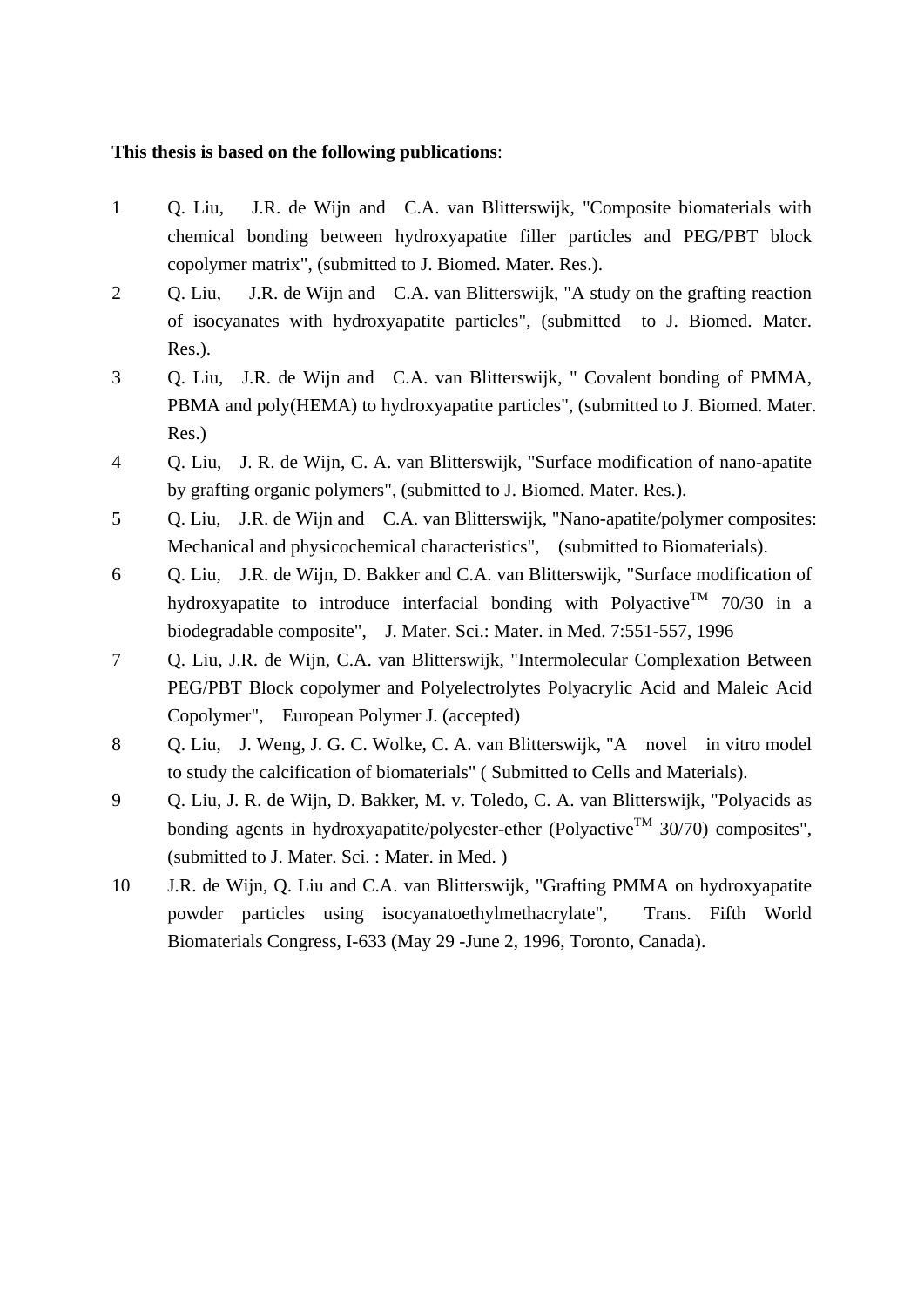### **CONTENTS**

|                                                              | <b>Chapter 1</b> General Introduction                                            |  |  |  |  |  |  |  |
|--------------------------------------------------------------|----------------------------------------------------------------------------------|--|--|--|--|--|--|--|
|                                                              | 1                                                                                |  |  |  |  |  |  |  |
|                                                              | <b>Chapter 2</b> Surface modification of hydroxyapatite to introduce interfacial |  |  |  |  |  |  |  |
|                                                              | 19                                                                               |  |  |  |  |  |  |  |
|                                                              | bonding with Polyactive <sup>TM</sup> 70/30 in a biodegradable composite         |  |  |  |  |  |  |  |
|                                                              | <b>Chapter 3</b> Polyacids as bonding agents in hydroxyapatite/polyester-ether   |  |  |  |  |  |  |  |
|                                                              | 33                                                                               |  |  |  |  |  |  |  |
|                                                              | (Polyactive <sup>TM</sup> 30/70) composites                                      |  |  |  |  |  |  |  |
|                                                              | <b>Chapter 4</b> Intermolecular complexation between PEG/PBT block copolymer     |  |  |  |  |  |  |  |
|                                                              | 47                                                                               |  |  |  |  |  |  |  |
|                                                              | and polyelectrolytes polyacrylic acid and maleic acid copolymer                  |  |  |  |  |  |  |  |
|                                                              | <b>Chapter 5</b> Nano-apatite/polymer composites: Mechanical and                 |  |  |  |  |  |  |  |
|                                                              | 59                                                                               |  |  |  |  |  |  |  |
|                                                              | physicochemical characteristics                                                  |  |  |  |  |  |  |  |
|                                                              | <b>Chapter 6</b> A novel in vitro model to study the calcification               |  |  |  |  |  |  |  |
|                                                              | 73                                                                               |  |  |  |  |  |  |  |
|                                                              | of biomaterials                                                                  |  |  |  |  |  |  |  |
|                                                              | Chapter 7 Surface modification of nano-apatite by grafting organic polymer       |  |  |  |  |  |  |  |
|                                                              | 85                                                                               |  |  |  |  |  |  |  |
|                                                              | <b>Chapter 8</b> A study on the grafting reaction of isocyanates with            |  |  |  |  |  |  |  |
|                                                              | 97                                                                               |  |  |  |  |  |  |  |
|                                                              | hydroxyapatite particles                                                         |  |  |  |  |  |  |  |
|                                                              | <b>Chapter 9</b> Covalent bonding of PMMA, PBMA and poly(HEMA) to                |  |  |  |  |  |  |  |
|                                                              | 113<br>hydroxyapatite particles                                                  |  |  |  |  |  |  |  |
|                                                              | <b>Chapter 10</b> Composite biomaterials with chemical bonding between           |  |  |  |  |  |  |  |
|                                                              | 127                                                                              |  |  |  |  |  |  |  |
| hydroxyapatite filler particles and PEG/PBT copolymer matrix |                                                                                  |  |  |  |  |  |  |  |
|                                                              | <b>Chapter 11</b> General Discussion                                             |  |  |  |  |  |  |  |
|                                                              | 142                                                                              |  |  |  |  |  |  |  |
|                                                              |                                                                                  |  |  |  |  |  |  |  |

## **Summary**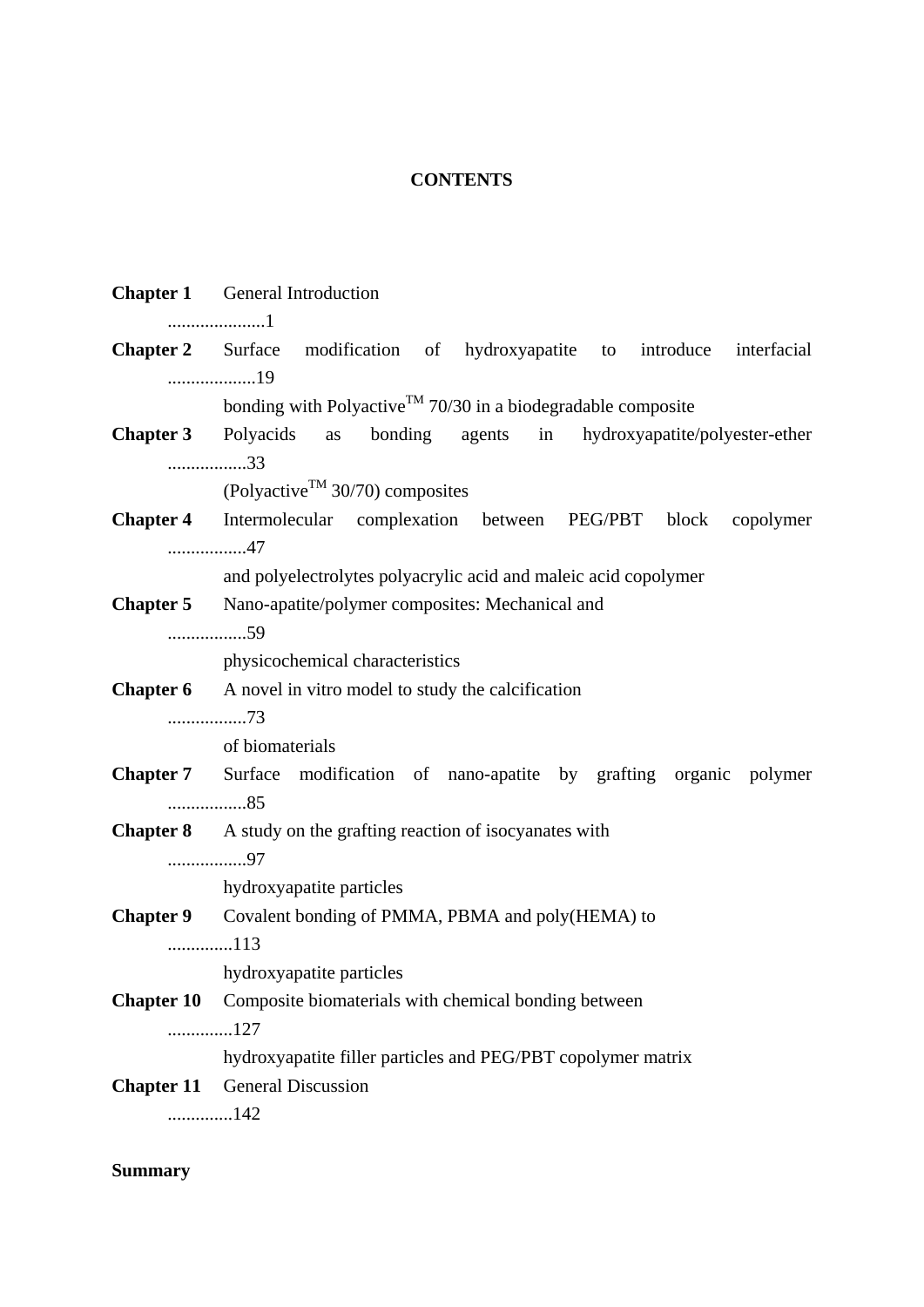..............147

## **Samenvatting** ..............148

### **Curriculum Vitae**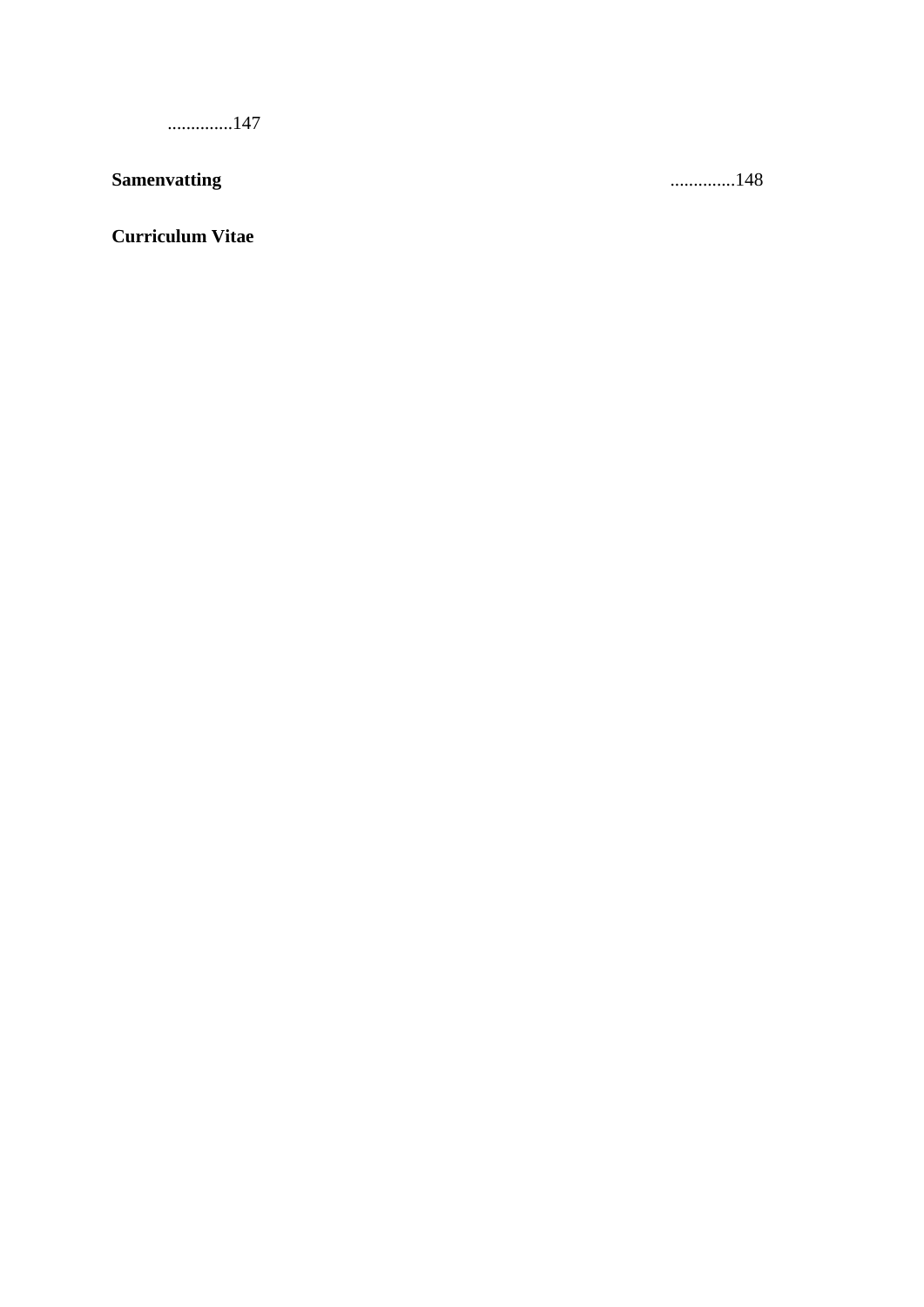# **General Introduction**

#### **1. Biomaterials for bone replacement**

Much effort has been invested in the development of biomaterials for the repair or replacement of hard tissue. Besides the general consideration of biocompatibility, the specific consideration for bone replacement materials is of biomechanical nature: the biomaterials should possess the mechanical properties necessary for a proper performance in their function. Other properties such as biodegradation, the ability to bond to bone or so called "bone-bonding" property are some additional favourable assets. The bone bonding property can be defined as [Williams et al. 1992]: *"the establishment by physicochemical processes of a continuity between implant and bone matrix".* Bone bonding properties - often called "bioactivity" - have been proved to be of great benefit for bone replacement materials.

#### **1.1. Bone derived materials- autografts and allografts**

The conventional method for the reconstruction of surgical osseous defects is dependent on an adequate supply of autogenous (host) or allogenic (donor) bone. Bone autograft is widely considered to be the best implant for repairing bone defects [Damien and Parsons 1991, Brown and Cruess 1982]. Common donor sites include the iliac crest, tibia, fibula and greater trochanter. However, the amount of autogenous bone available for transplantation is limited, particularly in children. Also, the harvesting operation carries the risk of post-operative complications [Damien and Parsons 1991, Prolo and Rodrigo 1985]. Cortical bone is selected for strength and mechanical support, while cancellous bone autografts are used to promote lattice formation and rapid bone regeneration.

Allogenic bone has been successfully used in osseous reconstruction [Damien and Parsons 1991, Glowacki et al. 1981, Kaban et al, 1982] and offers several advantages over autogenous bone, including the avoidance of a harvesting operation, ease of manipulation and potentially unlimited material in bank form. Nevertheless, the possibility of transmission of disease from the donor to the recipient raises doubts about its future. Long times needed for the resorption and the replacement of allografts by new bone and the antigenic activity of banked bone are the serious disadvantages when compared with autografts. As a consequence, the search for suitable alternatives to autogenous and allogenic bone has intensified over the past decade.

#### **1.2. Synthetic materials-metals, ceramics and polymers and composites**

#### **1.2.1. Metals**

Metallic implants have been used either as permanent prostheses such as the hip prosthesis, dental implants, etc, or as temporary implants such as plates, pins, screws and rods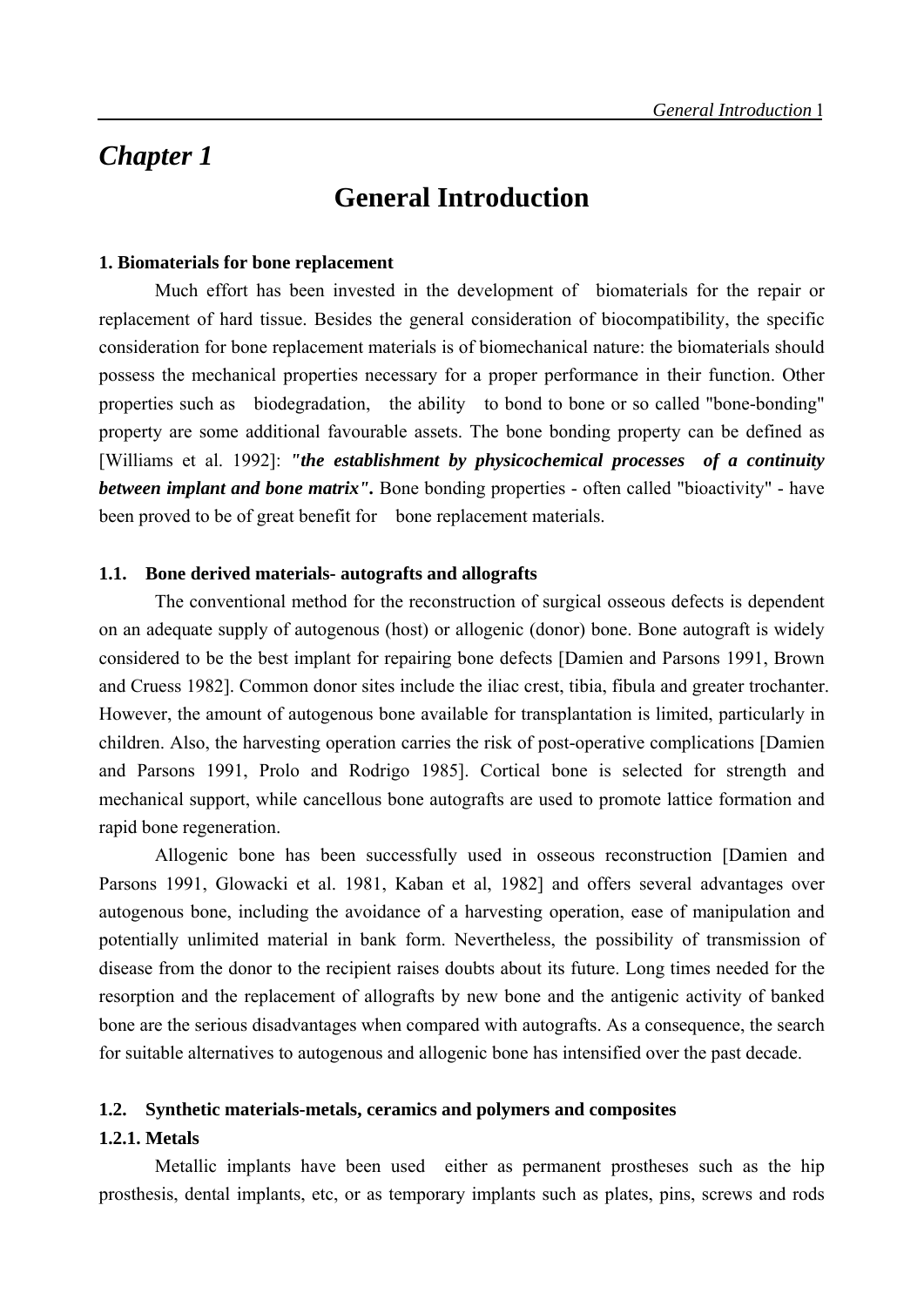for the fixation of bone fractures. Currently, stainless steel [Small and Misiek 1986], cobalt-chrome alloys [Albrektsson et al, 1986], Titanium and its alloys [Albrektsson et al, 1986, Steflik et al. 1993] have been used to fabricate the implants. These implants are usually not integrated by the bone tissue or only after extended implantation periods. Improvement of implant integration in bone can either be accomplished by cement fixation, the use of a porous bead implant surface to allow bone ingrowth and thus mechanical fixation or the application of bioactive ceramic coatings. Hydroxyapatite coatings applied by various methods [de Groot et al. 1987, Ducheyne et al. 1980, Lacefield 1988, van Raemdonck et al. 1984] are in clinical use today and improve implant performance. In some occasions, the high mechanical stiffness of metallic implants may result in stress-shielding and bone resorption due to the mismatch of elastic modulus of metals with that of bone [Daniels et al. 1990, Terjesen and Apalset 1988]. Other disadvantages of using metallic implants include the need for the second operation to remove temporary implants and the negative tissue response caused by the ions released from permanently implanted devices [Black 1981, Sinibaldik et al. 1976].

#### **1.2.2. Ceramics**

The use of ceramics can be dated back to 19th century when calcium sulphate (Plaster of Paris) was first used by Dreesmaanas as a plaster for the fixation of bone. Nowadays, the commonly used bioceramics are metallic oxides (e.g.  $Al_2O_3$ , MgO) [Black 1981], calcium phosphate (e.g. hydroxyapatite (HA), tricalcium phosphate (TCP), octacalcium phosphate (OCP)) [de Groot 1981, LeGeros, 1991], and glass ceramics (e.g. Bioglass, Ceravital) [Hench et al.1971, Kokubo 1992]. The metallic oxides are considered to be nearly bioinert in biological environments, while calcium phosphate and glass ceramics can bond to bone in bony sites when implanted. Because of the good biocompatibility and bioactivity of the bioceramics, they have been successfully used for hard tissue replacement.

Among the bioactive ceramics, synthetic hydroxyapatite with a chemical composition  $Ca_{10}(PO_4)_6(OH)_2$  has been extensively studied as a bone replacement material. As a bulk material, HA lacks sufficient tensile strength and is too brittle to be used in most load bearing applications [Denissen et al. 1980, Lemons 1988]. Therefore, when hydroxyapatite has to be applied in load bearing situations, the material is coated onto a metal core [de Groot et al. 1987], or is incorporated into polymers as composites [Bonfield et al. 1986, Doyle et al. 1991, Knowles et al. 1992, Verheyen et al. 1993].

#### **1.2.3. Polymers**

Although polymers are widely used as implants, such as vascular prostheses, sutures etc. only limited number of polymers have been used for bone replacement purposes due to the limitation of their mechanical properties. These polymers include ultra-high molecular weight polyethylene (UHMWPE)[Park and Lakes 1992], poly(methyl methacrylate) (PMMA)[Saha and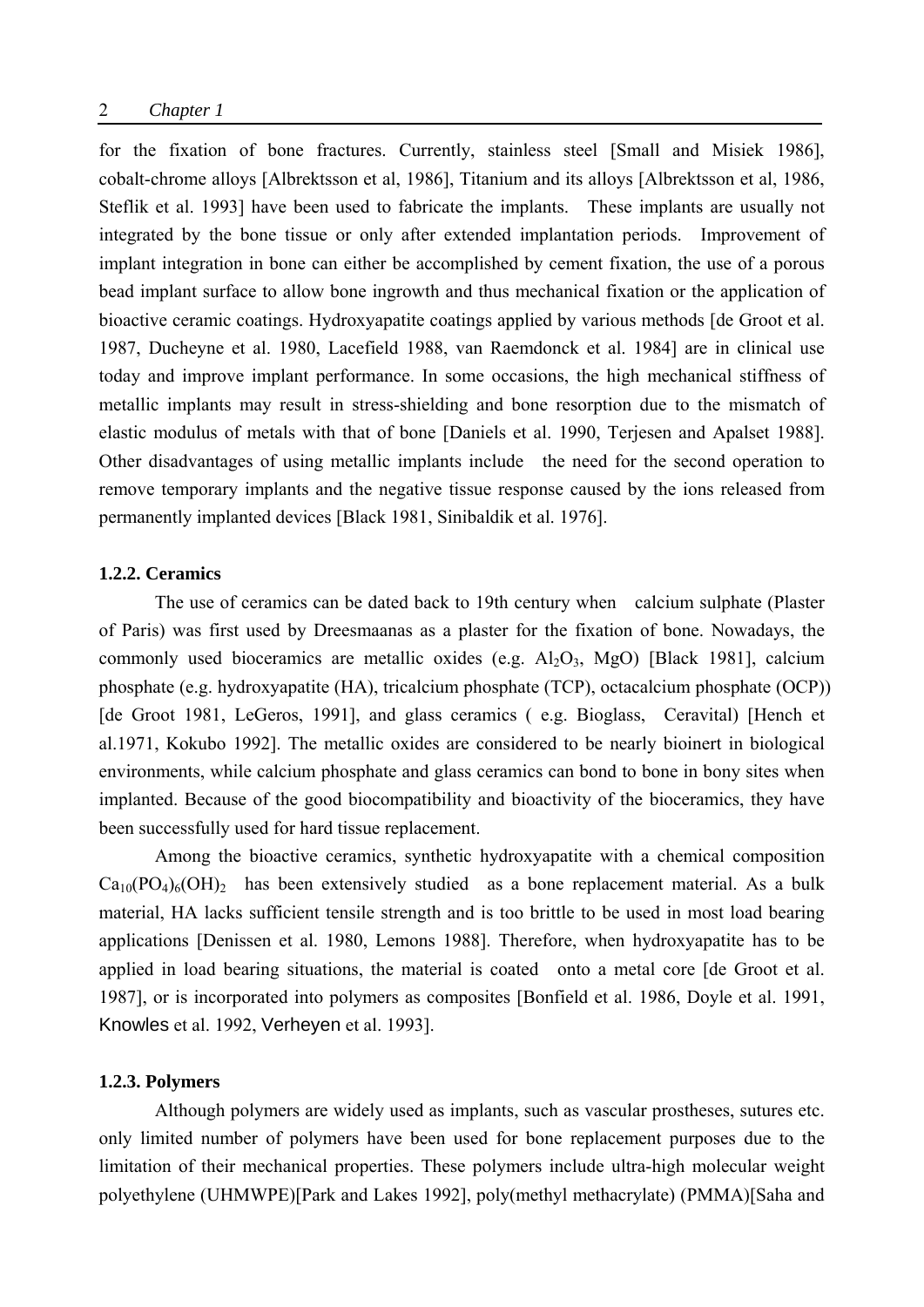Pal 1984, Pilliar et al 1976], polylactide (PLA), polyglycolide (PGA) and polyhydroxybutyrate [Daniels et al. 1990, Knowles et al. 1992, Coombes and Meikle 1994, Agrawal et al. 1995]. The choice of polymer as bone replacement material largely depends on the following factors (besides the general requirement of biocompatibility): (1). The mechanical properties of the polymer if the polymer is going to be used as load bearing material; (2). The biodegradation behaviour of the polymer if the implant has to be eliminated after certain period. (3). The ability to bond with bone or to induce bone ingrowth.

Generally speaking, polymers have poorer mechanical properties than bone. But the possibility to be mechanically strengthened and to be biodegradable makes polymers very promising as candidates for bone replacement. The improvement of the mechanical properties of polymer can be achieved by either the modification of the structure of the polymer, or the strengthening of the polymer with fibre and/or filler as it will be discussed later.

The structure modification of polymers includes crosslinking, copolymerization more than one type of monomer, using new type of monomers to synthesize new polymers, etc. Some researchers have synthesized polyimminocarbonates by incorporating tyrosine, tyroamine or desamino-tyrosine groups to the polymer chain [Pulapura et al. 1990, 1992]. They found that the synthesized poly(desaminotyrosyl-tyrosine hexylester iminocarbonate) had a tensile strength of 40 MPa, and a tensile modulus of 1.6 GPa which is relatively high among the biodegradable polymers. Attawia et al [1995] incorporated aromatic imide groups to poly(anhydrides) to improve the mechanical properties of poly(anhydrides).

Although the biodegradation ability of the polymer can be carefully designed by introducing ester bonds, imino bonds etc. to the polymer structure, it is rather difficult to obtain a polymer both biodegradable and mechanically strong to the level of cortical bone. Poly(lactide)( PLA) and poly(glycolic acid, PGA) seem still to be the strongest biodegradable polymers available for medical applications; they can have a tensile strength up to 72 MPa for PLLA, 57 MPa for PGA and a Young's modulus of 4 GPa for PLLA and 6.5 GPa for PGA [Daniels et al. 1990]. Compared with the mechanical properties of cortical bone, these polymers are still weaker and reinforcement of the materials is still necessary.

The bone bonding property of a polymer is another issue of concern. Up to now, only a polyethylene/polybutylene terephthalate (PEG/PBT) block copolymer (Polyactive<sup>TM</sup>) has been identified as a "bone bonding polymer" [Bakker et al. 1989, 1990a, 1990b, 1990c, van Blitterswijk et al, 1993a]. It is explained that the PEG segments of the material can complex calcium ions and thus cause calcification of the polymer. The calcification of the polymer is believed to be a prerequisite for the following bone-bonding to occur [van Blitterswijk et al. 1992]. Although some other polymers were also found to be calcified in vivo, such as polyetherurethane [Coleman 1981, Wisman et al.1982, Schoen et al 1988, Thoma 1987] or poly(HEMA) hydrogel [Swart 1976], none of the above polymers has been studied for bone bonding properties.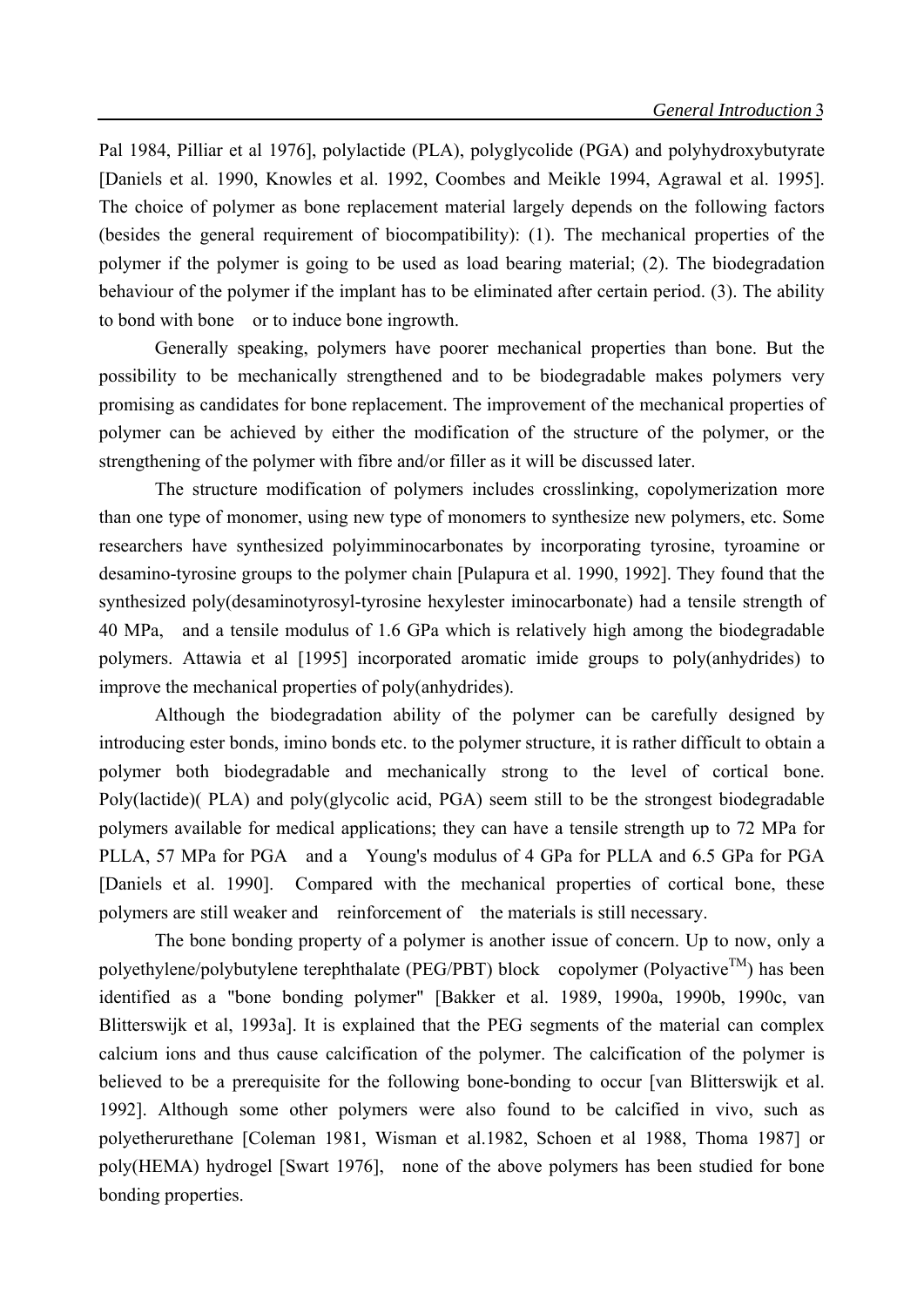The design of polymers with bone-bonding property has not been progressed very much. Since the calcification of material is the common feature shared by bone-bonding biomaterials such as Bioglass [Hench et al. 1971, 1981], AW glass ceramics [Kokubo et al. 1990, 1991, 1993], hydroxyapatite [Jarcho 1981, LeGeros et al. 1992, Ducheyne and Cuckler 1992, van Blitterswijk 1995], and PEG/PBT block copolymer [van Blitterswijk et al. 1992, Radder et al. 1993], the introduction of certain functional groups to the polymer chain or the surface may give the polymer the ability to induce calcification and thus to have bone-bonding abilities. Dalas et al [1991a, 1991b] have shown that introduction of functional groups like the phosphinyl group, the carboxylic acid group, the sulphonate group, fluoride et al, may induce the nucleation of hydroxyapatite on the polymer. Tretinnikov et al [1994] showed that introduction of phosphate groups to the surface of high density polyethylene can induce the formation of a firmly bonded carbonated apatite layer on the surface upon immersion in simulated physiologic solution. When the surface modified polyethylene rod was implanted in the rat femur, they found a high percentage of bone contact for the experimental samples as compared to the control untreated polyethylene rod [Kamei et al. 1996]. Li et al [1996, 1997a, 1997b, 1997c] modified natural bamboo by various methods, including grafting of PEG and introduction of phosphate groups to cellulose of bamboo. The modified bamboo has the ability to induce apatite formation in vitro.

#### **1.2.4. Polymer Matrix Composites**

The use of polymer matrix composites for bone replacement may offer the advantages of avoiding the problem of stress shielding, eliminating the need for a second surgical procedure to remove the implants if the implants can be made biodegradable and also the elimination of the ion release problem of metal implants. The possibility to make the composites as strong as cortical bone and to improve the material's bioactivity or bone bonding activity by adding of a secondary reinforcing phase makes the composites very attractive. Fibers and mineral filler particles have been used to reinforce the polymer materials as well as to improve the bone-bonding properties of the composites.

#### **2. Polymer Matrix Composite**

#### **2.1. Fiber reinforced composites (FRC)**

Carbon fiber, aramid (Kevelar), glass fiber, usually posses very high strength and stiffness [Hancox 1983] and therefore have been frequently used to reinforce polymers like epoxy resin, polyetheretherketone (PEEK), polysulfone (PS), polymethyl methacrylate (PMMA), poly(lactide), poly(glycolide), polycaprolactone, etc. (table 1).

By proper choice of the type of polymer matrix and of the fiber, the composites can be made totally biodegradable [Casper et al. 1985, Kelly et al. 1987, 1988, Andriano and Daniels 1992a,1992b, ], partially degradable [Zimmerman et al. 1987], or non-biodegradable [Latour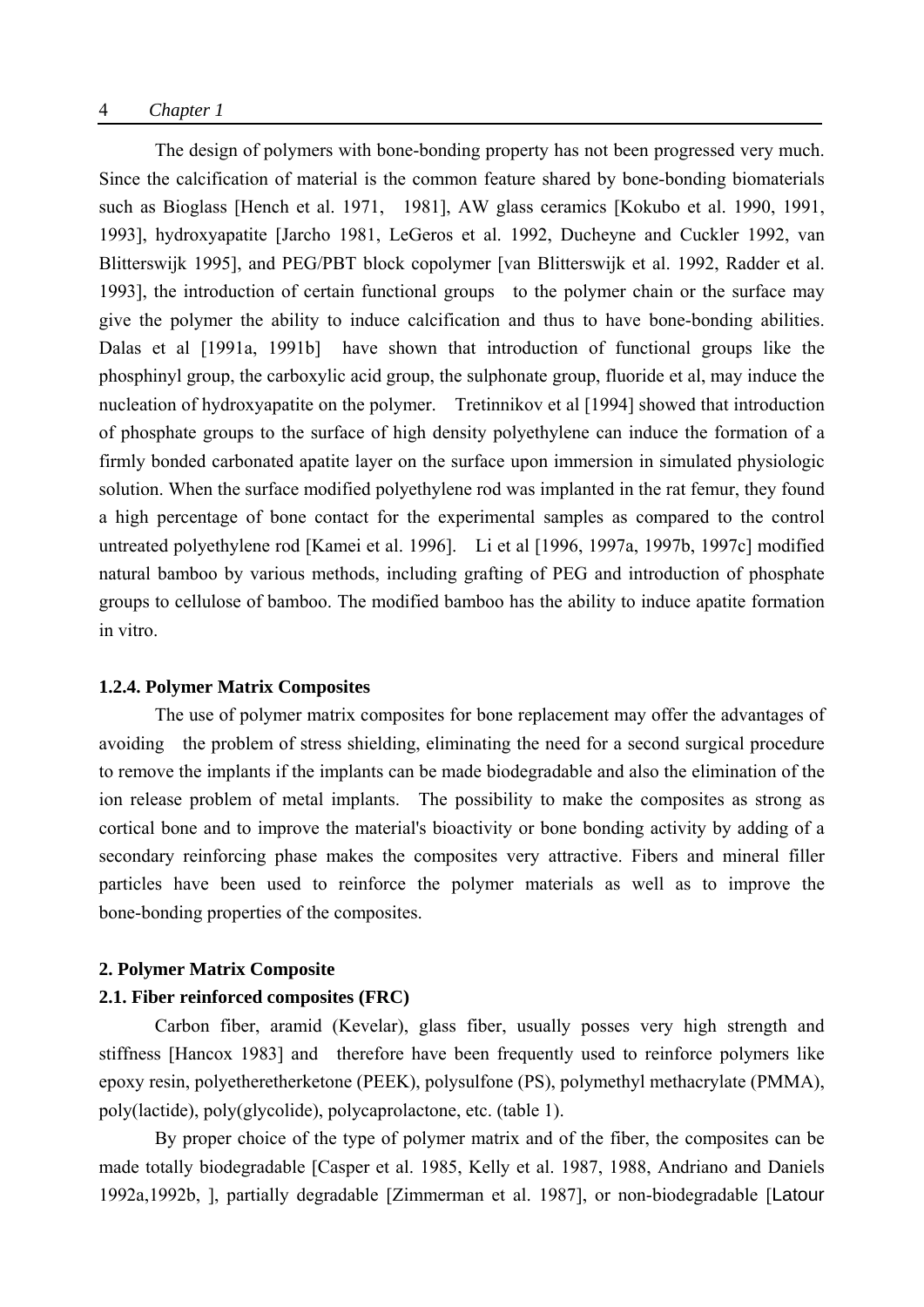and Black 1992, 1993]. Also the mechanical properties can be tailored by combining different polymer matrices and fibers. As an example, 30 % carbon fiber reinforced PEEK composites has an elastic modulus of 17 GPa (bone 7 -20 GPa), a flexural strength of 320 MPa (bone 150-250 MPa) [Hastings et al. 1987].

Bone bonding can be improved by using certain bioactive fibers. Marcolongo et al. [1995, 1996] showed that when bioactive glass reinforced polysulfone composites were implanted for 6 weeks, direct apposition of bone tissue with bioactive glass fibers could be observed. Bone tissue was also observed in direct apposition to polymers surrounding the glass fibers.

When making fiber reinforced composites, the mechanical properties of the polymer matrix and the fiber are certainly important for the mechanical properties of the composites. However, the interfacial bonding strength between fibers and polymer matrix is usually weaker than the polymer matrix [Pigott et al. 1985]. Therefore the fatigue fractures usually occur at the interface of fiber and polymer.

Table 1. Examples of fiber reinforced composites for bone replacement

| Carbon fiber                                                                           |  |  |  |  |
|----------------------------------------------------------------------------------------|--|--|--|--|
| Epoxy resin [Bradley 1980, Tatton et al. 1982]                                         |  |  |  |  |
| PMMA [Schreiber 1971, Wylegala 1973, Pilliar et al 1976, Ekstrand et al 1987]          |  |  |  |  |
| polysulfone [Huettner et al. 1984, Claes et al 1986, Wenz et al.1990, Latour and Black |  |  |  |  |
| 1992, 1993]                                                                            |  |  |  |  |
| polycarbonate [[Latour and Black 1992]                                                 |  |  |  |  |
| polyetheretherketone [Hastings et al. 1987, William et al. 1987, Wenz et al. 1990]     |  |  |  |  |
| Polylactide [Zimmerman et al. 1987, Alexander et al. 1981]                             |  |  |  |  |
| Aramid (Kevelar)                                                                       |  |  |  |  |
| PMMA [Berrong et al. 1990, Pourdeyhimi et al, 1986]                                    |  |  |  |  |
| polysulfone [Latour and Black 1992, 1993]                                              |  |  |  |  |
| polycarbonate [[Latour and Black 1992]                                                 |  |  |  |  |
| Polyethylene fiber (high-performance)                                                  |  |  |  |  |
| PMMA [Cheng et al, 1993], poly(DL-lactic acid [Fenner et al. 1996]                     |  |  |  |  |
| Bioactive glass fiber                                                                  |  |  |  |  |
| polysulfone [Marcolongo et al. 1995, 1996]                                             |  |  |  |  |
| Calcium metaphosphate glass fiber                                                      |  |  |  |  |
| polylactide [Casper et al. 1985, Kelly et al. 1987, 1988]                              |  |  |  |  |
| Calcium phosphate glass fiber                                                          |  |  |  |  |
| poly(L-lactide) [Lin, 1986], polycaprolactone [Foy et al.1996],                        |  |  |  |  |
| poly-(desamino-tyrosyl-tyrosine ethyl ester) [Perez et al. 1996]                       |  |  |  |  |
| Calcium-sodium-metaphosphate glass fiber                                               |  |  |  |  |
|                                                                                        |  |  |  |  |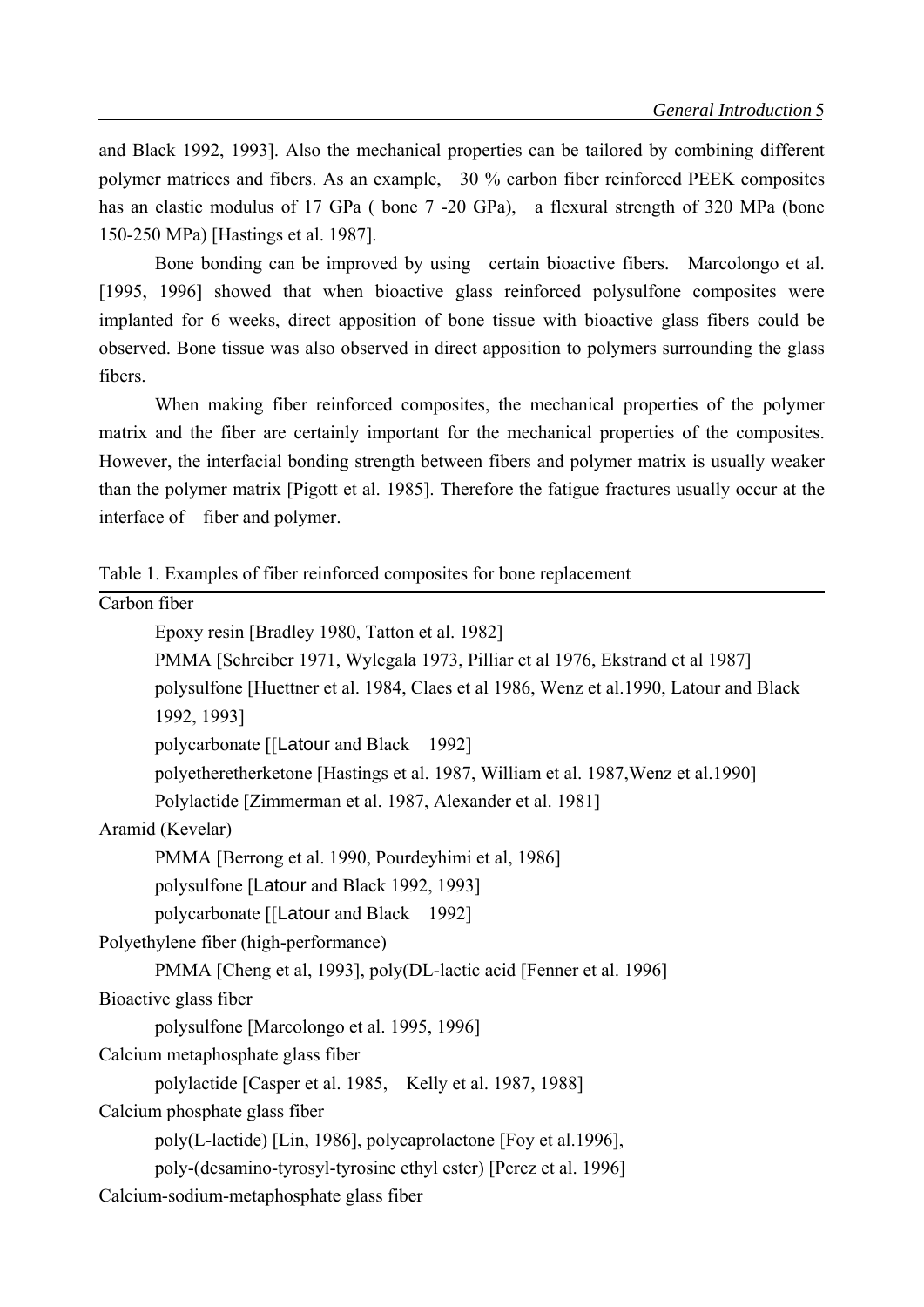Poly(ortho ester) [Andriano and Daniels, 1992a,b] Titanium fiber

PMMA [Topoleski and Ducheyne 1992]

 When the composite is exposed to an in vivo environment, the interface of fiber and polymer can be further deteriorated. Several studies have shown the effect of water and simulated in vivo environments on the interfacial bonding strength of ceramic or glass fiber and polymer [ Ekstrand, et al. 1987, Foy et al. 1996, Latour and Black, 1992, 1993, Kelly at al. 1988, Andriano et al,1992a, 1992b, Jancar at al. 1993, Slivika et al. 1996]. There is clearly a need for the improvement of the interface of fiber/polymer matrix to improve both the mechanical properties of the composites and the wet stability of the interfacial bond.

#### **2.2. Filler Reinforced Composites**

The use of particulate fillers to reinforce polymeric biomaterials is quite important and quite successful in clinical applications, like dental restorative resins and bone cement [Soltese, 1988].

The purpose of using filler particles in the polymer matrix is to improve the mechanical properties such as the elastic modulus [Guida et al. 1984, Castaldini et al. 1984, Bonfield et al. 1984, 1986], fatigue behaviour [Castaldini et al. 1987] and to improve the bioactivity or bone-bonding properties [Bonfield et al. 1986, Doyle et al. 1991, Knowles et al. 1992, Verheyen et al. 1993]. Some other benefits may also obtained by using fillers, such as to diminish the creep of the composites [Castaldini et al. 1986] and to decrease the temperature rise during the polymerization of bone cements [Guida et al. 1984].

The use of a bioactive filler such as hydroxyapatite (HA), AW ceramic or Bioglass particles to reinforce a polymer may improve both the mechanical properties and the bone bonding properties. As indicated by Bonfield et al [1983, 1986, 1988], the elastic modulus of polyethylene can be increased from 1 GPa to about 8 GPa, which is in the low band of the value for bone, retaining a fracture toughness comparable to bone. When implanted in vivo, the HA/PE composites can induce bone apposition and thus create a secure bond between the natural bone and the implant. Inspired by this work, researches have been extended to the biodegradable polymer matrix. When implanted in vivo, such composites will induce bone formation or bone ingrowth and as the biodegradable polymer matrix degrades the implant will finally be replaced by bone tissue. The load thus can be gradually transferred to the newly formed bone. Based upon this idea, several hydroxyapatite reinforced biodegradable polymer composites have been developed, such as HA/polyhydroxybutyrate [Doyle et al, Knowles et al. 1991, 1992, Boeree et al. 1993], HA/polylactide [Verheyen et al. 1992,1993].

The use of a filler to reinforce a biodegradable polymer matrix offers another advantage: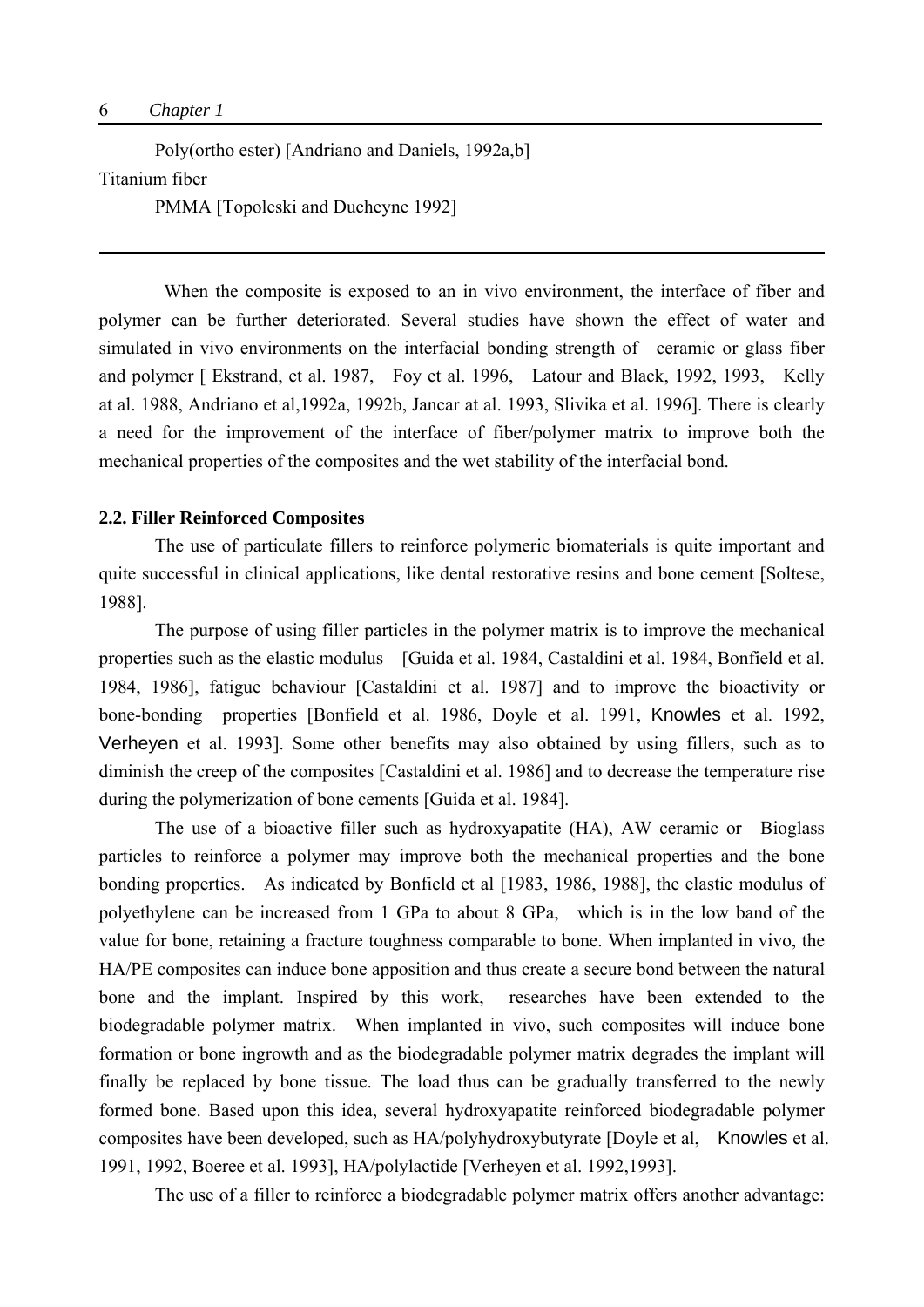the possibility to control the biodegradation rate. It has been shown that by addition of basic fillers, such as HA and magnesium oxide, the degradation rate as well as the degradation mechanism of poly (DL-lactide) can be changed [van der Meer et al.1996] Jones and Williams [1996] also showed that the degradation pattern of poly(L-lactide) was affected by the addition of ceramic filler.

Although the mechanical properties of the composites can be improved to a certain extent by the addition of bioactive filler particles, it is stated by several researchers [Verheyen et al. 1992, Wang et al.1994] that there is still a need to improve the bonding between filler and matrix since there is clearly no other bonding force between the two phases than mechanical interlock. The use of certain coupling agents was suggested [Verheyen et al. 1992, Wang et al 1994].

### **3. Method to improve the interfacial bonding of the phases in composites** 3**.1. Self-reinforcement of fiber/polymer composites (SRC)**

Polymer fibers usually possess much better mechanical properties, due to the molecular orientation, when compared to its bulk materials. Use of polymer fibers to reinforce a polymer matrix of the same chemical structure thus will result in a composite without a real interface between fibers and polymer matrix. Such self-reinforced composites have been made by using PLA [Vainionpaa et al. 1988], PGA [Laiho et al. 1988, Pellinen et al. 1988] and PMMA [Gilbert et al. 1995]. The mechanical properties of the composites were significantly improved by using this method. However, the polymer fibers used are still pliable, therefore the Young's modulus of SRC's can not be as high as the glass fiber and carbon fiber reinforced composites. On the other hand, the bone bonding properties of the composites can not be improved by this method.

#### **3.2. Plasma treatment of fibers**

Gas plasma treatment has been proven to be effective in enhancing the bond strength between fibers and polymer matrix. The gas used for the treatment of fiber can be argon gas,  $O_2$ , methane or  $CO<sub>2</sub>$  [Friis et al. 1996, Perez et al. 1996, Hild and Schwartz]. These methods have been used to treat fibers like polyethylene, calcium phosphate glass fiber and PET (table 2)

| Fiber        | Gas                           | Matrix                                    |  |
|--------------|-------------------------------|-------------------------------------------|--|
| polyethylene | air                           | poly(DL-lactic acid) [Fenner et al. 1996] |  |
|              | $N_2$ , Ar, CO <sub>2</sub> , | PMMA [Hild et al. 1996]                   |  |
| <b>PET</b>   | Ar, $O_2$ ,                   | PMMA [Friis et al, 1996]                  |  |
|              |                               |                                           |  |

Table 2. Examples of using gas plasma treatment for the improvement of fiber/matrix interface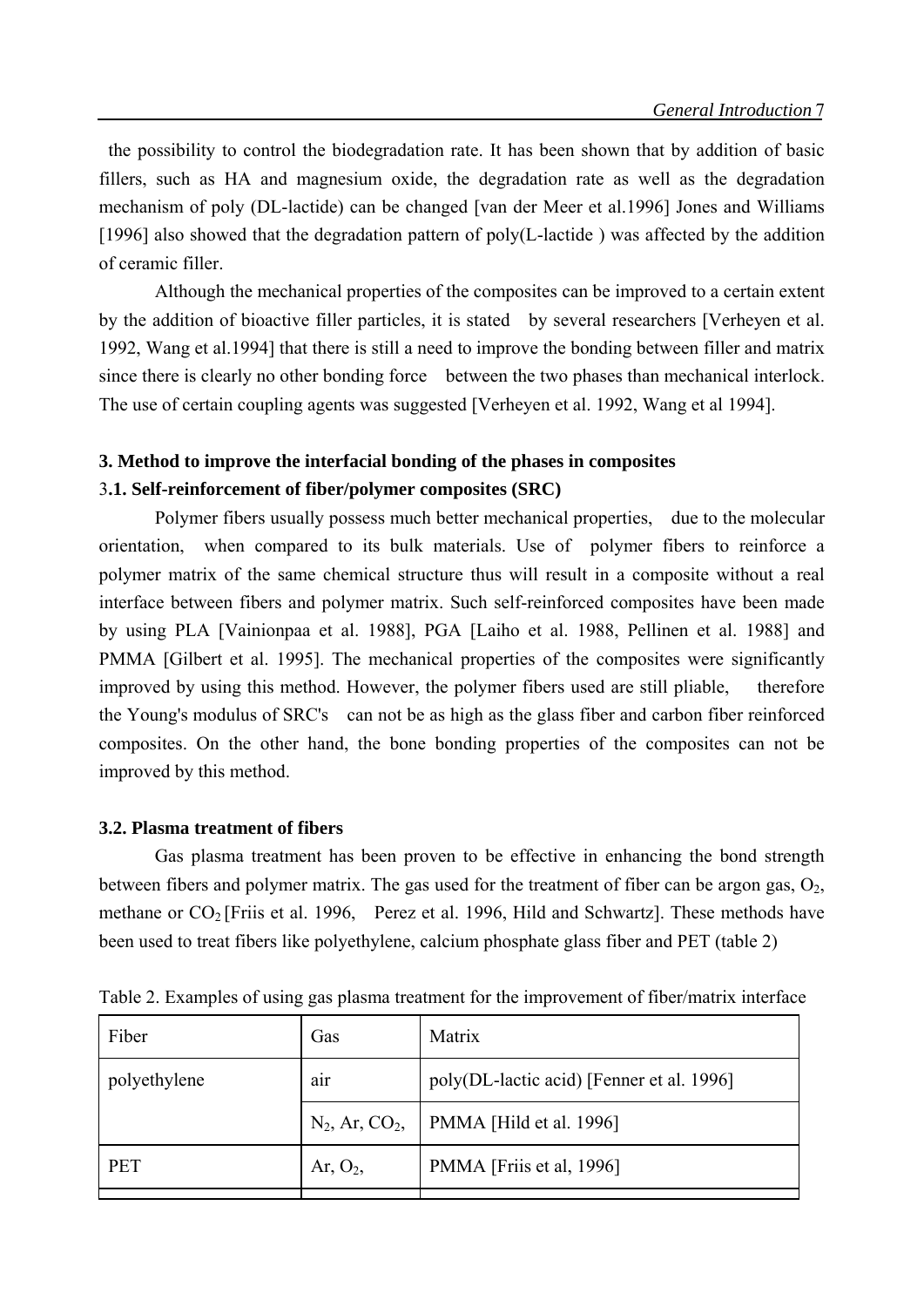| Calcium-phosphate | CH <sub>4</sub> | poly(DTE carbonate) [Perez et al. 1996] |
|-------------------|-----------------|-----------------------------------------|
| glass fiber       |                 |                                         |

During the gas plasma treatment, functional groups are generated on the surface of the fiber, therefore the wettability of the fibers by the polymer matrix and thus the bond strength between them is improved.

#### **3.3. Silane coupling agent**s

A coupling agent is an additive which promotes the development of a strong bond between the filler(fiber) surface and the polymer. Silane coupling agents have been widely used to improve the bonding strength of the two phases and have a general formula as:

#### X3SiRY

X represents a hydrolysable group, Y is a organofunctional group. The organofunctional groups are chosen for reactivity or compatibility with the polymer, while the hydrolysable groups are merely intermediate in the formation of a bond with the filler or fiber surface. The exact behaviour of coupling agent is a matter of some controversy.

The use of coupling agent has two purposes. The first one is to improve the mechanical properties of composites by improving the interfacial bonding strength. The second one is to prevent the surface dissolution of fibers. When using the silane coupling agent [3-(n-styrylmethyl-2-aminoethylamino)-propyltrimethoxysilane hydrochloride] to make calcium phosphate glass fibers reinforced polycaprolactone composites [Foy et al. 1996], the ultimate bond strength was improved both in dry and wet environments, but the ultimate bond strength remained still far below desirable working levels. Andriano et al [1992a, 1992b] used N, beta-aminoethyl-gamma-aminopropyl-trimethoxysilane to treat the surface of calcium-sodium-metaphosphate (CSM) mineral microfibers, which were used to reinforce poly(ortho esters) prepared by a condensation reaction of 3,9-bis(ethylene 2,4,8,10-tetraoxaspiro[5,5]-undecane) and a 60:40 and 90:10 mole ratio of flexible diol, 1,6-hexanediol, respectively. The choice of such a diamine silane coupling agent was also intended to neutralize the CSM fiber's acidity which may cause a fast degradation of the composites. The initial mechanical properties of the composites were modestly improved, and the wet resistance of the composites during in vitro exposure to Tris-buffered saline was markedly improved .

Other research showed that the use of silane coupling agents may still offer hydrolytic problems of the interface. Jancar et al [1993] used 4 types of silane coupling agents to treat the E-glass fibers: amino-propyltriethoxylsilane, glycidoxy propyltrethyoxysilane, methacryloxypropyltrethoxy-silane, amiophenyltriethoxysilane. Although an improved adhesion was observed for some composites, the coupling agents did not prevent the deterioration of the interface under extreme conditions of stress and moisture (100 hrs, 85 °C in water). Applying a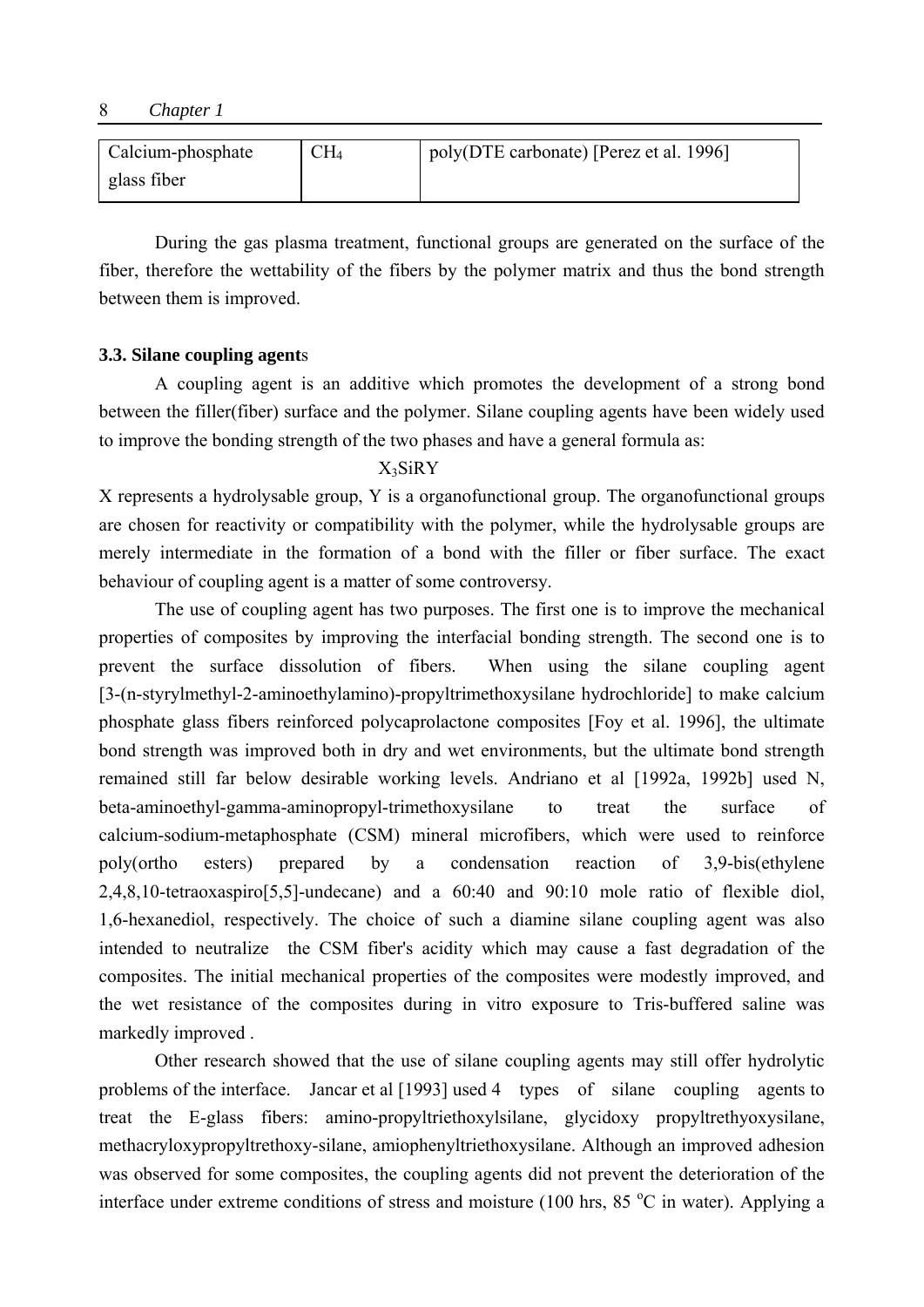silane layer by plasma polymerization on PET fiber surface did not change the fracture toughness of bone cement [Friis, et al. 1996].

In all these cases, it was noted that silane coupling agents did not form covalent bonds with the polymer matrix. The interface improvement is most probably due to the result of better wetting of the fiber surface by the polymer matrix.

The use of silane coupling agents in mineral filled dental resins has been employed since the 1960's [Bowen 1963, Venhoven 1994, Jones and Rizkalla 1996] as a method to improve the bonding of the filler to the resin. It was reported that appropriate silane coupling agents were chosen for a variety of mineral fillers to improve the mechanical properties of composites [Pluedemann 1991]. The greatest improvement was observed with silica, alumina, glass, silicon carbide, and aluminum needles. A good but somewhat lesser response was observed with talc, wollastonite, iron powder, clay, and hydrated aluminum oxide, only a slight improvement was imparted to asbestine, hydroxyapatite, titanium dioxide, and zinc oxide. Surfaces that showed little or no apparent response to silane coupling agents included calcium carbonate, graphite and boron. Those results suggest that the coupling activity of silanes is not universal to all mineral surfaces.

The latest results showed that silane [3-trimethoxysilyl)-propyl methacrylate](MPS) treated glass filler can drastically decrease wear rates [Venhoven et al. 1994] in a dental resin based on BisGMA systems. Also, Jones et al [1996] reported that a silane treated bioactive glass filler was found to have a significant effect on the elastic modulus of Bis-GMA based composites. Generally speaking, silane treated glass-ceramic, quartz, or silica particles may have a positive effect on the strength, stiffness and wear resistance and other aspects of the composites [Soltesz 1988, Chowdhury et al. 1995].

The effect of the use of silane coupling agents on hydroxyapatite (HA) seems to have somewhat controversary results. It has been shown that silane treated HA particles have a positive effect on the mechanical properties of a composite. Behiri et al [1991] showed that applying methacryloxypropyltrimethoxysilane (MPS) to the surface of HA particles may enhance the tensile modulus, yield stress and elongation to fracture of polyethylmethacrylate cements. Labella et al [1994] found that by using MPS, the hardness, flexural strength and diametral tensile strength of dental composites were significantly improved.

However, silane coupling agents also have been found to have different effect on the mechanical properties of other composites. Deb et al [1996] and Nazhat et al [1996] showed that MPS treated HA showed decreased tensile strength and Young's modulus of polyethylene composite. Since in both cases there was no chemical bonding between the silane and the polymer matrix, the decreased strength and modulus was explained by a plasticizing effect of the coupling agent. Surface treatment of β-crystalline metaphosphate with silane coupling agent MPS did not have effect on the tensile strength of dental resin composites [Antonucci et al. 1991].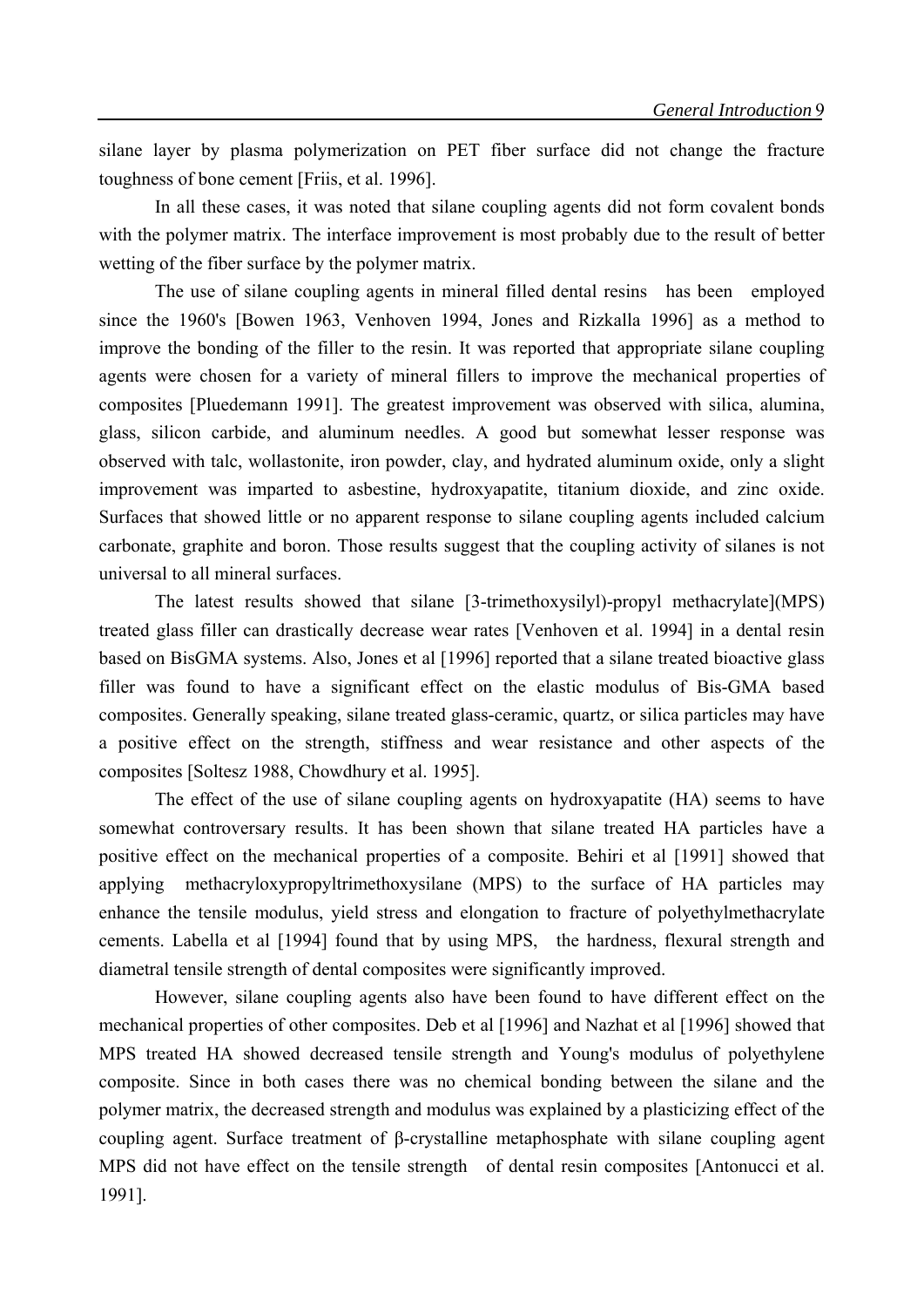In our opinion, the different results of silane treatment probably depend on the covalent bonding between the silane coupling agent and the polymer matrix. Once a bonding was established between HA and silane, the bonding between silane coupling agent and polymer matrix did determine the interfacial strengths. In dental resin systems, when MPS was used, double bonds were introduced by the treatment of filler. In the following curing process, the bound MPS copolymerized with Bis-GMA monomer, so that a chemical linkage was introduced, and the mechanical properties were improved. In the use of HA/PE system, the introducing of MPS can not lead to a chemical bonding between MPS and PE matrix, therefore no improvement can be observed.

Apparently more efforts should be put in the selection of right silane coupling agents for different polymer matrix. Also, the effect of silane coupling agents on the bioactivity of HA particles has to be studied. Dupraz et al [1996] studied different silane coupling agents on HA powder and showed by a XPS study that a few monolayers of silane film were present on the surface of HA particles. The silane thin film was "transparent" for ionic transport, although aminosilane coatings delayed the release of calcium and phosphate ions during the first few days of immersion of the treated HA powders in Gomori's buffer. In this sense, the bioactivity of the HA particle might be affected by the silane treatment, because the dissolution behaviour of HA plays an important role in its bone bonding activity [LeGeros et al. 1992,van Blitterswijk et al.1995].

#### **3.4. Other methods**

Ishhara et al [1989, 1992] found that 4-methacryloyloxyethyl trimellitic anhydride (4-META) containing MMA bone cement could adhere to bone, metals, HA and a composite of HA and fluoroapatite (FAP) with a improved tensile bond strength. The bonding of such cement to dentin was explained by the ability of 4-META to promote the interpenetration of monomers into dentin tissue. No explanation was given to the adhesiveness of such cements to HA and metals. We speculate that the formation of 4-methacryloyloxyethyl trimellitic acid (4-MET) was the reason of adhesion to HA. According to the authors [Ishhara et al. 1989], the anhydride moiety of 4-META can be easily converted to 4-MET by the reaction with water, thus the real mechanism might either be that 4-MET is firmly absorbed to the surface of HA followed by the copolymerization of 4-MET with MMA monomer, or the copolymerization takes place first and is followed by the adsorption of 4-MET moieties onto HA. In both cases, the interface of HA and polymer may be improved.

Misra [1985] found that when the HA surface had been surface treated with zirconyl methacrylate, the diametral tensile strength of dental composites was increased by 50%. Antonucci et al [1991] also found that treatment of fillers by zirconyl methacrylate resulted in a modest enhancement of the tensile strength of the experimental composites.

Introduction of covalently bonded hydroxyethylmethacrylate (HEMA) to a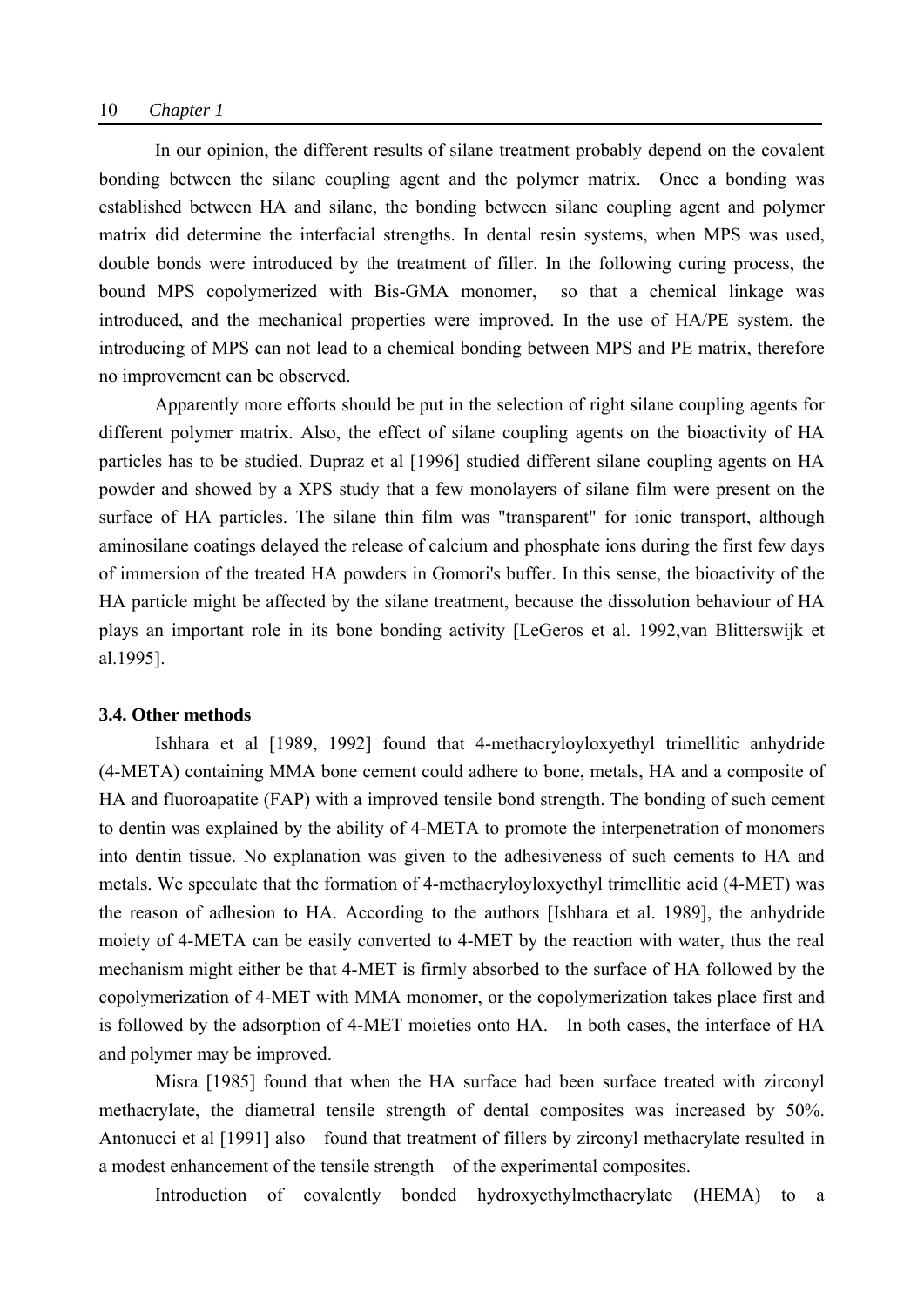nonstoichiometric apatitic calcium phosphate was realized by a co-precipitation of apatitic octacalcium phosphate (AOCP) in the presence of hydroxyethylmethacrylate phosphate [Delpech and Lebugle 1990, Dandurand et al. 1990]. The bond of the organic HEMA to AOCP was realized by the ionized phosphate groups which partially replace the OH ions located at the tunnel end in the apatite crystal structure. The obtained so called phosphoHEMA apatite then can be used to copolymerize with either HEMA or methyl methacrylate (MMA) to form chemical bonds between the mineral filler and the polymer matrix. It is claimed that such filler could stiffen the PMMA bone cement.

#### **3.5. The nature of the bonding between silane coupling agent and hydroxyapatite**

Although silane coupling agents have been used for the surface treatment of calcium phosphate mineral fibers or filler particles, the actual nature of the bond between silanes and the hydroxyapatite is still not clear. For the reaction of silanes with other minerals, two possible mechanisms may be involved in the treatment [Plueddemann 1991].

Due to absorption (hydrogen bonding), all the minerals and metal oxides are covered with at least a monolayer of water at ambient conditions. Alkoxysilanes are capable of reacting with surface moisture to generate silanol groups which also may form strong hydrogen bonds with the hydroxylated surface. This mechanism was supported by experiment [Nishiyama et al. 1987]. A chemical bonding mechanism presumes that water is adsorbed on the nonhygroscopic oxides as hydroxyl groups; Alkoxysilanes are capable of reacting with surface hydroxyl groups to form covalent oxane bonds with the mineral surface .

As for HA, little work has been done except for the work done by Nishizawa et al [1995]. They used silane coupling agents to treat calcium phosphate ceramics. By using thermal analysis, infra-red and mass spectra, they found that the surface hydroxy groups of the ceramics formed covalent bonds with silane coupling agents.

#### **4. PEG/PBT copolymer (Polyactive**<sup>TM</sup>)

The bone-bonding properties of poly(ethylene glycol)/poly(butylene terephthalate) (PEG/PBT) block copolymers was first reported by Bakker et al [1989, 1990a, 1990b, 1990c]. It has been found that when the PEG/PBT ratio is higher than 55/45, the copolymer has bone-bonding properties. By varying the ratio of PEG and PBT, as well as the molecular weight of PEG, a series of PEG/PBT copolymers can be synthesized with different mechanical properties, as well as different biological characteristics [van Blitterswijk et al. 1992, 1993, Radder et al. 1994], such as biodegradation rate and bone bonding properties. Concerning the bone-bonding property, it has been proposed [van Blitterswijk et al. 1992, 1993] that the PEG segment of polyactive can complex calcium ions from the environment by a similar mechanism proposed for the calcification of polyetherurethane [Thoma 1987]. The calcification in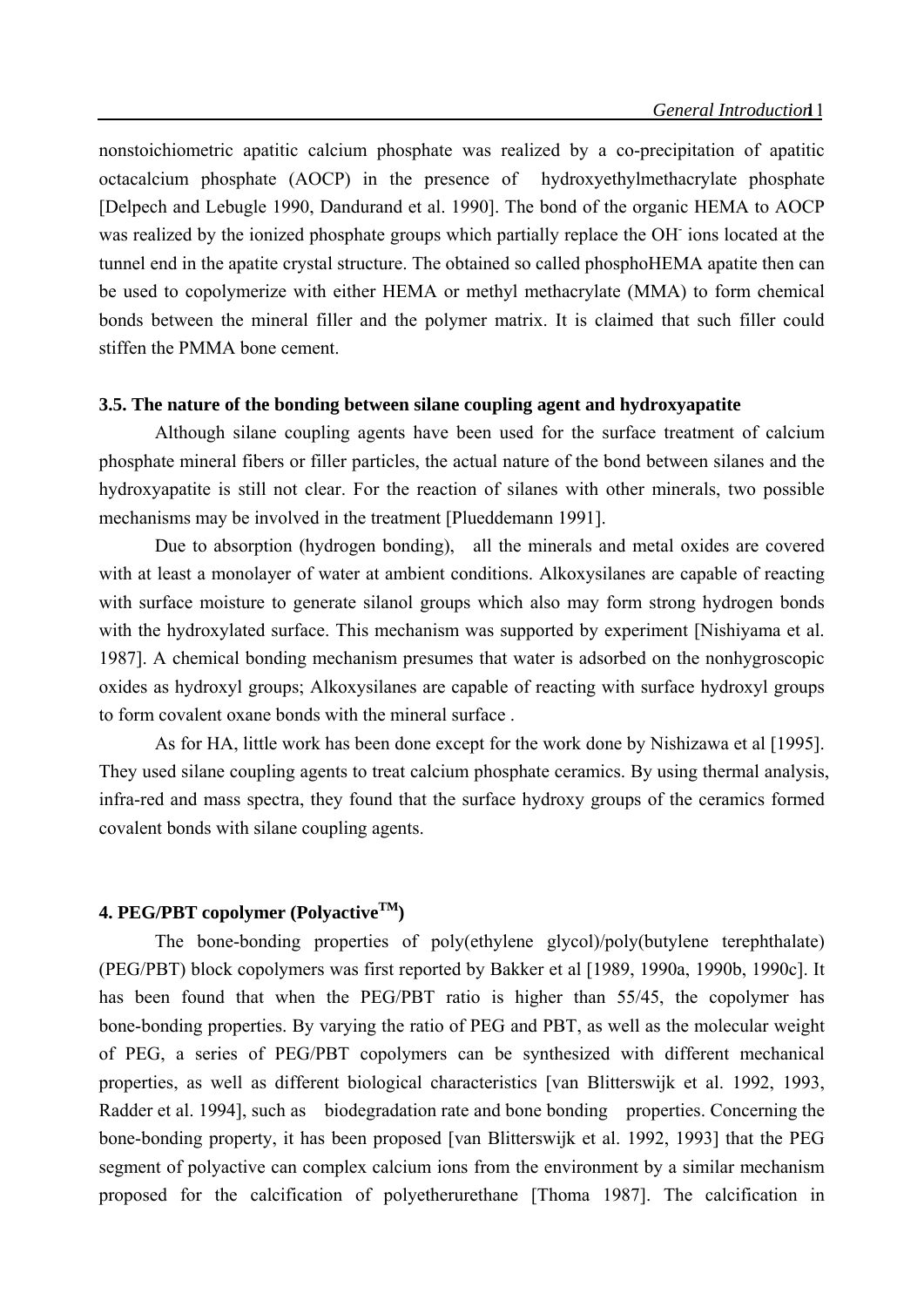Polyactive<sup>TM</sup> is at least composed of carbonated apatite, and thus similar to the apatite layer formed on other bioactive ceramics and to the mineral phase of bone [Radder et al 1993]. It is hypothesized that following calcification of the PEO/PBT copolymer surface, bone apposition can take place in a similar manner as on the surface apatite layer of other bioactive biomaterials which initially contain calcium and phosphorus ions.

Since the bonding of bone to Polyactive only occurs after the calcification of the polymer, Gaillard [1995] used bioactive fillers like HA and AW glass particles to accelerate the calcification process of Polyactive<sup>TM</sup>, and to promote the bone formation on the implant surface. It was found that the in vitro calcification of both composites was increased by adding AW glass and HA filler particles. Also by precalcification of Polyactive<sup>TM</sup>, the bone bonding rate of the materials can be accelerated [Gaillard et al. 1994].

#### **5. Objective and methods**

The objective of this study is to develop a suitable method to improve the interface of hydroxyapatite filler particles/Polyactive<sup>TM</sup> composites. As we discussed before, the interface of filler and polymer plays an important role in determining the ultimate mechanical properties of composites.

Two methods were developed to improve the interface of HA and /Polyactive<sup>TM</sup>. The first method is to introduce hydrogen bond interaction and/or ionic dipole interaction between the filler and polymer matrix by pretreatment of HA filler particles with polyacrylic acid and ethylene-maleic acid copolymer.

The second method was to introduce covalent bonding between HA and the polymer matrix by using isocyanate group containing coupling agents to graft the same polymers as the matrix to the particle surface. An acrylic resin system was chosen as a model system for the purpose. Also, Polyactive<sup>TM</sup> 70/30 was grafted to the surface of HA via hexamethylene diisocyanate.

#### **References**

- 1 T. Albrektsson, G. Zarb, P. Worthington, A.S. Ericsson, "The long-term efficacy of currently used dental implants: A review and proposed criteria of success," *Int. J. Oral Maxillof. Impl.*, 1,11-25, (1986).
- 2 H. Alexander, N. Langrana, J.B. Massengill, A.B. Weiss, "Development of new methods for phalangeal fracture fixation," *J. Biomech.*, 14, 377-387 (1981).
- 3 K.P. Andriano, A.U. Daniels, "Biocompatibility and mechanical properties of a totally absorbable material for orthopaedic fixation devices," *J. Appl. Biomater.*, 3,197-206, (1992a).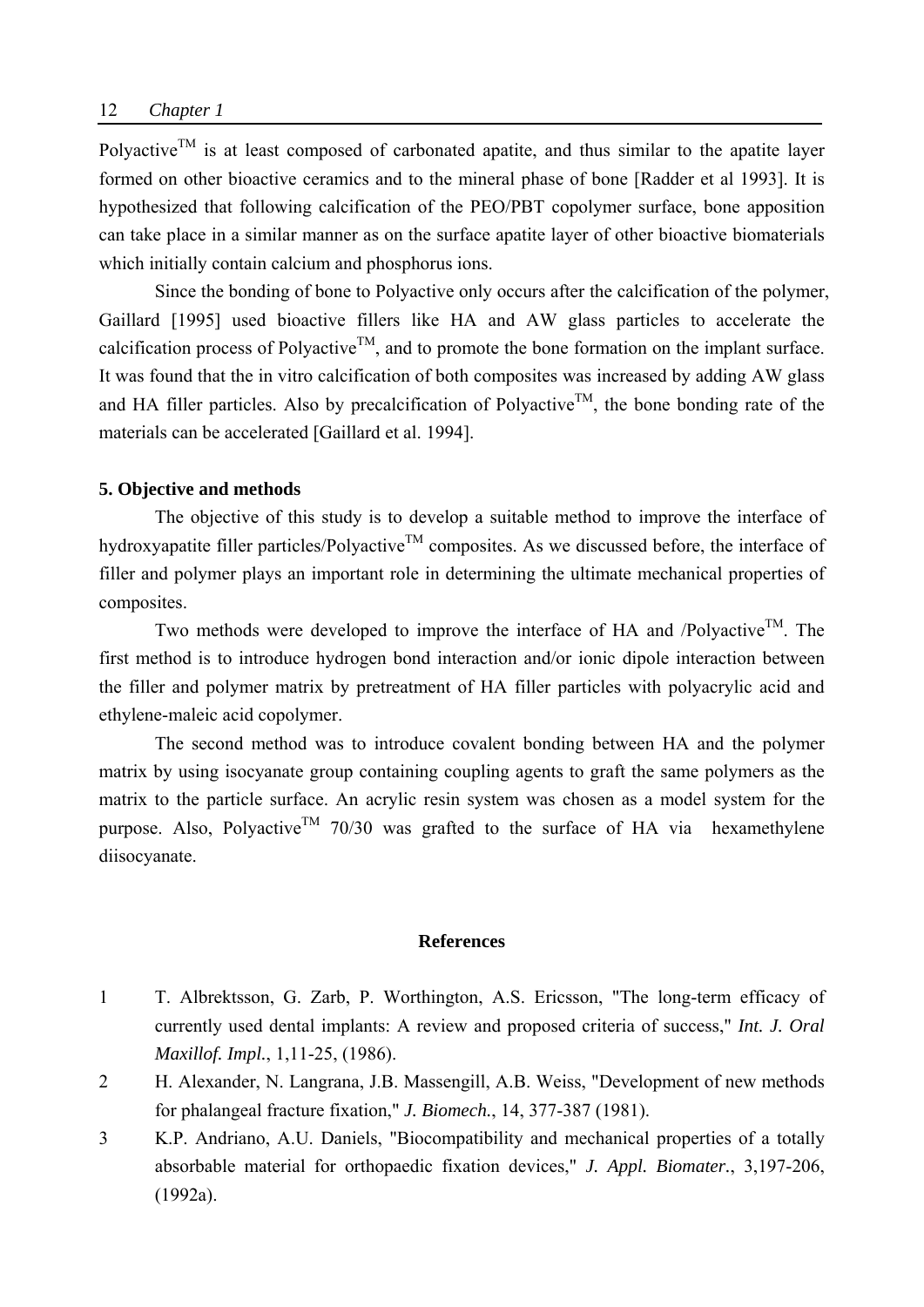- 4 K.P. Andriano, A.U. Daniels, "Effectiveness of silane treatment on absorbable microfibers," *J. Appl. Biomater.*, 3, 191-195, (1992b).
- 5 J.M. Antonucci, B.O. Fowler, S. Venz, "Filler systems based on calcium metaphosphates," *Dent. Mater*., 7, 124-129 (1991).
- 6 M.A. Attawia, K.E. Uhrich, E. Botchwey, M. Fan, R. Langer, C.T. Laurencin," Cytotoxicity testing of poly(anhydride-co-imides) for orthopaedic applications," *J. Biomed. Mater. Res.*, 29, 1233-1240 (1995).
- 7 D. Bakker, J.R. de Wijn, C.M.F. Vrouwenraets, S.C. Hesseling, J.J. Grote, C.A. van Blitterswijk, "The reactions of bone to Polyactive, a bone-bonding copolyetherester," in *Polymers in Medicine and Surgery*, pp.11-15, (1989).
- 8 D. Bakker, C.A. van Blitterswijk, S.C. Hesseling, H.K. Koerten, W. Kuijpers, J.J. Grote, " Biocompatibilty of a polyether urethane, polypropylene oxide, and a polyether polyester copolymer. A qualitative and quatitative study of three alloplastic tympanic membrane materials in rat middle ear," *J. Biomed. Mater. Res*., 24,489-515, (1990a).
- 9 D. Bakker, C.A. van Blitterswijk, S.C. Hesseling, W.T. Daems, J.J. Grote, "Tissue/biomaterial interface characteristics of four elastomers. A transmission electron microscopical study," *J. Biomed. mater. Res*. 24, 277-293, (1990b).
- 10 D. Bakker, J.J. Grote, C.M.F. Vrouwenraets, S.C. Hesseling, J.R. de Wijn, C.A. van Blitterswijk, "Bone-bonding polymer (PolyactiveTM)," in *Clinical Implant Materials, Advances in Biomaterials* 9, pp.94-104, (1990c).
- 11 J.C. Behiri, M. Braden, S.N. Khorasani, D. Wiwattanadate, W. Bonfield, "Advanced bone cement for long term orthopaedic implantations," *Bioceramics,* 4, 301-307 (1991)
- 12 J.M. Berrong, R.M. Weed, and J.M. Young, "Fracture resistance of Kevlar-reinforced Poly(methyl methacrylate resin: a preliminary study," *Int. J. Prosthodont*, 3, 391-395, (1990).
- 13 J. Black, *Biological Performence of Materials,* Marcel Dekker, New York, (1981).
- 14 N.R. Boeree, J. Dove, J.J. Cooper, J. Knowles, G. W. Hastings, " Development of a degradable composite for orthopaedic use: mechanical evaluation of a hydroxyapatite-polyhydroxybutyrate composite material," *Biomaterials*, 14, 793-796 (1993).
- 15 W. Bonfield, J.C. Behiri, C. Doyle, J. Bowman and J. Abram, "Hydroxyapatite reinforced polyethylene composites for bone replacement," in *Biomaterials and Biomechanics* 1983, P.Ducheyne, G. van der Perre and A.E. Aubert (eds.) Elsevier Science Publishers B.V., Amsterdam, pp. 421-426, (1984).
- 16 W. Bonfield, C. Doyle and K. E. Tanner, "In vivo evaluation of hydroxyapatite reinforced polyethylene composites," in *Biological and Biomedical Performence of Biomaterials*, P.Christel, A. Meunier and A.J.C. Lee (eds.), Elsevier, Amsterdam, pp.153-159, (1986).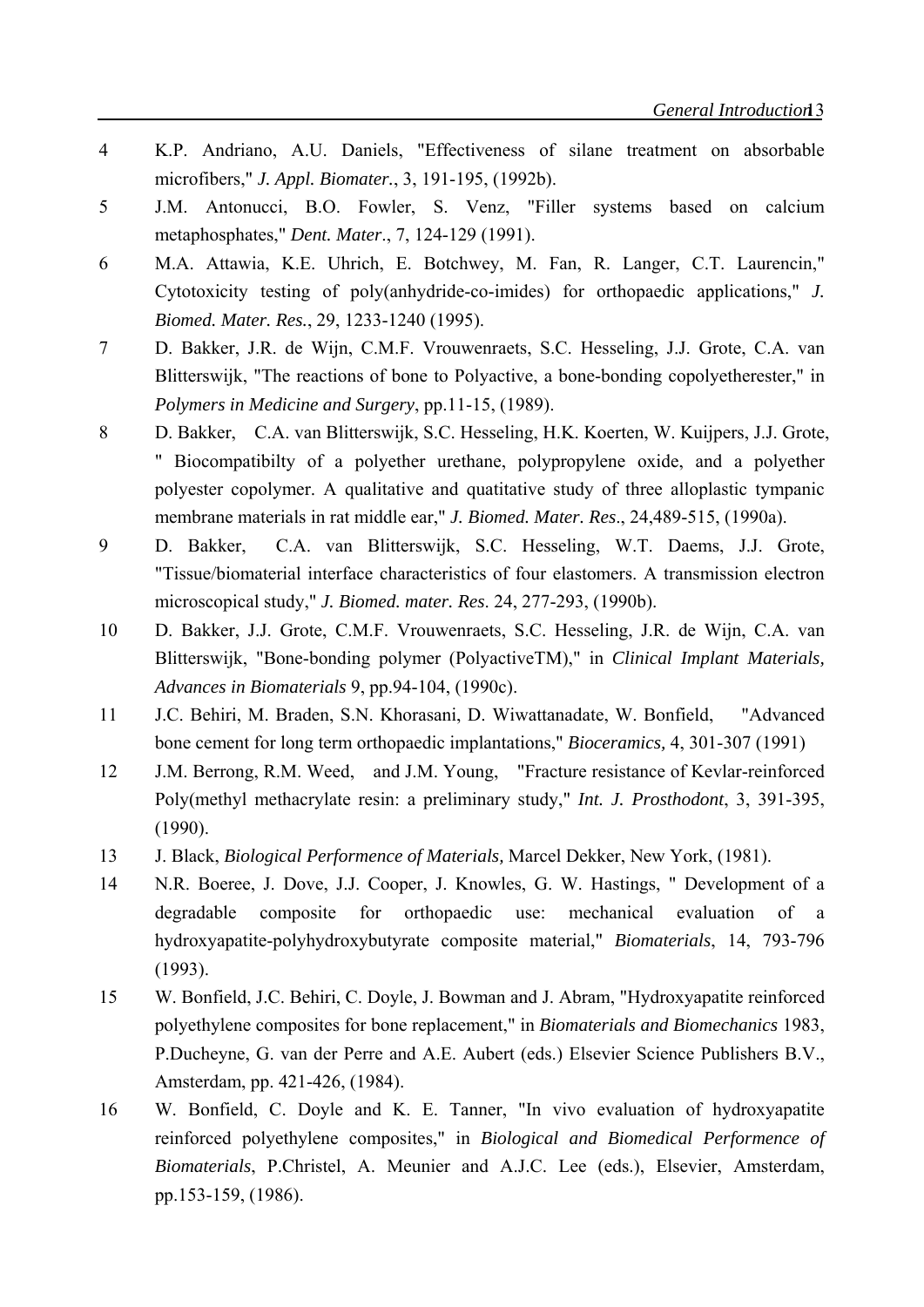- 17 W. Bonfield, "Composites for bone replacement," *J. Biomed.Eng*., 10, 522-526, (1988).
- 18 RL.Bowen, " Properties of a silica-reinforced polymer for dental restoratios.", JADA,66, 71-78, (1963).
- 19 J.S. Bradley, G.W. Hastings, C. Johnson-Nurse, "carbon-fibre reinforced epoxy as a high strength, low modulus material for internal fixation plates," Biomaterials, 1,38-40, (1980).
- 20 K.L.B. Brown, R. L. Cruess, "Bone and cartilage transplantation in orthopaedic surgery," *J. Bone Jt. Surg*., 64A, 270-279, (1982).
- 21 R.A. Casper, B.S. Kelly, R.L. Dunn, A.G. Potter, D.N. Ellis, "Fiber reinforced absorbable composite for orthopaedic surgery," *Polym. Mater. Sci. Eng.*, 53, 497-501 (1985).
- 22 A. Castaldini, A. Cavallini, A. Moroni, and R. Olmi, "Young's Modulus of hydrxyapatite mixed bone cement," in *Biomaterials and Biomechanics* 1983, P.Ducheyne, G. van der Perre and A.E. Aubert (eds.) Elsevier Science Publishers B.V., Amsterdam, pp.427-432, (1984).
- 23 A. Castaldini, A. Cavallini, D. Cavalcoli, " Microstructure and mechanical properties of polymethyl methacrylate composite cements," in *Biomaterials and Clinical Applications*, A. Pizzoferrato et al (eds.), Elsevier, Amsterdam, pp.517-522, (1987).
- 24 A. Castaldini, A. Cavallini, "Creep behaviour of composite bone cement," in *Biological and Biomedical Performence of Biomaterials*, P.Christel, A. Meunier and A.J.C. Lee (eds.), Elsevier, Amsterdam, pp.525-530, (1986).
- 25 Y.Y. Cheng, O.L. Hui, N.H. Ladizesky, "Processing shrinkage of heat-curing acrylic resin reinforced with high-performence polyethylene fibre," *Biomaterilas* 14,775-780 (1993).
- 26 L. Claes, W. Huttner, R. Weiss, "Mechanical properties of carbon fibre reinforced polysulfone plates for intenal fixation," in *Biological and Biomechanical Performance of Biomaterials*, P. Christel, A. Meunier, and A.J. Lee(eds), Elsvier Sci. , Amsterdam, , 81-86 (1986).
- 27 D. Coleman, "Mineralization of blood pump bladers," *Trans. Am. Soc. Artif. Intern. Organs*, 27:708-713 (1981).
- 28 A.G.A. Coombes, M.C. Meikle, "Resorbable synthetic polymers as replacement for bone graft," *Clin. Mater.*, 17, 35-67 (1994).
- 29 E. Dalas, "Crystallization of sparingly soluble salts on functionalized polymers," J. Mater. Chem., 1, 473-474, (1991a).
- 30 E. Dalas, J.K. Kallitsis, P. Koutsoukos, "Crystallization of hydroxyapatite on polymers," *Langmuir*, 7, 1822-1826, (1991b).
- 31 C.J. Damien, J. R. Parsons, "Bone graft and bone graft substitutes: areview of current technology and applications," *J. Appl. Biomater*., 2, 187-208, (1991).
- 32 J. Dandurand, V. Delpech, A. Lebugle, A. Lamure, C. Lacabanne, "Study of the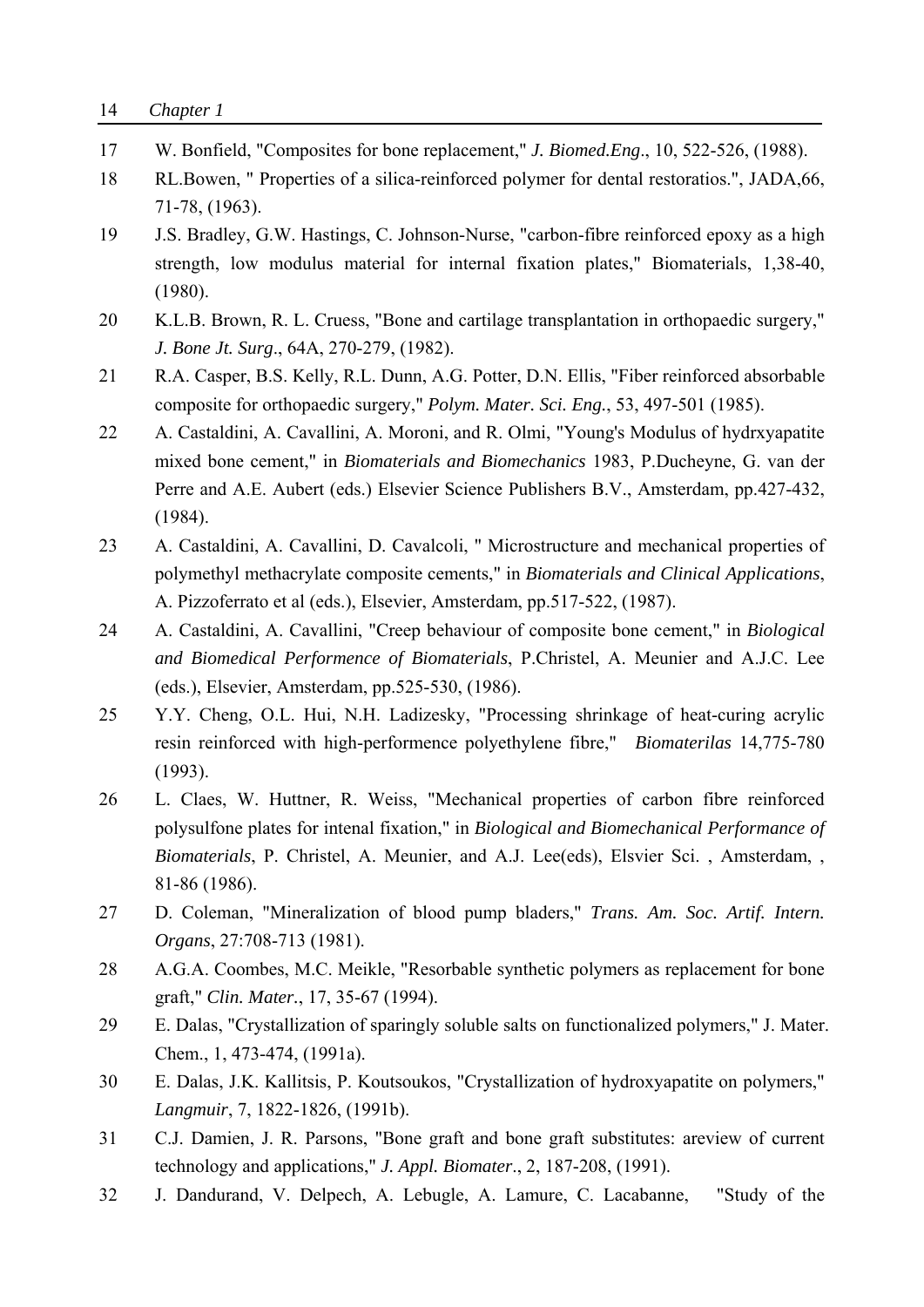mineral-organic linkage in an apatitic reinforced bone cement," *J. Biomed. Mater. Res*. 24, 1377-1384 (1990).

- 33 A.U. Daniels, M.K.O. Chang, and K.P. Andriano, "Mechanical properties of Biodegradable polymers and composites proposed for internal fixation of bone," *J. Appl. Biomater*. , 1, 57-78, (1990).
- 34 S. Deb, M. Wang, K.E. Tanner, W. Bonfield, "Hydroxyapatite-polyethylene composites: effect of grafting and surface treatment of hydroxyapatite," *J. Mater. Sci. : Mater. in Med*. 7, 191-193 (1996).
- 35 K. de Groot, "Biodegradable ceramics," in *Biocompatibility of Implant Materials*, D.F. Williams (ed.), CRC Press, Boca Raton FL. USA, 199-222 (1981)
- 36 K. de Groot, R.G.T. Geesink, C.P.A.T. Klein, P. Serekian, "Plasma sprayed coatings of hydroxyapatite," *J. Biomed. Mater. Res*., 21,1375-1378, (1987).
- 37 H.W. Denissen, H.J.A. van Dijk, K. de Groot, P. J. Klopper, J.P.W. Vermeiden and A.P. Gehring, "Biological and mechanical evaluation of dense calcium hydroxyapatite made by continuous hot pressing," in *Mechanical Properties of Biomaterials*, G.W. Hastings, D.F. Williams (eds.), John Willey and Sons, New York, pp. 489-505 (1980).
- 38 C. Doyle, K.E. Tanner, W. Bonfield, "In vitro and in vivo evaluation of polyhydroxybutyrate and of polyhydroxybutyrate reinforced with hydroxyapatite", *Biomaetrials*, 12,841-847, (1991).
- 39 P. Ducheyne, L.L. Hench, I.I.A. Kagan, M. Martens, A. Bursens, J.C. Mulier, "Effect of hydroxyapatite impregnation on skeletal bonding of porous coated implants," *J. Biomed. Mater. Res*.14, 225-237, (1980).
- 40 P. Ducheyne, J.M. Cuckler, "Bioactive ceramic prosthetic coatings," *Clin. Orthop. Rl. Res*., 276, 102-114 (1992).
- 41 A.M.P. Dupraz, J. de Wijn, S.A.T. van der Meer, K. de Groot, "Characterization of silane-treated hydroxyapatite powders for use as filler in biodegradable composites," *J. of Biomed. Mater. Res*. 30, 231-238,(1996)
- 42 K. Ekstrand, I.E. Ruyter, H. Wellendorf, "Carbone/graphite fiber reinforced poly(methyl methacrylate): Properties under dry and wet conditions," *J. Biomed. Mater. Res.*, 21, 1065-1080 (1987).
- 43 R. Fenner, L. Fambri, C. Migliaresi, "High strength partially absorbable composites produced by sintering method for internal bone fixation," *Trans. 5th. World Biomaterials Congress. Toronto.* pp. II-440 (1996).
- 44 K.E. Foy, D. Riddle, Jr., H.D. Schutte, R.A. Latour, Jr., " Interfacial bond hydrolytic stability of calcium phosphate fibers with polycaprolactone polymer," *Trans. 5th world Biomaterials Congress, Toronto,* I-930 (1996).
- 45 E.A. Friis, B. Kumar, F.W. Cooke, H.K. Yasuda, "The effect of treated PET additions on the fracture toughness of composite bone cement, " *Trans. 5th. World Biomaterials*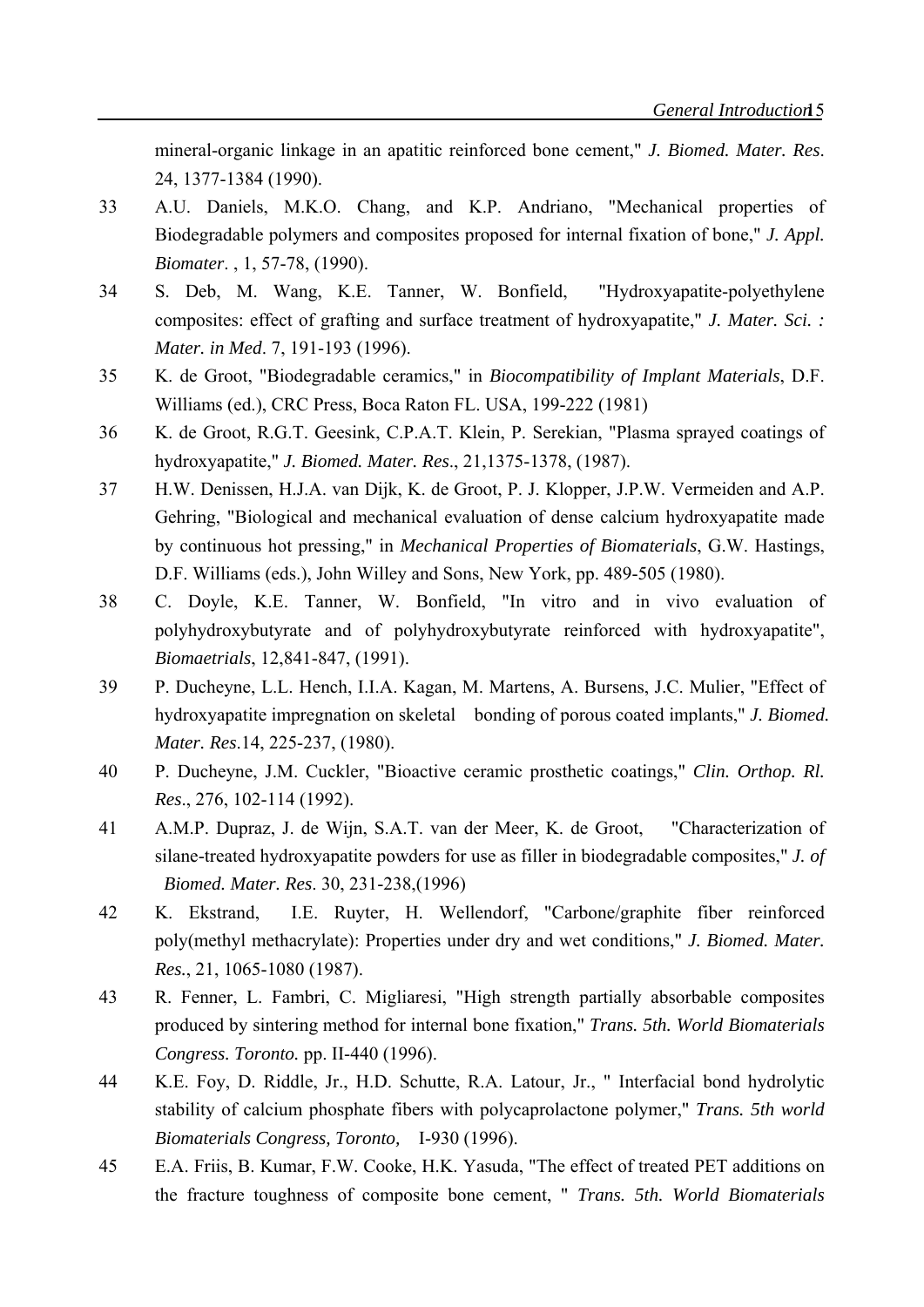*Congress. Toronto.* II-348 (1996).

- 46 M.L. Gaillard, J. van den Brink, C.A. van Blitterswijk and Z.B. Luklinska, "Applying a calcium phosphate layer on PEO/PBT copolymers affects bone formation in vivo," *J. Mater. Sci. : Mater. in Med.*, 5, 424-428 (1994).
- 47 M.L. Gaillard, The Role of Calcium Phosphate in A Bone-bonding Polymer, *Ph.D thesis of Leiden University*, (1995).
- 48 J.J. Gilbert, D.S. Ney, E.P. Lautenschlager, "Self-reinforced composite poly(methyl methacrylate): static and fatigue properties," *Biomaterails,* 16, 1043-1055, (1995.)
- 49 J. Glowacki, L.B. Kaban, J.E. Murray, J. Folkman, J.B. Mulliken, "Application of the biological principle of induced osteogenesis for craniofacial defects," *Lancet,* 1,959-963, (1981).
- 50 G. Guida, V. Riccio, S. Gatto, C. Migliaresi, L. Nicodemo, L. Nicolais, C. Palomba, "A galss bead composite acrylic bone cement," in *Biomaterials and Biomechanics* 1983, P.Ducheyne, G. van der Perre and A.E. Aubert (eds.) Elsevier Science Publishers B.V., Amsterdam, pp.19-24, (1984).
- 51 N.L. Hancox, "High performence composites with resin matrices," in *Handbook of Composites,* Vol 4. Fabrication of Compsites, A. Kelly, S.T. Mileiko (eds.), North Holland, Amsterdam, pp.1-44 (1982).
- 52 R.S. Hastings, S.A. Brown, A. Moet, "Characterization of short fiber reinforced polymers for fracture fixation device, " *Trans. Soc. Biomater. 10*, 262 (1987).
- 53 L.L. Hench, R.J. Splinter, W.C. Allen, T.K. Greenlee, "Bonding mechanism at the interface of ceramic prosthetic materails," *J. Biomed. Mater. Res*., 2, 117-141 (1971).
- 54 L.L. Hench, A.E. Clark, " Adhesion to bone," in CRC series in *Biocompatibility: Biocompatibility of Orthopaedic Implants*, 2, 129-170 (1981).
- 55 D.N. Hild, P. Schwartz, "Plasma-treated ultra-high-strength polyethylene fibres improved fracture toughness of poly(methyl methacrylate), " *J. Mater. Sci. : Mater. in Med.*, 4, 481-493 (1993).
- 56 W. Huettner, G. Keuscher, M. Nietert, "Carbon fiber reinforced polysulfone-thermaoplastic composites," in *Biomaterials and Biomechanics*, 1983, P. Ducheyne, G. van der Perre and A.E. Aubert,(eds), Elsevier Science Pub. B.V. Amsterdam, pp. 167-172 (1984).
- 57 K. Ishhara, N. Nakabayashi, "Adhesive bone cement both to bone and metals: 4-META in MMA initiated with tri-n-butyl borane", *J. Biomed. Mater. Res*. 23, 1475-1482, (1989).
- 58 K. Ishhara, H. Arai, N. Nakabayashi, "Adhesive bone cement containing hydoxyapatite particle as bone compatible filler ," *J. Biomed. Mater. Res*. 26, 937-945(1992).
- 59 J. Jancar, A.T. Dibenedetto, "Fibre reinforced thermaoplastic composites for dentistry.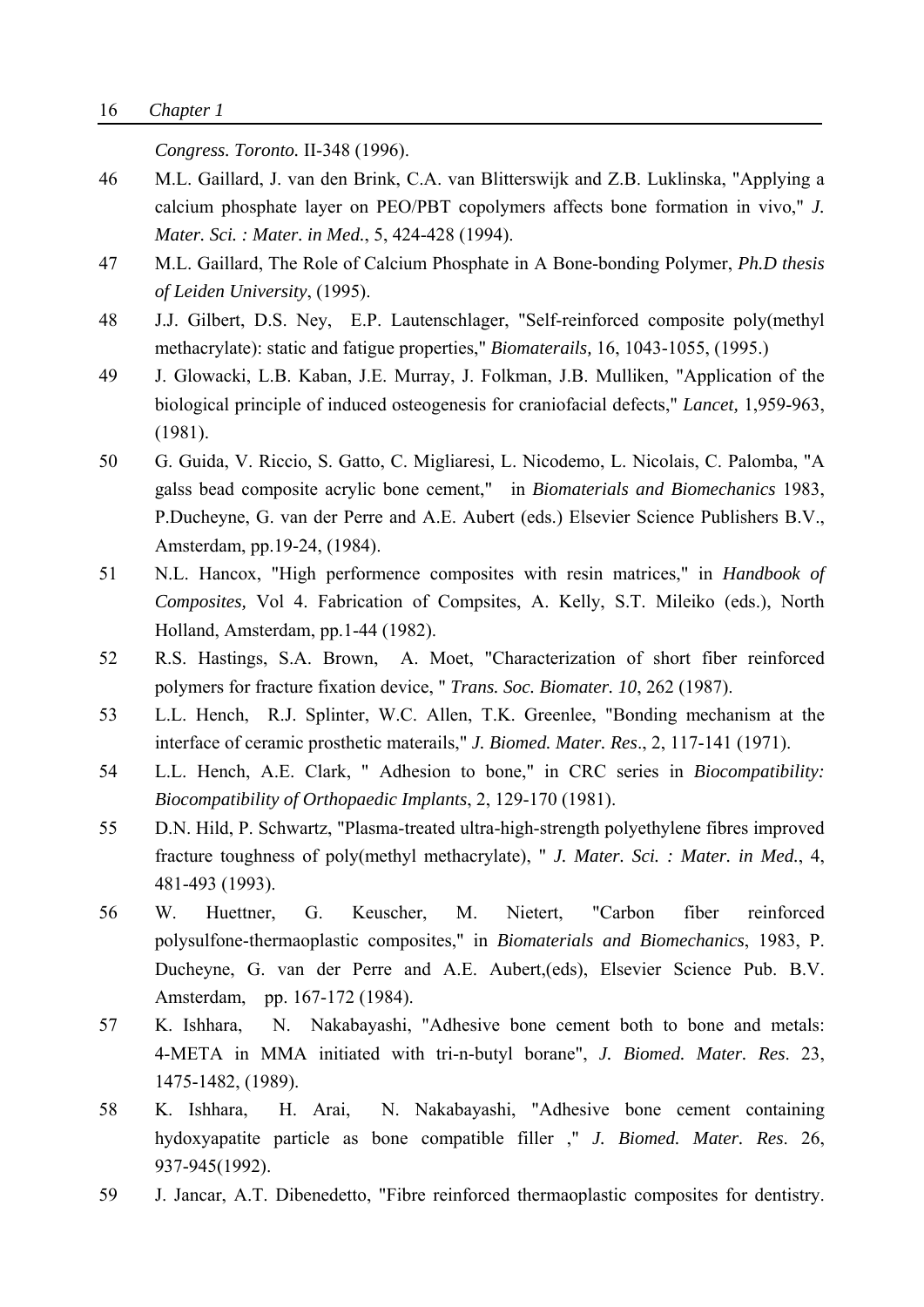Part 1, hydrolytic stability of the interface," *J. Mater. Sci.: Mater. in Med*., 4, 555-561, (1993).

- 60 M. Jarcho," Calcium phosphate ceramics as hard tissue prosthetics," *Clin. Orthop. Rel. Res*., 157, 259-278 (1981).
- 61 D.W. Jones, A.S. Rizkalla, "Characterization of experimental composite biomaterials," *J. Biomed. Mater. Res. (Appl. Biomater.)*, 33, 89-100, (1996).
- 62 N.L. Jones, D.F. Williams, "Poly(L-lactide) and poly(L-lactide)-ceramic fillered composites: A long term in vivo/in vitro degradation study," *Trans. 5th world Biomaterials Congress*, Toronto, II-441, (1996).
- 63 L.B. Kaban, J.B. Mulliken, J. Glowaki, "Treatment of jaw defects with demineralised bone implants," *J. Oral Maxillofac*., 40, 623-626, (1982).
- 64 S. Kamei, K. Kato, N. Tomita, S. Tamai, Y. Ikada, "Implantation of hydroxyapatite bonded polymer," *Trans. 5th world Biomaterials Congress*, Toronto, II-52, (1996).
- 65 B.S. Kelley, R.L. Dunn, R.A. Casper, "Totally resorbable high-strength composite materials," in *Polym. Sci. Technol., Vol. 35, Advances in Biomedical Polymers*, C.G. Gebelein (ed.), Plenum Press, New York, pp.75-85 (1987).
- 66 B.S. Kelley, R.L. Dunn, T. E. Jacson, A.G. Potter, D.N. Ellis, "Assessment of strength loss in biodegradable composites," *Trans. 3rd World Biomaterials Congress*, Kyoto, Japan, pp.471, (1988).
- 67 J.C. Knowles, F.A. Mahmud, and G.W. Hastings, "Piezoelectric charicteristics of a polyhydroxybutyrate based composite", *Clinical Mater*. 8,155-158 (1991).
- 68 J.C. Knowles, G.W. Hastings, H. Ohta, S Niwa, N. Boeree, "Development of a degradable composite for orthopaedic use: in vivo biomedical and histological eveluation of two bioactive degradable composites based on the polyhydroxybutyrate polymer," *Biomaetrials,* 13, 491-496, (1992).
- 69 T. Kokubo, S. Ito, T. Huang, S. Sakka, T. Kitsugi, T. Yamamuro, " Ca, P-rich layer formed on high-strength bioactive glass-ceramic A-W," *J. Biomed. Mater. Res.*, 24 331-343 (1990).
- 70 T. Kokubo, "Bioactive glass ceramics properties and applications," *Biomaterials*, 12, 155-163 (1991).
- 71 T. Kokubo, H. Kushitani, C. Ohtsuki, S. Sakka, T. Yamamuro, "Effect of ions dissolved from bioactive glass-ceramic on surface apatite formation," *J. Mater. Sci.: Mater in Med.*, 4, 1-4 (1993).
- 72 W.R. Lacefield, "Hydroxyapatite coatings," in *Bioceranics: Material Characteristics versus in vivo Behavior*, P. Ducheyne, J.E. Lemons (eds.), The New York Academy of Science, New York, pp.72-78, (1988).
- 73 J. Laiho, T. Mikkonen, P. Tormala, "A comparison of in vitro degradation of biodegradable polyglycolide (PGA) sutures and rods, " *Trans. Soc. Biomater.* 11, 564,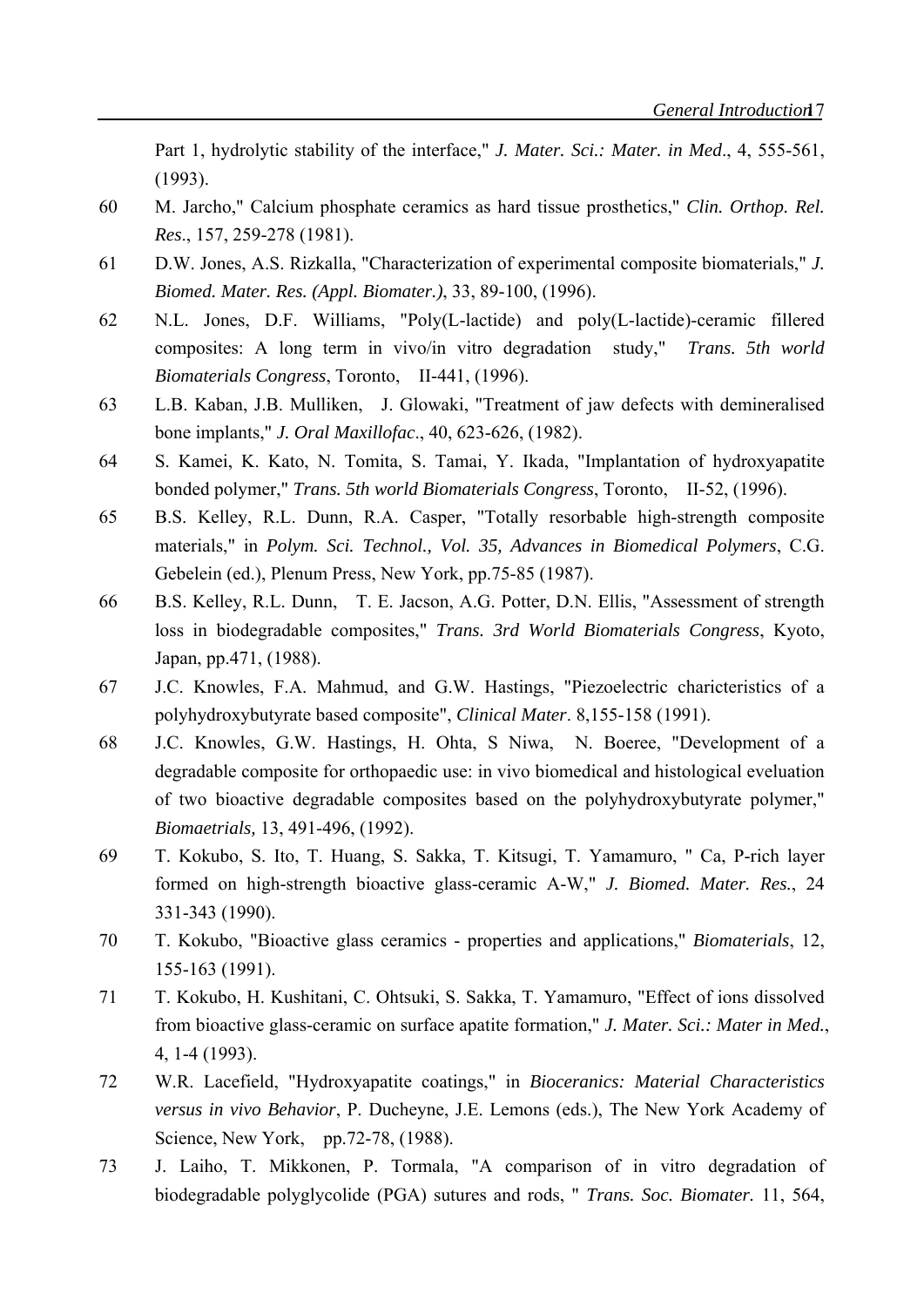(1988).

- 74 R.A.. Latour, J. Black, "Development of FRP composite structure biomaterials:Ultimate strength of the fiber/matrix interfacial bond in in vivo simulated environments," *J. Biomed. Mater .Res*. , 26, 593,-606(1992).
- 75 R.A.. Latour, J. Black, "Development of FRP composite structure biomaterials: Fatigue strength of the fiber/matrix inetrfacial bond in simulated in vivo environment, " *J. Biomed. Mater .Res.* , 27, 1281-1291,(1993).
- 76 R.Z. LeGeros, *Cacium Phosphates in Oral Biology and Medicine*, Karger, Basel, Switzerland, (1991).
- 77 R. Z. LeGeros, G. Daculsi, I. Orly, M. Gregoire, M. Heughebaert, M. Gineste, R. kijkowska, "Formation of carbonate apatite on calcium phosphate materials: dissolution/Precipitation process," in *Bone-Bonding Biomaterials*, P. Ducheyne, T. Kokubo, C.A. van Blitterswijk (eds.), Reed Healthcare Communications, pp.201-212 (1992).
- 78 J.E. Lemons, "Hydroxyapatite coatings," *Clin. Orthop.*, 235, 220-223 (1988).
- 79 S.H. Li, Q. Liu, J.R. de Wijn, B.L. Zhou, K. de Groot, " Biomimetic coating of bioactive ceramic on bamboo for biomedical application," *J. Mater. Sci. Lett*., 15, 1882-1885 (1996).
- 80 S.H. Li, Q. Liu, J.R. de Wijn, B.L. Zhou, K. de Groot, "Calcium phosphate formation induced on silica of bamboo," *J. Mater. Sci.: Mater. in Med*., (in press) (1997a).
- 81 S.H. Li, Q. Liu, J.R. de Wijn, B.L. Zhou, K. de Groot, "In vitro calcium phosphate formation on natural composite biomaterial: bamboo," *Biomaterials*, (in press) (1997b).
- 82 S.H. Li, Q. Liu, J.R. de Wijn, B.L. Zhou, K. de Groot, "Apatite formation on phosphorylated bamboo," *J. Mater. Sci.: Mater. in Med.*, (in press) (1997c).
- 83 T.C. Lin, "Totally absorbable fiber reinforced composite for internal fracture fixation devices," *Trans. Soc. Biomater*., 9, 166 (1986).
- 84 M. Marcolongo, P. Ducheyne, J. Garino, " Interfacial bond strength between bioactive glass fiber/polymer composite and bone tissue," *Trans. Soc. Biomater*., 18, 374 (1995).
- 85 M. Marcolongo, P. Ducheyne, E. Schepers, J. Garino, "The "Halo" effect : surface reactions of a bioactive galss fiber/polymeric composite in vitro and in vivo," *Trans. 5th World Biomaterials Congress*, Toronto, II-444 (1996).
- 86 D.N. Misra," Adsorption of zirconyl salts and their acids on hydroxyapatite: use of salts as coupling agents to dental polymer composites," *J. Dental Res.*, 12, 1405-1408 (1985).
- 87 N. Nishiyama, H. Katsuki, K. Horie, "Adsorbed behavior of spin-labeled silane coupling agent on colloidal silica studied by electron spin resonance," *J. Biomed. Mater. Res*., 21, 1029-1038 (1987).
- 88 K. Nishizawa, M. Toriyama, T. Suzuki, Y. Kawamoto, Y. Yokogawa, F. Nagata, "Surface modification of calcium phosphate ceramics with silane coupling reagents," *The*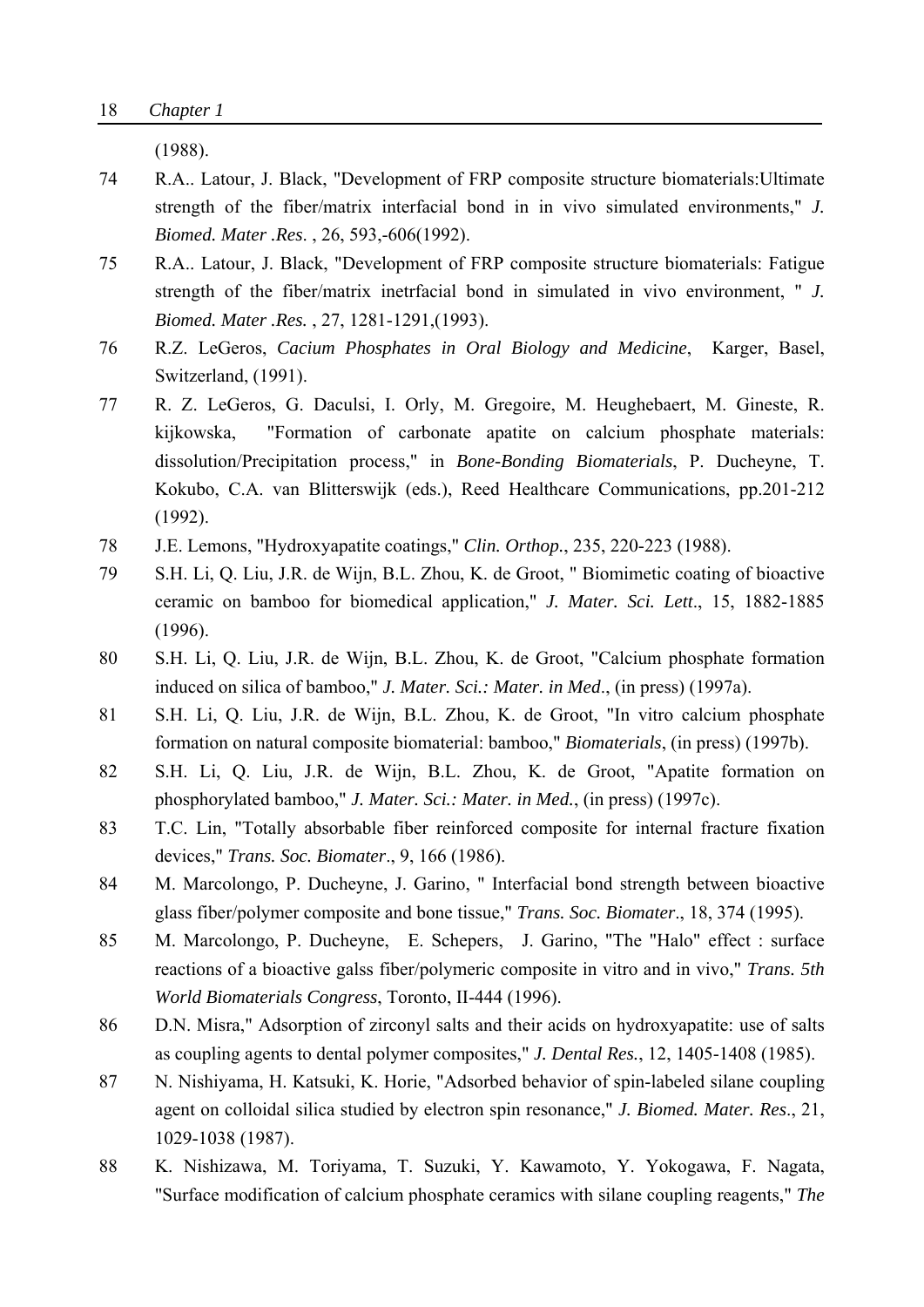*Chemical Society of Japan*, (in Japaness) 63-67 (1995).

- 89 S.N. Nazhat, R. Smith., S. Deb, M.Wang, K.E. Tanner, W. Bonfield, "Dynamic mechanical behaviour of modified hydroxyapatite reinforced polyethylene composites," *Trans. 5th. World Biomaterials Congress*, Toronto, pp.II-83 (1996).
- 90 J.B. Park, R.S. Lakes, *Biomaterials: An Introduction*, (2nd ed.), Plenum Press, New York, (1992).
- 91 M. Pellinen, T. Pohjonen, M. Tamminmaki, P, Helevirta, P. Tormala, "The in vitro degradation of biodegradable self-reinforced (SR) polyglycolide rods, " *Trans. Soc. Biomater.* 11, 562, (1988).
- 92 B.J. Perez, H. Alexander, C.W. Mayott, L. Anderson, J.L. Charvet, J. Kohn, W.C. LaCourse, I. Loh, "Effect of Fiber-Matrix coupling on the mechanical properties of a totally bioabsorbable composite, " *Trans. 5th. World Biomaterials Congress*, Toronto, II-381 (1996)
- 93 M.R. Pigott, P.S. Chua, P. Andeison, "The interface between glass and carbon fibers and thermo setting polymers," *Polym. Comp.,* 6, 242-248, (1985).
- 94 R.M. Pilliar, R. Blackwell, I. MacNab, H. U. Cameron, "Carbon fibre reinforced bone cermnet in orthopaedic surgery", J. Biomed. Mater. Res. 10, 893-906 (1976).
- 95 E.P. Plueddemann, *Silane Coupling Agents*, 2nd Edition, Plenum Press, New York, pp.118, (1991).
- 96 B. Pourdeyhimi, H.D. Wagner, P.A. Schwartz, "A comparison of mechanical properties of discontinuous Kevlar 29 fibre reinforced bone cement", *J. Mater. Res*. 21, 4468-4474 (1986).
- 97 D.J. Prolo, J.J. Rodrigo, "Contemporary bone graft physiology and surgery," *Clin.Orthop*., 200, 322-342, (1985).
- 98 S. Pulapura, C. Li, J. Kohn, "Structure-property relationships for the design of polyiminocarbonates," *Biomaterials*, 11, 666-678, (1990).
- 99 S. Pulapura, J. Kohn, "Tyrosine derived polycarbonates: Backbone modified, "pseudo"-poly(amino acid) designed for biomedical applications," *Biopolymers*, 32, 411-417 (1992).
- 100 A. M. Radder, J.E. Davies, R.N.S. Sohdi, S.A.T. va der Meer, J.G.C. Wolke, C.A. van Blitterswijk, " Postoperative carbonate-apatite formation in a polymer matrix: characterization and relation to bone bonding," *Bioceramics* 6, 345-351 (1993).
- 101 A. M. Radder, H. Leenders, C.A. van Blitterswijk, "Interface reaction to PEO/PBT copolymers (Polyactive) after implantation in cortical bone," *J. Biomed. Mater. Res.*, 28, 141-151 (1994).
- 102 S. Saha, S. Pal, "Mechanical properties of bone cement: a review", *J. Biomed. Mater. Res.* 18, 435-462 (1984).
- 103 F.J. Schoen et al, "Biomaterials associated calcification : pathology, mechanism and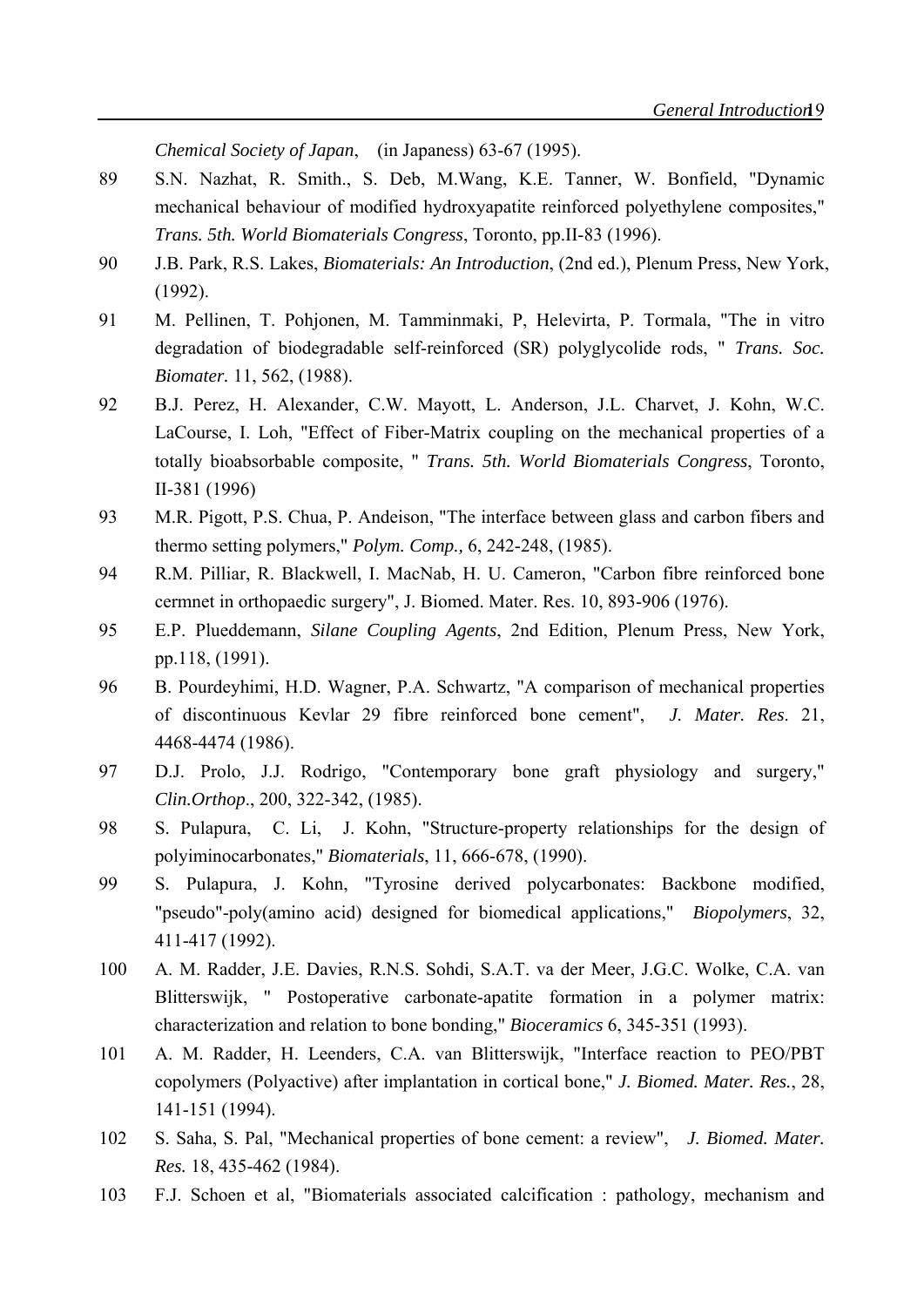strategies for prevention," *J. Biomed. Mater. Res.*. 22:11-36 (1988 ).

- 104 C.K. Schreiber, "Polymethylmethacrylate reinforce with carbon fibres," *Br. Dent. J.* 130,29-30 (1971).
- 105 K. Sinibaldik, H. Rosen, S.-K. Lin, M.De Angelis, "Tumors associated with metallic implants in animals," *Clin. Orthop. Rel. Res*. , 118, 257-266 (1976).
- 106 M.A. Slivika, C.C. Chu, I. Adisaputro, "Fiber/matrix interfaces studied on totally and partially absorbable composite materials for internal fixation of bone fractures," *Trans. 5th World Biomaterials Congress*, Toronto, II-803 (1996).
- 107 I.A. Small, D. Misiek, "A sixteen-year evaluation of the mandibular staple bone plate," *J. Oral Maxillof. Surg*. , 44, 60-67 (1986).
- 108 U. Soltesz, "Ceramics in composites, review and current status," in *Bioceramics: Materials Characteristics versus in vivo Behavior*. P. Ducheyne, J.E. Lemons (eds), Annals of New York Academy of Sciences. Vol. 523, pp.137-156 (1988).
- 109 D.E. Steflik, A.L. Sisk, G.R. Parr, L.K. Gardner, P.J. Hanes, F.T. Lake, D.J. Berkery and P. Brewer, "Osteogenesis at the dental implant interface: High-voltage electron microscopic and conventional transmission electron microscopic observations," *J. Biomed. Mater. Res.*, 27, 791-800 (1993).
- 110 J.N.G. Swart, " Calcification and bone induction studies in heterogenous phosphaorylated hydrogels," in *Hydrogels for medical and Related Applications*, ACS Symposium Series 31, J.D. Andrade (ed.), pp. 151 (1976).
- 111 K Tatton, C. Johnson-Nurse, B. Mckibbin, J. Bradley, and G.W. Hastings, "The use of semi-rigid carbon-fibre reinforced plastic plated for fixation of human fractures: results of preliminary trials," *J. Bone Jt. Surg.* 64B,105-111 (1982).
- 112 T. Terjesen, K. Apalset, "The influence of different degrees of stiffness of fixation plates on experimental bone healing," *J. Orthop. Res*., 6, 292-299 (1988).
- 113 R. J. Thoma, "Poly(ether)urethane reactivity with metal-ion in calcification and enviromental stress cracking," *J. Biomater. Appl*. , 1:449-486 (1987).
- 114 L.T.D. Topoleski, P. Ducheyne, "The fracture toughness of titanium-fiber-reinforced bone cerment," *J. Biomed. Mater. Res*. 26, 1599-1617 (1992).
- 115 O.N. Tretinnikov, K. Kato, Y. Ikada, "In vitro hydroxyapatite deposition onto a film surface-grafted with organophosphate polymer," *J. Biomed. Mater. Res.*, 28, 1365-1373 (1994).
- 116 S. Vainionpaa, A. Majola, M. Mero, K. Vihtonen, A. Makela, J. Vasenus, P. Rokkanen, P. Tormala, "Biodegradation and biocompatibility of the polylactic acid in bone tissue and mechanical properties in vitro, " *Trans. Soc. Biomater*. 11, 500 (1988).
- 117 C.A. van Blitterswijk, D. Bakker, H. Leenders, J. v.d.Brink , S.C. Hesseling, Y.P. Bovell, A.M. Radder, R.J. Sakker , M.L. Gallard, P.H. Heinze, G.J. Beumer, "Interfacial reactions leading to bone-bonding with PEO/PBT copolymer (Polyactive<sup>TM</sup>)", in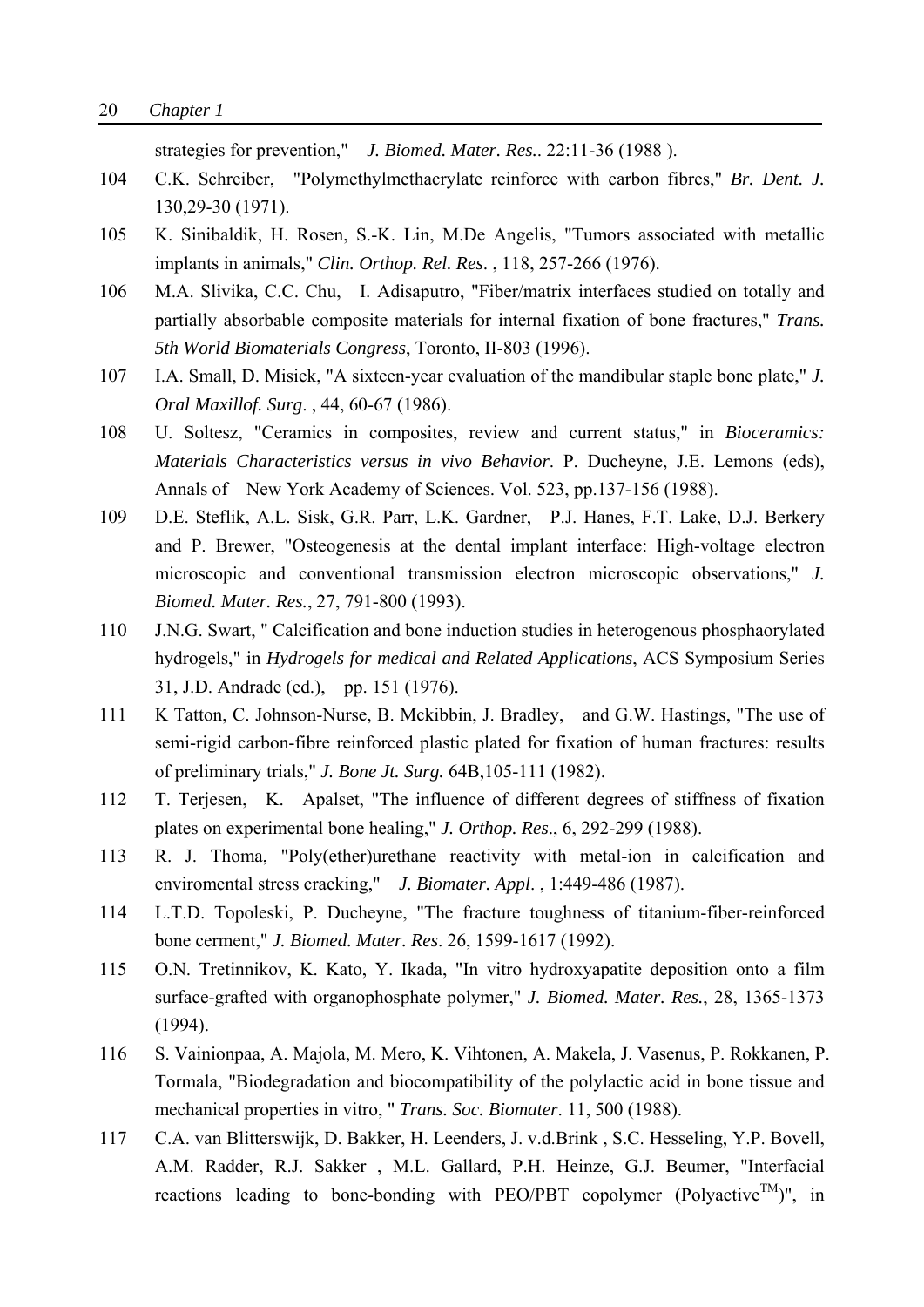*Bone-Bonding Biomaterials*, P. Ducheyne, T. Kokubo, C.A. van Blitterswijk (eds.), Reed Healthcare Comunications, Leidendorp, the Netherlands, pp.153-171 (1992).

- 118 C.A. van Blitterswijk, J. v.d.Brink, H. Leenders, D. Bakker, "The effect of PEO ratio on degradation, calcification and bone-bonding of PEO/PBT copolymer(Polyactive)," *Cells and Materials,* 3, 23-36 (1993).
- 119 C.A. van Blitterswijk, Y.P. Bovell, J.S. Flash, H. Leenders, I van den Brink, J.D. de Bruijn, "Variation in hydroxyapatite crystalinity: Effects on interface reactions. in *Hydroxyapatite Coated Hip and Knee Arthroplasty,* edited by J.A. Epinette and R.G.T. Geesink, Expansion Scientifique Francaise, Paris, pp.33-40 (1995).
- 120 S.A.T. van der Meer, J. R. de Wijn, J.G.C. Wolke, "The influence of basic filler materials on the degradation of amorphous D- and L-lactide copolymer," *J. Mater. Sci.: Mater. In Med.*, 7, 359-361 (1996).
- 121 W. van Raemdonck, P. Ducheyne, P. DeMeester, "Auger electron spectroscopic analysis of hydroxyapatite coatings on titanium," *J. Am. Ceram. Soc*., 6, 381-384, (1984).
- 122 B.A.M. Venhoven, A.J. de Gee, A. Werner, C.L. Davidson, "Silane treatment of filler and composite blending in a one step procedure for dental restoratives", *Biomaterials*, 15, 1152-1156 (1994).
- 123 C.C.P.M. Verheyen, J.R. de Wijn, C.A. van Blitterswijk, K. de Groot,"Evaluation of hydroxyapatite/poly(L-lactide) composites: Mechanical behavior," *J. Biomed. Mater.Res*. 26, 1277-1296 (1992).
- 124 C.C.P.M. Verheyen, J.R. de Wijn, C.A. van Blitterswijk, K. de Groot, P.M. Rozing, "Hydroxyapatite/poly(L-lactide composites: an animal study on push -out strengths and interface histology," *J. Biomed. Mater. Res.,* 27, 433-444 (1993).
- 125 M. Wang, D. Porter, W. Bonfield, "Processing, characterisation, and evaluation of hydroxyapatite reinforced polyethylene composites," *British Ceramic Transactions*, 93, 91-95 (1994).
- 126 L.M. Wenz, K. Merritt, S.A. Brown, A. Moet, "in vitro biocompatibility of polyetheretherketon and polysulphone composites," *J. Biomed. Mater. Res*. , 24, 207-215 (1990).
- 127 D.F. William, A. McNamara, R.M. Turner, "Potential of polyetheretherketon (PEEK) and carbon fibre-reinforced PEEK in medical applications," *J. Mater. Sci. Lett.*, 6,188-190 (1987).
- 128 D.F. William, J. Black, P.J. Doherty, "Second consensus conference on definitions in biomaterials," in *Advances in Biomaterials: Biomaterial-tissue Interfaces* 10, P.J. Doherty, R.L. Williams, D.F. Williams and A.J.C. Lee (eds.), Elsevier Science Publishers, Amsterdam, pp.525-533 (1992).
- 129 C.B. Wisman, W.S. Pierce, J.H. Donachy and W.E. Pae, "A polyurethane trileaflett cardiac valve prosthesis: In vitro and in vivo studies," T*rans. Am. Soc. Artif. Intern. Organs*, 28:164-168 (1982).
- 130 R.T. Wylegala, "Reinforceing denture base material with carbon fibres," *Br. Dent.*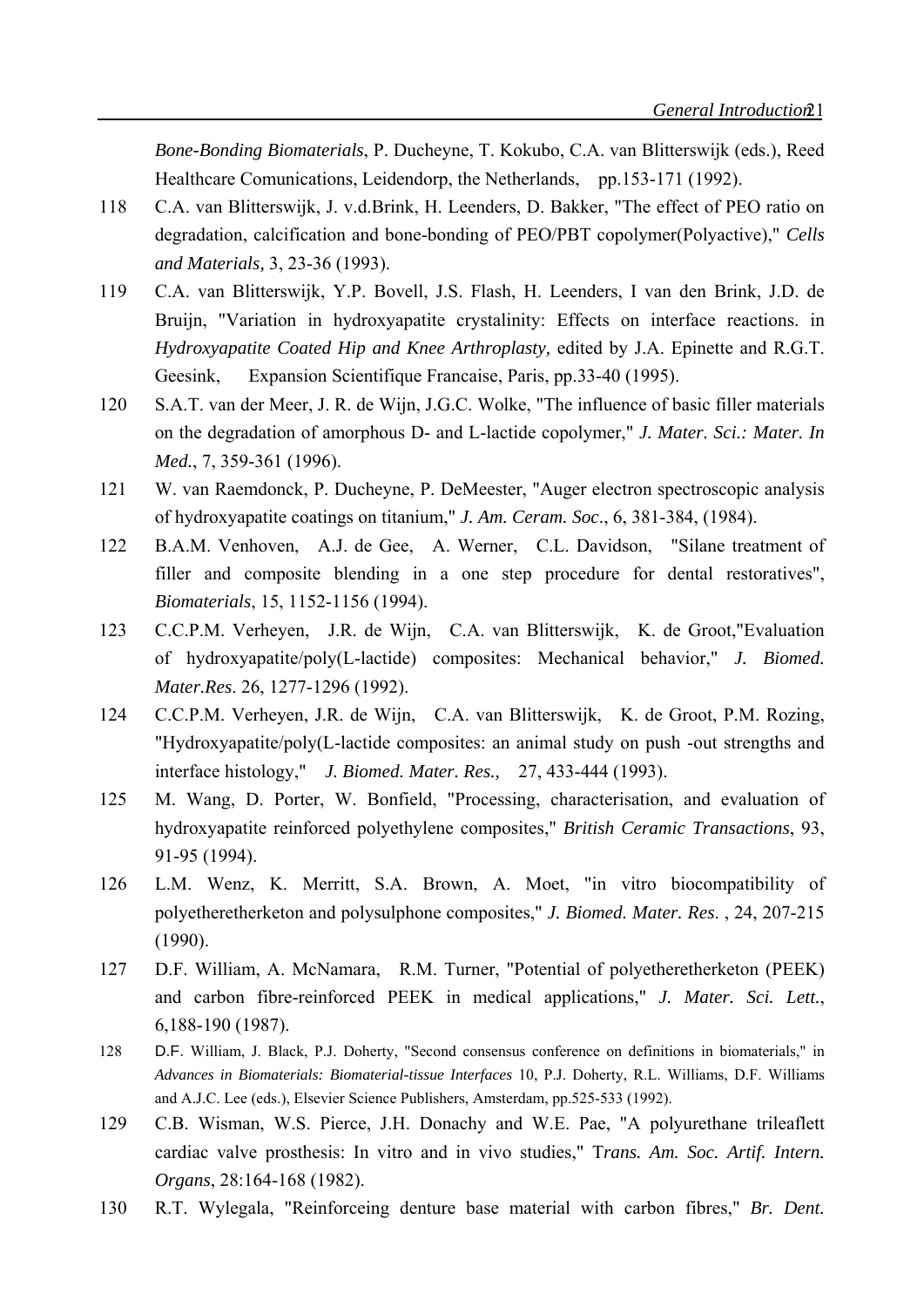*Technol*. 26, 97-100 (1973).

131 M. Zimmerman, J.R. Parsons, H. Alexander, " The design and analysis of a laminated partially degradable composite bone plate for fracture fixation," *J. Biomed. Mater. Res.: Appl. Biomater*., 21(A3), 345-361 (1987).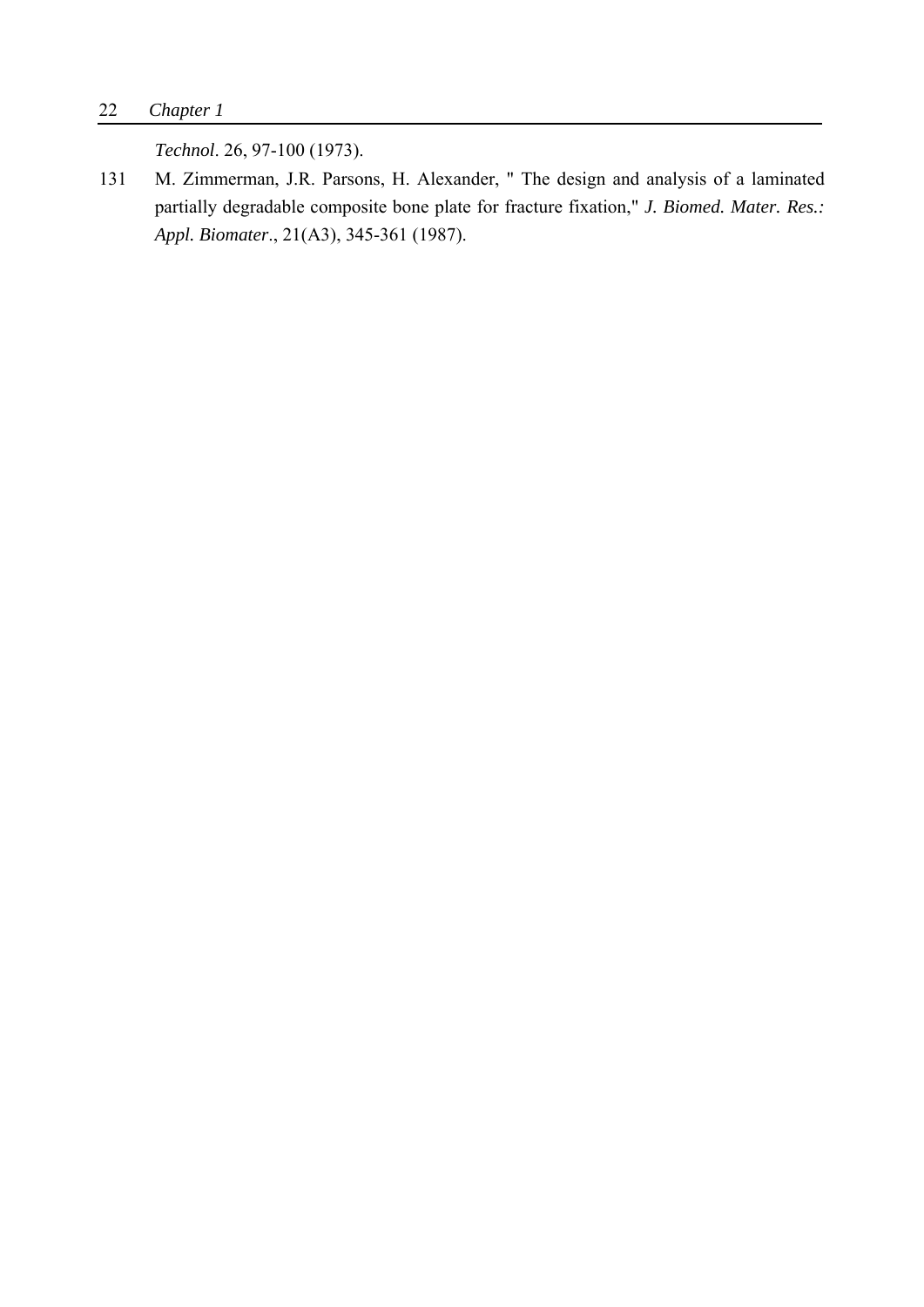# **Surface Modification of Hydroxyapatite to Introduce**  Interfacial Bonding With Polyactive<sup>™</sup> 70/30 in A **Biodegradable Composite**

Qing Liu, Joost R. de Wijn, Dirkjan Bakker<sup>#</sup>, Clemens A. van Blitterswijk

Biomaterials Research Group, Leiden University , and IBME Research School, Prof. Bronkhorstlaan 10, 3723 MB Bilthoven,  $*$  HC Implants bv, Leiden, The Netherlands

#### **Abstract**

A method was developed to improve the interfacial bonding between hydroxyapatite and a biodegradable copolymer Polyactive™ 70/30. Hydroxyapatite was first surface modified by the polyelectrolytes polyacrylic acid or poly(ethylene-co-maleic acid) in aqueous solutions. Subsequently the surface modified hydroxyapatite was used as filler in composites with Polyactive<sup>TM</sup> 70/30. The strength, elongation at break and elastic modulus of the composite in aqueous environment were significantly improved by this method. Based on these experimental results, we believe that the interface improvement is due to the hydrogen bonding and/or dipole interactions formed between polyelectrolyte molecules and polyethylene glycol segments in the polymer matrix. Due to the introduction of interfacial bonding by using such method, a new biodegradable bone-bonding composite can be made.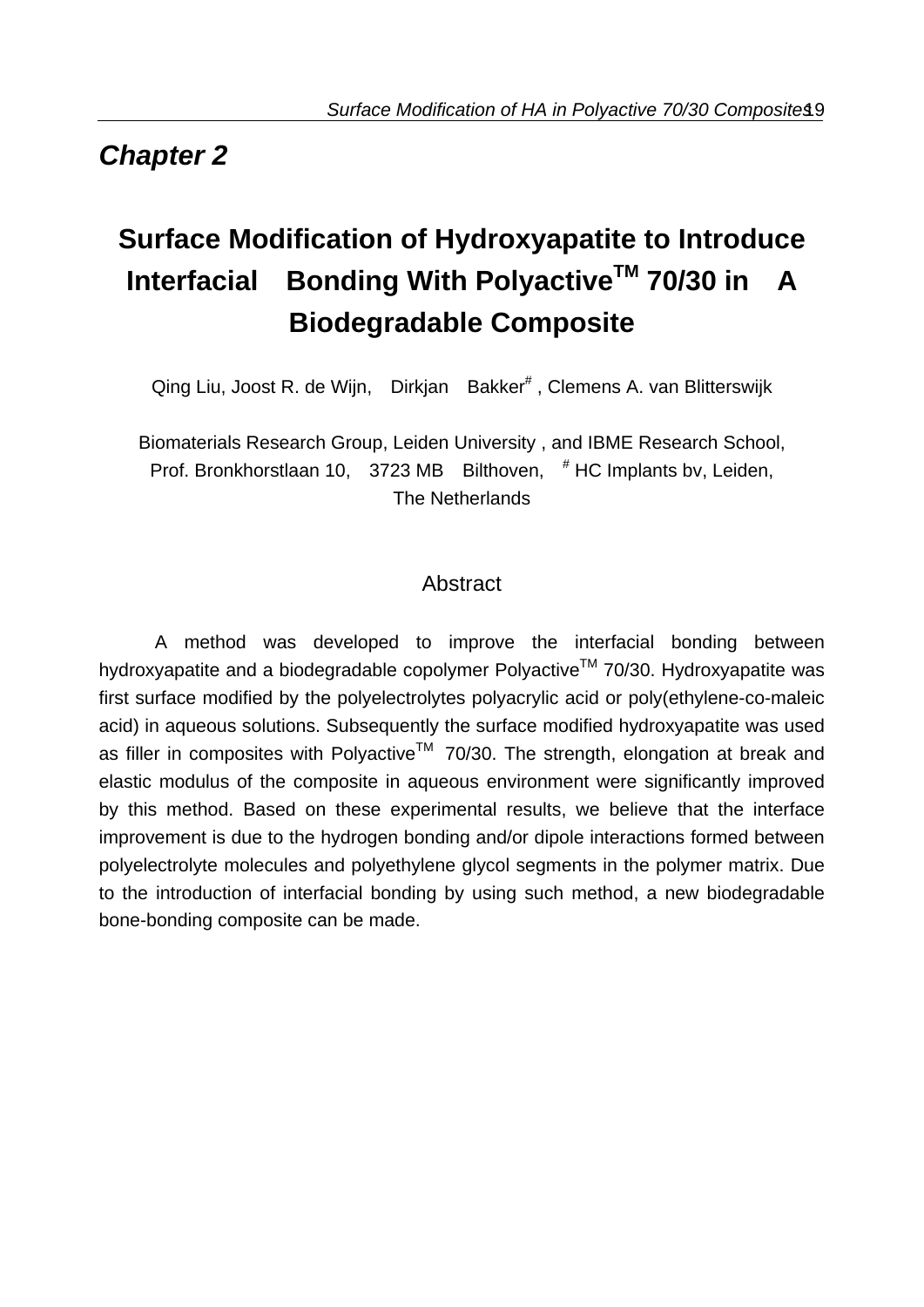#### **Introduction**

In recent years, several kinds of polymer-hydroxyapatite composites have been developed as bone substitute materials [1,2,3]. The purpose of making such composites is to reinforce the polymer and improve the bone bonding properties of the material, since it has been found that adding hydroxyapatite (HA) into a polymer matrix may turn an initially non-bioactive polymer into a bone bonding composite, and might simultaneously improve the mechanical properties [1,2,3], especially the elastic modulus and hardness.

In making HA/polymer composites, the lack of interfacial bonding between HA and the polymer matrix still remains an issue of concern [3,4]. The interfacial bonding between inorganic and organic phase plays an important role in determining the ultimate mechanical properties of the composites. A strong interfacial bonding between the two phases usually is necessary for the composites to achieve better mechanical properties. For example, bone, a natural biocomposite, is mainly composed of inorganic bone mineral (hydroxyapatite-like material), organic matrix of type I collagen and noncollagenous proteins [5]. Bone mineral is not directly bound to collagen, but bound to collagen by these non-collagenous proteins [6]. These interfacial bonding forces are mainly ionic bonds, hydrogen bonds and hydrophobic interactions [5]. They give bone unique composite behaviour.

The polymer, Polyactive<sup>TM,</sup> used in this study is a block copolymer from polyethylene glycol (PEG) and poly(butylene terephthalate) (PBT). When the weight ratio of PEG/PBT is 55/45 or higher ( the molecular weight of PEG is 1000 Dalton), it is a biodegradable polymer and calcifies postoperatively , thereby inducing bone bonding [7,8]. Polyactive™ has been already used in making composites with HA. Such composites showed promising results in guided tissue regeneration applications [9]. However, due to the larger amount of PEG present in the structure of Polyactive<sup>TM</sup> 70/30, it is a rubber like polymer with low elastic modulus. In an effort to strengthen the polymer, we chose HA as filler to make HA/polymer composites.

 Since in contrast to bone mineral and its collagen matrix, there are no strong bonding forces between HA and Polyactive<sup>TM</sup>, it is necessary to introduce some kind of interaction between the two phases by surface modification of HA Such an approach mimics the role of non-collagenous protein in bone.

In this study, a method was developed to improve the interface between HA and Polyactive<sup>TM</sup> by using water soluble polyelectrolytes such as polyacrylic acid and poly(ethylene-co-maleic acid). This was based on the principle that polyacrylic acid and the copolymer of maleic acid have the ability to both form complexes with PEG [10], and be firmly adsorbed onto the surface of HA [11,12].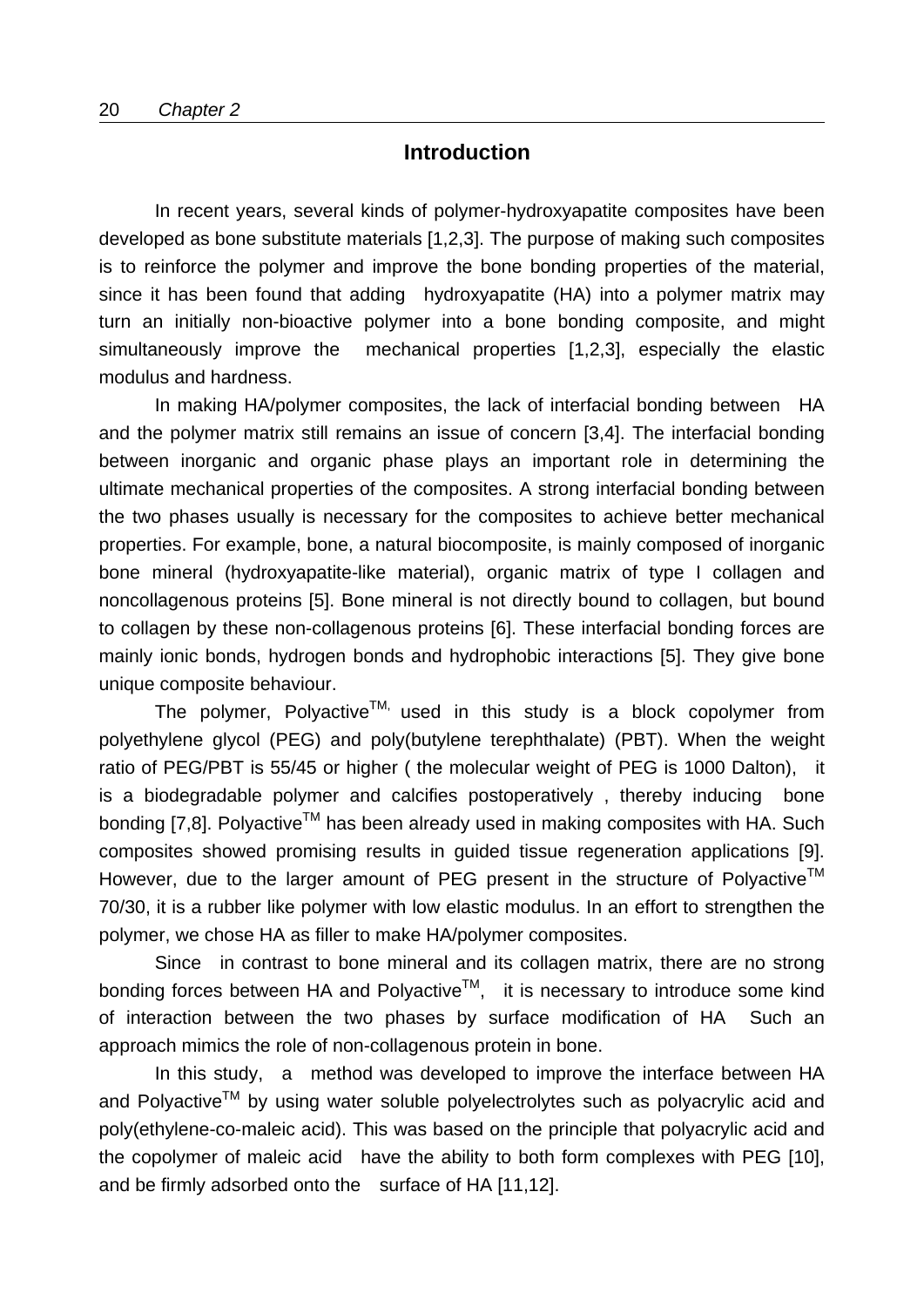#### **Materials and Methods**

Polyacrylic acid (Mw = 5000, 50% water solution) and poly(ethylene-co-maleic anhydride) were obtained from Aldrich. Poly(ethylene-co-maleic acid ) was then obtained by dissolving poly(ethylene-co-maleic anhydride) in distilled water (figure 1). Hydroxyapatite was synthesized and sintered in our laboratory. It was milled and sieved to powder with a particle size less than 45  $\mu$ . Polyactive<sup>TM</sup> 70/30 was obtained from HC Implants bv, the Netherlands. The molecular weight was about  $1x10<sup>5</sup>$ .



**Figure 1** Preparation of EMa

#### **Coating of HA Particles**

PAA and EMa solutions were prepared and used for coating purposes. The pH of the PAA and EMa solutions was adjusted to pH 7 by using 10% NaOH solution, and the final concentrations of PAA and EMa were 2.5% and 1.5% respectively.

HA particles were put into the PAA or EMa solution, and the suspension was stirred for 20 hours at room temperature. Then the particles were separated by centrifuging. After the particles were re-suspended and washed for three times in distilled water, the particles were first exposed to 110  $\rm{^0C}$  overnight and then dried in a vacuum oven at 80 $\degree$ C for at least 72 hours. Control HA particles underwent the same procedure but with NaCl solution (pH=7, 1.8 % concentration, the same molar concentration as NaOH in PAA solution.) in stead of PAA or EMa.

#### **Characterization of HA particles**

The surface area of HA particles was analysed by using BET methods (Quantachrome Nova 1200 Adsorption Analyzer). N<sub>2</sub> was used as adsorption gas.

The size and size distribution of HA particles were measured both by scanning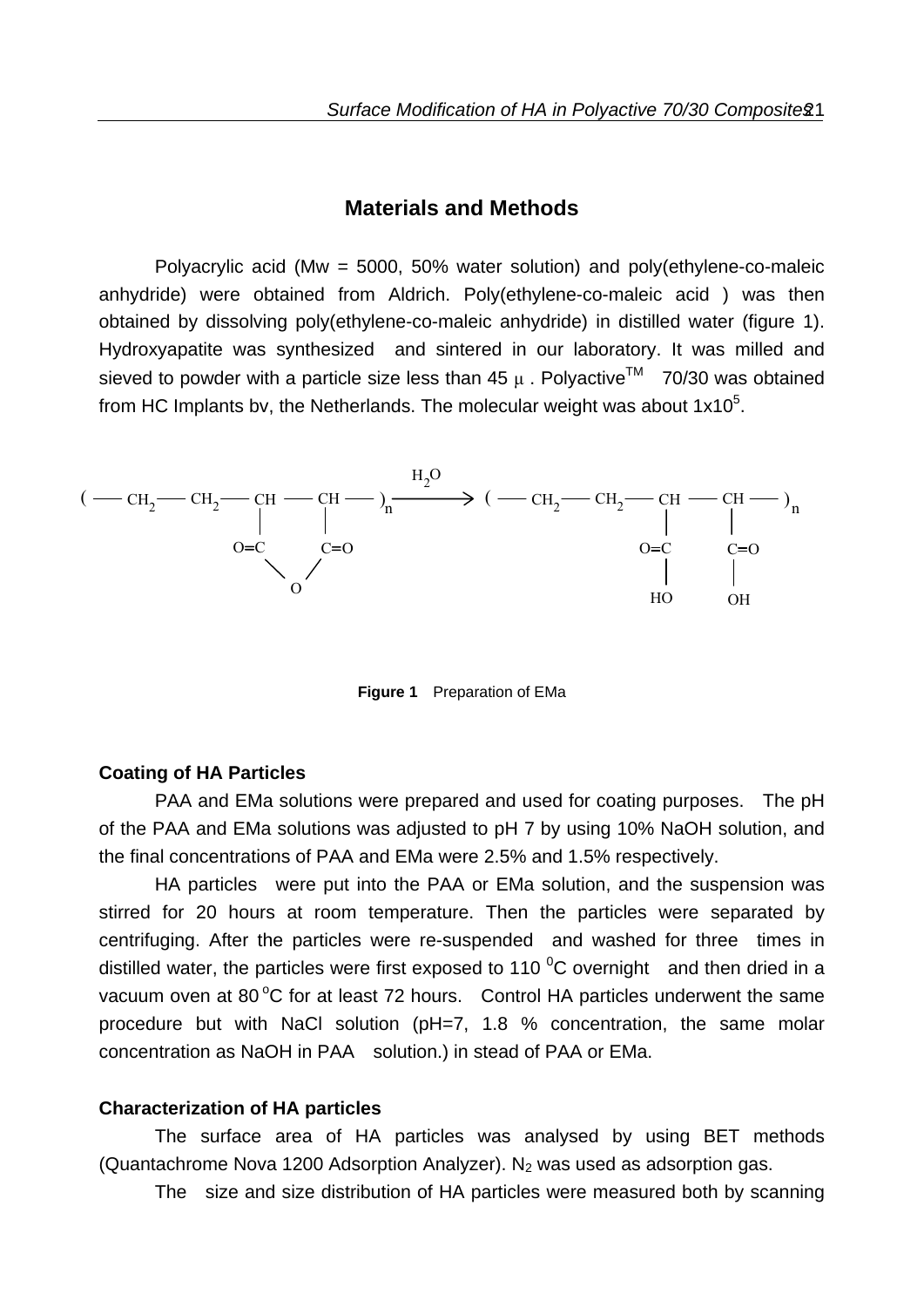electron microscopy (SEM) (Phillips 525 ) and by Coulter Particle Counter before and after surface modification of the HA particles.

In order to measure the surface property changes of HA particles modification by PAA or EMa, a semi-quantitative sedimentation method was used : 0.5 g particles were put into a test tube of a diameter 1.4 cm containing 10 ml distilled water. After shaking, the time needed for the supernant to become clear was recorded.

The amount of surface adsorbed EMa and PAA was quantitatively measured by using a Total Organic Carbon Analyzer (TOC). An amount of 0.54 grams of coated HA particles was first dissolved in 100 ml hydrochloride acid solution of pH 1, then 10 ml of such solution was used for analysing the carbon content.

#### **Preparation of Composites**

Surface modified and control HA particles were premixed with Polyactive<sup>TM</sup> 70/30 granules at 25% weight percentage and then blended twice at 150 $\degree$ C using a single screw extruder (Colin 15 x 25) . The obtained granulated materials were hot pressed into 2 mm thick and 50 X 50 cm<sup>2</sup> sheets at a temperature of 190  $^{\circ}$ C and 20 ton pressure . Standard dumb-bell specimens were cut from the sheet by using an ISO R37 type 1 die, and were then used for mechanical and other testing. All the specimens were kept at room temperature for 4 days before mechanical testing was performed.

#### **Mechanical Testing**

In order to evaluate the effectiveness of the surface treatment of HA, we determined the tensile strength, elongation at break and the elastic modulus of composites both in dry and wet state (after swelling in distilled water ). The wet state testing was carried out after the specimens had been immersed in distilled water for 24 hours. Then the specimens were taken out of the distilled water and kept wet during the testing process. A Hounsfield HN200 testing machine was used. The crosshead speed was 50mm/min., and the gauge length was 25 mm. In order to determine the elastic modulus, an Instron extensometer was used to measure the specimen extension. Ten specimens were used for each testing.

#### **Swelling Degree of the Composites**

Rectangular specimens with size 2 x 6 x 20 mm<sup>3</sup> were used for swelling tests in distilled water at room temperature. For each composite , two specimens were used.

At certain time intervals, the specimens were taken out and the water at the surface was quickly removed with tissue paper. The swelling degree at different time intervals was calculated according to following equation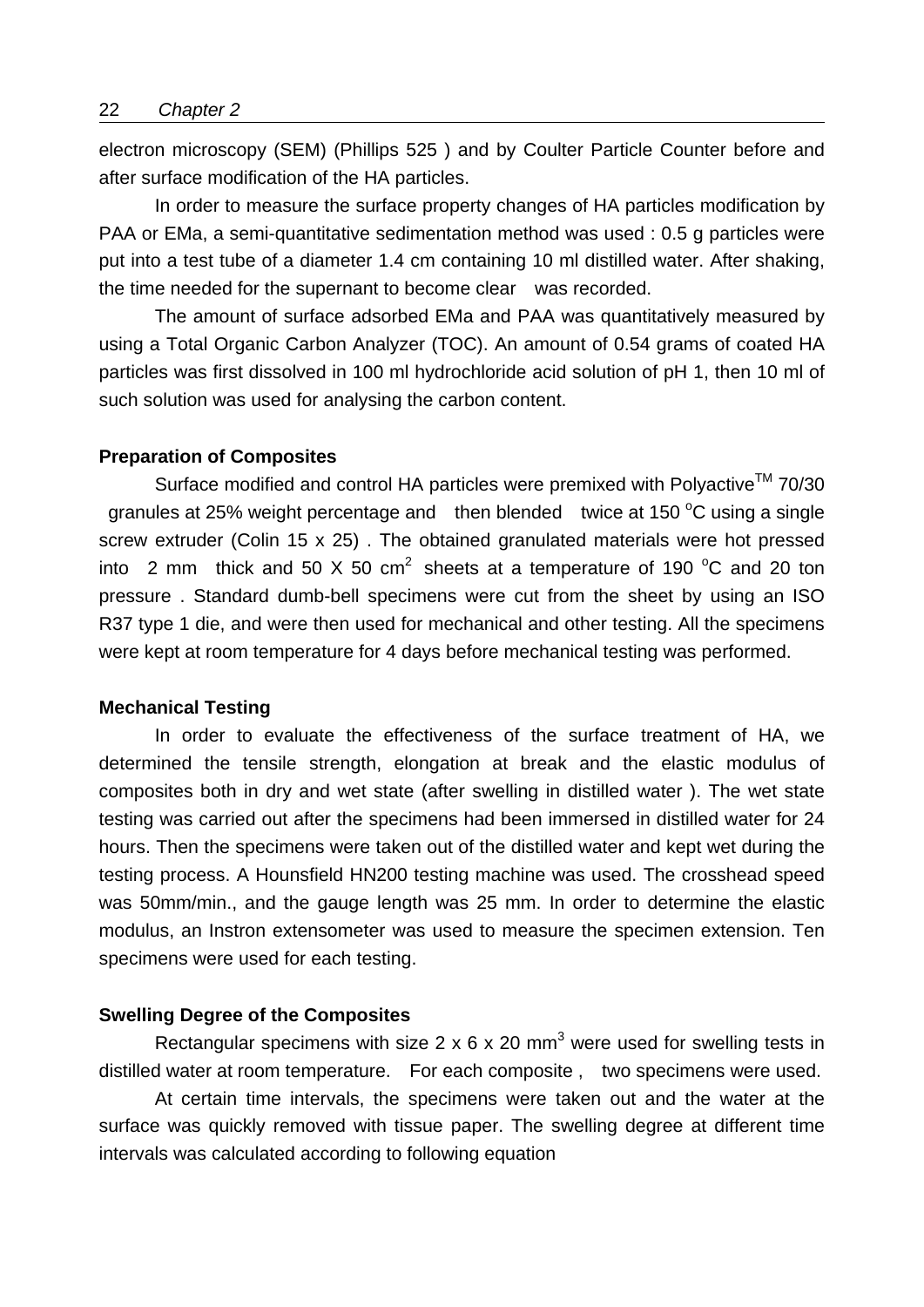#### **Error!**

where  $S_w$  stands for swelling degree and  $W_t$  is the weight of the sample at time t,  $W_0$  is the weight of sample in dry state at the beginning of testing.

#### **Fracture surface study**

The fracture part of the mechanical testing specimens after mechanical testing was cut off from the specimen by using a sharp knife. The fracture surface was first observed by light microscope and then by a Phillips Scanning Electron Microscope. All the samples for SEM observation were sputter coated with gold.

### **Results**

#### **Characterization of HA particles**

The surface area of HA particles as measured by BET method was 1.75 m<sup>2</sup>/gram.

SEM study showed PAA and EMa modification caused nearly no change in particle size and surface morphology of particles. Particle sizes in scanning electron microscopy were measured between 1-50 microns, the larger particles were of a porous structure (figure 2) .

**Figure 2**. SEM pictures of HA particles. A. The porous structure of HA particles. B. HA surface modified by PAA.. Note that the typical rhombic crystals of HA can be seen.

The particle size distribution patterns of the HA particles were nearly of the same before and after surface modification by PAA or EMa ( figure 3) as measured by Coulter Particle Counter.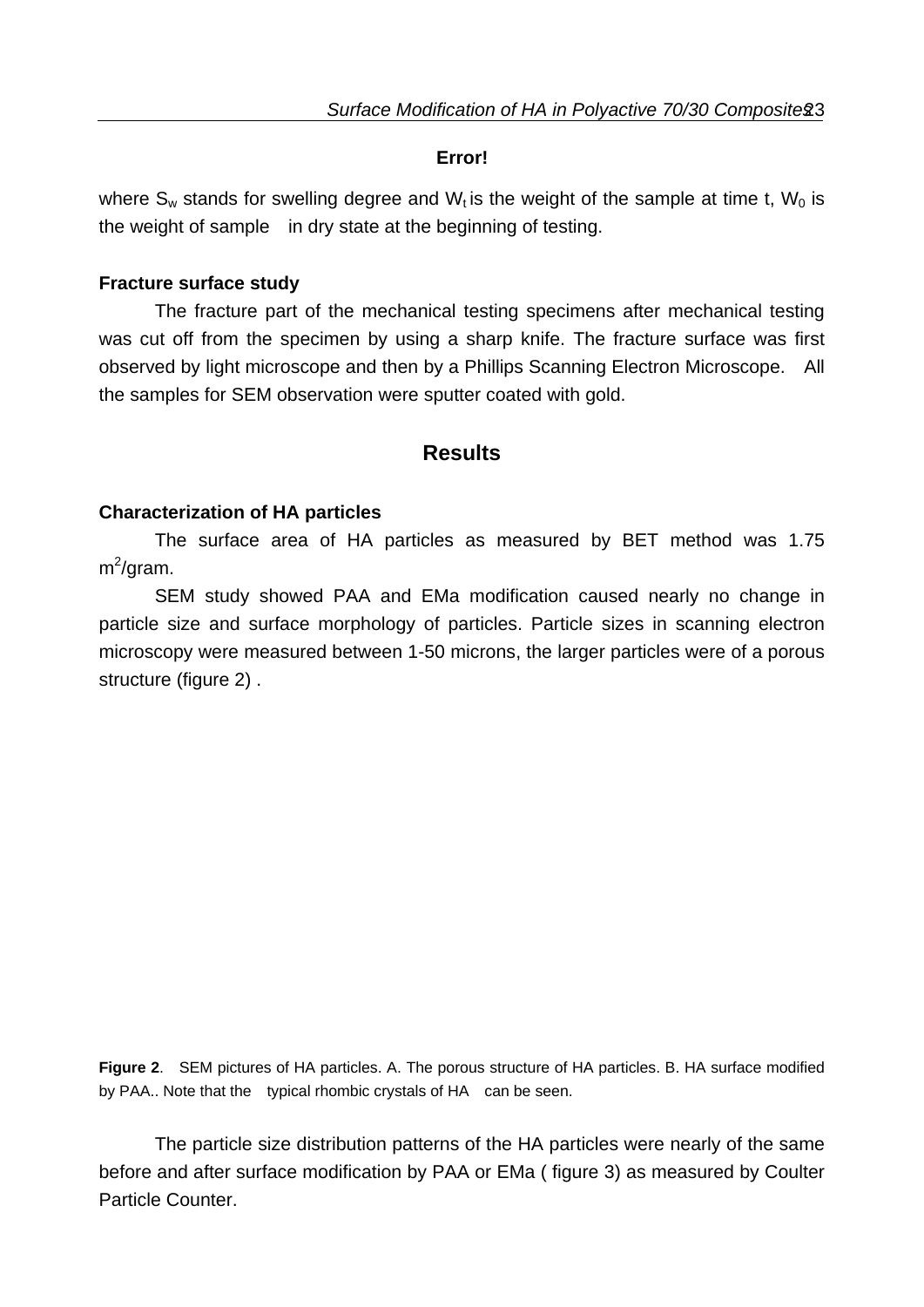The change in surface properties of HA particles after being modified by EMA or PAA can be seen from the sedimentation time changes of HA particles. Surface modification significantly increased the sedimentation time of particles. EMa and PAA have different effects on the sedimentation time of HA particles (table 1). The PAA coating had more distinct effect on the sedimentation time of the particles. More PAA was adsorbed on HA as compared to EMa (table 1).

> **Figure 3**. Particle size distribution of surface modified and unmodified HA particles. (a) HA particles; (b) EMa modified HA particles; (c) PAA modified HA particles.

| Charicterist           | Particle      |            |                   |  |
|------------------------|---------------|------------|-------------------|--|
| ic                     | HA            | EMa-H<br>А | <b>PAA-H</b><br>А |  |
| Sedimentat<br>ion time | 50 min.       | 3<br>hours | 20<br>hours       |  |
| Adsorption<br>(mg C/g) | As<br>control | 0.57       | 2.29              |  |

**Table 1**. Some of the characteristics of surface modified HA particles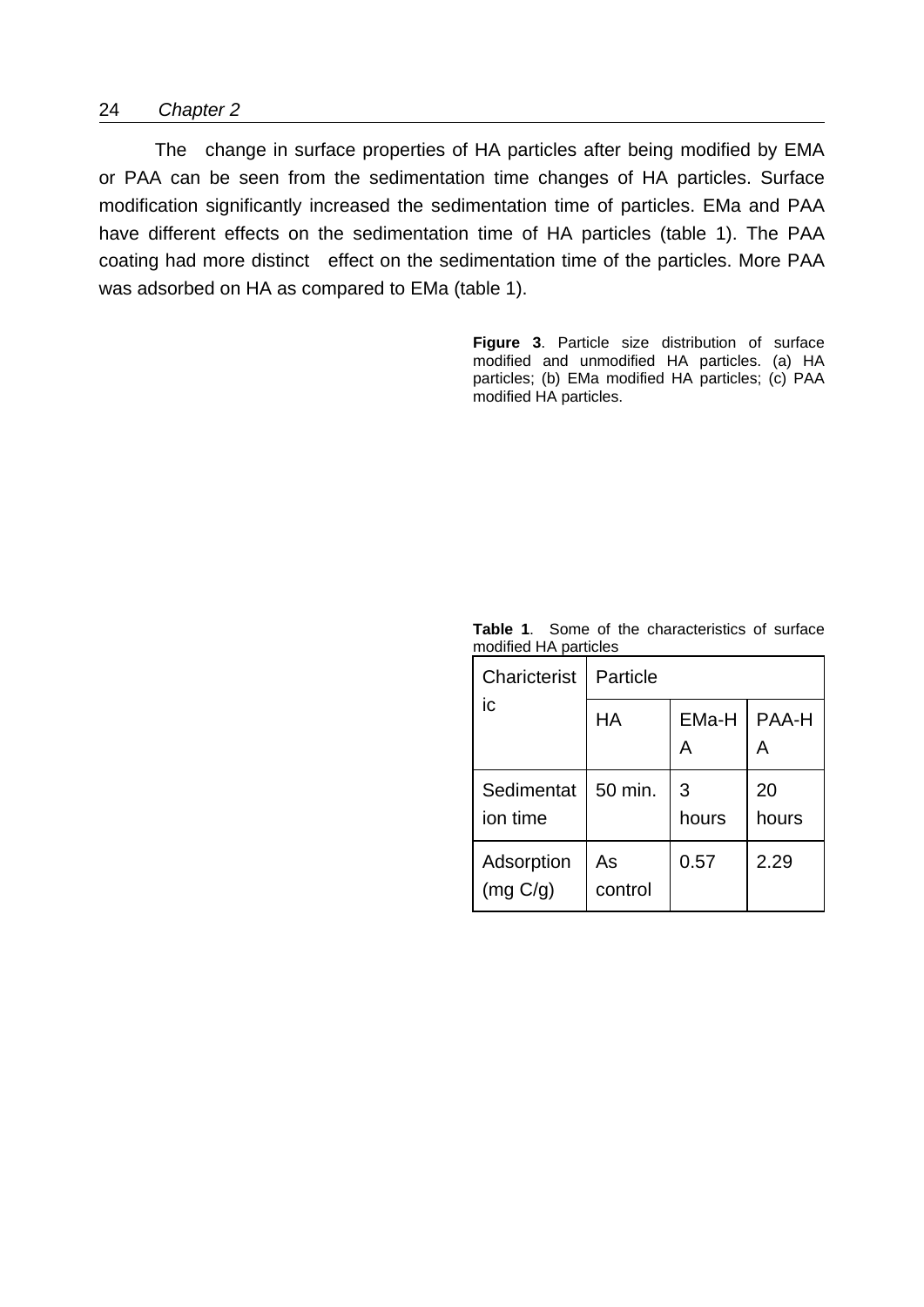**Figure 4**. Swelling degree of the composites.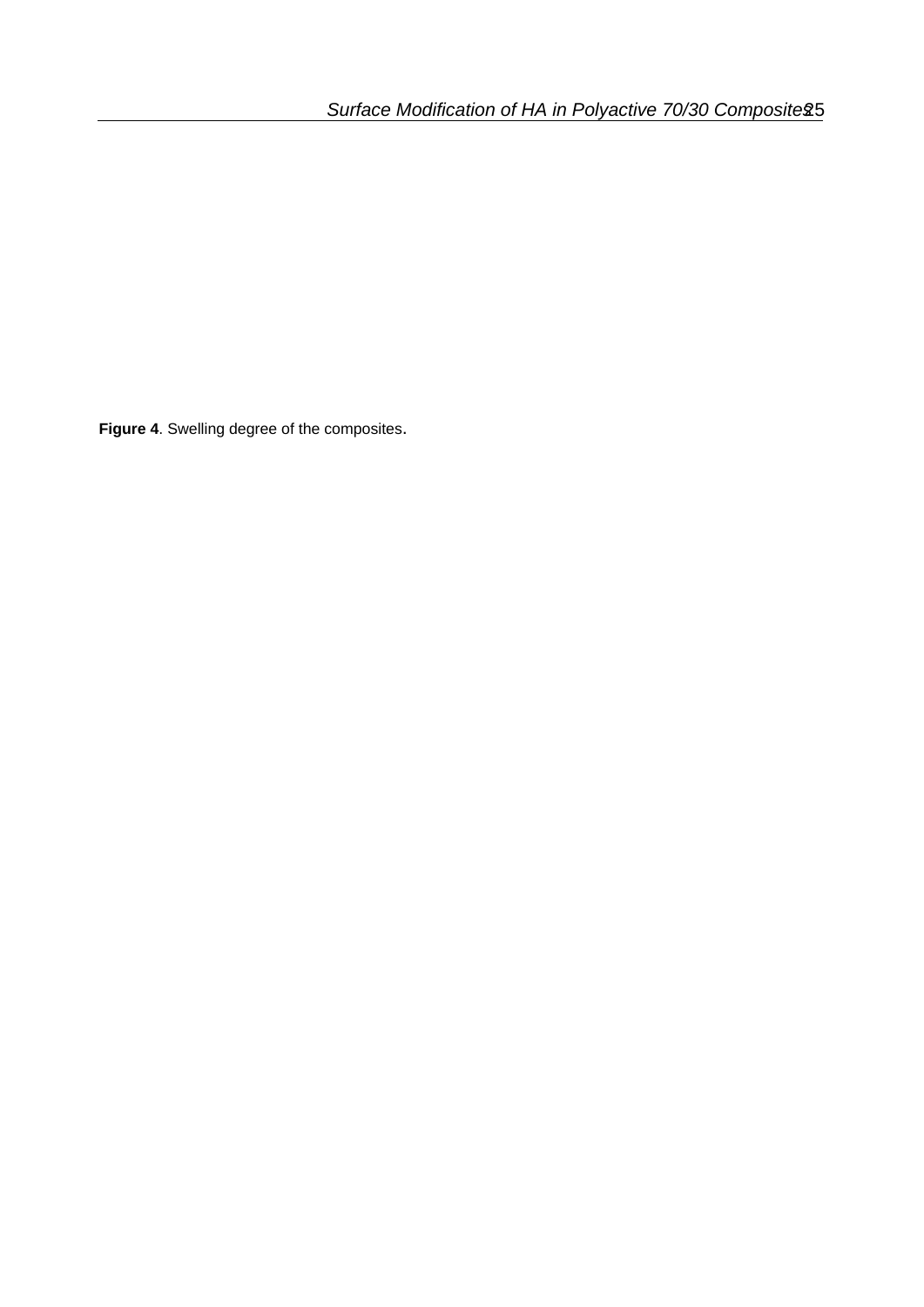#### **Swelling Behaviour of Composites**

Figure 4 shows the swelling degree vs. time curve of the composites . After 24 hours of swelling in water at room temperature, the swelling gradually reached equilibrium. It can be seen that the swelling degree of PAA-HA and EMa-HA composites is somewhat lower than that of HA composites.

## **Tensile Strength**

The tensile strengths of the composites, both in dry and wet state, are given in figure 5. In dry state, there are no significant differences between the strengths of HA, EMa-HA and PAA-HA composites. The general level of strengths of composites was lower than that of Polyactive<sup>TM</sup> 70/30. All the strengths were decreased after the specimens had been immersed in water. In wet state, however, the strength of the composites with surface modified HA particles is higher than that of control HA composites whereas the strength of PAA-HA composite is higher than that of EMa-HA composite and comparable to the strength of pure Polyactive<sup>TM</sup> 70/30 in wet state.

**Figure 5**. Tensile strengths of composite.

## **Elastic Modulus**

Figure 6 gives the elastic modulus of the composites. In the dry state, all the composites had much higher elastic moduli than pure polymer. In wet state, although the elastic moduli were decreased for all the materials, all the composites still had higher elastic

moduli as compared to pure Polyactive<sup>TM</sup>. However, the control HA composite had lower elastic moduli as compared to EMA-HA and PAA-HA composites. EMa-HA and PAA-HA composites had nearly the same elastic modulus in wet state.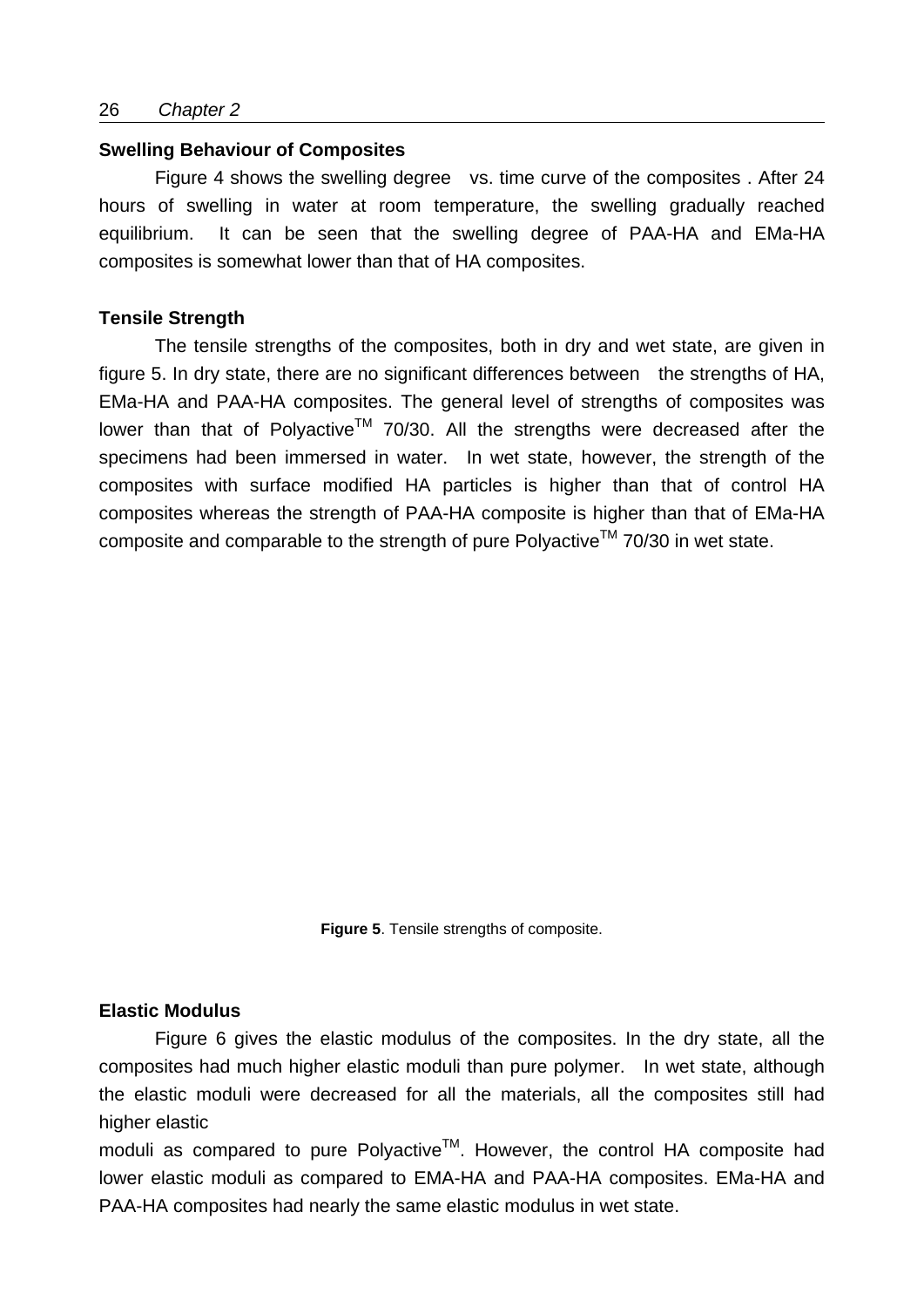Figure 6. Elastic modulus of composites both in dry and wet state.

#### **Elongation at break**

Incorporating of filler into the polymer significantly decreased the elongation at break both in dry and wet state. however composites with surface modified HA particles had a higher elongation at break both in dry and in wet state as compared to control HA composites. (figure 7 ). It also clear that the PAA-HA composite has a higher elongation at break than EMa-HA.. The general level of elongation at break was lower after the specimens had been immersed in water.

**Figure 7**. Elongation at break of composites both in dry and wet state. The elongation at break of Polyactive<sup>TM</sup> 70/30 are 432  $\pm$  83 % in dry state and 219  $\pm$  35 % in wet state.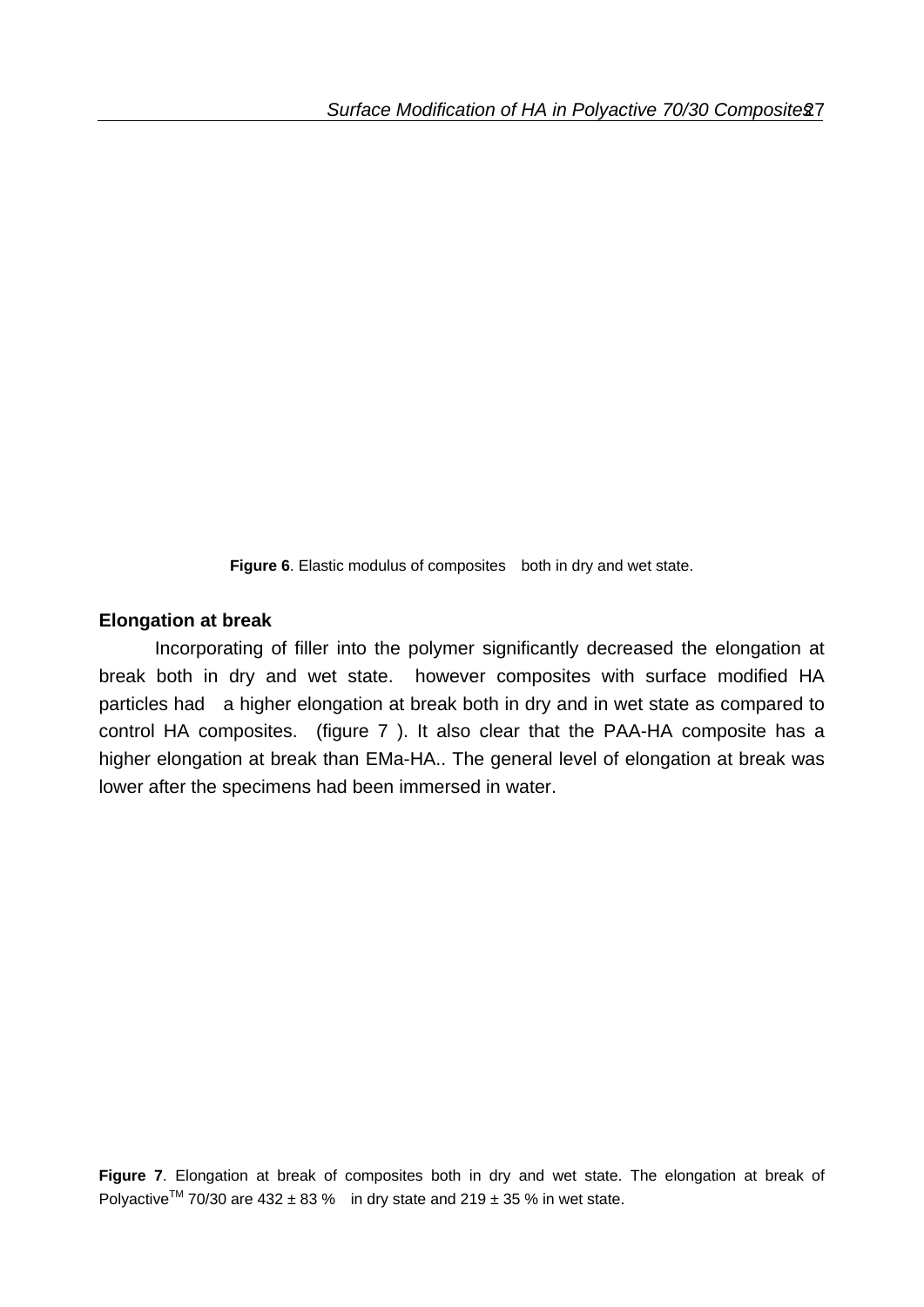## **Fracture Surface Study**

By using scanning electron microscopy, It could be seen that usually voids existed between the control HA particle and polymer matrix after the samples were broken (figure 8). Sometimes mechanical interlocks were observed between the larger HA particles and polymer matrix due to the infiltration of polymer into the pores of HA. For EMa and PAA surface modified HA particles, a better contact and more mechanical interlocks with polymer matrix were observed.

**Figure 8**. SEM pictures of fracture surfaces of composites. (a) HA composite; (b) EMa-HA composite; (c) PAA-HA composite. Note the voids between HA particles and polymer matrix in (a) and the better contact still remained in (b) and (c).

## **Discussion**

One of the reasons why Polyactive<sup>TM</sup> 70/30 is used as bone filler is its bone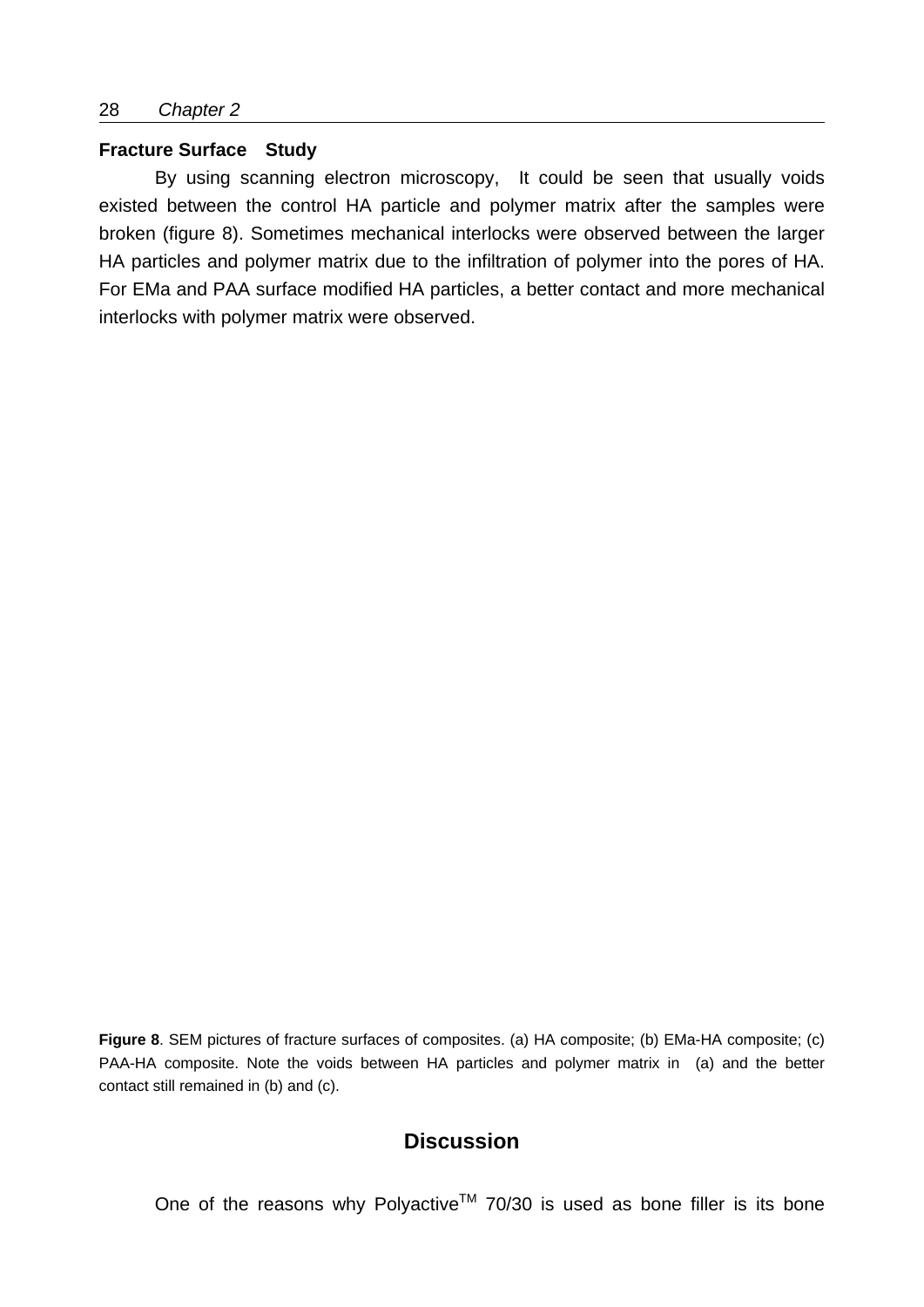bonding ability. The bone bonding ability is closely related to the calcium ion complexing ability of PEG segments [7,8]. Therefore, any strengthening of the polymer should not interfere with the calcium ion complexing ability of the PEG segments. Crosslinking of polymer, which usually is an effective way to strengthen the polymer, is not applicable in this case. Therefore, an ideal way to strengthen the polymer is to make composites by using fibbers or fillers.

However, Due to the high swelling ability of Polyactive<sup>TM</sup> in water, the interfacial problem may be critical since the composite is intended to be used in vivo. lack of interfacial bonding between HA and polymer matrix may cause loose contact between HA particles and polymer matrix and therefore result in early failure (disintegration) of implants. It can be seen that the mechanical strength, elongation at break and elastic modules of HA composites decreased drastically after being immersed in water for 24 hours. Hence it is necessary to modify the surface of HA to introduce interfacial interaction between HA and polymer matrix and to maintain the necessary strength and the structure integrity of the composites.

#### **Surface modification of HA particles**

It is well documented that PAA and EMa can be firmly adsorbed to the surface of HA [11,12]. In this study, the amount of adsorption was not very high (Table 1) due to the relatively larger size particles used in our study. After the surface modification of HA, no obvious surface morphological changes was observed. The surface properties of HA particles were significantly changed after surface modification. One of the drastic changes is their sedimentation rate in distilled water. The surface modified HA particles can suspend very well in water and thus have longer sedimentation times. We also noticed that the sedimentation time for PAA-HA was much longer than that of EMa-HA particles. This difference may come from the lower adsorption amount of EMa on the surface (Table 1).

#### **Mechanical properties of composites**

Although the total amount of surface adsorption of PAA or EMa is low due to the small surface area of HA particles in our study, we can see the effect of surface modification on the mechanical properties of composites. The increase in the elongation at break for EMa-HA and PAA-HA composites as compared to HA composites in dry state is the evidence of interfacial improvement. In addition, the introduction of interfacial interaction had a more distinct effect on the mechanical properties of the investigated composites in wet state.

Generally speaking, water can decrease the mechanical properties in two ways. first, water can cause polymer swelling and thereby increase the cross section area and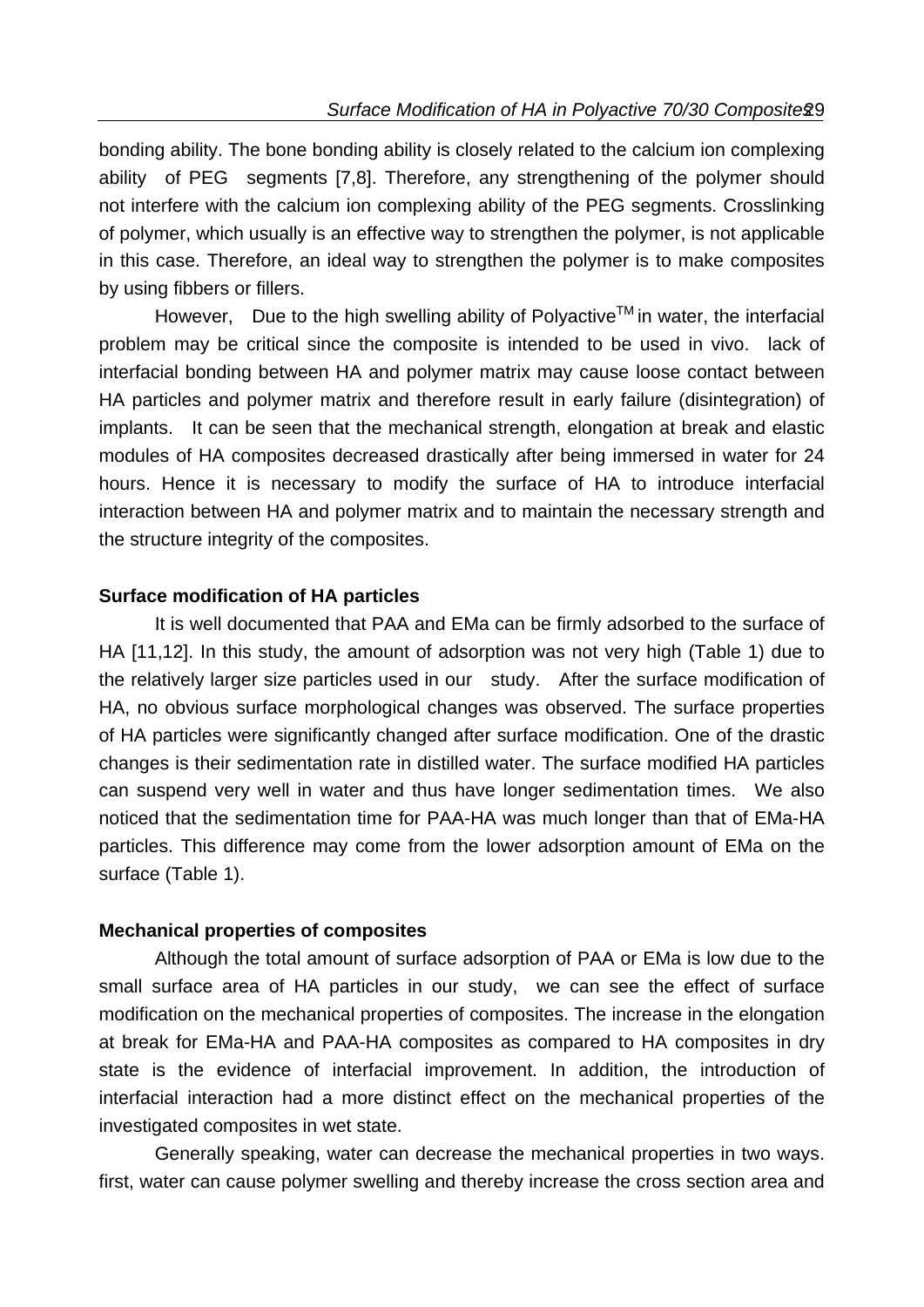#### 30 *Chapter 2*

this decrease the strength and elastic modulus. Second, water can act as plasticizer to decrease the intermolecular chain interaction and thereby decrease the strength and elastic modulus of the polymer. So it is not surprising to find that mechanical properties for all composites decreased after the composites had been immersed in water for 24 hours. But the EMa-HA composite and PAA-HA composite could still maintain relatively higher mechanical properties. In our experiment, in addition to the effect of higher swelling ability of composites in water and the plasticization effect of water molecules, we also consider that the decrease of the mechanical properties was caused by the deterioration of the interface between the inorganic and the organic phases of the composites as we can see from the changes in tensile strength (figure 5). We may see that the swelling degrees of all the composites are about 50%. That means swelling in water will cause about 30% increase in the cross section area of the sample and hence, in principle, 30% decrease in strength ( if only consider the effect of swelling or the increase in cross section area). But the decrease in strength was far more than 30% for HA composites and less than 30% for PAA-HA composites. Since the surface modification of the HA particles only change the swelling degree of the composites slightly, we believe that the improvement of the mechanical properties is largely due to the interface improvement of the composites.

The amount of the adsorption of the EMa and PAA on HA seems to have some effect on the mechanical properties of the resulting composites. Since there was less amount of EMa adsorbed on the surface of HA compared with the adsorption of PAA, so the thinner EMa coating on the HA has less effect on the mechanical properties of the resulting composites.

#### **Fractography of Composites**

SEM studies of the fracture surface suggest that there indeed exist mechanical interactions between HA and polymer matrix. Due to the rough surface and porous structure of HA particles, the mechanical interlocks between HA (both surface modified and unmodified) particles and polymer matrix could be observed at the fracture surfaces. But for surface modified HA particles , more such mechanical interlocks could be observed, some of the particles were even largely covered by polymer (Figure 8).

#### **The mechanism of interfacial interactions**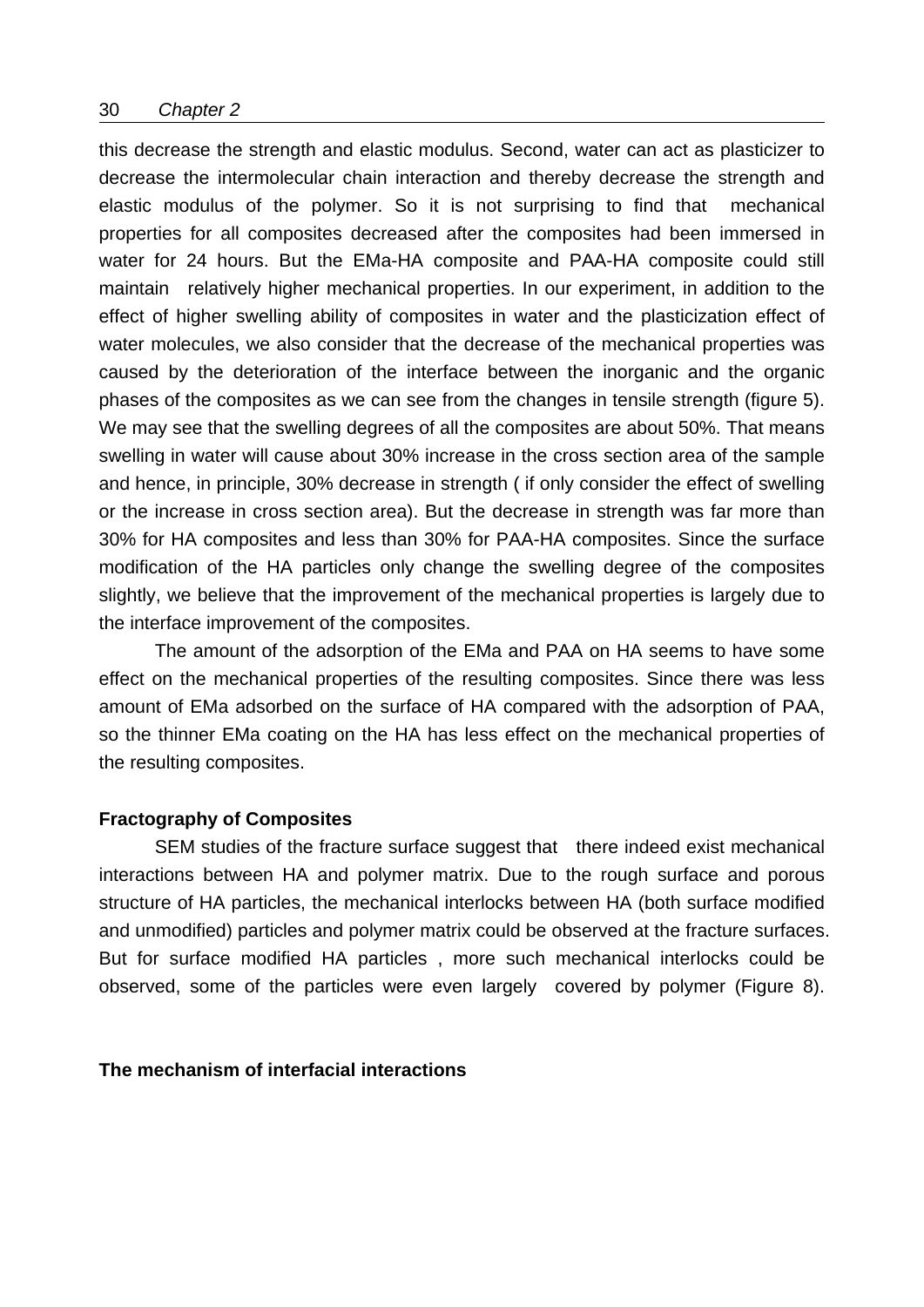The introduction of EMa and PAA onto the surface of HA improved the interface between HA and polymer matrix. It is considered that such improvement is caused by hydrogen bond formation and/or dipole interactions between the surface coated polymer molecular chains and PEG segments of Polyactive™, Since EMa and PAA may form stable hydrogen bond complexes with PEG both in an aqueous mixed system and in a



heated blending system (figure 9) [10,13], the mechanical properties of the composites both in dry and in wet state can be improved. Although the complex is easily formed in aqueous mixed system at lower pH, at a slightly basic condition, complexation may also occur [13], but the interaction may contribute to the dipole interaction similar to ionic bonding . An indication of such complexation between the EMa or PAA and PEG segments is that the swelling degree of EMa-HA and

PAA-HA composites is lower than HA composites. Hydrogen bond or ionic complexes formation may cause a slight decrease in swelling degree which is mainly from the hydrophilic properties of PEG segments.

#### **Effect of the coating on the bioactivity of HA**

HA has similarity to bone mineral both in structure and composition. It is also considered to be a bioactive material with bone bonding ability. It is thought that the bone bonding process involves a process of HA dissolution followed by repreciptation and formation of calcium phosphate microcrystals [14,15,16]. Therefore the solubility and dissolution rate of HA in a physiological environment are believed to have a close relation to the formation of bone-like apatite mineral both in vitro and in vivo. Although the EMa and PAA on the surface of HA may prevent the dissolution of the HA in some extent, both EMa and PAA are water soluble polymers, and the attachment of such water soluble molecules to the surface of HA may not change the hydrophilic characteristics of HA. Furthermore, it is thought that PAA has the ability to nucleate the formation of HA due to the carboxylic groups it has [17,18]. This may be one of the advantages of using water soluble polymer to modify the surface of HA..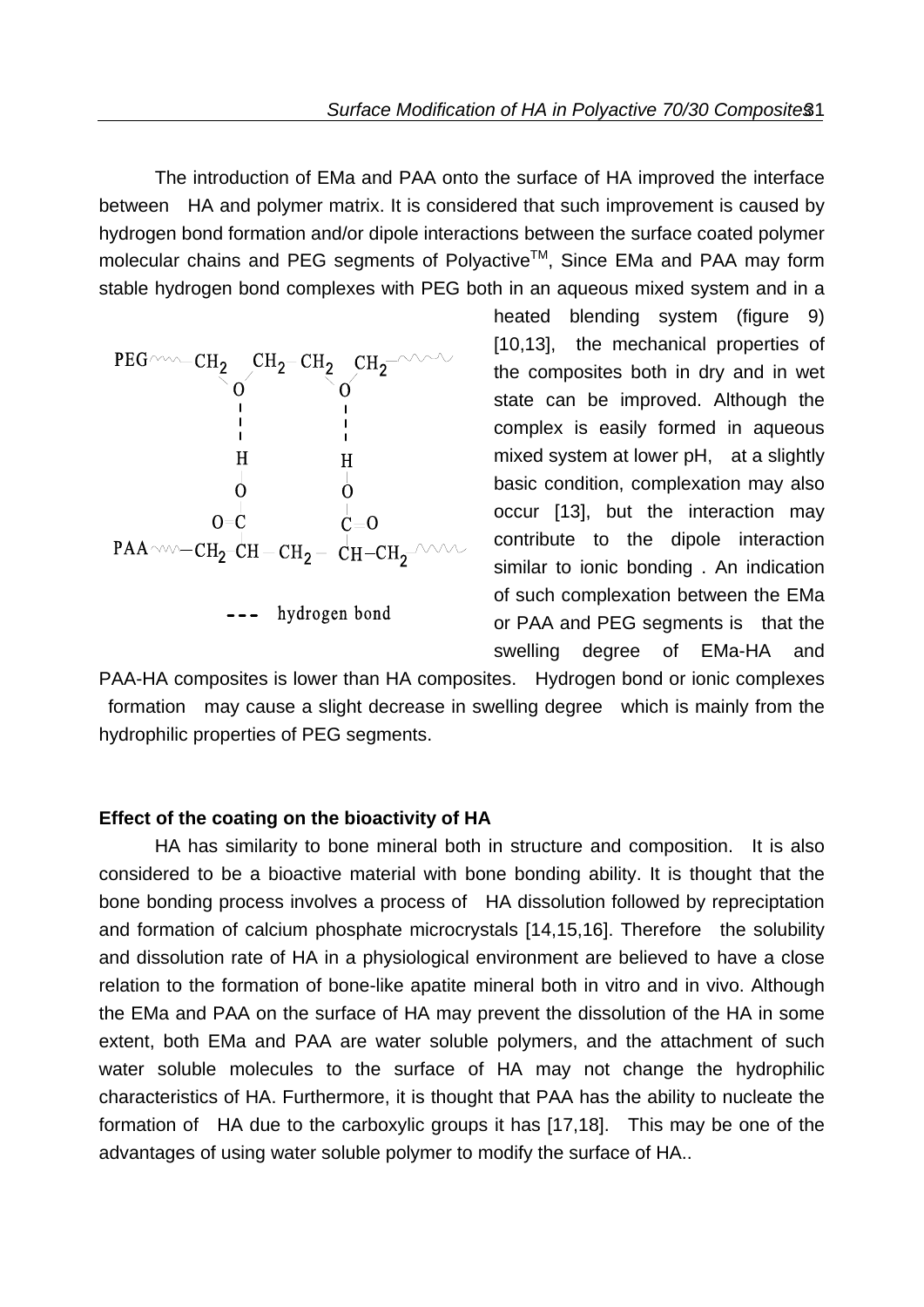## **Conclusion**

By introducing water soluble polymer, i.e. polyacrylic acid and poly(ethylene-co-maleic acid), onto the surface of HA, we could significantly improve the interface of HA particles with polymer Polyactive<sup>TM</sup>, thus allowing a better load transfer throughout the material. As a result, the strength, elongation at break and elastic modulus of HA-Polyactive<sup>TM</sup> 70/30 composites in wet state can be significantly improved. By using 25% PAA-HA filler , a composite with a higher elastic modulus and a tensile strength comparable to the polymer can be made.

## **Acknowledgement**

The authors thank Sonja van de Meer, Henk Leenders and Pieter Koopmans for their technical help. The help of M.. v. Toledo in measuring BET surface area and TOC results of HA particles is also acknowledged.

## **References**

- 1 W. Bonfield, "In vivo evaluation of hydroxyapatite reinforced polyethylene composites," in *Materials Characteristics vs. In Vivo Behaviour*. P. Ducheyne and J.E. Lemons (eds.). New York Academy of Science, New York, 1988, pp.173.
- 2 K. E. Tanner, C. Doyle, W. Bonfield, "The structure of the interface developed between biomaterials and bone," in *Clinical Implant Materials; Advances in Biomaterials*, vol. 9, Elsevier Science Publication, Amsterdam, 1990, pp.149.
- 3 C.C.P.M. Verheyen, J.R. de Wijn, C.A. van Blitterswijk, P.M. Rozing and K. de Groot, "Resorbable hydroxyapatite reinforced poly(L-lactide) composites with bone bonding ability," in *Bone-Bonding Biomaterials*, P. Ducheyne, T. Kokubo, C.A. van Blitterswijk (eds.), Reed Healthcare Communications, 1992, pp.153-171.
- 4 M. Wang, D. Porter and W. Bonfield, "Processing, characterization and evaluation of hydroxyapatite reinforced polyethylene composites," *British Ceramic Transactions*, 93, 91-95 (1994).
- 5 W.R. Walsh, M. Ohna, N. Guzelsu, "Bone composite behaviour: effects of mineral-organic bonding," *J. Mater. Sci. : Mater. in Med.,* 5:72-79 (1994).
- 6 E.M. Raif, M.F. Harmand, "Molecular interface Characterization in human bone matrix. I. Biochemical and IR spectroscopic studies," *Biomaterials*, 14, 978-984 (1993).
- 7 D. Bakker, J.R. de Wijn, C.M.F. Vrouenraets, S.C. Hesseling, J.J. Grote, C.A. van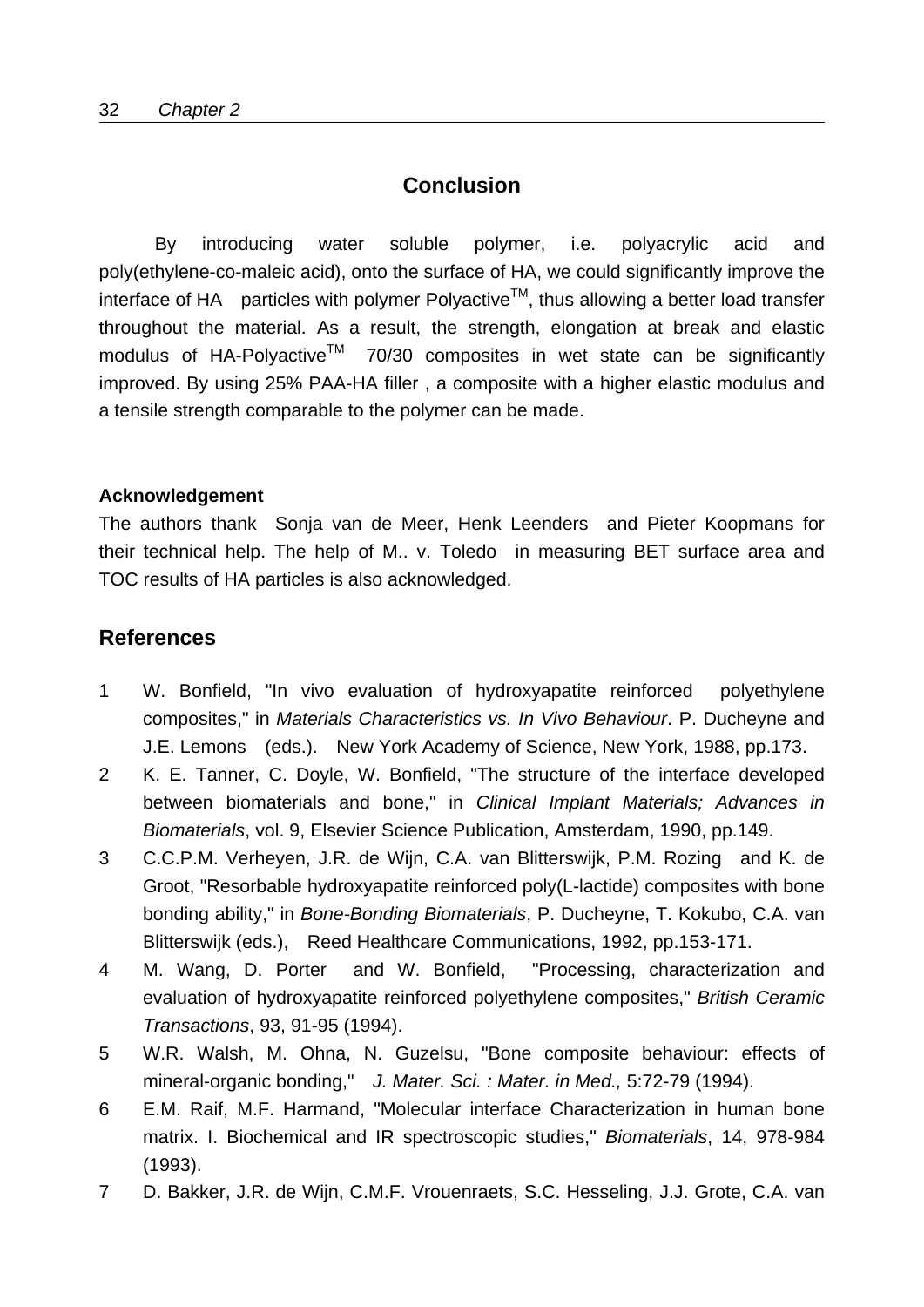Blitterswijk, "The reactions of bone to Polyactive<sup>TM</sup>, A bone-bonding copolyether ester," in *Polymers in Medicine and Surgery*, 1989, pp. 11.

- 8 C.A. van Blitterswijk, D. Bakker, H. Lenders, J. v.d.Brink, S.C. Hesseling, Y. Bovell, A.M. Radder, R.J. Sakker, M.L. Gallard, P.H. Heinze, G.J. Beumer, "Interfacial reactions leading to bone-bonding with PEO/PBT copolymer (Polvactive<sup>TM</sup>)." in *Bone-Bonding Biomaterials*, P. Ducheyne, T. Kokubo, C.A. van Blitterswijk (eds.), Reed Healthcare Communications, 1992, pp.153-171.
- 9 J.A. Jansen, J.E. de Ruijter, P.T.M. Jansen and Y.G.C.J. Paquay, "Histological evaluation of a biodegradable Polyactive/hydroxyapatite membrane," *Biomaterials* 16,819-827 (1995).
- 10 K.L. Smith, A.E. Winslow, and D.E. Peterson, "Association reactions for poly(alklene oxide) and polymeric poly(carboxylic acids),". *Ind. Eng. Chem.,* 51,1361-1364 (1959).
- 11 J.C. Skinner, H.J. Prosser, R.P. Scott, and A.D. Wilson, "Adsorption of carboxylate cements to hydroxyapatite. I. The effect of the structure of aliphatic carboxylates on their uptake by hydroxyapatite," *Biomaterials*, 7, 438-440 (1986).
- 12 J. Ellis, A.M. Jackson, R.P. Scott, and A.D. Wilson, "Adhesion of carboxylate cements to hydroxyapatite. III. Adsorption of Poly(alkenoic acids)," *Biomaterials*, 11:379-384 (1990).
- 13 F.E. Bailey, and J.V. Koleske, *Poly(etheylene oxide)*, chapter 5, Academic Press, New York, 1976
- 14 P.Z. LeGeros, "Biodegradation and bioresorption of calcium phosphate ceramics," *Clinical Materials*, 114, 65-88 (1993).
- 15 R.Z. LeGeros, G. Daculsi, I. Orly, M. Gregoire, M. Heughebaert, M. Gineste and R. Kijkowska, "Formation of carbonated apatite on calcium phosphate materials: dissolution/precipitation processes," in *Bone-Bonding Biomaterials*, P. Ducheyne, T. Kokubo, C.A. van Blitterswijk (eds.), Reed Healthcare Communications, 1992, pp.201-212.
- 16 C.A. van Blitterswijk, Y.P. Bovell, J. Flach, H. Leenders, J. v.d. Brink, J. de Bruijn, "Variation in hydroxyapatite crystallinity: effects on interface reactions," in H*ydroxyapatite Coated Hip and Knee Arthroplasty*, J.A. Epinette and R.G.T. Geesink (eds.), Expansion Scientifique francaise, 1995, pp.33-40.
- 17 S.I. Stupp and G.W. Ciegler, "Organoapatite: materials for artificial bone . I . synthesis and microstructure," *J. Biomed. Mater. Res.* 26,169-183 (1992).
- 18 O.N. Tretinnikov, K. Kato and Y. Ikada, "In vitro hydroxyapatite deposition onto a film surface-grafted with organophosphate polymer," *J. Biomed. Mater. Res*., 28, 1365-1373 (1994).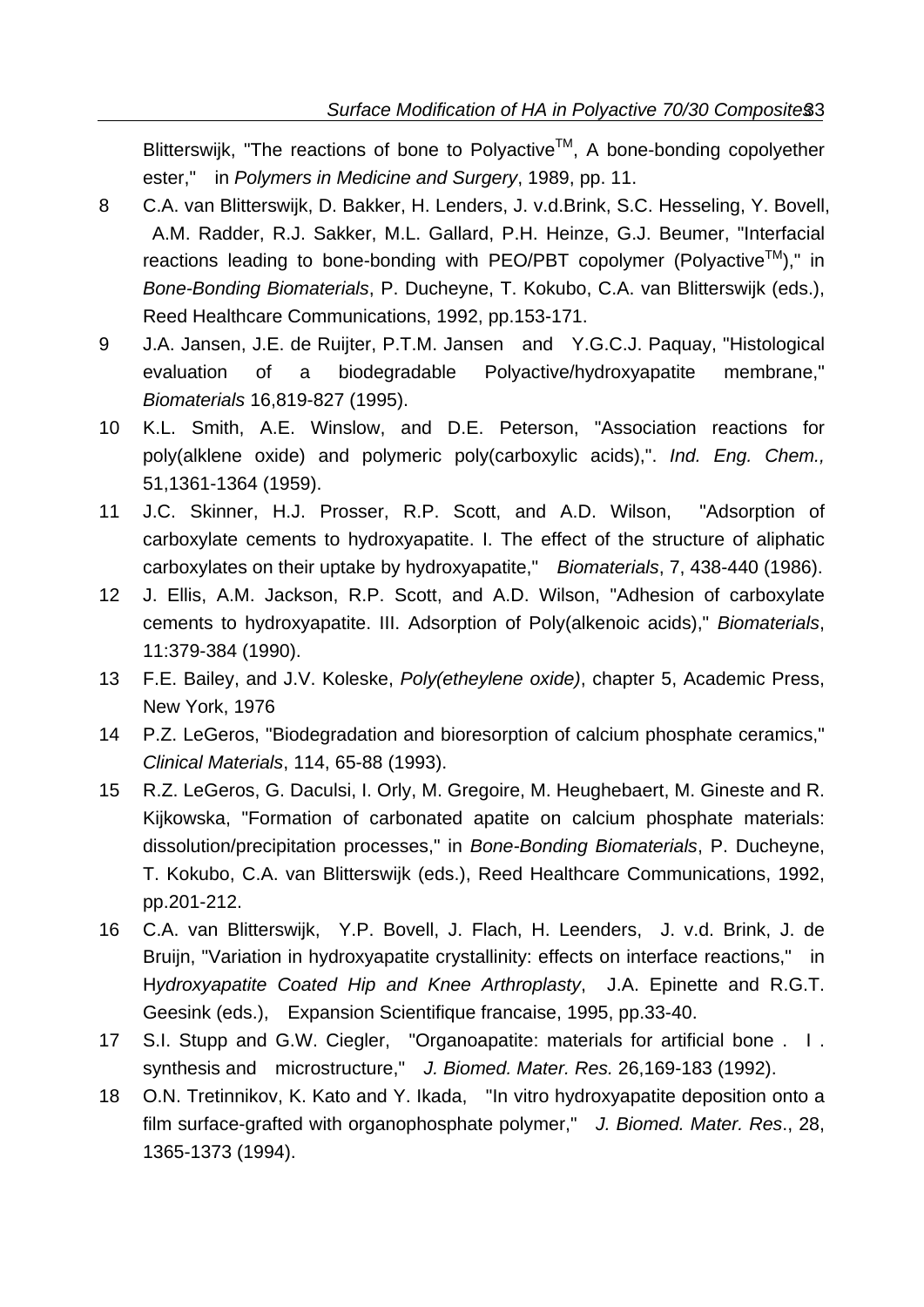*Chapter 3*

## **Polyacids as Bonding Agents in Hydroxyapatite/Polyester-ether (PolyactiveTM 30/70) Composites**

Q. Liu<sup>1</sup>, J. R. de Wijn<sup>1</sup>, D. Bakker<sup>2</sup>, M. van Toledo<sup>3</sup> and C.A. van **Blitterswijk1,4**

**1, Biomaterials Research Group, Leiden University , Prof. Bronkhorstlaan 10, Building 57, 3723 MB Bilthoven; 2, HC Implants bv, Leiden; 3, Polymer Technology Group, Delft Technical University; 4. Institute for Biomedical Technology, Twente University, 7500 AE, The Netherlands** 

## **Abstract**

A method had been developed to improve the interface of hydroxyapatite and a polyester-ether (Polyactive™ 70/30) by using polyacrylic acid or poly(ethylene-co-maleic acid) in our previous work. In this paper, we studied the suitability of this method for making HA/Polyactive<sup>™</sup> 30/70 composite, since Polyactive<sup>™</sup> 30/70 contains less PEG segments and a higher concentration of rigid PBT segments. The mobility of the PEG segments is largely affected by the existence of such rigid and high concentration of PBT segments. Our experimental results show that this method is indeed suitable for making HA/Polyactive™ 30/70 composites. The hydrogen bond/dipole interaction formation ability of PEG segment is not affected by the existence of relatively large amount of PBT segment. By using these coupling agents, the mechanical properties of composite can be significantly improved both in dry and wet state. The fractographical study of fracture surfaces revealed that the surface modified HA particles maintain better contact at fracture. It also showed that larger HA particles may initiate cracks and that such particles may be responsible for decrease in tensile strength of composites.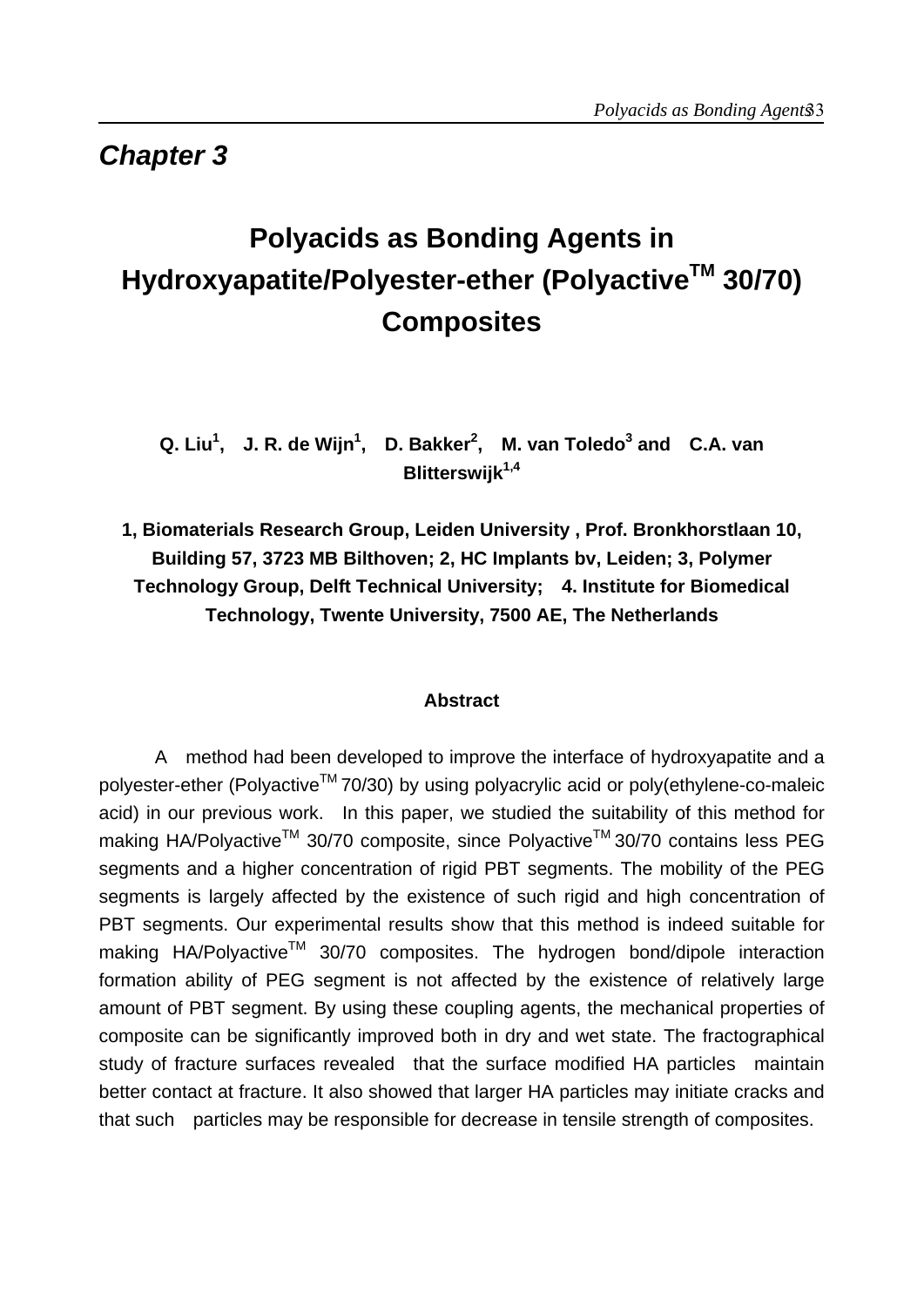## **Introduction**

Several kinds of polymer-hydroxyapatite (HA) composites have been developed as bone substitute materials [1,2,3]. The purposes of using HA as a filler in composites are to reinforce the polymer, especially to increase the stiffness, and to improve the materials' bone bonding properties which is essential for achieving early bone ingrowth and fixation of the implants by bone tissue. It has been found that adding a certain amount of hydroxyapatite (HA) to the polymer matrix may turn a non-bioactive polymer into a bone-bonding composite [1,2,3]. However, the lack of interfacial bonding between HA and polymer matrix hinders the synthesis of composites with satisfactory mechanical properties [3,4].

Polyactive™ is a copolymer from polyethylene glycol (PEG) and poly(butylene terephthalate)(PBT) with good biocompatibility. By changing the weight ratio of PEG/PBT, a series of copolymers with different structure and properties can be obtained. It has been found that when the weight ratio of PEG/PBT is higher than 55/45, Polyactive<sup>TM</sup> has bone bonding abilities and is biodegradable [5,6,7,8]. However, when the ratio of PEG is higher then the polymer has poor mechanical properties and can not be used as a load bearing biomaterial. When the weight ratio of PEG is lower, e.g. 30%, the material has much higher stiffness and strength but has no bone-bonding ability. A logical way to get a stronger material with bone bonding ability is thus to use HA as filler to reinforce Polyactive<sup>TM</sup> with 30 % PEG and 70 % PBT (Polyactive™ 30/70).

 In earlier studies we have developed a new and specific method to introduce interfacial bonding between HA and Polyactive<sup>TM</sup> 70/30 by using polyelectrolytes such as polyacrylic acid (PAA) and poly(ethylene-co-maleic acid) (EMa) [9]. The principle is that both PAA and EMa can be firmly adsorbed onto the surface of HA [10,11,12,13], and also can form hydrogen bond or dipole complexes with PEG [14]. In this way the HA particles will adhere better to the polymer matrix, so that the resulting composite material will possess sufficient strength [9].

Our first studies on Polyactive<sup>TM</sup> 70/30 showed promising results, and more research had to be performed on the application of this method in PEG/PBT polymers with a proportion of 30/70. It is known that the molecular weight of both PEG and PAA plays an important role in forming intermolecular complexes [15]. Polyactive<sup>TM</sup> 30/70 has less PEG segments and a higher PBT content in its structure The varation in PEG/PBT ratio will affect the domain size and the aggregation structure of the coploymer. Therefore, the hydrogen bond formation ability of PEG probably will be affected by the existence of more and longer rigid PBT segments [16], making it necessary to study the suitability of this surface modification method of HA for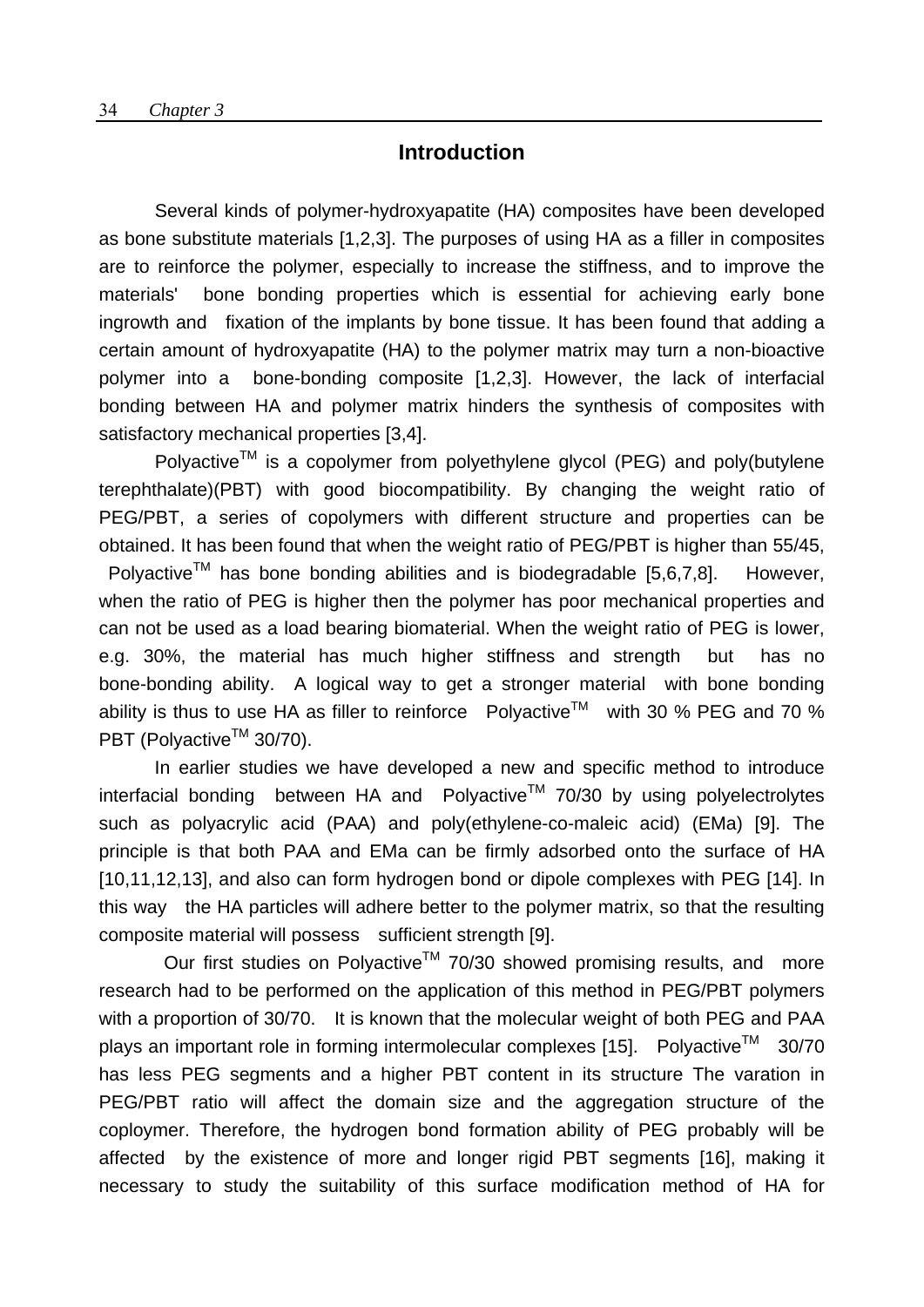HA/Polyactive<sup>™</sup> 30/70 composites.

## **Materials and Methods**

Polyacrylic acid (Mw = 5000, 50% water solution) and poly(ethylene-co-maleic anhydride) were obtained from Aldrich. Poly(ethylene-co-maleic acid ) was prepared by dissolving poly(ethylene-co-maleic anhydride) in distilled water. Hydroxyapatite was synthesized and sintered in our laboratory. It was milled and sieved to powder with particle size range from 1-45  $\mu$ . Polyactive<sup>TM</sup> 70/30 was obtained from HC Implants by, the Netherlands. The molecular weight is about  $1x10<sup>5</sup>$  Dalton.

## **Coating of HA Particles**

Aqueous PAA and EMa solutions were prepared and used for coating the HA powder. The pH of the PAA and EMa solutions were adjusted to pH 7 by using 10% NaOH solution, and the final concentrations of PAA and EMa were 2.5% and 1.5% respectively. HA was sintered, ground and sieved to a fraction with particle size 1-45 μ (figure 1).

HA particles ( 200 gram) were put into 200 ml PAA or EMa solution. The suspensions were stirred for 20 hours at room temperature and then the particles were separated from the solution by centrifuging. After the particles were re-suspended in distilled water and washed three times, the particles were first dried at 110  $^0$ C overnight and then in a vacuum oven at 80  $^{\circ}$ C for at least 72 hours. Control HA particles underwent the same procedure but with NaCl solution instead of EMA or PAA solution.

## **Characterization of HA particles**

HA particles were characterized by specific surface measurement (BET) method, scanning electron microscopy (SEM) and Coulter Particle Counter before and after surface modification by PAA and EMa, as described elsewhere [9].

 The amount of surface adsorbed EMa and PAA was quantitatively measured by using a Total Organic Carbon analyser (TOC, D.C-190, T.O.C. Analyser). An amount of 0.54 grams of coated HA particles was first dissolved in 100 ml hydrochloride acid solution of pH 1, then 10 ml of such solution was used for analysing the carbon content in TOC.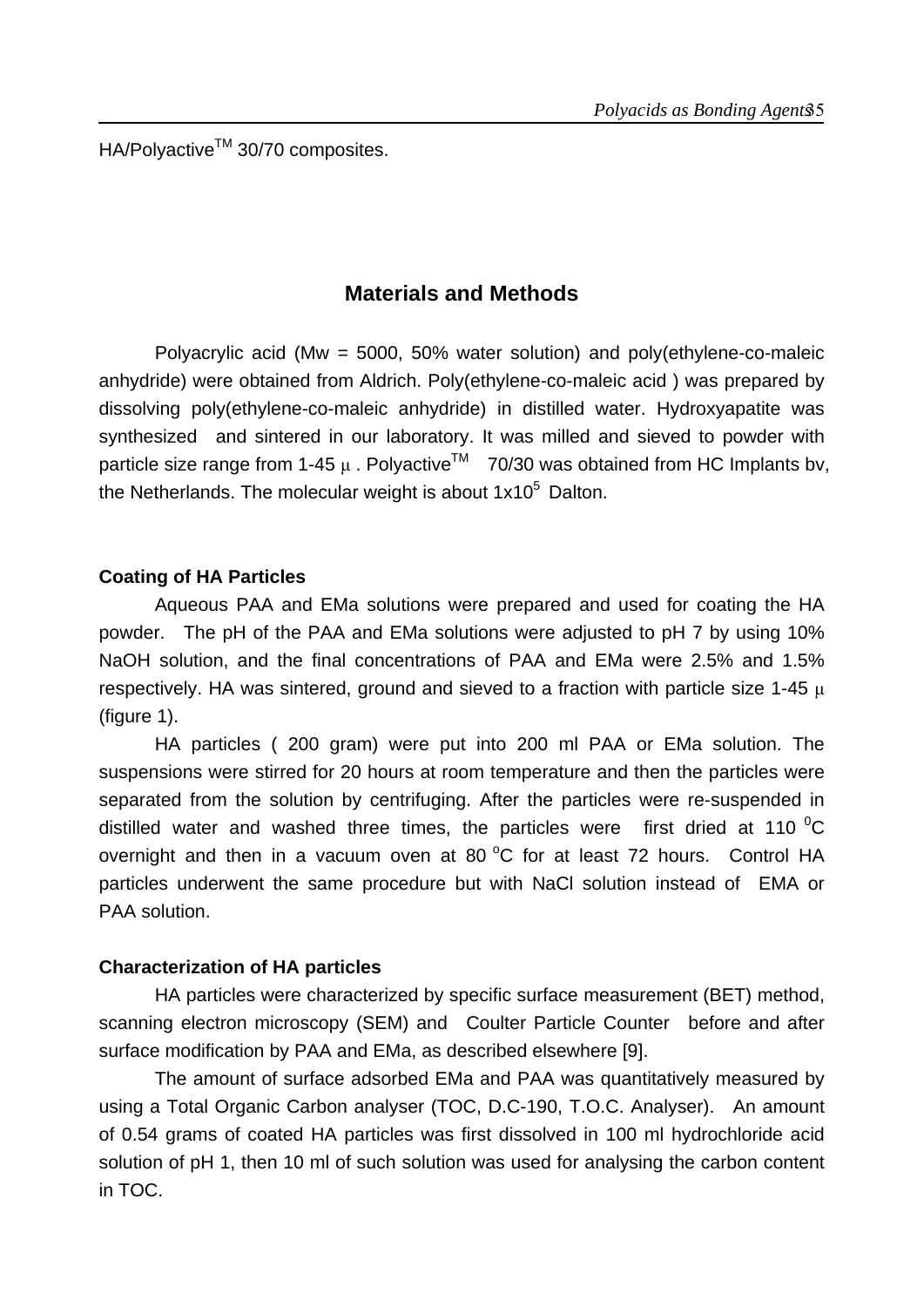In order to measure the effect of PAA or EMa modification on the surface property changes of HA particles, a semi-quantitative sedimentation method was used : 0.5 g particles were transfered to a test tube of a diameter 1.4 cm containing 10 ml distilled water. After shaking, the time needed for the supernant to become clear was recorded.

#### **Preparation of Composites**

Surface modified and control HA particles were premixed with Polyactive<sup>TM</sup> 30/70 granules at 25% and 50% weight percentage and then blended twice at 200 $\,^{\circ}$ C using a single screw extruder (Codlin, 20x25) . The obtained granulated materials were hot pressed into 2 mm thick and 50 X 50 cm<sup>2</sup> sheets at a temperature of 230 °C and 20 ton pressure . Standard dumb-bell specimens were cut from the sheet by using an ISO R37 type 1 die, and were then used for mechanical and other testing. All the specimens were kept at room temperature for 4 days before mechanical testing was performed.

#### **Mechanical Testing**

In order to evaluate the effectiveness of the surface treatment, we determined the tensile strength, elongation at break and the elastic modulus of composites in both dry and wet state (after swelling in distilled water ). The wet state testing was carried out after the specimens had been immersed in distilled water for 48 hours. Then the specimens were taken out of the distilled water and kept wet during the testing process. Tensile tests were performed in a Hounsfield HN200 testing machine. The crosshead speed was 50mm/min., and the gauge length was 25mm. In order to determine the elastic modulus, an strain gauge extensometer (Instron) was used to measure the specimen extension. Ten specimens were used for each test. The area under the stress-strain curve (AUC) was also calculated to estimate and compare the fracture fracture energy of the 50% filler composites.

#### **Swelling Degree of the Composites**

Rectangular specimens with size 2 x 10 x 20 mm<sup>3</sup> were used for swelling tests in distilled water at room temperature. For each composition, the swelling test was performed with two specimens.

At certain time intervals, the specimens were taken out from the distilled water, and the water at the surface was quickly removed with tissue paper. The swelling degree at different time intervals was calculated according to following equation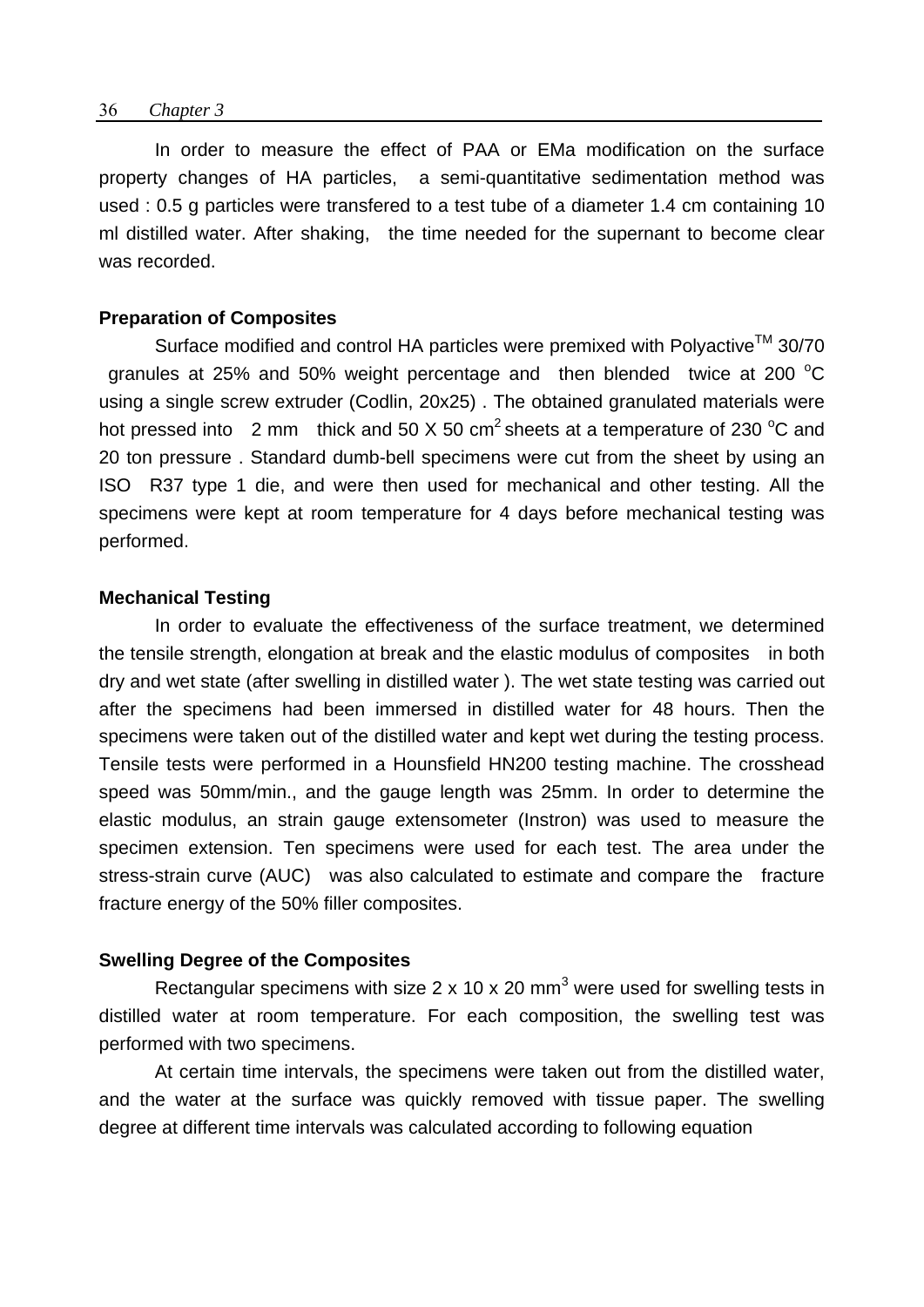## Error!

where Sw stands for swelling degree and  $W_t$  is the weight of the sample at time t,  $W_0$  is the weight of sample in dry state at the beginning of testing.

## **Fracture surface study**

The fracture surfaces of mechanical testing specimens were observed by light microscopy and Scanning Electron Microscopy (Philips 525). All the samples were sputter coated with gold.

## **Results**

## **Characteristics of Particles**

Table 1 summarizes the characteristics of HA particles before and after surface modification by PAA and EMa.

|           | (microns)<br><b>Size</b><br>by SEM | surface area<br>$(m^2/g)$ | sedimentation<br>time | amount of<br>coating<br>(mgC/g) |
|-----------|------------------------------------|---------------------------|-----------------------|---------------------------------|
| <b>HA</b> | $1 - 50$                           | 1.75                      | 50 minutes            | as control                      |
| EMa-HA    | $1 - 50$                           | n.d                       | 3 hours               | 0.57                            |
| PAA-HA    | $1 - 50$                           | n.d                       | 20 hours              | 2.29                            |

**Table 1**. The characteristics of particles

Note: n.d = not determined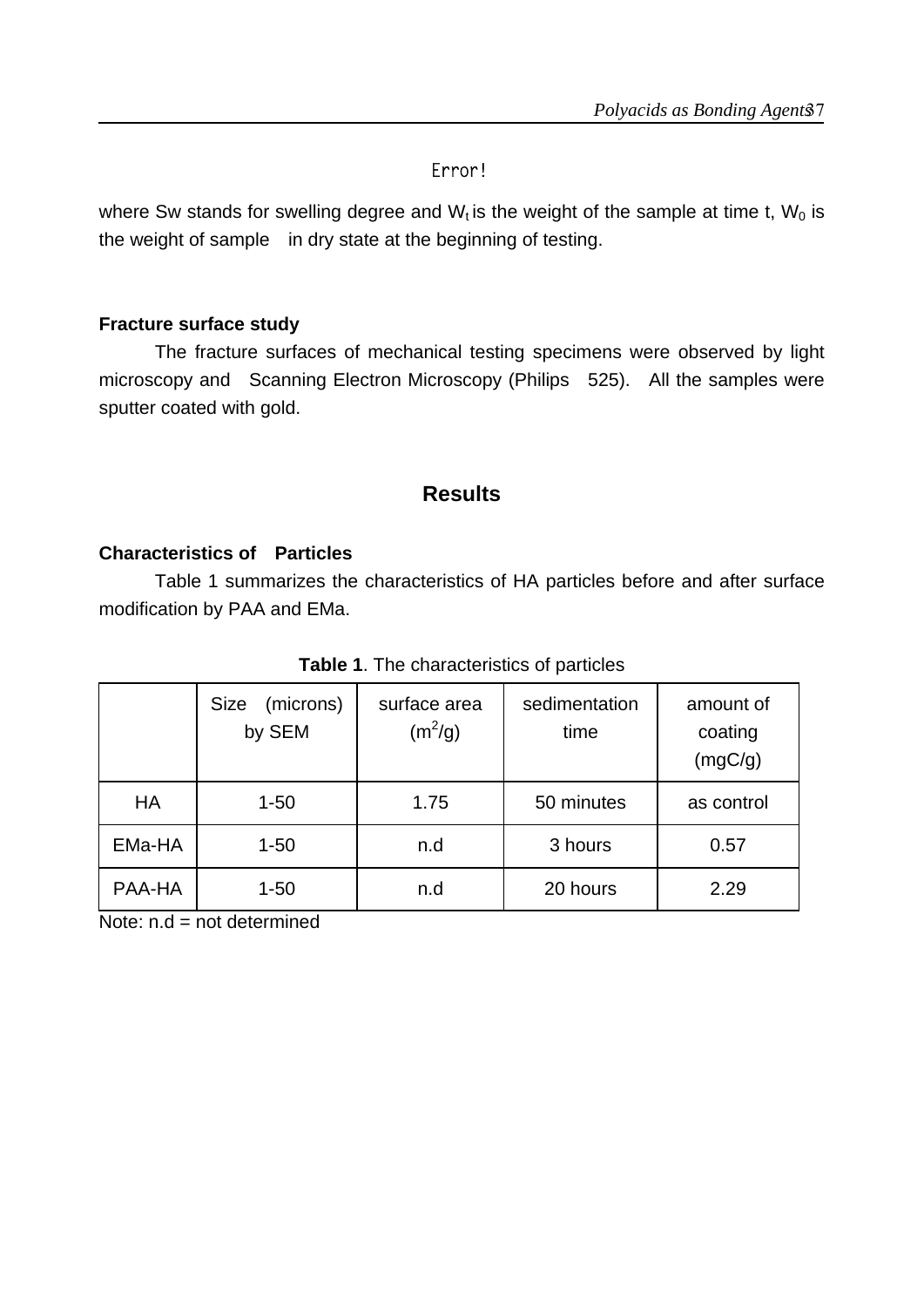**Figure 1**. SEM pictures of HA particles used in this study. Note the porous structure of the large HA particles. The sizes of the HA particles were measured to be 1 -50 microns.

Figure 1 gives a SEM micrograph of the hydroxyapatite particles used in this study . The SEM study showed that the large HA particles had a porous structure, and the HA particle sizes were in between 1 and 50 microns. There was almost no change in the particle size and the surface morphology after surface modification by EMa and PAA as reported previously (see chapter 2).

#### **Swelling degree of the composites**

Figure 2 gives the swelling degree vs. time curves of the composites. Swelling gradually reached equilibrium after 48 hours of immersion in distilled water for all the composites. The swelling degrees of 25% EMa and 25% PAA-composites are somewhat lower than that of HA composites with the same filler content but the three types of 50% composites showed nearly the same swelling degrees.

**Figure 2**. Swelling degree of composites as a function of time. Note the swelling degrees of all the composites nearly reached equilibram after 48 hours immersion in distilled water.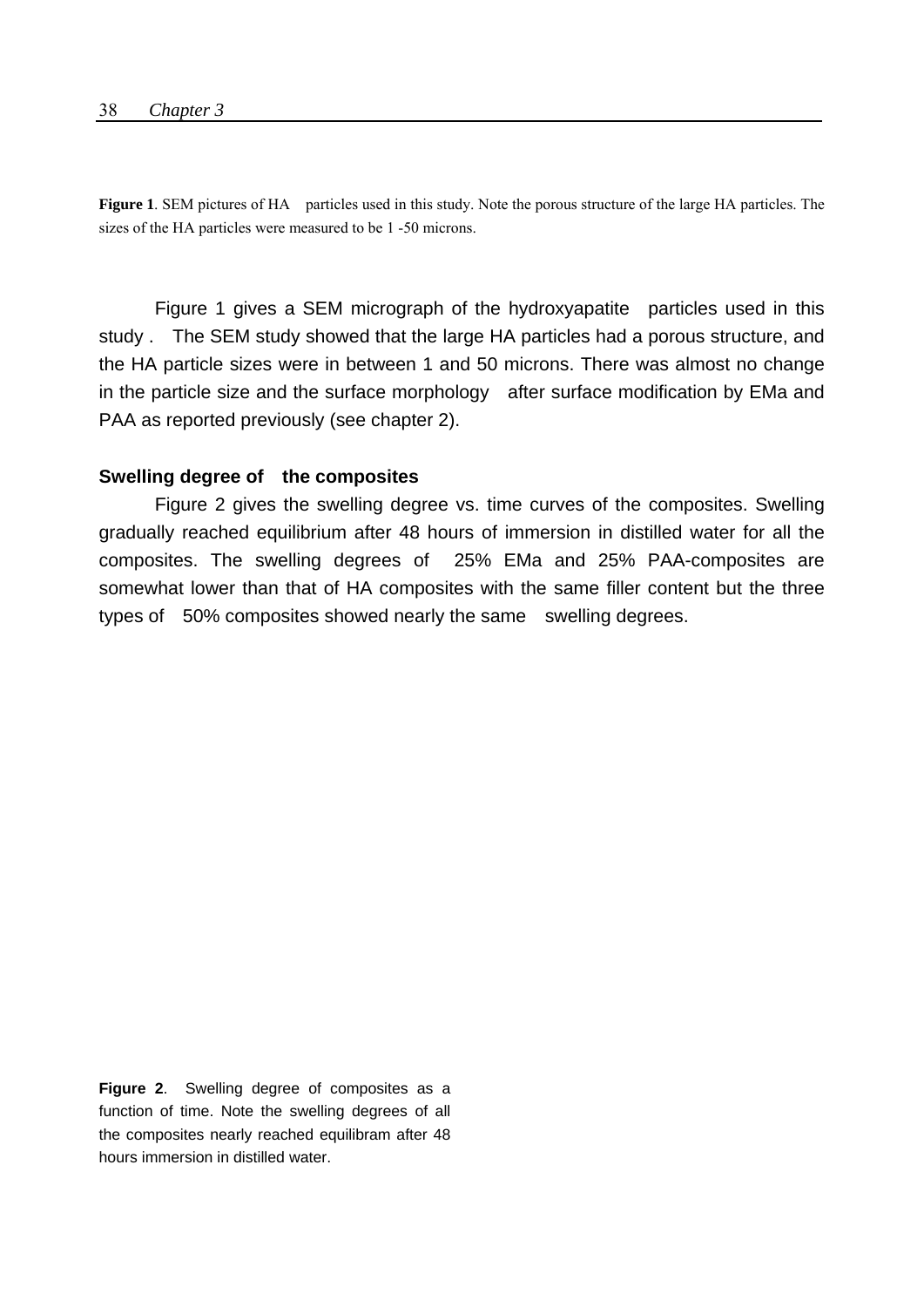**Figure 3.** An illustration of the typical stress-strain curve of 50% filler composites. 1. 50%HA composites in dry state; 2. 50% PAA-HA composites and 3. EMa-HA composites.

#### **Mechanical Properties**

Figure 3 is an illustration of a typical stress - strain curve of 50% w/w composites in dry state. The differences among the mechanical properties of the composites can be clearly seen from the figure.



#### Elastic moduli

Increase of filler content increases the elastic modulus of the composites in dry state. Water causes a distinct decrease in elastic modulus (Figure 4). However, the EMa-HA and PAA-HA composites maintained higher elastic moduli after being immersed in distilled water. There was no significant difference between the elastic moduli of EMa and PAA-HA composites both in dry and in wet state.



**Figure 4**. Elastic moduli of composites both in dry and wet state (distilled water). The effect of the coating can be clearly see from the E-moduli of the composites in wet state.



**Figure 5**. Tensile strength of composites both in dry and wet state (in distilled water). The Tensile strength of HA composites was significantly decreased by immersion in water, while the composites with coating maintained higher strength.

#### **Tensile Strength**

The tensile strengths of composites are shown in figure 5. It can be seen that the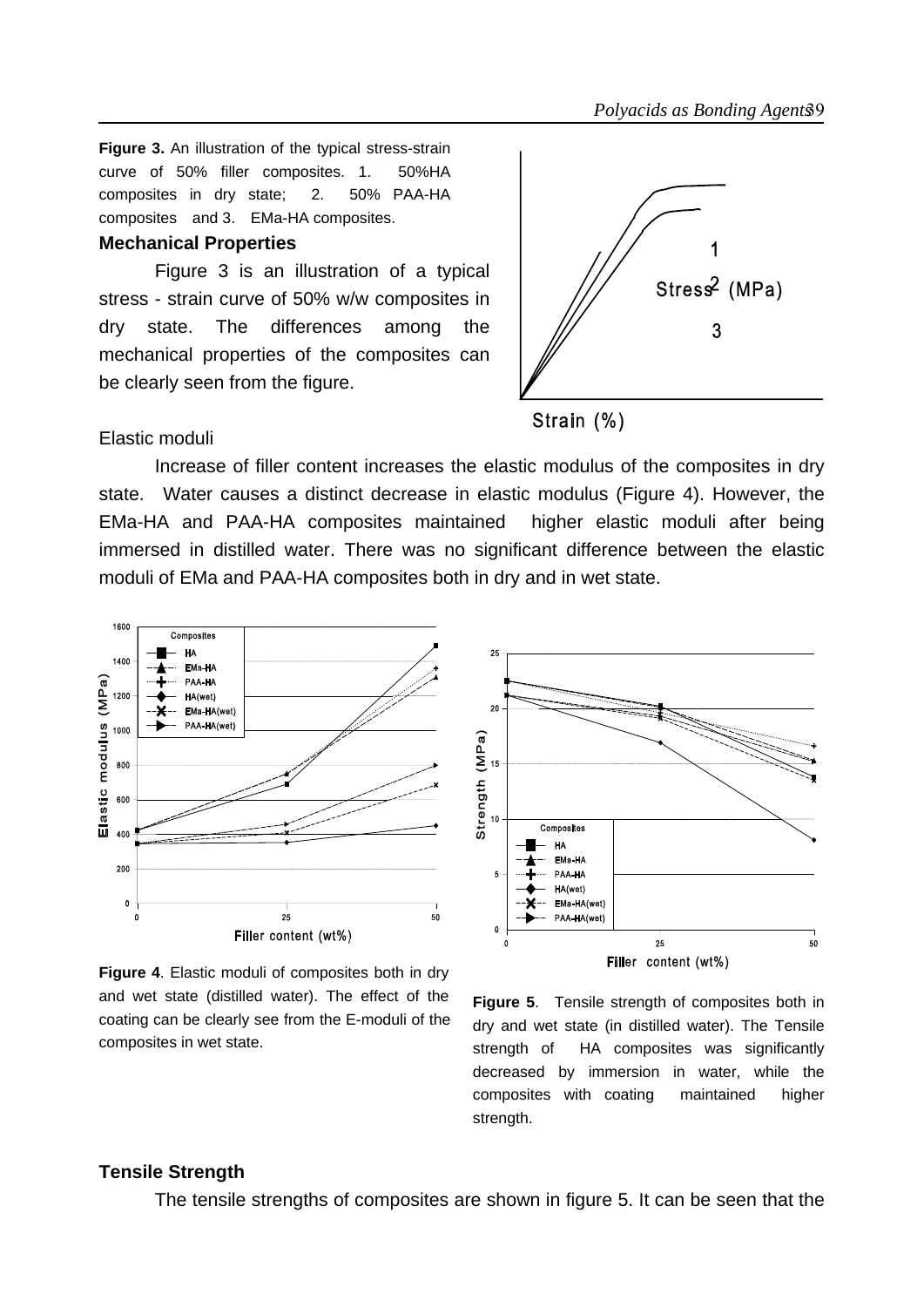#### 40 *Chapter 3*

strengths of all the composites in dry state are slightly decreased when adding 25% filler. A larger filler amount causes a further decrease in strength. Water also has a negative effect on the strength of the composites. However , the wet strengths of composites with surface modified HA particles remained significantly higher than those with unmodified filler.

#### **Elongation at break**

It can be seen that the elongation at break of composites decreases with an increase of filler amount (figure 6). Water causes an increase of elongation at break. Both composites with surface modified HA particles have higher elongation at break than unmodified HA composite. PAA modified composites gave the highest value.

#### **Relative fracture energy of the composites**

The difference in AUC of the composites is obvious (Figure 7). The composites with PAA surface modified HA particles have a much higher fracture energy than composites with unmodified HA particles both in dry and in wet state.





**Figure 6.** Elongation at break of the composite both in dry and wet state (distilled water). The elongation at break for unfilled Polyactive™ 30/70 are 390  $\pm$  85 (dry) and 187  $\pm$  91(wet) respectively.

fracture energy of the 50% HA composites in dry state was considered as 100%.

**Figure 7**. The relative fracture energy of the 50% filler composites both in dry and in wet state. The **Fractography study by SEM**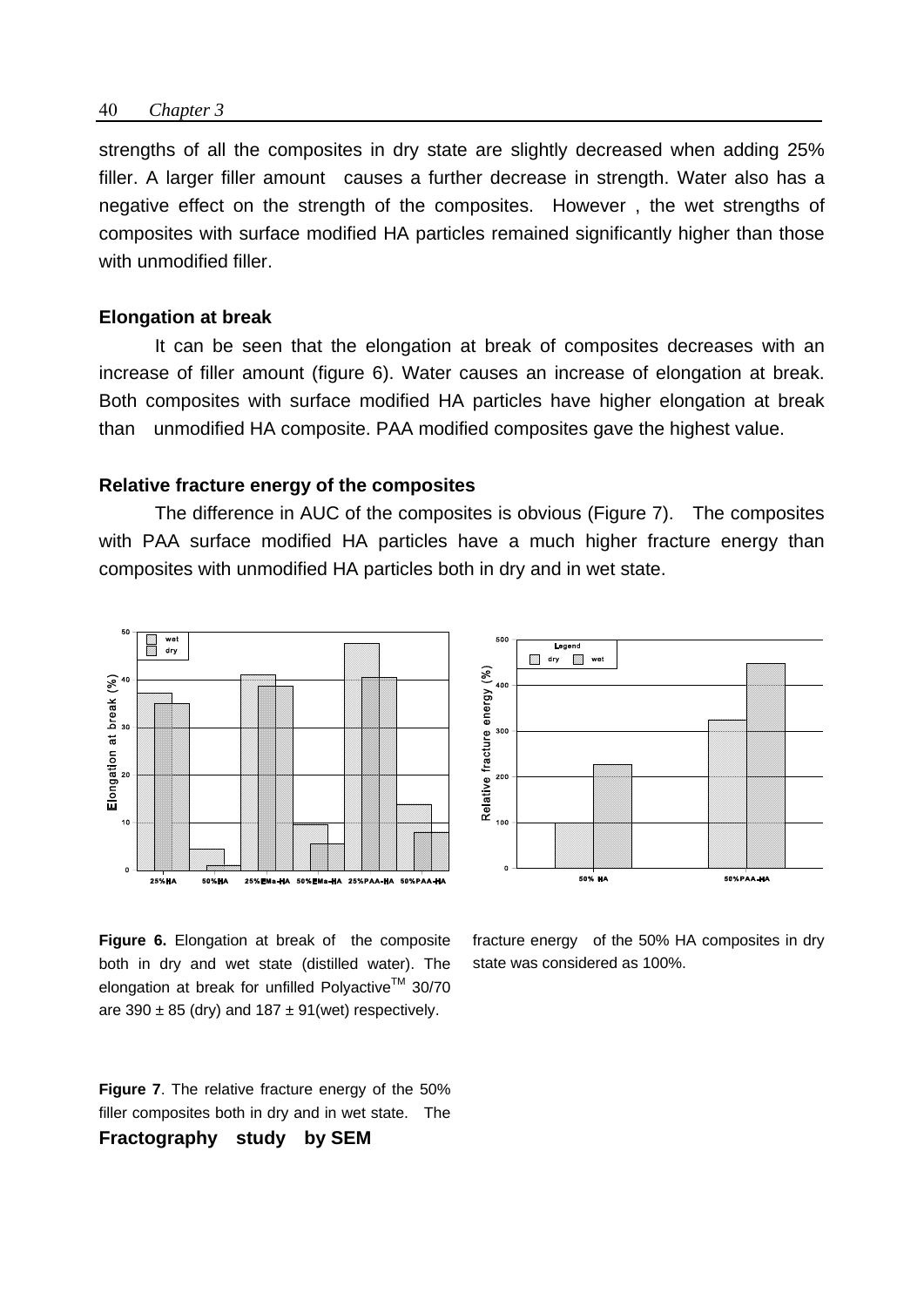*Polyacids as Bonding Agents* 41

The fracture surface study of composites shows that the fracture surface can be roughly classified into two zones. They are referred to as rough zone (with high deformation) (figure 8 a, b, c) and smooth zone (figure 8 d, e, f) . Based on the observation that the air bubbles could always be found in the rough zone of the fracture surface in the unperfect specimens (Figure 9), it was concluded that the fracture was initiated in the rough zone



and that the crack propagated through the smooth zone. Within the high deformation zone, polymer threads are observed. The HA particles which can be seen in this zone all have larger sizes. Within the smooth zone, there are no polymer threads present and all sizes of HA particles can be found. The composites with surface modified HA particles and with unmodified HA particles show differences in the appearance of the high deformation zone. Larger areas of these rough zones can be observed in the fracture surfaces of EMa-HA and PAA-HA composites. In the smooth lower deformation zone, the surface modified HA particles show a more intimate contact with the polymer matrix than in the case of unmodified filler particles (figure 8 d, e, f).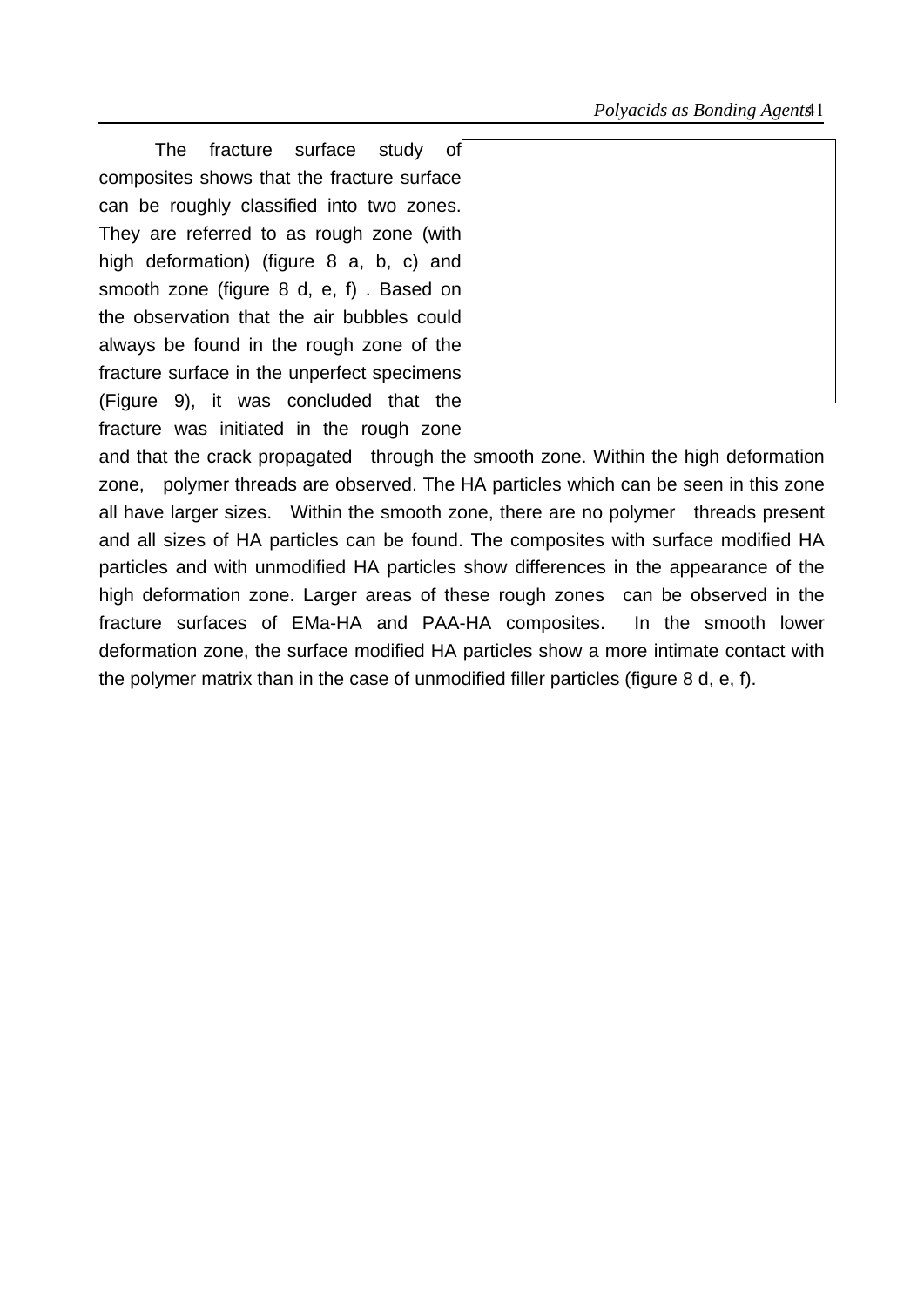**Figure 8.** SEM pictures of the fracture surface of composites. (a) and (d) are the rough zone and smooth zone of 50% HA composite. (b) and (e) are the rough zone and smooth zone of 50% EMa-HA composite. (c) and (f) are the rough zone and smooth zone of PAA-HA composite. Note the obvious differences in smooth areas. Loosely embedded HA particles can be observed in (d), while in (e) and (f), particles still maintain more intimate contact with polymer matrix. In rough zones, relatively long polymer threads can be observed in (b) and (c).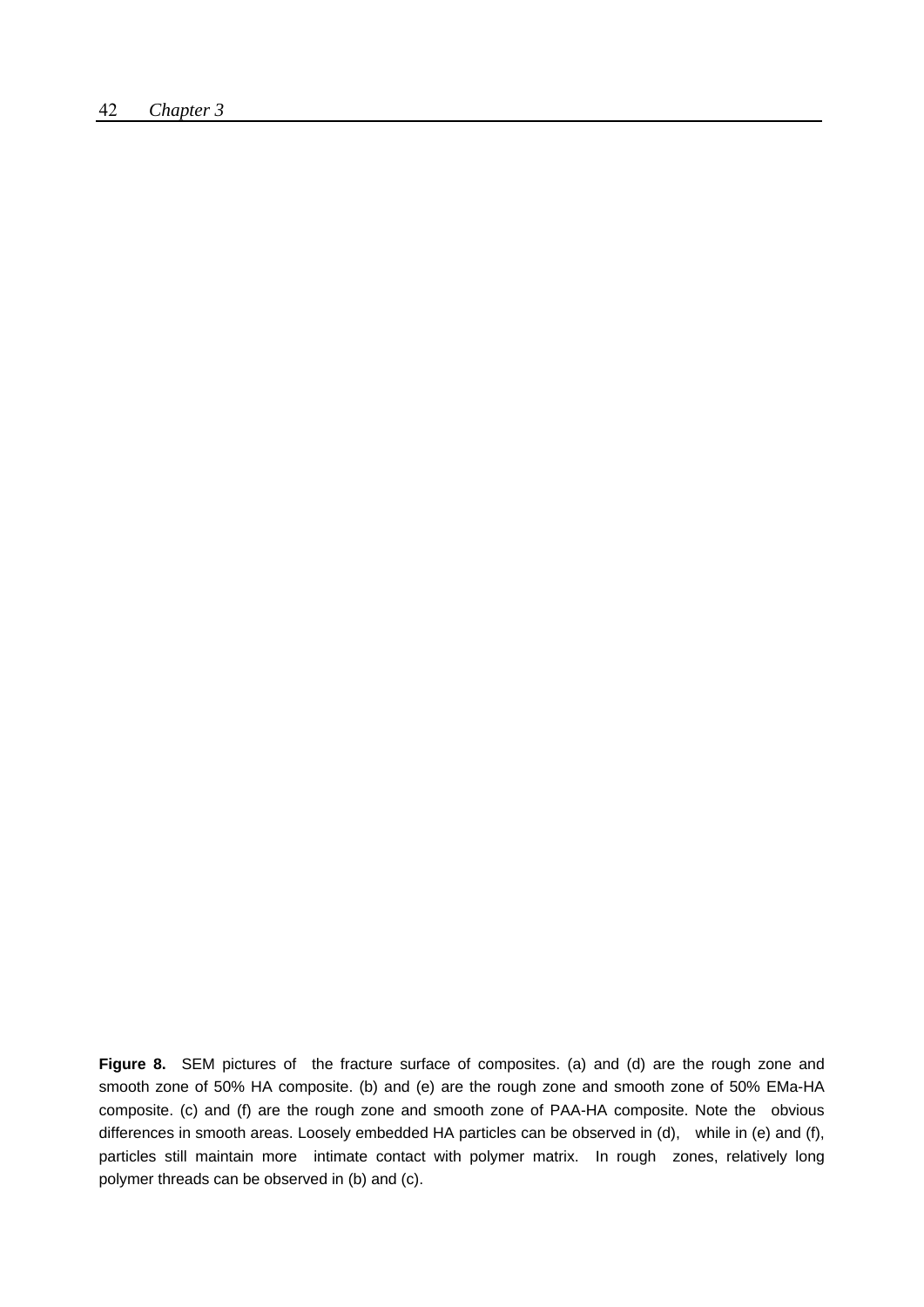## **Discussion**

Using a filler can be an effective way to improve stiffness of the composites. In this study, it was shown that the elastic moduli of composites were increased both in dry and in wet state. The composites with unmodified HA particles, however, became brittle when the filler amount was 50%, and the strength of the composite decreased drastically at this high amount of filler. This may be attributed to the lack of interaction between the HA particles and Polyactive<sup>TM</sup> matrix, indicating the necessity of introducing some kind of interaction between the inorganic filler and the organic matrix.

 Polycarboxylic acids have been reported to be readily absorbed to HA surfaces [10,12,13,14]. PAA and EMa can form a hydrogen bond complex with PEG not only in aqueous mixtures, but in heat blended systems as well [15]. We have shown that PAA and EMa most probably form complexes with PEG segments in Polyactive<sup>TM</sup> 70/30 [9]. For Polyactive<sup>TM</sup> 70/30, the concentration of PEG segments is high and therefore PEG segments have more chance and mobility to form complexes with PAA or EMa. However, when increasing the amount of PBT and keeping a constant PEG segment length, the glass transition temperature of PEG segment will increase and the melting enthalpy of PEG will decrease until no PEG crystals can be detected as has been reported by Fakirov et al [16]. It can be explained by the influence of a higher concentration and longer hard segments of PBT [16]. The increase of  $T<sub>g</sub>$  and decreased crystalinity of PEG phase means that the mobility of PEG segments is restricted by the high concentration of longer PBT blocks .

 In spite of the the mobility of PEG segments being restricted , we can still observe the effect of surface modification of HA particles. For 25% filler composites, such an effect is evident from the higher elongation at break of EMa-HA and PAA-HA composites both in dry and wet state (figure 3, 6). For 50% filler composites, the effect of surface modification can be deduced from the higher tensile strengths, elongation at break, elastic moduli and relative fracture energy as compared to unmodified HA composites both in dry state and in wet state. These results suggest that the surface modification of HA with PAA and EMa improves the interface of HA with Polyactive™ 30/70 in spite of the low amount of PEG present. The interfacial improvement leads to a better load transfer throughout the material, and result in a better mechanical properties and higher fracture energy.

Swelling in water caused a significant decrease in the mechanical properties of the composites. Two factors are considered to cause: the absorption of water by polymer matrix and by HA filler. As can be seen from figure 10, the equilibrium swelling degree of the composites was higher than the expected values if it is considered that the filler did not absorb water. It is quite clear that the filler does contribute to the water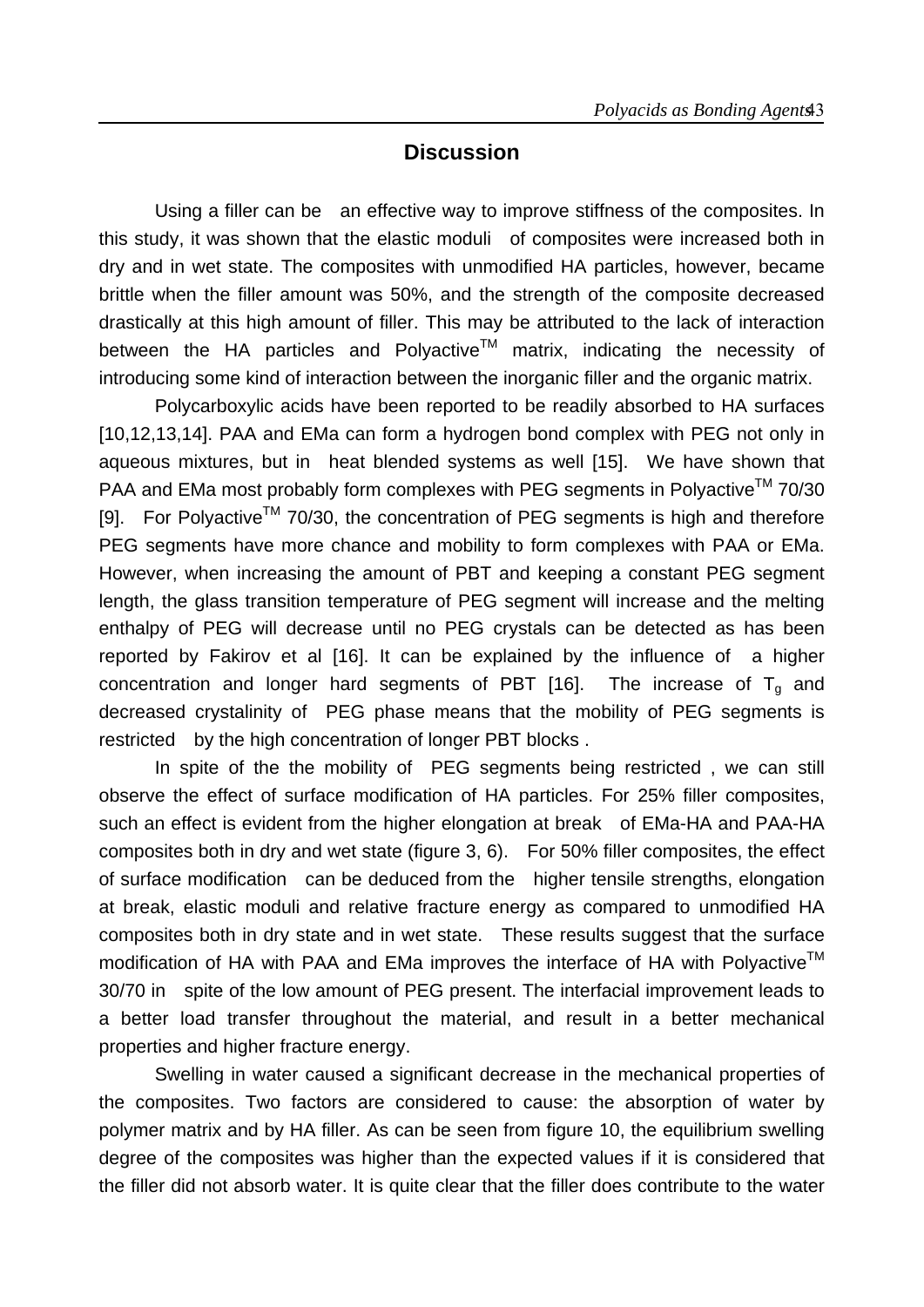absorption of the composites. The absorbed water by filler was most likely present on the surface of the filler or in the pores of the filler particles. The presence of water on the surface of filler will certainly affect the adhesion of filler to the polymer matrix.

 From the fracture surface study of composites we conclude that the crack initiates at rough zones and propagates through the smooth zones (figure 8, 9). In the rough zone , only the larger

**Figure 10.** The equilibrium swelling degree of the composites. Note the difference between the measured values and the expected values based on the assumption that the filler did not take up water.

particles can be seen. This suggests that the larger particles may have initiated cracks at their interface with polymer matrix, probably because the larger particles had a porous structure. Air trapped within the pores resulted in incomplete filling of the pores of the particles by polymer and in formation of less intact interface. In the smooth zone where the crack propagates through, the surface modified HA particles maintain a better contact with the polymer matrix (Figure 8, e and f) proving the existence of bonding between them. The occurrence of voids between unmodified HA and the polymer matrix after the sample had been broken shows the lack of interaction between the particles and polymer matrix.

 The fractographical study also reveals that the weak point of the composite is still the interface of HA and the polymer matrix. The observation of relatively large amounts of HA particles on the fracture surface of the composite indicates that the fracture frequently occurred at the interface of HA with polymer. Further optimizing the surface modification process, such as to modify the surface of filler to render it more hydrophobic or to realize chemical linkage between filler and polymer matrix is thus necessary.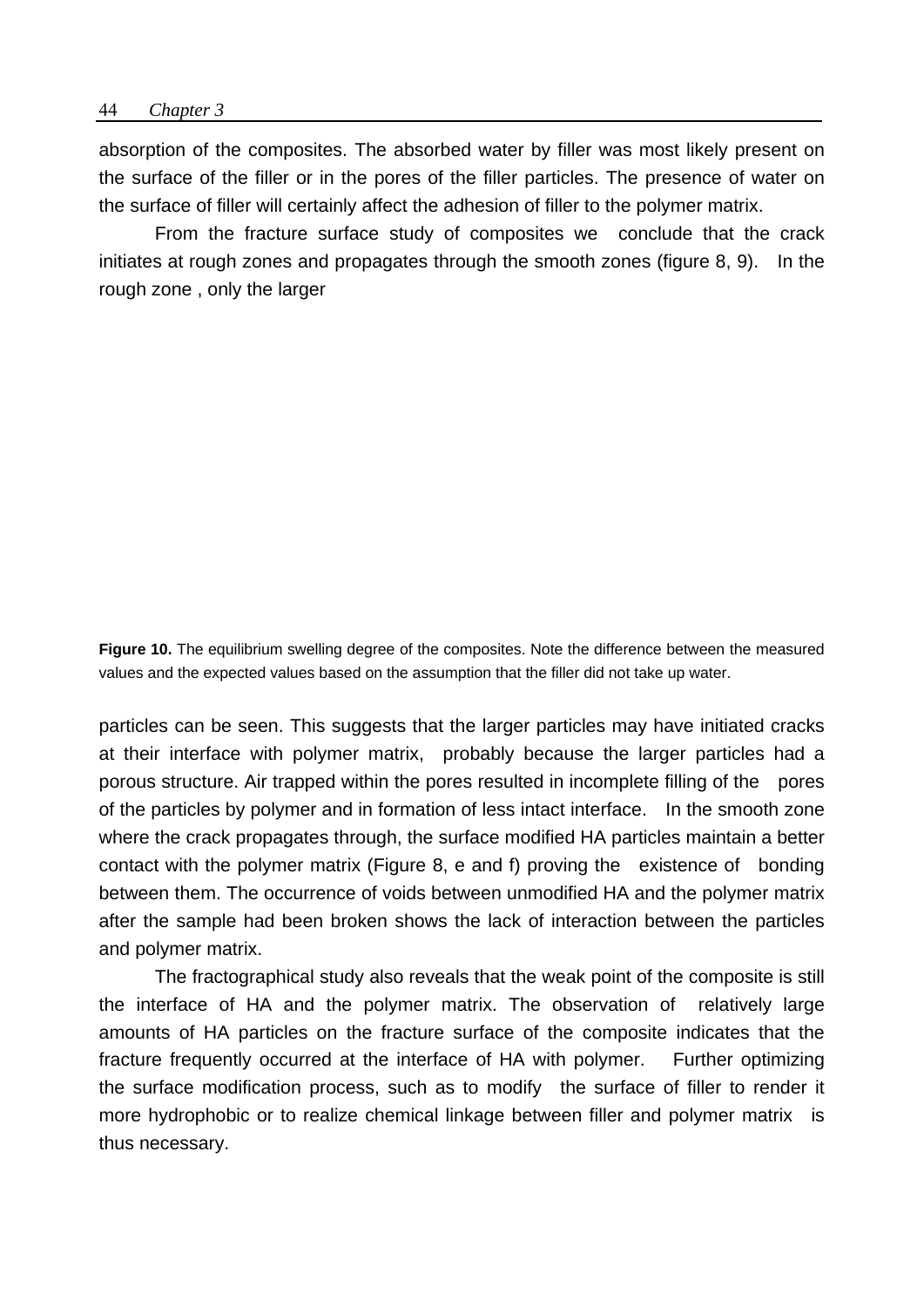## **Conclusions**

Surface modification of HA particles by using polyacrylic acid and poly(ethylene-co-maleic acid) was demonstrated to be an effective way to improve the interface of HA with Polyactive<sup>TM</sup> 30/70 as it was the case with Polyactive<sup>TM</sup> 70/30. It has been shown that the hydrogen bond formation ability of PEG is not affected by the existence of relatively larger amount of PBT segment. Composites with surface modified HA particles maintain better mechanical properties when they are in aqueous environment and at high filler content (50%). Our results also suggest that smaller HA particles with relatively smooth surface will be a better filler for the synthesis of  $HA/Polvactive^{TM}$  composites.

## **Acknowledgment**

The authors thank Sonja van der Meer, Henk Leenders and Pieter Koopmans for the technical assistance.

## **References**

- 1 W. Bonfield, "In vivo evaluation of hydroxyapatite reinforced polyethylene composites," in Materials Characteristics vs. In Vivo Behaviour. P. Ducheyne and J.E. Lemons (eds.). New York Academy of Science , New York, 1988, pp.173.
- 2 K. E. Tanner, C. Doyle, W. Bonfield, "The structure of the interface developed between biomaterials and bone," in *Clinical Implant Materials;* Advances in Biomaterials, vol. 9. Elsevier Science Publication, Amsterdam, 1990, pp.149.
- 3 C.C.P.M. Verheyen, J.R. de Wijn, C.A. van Blitterswijk, P.M. Rozing and K. de Groot, "Resorbable hydroxyapatite reinforced poly(L−lactide) composites with bone bonding ability," in Bone−Bonding Biomaterials, P. Ducheyne, T. Kokubo, C.A. van Blitterswijk (eds.), , Reed Healthcare Communications, 1992, pp.153−171.
- 4 M. Wang, D. Porter and W. Bonfield, "Processing, characterization and evaluation of hydroxyapatite reinforced polyethylene composites," British Ceramic Transactions, 93,:91−95 (1994).
- 5 C.A. van Blitterswijk, D. Bakker, H. Lenders, J. v.d.Brink, S.C. Hesseling, Y. Bovell, A.M. Radder, R.J. Sakker, M.L. Gallard, P.H. Heinze, G.J. Beumer,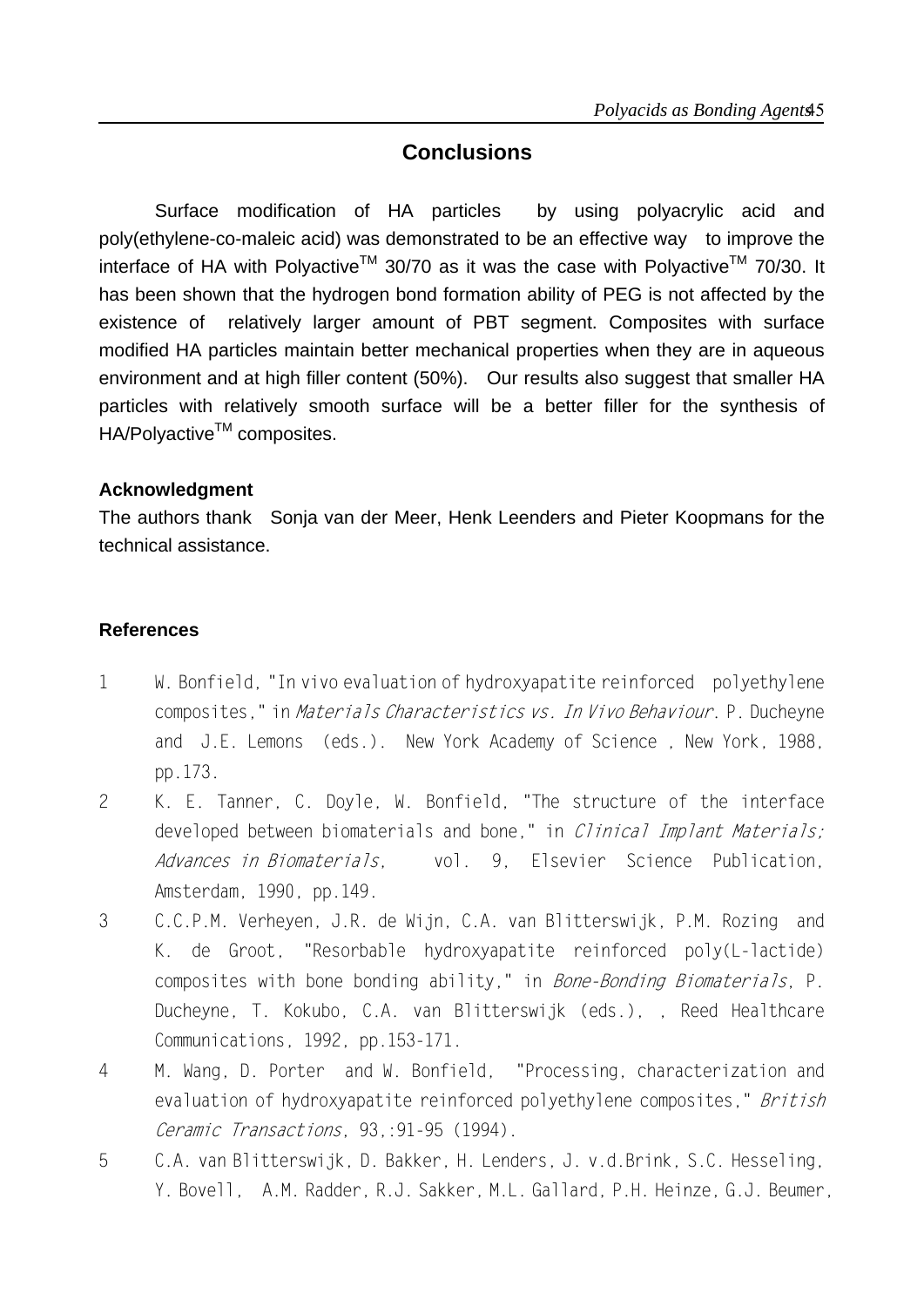"Interfacial reactions leading to bone−bonding with PEO/PBT copolymer (PolyactiveTM)," in Bone−Bonding Biomaterials, P. Ducheyne, T. Kokubo, C.A. van Blitterswijk (eds.), Reed Healthcare Communications, 1992, pp.153−171.

- 6 D. Bakker, J.J. Grote, C.M.F. Vrouenraets, S.C. Hesseling, J.R. de Wijn, C.A. van Blitterswijk, "Bone−bonding polymer (Polyactive)," in Clinnical Implant Materials, G. Heimke, U. Stoltese and A.J.L. Lee (eds.), Elsevier Science Publication, Amsterdam, 1990, pp.99−104.
- 7 C.A. van Blitterswijk, J. v.d.Brink, H. Leenders, D. Bakker, "The effect of PEO ratio on degradation, calcification and bone−bonding of PEO/PBT copolymer(Polyactive)," Cells and Materials, 3, 23−36 (1993).
- 8 A.M Radder, J.E. Davies, H. Leenders, AND C.A. van Blitterswijk, "The interfacial behaviour of PEO/PBT copolymers (Polyactive) in a cavarial system: An in vitro study," J. Biomed. Mater. Res. 28, 269-277 (1994).
- 9 Q. Liu, J.R. de Wijn, D. Bakker, C.A. van Blitterswijk, "Surface modification of hydroxyapatite to introduce interfaial bonding with Polyactive<sup>TM</sup> 70/30 in a biodegradable composite," J. Mater. Sci. : Mater. in Med. 7, 551−557(1996).
- 10 J.C. Skinner, H.J. Prosser, R.P. Scott, and A.D. Wilson, "Adsorption of carboxylate cements to hydroxyapatite. I. The effect of the structure of aliphatic carboxylates on their uptake by hydroxyapatite," Biomaterials, 7, 438−440 (1986).
- 11 D. BELTON, S.I.. STUPP, Macromolecules,16(1983)1143
- 12 J. Ellis, A.M. Jackson, R.P. Scott, and A.D. Wilson, "Adhesion of carboxylate cements to hydroxyapatite. III. Adsorption of Poly(alkenoic acids)," Biomaterials, 11:379−384, (1990).
- 13 D. N. MISRA, "Adsorption of low molecular weight poly(acrylic acid) on hydroxyapatite: Role of molecular association and apatite dissolution," Langmuir, 7,2422−2424 (1991).
- 14 K.L. Smith, A.E. Winslow, and D.E. Peterson, "Association reactions for poly(alklene oxide) and polymeric poly(carboxylic acids),". Ind. Eng. Chem., 51,1361−1364 (1959).
- 15 Y. OSADA , J. Polym. Sci., Polym. Chem. Ed. 17 (1979) 3485
- 16 S. Fakirov, T. Gogeva, "Poly(ether/ester)s based on poly(butylene terephathalate) and poly(ethylene glycol), 1. Poly(ether/ester)s with various polyether:polyester ratios," Makromol. Chem. 191, 603-61 (1990).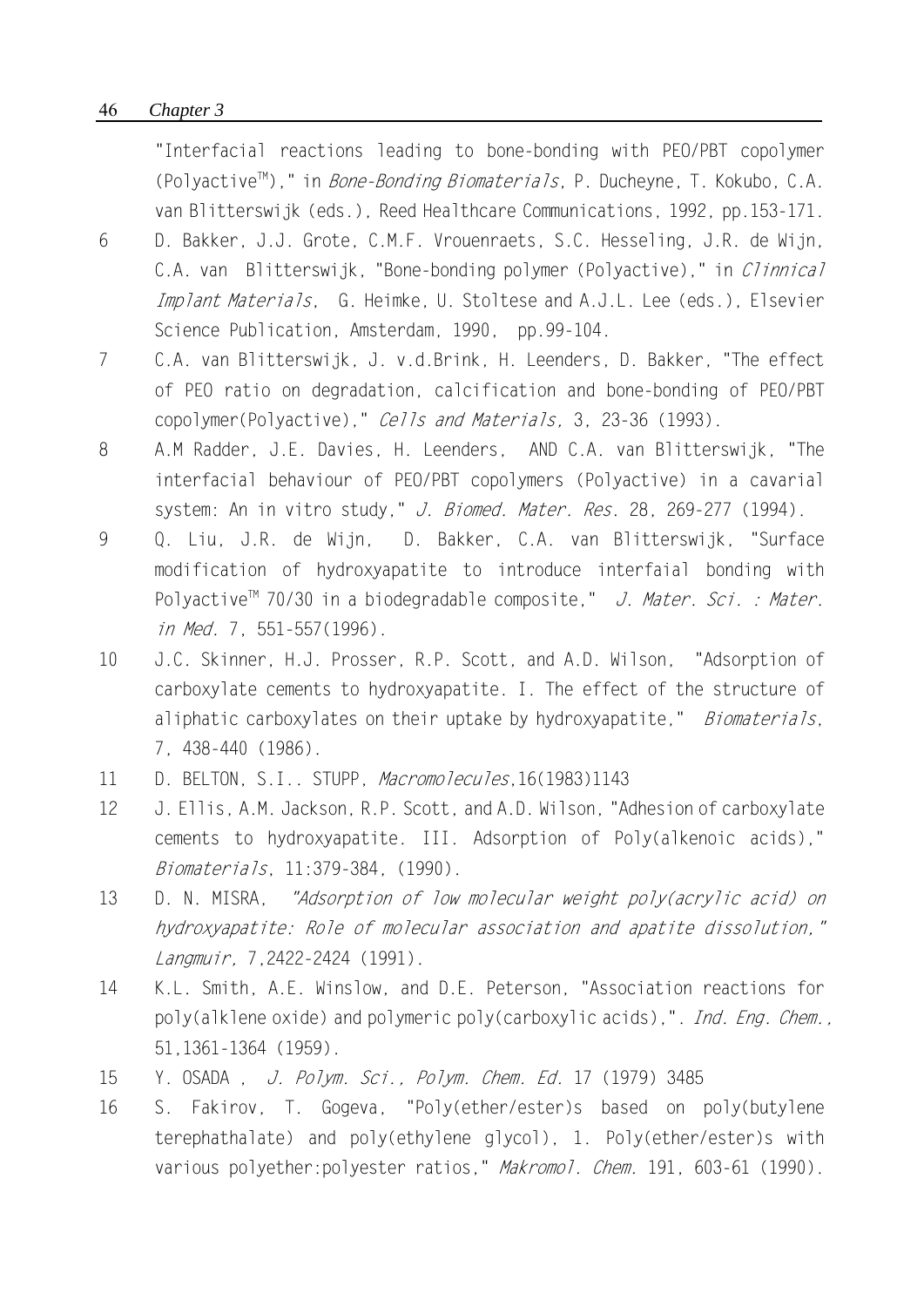*Polyacids as Bonding Agents* 47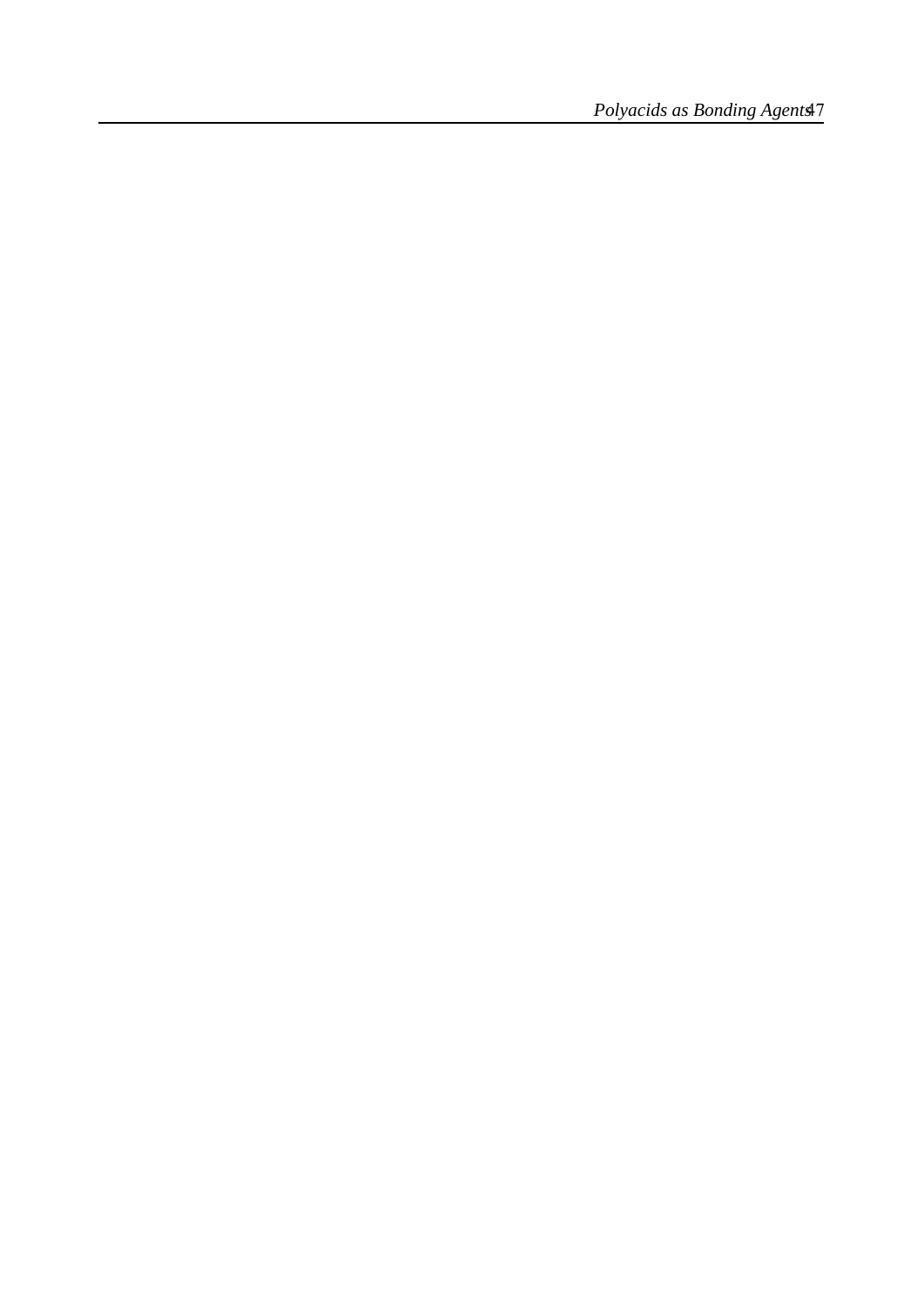## *Chapter 4*

# **Intermolecular Complexation Between PEG/PBT Block copolymer and Polyelectrolytes Polyacrylic Acid and Maleic Acid Copolymer**

Q. Liu, J. R. de Wijn and C.A. van Blitterswijk

Biomaterials Research Group, Leiden University, Professor Bronkhorstlaan 10, 3723 MB Bilthoven, The Netherlands (European Polym. J. (accepted))

#### **ABSTRACT**

The intermolecular complexation (IPC) between PEG/PBT copolymer and polyelectrolytes such as polyacrylic acid (PAA) and ethylene-co-maleic acid (EMa) copolymer was studied by means of DSC, TGA and IR. The study results indicated that the PEG segment which had a molecular weight of 1000 D still had the ability to form IPC with PAA or EMa at lower pH due to the presence of PBT segment. The presence of PBT segment stabilized the IPC through the hydrophobic or dipole interaction between PBT and PAA or EMa. At slightly basic pH, interaction between PEG and PAA or EMa was also observed, but the interaction was likely attributed to dipole interaction. These findings indicated that it is possible to modify the bulk properties of PEG based block copolymers by forming IPC with polyacid.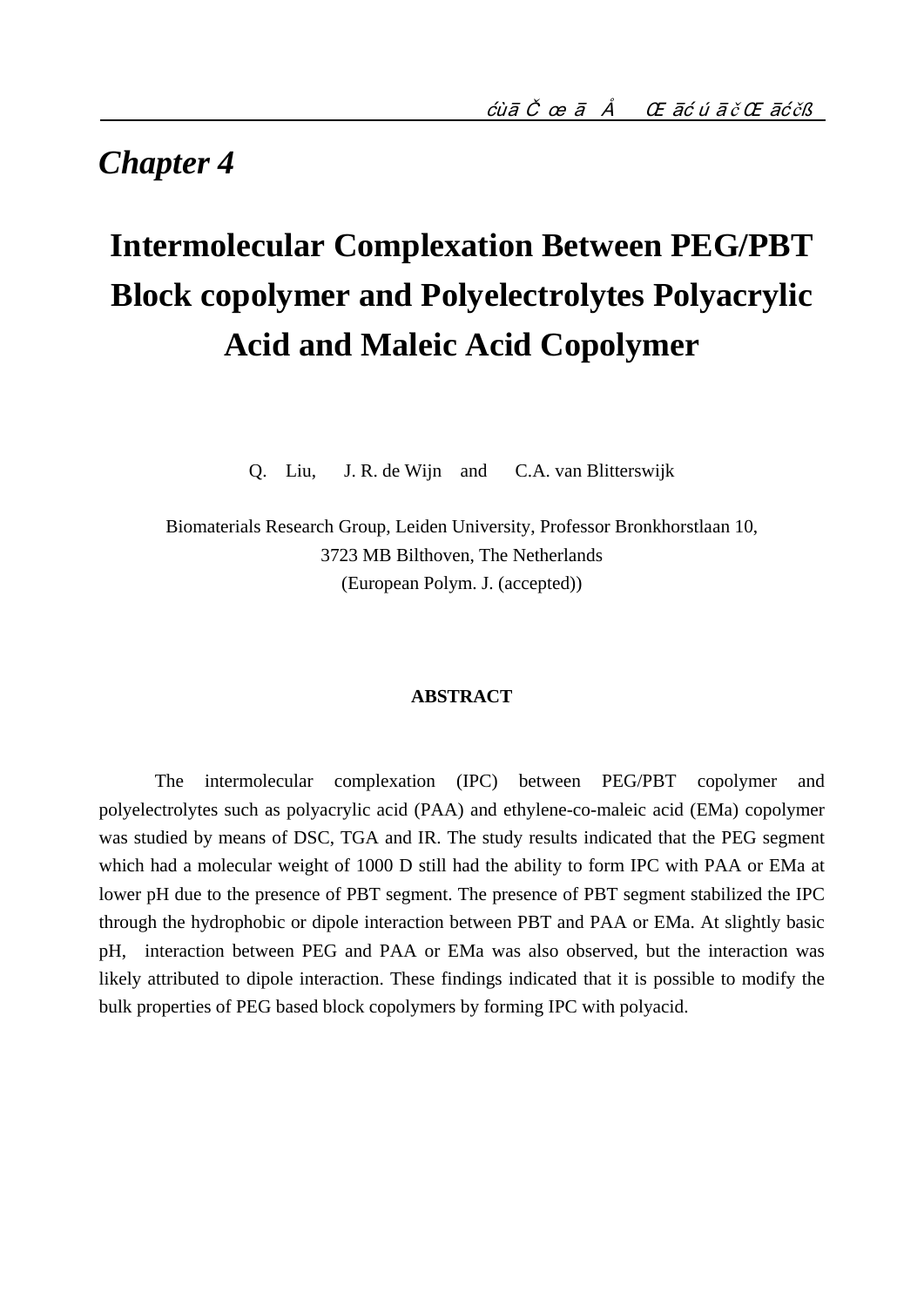## **Introduction**

The study of the interactions between macromolecules is important both for understanding the structures and functions of biological systems and for developing new materials. Due to the difficulties in studying the complexation formation of natural macromolecules, synthetic polymers are often used as model system as well for the study.

In synthetic polymers, it is well known that polyethylene glycol (PEG) is capable of forming complexes with various compounds, with macromolecules such as polyacrylic acid and maleic acid copolymers as well as with low molecules such as urea [1,2].

The formation of inter polymer complexes (IPC) between PEG and polyacid is based on hydrogen bonding [1,2]. A large number of investigations dealing with IPCs formed in aqueous solution and usually containing 1:1 ratios of interacting units have been reported [3,4,5,6]. It has been observed that for the formation of an IPC between PEG and PAA, the molecular weight of the PEG has to exceed a value of 6000 [7]. It was also reported that hydrophobic interactions between the two polymers play an important role in the stability of the complexes. Thus , complexes with poly(methacrylic acid) (PMAA) were formed with PEG of molecular weight exceeding 2000, as compared with 6000 for PAA [7]. Introducing hydrophobic groups in the PEG molecule has the similar effect: stable complexes of PAA or PMAA could be obtained with low molecular weight PEG if they were substituted by hydrophobic groups [6, 8,

-O-C- 
$$
u \leftarrow \bigodot u
$$
  
\nC-OF(6Fd'segiment (PBT)  
\nO-C  
\n<sup>2</sup>  
\nC-O-(CH - $\bigodot$  + $\bigodot$ - $\bigodot$ - $\bigodot$ - $\bigodot$ - $\bigodot$ - $\bigodot$ - $\bigodot$ - $\bigodot$ - $\bigodot$ - $\bigodot$ - $\bigodot$ - $\bigodot$ - $\bigodot$ - $\bigodot$ - $\bigodot$ - $\bigodot$ - $\bigodot$ - $\bigodot$ - $\bigodot$ - $\bigodot$ - $\bigodot$ - $\bigodot$ - $\bigodot$ - $\bigodot$ - $\bigodot$ - $\bigodot$ - $\bigodot$ - $\bigodot$ - $\bigodot$ - $\bigodot$ - $\bigodot$ - $\bigodot$ - $\bigodot$ - $\bigodot$ - $\bigodot$ - $\bigodot$ - $\bigodot$ - $\bigodot$ - $\bigodot$ - $\bigodot$ - $\bigodot$ - $\bigodot$ - $\bigodot$ - $\bigodot$ - $\bigodot$ - $\bigodot$ - $\bigodot$ - $\bigodot$ - $\bigodot$ - $\bigodot$ - $\bigodot$ - $\bigodot$ - $\bigodot$ - $\bigodot$ - $\bigodot$ - $\bigodot$ - $\bigodot$ - $\bigodot$ - $\bigodot$ - $\bigodot$ - $\bigodot$ - $\bigodot$ - $\bigodot$ - $\bigodot$ - $\bigodod$ - $\bigodot$ - $\bigodod$ - $\bigodod$ - $\bigodod$ - $\bigodod$ - $\bigodod$ - $\bigodod$ - $\bigodod$ - $\bigodod$ - $\bigodod$ - $\bigodod$ - $\bigodod$ - $\$ 

9, 10, 11].

For the formation of IPC with PEG, one interesting questions is wether it is possible to decrease PEG molecular weight further by increase the chain length of hydrophobic group? If it is possible, then it will offer a possibility to modify the properties of many PEG block copolymers simply by forming IPC with polyacrylic acid, since it was shown that the bulk physical

properties of PEG itself can be significantly improved by forming IPC with polyacrylic acid [12]. To answer the question, a PEG/PBT block copolymer was chosen both for its structural suitability (figure 1) and its possible applications.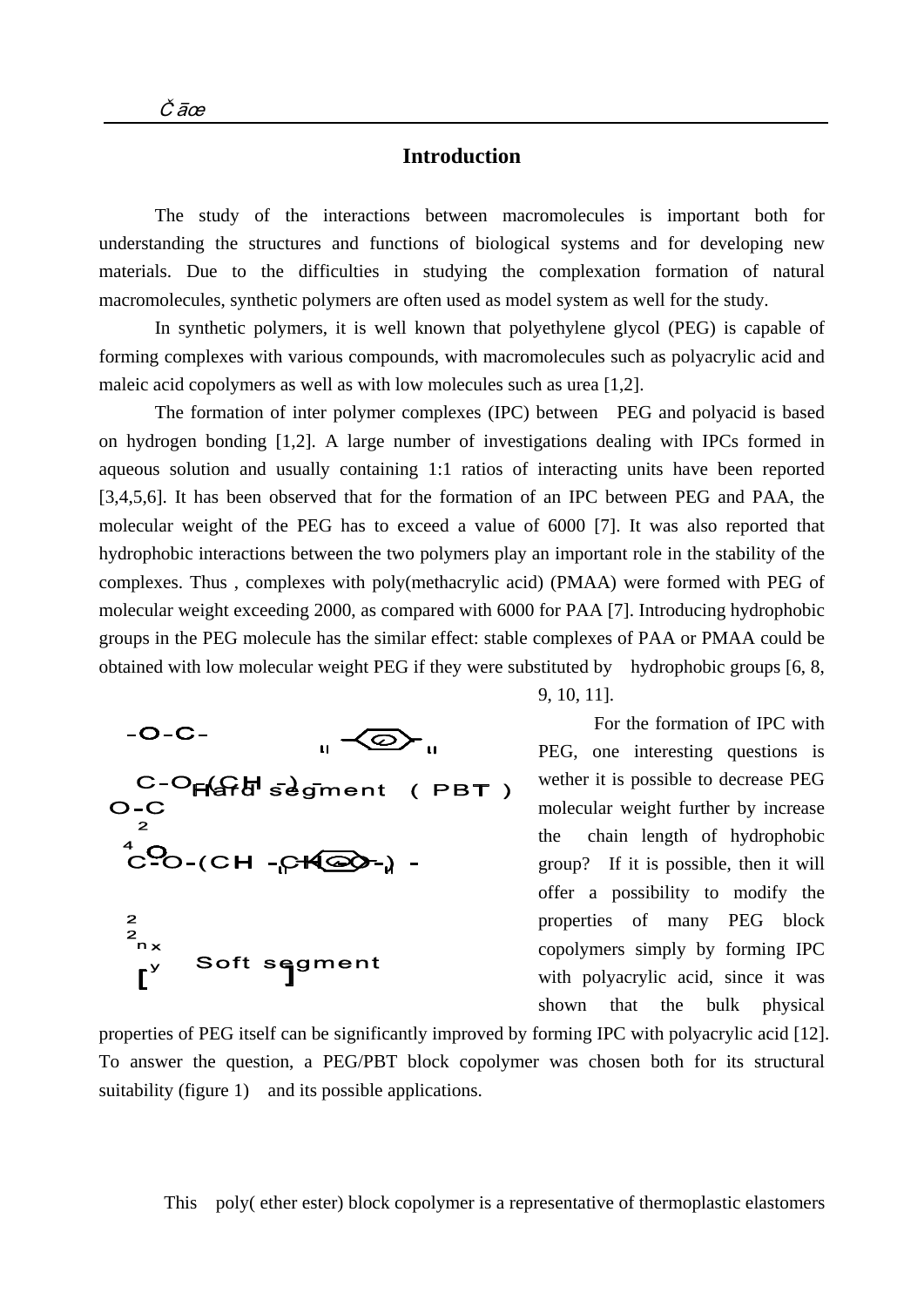(polyurethanes, polystyrene-block-polybutadienes and other block copolymers). It combines the good physical characteristics of chemically cured elastomers with the easy processing ability of thermoplastics. The first commercialized PEG/PBT block copolymer elastomer was introduced by DuPont under the trade name of Hytrel<sup>TM</sup>. Other similar products are Arnitel<sup>TM</sup> from Akzo Plastics and Pelprene<sup>TM</sup> from Toyobo. Recently, it was introduced as a bone replacement material ( trade name Polyactive<sup>TM</sup>) because of the bone bonding ability it has [13,14]. In an effort to make a new bone bonding composite from Polyactive<sup>TM</sup> and hydroxyapatite (HA), we found that by surface treatment of HA with polyacrylic acid or ethylene maleic acid copolymer (EMa), the interface between the HA and polymer Polyactive<sup>TM</sup> matrix was significantly improved [15, 16]. Therefore we speculate that such improvement is due to the inter polymer complexes formation between the HA surface adsorbed PAA or EMa with PEG segments of Polyactive<sup>TM</sup>. Since the molecular weight of PEG segment within Polyactive<sup>TM</sup> is only 1000, it was unknown wether such IPC can be formed and what kind of interaction exists between them. Therefore in this paper we studied the inter polymer complexation formation ability of PAA or EMa with PEG segments of Polyactive<sup>TM</sup>.

## **Experimental Procedures**

#### **Materials**

Polyactive<sup>TM</sup> 70/30 (the figures indicate the weight ratio of PEG/PBT) was obtained from HC Implant bv, The Netherlands. PEG segment has a molecular weight 1000, and the molecular weight of Polyactive<sup>TM</sup> is about 100,000. Polyacrylic acid (Mw =5000) 50% water solution and poly(ethylene-co-maleic anhydride) were purchased from Aldrich. Poly(ethylene-co-maleic acid) was obtained by dissolving poly(ethylene-co-maleic anhydride) in water. Both PAA and EMa were used in 2.5% (w/w) water solution.. The pH of PAA and EMa solution were adjusted by either using hydrochloride acid (1 M) or sodium hydroxide (5 % w/w).

#### **Preparation of samples**

10% Polyactive<sup>TM</sup> 70/30 chloroform solution was used to make solvent casting film. After fully evaporating chloroform in vacuum at room temperature, the films (0.1 mm in thickness) was put into either PAA solution or EMa solution. the pH of the solution used in the experiment were 3.6, 6.9 and 7.4. After one hour swelling in PAA or EMa solution , the films were taken out and shortly rinsed with distilled water and then dried in vacuum oven. Dried films were used for DSC, TGA and IR spectrophotometer measurement. A Polyactive<sup>TM</sup> sample which was swelled in distilled water and subsequently dried was used as control in all the experiments.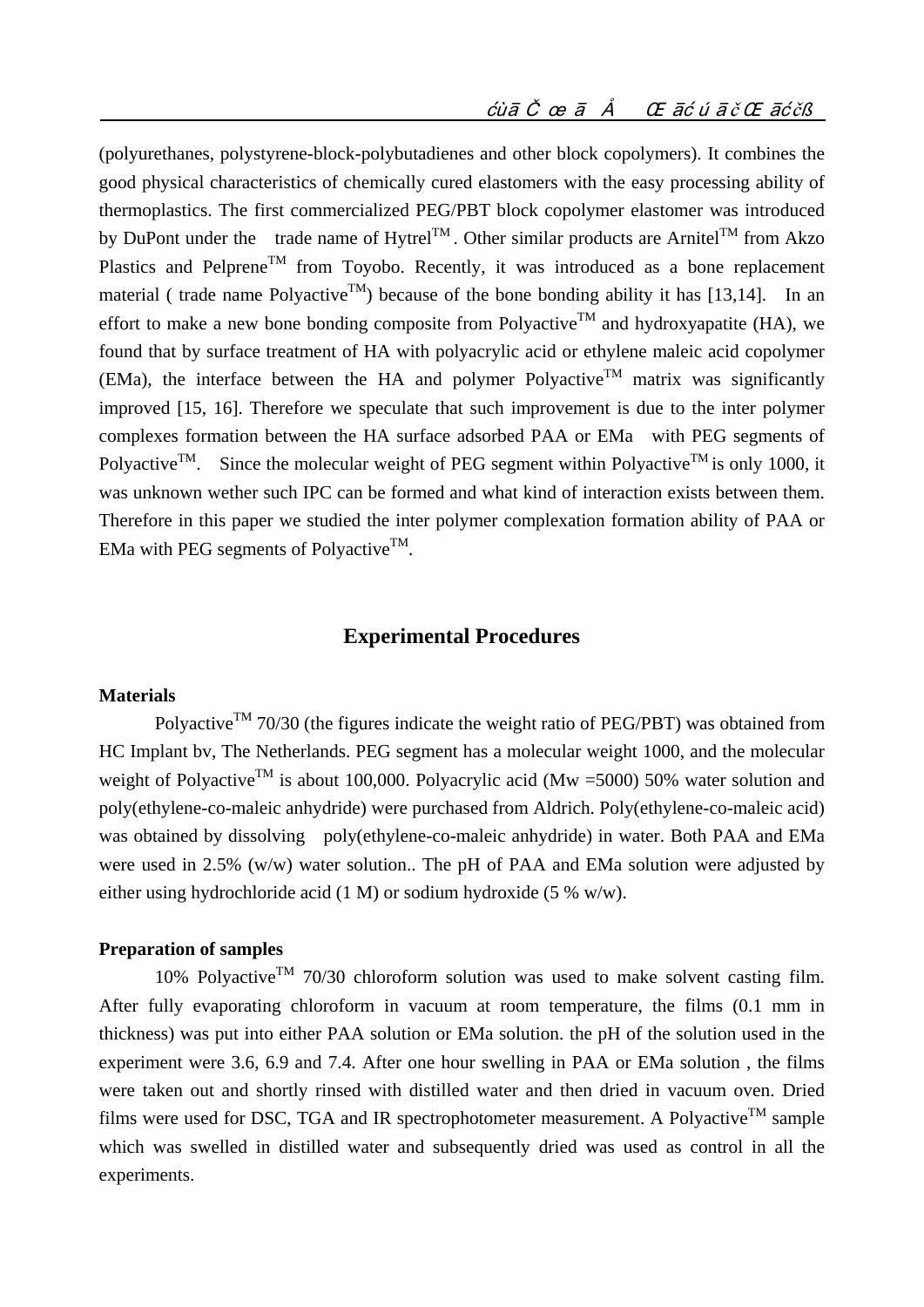#### **Instrumentation**

DSC measurements were carried out in a Du Pont 910 series. About 10-15 mg sample was put into a sample pan and put into the sample chamber. After the sample was cooled down from room temperature to -90 $\degree$ C by using liquid nitrogen, DSC curves were recorded from -80 to 350  $\mathrm{^{\circ}C}$  in a temperature increase rate of 10  $\mathrm{^{\circ}C/min}$ .

TGA was used to study the decomposition behaviour of the polymers. It was performed from room temperature to 350 °C at a increasing rate of  $10$  °C/min. 10-15 mg samples were used in each measurement.

A Perkin Elmer 783 IR spectrophotometer was used. Transmission was recorded from 4000 to 200 wavenumber.

#### **Results and Discussion**

#### **DSC analysis**

Figure 2 a is a typical DSC curve of PEG/PBT block copolymer. Two glass transition temperatures and two melting peaks can be seen from the curve. A glass transition temperature of PEG segments can be observed at -50  $\rm{^{\circ}C}$  and followed immediately by a crystallization peak and a melting peak of PEG from  $-20$  to 30 °C. The observed another glass transition temperature at 56  $^{\circ}$ C may be ascribed to the amorphous PBT phase in the polymer [17,18]. A crystallization peak of PBT was observed after  $T_g^{PBT}$  and followed by the melting peak of PBT, which can be observed around  $155^{\circ}$ C. The shape of this broad endotherm is due to the crystallites which are different in dimensions and regularity depending on hard-segment length [17]. From the DSC curve it is known that at room temperature the polymer consists of 2 amorphous phases, i.e. one PEG, one PBT phases, and one crystalline phase of PBT . As for the length of PBT segments, x should be larger than 3, because only when the length of PBT exceeds a certain value, PBT can form crystals [16].

 After the films were immersed in PAA solution and subsequently dried. It can be seen from the DSC curve that the glass transition temperature of the PEG segments was still at about -50  $\rm{^{\circ}C}$  (figure 2 and table 1). The melting of crystalline PEG also took place in the range of -20 to 30 °C. Prominent changes were observed in the melting enthalpy of PEG crystals (table 1) and in  $T_g^{PBT}$ , which was shifted to 61-63 °C in all PAA treated samples despite the treatment at different pH. The changes in  $T_g^{\text{PBT}}$  indicate certain kinds of interaction took place between PAA and PBT segments. The change in the shape of the crystallization peak of PBT after the treatment indicates that the mobility of PBT segment was hindered by the presence of PAA due to the interaction, therefore that the melting peak of PBT was diminished in PAA treated samples. Another prominent change was that a broad endothermal peak from 40 - 140  $^{\circ}$ C only appeared in PAA treated samples at pH 3.6.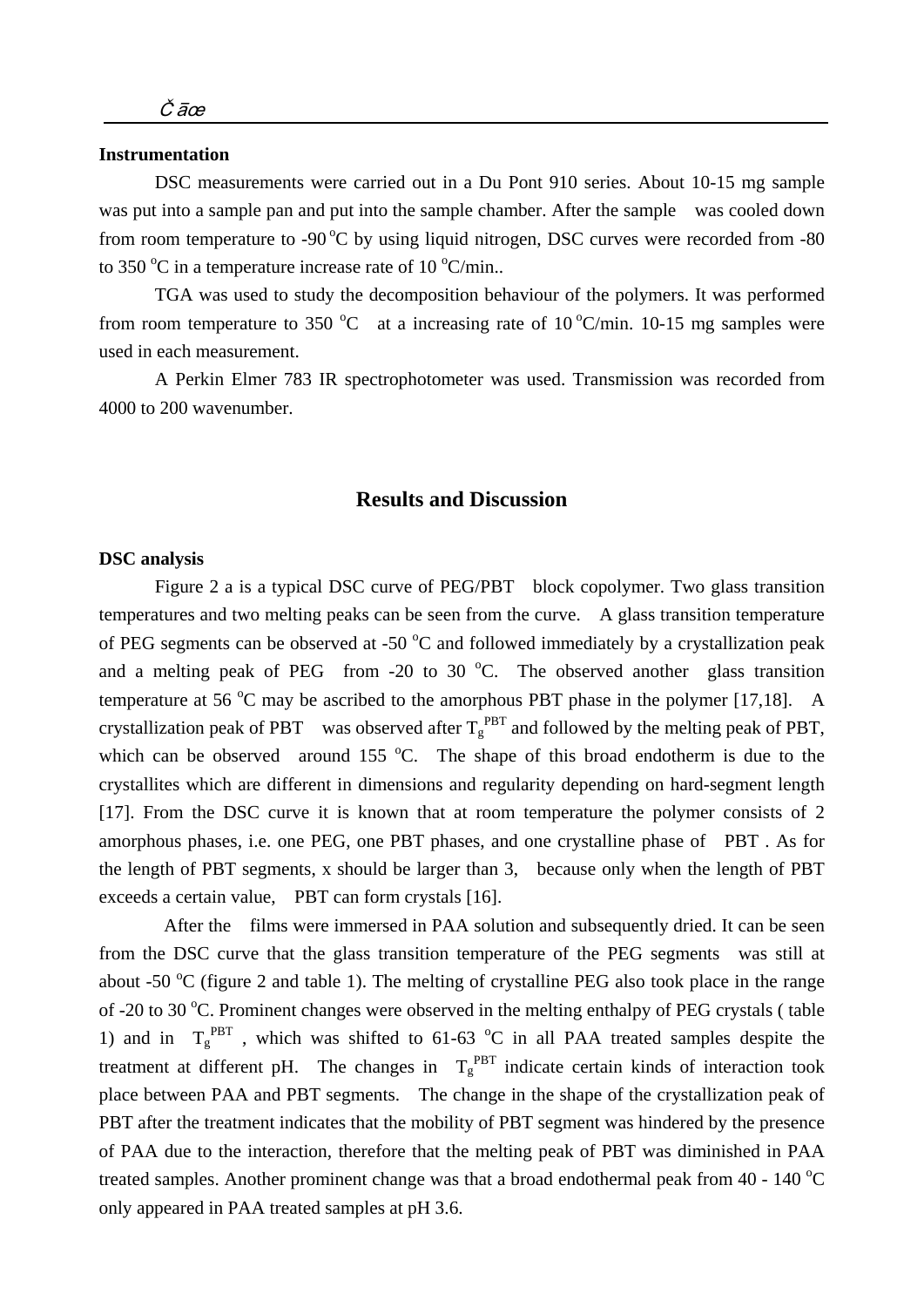Figure 2. DSC curves of PAA treated samples at different pH. (a) control sample; (b) treated at pH 7.4; (c) treated at pH 6.9; (d) treated at pH 3.6.

| pH      | $T_g^{\hspace{0.1cm} \text{PEG}}$ ( $\hspace{0.1cm}^{\text{o}}\text{C})$ | $H^{PEG}$<br>(J/g) | $T_g$ <sup>PBT</sup><br>$({}^{\circ}C)$ |
|---------|--------------------------------------------------------------------------|--------------------|-----------------------------------------|
| 3.6     | $-50$                                                                    | 5.48               | 61                                      |
| 6.9     | $-50$                                                                    | 19.13              | 63                                      |
| 7.4     | $-50$                                                                    | 17.23              | 62                                      |
| Control | $-50$                                                                    | 21.48              | 56                                      |

**Table 1**.  $T_g$  and melting enthalpy  $H^{PEG}$  of PAA treated samples at different pH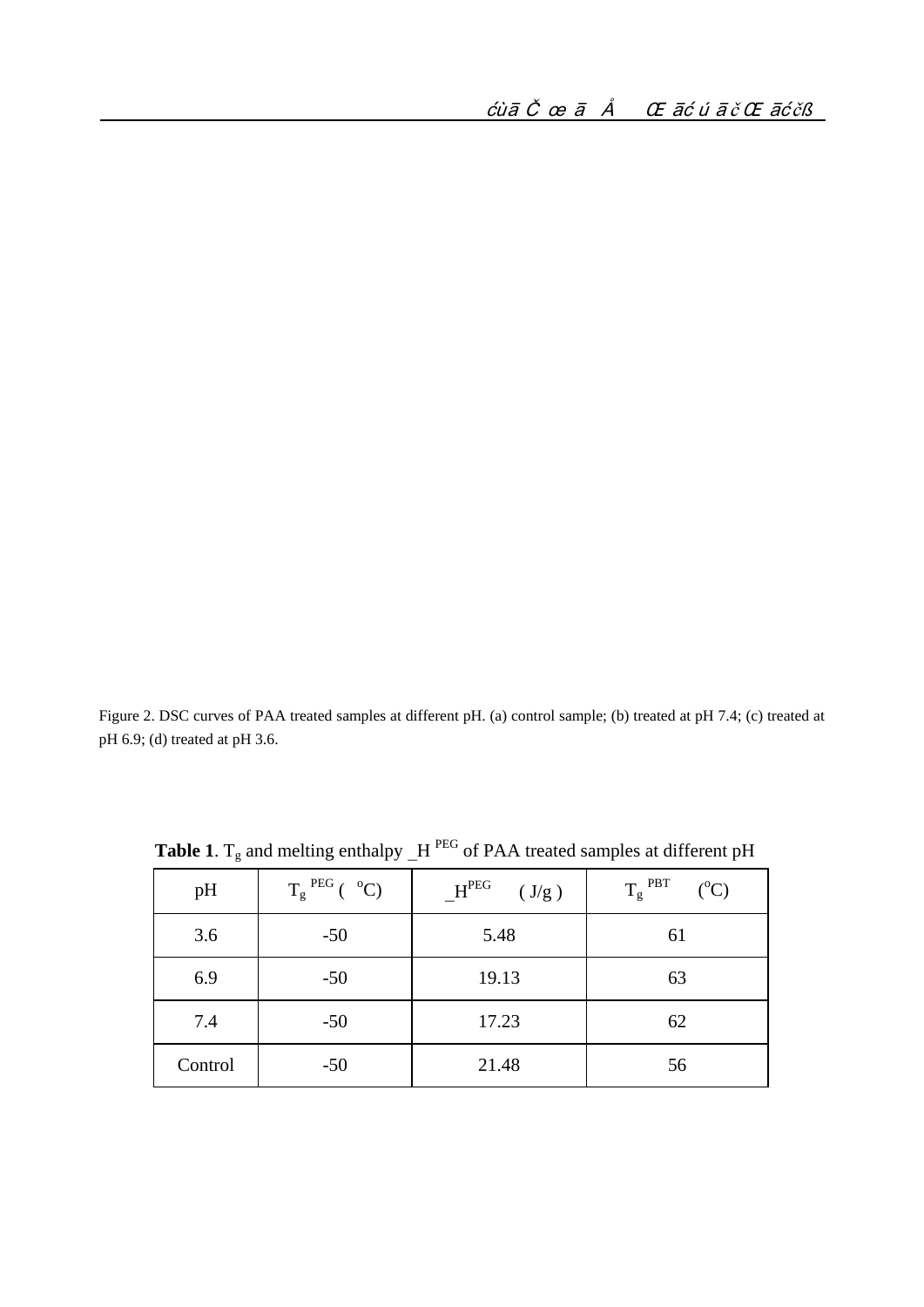The decrease in the crystallinity of PEG ( table 1) indicated that the mobility of some PEG segments were inhibited by the presence of PAA. It can also be seen that the decrease of the crystallinity of PEG strongly depends on the pH value at which the samples were treated. At lower pH, i.e., at pH 3.6,  $-H<sub>m</sub><sup>PEG</sup>$  of PEG was 5.48 J/g, while at pH of 6.9, a higher crystallinity of PEG was observed  $(H_m^{PEG} = 19.13 \text{ J/g})$ . However,



when the pH was further increased to 7.4, the crystallinity was slight decreased again ( $-H_m^{\text{PEG}} = 17.23 \text{ J/g}$ ). These results strongly suggest that the interaction of PAA with PEG depends on the pH. The strongest interaction observed at lower pH ( pH3.6 ) is probably due to the hydrogen bond formation, since the hydrogen bond IPC can only be formed at pH lower than 4 [1,2].

The observed broad endotherm peak from 40 -140  $^{\circ}$ C in samples treated at pH 3.6 is probably due to the disassociation of PAA with PEG, since such hydrogen bond complexes tend to dissociate at elevated temperature [19]. Therefore, it can be concluded that there are interactions between PAA and PEG segments, and that the interaction strongly depends on the pH. The strongest interaction observed at pH 3.6 is most likely due to the hydrogen bond complexes formation between PAA and PEG segments. At elevated pH, hydrogen bond complexes can be easily break up due to the ionization of PAA. It has been shown that only a small percentage  $(< 10\%$ ) of ionization of the carboxylic groups of PAA was sufficient to break up the complex [20] However, the interaction between PAA and PEG still exists, but to a less extent. Such interaction might be ascribed to dipole or hydrophobic interaction between the PAA and PEG segments [2]. However, the observed  $T_g^{PEG}$  for all the PAA treated samples indicates that not all the PEG segments were involved in the interaction with PAA, perhaps this is due to the slow diffusion rate of PAA through the already formed PAA-PEG complexes at the out surface of the sample.

 The observed PBT melting peak in all PAA treated samples indicated that the crystallinity of PBT was not affected by the treatment of PAA. That the observed  $T_g^{\text{PBT}}$  was shifted to a higher temperature indicated that interactions also exist between PBT segments and PAA. Since the shifting of  $T_g^{PBT}$  was independent of pH, thus the interaction between PAA and PBT is likely to be hydrophobic interaction.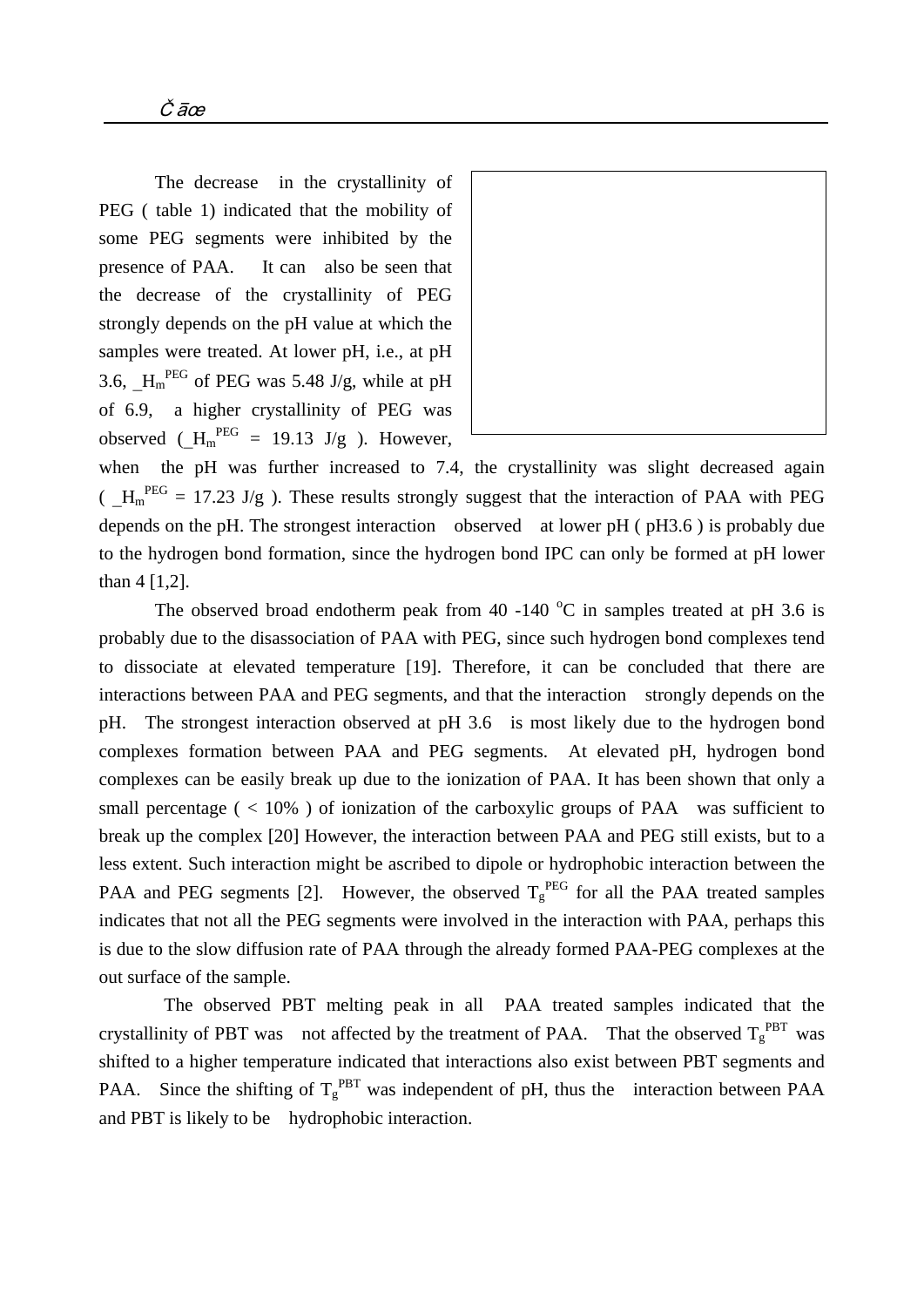Figure 4. DSC curves of EMa treated samples at different pH. (a) control sample; (b) treated at pH 7.4; (c) treated at pH  $6.9$ ; (d) treated at  $3.6$ .

| pH      | $T_g$ PEG<br>$(C^{\circ}C)$ | $-H_m$ <sup>PEG</sup><br>(J/g) | $T_g^{\text{PBT}}$ ( $^{\circ}$ C) |
|---------|-----------------------------|--------------------------------|------------------------------------|
| 3.6     | $-51$                       | 14.72                          | 59                                 |
| 6.9     | $-50$                       | 21.13                          | റ                                  |
| 7.4     | $-50$                       | 17.76                          | 58                                 |
| Control | $-50$                       | 21.48                          | 56                                 |

**Table 2**. Transition temperatures of EMa treated samples at different pH

For EMa treated samples, the same  $T_g^{PEG}$  and PEG crystallization peak appeared at about -50  $\degree$ C and -30 to -20  $\degree$ C respectively. The crystallinity of the PEG in EMa treated samples were also decreased by the treatment both at pH 3.6 and 7.4 but to a less extent as compared to PAA treated samples. There was almost no changes in the PEG crystallinity in the sample treated at pH 6.9. The dependence of the crystallinity of PEG on the pH of the treatment also suggested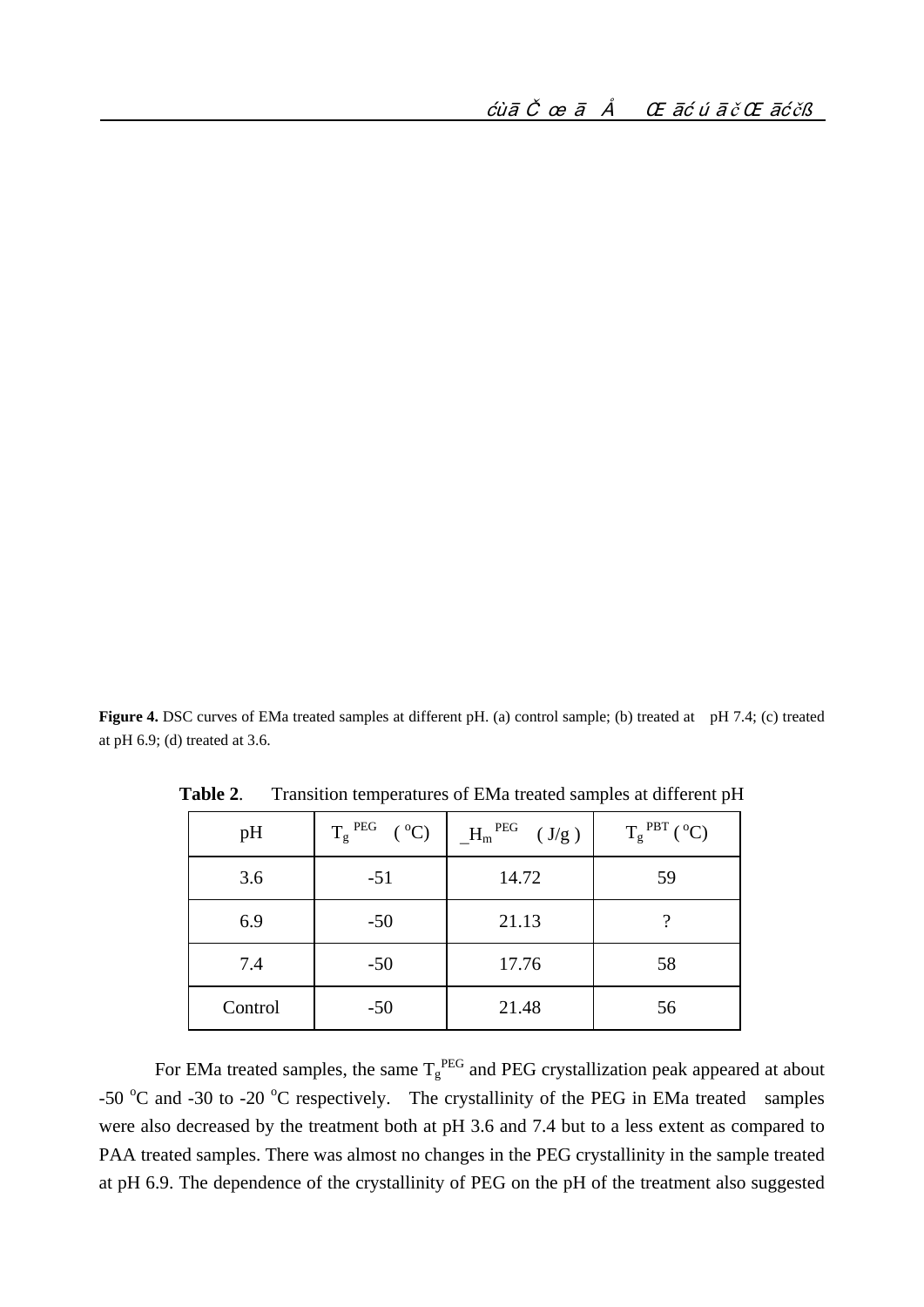hydrogen bond complex formation between EMa and PEG segments at lower pH.

In EMa treated samples, a slight increase in  $T_g^{\text{PBT}}$  was observed both at pH 3.6 and 7.4 (table 2 and figure 4), while at pH  $6.9$ , due to the existence of a small endothermal peak,  $T_g^{\ PBT}$ was hardly detectable. The diminishing of crystallization peak of PBT in EMa treated samples means that the mobility of PBT segment was affected by the treatment. However, the interaction between EMA and PBT also depends on the pH. Increase of the pH gradually decreases both the crystallization peak and the melting peak of PBT until it is totally diminished at pH 7.4. This result suggests a different interaction mechanism between EMa and PBT segments other than a hydrophobic interaction. A dipole interaction between EMa and PBT segments probably took place in the process.

#### **TGA analysis**

The TGA analysis curves ( figure 5, 6) clearly show the effect of treatment at different pH.

**Figure 5**. TGA curves of PAA treated samples at differnet pH.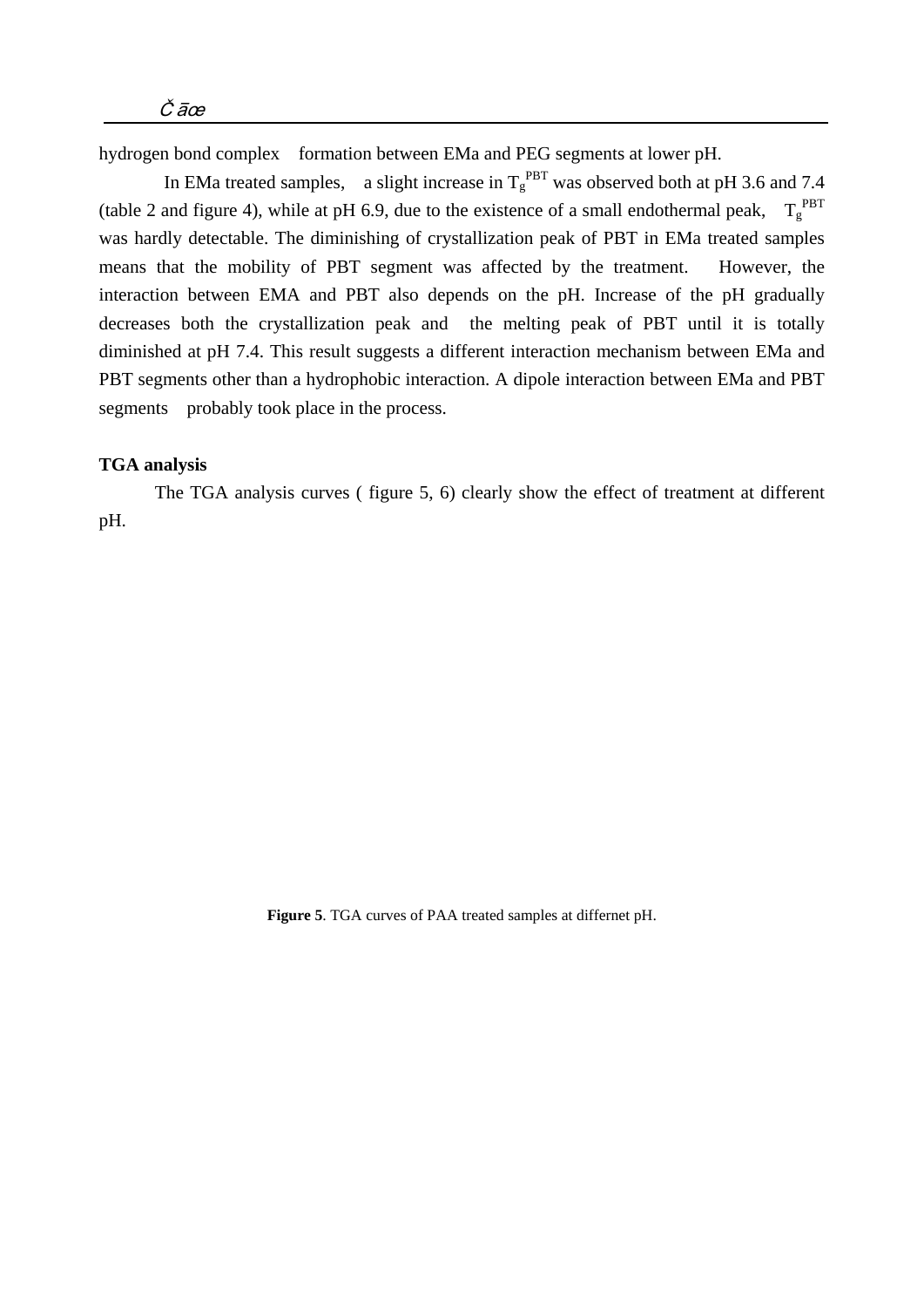#### **Figure 6**. TGA curves of EMa treated samples at different pH

Figure 8 gives the values of the changes in decomposition temperature relative to that of Polyactive<sup>TM</sup> 70/30. It can be seen that at pH 3.6, PAA treated film has the highest decomposition temperature of 320 °C. At slightly basic pH, i.e. pH 7.4, EMa treated samples also have a relatively higher decomposition temperature of 260  $^{\circ}$ C, while at near neutral pH, the changes in decomposition temperature were very small. These data suggest that both at acidic and slightly basic pH, there are stronger interactions between Polyactive<sup>TM</sup> and PAA or EMa. At nearly neutral pH, there is only little interaction between the polymer and PAA or EMa These TGA data suggested same interaction pattern as that suggested by DSC data.



Figure 7. The changes in the decomposition temperature of Polyactive<sup>TM</sup> when treated at different pH. The decomposition temperature of untreated Polyactive<sup>TM</sup> is 249 °C.

#### **IR spectra study**

The IR spectra (figure 9, 10) indicated a strong and broad absorption band from 3750-2200 cm-1from the samples treated at acidic pH 3.6. Such a broad peak was due to the overlap of bands from hydrogen bonding and  $CH<sub>2</sub>$  vibration. The existence of hydrogen bond can be attributed to the hydrogen bond between PAA (or EMa) and PEG segment of Polyactive<sup>TM</sup> 70/30. No such band could be observed in the other samples treated at near neutral or slightly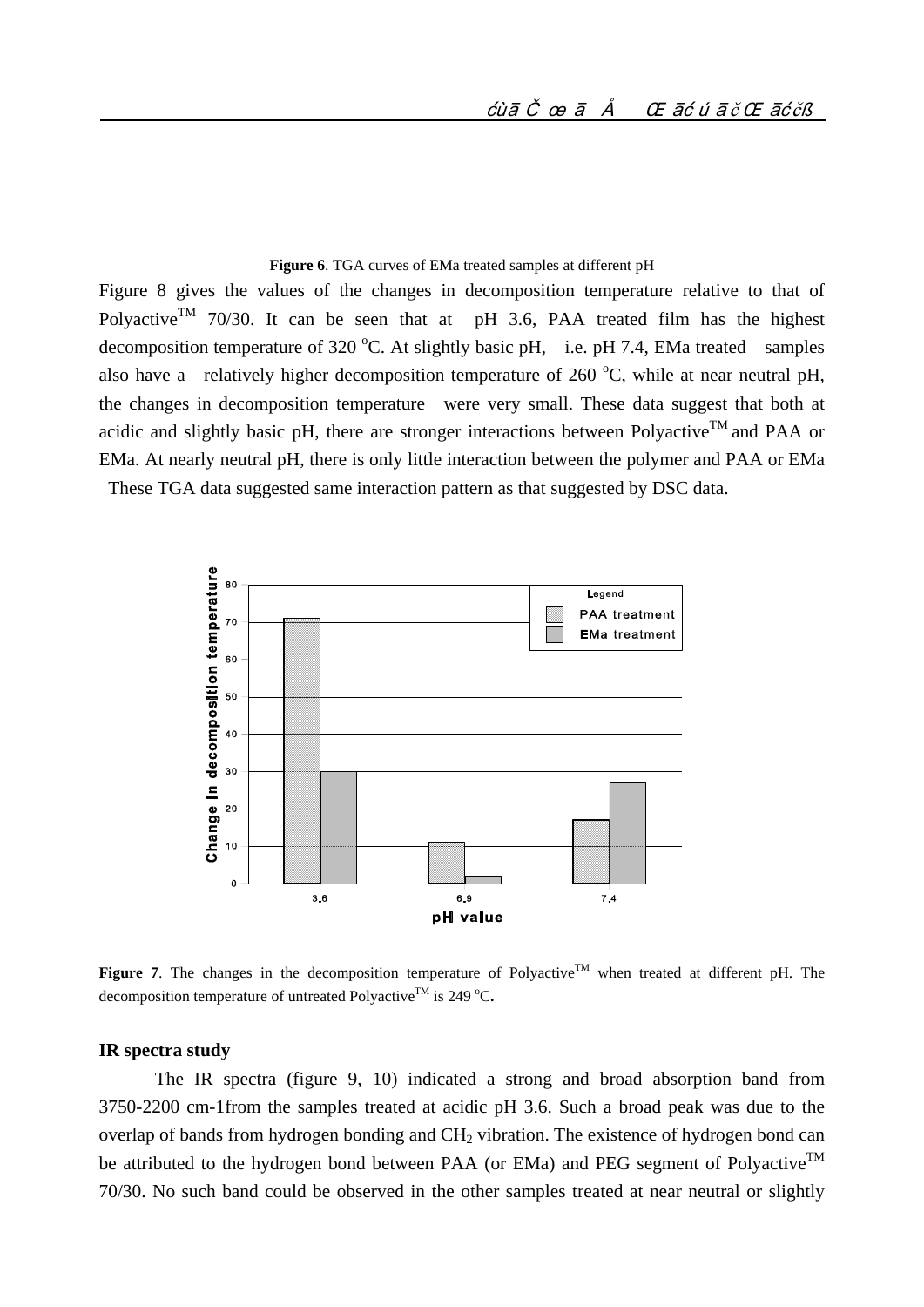basic pH.

Above results clearly showed that IPC can formed between Polyactive<sup>TM</sup> 70/30 and PAA (or EMa) at lower pH. Table 3 summarized the type of interactions between Polyactive<sup>TM</sup> and polyacid.

**Figure 8**. IR spectra of PAA treated samples at different pH. (a) treated at pH 3.6; (b) treated at pH 6.9; (c) treated at pH 7.4; (d) control sample. Note a broad peak in spectrum (a), which indicates the existence of hydrogen bonding in the sample.

**Figure 9**. IR spectra of EMa treated samples at different pH. (a) treated at pH 3.6; (b) treated at pH 7.4; (c) control untreated sample. Note there is also a broad peak in spectrum a, which indicates hydrogen bonding in the sample treated at pH 3.6.

|                        | pH 3.6     |     | pH6.9      |                                       | pH 7.4 |        |
|------------------------|------------|-----|------------|---------------------------------------|--------|--------|
|                        | <b>PAA</b> | EMa | <b>PAA</b> | EMa                                   | PAA    | EMa    |
| <b>PEG</b><br>segments | H-bonding  |     |            | H-bonding   weak dipole   weak dipole | dipole | dipole |

**Table 3.** The type and intensity of the interactions between Polyactive<sup>TM</sup> and polyacid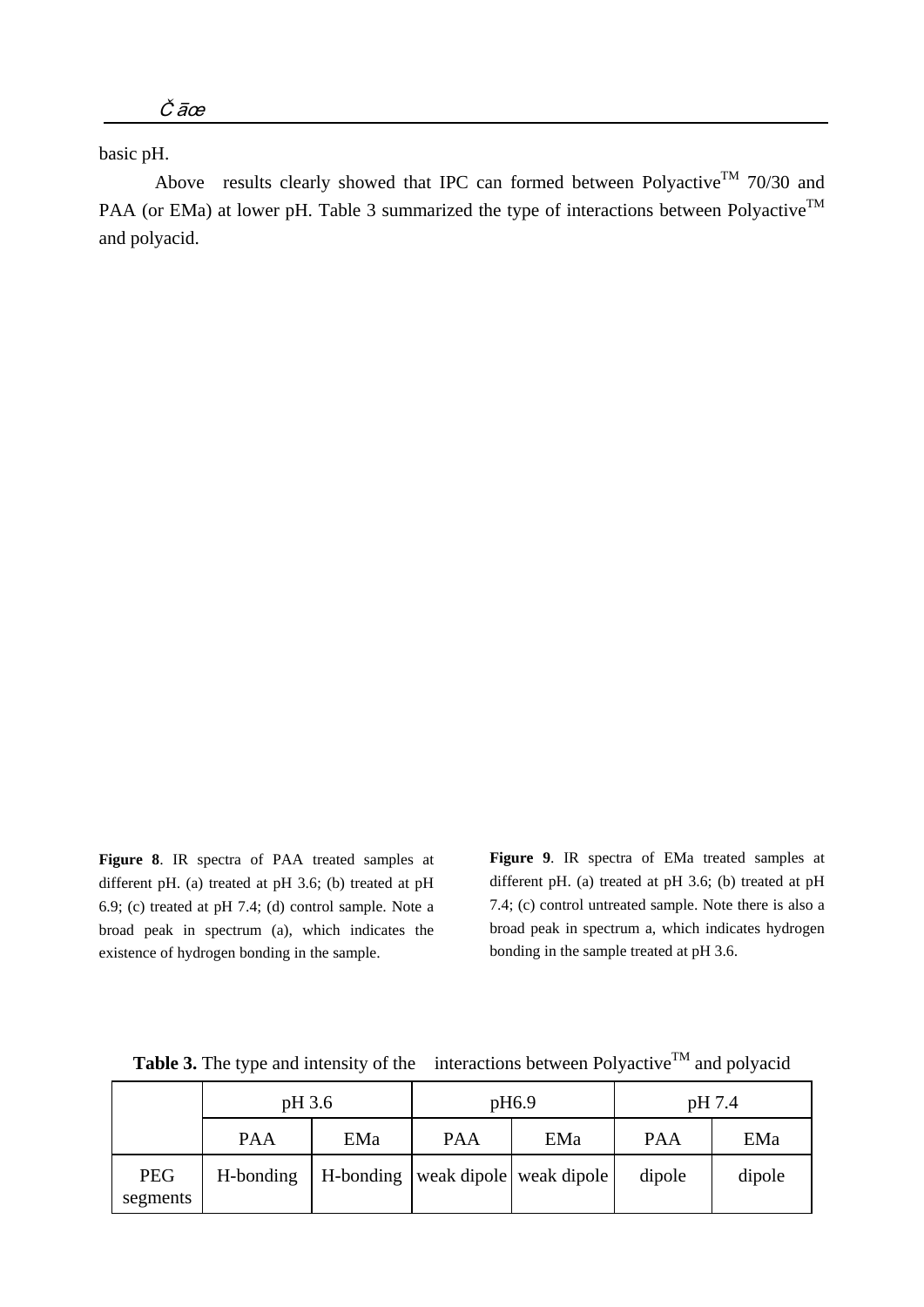| <b>PBT</b><br>segments | hydrophobic hydrophobic hydrophobic hydrophobic hydrophobic hydrophobic |            | $+$ dipole $(?)$ | $+$ dipole $(?)$ |
|------------------------|-------------------------------------------------------------------------|------------|------------------|------------------|
| Polyactive             | $++++$                                                                  | $^{+ + +}$ |                  |                  |

Note.  $++++$  = very strong;  $+++$  = stronger;  $++$  = strong;  $+$  = medium;  $+/-$  = weak

## **Conclusion**

Combining the DSC, TGA and IR results, we conclude that at pH 3.6, the PAA can form hydrogen bond complexes with PEG 1000 segments in a PEG/PBT block copolymer due to the stabilization effect of hydrophobic interaction between PAA and PBT segments. A dipole interaction between PAA and PEG segments was also observed at elevated pH. EMa copolymer also can form IPC through hydrogen bonding with PEG segments in PEG/PBT block copolymer, but the interaction between EMa and PBT might attribute to dipole interaction rather than hydrophobic interaction. A further study is needed to elucidate the interaction mechanism .

The experimental results also showed the possibility to modify the properties of such block copolymers by forming IPC.

## **References**

 $\begin{array}{cccccccc}\nB & \ddot{A} & \bar{a} \, \dot{c} \, \text{CE} & B & \dot{c} & \dot{C}\n\end{array}$  $\AA$ ā B $\alpha$   $\beta$   $\ddot{\alpha}$   $\AA$ cāč c $\alpha$  BR Bùchida  $\ddot{A}$   $\ddot{A}$   $\ddot{C}$   $\ddot{C}$   $\ddot{C}$   $\ddot{C}$ ÅùúÄÅčāÄ *ÄčúŒć*  $\rm \AA\bar{a}$  ùčačā $\rm \AA\bar{c}$   $\rm \AA$ Åāāúß ú āßúāčÅßú *ù œ*  $\ddot{\mathrm{O}}$ ßāčā  $\sigma$  *ć Œ*  $\check{\sigma}$   $\check{\sigma}$ OE ú $\bar{a}$  and ú Åa $\bar{a}$  ún Borisov Borisov V, OE  $\AA$ ā ā ú, ú, Lithannovich Aa, Aa, Aa, Aa, Ga $\alpha$ , Eur. Polymeira Aa, Aa,  $\alpha$  $\overline{a}$  ćć ÄÄ Œāœßú  $\overline{a}$ č āāú Ä $\overline{\mu}$  $\bigwedge$ āā úßāč ú $\dot{\nu}$  of  $\overline{a}$  R  $\overline{a}$  C  $\overline{a}$  and  $\overline{a}$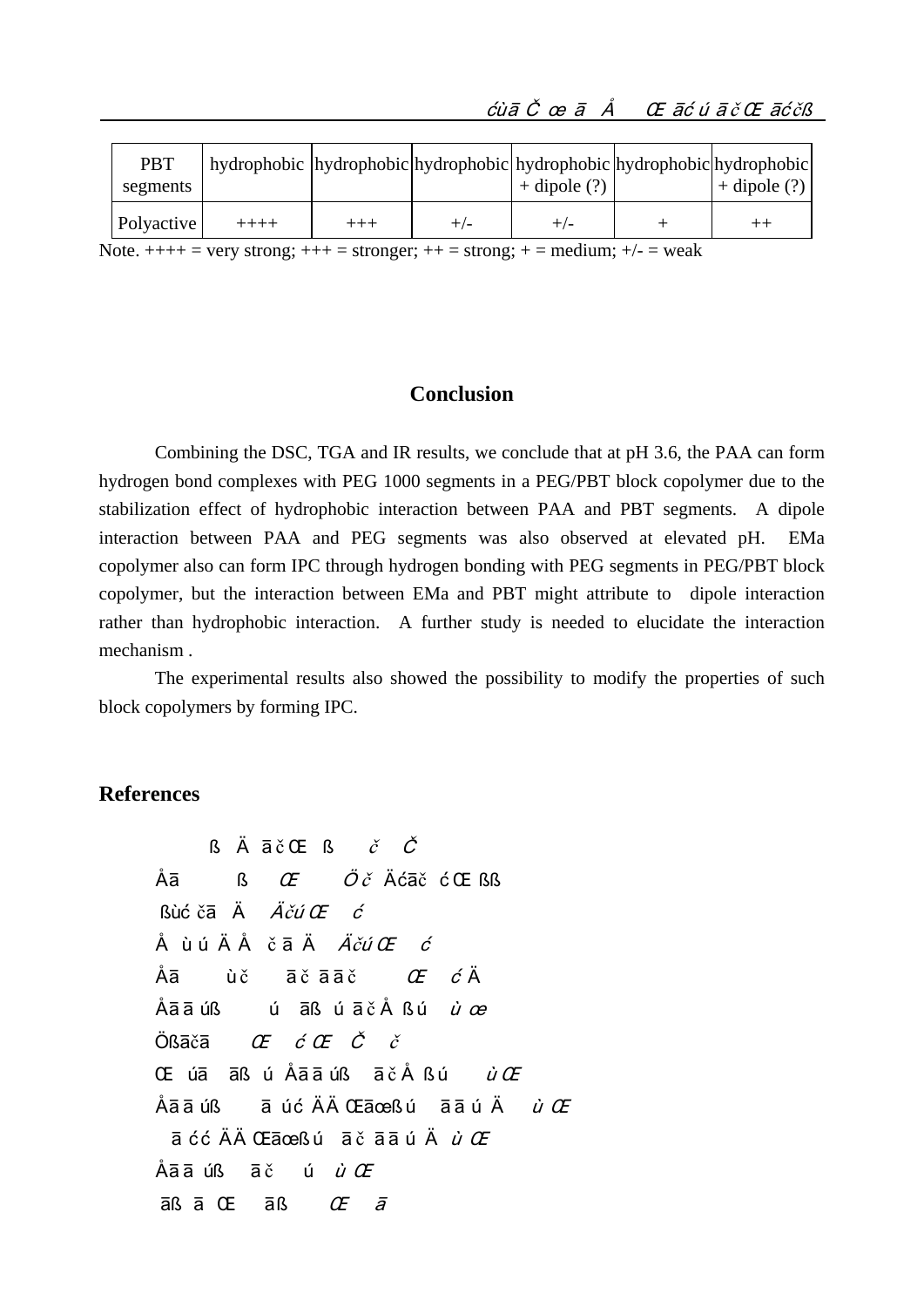$\overrightarrow{AB}$   $\breve{c}$   $\overrightarrow{J}$   $\overrightarrow{AB}$   $\overrightarrow{BC}$   $\overrightarrow{AB}$   $\overrightarrow{BC}$   $\overrightarrow{AB}$   $\overrightarrow{BC}$   $\overrightarrow{AB}$   $\overrightarrow{BC}$   $\overrightarrow{AB}$   $\overrightarrow{BC}$   $\overrightarrow{AB}$   $\overrightarrow{BC}$   $\overrightarrow{AB}$   $\overrightarrow{BC}$   $\overrightarrow{AB}$   $\overrightarrow{BC}$   $\overrightarrow{AB}$   $\overrightarrow{BC}$   $\overrightarrow{BC}$   $\overrightarrow{BC}$   $\overrightarrow{BC}$   $\overrightarrow{$  $\dot{u}$   $\alpha$ e $\alpha$ úāÅ ß j ČÄ Åā č ß úč Å ßß Č Å ú Œ āčč Ä ā ß ā āč OE Åù *Å čÅā āß* čā ćā Čùćāßœœ  $\dot{a}$  is  $\dot{b}$  and  $\dot{c}$  is  $\dot{a}$  is  $\dot{c}$  is  $\dot{a}$  is  $\dot{c}$  is  $\dot{a}$  is  $\dot{c}$  is a is  $\dot{c}$  is a is  $\dot{c}$  is a is  $\dot{c}$  is a is  $\dot{c}$  is a is  $\dot{c}$  is a is  $\dot{c}$  is a is  $\dot{c}$  is a is  $\dot{$ ù č j úā č Åā úāÅ ß jČÄ *ā ć ā č*ßù č  $\overline{a}$  ú $\overline{a}$   $\overline{a}$   $\overline{c}$  $\overline{a}$  ú $\overline{a}$   $\overline{a}$   $\overline{c}$  $\beta$   $\bar{a}$   $\bar{a}$   $\beta$   $\dot{c}$   $\alpha$  $\overline{a}$   $\check{c}$   $\overline{a}$   $\check{c}$   $\overline{a}$   $\overline{c}$   $\overline{c}$   $\overline{c}$   $\overline{c}$   $\overline{c}$   $\overline{c}$   $\overline{c}$   $\overline{c}$   $\overline{c}$   $\overline{c}$   $\overline{c}$   $\overline{c}$   $\overline{c}$   $\overline{c}$   $\overline{c}$   $\overline{c}$   $\overline{c}$   $\overline{c}$   $\overline{c}$   $\overline{c}$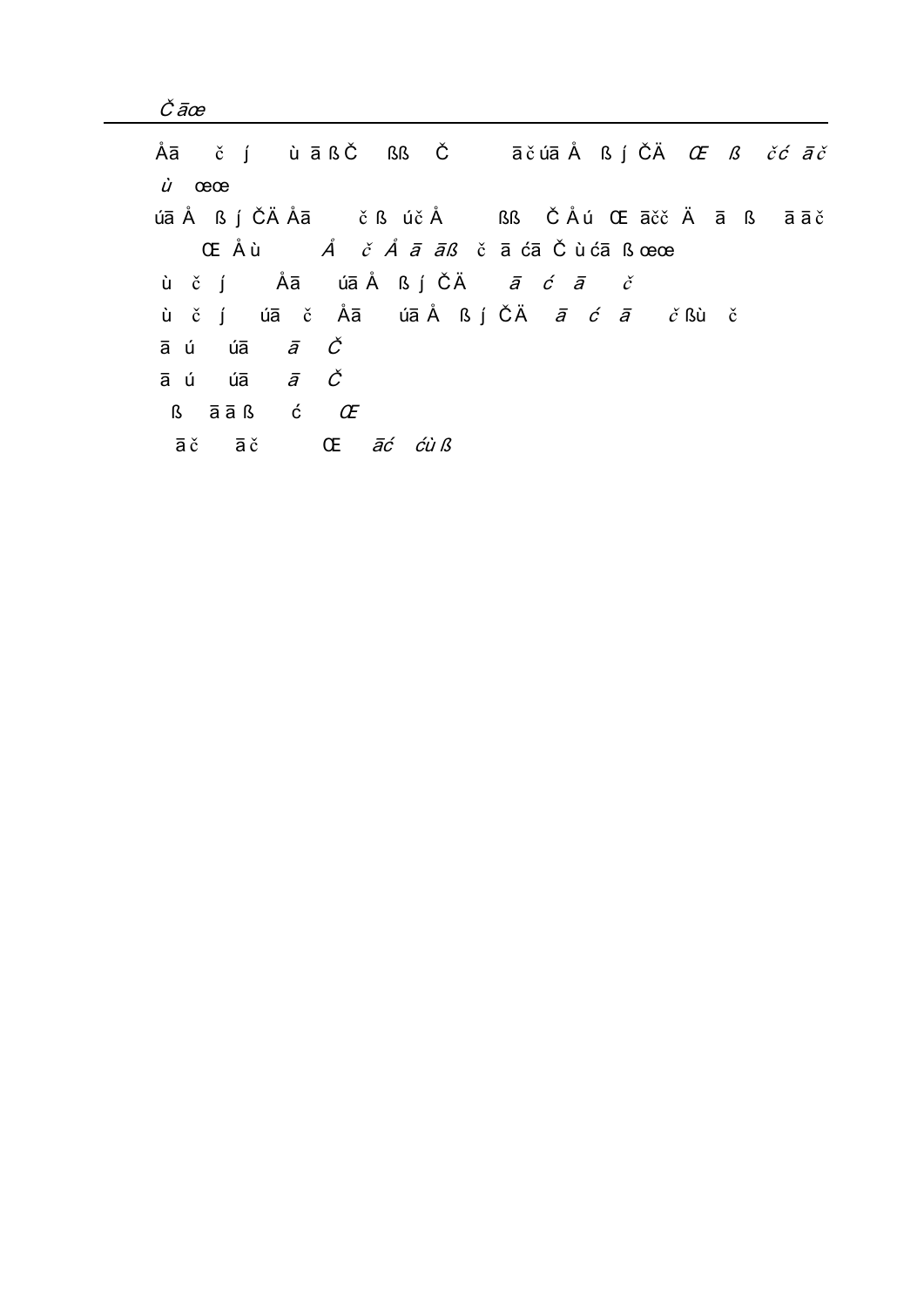## *Chapter 5*

# **Nano-apatite/Polymer Composites: Mechanical and Physicochemical Characteristics**

Qing Liu<sup>1,2</sup>, Joost R. de Wijn<sup>1</sup>, and Clemens A. van Blitterswijk<sup>1,2</sup>

1. Biomaterials Research Group, Leiden University, Professor Bronkhorstlaan 10, Building 57, 3723 MB Bilthoven; 2. Institute for Biomedical Technology, Twente University, 7500 AE Enschede, The Netherlands

## **Abstract**

Hydrothermally synthesized acicular nano-apatite (Nap) was used as filler to make composites with a polyethylene glycol/poly(butylene terephthalate) (PEG/PBT) block copolymer (Polyactive<sup>TM</sup> 70/30). The nano-apatite had a particle diameter of 9-25 nm and a length of 80-200 nm. The mechanical properties , the physicochemical characteristics of the composites, such as Young's modulus, swelling degree in water, and the calcification behaviour, have been determined. It was found that nano-apatite had a strong ability to promote the calcification of composites when incorporated into Polyactive<sup>TM</sup> 70/30, while polyacrylic acid (PAA) coating of Nap had an adverse effect on the calcification of composites, presumably due to the formation of complexes between PAA and PEG segments. Nano-apatite had a prominent stiffening effect for Polyactive<sup>TM</sup> 70/30 in dry state but had a poor stiffening effect for composites in an aqueous environment due to the hygroscopic nature and/or the formation of aggregates. PAA coating on Nap almost has no additional effect on the mechanical properties of composites both in dry state or in an aqueous environment. To reinforce the polymer by Nap, achieving more homogeneous dispersion of Nap in the polymer matrix and surface modifications to render the powders less hygroscopic appears to be necessary.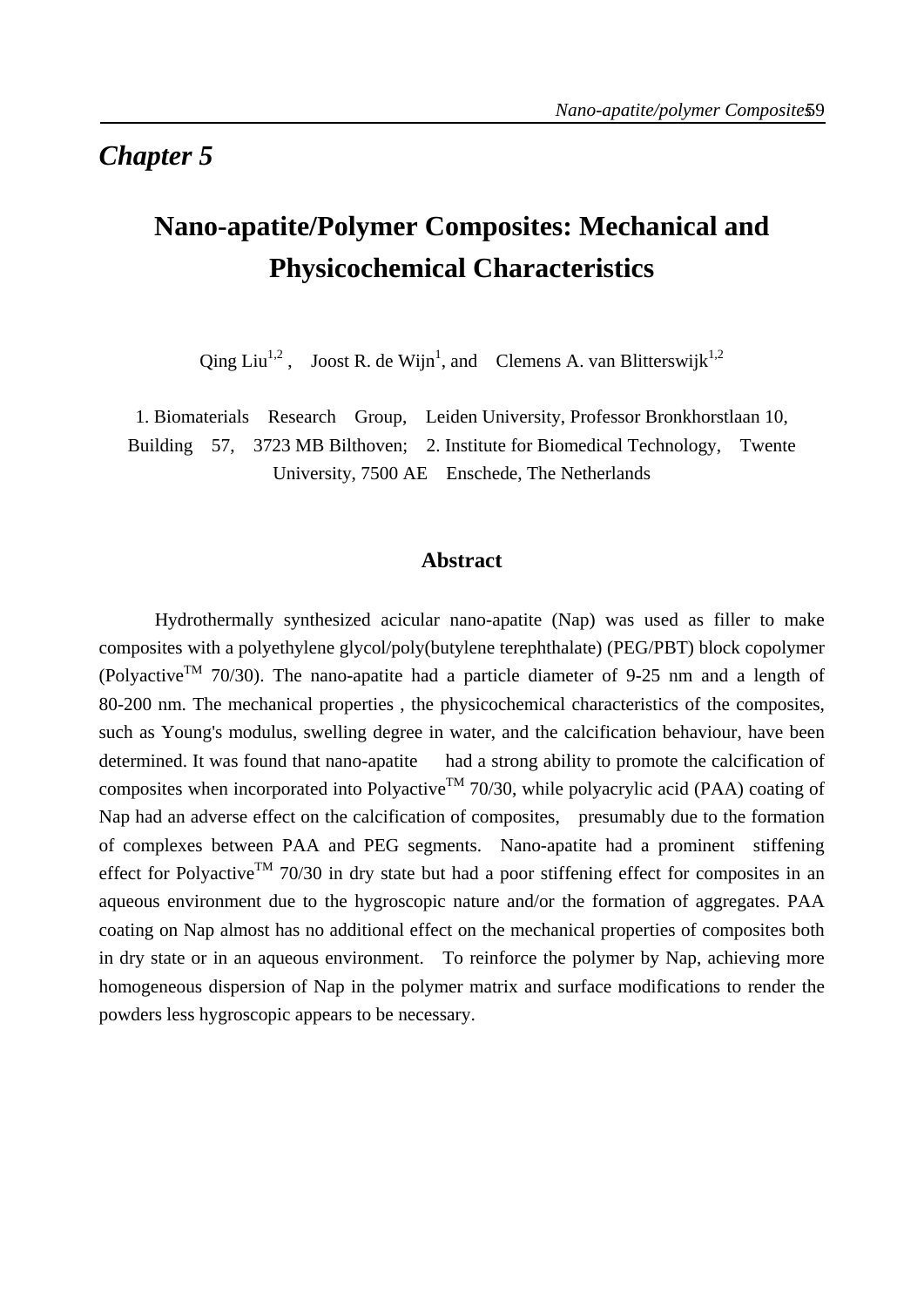## **Introduction**

Composites, due to the possibility of combining the advantages of different materials, have attracted much attention from material scientists. Because of its biocompatibility and bone bonding ability [1-5], hydroxyapatite (HA) has been used as a bone substitute material as such, but also as a filler in composites with organic polymers. In these cases, synthetic HA is usually used in the form of polygonal sintered coarse particles with polycrystaline structure, which have little similarity to natural bone mineral as far as crystal size and shape are concerned. Some researchers have suggested that better osteoconductivity would be achieved if HA had more similarity to bone mineral in composition, crystal structure, crystallinity, crystal size and morphology [6, 7, 8]. Hydrothermally synthesized nano-apatite is a kind of carbonated apatite which has an acicular or needle-like shape [9]. It has much more similarity to natural bone mineral in the mentioned compositional and morphological aspects and therefore better osteoconductivity is expected. In addition to its similarity to bone mineral, the nano-apatite (Nap) may possess other special properties due to its submicron size and consequently huge specific surface area. Since nano particles showed quantum size effects in their electronic, optical and chemical properties, there has been conducted much research in this area of synthetic materials chemistry [10,11] and applications in composites with organic polymers [10-16]. When using such nano-particles to make composites with organic polymers, provided homogeneous dispersion of the nano-particles could be achieved at the microscopic level, the mechanical properties are expected to be further improved and / or new unexpected features might appear [10, 11].

Polyactive<sup>TM</sup>, a block copolymer from Poly(butylene terephathalate)(PBT) and Poly (ethylene glycol)(PEG) , is the only bone bonding polymer known up until now [17]. The bone bonding properties of the polymer are considered to be derived from the ability of PEG segments to complex calcium ions. However, the same PEG segments render the material gel-like when submersed in water and therefore its mechanical properties are quite poor. In an attempt to develop a more bioactive and stronger material as bone substitute material, we used hydrothermally synthesized Nap as filler to make composites with Polyactive<sup>TM</sup> 70/30. Polyacrylic acid (PAA) was used as coupling agent to improve the interface of Nap with PolyactiveTM, since PAA has been proved to be effective in improving the interface of sintered HA with Polyactive<sup>TM</sup> [18,19].

#### **Materials and Methods**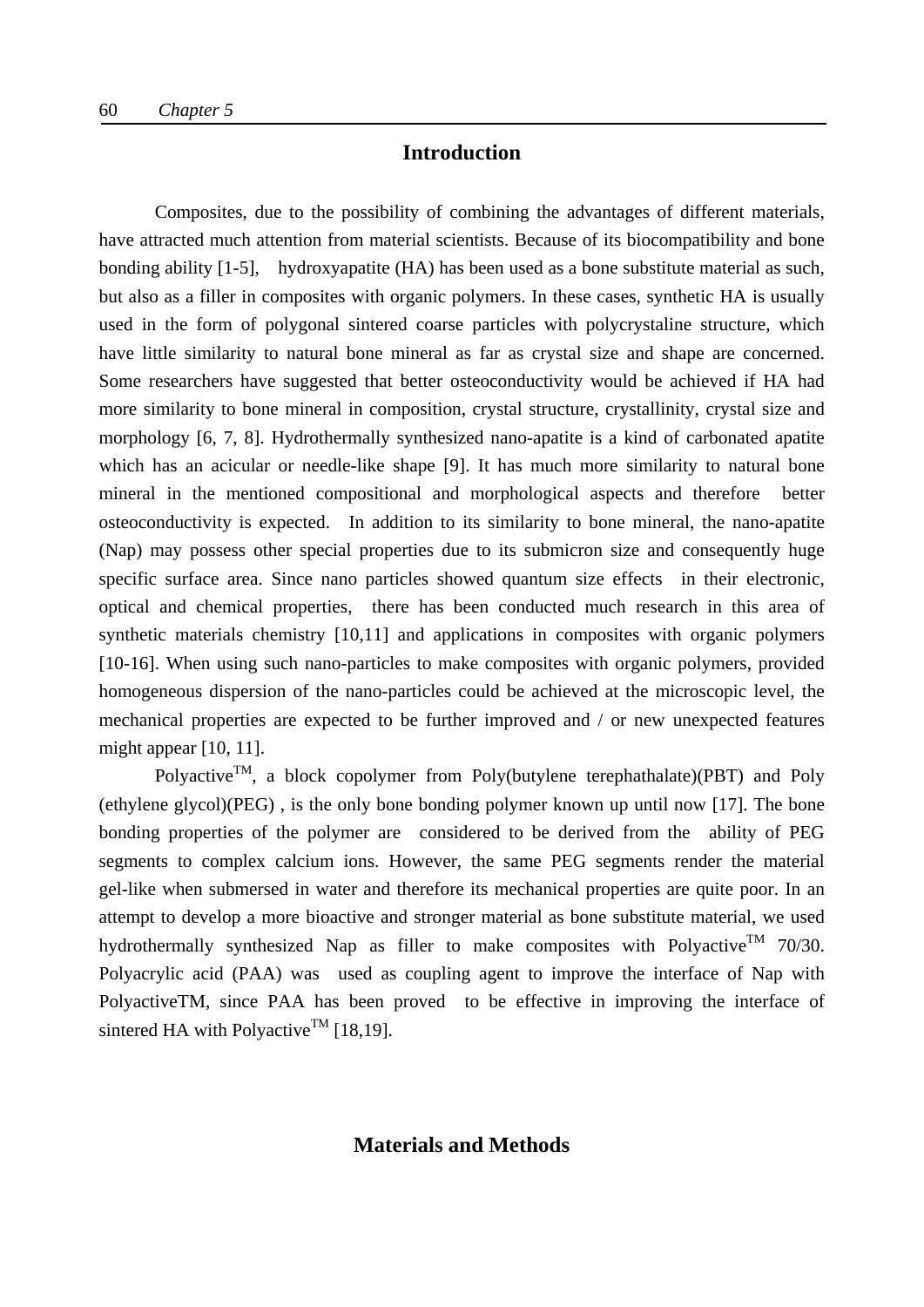#### **Nano-apatite (Nap)**

Nap was hydrothermally synthesized as described elsewhere[8]. To improve the interface of Nap with PEG/PBT polymer, polyacrylic acid was used as coating. The coating process: 80 gram hydrothermally synthesized Nap was transferred to 1800 ml 2 mM Polyacrylic acid sodium salt solution (pH adjusted to 6 using 1 M HCl) and stirred for 24 hours. Then the pH of the suspension was brought down to 5 and washed with ethanol to remove unabsorbed PAA. Finally the Nap was thoroughly washed with acetone. The non-coated Nap underwent the same procedure, omitting PAA from the solution.

#### **Characterization of Nap**

 The size and the shape of Nap and PAA coated Nap was characterized by transmission electron microscopy (TEM, Philips 410 ). The presence of PAA coating on the surface of Nap was determined by Infra-red spectrophotometer (IR, Perkin Elmer 783 ) using KBr tablets. The amount of PAA coating was determined by thermal gravimetrical analysis (TGA, Du Pont 990) using a temperature increase rate of  $10^{\circ}$ C/min..

#### **Composites**

PEG/PBT copolymer (Polyactive<sup>TM</sup> 70/30, HC Implants by, the Netherlands) has a PEG/PBT ratio of 70/30, the molecular weight of PEG being 1000 Dalton. Certain amounts of PAA coated and non-coated Nap were mixed into a 15% ( $w/w$ ) Polyactive<sup>TM</sup> 70/30 chloroform solution. After being intensively stirred, the suspension was dropped into a large amount of diethyl ether. The precipitate was dried first in air and then in a vacuum oven at  $50^{\circ}$ C. Composite mixtures with 10%, 25% and 50% weight percentage Nap were obtained. After full removal of the ether, the precipitate was chopped into small pieces and used for hot press moulding at  $195\,^0$ C and 20 ton of pressure.

#### **Swelling degree of the composites**

Samples for swelling tests were cut from the hot press sheets with a size of 1 x 1 x 0.2 cm. The swelling test was carried out in distilled water at room temperature . The swelling degree of the composites was calculated according to the following equation:

#### **Error!**

where Sw stands for swelling degree at certain time interval, Wt for the weight of the tested specimens after immersion in water at time t, and Wo for the weight of the tested specimens at the beginning of testing.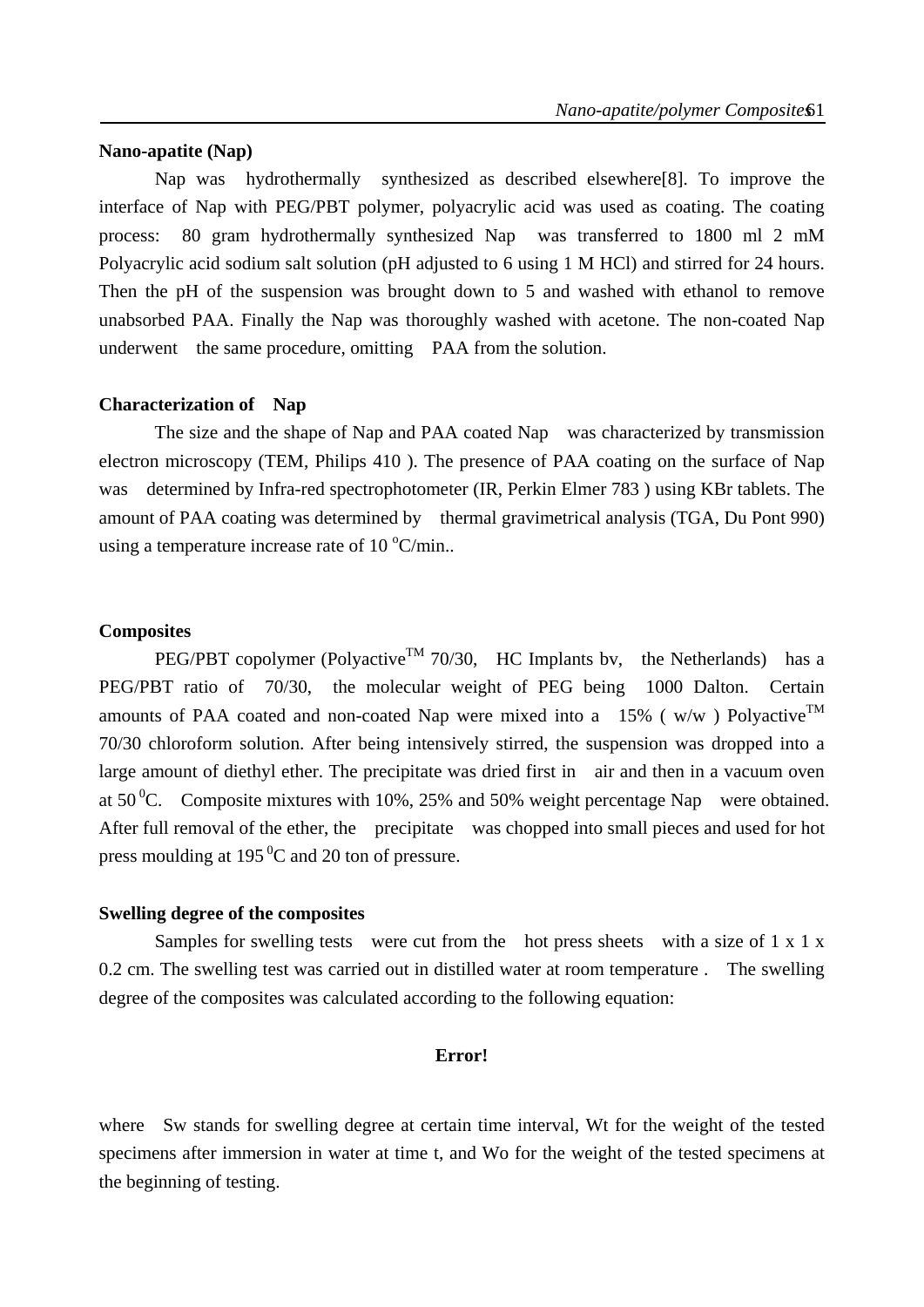#### **Mechanical testing**

Rectangular sheets of 2 mm thickness were made and dumbbell shaped specimens for mechanical testing were cut from the sheet with a cutting die (ISO R37 type 1 die). The E-modulus, tensile strength, elongation at break were determined in a Houndsfield testing machine at a testing speed 50 mm/minute at room temperature. The mechanical properties were determined in the dry state and after immersion in PBS solution. In order to accurately measure the E-modulus, a strain gauge extension meter (Instron) was used.

#### **In vitro calcification of the composites**

It is generally believed that the in vitro calcification ability of biomaterials has a correlation with the bone-bonding ability in vivo. Therefore we performed an in vitro test in 1.5 times Simulated Body Fluid (1.5 SBF) which has a ionic concentration 1.5 times of the standard concentration of SBF [25]. Samples with a size about 1.5 x 1.5 cm<sup>2</sup> were used for the in vitro calcification of the nano-composite. Each sample of certain composition was put into a polystyrene beaker with 30 ml 1.5 SBF and kept at 37 °C in a shaking water bath. At day 3, 6, and 9, samples were taken out and carefully washed by distilled water. After drying and sputter coating with carbon, the samples were subjected to scanning electron microscopy observation and EDX determination.

#### **RESULTS**

#### **Characterization of Nap**

The as synthesized nano-apatite powder particles (Nap) had an acicular shape with a width of 9- 25 nm and a length of 80-200 nm (figure 1). It had a BET specific surface of 60-80  $m<sup>2</sup>$ The size and the shape had not been changed by the PAA coating process.

The IR spectra of PAA coated powder clearly show the existence of PAA on the surface of the particles (figure 2). The band at 2880 cm<sup>-1</sup> indicates the existence of  $CH_2$  vibration. The peak at 1720 cm<sup>-1</sup> indicates hydrogen bonding between the -C=O and the H-O-C- of the PAA.. The peak at 1568 cm<sup>-1</sup> comes from the stretch vibration of C=O groups. The band at 1410 cm<sup>-1</sup> is from the vibration of -C-O-H.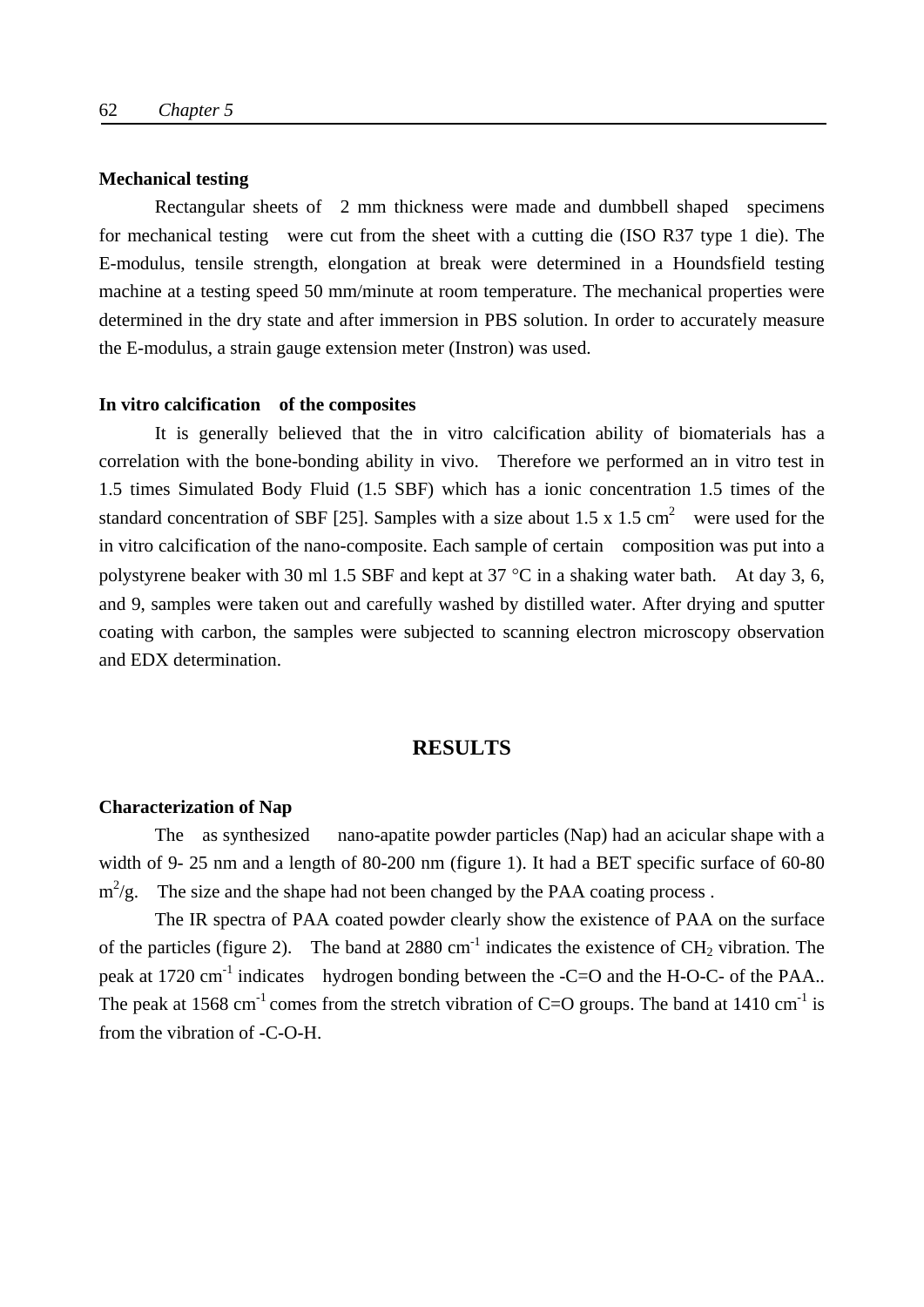*Nano-apatite/polymer Composites* 63

**Figure 1**. PAA coated Nap used in this study. The size and the shape of Nap was not changed by the treatment with PAA.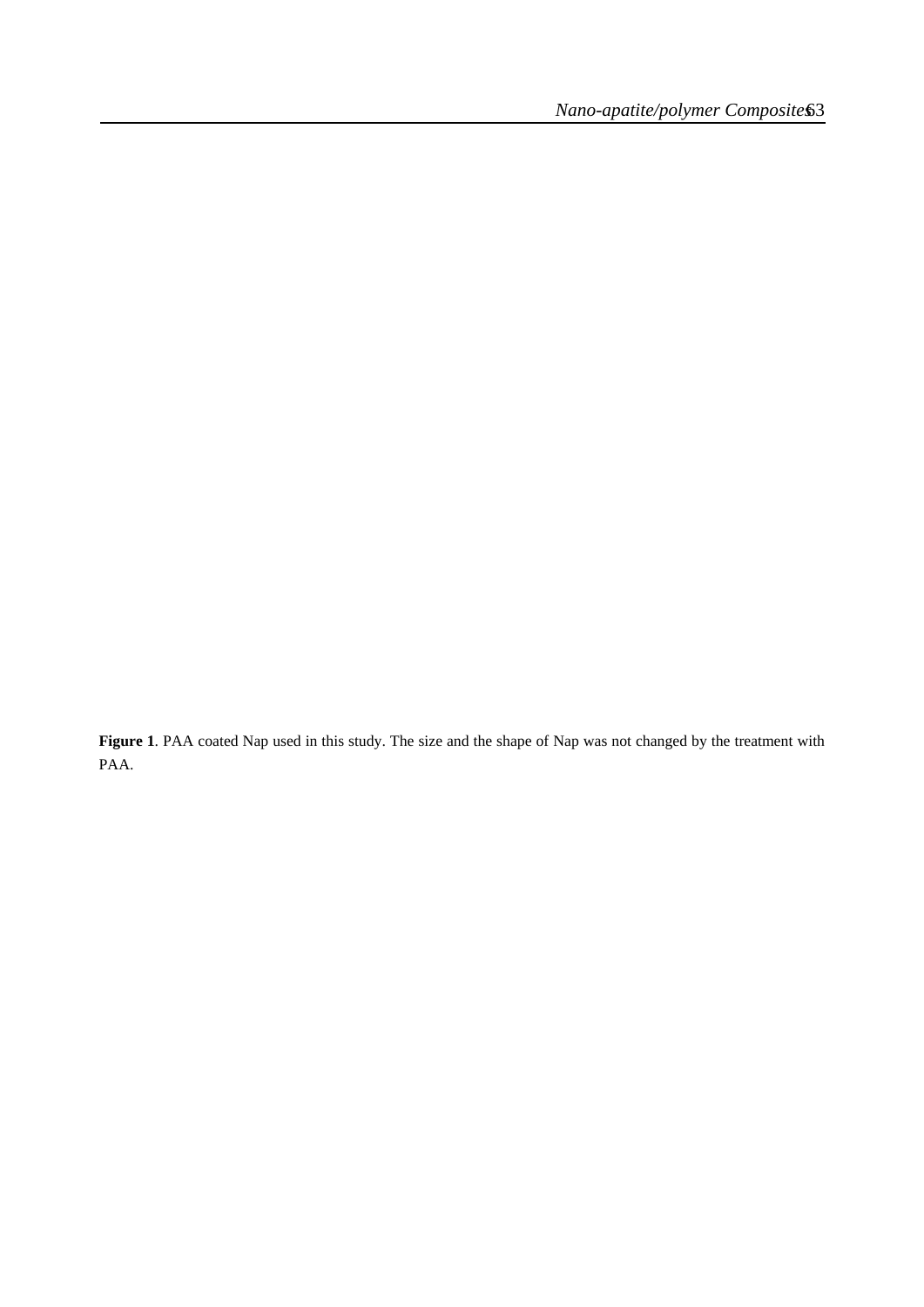**Figure 2**. IR spectra of Nap (A) and PAA Nap (B) used in this study. Note the peaks in spectrum B at 2880, 1568 and 1410 cm-1 indicating the existence of PAA on the Nap.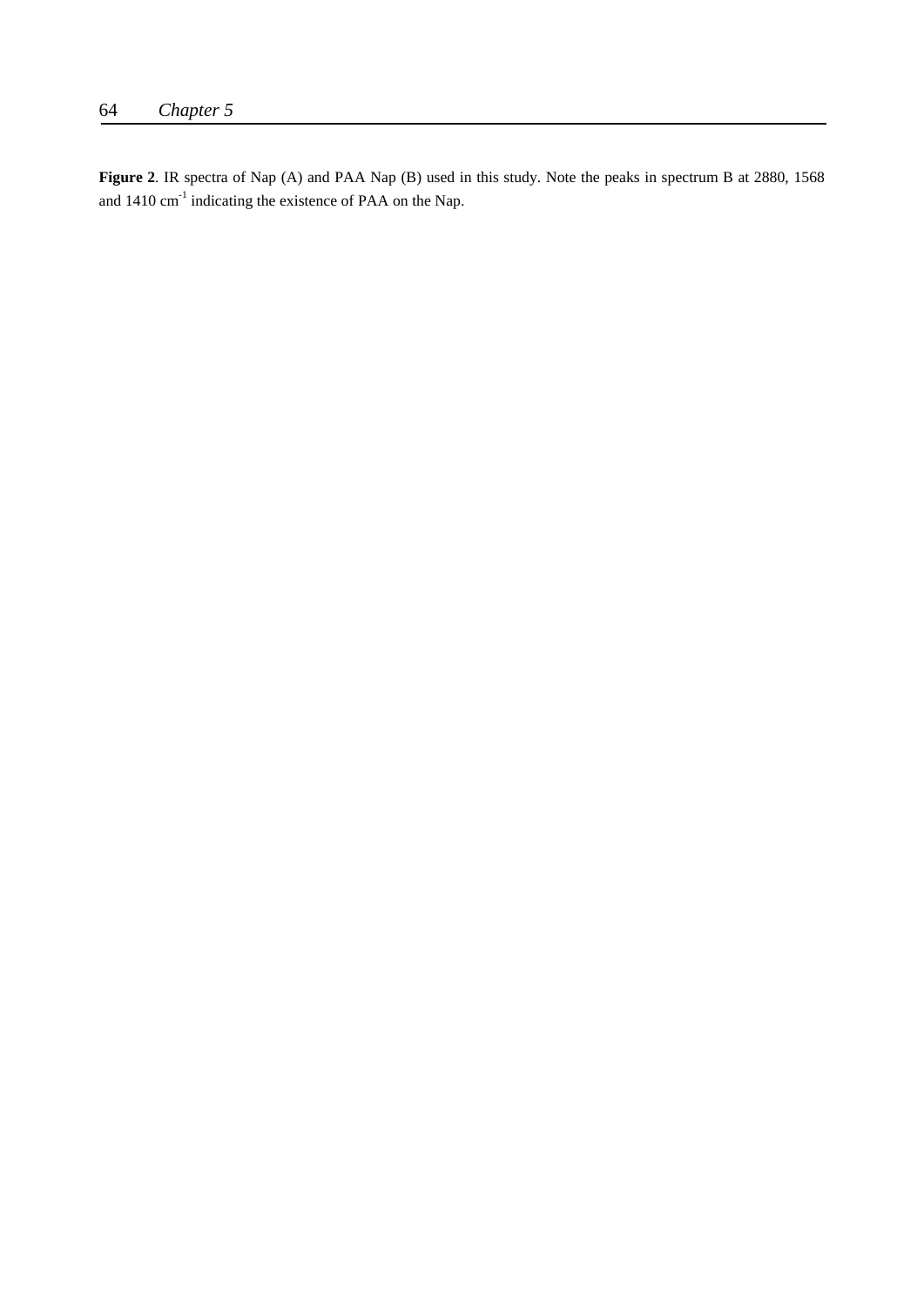The amount of PAA coating on the surface of Nap powder as determined by TGA is 5.7 % by weight (figure 3) .

**Figure 3**. The TGA curve of PAA Nap which indicated that there was about 5.7% polyacrylic acid on the surface of Nap.

#### **Swelling degree of Nap/polymer composites**

Incorporating Nap into the polymer decreased the uptake of water for the composite although the uptake was more than would be expected on basis of proportionality. Swelling gradually reached equilibrium after the samples were soaked in distilled water for 24 hours. The PAA coated Nap composites have a slightly lower swelling degree as compared to the corresponding composites with non-coated filler (figure 4).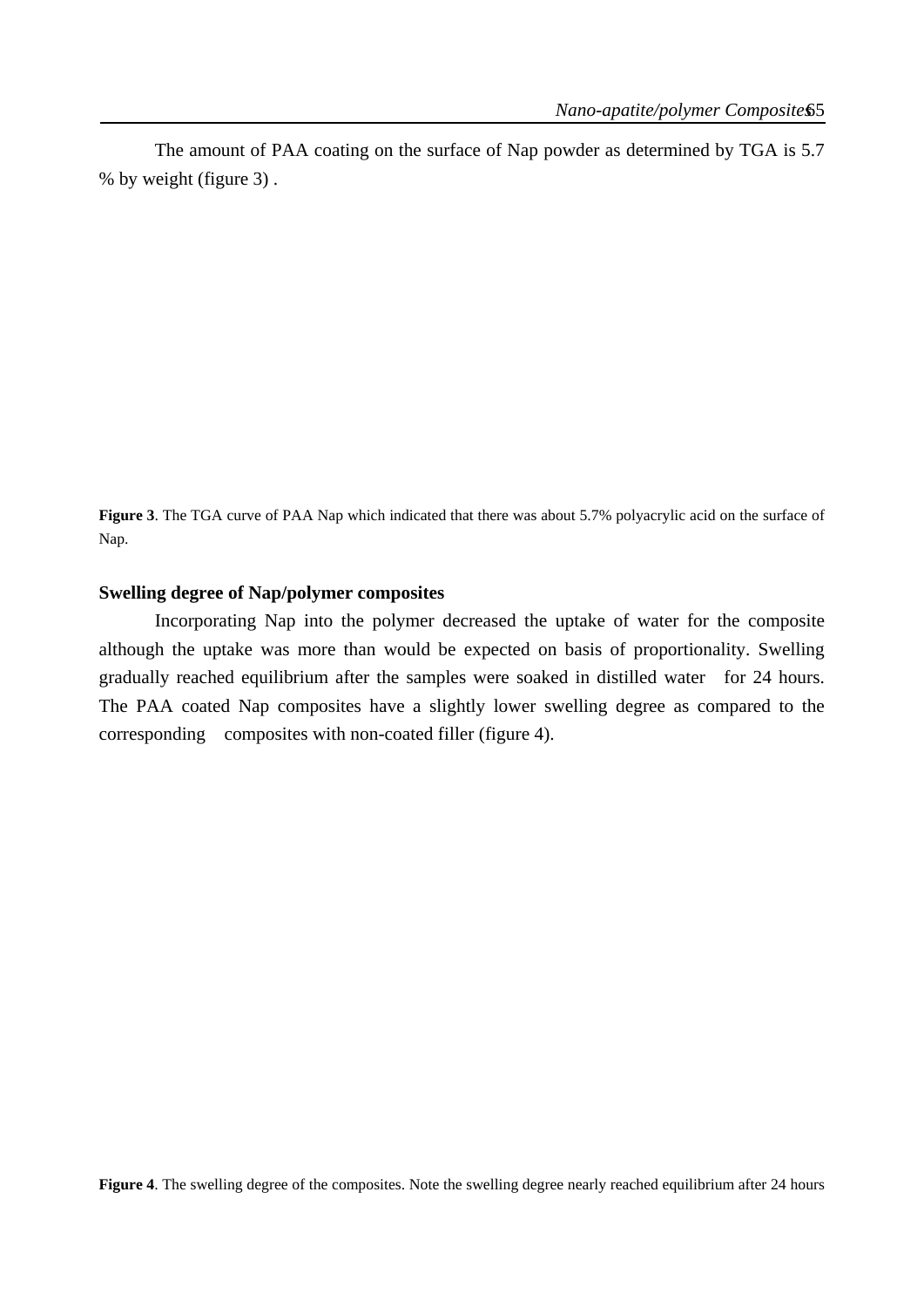immersion in water.

## **Mechanical Properties of the composites**

The tensile tests showed that the tensile strength and elongation at break had decreased by the incorporation of both non-coated and coated filler. Swelling in water caused a decrease in mechanical properties for all the composites. Although the elastic

modulus of 25% PAA-coated Nap/polymer composites in the wet state was higher than that of non-coated Nap/polymer composites, generally speaking , the effect of PAA coating can be barely seen from the mechanical properties. An increase of the filler amount decreases the tensile strength and elongation at break. Composites with 50% filler had very poor mechanical properties. Composites with 50% PAA coated filler, probably due to the formation of hydrogen bond complexation between the PEG segment and PAA molecules, were difficult to process into satisfactory samples for mechanical testing.

| Filler content<br>(% ) | E-Modulus<br>(MPa)<br>Nap<br>PAA-Nap | (MPa)<br>tensile strength<br>Nap<br>PAA-Nap | ( %)<br>elongation<br>Nap<br>PAA-Nap |
|------------------------|--------------------------------------|---------------------------------------------|--------------------------------------|
| $\overline{0}$         | $30.5 \pm 2.1$                       | $7.0 \pm 0.2$                               | $375 \pm 100$                        |
| 10                     | 49.1 $\pm$ 1.7<br>$56.0 \pm 6.3$     | $6.8 \pm 0.5$<br>$6.5\pm$<br>0.3            | $343 \pm 73$<br>354<br>±29           |
| 25                     | $82.1 \pm 6.3$<br>$79.2 \pm 3.3$     | $5.8 \pm 0.2$<br>6.0<br>$\pm 0.3$           | $270 \pm 16$<br>137<br>±60           |
| 50                     | $242 \pm 27.9$<br>$n.d.*$            | $4.8 \pm 0.9$<br>n.d.                       | $8.7 + 3$<br>n.d                     |

**Table 1**. Mechanical properties of the nano-composites in dry state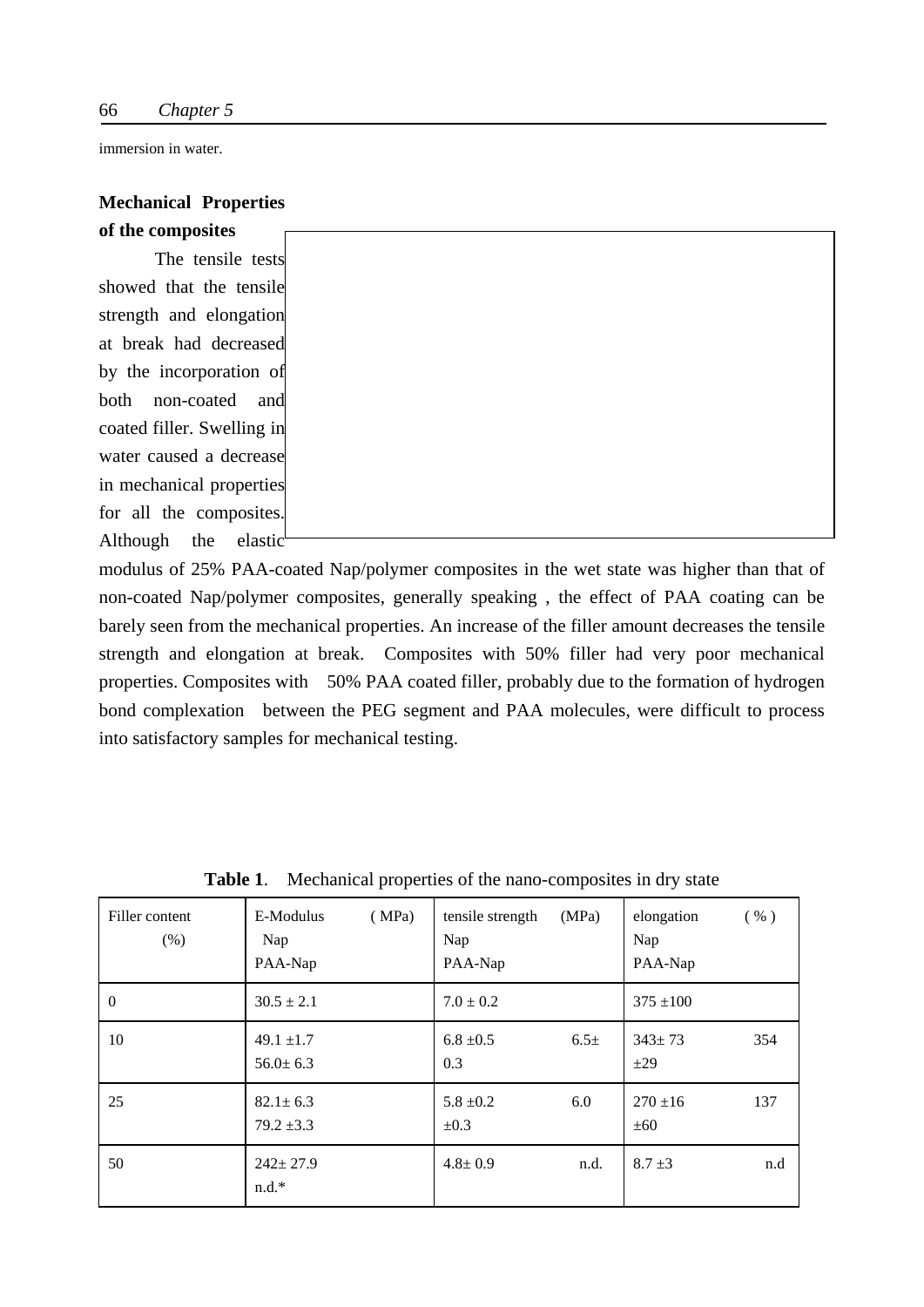## $*$  n.d = not determined

| Filler content<br>( %) | E-Modulus<br>(MPa)<br>Nap<br>PAA-Nap | tensile strength<br>(MPa)<br>Nap<br>PAA-Nap | elongation<br>$(\% )$<br>Nap<br>PAA-Nap |  |
|------------------------|--------------------------------------|---------------------------------------------|-----------------------------------------|--|
| $\overline{0}$         | 7.1 $\pm$ 0.4                        | $4.4 \pm 0.3$                               | $87.2 \pm 9.1$                          |  |
| 10                     | $17.7 \pm 1.7$<br>$16.7 \pm 1.9$     | $3.9 \pm 0.2$<br>$3.8 \pm 0.2$              | $91 \pm 16$<br>$80 \pm 11$              |  |
| 25                     | $15.5 \pm 0.6$<br>$18.5 \pm 0.7$     | $2.9 \pm 0.3$<br>$2.8 \pm 0.2$              | 9<br>$51\pm$<br>$51 \pm 8$              |  |
| 50                     | $11.4 \pm 1.0$ .<br>n.d              | $0.6 \pm 0.1$<br>n.d                        | $4.8 \pm 0.5$<br>n.d.                   |  |

**Table 2**. Mechanical properties of the nano-composites after being immersed in PBS for 24 hours

 $*$  n.d = not determined

## **The calcification behaviour of the composites**

The calcification experiment showed that the incorporation of non-coated Nap into the polymer matrix significantly promoted calcification of the composites in 1.5 SBF (figure 6, 7).

Composites with untreat filler showed much calcification in  $1.5$  S compared to unfilled Poly  $70/30$  in which no calcification found. Composites with non-coated Nap filler significant calciumphosphate precipitation its surface (figure 7-b). thickness of the calcificati increased with increase soaking time in 1.5 SBF. The more Nap present in the composite

| ted Nap         |  |
|-----------------|--|
| more            |  |
| SBF<br>as       |  |
| vactive $^{TM}$ |  |
| ation was       |  |
| th $10\%$       |  |
| induced         |  |
| amounts         |  |
| ation on        |  |
| b). The         |  |
| ion layer       |  |
| of the          |  |
| The more        |  |
| sites, the      |  |
|                 |  |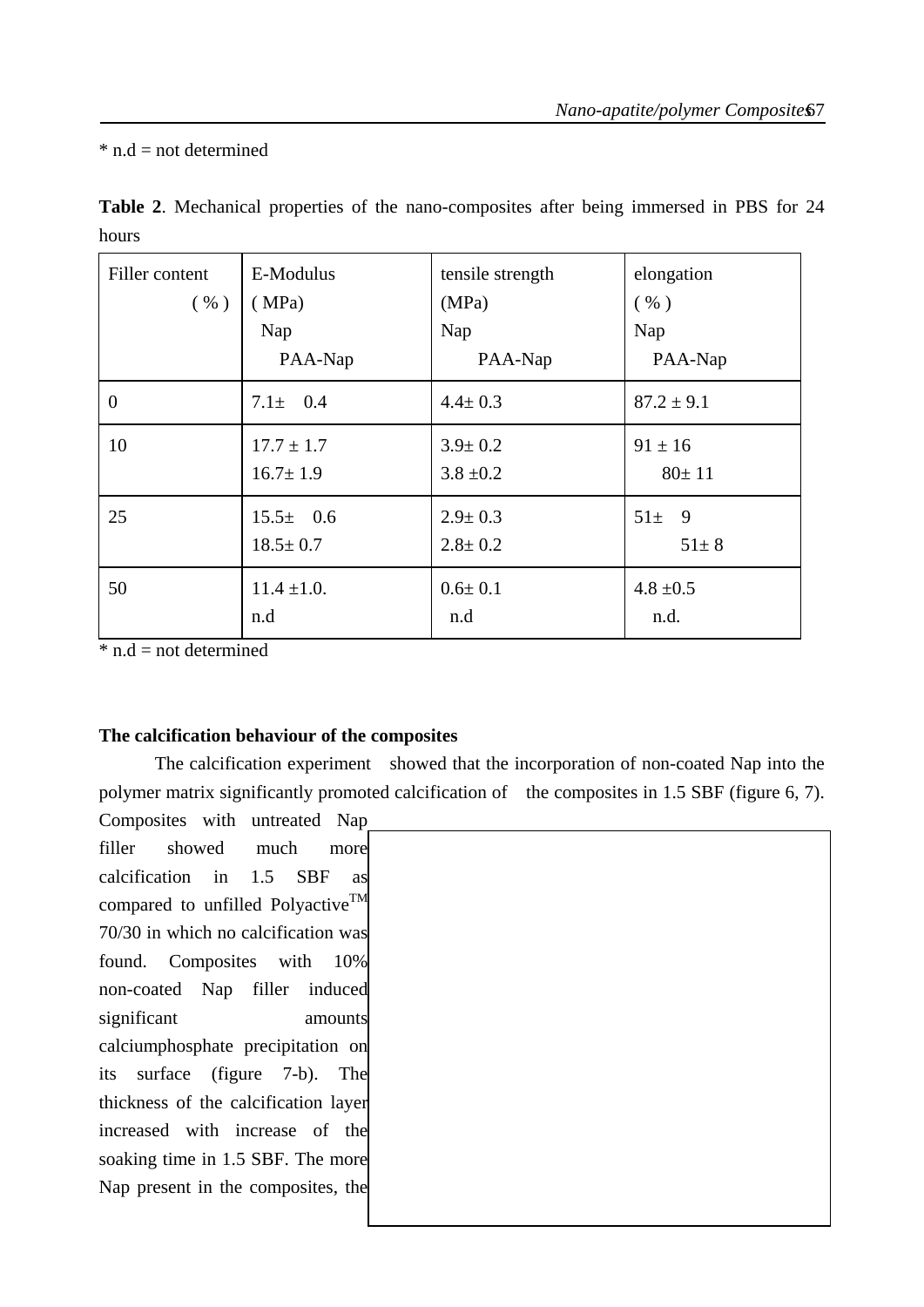more calcification layer would be obtained in 1.5 SBF (figure 7-d). In contrast, Unfilled Polyactive<sup>TM</sup> 70/30 failed to induce calcification even after 9 days immersion in 1.5 SBF (figure 7-a).

Composites with PAA coated Nap showed a different calcification behaviour as compared to that of non-coated Nap/polymer composites. While 10% PAA-Nap composites still showed mineral precipitation from 1.5SBF after 6 days immersion, the 25% PAA-Nap/polymer composites could not induce precipitation after 6 days immersion in the same medium.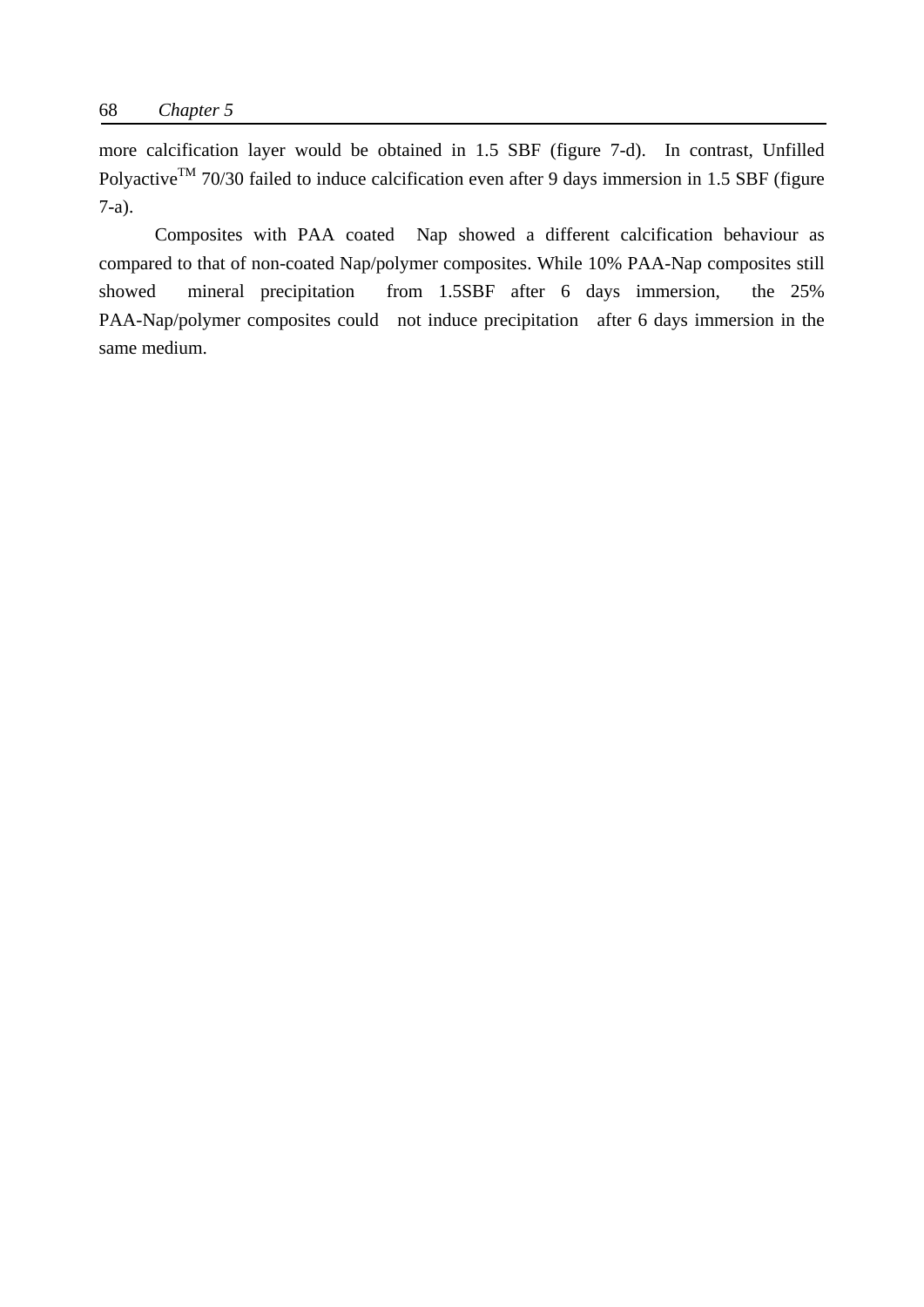**Figure 7.** (a) Polyactive<sup>TM</sup> 70/30 samples incubated in 1.5 SBF for 3 days. No calcium and phosphate can be detected on the surface of the sample; (b) Composites with 10% Nap after 3 days immersion in 1.5 SBF. The sample was covered by a calcium phosphate layer; (c) Calcium phosphate layer on the 25% Nap composites after 3 days immersion in 1.5 SBF; (d) A thick calcium phosphate layer was found on top of 50% Nap composites after 6 days immersion (cross section); (e) After 6 days immersion in 1.5 SBF, 10% PAA coated Nap composites could also induce calcium phosphate precipitation on its surface.

## **Discussion**

Generally speaking, using a filler is an effective means to increase the stiffness of a polymer. This is also the case when we use Nap in combination with PEG/PBT copolymer. When the Nap/polymer composites were tested in dry state, it seems that the Nap (with or without PAA coating) had a prominent effect on the elastic modulus of the composites. When the Nap filler content was as high as 50% by weight, the elastic modulus of the composites could be as about eight times higher as that of unfilled polymer. However, the decrease in strength indicate that the Nap as filler has no reinforcing effect in terms of tensile strength. Although we have shown that by using PAA as coating [18], the interface of sintered large HA particles with Polyactive<sup>TM</sup> 70/30 could be distinctly improved, it seems to have less effect on the mechanical properties of the

composites in the case nano-apatite.

Incorporating decreased the swelling degree composites (figure 4 and figure although more water was tal than would be expected on b the assumption that the particles do not absorb. In fi this expected swelling behave plotted together with the values. It is obvious that the filler

| of<br>e    |  |
|------------|--|
|            |  |
| Nap        |  |
| e of the   |  |
| $ure 8)$ , |  |
| ken up     |  |
| asis of    |  |
| filler     |  |
| igure 8    |  |
| iour is    |  |
| found      |  |
| 0.11       |  |

does contribute to the water uptake. Extrapolation of the found swelling degree values to 100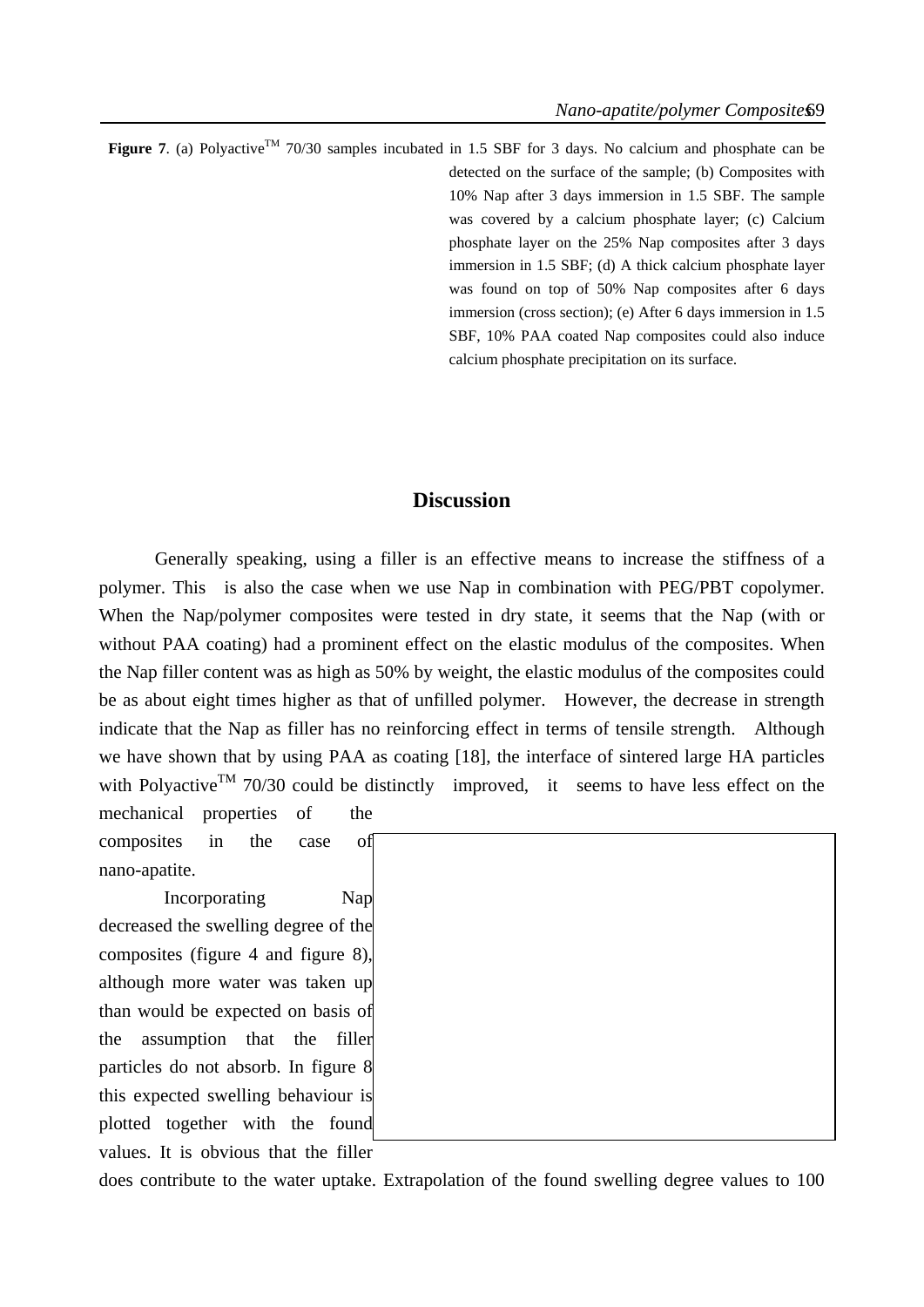Wt% filler shows an excess of about 25% by weight absorbed water. The hygroscopic nature of the nano-apatite powder was already noticed in the laboratory - extremely dry storage condition being necessary to prevent the free flowing powder from aggregation and humidification - and is apparently still present in the composites. It is unclear wether the water uptake by the powder takes place through adsorption at the surface of the particles  $(60 - 80 \text{ m}^2)$  or through absorbtion in capillaries of clusters of the acicular material. The combined water uptake of polymer and filler has a fatal effect on the mechanical properties of composites, especially for the high filler content composites. Swelling in PBS caused 50% filler containing composites to lose nearly all of the tensile strength and at the same time a drastic decrease in elastic modulus ocurred. Composites with 10% filler content can maintain relatively reasonable strength and elastic modulus when compared to that of unfilled polymer. PAA coating seems to have no effect on the mechanical properties of composites although the coating has a slight effect on the swelling degree of composites which can be explained as an indication of complex formation between PAA and PEG segments of the polymer [18,19](figure 8).

One other important factor that determines the mechanical properties of the Nap/polymer composites is the dispersion of the particles in polymer matrix. It has been indicated that only when the dispersion of the nano-particles achieves the microscopic level, a significant improve in mechanical properties can be expected [10,11]. Unfortunately, such microscopic level dispersion is very difficulty to achieve under the present conditions. In this experiment, agglomeration of the nano-particles is, besides water absorption, responsible for the observed decrease in tensile strength. It is also a reason why the effect of the PAA coating could not be found back in the mechanical properties.

Previous studies have shown that postoperative calcified Polyactive<sup>TM</sup> contained needle shape carbonated apatite crystals when implanted in vivo. This post-operative calcification probably played an important role for Polyactive<sup>TM</sup> in achieving bone-bonding [20, 21]. Pre-operatively added Nap to the polymer may promote early bone bonding by accelerating the calcification rate. In fact we found increased calcification rates in this in vitro experiments.

In this experiment Polyactive<sup>TM</sup> 70/30, for which calcification has been reported both in vitro and in vivo [17, 20-22], failed to induce precipitation from 1.5 SBF even after 9 days immersion. Incorporating of Nap into Polyactive<sup>TM</sup>, however, significantly promoted the calcification of the composites in 1.5 SBF. All the composites showed a calcification layer on their surfaces after 3 days immersion in 1.5 SBF. Therefore, Nap probably also has the ability to improve bone bonding rates of the composites when implanted in vivo. The strong calcification inducing capacity of Nap is probably due to the larger specific surface area of the particles and the resulting high  $Ca^{++}$  and  $HPO_4^{2-}$  concentrations due to the dissolution of Nap.

PAA coated Nap also has the capacity to promote the calcification of the composites. This can be seen from the calcification induced on the surface of 10% PAA-Nap after 6 days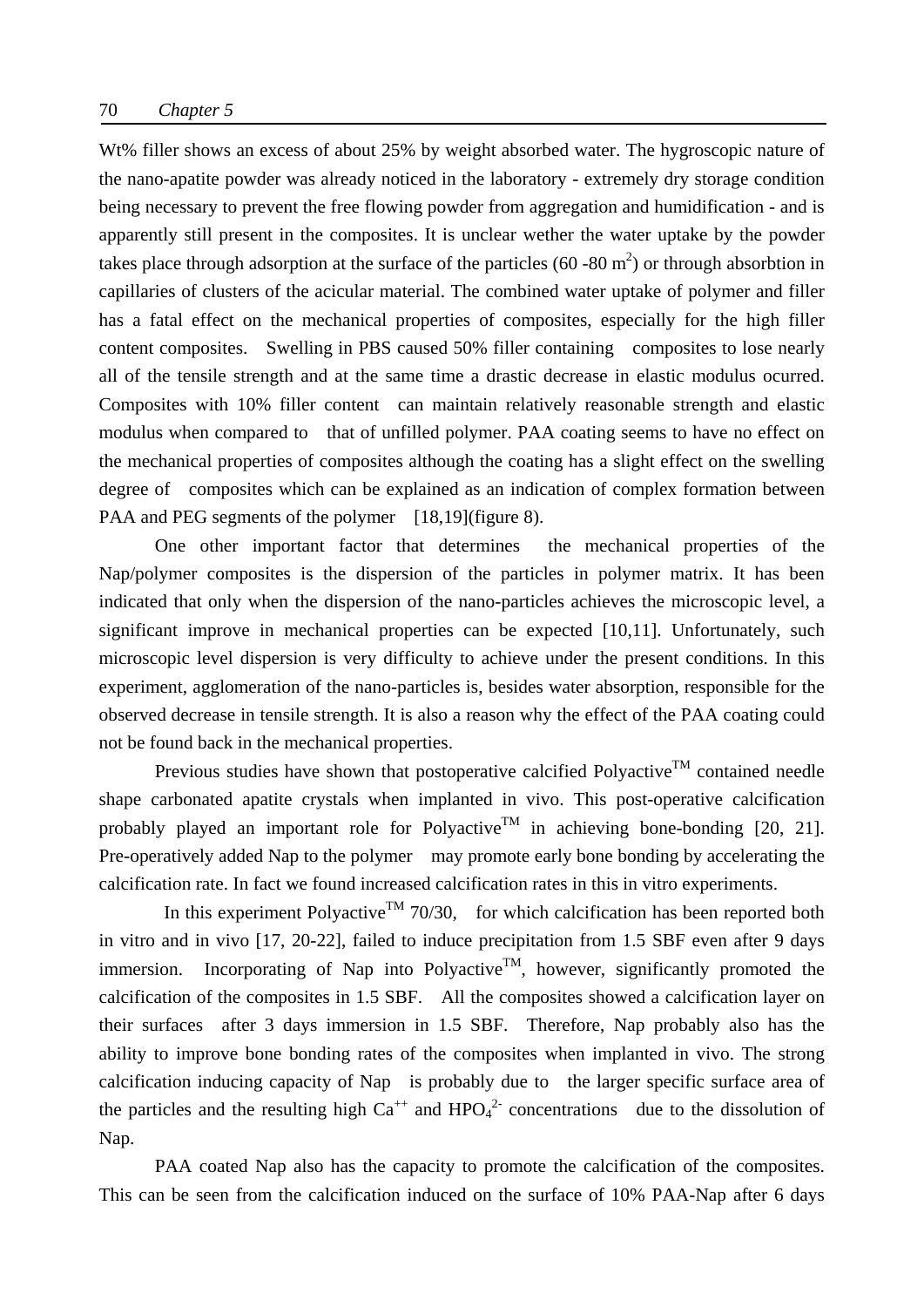immersion in 1.5 SBF. However, the calcification inducing ability of PAA-Nap seems to be lower than that of Nap, because 10% PAA-Nap composites only showed calcification after 6 days immersion, while no calcification on 25% PAA-Nap composites could be observed after 6 days immersion. Polyacrylic acid may affect the dissolution behaviour of the Nap, but it is also a possibility that the calcification rate of PAA-Nap composites was decreased by the formation of dipole complexes between PEG segments of Polyactive<sup>TM</sup> and PAA molecules [23]. Where PEG segments have the capacity to chelate calcium ions from the solution by forming a helix structure in aqueous solution [24], the formation of the complexes between the PEG and PAA might have decreased this capacity by interfering with the helix conformation of PEG, and thus with the calcification of the composites.

## **Conclusion**

Nano-apatite has a prominent stiffening effect for Polyactive<sup>TM</sup> 70/30 in dry state. It has a poor stiffening effect for composites in an aqueous environment. Due to the hygroscopic nature and/or formation of aggregates the wet strength was impaired by the filler in all the composites. PAA coating on Nap almost has no additional effect on the mechanical properties of composites both in dry state or and in an aqueous environment. On the other hand, while Nap has the ability to promote the calcification of composites when incorporated into Polyactive<sup>TM</sup> 70/30. PAA coating of Nap had an adverse effect on the calcification of composites presumably due to the formation of complexes between PAA and PEG segments. To reinforce the polymer by Nap, achieving more homogeneous dispersion of Nap in the polymer matrix and surface modifications to render the powders less hygroscopic appears to be necessary.

#### **Acknowledgement**

We thank S. v.d. Meer for her patient and excellent help in doing TEM measurement of nano-apatite.

## **References**

- 1 K. de Groot, "Ceramics of calcium phosphate: preparation and properties," in *Bioceramics of Calcium Phosphate*, K. de Groot (ed.), (CRC Press, Boca Raton, FL,) p.100-114, (1983).
- 2 W. Bonfield , "In vivo evaluation of hydroxyapatite reinforced polyethylene composites," in *Materials Characteristics vs. in vivo Behaviou*r. P. Ducheyne and J.E. Lemons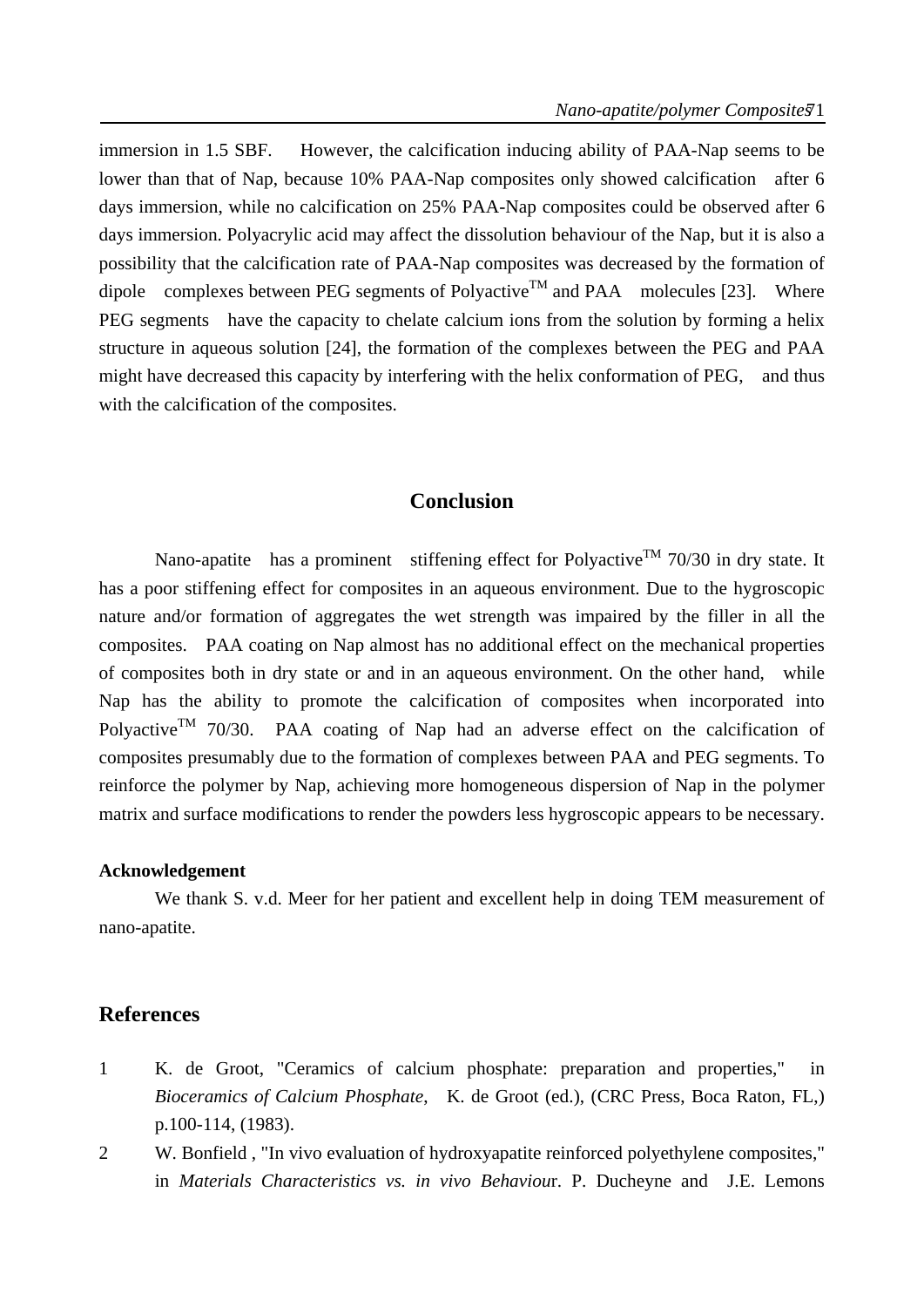(eds.) p.173, New York Academy of Science , New York, (1988).

- 3 K.E. Tanner, C. Doyle, W. Bonfield, "the structure of the interface developed between biomaterials and bone," in *Clinical Implant Materials; Advances in Biomaterials*, vol. 9, Elsevier Science Publication, Amsterdam, p. 149, (1990 ).
- 4 C.C.P.M. Verheyen, J.R. de Wijn, C.A. van Blitterswijk, P.M. Rozing, and K. de Groot, "Resorbable hydroxyapatite reinforced poly(L-lactide) composites with bone bonding ability," in *Bone-Bonding Biomaterials*, P. Ducheyne, T. Kokubo, C.A. van Blitterswijk (eds.), , Reed Healthcare Comunications, p.153-171, (1992).
- 5 R. Labella, M. Braden and S. Deb, "Novel hydroxyapatite based dental composites, Biomaterials," 15:1197-1200, (1994).
- 6 A.S. Posner, "The mineral of bone," *Clinical Orthop. Rel. Res.* 200:87-99, (1985).
- 7 L.G. Ellies, J.M. Carter., J.R. Natiella, J.D.B. Featherstone and D.G.A. Nelson, "Quantitative analysis of early in vivo tissue response to synthetic apatite implants," *J. Biomed. Mater. Res*., 22:137-148, (1988).
- 8 Y. Li, C. P. A. T. Klein, J.de Wijn, S.van. de Meer, K. de Groot, "Shape change and phase transition of needle-like non-stoichiometric apatite crystals," *J. Mater. Sci. : Mater. in Med.* 5:263-268, (1994 ).
- 9 Y. Li, J. de Wijn, C.P.A.T. Klein, S. v.d. Meer and K. de Groot, "Preparation and characterization of nano-grade osteoapatite-like rod crystals," *J. Mater. Sci. : Mater in Med.*, 5: 252-255, (1994).
- 10 A. Okada, A. Usuki, "The chemistry of polymer-clay hybrids," *Mater. Sci. and Eng*. : C3:109-115, (1995).
- 11 G.A. Ozin, "Nanochemistry: Synthesis in diminishing dimensions," *Adv. Mater.* 4:612-649, (1992).
- 12 E.P. Giannelis, "A new strategy for synthesizing polymer-ceramic nanocomposites," *The J. of the Minerals and Materials Society,* 44(3):28-30, (1992).
- 13 A.M. Lyons, S. Nakahara, M.A. Marcus, E.M. Pearce, J.V. Waszczak, "Preparation of copper-poly(2-vinylpyridine) nanocomposites," *J. Physical chem. (Washington)*, 95:1098-1105, (1991).
- 14 A. Moet, A. Akelah, A. Hiltner, E. Baer, "Layered silicate/polystyrene nanocomposite," in *Proceedings of the 1994 MRS symposium*, San Francisco, CA, USA, p. 91-96, (1994).
- 15 R. Kasemann, H.K. Schmidt, E. Wintrich, "New type of a sol-gel-derived inorganic-organic nanocomposite," in *Better Ceramics through Chemistry VI, Proceedings of Materials Research Society,* Pittsburgh, PA, USA. Vol. 346, p. 915-921, (1994).
- 16 T.J. Pinnavaia, T. Lan, P. Kaviratna, M. Wang, "Clay-polymer nanocomposites: polyether and polyamide systems," in *Better ceramics through chemistry VI, Proceedings of Materials Research Society*, Pittsburgh, PA, USA. Vol. 346, p. 81-88, (1994).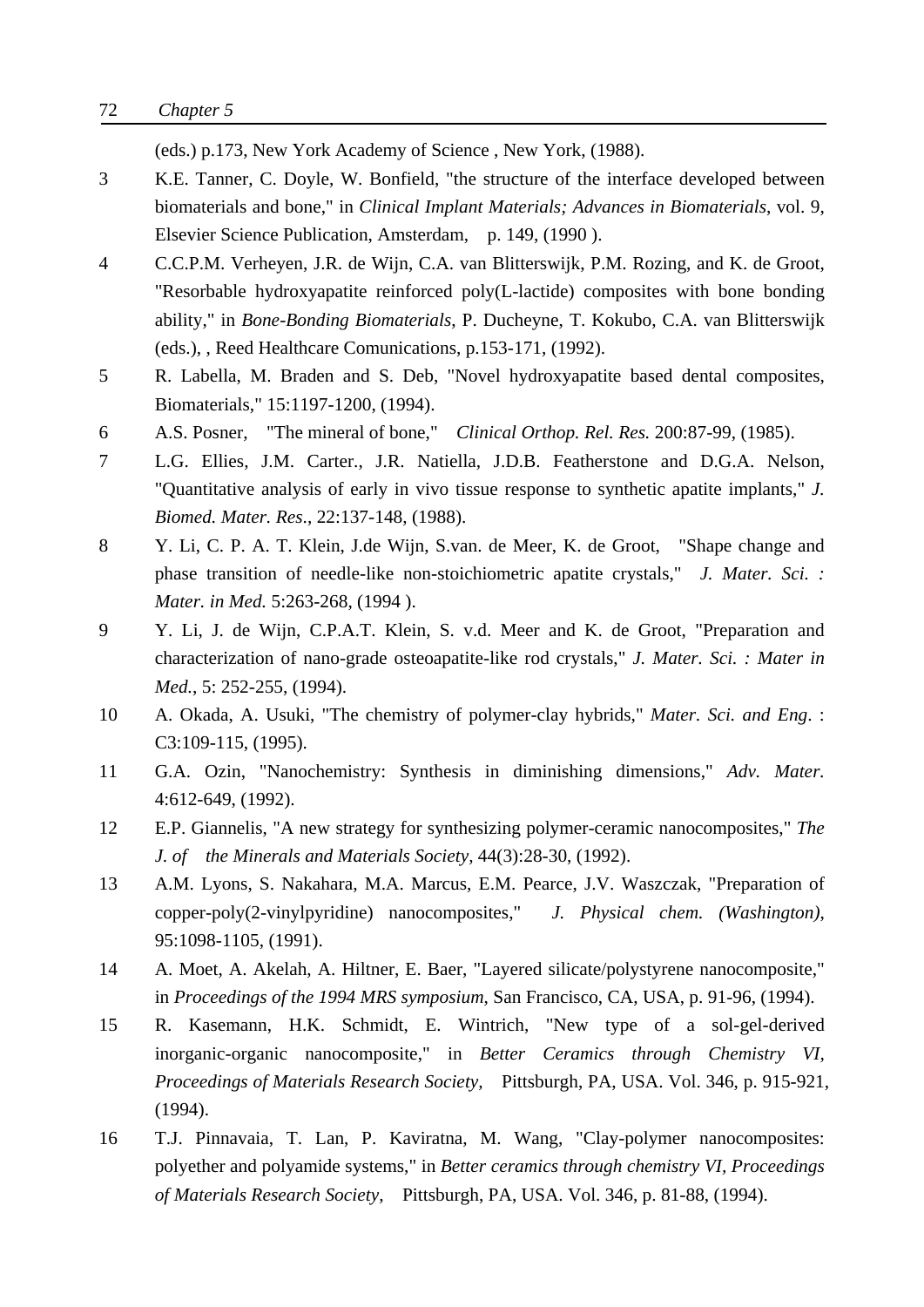- 17 C.A. van Blitterswijk, D. Bakker ,H. Leenders, J. v.d.Brink , S.C. Hesseling , Y.P. Bovell, A.M. Radder , R.J. Sakker , M.L. Gaillard , P.H. Heinze , G.J. Beumer, "Interfacial reactions leading to bone-bonding with PEO/PBT copolymer (Polyactive<sup>TM</sup>)," in *Bone-Bonding Biomaterials*, P. Ducheyne, T. Kokubo, C.A. van Blitterswijk eds., P153-171, Reed Healthcare Comunications, (1992).
- 18 Q. Liu, J. R. de Wijn, D. Bakker, C. A. van Blitterswijk, Surface modification of hydroxyapatite to introduce interfacial bonding with polyactive<sup>TM</sup> 70/30 in a biodegradable composite. J. Mater. Sci.: Mater. in Med., 7:551-557, (1996).
- 19 Q. Liu, J. R. de Wijn, M. van. Toledo, D. Bakker, C. A. van Blitterswijk, "Polyacids as bonding agents in hydroxyapatite/polyether-ester (PolyactiveTM 30/70 composites)," (submitted)
- 20 A. M. Radder, J. E. Davies, H. Leenders, S. V.D. Meer and C.A. van Blitterswijk, "Post-Operative carbonate-apatite formation in a polymer matrix: characterization and relation to bone-bonding," *Bioceramics*, 6: 345-351, (1993).
- 21 A.M. Radder, C.A. van Blitterswijk, "Abundant post-operative calcification of an elastomer matrix. calcium phosphate-polymer composite for bone reconstruction: a preliminary study," *J. Mater. Sci. : Mater .in Med*. 5:320-325, (1993).
- 22 A. M. Radder, J. E. Davies, H. Leenders and C.A. van Blitterswijk, Interfacial behaviour of PEG/PBT copolymer (PolyactiveTM) in a calvarial system: An in vitro study. J. Biomed. Mater. Res. 28:269-277, (1994).
- 23 Bailey FE and Koleske JV; in *Poly(ethylene oxide)*, chapter 5, Academic Press, New York, (1976).
- 24 R. J. Thoma, "Poly(ether)urethane reactivity with metal-ion in calcification and environmental stress cracking," *J. Biomater. Appl*. , 1:449-486, (1987).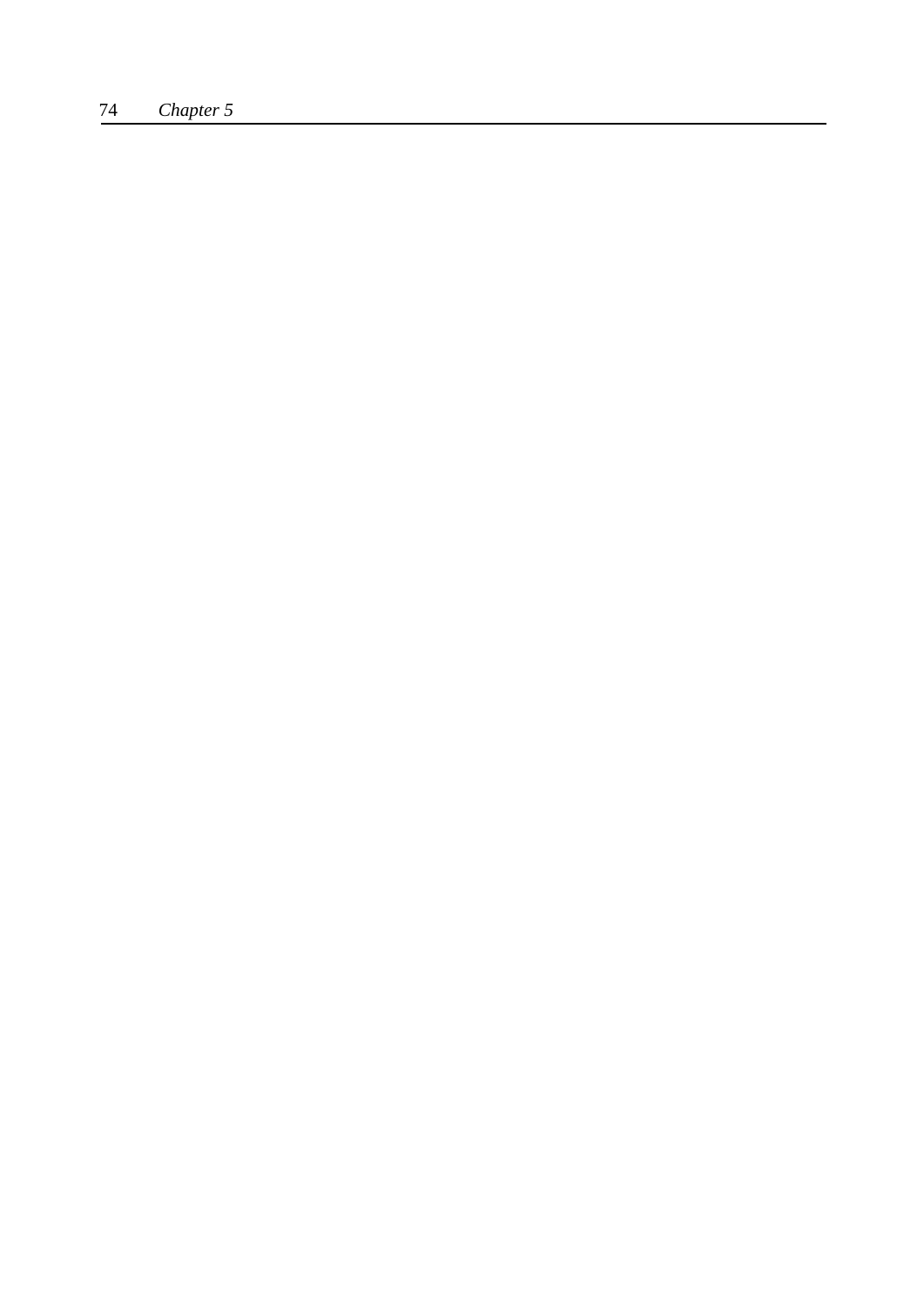## *Chapter 6*

# **A Novel in Vitro Model to Study the Calcification of Biomaterials**

Q. Liu<sup>1</sup>, J. Weng<sup>1</sup>, J.G.C. Wolke<sup>1</sup>, J.R. de Wijn<sup>1</sup>, and C. A. van Blitterswijk<sup>1,2</sup>

1. Biomaterials Research Group, Leiden University, Prof. Bronkhorstlaan 10,

Building 57, 3723 MB Bilthoven, The Netherlands; 2. Institute for Biomedical Technology, Twente University, 7500 AE, The Netherlands

#### **Abstract**

A novel in vitro model based on a solution mainly composed of sodium, calcium, chloride and phosphate ions, was developed to study the calcification of biomaterials at near physiological conditions. This model, due to its ability to quickly calcify the tested materials, is called Accelerated Calcification Solution (ACS). Polyactive<sup>TM</sup> 30/70, Polyactive<sup>TM</sup> 70/30 and its composites with nanoapatite were used as testing materials because of their known calcification behaviour. The experimental results showed that Polyactive<sup>TM</sup> 70/30 and its composites could induce calcium phosphate precipitation from ACS in a relatively short period with different rates, while the polymer without filler failed to induce calcium phosphate precipitation in more conventional Simulated Body Fluide (1.5 SBF) in 9 days immersion in this study. Nanoapatite has the ability to promote calcification because nano-apatite/Polyactive<sup>TM</sup> 70/30 composites could quickly induce calcium phosphate precipitation in ACS as well as in 1.5 SBF. Polyactive<sup>TM</sup> 30/70 did not induce calcium phosphate precipitation in ACS. As these results agreed very well with the known *in vitro* and *in vivo* calcification behaviour of Polyactive<sup>TM</sup>, we conclude that the ACS solution is a suitable model to study the calcification behaviour of biomaterials.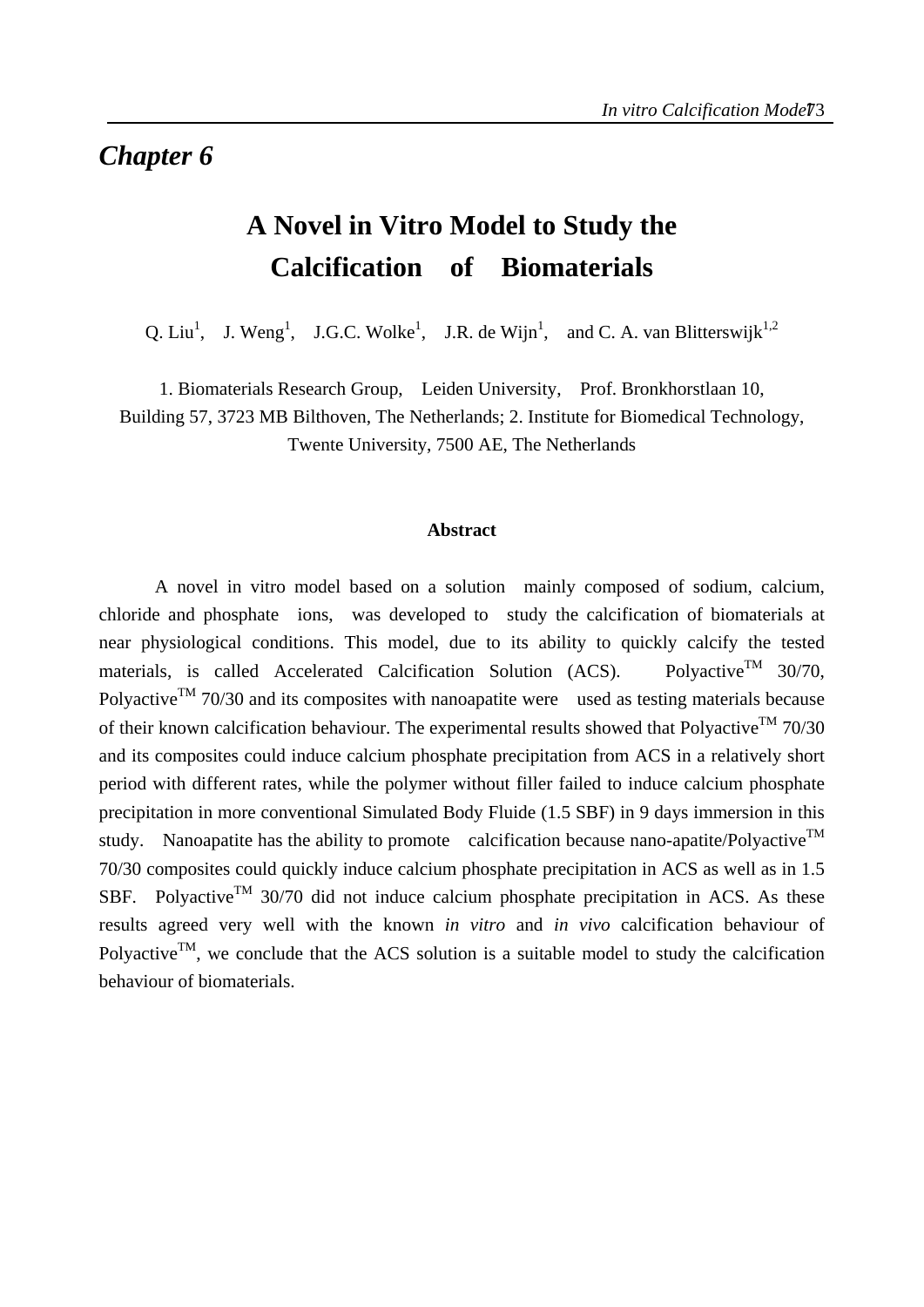## **Introduction**

Calcification or formation of a calcium phosphate phase in biomaterials is of great importance in biomedical science. Studies have demonstrated that calcification plays an important role in the bone bonding process of bone prosthetic materials such as Polyactive<sup>TM</sup> (a block copolymer of polyethylene glycol and Poly(butylene terephthalate)) [1,2], hydroxyapatite [4,21], Bioglass [16], glass ceramics [18], and silica gel [22,23]. On the other hand, calcification is not a desirable process in other applications of biomaterials, such as in bioprosthetic heart valves ( bovine pericardium and porcine aortic heart valves)[11,29] polyurethane heart valves and blood pump blades etc [8, 32]. Calcification is a complicated biological process which involves many factors like calcium binding proteins, and cellular response of the host to the implants [30] , and there is no doubt that intrinsic factors of the material play an important role in the process of calcification. Examples of intrinsic factors are calcium ion complexing ability of the material [2, 31], the dissolution rate of calcium phosphate from the implanted material [4, 21], the hydroxyl groups formed on the surface of the material [22,23] and the negative charges due to pretreatment [26].

Methods to promote or to prevent the calcification process largely depend on the understanding of the mechanism of the calcification process. Also, in developing new materials for which the possibility to become calcified is of great significance, it is important to know how to control the calcification process by engineering the structure or the surface of the material. For both purposes a simple and rapid in vitro method is needed to examine the calcification ability of the material before performing cost and time consuming animal experiments. There have been developed several in vitro tests such as the use of Simulated Body Fluid (SBF) [17] for studying the materials' ability to induce calcium apatite formation [22, 23, 24, 25] and several other in vitro models for studying bioprosthetic heart valves and implantable polyurethane [14, 15, 33,]. In practice, we found that those models are not sensitive enough or take a long time to reveal differences between the ability of materials to induce calcification, or are unstable as a solution at room temperature. In this study, a new in vitro model using "Accelerated Calcification Solution (ACS)" has been developed. A series of materials with differing rates of calcification was used to evaluate the effectiveness of ACS .

Polyactive<sup>TM</sup> (HC Implants bv, the Netherlands), a block copolymer from polyethylene glycol and poly(butylene terephthalate), was chosen as testing material because its ability to calcify has been well characterized [2, 3, 27, 28]. By changing the weight ratio of PEG/PBT, a series of copolymers with different ability to be calcified can be obtained. In this study, we chose Polyactive<sup>TM</sup> 30/70 (which will not calcify *in vivo*), Polyactive<sup>TM</sup> 70/30 (which can be calcified *in vivo* and has bone-bonding ability) and a series of Polyactive<sup>TM</sup> 70/30 apatite composites with 10%, 25%, and 50% weight percentage of a nanoapatite mineral powder. These composites have shown strong calcification in SBF.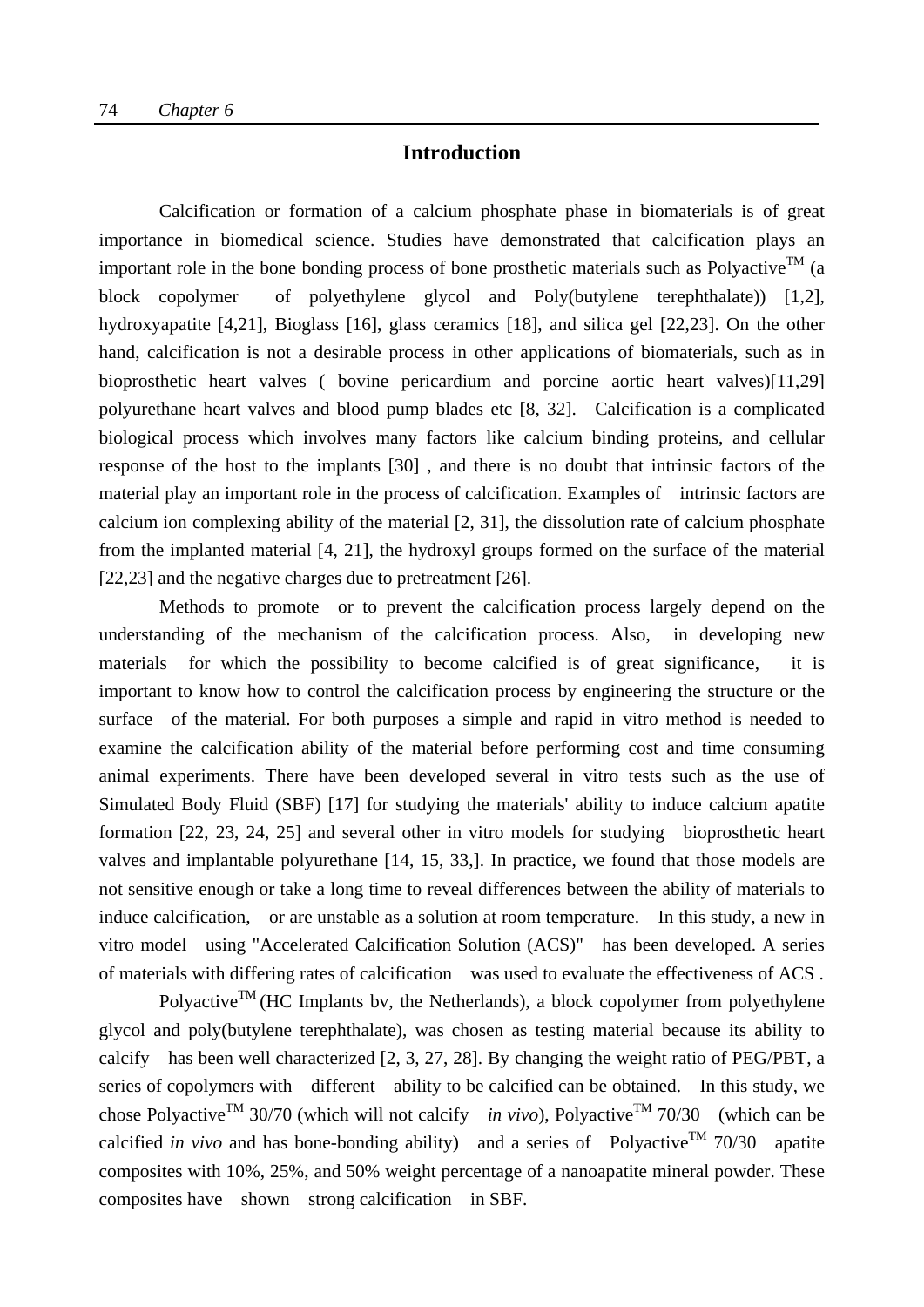## **Materials and Methods**

#### **Accelerated Calcification Solution (ACS)**

ACS was prepared by dissolving analytical grade NaCl, CaCl<sub>2</sub> and K<sub>2</sub>HPO<sub>4</sub> to the following ion concentrations: [Na<sup>+</sup>]=136.8 mM, [Cl<sup>-</sup>]=144.5 mM, [K<sup>+</sup>]=4.64 mM, [Ca<sup>++</sup>]=3.87 mM, and  $[HPO<sub>4</sub><sup>3</sup>$ ]=2.32 mM. The solution was buffered with 50 mM Tris buffer at pH 7.4 at room temperature.

1.5 SBF, which has a ionic concentration 1.5 times of normal SBF, was also used to compare with ACS.

Table 1 gives the ionic concentrations of SBF, 1.5 SBF and ACS.

|                   | Concentration /mM |       |           |           |                  |       |                               |                              |
|-------------------|-------------------|-------|-----------|-----------|------------------|-------|-------------------------------|------------------------------|
|                   | $Na+$             | $K^+$ | $Ca^{++}$ | $Mg^{++}$ | HCO <sub>3</sub> | $Cl-$ | HPO <sub>4</sub> <sup>2</sup> | SO <sub>4</sub> <sup>2</sup> |
| <b>SBF</b>        | 142               | 5     | 2.5       | 1.5       | 27               | 103   |                               | 0.5                          |
| 1.5<br><b>SBF</b> | 213               | 7.5   | 3.8       | 2.3       | 6.3              | 223   | 1.5                           | 0.75                         |
| <b>ACS</b>        | 136.8             | 4.64  | 3.87      |           |                  | 144.5 | 2.32                          |                              |

**Table 1**. Ionic concentrations of SBF, 1.5 SBF and ACS

### **Materials for ACS testing**

Polyactive<sup>TM</sup> 30/70 and 70/30 ( the figures represent the PEG/PBT ratio) were obtained from HC Implants bv, the Netherlands. The molecular weight of PEG segments is 1000 Dalton. Nano-sized hydroxyapatite (nanoapatite) was synthesized by a hydrothermal process described elsewhere [34].

A certain amount of nanoapatite was transferred to a Polyactive<sup>TM</sup> 70/30 chloroform solution. After mixing by vigorously stirring, the mixture was precipitated in a large amount of ether. After drying, the precipitates were used for hot press moulding. Composites with 10%, 25%, 50% weight percentage nanoapatite were made. Polyactive<sup>TM</sup> 30/70 and 70/30 granulates were directly used for hot press moulding. The pressed plates were 2 mm thick . The samples with size 10 x 10 x 2 mm for ACS immersion testing were cut from the hot press plates.

#### **ACS and 1.5SBF immersion experiment**

Each sample was put into either 30 ml of ACS or 30 ml 1.5 SBF in a polystyrene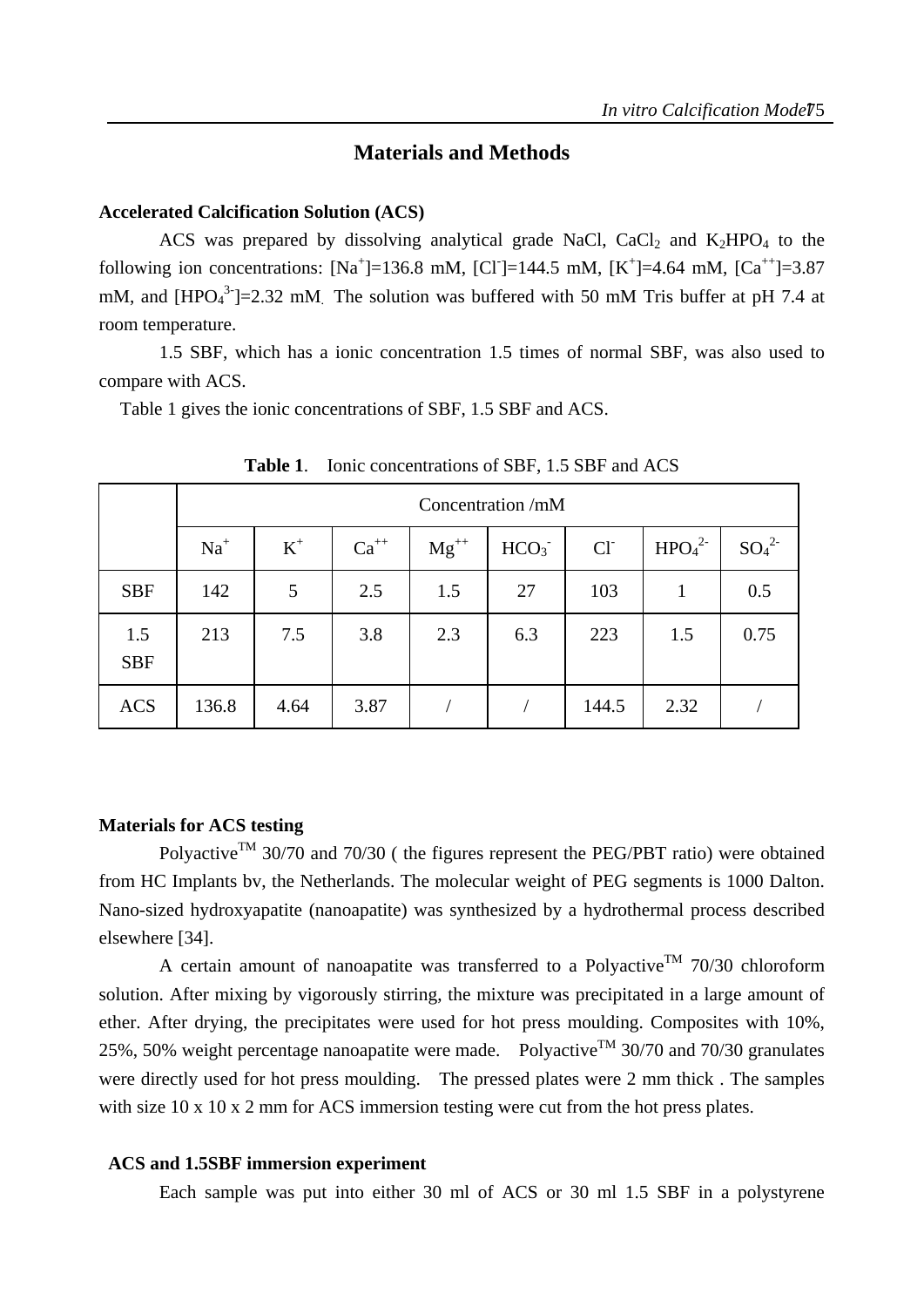disposable beaker, sealed and put in a shaking water bath at  $37^{\circ}$ C. At day 3, all the medium was refreshed. At 3 and 6 days, the samples were taken out. After careful rinsing in distilled water and subsequently drying, samples were carbon coated for SEM and EDX analysis. Some precipitate on top of the samples from ACS solution was scratched off for infra-red analysis and powder X-ray diffraction analysis (XRD).

## **Results**

#### **SEM and EDX results**

#### **A. ACS immersion**

At day 3, all the samples were covered by a layer of mineral except Polyactive<sup>TM</sup> 30/70. This layer was composed of calcium and phosphate as confirmed by EDX (figure 1), and crystal plates were found to have grown from the surface of the tested materials (fig.2). For different materials, the coverage of the mineral was different. Polyactive<sup>TM</sup> 70/30 was incompletely covered by the Ca/P crystals (figure 2 a and d). Composites with nanoapatite filler were all completely covered by the crystal plates (figure 2, b and e) but with different mineral thickness. The thickness of covered mineral layer was increasing with the filler content At day 6, except for Polyactive<sup>TM</sup> 30/70, all the materials were completely covered by a thick calcium phosphate layer. In some occasions, some segregated larger globule Ca/P mineral spots were found on top of Polyactive<sup>TM</sup> 30/70 with sizes more than 100  $\mu$ m (figure 3). No precipitation was found on the walls of the polystyrene disposable beaker throughout the experiment.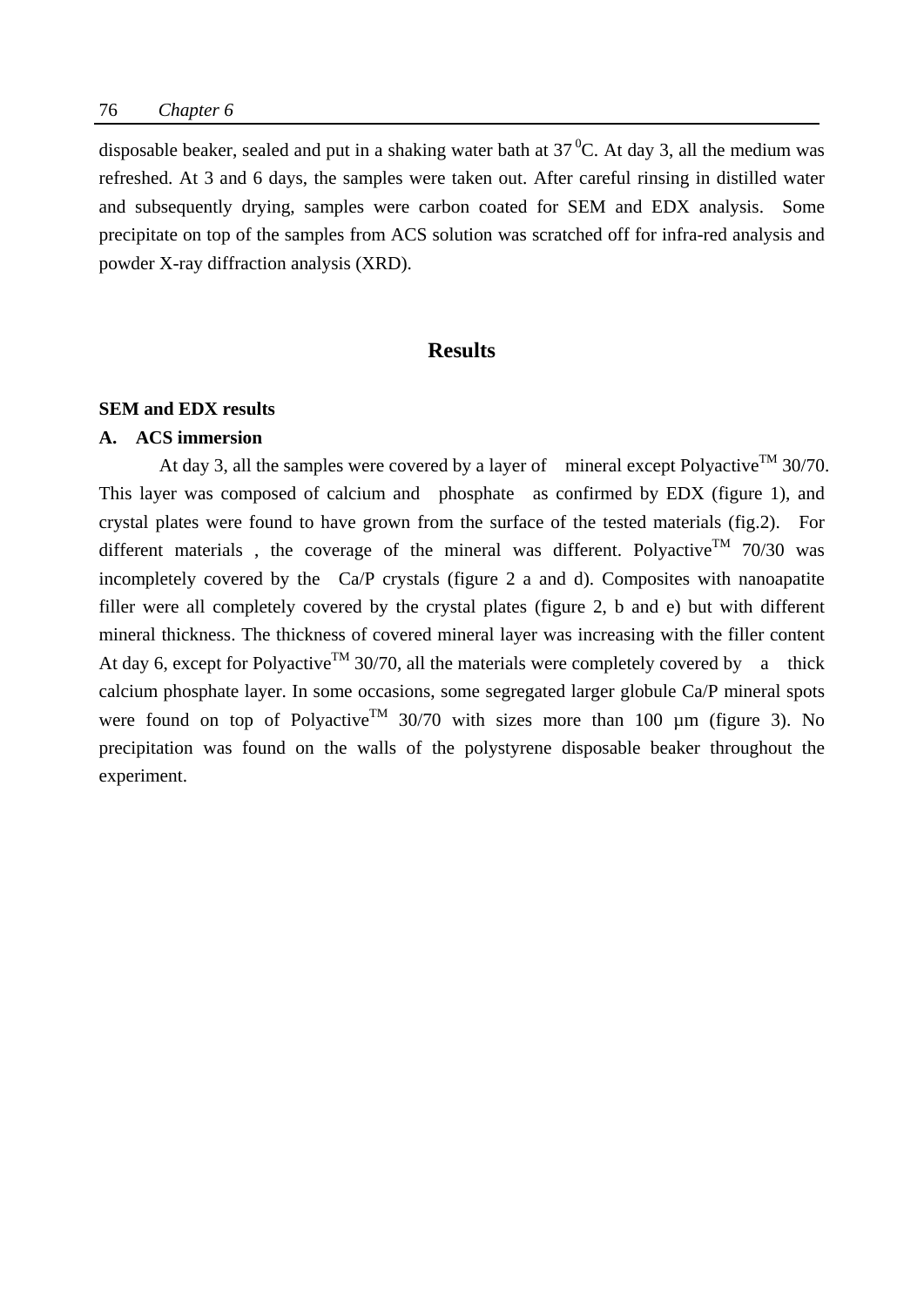Figure 1. The EDX analyse results showed that the precipitation on the material was mainly composed of calcium and phosphate.

**Figure 2**. SEM pictures showing the calcification developed on the materials. (a) The incomplete coverage of Polyactive<sup>TM</sup> 70/30 by mineral layer after 3 day immersion in ACS. (b) The complete coverage of 10% nanoapatite-polymer composites by efflorescence mineral crystals after 3 day immersion in ACS. (c) The cross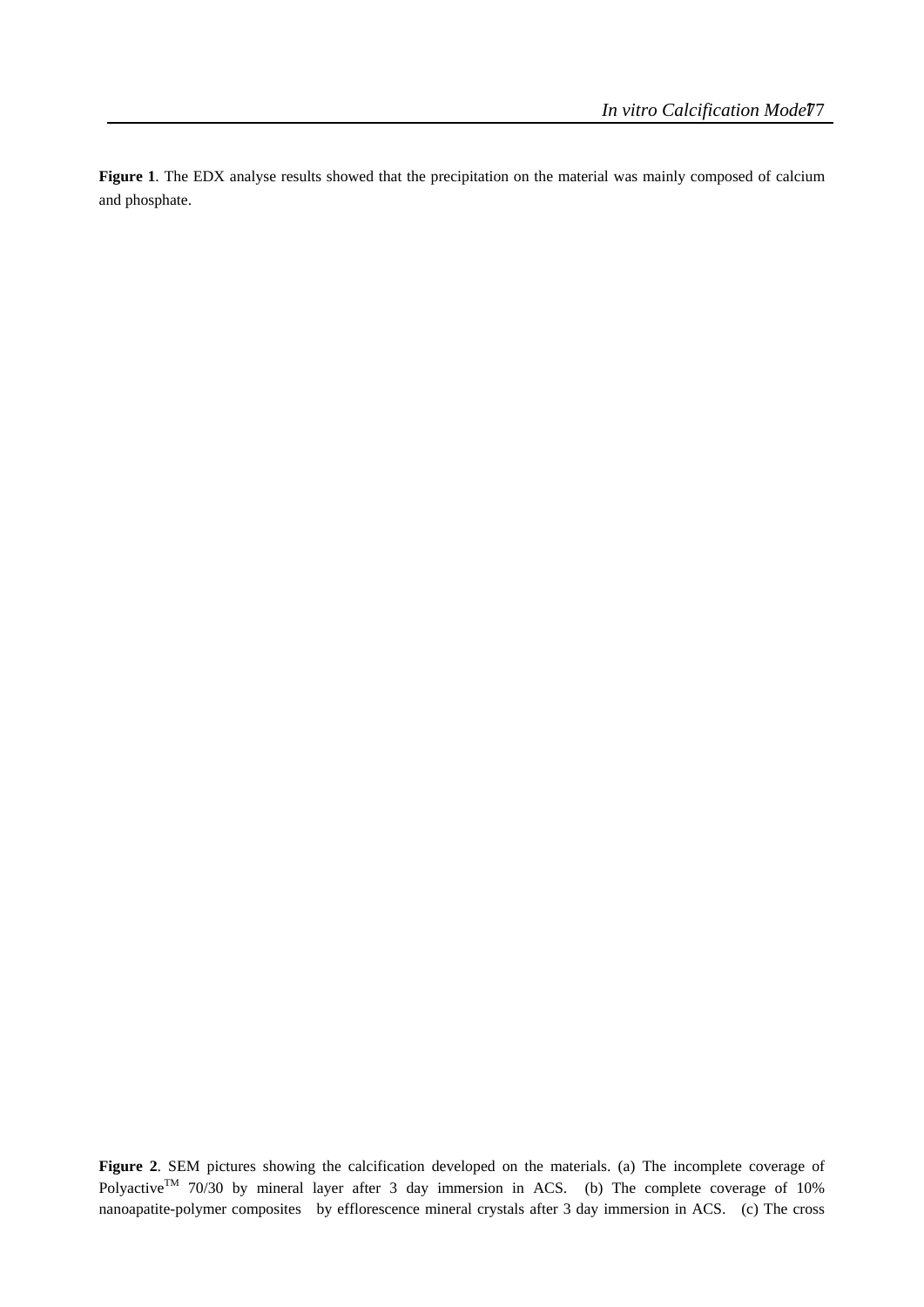section of 10% nanoapatite composites showing calcification developed from top (right) of the material towards the bottom (left) within the matrix. (d) Crystals on top of Polyactive<sup>TM</sup> 70/30 after 6 days immersion in ACS. (e) Very dense crystal plates on 50% nanoapatite-polymer composites after 6 day immersion in ACS. (f) Morphological changes of the mineral layer. The bottom part of the mineral is dense while the crystal plates still exist on top of the dense mineral layer. This suggests that the crystal plates gradually transformed to a dense mineral layer, possibly accompanied by phase structure transformation.

Calcification of the subsurface material was also found . Such calcification had developed from the top of the material towards the bottom of the sample as seen from the cross section of the material (figure 2, c).

### **B. 1.5 SBF immersion**

Polyactive<sup>TM</sup> 70/30 and Polyactive<sup>TM</sup> 30/70 both failed to induce calcium phosphate precipitation after 6 days immersion, not even after increase of the immersion time to 9 days. However, the composites of nanoapatite/Polyactive 70/30 had induced calcium phosphate precipitation when immersed for 3 days (figure 4)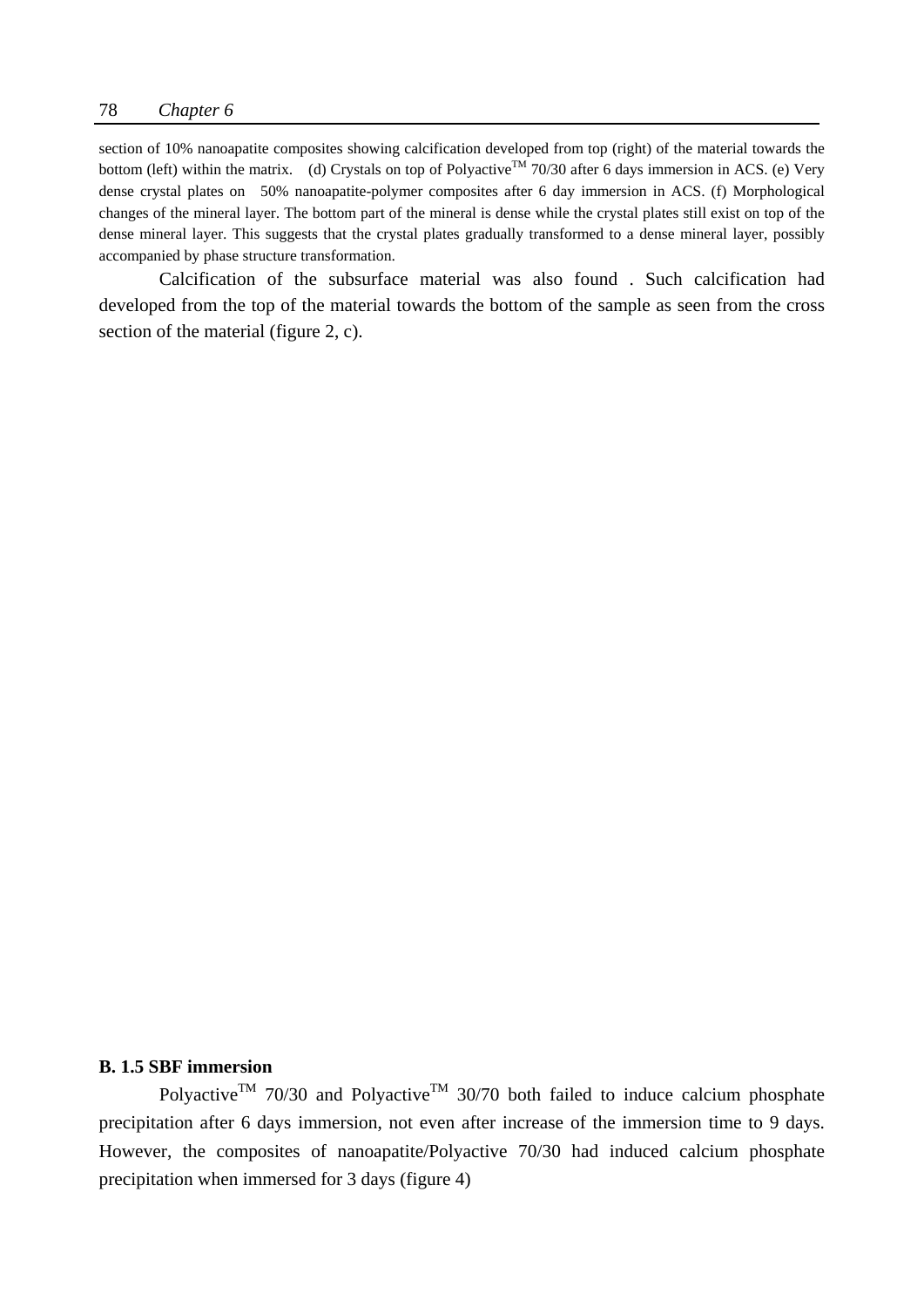## **Infra-red and XRD spectra of the Ca/P mineral layer induced in ACS**

The IR spectra of the mineral layer were basically similar regardless of the composition of the materials used in this study (figure 5). The broad bands at  $3800 - 3000$  and  $1615 \text{ cm}^{-1}$  are H<sub>2</sub>O absorptions. The peaks at 1080, 1030, 964 cm<sup>-1</sup> are absorptions from PO<sub>4</sub><sup>-3</sup> group. HPO<sub>4</sub><sup>-2</sup> bands can be seen at 923, 868 and 530 cm<sup>-1</sup>, and those are typical for octacalcium phosphate ( OCP,  $Ca_8H_2(PO_3)_6.5H_2O$ ). However, some of the typical  $HPO_4^{2-}$  bands of OCP are shoulders and can be barely seen (1280, 1190, 530 cm<sup>-1</sup>). A small peak from OH group is found at 630 cm<sup>-1</sup>. The XRD Spectra and the computer data analysis suggested that the calcium phosphate layer formed on the materials has the octacalcium phosphate structure (figure 6).

**Figure 5**. The Infra-red spectra of minerals induced from ACS on different materials: 1. On Polyactive<sup>TM</sup> 70/30. 2. On 50% nanoapatite composites.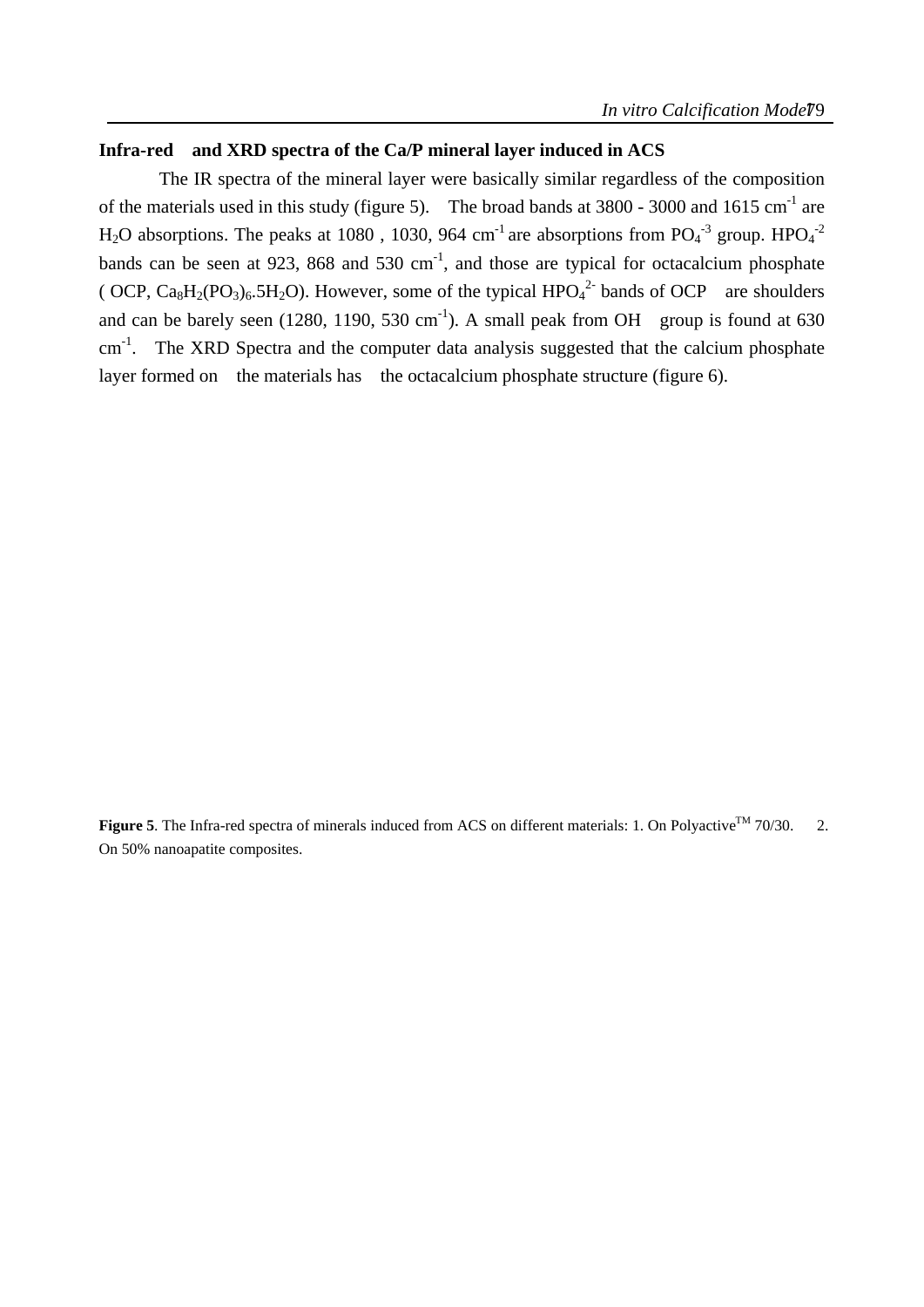**Figure 6**. The XRD spectrum of the mineral induced from ACS after 6 days immersion (A). B is an apatite spectrum.

## **Discussion**

An ideal in vitro model to evaluate the calcification ability of biomaterials should be able to produce a mineral layer on the surface of the material within a short period of time, and the results should be predictive for the in vivo results. Polyactive<sup>TM</sup> 70/30, as has been demonstrated, can be calcified both in vitro and in vivo while Polyactive<sup>TM</sup> 30/70 does not has the ability to become calcified [1,2]. In our study, the results of the ACS model agreed very well with these in vivo tests, because Polyactive<sup>TM</sup> 70/30 became calcified, in contrast to Polyactive<sup>TM</sup> 30/70. On the other hand, 1.5 SBF, although capable of inducing a Ca/P layer on nano-composites, failed to produce a Ca/P layer on Polyactive<sup>TM</sup> 70/30 not even while 9 days immersion. In these respects, ACS is a preferable solution for in vitro testing, because of its ability to produce Ca/P layer on the biomaterals within short periods, and the results correlating very well with in vivo experiment results.

The ACS in this study is a highly supersaturated calcium and phosphate solution similar to the solution used by Golomb et al [15]. The  $\text{[Ca}^{2+}\text{]}$   $\text{[HPO}_4^2$ ] = 9 mM<sup>2</sup>, and  $\text{[Ca]/[P]}$  was kept at 1.67, which is the same ratio as in hydroxyapatite. The existence of relatively large amounts of Na<sup>+</sup> and Cl<sup>-</sup>, from NaCl, actually decreases the ion activity product (IAP) of Ca<sup>++</sup> and HPO<sub>4</sub><sup>2-</sup>, resulting in  $IAP < [Ca^{2+}][HPO_4^{2-}] = 9$  mM<sup>2</sup>. So ACS solution is quite a stable solution as compared to the solution used by Golomb and Wagner [15].

The first step of calcium phosphate mineral formation is, as in any crystal precipitation, nucleation from the supersaturated solution. However, supersaturation alone doesn't mean that the nucleation will occur. In order for nucleation to occur, a certain amount of energy is needed for the system to overcome the activation energy barrier. The value of the activation energy is the critical factor in determining the rate of nucleation in a supersaturated system. Generally speaking, there are two ways to lower the activation energy, 1). increase the supersaturation degree, or 2) at a given supersaturation, decrease the interfacial energy [10]; and the latter can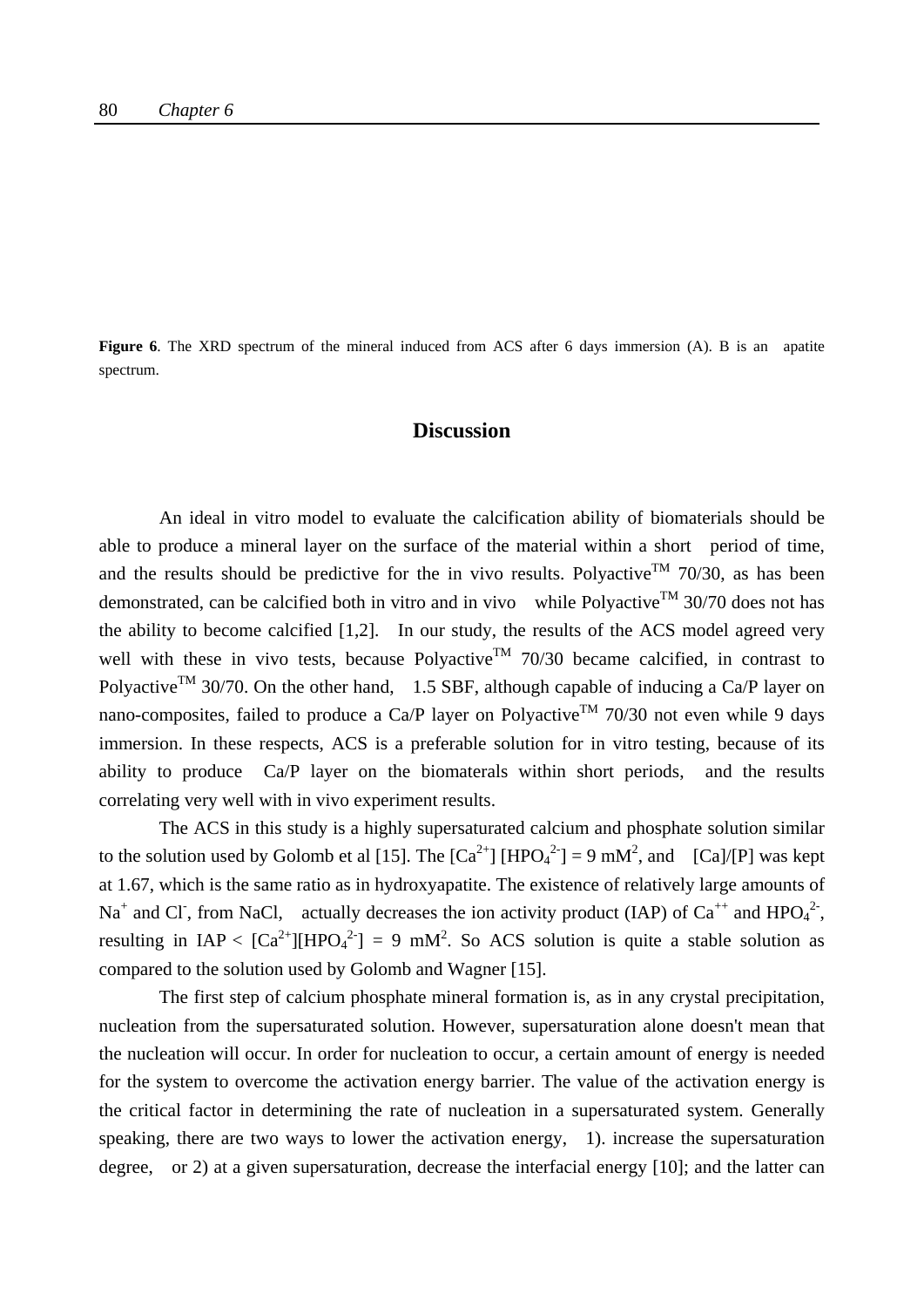be done by introducing some kind of solid surface, where the solid/ion cluster interfacial energy can be lower than the surface/solution and ion cluster/solution interface energies. Under those conditions nucleation can occur at the solid surface followed by crystal growth.

It has been demonstrated that Polyactive<sup>TM</sup> 70/30 has the ability to absorb  $Ca^{++}$  from the calcium containing media probably through a  $Ca^{++}$  complexing mechanism of PEG segments [1,2,31]. So, when Polyactive<sup>TM</sup> 70/30 samples are put in ACS solution, due to the high content of PEG segments,  $Ca^{2+}$  and  $HPO_4^{2-}$  will diffuse into the polymer matrix. Because of the calcium ion complexing ability of PEG segment, the  $Ca^{2+}$  concentration within the polymer matrix and near the surface can reach high values locally. It is likely that the  $Ca^{2+}$  rich surface will favour the nucleation by either or both the above mentioned mechanism. The nucleation of the mineral occurs at the surface of polymer first and is followed by the mineral crystal growth on the surface nucleation sites. Subsurface calcification can develop towards the centre of the sample due to the relatively high concentrations of the  $Ca^{2+}$  and  $HPO<sub>4</sub><sup>2-</sup>$  in the permeable polymer matrix. On the other hand, the availability of space for crystal growth will favour the Ca/P precipitation on the surface of the already formed Ca/P layer.

According to the above discussion, in order to decrease the activation energy for nucleation, the supersaturation of the solution should be as high as possible, but should not exceed the critical supersaturation above which homogenous nucleation will occur and which renders the solution unstable.

The Ca/P layer induced from ACS is mainly composed of OCP according to IR and XRD Spectra. The IR spectrum of the mineral is quite similar to that of OCP, except for some of the shoulders (1280, 1190, 530 cm<sup>-1</sup>) and the OH band at 630 cm<sup>-1</sup>. XRD results also showed it has a OCP structure. SEM observation showed that the original plate-like crystals (typical OCP crystal morphology) were gradually transformed to a dense crystal layer with the plate like crystal on top. Therefore we do not exclude the possibility that the calcium phosphate layer was composed of OCP and calcium apatite transformed from OCP. The transformation of OCP to apatite is possible. The transformation mechanisms have been described by other authors [6, 7, 9, 10, 19, 20].

Nanoapatite was suggested to have better osteoconductivity than pure hydroxyapatite, due to its similarity to bone mineral in morphology, crystal structure, composition and crystallinity [34]. However, no direct evidence to prove this has been given. In the present and previous experiments, it has been found that addition of nano-apatite to Polyactive<sup>TM</sup> indeed improves the polymer's ability to calcify both in SBF and ACS. The possible mechanisms of the improvement are: 1) the nano-apatite dispersed in Polyactive<sup>TM</sup> may act as a nucleation site for the OCP-like phase. 2) incorporating of nano-apatite to the polymer may increase the  $Ca^{++}$ and  $HPO<sub>4</sub><sup>2</sup>$  concentrations within the polymer. Both mechanisms will decrease the interfacial energy of the solid surface. Thus, a Ca/P mineral layer can be formed on the surface of polymer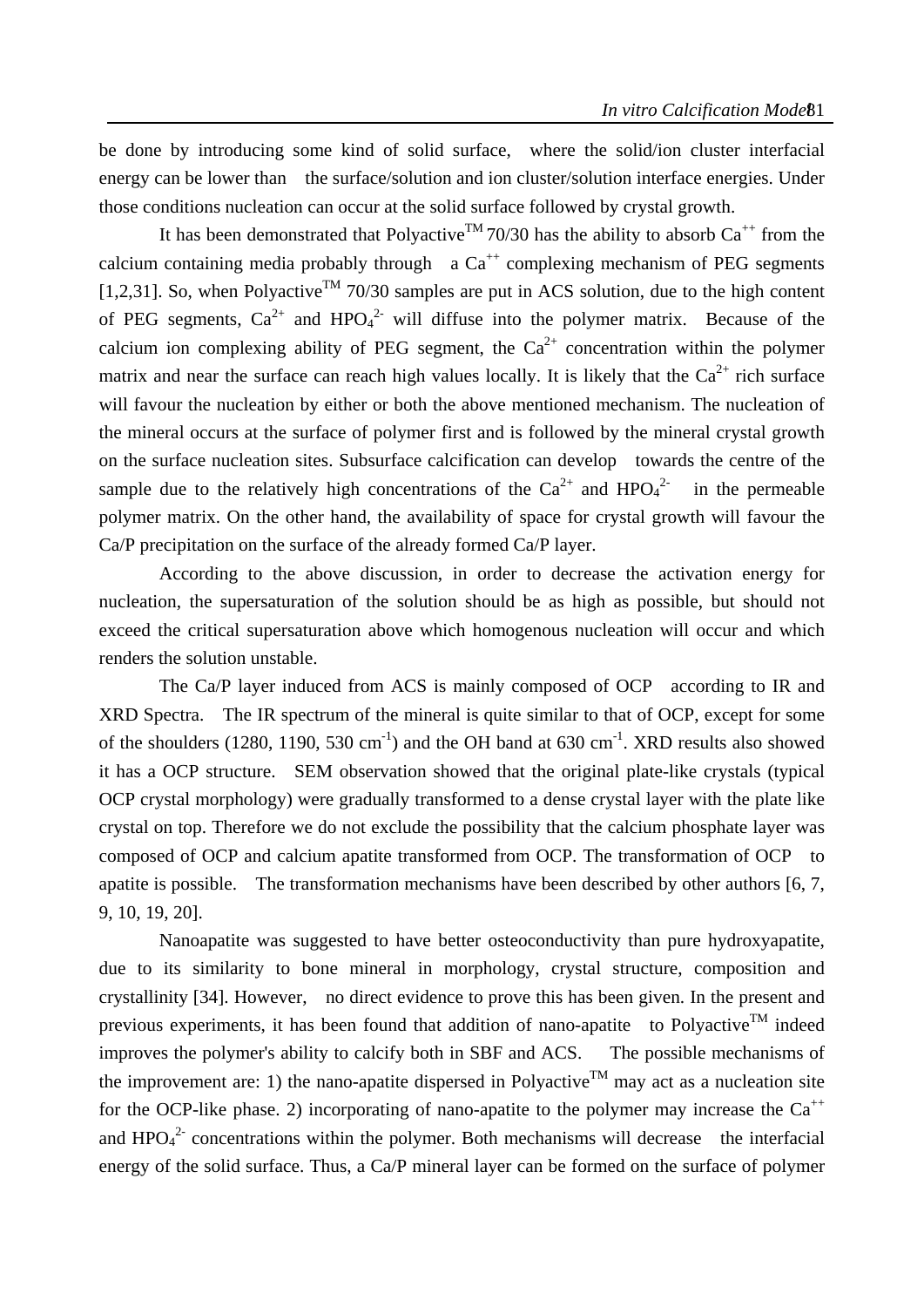within a shorter period of time. It has been also found that addition of calcium phosphate to Polyactive<sup>TM</sup> also promoted the calification both *in vitro* and *in vivo*[12,13].

Our experimental results suggested that the supersaturation of ACS is beneficial for the speed of testing the calcification ability of materials. 1.5 SBF failed to give a layer of mineral on Polyactive<sup>TM</sup> 70/30 within 9 days immersion period. Two factors may attribute to this. The first factor is that the IAP, product of  $[Ca^{++}]$   $[HPO_4^2]$ , in 1.5 SBF is less than IAP in ACS, which means that the interfacial energy of Polyactive<sup>TM</sup> 70/30 is higher in 1.5 SBF than in ACS. The second factor is the presence of  $Mg^{2+}$  and other ions in SBF. It is known that  $Mg^{2+}$  can inhibit the nucleation of apatite , as has been shown for the induction period of apatite nucleation on silica gel [5, 24]. Hence, as compared to the ACS, the induction time of the nucleation in 1.5 SBF may be quite long, and therefore no Ca/P precipitation occurs within a short period of time, unless the material has a very strong ability to calcify.

In Polyactive<sup>TM</sup> 30/70 materials, some segregated, quite large Ca/P globular spots could be observed on the surface (figure 3). Those globules have a very different morphology from the Ca/P layer on Polyactive<sup>TM</sup> 70/30 (figure 2), and do not necessarily indicate an ability of the material to calcify. In our experience, a confluent mineral layer formation is the indication of such ability.

From our results, we conclude that ACS is a suitable model solution for the examination of the calcification ability of materials in vitro. Although SBF has proved to be capable of inducing precipitation of a carbonated calcium phosphate layer on certain materials, even concentrated solutions failed to induce precipitation on Polyactive<sup>TM</sup> 70/30 after 9 days immersion in our former experiment. Where this polymer has been shown to become rapidly calcified in vivo, SBF does not seem to be a proper model for fast scrutinizing differences in material's calcification ability. ACS, however, forms a thick layer of calcium phosphate on the 70/30 polymer and its composites. Therefore, ACS may be used for more rapid screening of materials on their ability to calcify in vivo.

## **Conclusion**

A novel and simple in vitro model for the study of the calcification of biomaterials has been developed in this study. In combination with the known calcification behaviour of Polyactive<sup>TM</sup>, this model solution has proved to be fast and effective for comparing the calcification rate of biomaterials. This study also showed that by incorporating nano-apatite to Polyactive<sup>TM</sup>, the calcification rate of the resulted materials can be significantly enhanced.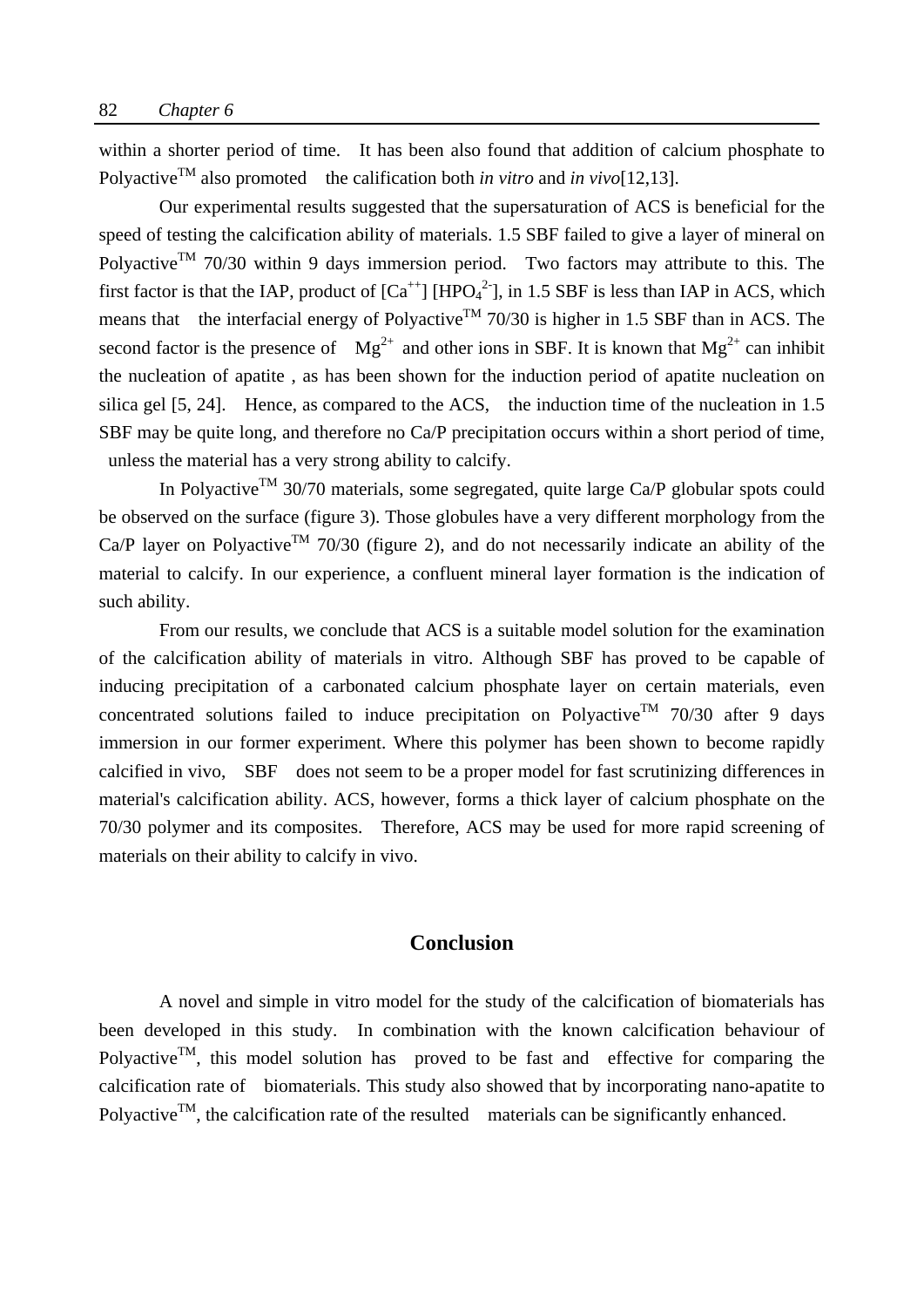## **References**

[1] Bakker D, Grote JJ, Vrouenraets CMF, Hesseling SC, de Wijn JR, van Blitterswijk CA, (1990). Bone-bonding polymer (Polyactive™), in "Clinnical Implant Materials", Edited by G. Heimke, U. Stoltese and AJL. Lee (Elsevier Science Publication, Amsterdam, ), p.99-104.

[2] van Blitterswijk CA, Bakker D, Leenders H, v.d.Brink J, Hesseling SC, Bovell Y, Radder AM, Sakker JR, Gallard M, Heinze PH, Beumer GJ, (1992). Interfacial reactions leading to bone-bonding with PEO/PBT copolymer (Polyactive™), in Bone-Bonding Biomaterials, P. Ducheyne, T. Kokubo, C.A. van Blitterswijk eds., Reed Healthcare Communications, p.153-171.

[3] van Blitterswijk CA, v.d. Brink J, Leenders H, Bakker D, (1993). The effect of PEO ratio on the degradation, calcification and bone bonding of PEO/PBT copolymer (Polyactive), Cells and Materials, 3:23-36.

[4] van Blitterswijk CA, Bovell YP, Flash JS, Leenders H, van den Brink I, de Bruijn JD, (1995). Variation in hydroxyapatite crystalinity: Effects on interface reactions. in hydroxyapatite coated Hip and knee arthroplasty. edited by J.A. Epinette and R.G.T. Geesink, Expansion Scientifique Francaise, Paris, p.33-40.

[5] Blumenthal NC, (1989). Mechanisms of inhibition of calcification. Clinical Orthopaedics and Related Research 247: 279-289.

[6] Brown WE, (1962). Crystal structure of octacalcium phosphate. Nature (London), 196:1048.

 [7] Brown WE, Eidelman N, Tomazic B, (1987). Octacalcium phosphate as a precusor in biomineral formation. Adv. Dent. Res. 1:306-313.

[8] Coleman D, (1981). Mineralization of blood pump bladers, Trans. Am. Soc. Artif. Intern. Organs, 27:708-713.

[9] Eanes ED and Meyer JL, (1977). The maturation of crystaline calcium phosphate in aqueous suspension at physiologic pH. Calcf. Tissue Res. 23:259.

[10] Eanes ED, (1992). Dynamics of calcium phosphate precipitation, in Calcification in Biological Systems, Edited by E. Bonucci, CRC Press, p.1-17.

[11] Ferrens VJ, Boyce SW, Billingham ME, Jones M, Ishihara T, Roberts WC, (1980). Calcific deposits in porcine bioprostheses: structure and pathogenesis. Am. J. Cardiol. 46:721-734.

[12] Gailard ML, van den Brink J, van Blitterswijk CA, and Luklinska ZB, (1994). Applying a calicium phosphate layer on PEO/PBT copolymers affects bone formation in vivo. J. Mater. Sci.: Mater. in Med. 5:424-428.

[13] Gailard ML, van Blitterswijk CA., (1994). Pre-operative addition of calcium ions or calcium phosphate to PEO/PBT copolymers (PolyactiveTM) stimulates bone mineralization in vitro. J. Mater. Sci.: Mater. in Med. 5:695-701.

[14] Glasmacher B, Reul H, Rau G, Erckes C, Wieland J, (1987). In vitro investigation of the calcification behaviour of polyurethane biomaterials. in Polyurethane in Biomedical Engineering II, edited by H. Planck et al, Elsevier Science Publishers B.V., Amsterdam, p.151-168.

[15] Golomb G, Wagner D, (1991). Development of a new in vitro model for studying implantable polyurethane calcification. Biomaterials, 12:397-405.

[16] Hench L, (1992). Bioactive bone substitutes, in Bone Grafts and Graft Substitutes, edited by M.B. Habal and A.H. Reddi, W.B. Saunders Company, Philadelphia, USA, p.263-275.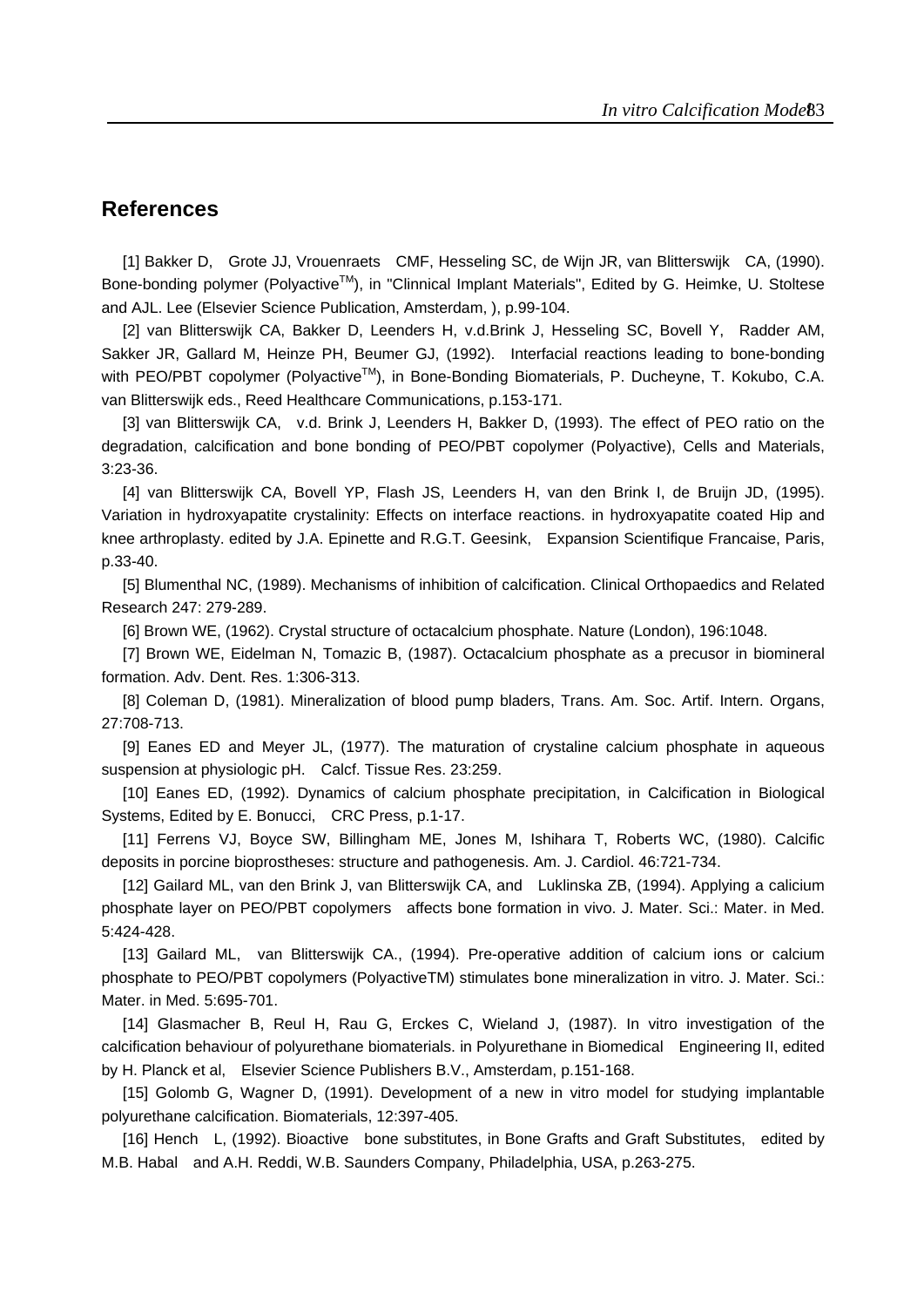[17] Kokubo T, Kushitani H, Sakka S, Kitsugi T, (1990). Solutions able to reproduce in vivo surface-structure changes in bioactive glass-ceramic A-W. J. Biomed.Mater, Res. 24:721-734.

[18] Kokubo T, (1992). Bioactivity of glasses and glass ceramics, in Bone-Bonding Biomaterials, P. Ducheyne, T. Kokubo, C.A. van Blitterswijk eds., Reed Healthcare Communications, p.31-46.

[19] LeGeros RZ, (1984). Preparation of octacalcium phosphate, OCP: A direct fast method. Calcf. Tissue Int. 37:194-197.

[20] LeGeros RZ, (1991). in Calcium phosphates in oral biology and medicine, , S. Karger AG, Basel ,Switzerland, p.31

[21] LeGeros RZ, Daculsi G, Orly I, Gregoire M, Heughebaert M, Gineste M, kijkowska R, (1992). Formation of carbonate apatite on calcium phosphate materials: dissolution/precipitation process. in Bone-Bonding Biomaterials, P. Ducheyne, T. Kokubo, C.A. van Blitterswijk ed., Reed Healthcare Communications, p.201-212.

[22] Li P, Ohtsuki, C, Kokubo T, Nakanish K, Soga N, Nakamura T, and Yamamuro T, (1992). Apatite formation induced by silica gel in a simulated body fluid. J Am. Ceram. Soc. 75:2094-97.

[23] Li P, Ohtsuki, C Kokubo T, Nakanish K, Soga N., Nakamura T, and Yamamuro T, (1993). Process of formation of bone like apatite layer on silica gel, J. Mater. Sci. : Mater. in Med., 4:127-131.

[24] Li P, Ohtsuki C, Kokubo T, Nakanish K, Soga N, Nakamura T, and Yamamuro T, (1993). Effect of ions in aqueous medium on apatite formation on silica gel and its relevance to bioactivity of bioactive glasses and glass ceramics, J. Apply. Biomater., 4(3)221-229.

[25] Li P, Ohtsuki C, kokubo T, Nakanish K, Soga N, de Groot K, (1994). A role of hydrated silica, titania and alumina in forming biologically active bone-like apatite on implant, J Biomed. Mater. Res. 28:7-15.

[26] Liu Q, Lai Q, and Zhang Z, (1992). The calcification mechanism of bioprosthetic heart valve, Beijing Biomed. Eng., 11(1): 35-38.

[27] Radder AM, Leenders H, and van Blitterswijk CA, (1994). Interface reactions to PEO/PBT copolymers (Polyactive) after implantation in cortical bone, J. Biomed. Mater. Res. 28:141-151.

[28] Radder AM, Davies JE, Leenders H, and van Blitterswijk CA, (1994). Interfacial behavior of PEO/PBT copolymers (Polyactive) in a calvarial system: An in vitro study. J. Biomed. Mater. Res. 28:269-277.

[29] Schoen FJ, Fernandez J, Gonzales-Lavin L, and Cernaianu A, (1987). Causes of failure and pathologic findings in surgically-removed Ionescu-Shiley standard bovine pericardial heart valve bioprostheses: Emphasis on progressive structural deterioation. Circulation 76:618-627.

[30] Schoen FJ, Harasaki H, Kim KM, Anderson HC, and Levy, RJ, (1988). Biomaterial associated calcification : pathology, mechanism and strategies for prevention. J. Biomed. Mater. Res.. 22:11-36.

[31] Thoma RJ, (1987). Poly(ether)urethane reactivity with metal-ion in calcification and enviromental stress cracking, J. Biomater. Appl. , 1:449-486.

[32] Wisman CB, Pierce WS, Donachy JH, and Pae WE, (1982). A polyurethane trileaflett cardiac valve prosthesis: In vitro and in vivo studies, Trans. Am. Soc. Artif. Intern. Organs, 28:164-168.

[33] Wouters LHG, Rousseau EPM, van Steenhoven AA, and German AL, (1987). An experimental set-up for in vitro anylysis of Polyurethane calcification. in Polyurethane in Biomedical Engineering II, edited by H. Planck et al, Elsevier Science Publishers B.V., Amsterdam, p.169-181.

[34] Li Y, de Groot K, de Wijn JR, Klein CPAT, van de Meer S, (1994). Morphology and composition of nanograde calcium phosphate needle-like crystals formed by simple hydrothermal treatment, J. Mater. Sci. : Mater. in Med. 5:326-331.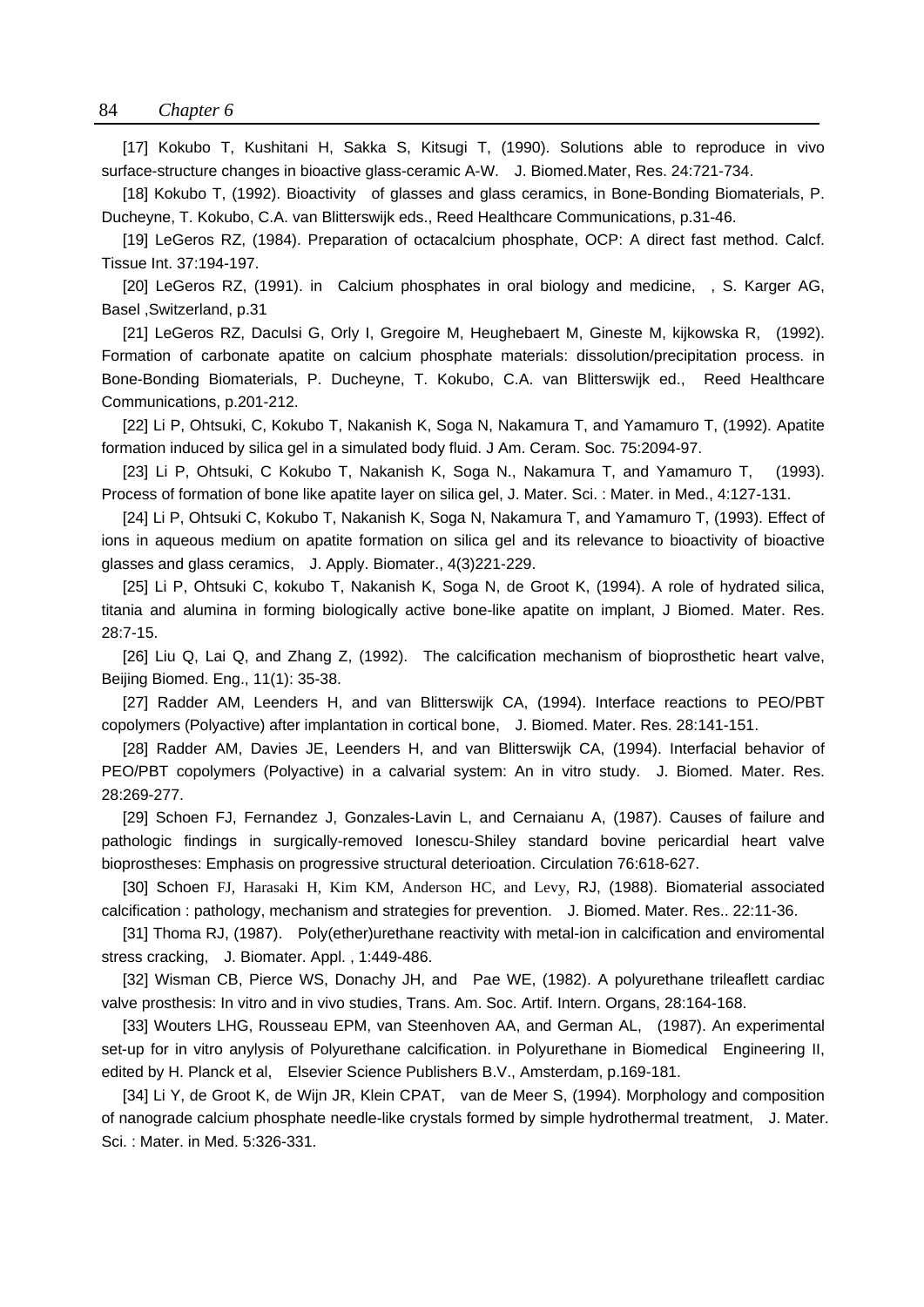*In vitro Calcification Model* 85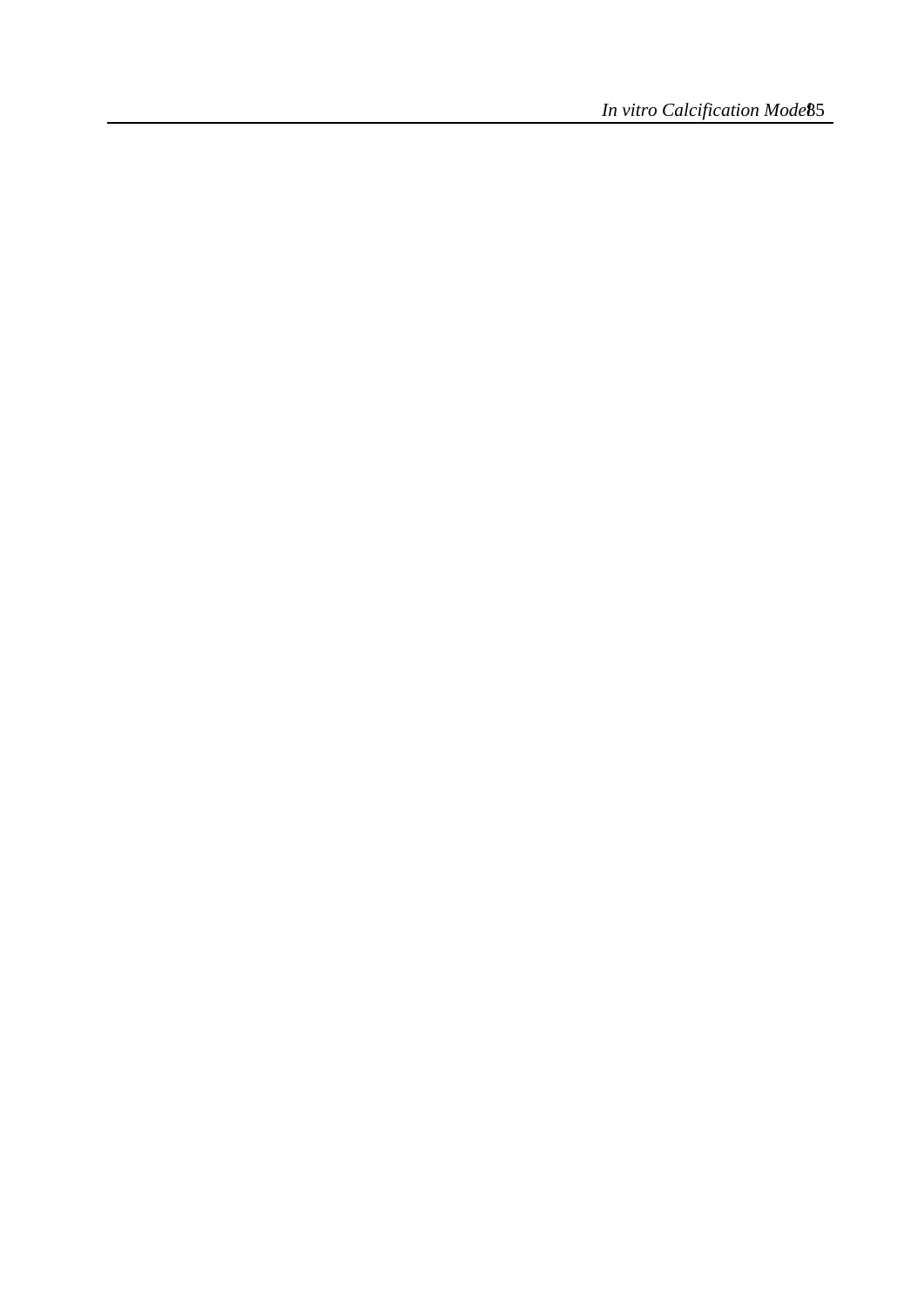## *Chapter 7*

# **Surface Modification of Nano-apatite by Grafting Organic Polymer**

Qing Liu<sup>1</sup>, Joost R. de Wijn<sup>1</sup> and Clemens A. van Blitterswijk<sup>1,2</sup>

1, Biomaterials Research Group, Leiden University, Professor Bronkhorstlaan 10, 3723 MB Bilthoven; 2, Institute for Biomedical Technology, Twente University, 7500 AE Enschede, The Netherlands

## **Abstract**

Since surface properties of hydroxyapatite (HA) play an important role in its performance, surface modification of HA has gained much attention from researchers. Silane coupling agents have been the focus of the research. In this paper, however, an effective surface modification method was developed by using hexamethylene diisocyanate as coupling agent. Polyethylene glycol ( $Mw = 1500$ ) was successfully coupled to the surface of nano sized apatite particles (nano-apatite). Various methods were used to characterize the surface modified nano-apatite. Infra-red spectra confirmed the existence of a layer of polymer with both urethane and ether linkage on the surface of nano-apatite. The amount of the polymer as determined by Total Organic Carbon Analysis (TOC) and Thermal Gravimetric analysis (TGA) was about 20% in weight. The direct evidence that the polymer was chemically bound to the surface of nano-apatite through the reaction with hydroxyl groups of nano-apatite came from <sup>1</sup>H MAS NMR spectra. The proton MAS NMR spectra indicated that the amount of hydroxyl groups of nano-apatite was decreased after the grafting reaction. It is concluded that this grafting method provides an effective way to graft various organic molecules on to the surface of hydroxyapatite.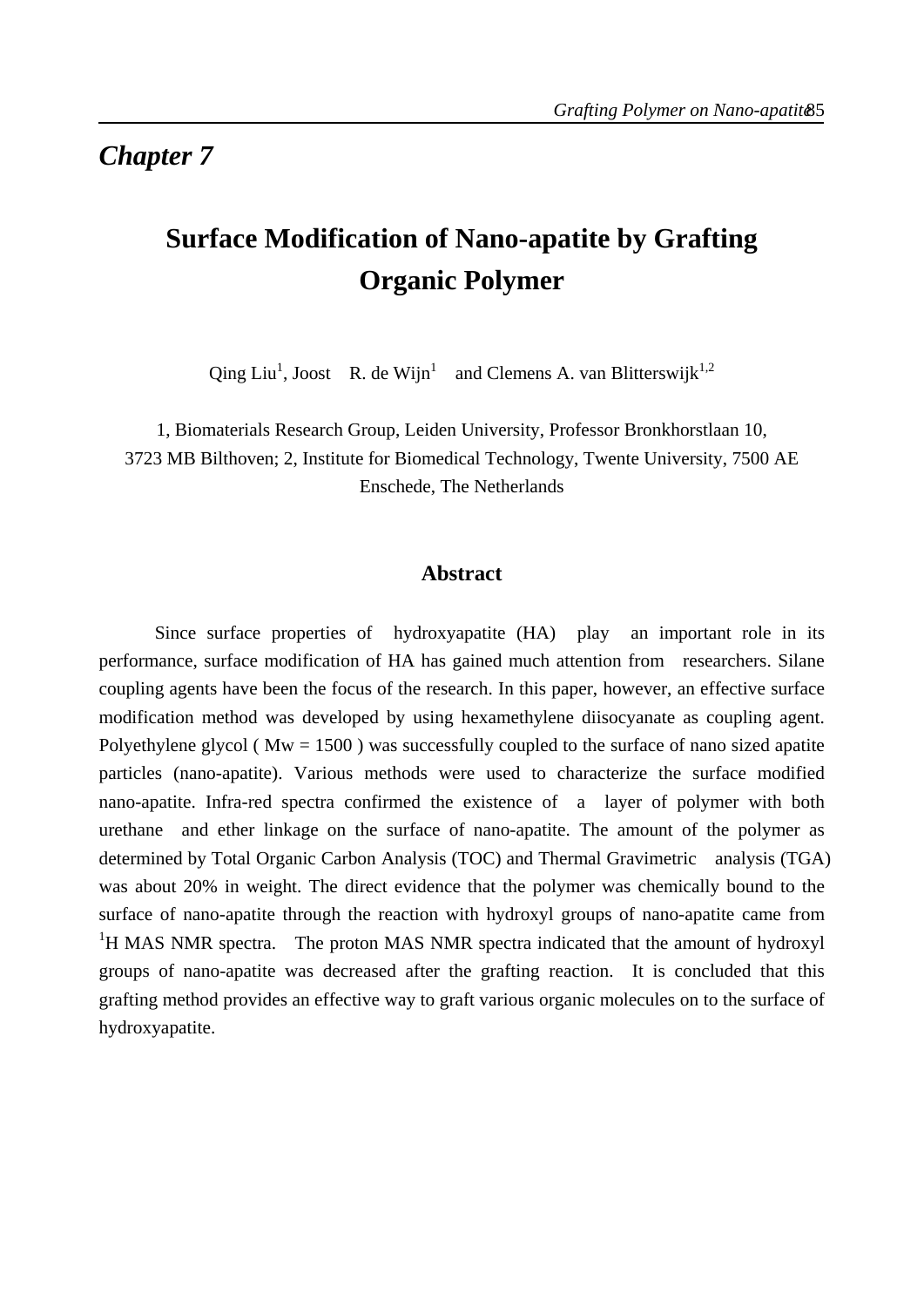## **Introduction**

Hydroxyapatite (HA), due to its structural similarity to bone mineral, enamel and dentin, has gained much attention from biologists and biomaterial scientists [1,2,3]. Numerous investigations have dealt with the structure-property relationship and the application of hydroxyapatite as a biomaterial [1-11]. Nowadays, HA has been successfully used as: bone void filler [8,9], coating of dental and orthopedic implants [7,10,11], filler of inorganic/polymer composites [12-15], substrate for the column chromatography of protein [16] and cell culture carrier [17].

In most of the cases, the surface properties of the HA play an important role in its application, as its surface is in direct contact with the environment (body fluids, etc.) when in use. Therefore, to control or to manipulate the surface properties of HA is of great importance [15,18-25].

Surface modification of HA by organic molecules or polymers will provide an effective means to manipulate the surface properties of HA. In our point of view, there are two ways to modify the surface of HA by organic molecules. The first method is through surface adsorption. It is known that many polymers and proteins can be firmly adsorbed onto the surface of HA [26-30]. The second approach is to graft organic molecules through covalent bonding to the hydroxyl groups which are available on the crystal surface of HA. The direct application of these surface modification methods will be in the field of HA/polymer composites, column chromatography of protein, cell culture carrier and carrier of catalysts in chemical engineering.

The hydroxyl group present on the surface of HA seems to be a reactive group of which use can be made to graft organic molecules. Silane coupling agents have been the focus of the research. Nishizawa et al modified the calcium phosphate ceramics by using organic silane coupling agents, and claimed that the silane coupling agents were covalently bonded to the surface of the ceramics through the reaction with surface hydroxyl groups of the ceramics [18]. Labella et al, also speculated that silane could be coupled to the surface of HA through the reaction with the surface hydroxyl group of HA [15]. However, there had been no direct evidence that the surface hydroxyl group was involved in these reactions. Since HA has the ability to absorb certain organic molecules through hydrogen bonding, an important issue of the present study is to find wether the hydroxyl groups indeed have the ability to react with organic functional groups.

The nature of NMR renders it an effective technique for the structural investigation of calcium phosphates. Previous studies have utilized the favourable NMR properties of  ${}^{31}P$  and  $19$  F nuclei to obtain quantitative structural information from high-resolution solid state NMR spectra of calcium phosphates, including mineralized tissue[31-34]. High resolution  ${}^{1}H$  NMR techniques have also been used to study the hydroxyl group, structural water, surface adsorbed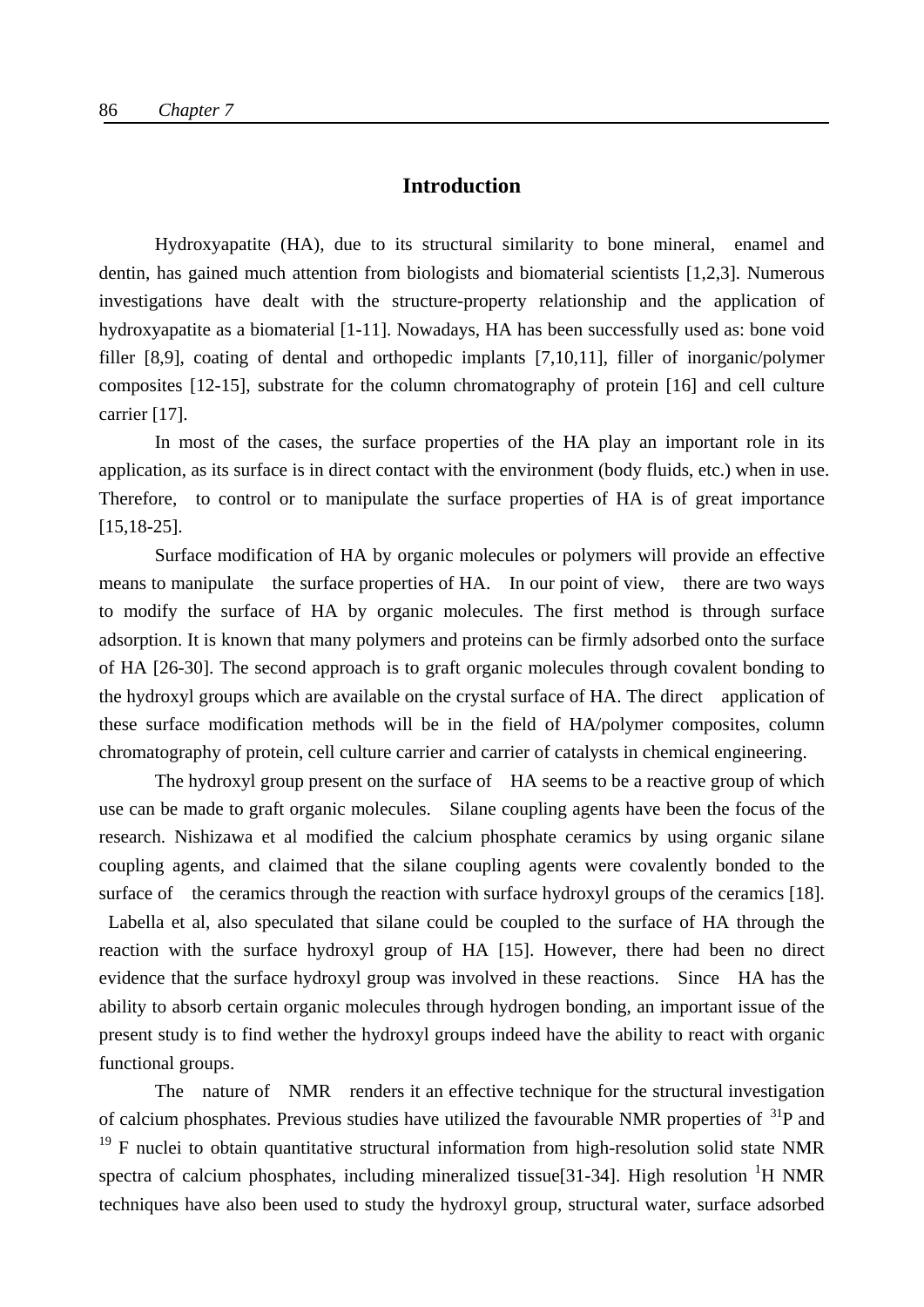water, and surface adsorbed proteins in synthetic hydroxyapatite [35-38].

The larger range of proton NMR chemical shifts ( ca. 20 ppm) observed for oxygen-bound hydrogen in solid and the sensitivity to hydrogen-bonding effects makes it a very useful technique for studying biologically relevant calcium phosphates. The orientation at the magic angle of 54.7  $\textdegree$  with respect to the magnetic field (MAS NMR) and high sample spinning speed (can be as high as  $8$  kHz) can result in highly resolved  $^1$ H-MAS NMR spectra [35]. All these advantages of the  ${}^{1}H$  MAS NMR make it an ideal technique to study the reactivity of hydroxyl groups of HA towards organic functional groups.

In our previous study, we have shown the necessity of surface modification of HA particles in making HA/Polymer composites [24]. In an attempt to develop an effective and versatile method to modify the surface of HA, we tried to use bifunctional-group organic chemicals as coupling agents to introduce polymers onto the surface of HA. In this study, we looked at the feasibility of using diisocyanate as coupling agent to introduce polyethylene glycol (PEG) to the surface of HA particles. We aimed at improving the interface of HA with a PEG/PBT block copolymer, which has bone-bonding property and can be used as a bone substitute material [39, 40].  $1H$  MAS NMR was specially used to study whether the hydroxyl groups of HA can react with isocyanate functional group.

## **Materials and Methods**

Nano-apatite was hydrothermally synthesized as described elsewhere [41] and was freeze dried. The obtained powder consists of whisker shaped particles of 300 nm in length and 10-30 nm in width. The specific surface area is 70  $m^2/g$  (N<sub>2</sub>, BET). Polyethylene glycol 1500 was purchased from Aldrich. Hexamethylene diisocyanate (HMDI) was also obtained from Aldrich, and it was distilled and dried before using. Dimethyl formamide (DMF) (Aldrich) was distilled before use.

#### **Surface grafting reaction**

After thoroughly being dried at  $120\,^0C$  for 48 hours, 4 grams of nano-apatite was charged to an erlenmeyer flask together with 75 ml dry DMF, 3 ml dry Hexamethylene diisocyanate and 0.06 ml dibutyltindilaurate. The suspension was stirred with a magnetic stirrer and bubbled with nitrogen. The temperature was increased to  $60^{\circ}$ C and kept for 4 hours under the protection of nitrogen. Then 20 grams of PEG (Mw=1500) was added to the suspension together with 20 ml DMF and stirred overnight. The powders were separated by centrifuging and further washed by DMF and ethanol 3 times. Then the powder was precipitated in ether. After decanting the ether, the powders were first dried at room temperature and then at 50 $\mathrm{^{\circ}C}$  to fully remove ether.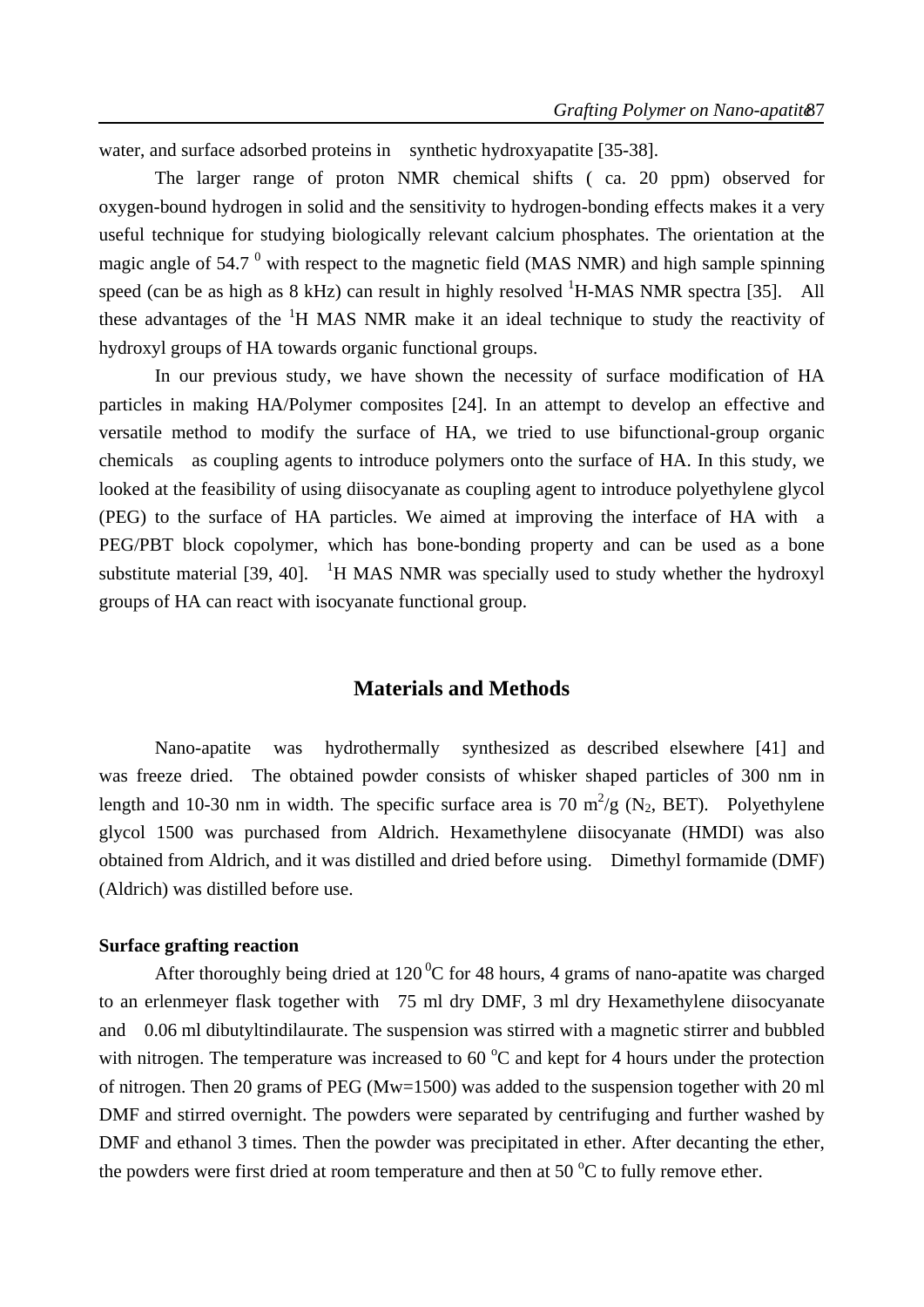#### **Characterization of surface grafted nano-apatite**

Transmission electron microscopy (TEM Philips 450) was used to observe size or shape changes of the particles before and after the nano-apatite was surface modified by grafting PEG.

Infrared (IR) spectrophotometry (Perkin Elmer 783) was used to characterize the surface grafted polymer and nano-apatite. The spectra were recorded in 4000-200 cm<sup>-1</sup> region. The grafted nano-apatite was used directly for IR measurement in KBr tablets. In order to characterize the surface grafted polymer a certain amount of grafted nano-apatite was dissolved in 1M HCl to remove the mineral. The insoluble polymer was separated by filtration and washed 3 times by distilled water. Then the polymer was dried in  $60<sup>o</sup>C$  for 24 hours and characterized by IR using KBr tablets.

Total organic carbon analysis (DC-190 TOC analyzer) and thermal gravimetric analysis (TGA, Du pont 910 ) were used to determine the amount of surface grafted polymer. For TOC measurement, 0.54 gram surface grafted nano-apatite was put in 100 ml HCl solution  $(pH=1)$ . 10 ml of the suspension was used for TOC measurement. The amount of polymer can be calculated from the carbon content of the grafted nano-apatite. TGA measurements were performed at 5  $\mathrm{^0C/m}$  from room temperature up to 700  $\mathrm{^0C}$ . Both grafted and non-grafted nano-apatite were used for these measurements.

Solid NMR was performed in a Brucker solid NMR equipment with magic-angle spinning techniques. Sample spinning speed was 7500 Hz. Tetra methyl silane (TMS) was used as reference substance.

## **Results**

#### **TEM observation**

TEM observation indicated that the size and shape of the nano-apatite remained unchanged after the surface grafting with PEG but the nano-apatite had more tendency to aggregate (figure 1).

#### **IR spectra study**

Figure 2 gives the IR spectra of nano-apatite, surface grafted nano-apatite and the grafted polymer. The polymer on the surface of nano-apatite was identified by its urethane linkage,  $CH<sub>2</sub>$  vibration and C-O-C vibration. Some of the main absorption peaks were identified as follows: the peak at 3335 cm<sup>-1</sup> belongs to the N-H hydrogen bond. The twin peaks at 2935 and 2861 cm<sup>-1</sup> belong to the CH<sub>2</sub> stretch vibration. The peak at 1734 cm<sup>-1</sup> can be assigned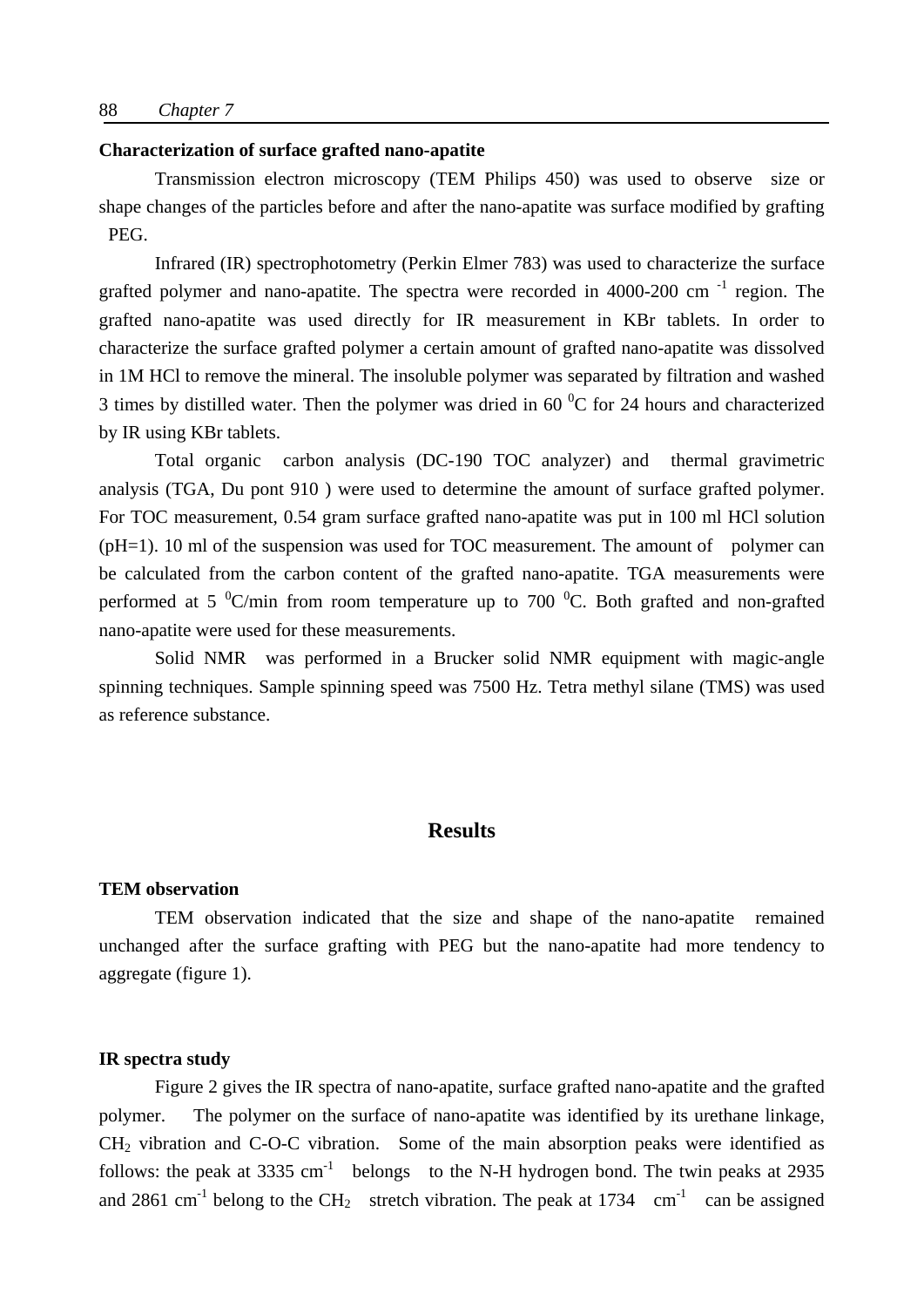to -C=O. An amide II band (N-H and C=O stretching vibration) can be observed at 1577 cm<sup>-1</sup>. The shoulder at 1100cm<sup>-1</sup> is the -C-O-C vibration of PEG. The IR spectra confirms that there is a layer of HMDI coupled PEG on nano-apatite.

**Figure 1**. TEM photograph shows that the nano-apatite still retains the original size and shape after surface modification by PEG grafting, although it has a strong tendency to aggregate due to the surface grafted polymer. Note the needles at the edge of the cluster. (bar = 200 nm).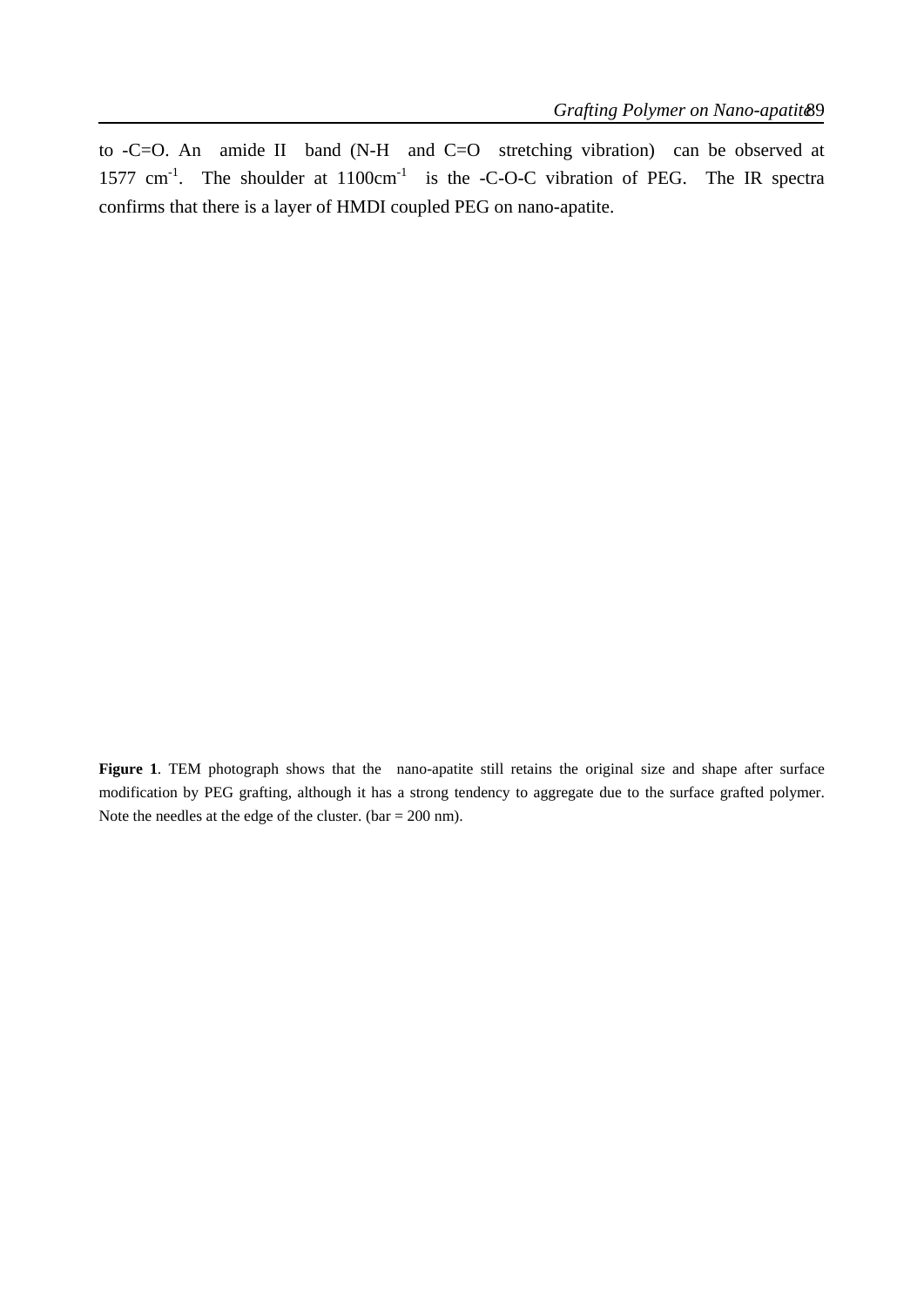**Figure 2.** IR spectra of nano-apatite before surface modification (1), after surface modification (2) and the polymer on the surface of nano-apatite (3). Note the appearance of -CH<sub>2</sub>- vibration at 2835 and 2861 cm<sup>-1</sup>, urethane linkage at 1577 cm<sup>-1</sup>, and  $-C-O-C-$  vibration at 1100 cm<sup>-1</sup> in spectrum (3). The huge  $PO_4^{3}$ -peak can be seen at  $1040 \text{ cm}^{-1}$  from spectrum (1) and (2).

#### **The amount of grafted PEG**

The amount of this layer was measured by both Total Organic Carbon Analysis and Thermal Gravimetric Analysis. Both methods gave similar results. The TOC measurement gave 20.6 wt% polymer on grafted nano-apatite. The TGA result (Figure 3) showed that there was 21.8 wt% organic matter on the surface of grafted nano-apatite.

## **Solid 1 H-NMR MAS study**

Figure 4 gives the  ${}^{1}H$  NMR MAS spectra of PEG surface grafted nano-apatite and control nano-apatite. Nano-apatite shows several peaks in the spectrum. According to the literature [35, 36], the highest upfield peak usually belongs to the structural hydroxyl group. Therefore we assigned the peak at -0.059 ppm to the structural hydroxyl group of apatite. The downfield chemical shifts at 6.77 and 5.5 (shoulder) are probably from the two types of surface absorbed water i.e. loosely bound and firmly bound water. The down field peak at 13 ppm is from the hydrogen bonding protons in the structure of nano-apatite.

After surface grafting, the line height of structural OH decreased drastically which indicated that the amount of the -OH groups was decreased due to the reaction with the isocyanate group. Surface absorbed water on nano-apatite was removed by the reaction with isocyanate. The assignment of new peaks at 3.58 and 1.39 ppm is still unclear, they are most probably from the surface absorbed polymers through hydrogen bonding.

#### **Discussion**

The nano-apatite used in our study was a nonstoichiometric apatite with a general formula  $Ca_{10-x}(HPO_4)_x(PO_4)_{6-x}(OH)_{2-x}$  (0<X<2) [41]. Although it has less hydroxyl groups than stoichiometric hydroxyapatite, due to the nano size of the apatite and the large specific surface area (70 m<sup>2</sup>/gram), there are relatively large amounts of atoms on the surface and hence a large fraction of surface hydroxyl groups can be expected. Also Yesinovski and Eckert [35] have indicated in their study that there existed a significant fraction of hydroxyl groups at the surface of hydroxyapatite particles which had a specific surface area of 37  $m^2$ /gram. The large specific surface area of nano-apatite makes it possible to study the reactivity of the surface hydroxyl groups.

IR spectra confirmed that the polymer on the surface of nano-apatite had the urethane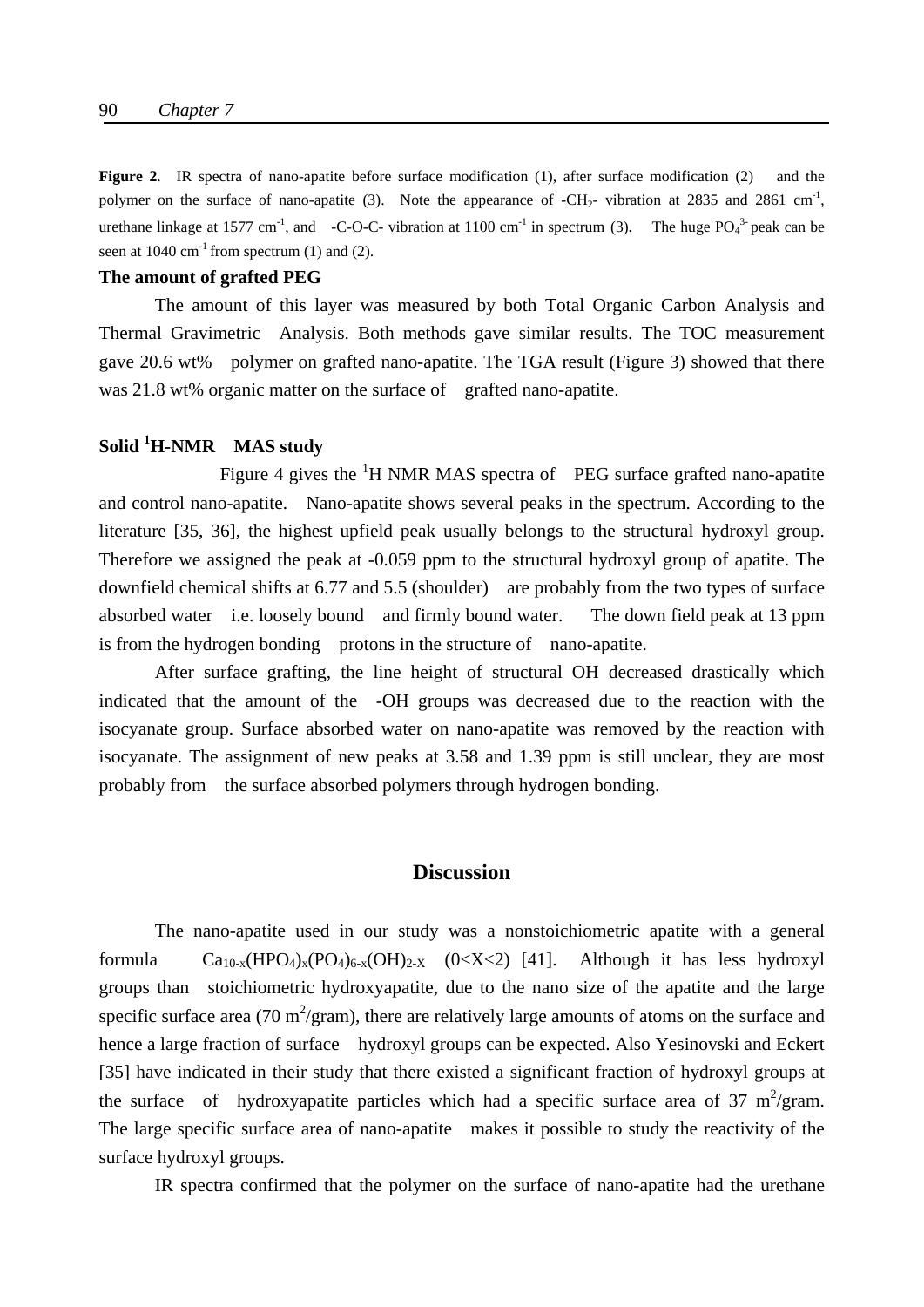linkage and polyether structure. TGA and TOC results showed the relatively large amount of polymer present on the surface of nano-apatite. The existence of such a large amount of polymer can not be simply explained by adsorption, since the samples were extensively washed by DMF. Solid proton NMR MAS spectra of nano-apatite showed the peak of structural hydroxyl group and the surface adsorbed water with positions that are very well in agreement with the literature [35,36]. After the reaction

Figure 3. The TGA graph shows that the organic polymer on the surface of nano-apatite was about 20% by weight. The temperature increase rate was  $5^{\circ}$ C/min.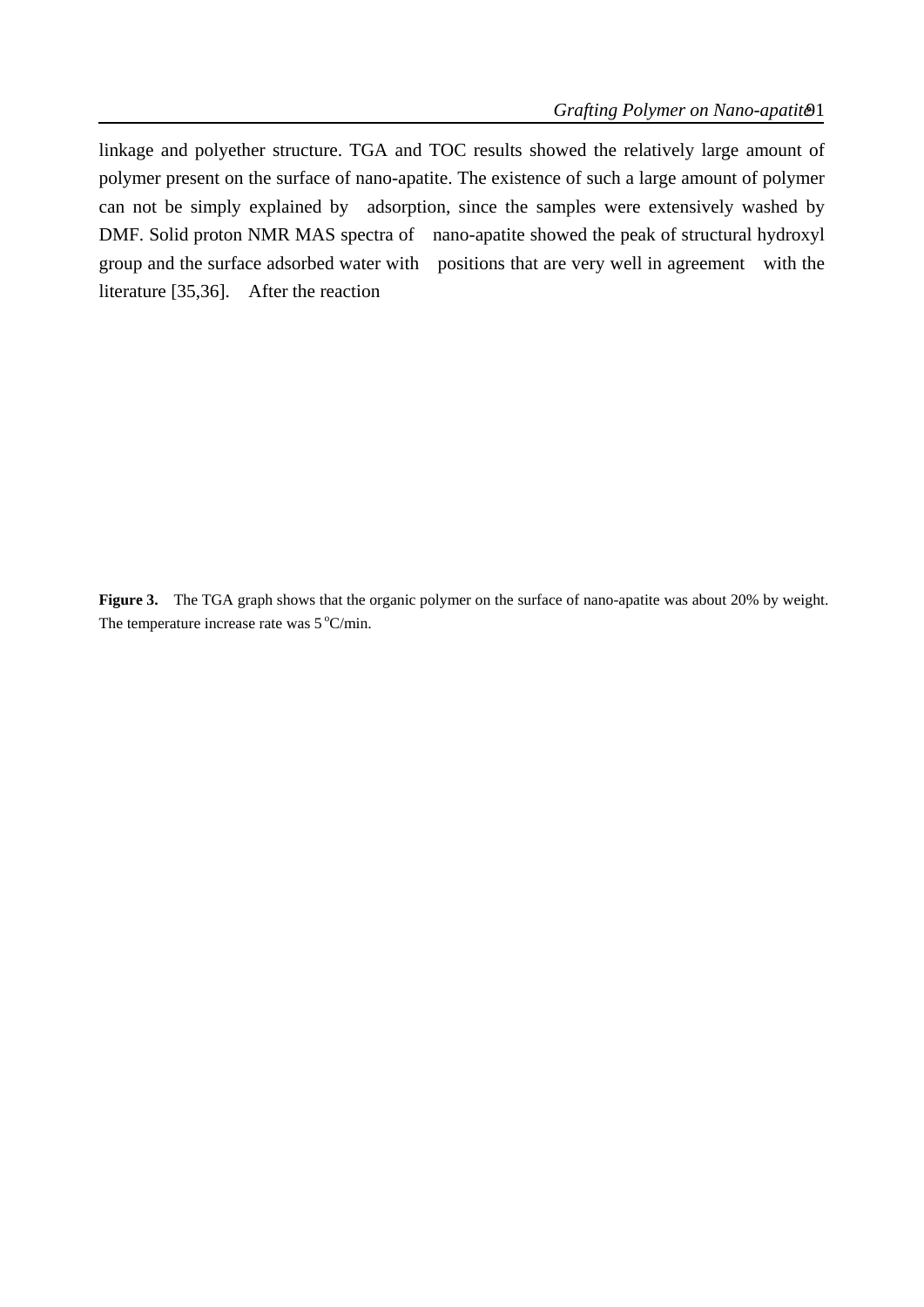Figure 4. <sup>1</sup>H MAS NMR spectra of nano-apatite before (1) and after (2) surface modification. A huge OH peak can be seen at - 0.059 ppm on nano-apatite. This peak was decreased after the surface modification. the peak height of the structural hydroxyl group at -0.059 ppm was significantly decreased. This clearly indicated that the hydroxyl group was involved in the reaction. The decrease of the OH peak in the NMR MAS spectrum also confirmed that there existed large amount of OH groups at the surface of nano-apatite.

The successful bonding of polymer to nano-apatite will provide the possibility to make HA-polymer composites in which HA particles are chemically bound to a polymer matrix, which in turn will result in improvement of mechanical properties of composites.

Grafting of PEG on to nano-apatite did not alter the size and shape of nano-apatite as indicated by TEM. Therefore the grafting reaction was purely a surface reaction.

Grafting organic substances or polymers to the surface of nano-apatite will offer an effective way to modify the surface properties of apatite-like materials which we believe will be very useful in expanding the field of application of these compounds.

## **Conclusion**

By using hexamethylene diisocyanate, we successfully grafted PEG 1500 molecules to the surface of nano-apatite. It was proved that - OH groups at the surface of nano-apatite have reactivity towards organic functional groups, and also that high percentages of the OH groups are situated at the surface of nano-apatite particles. Our results also indicate it is possible by surface grafting to modify the surface properties of nano-apatite and hence to manipulate the surface properties of apatite.

#### **Acknowledgement**

The authors thank Mr. B. J. Rossum and Dr. H. de Groot of Leiden Institute of Chemistry for their help in doing solid NMR experiments. S. vd Meer who helped in TEM observation is also acknowledged.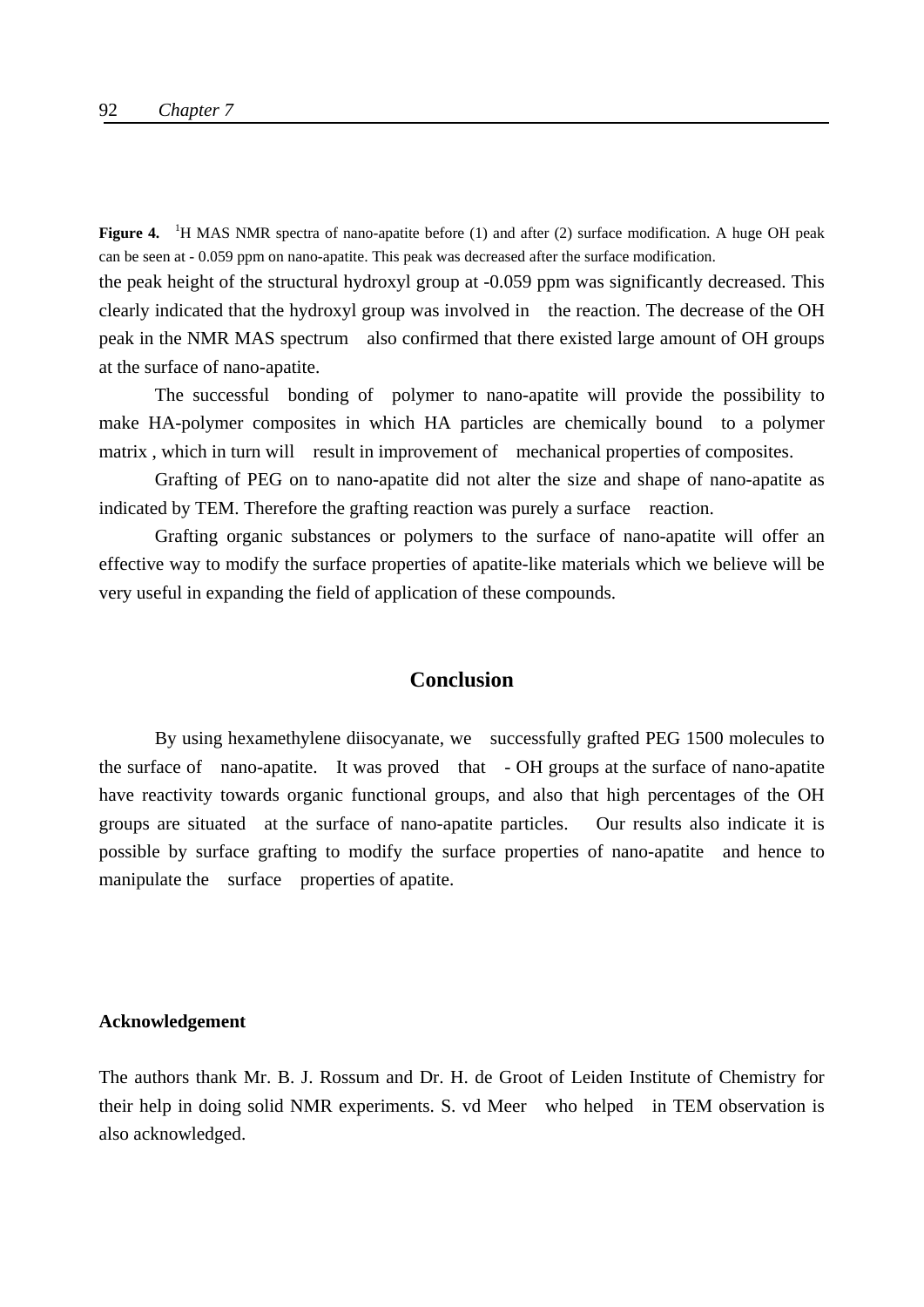# **References**

- 1 K. de Groot, "Ceramics of calcium phosphate: preparation and properties", in *Bioceramics of calcium phosphate*, K. de Groot (ed.), CRC Press, Boca Raton, FL, 1983, pp.100-114
- 2 R. Z. LeGeros, *Calcium phosphates in oral biology and medicine*, Karger, Basel, Swizeland, 1991.
- 3 F.C.M. Driessens, "Formation and stability of calcium phosphates in relation to the phase composition of the mineral in calcified tissue", in *Bioceramics of calcium phosphate,* K. de Groot (ed.), CRC Press, Boca Raton, FL, 1983, pp.1-32
- 4 C.A. van Blitterswijk, Y.P. Bovell, J.S. Flach, H. Leenders, J. v.d. Brink and J.D. de Brujn, "Variations in hydroxyapatite crystalinity: effects on the interface reactions", in *HA coatings in Orthopaedic surgury*, R.G.T. Geesink, et al (eds), Raven Press, New York, 1993, p.33-47.
- 5 J.D. de Brujn, J.E. Davies, J.S. Flach, C.P.A.T. Klein, K. de Groot, C.A. van Blitterswijk, "Anylisis of the bony interface with various type of hydroxyapatite in vitro", *Cells and Materials*, 3,115-127 (1993).
- 6 T.K. Chaki, P.E. Wang, "Desification and strengthening of silver-reinforced hydroxyapatite-matrix composite prepared by sintering", *J. Mater. Sci.: Mater. in Med.* 5,533-542 (1994).
- 7 K. de Groot, R.G.T. Geesink, C.P.A.T. Klein, P. Serekian, "Plasma sprayed coatings of hydroxyapatite", *J. Biomed. Mater. Res.*, 21,1375-1381 (1987).
- 8 E.B. Nery, K.L.Lynch, W.M. Hirthe and K.H. Mueller, "Bioceramic implants in surgically produced intrabony defects", *J. Periodont*, 46, 328-339 (1975).
- 9 J. Wilson and S.B. Low, "Bioactive ceramics for periodontal treatment: comparative studies in the patus monkey", *J. Appl. Biomater.* 3, 123-129 (1992).
- 10 M. T. Manley, "Calcium phosphate biomaterials: A review of the literature," in *Hydroxyapatite Coatings in Orthopaedic Surgery*, R. G. T. Geesink, M. T. Manley (eds.), Raven Press, New York, 1993, pp.1-23.
- 11 K.de Groot, J. A. Jansen, J.G.C. Wolke, C.P.A.T. Klein, and C. A. van Blitterswijk, "Developments in Bioactive Coatings," in *Hydroxyapatite Coatings in Orthopaedic Surgery*, R. G. T. Geesink, M. T. Manley (eds.), Raven Press, New York, 1993, pp.49-62.
- 12 W, Bonfield, "In vivo evaluation of hydroxyapatite reinforced polyethylene composites," in *Materials charicteristics vs. in vivo behaviour*. P. Ducheyne, J.E. Lemons (eds). New York Acdemy of Science , New York, 1988, pp.173.
- 13 K. E. Tanner, C. Doyle, W. Bonfield, "the strength of the interface developed between biomaterials and bone". in *Clinical Implant Materials; Advances in Biomaterials*, vol. 9 ,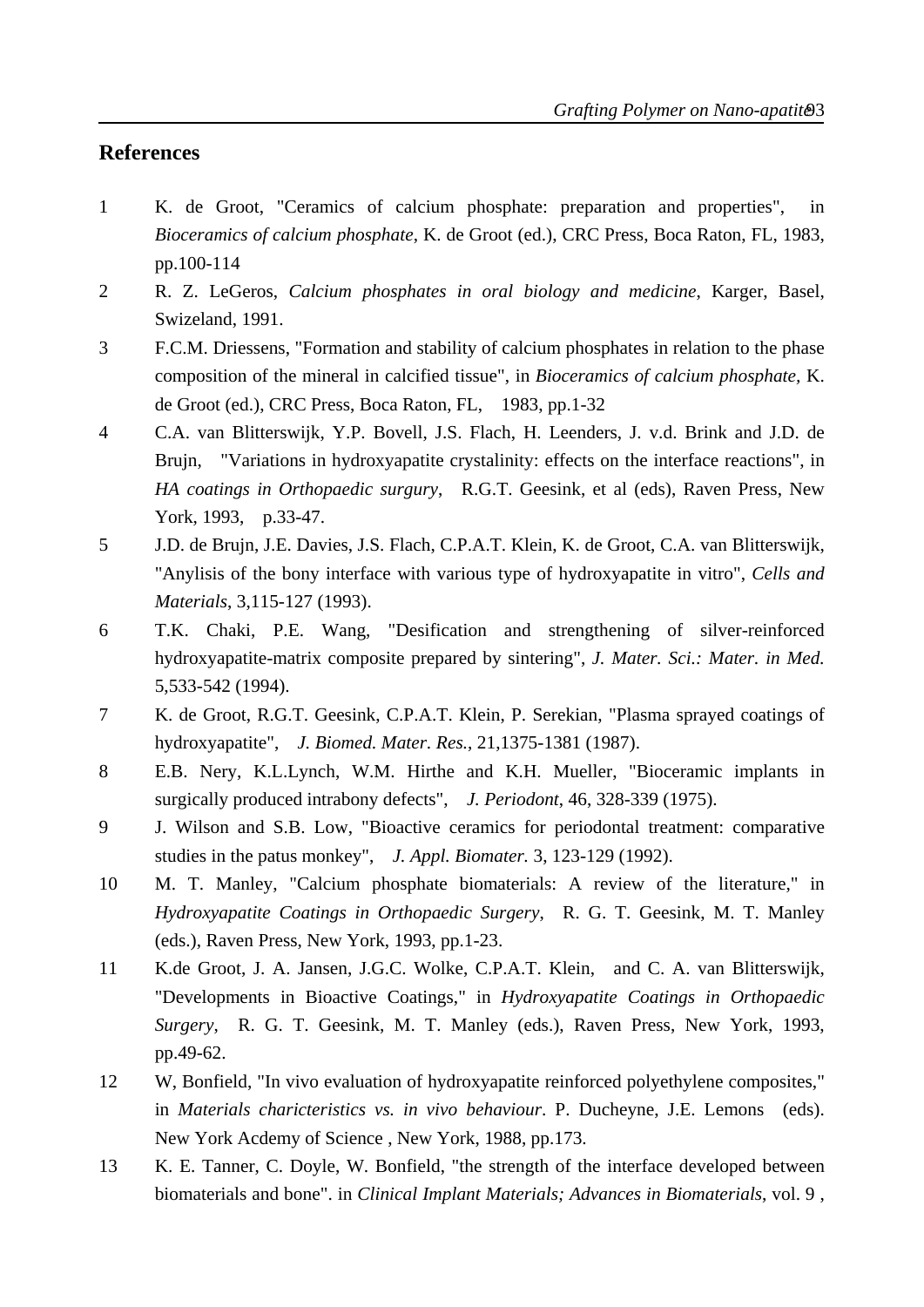G. Heimke, U. Soltesz, A.J. Lee, (eds.), Elsevier Science Publication, Amsterdam, 1990, pp. 149-154.

- 14 C.C.P.M. Verheyen, J.R. de Wijn, C. A. van Blitterswijk, P.M. Rozing, K. de Groot, "Resorbable hydroxyapatite reinforced poly(L-lactide) composites with bone bonding ability," in *Bone-Bonding Biomaterials*, P. Ducheyne, T. Kokubo, C.A. van Blitterswijk (eds.), Reed Healthcare Comunications, 1992, pp153-171.
- 15 R. Labella, M. Braden and S. Deb, "Novel hydroxyapatite based dental composites," *Biomaterals,* 15,1197-1200 (1994).
- 16 M. Spencer, M. Granpas, "Hydroxyapatite for chromatography. I. physical and chemical properties of different preparations," *J Chromatogr.* , 166,423-434 (1978).
- 17 T. Suzuki, M. Toyiyama, Y. Kwamoto, Y. Yokogawa, "Development of culture carrier for anchorage dependent animal cells using calcium phosphate ceramics sinters," *J. Fermentation and Bioeng.*, 70,164-168 (1990).
- 18 Nishizawa K, Toriyama M, Suzuki T, Kawamoto Y, Yokugawa Y and Nagata F, " Surface modification of calcium phosphate ceramics with silane coupling agents", *The Chemical Society of Japan* (1),63-67 (1995).
- 19 S. Amrah-Bouali, C. Rey, A. Lebugle, and D. Bernache, " Surface modification of hydroxyapatite ceramics in aqueous media," *Biomaterials*, 15,269-272 (1994).
- 20 Y. Li., C.P.A.T. Klein, X. Zhang, and K. de Groot, " formation of a bone-apatite like layer on the surface of porous HA ceramics", *Biomaterials*, 15, 835-841, 1994.
- 21 V. Delpech, and A. Lebugle, "Calcium phosphate and interfaces in orthopaedic cement," *Clinic Materials* 5,209-216, (1990).
- 22 D.N. Misra, "Adsorption of zirconyl salts and their acids on hydroxyapatite : use of the salts as coupling agents to dental polymer composites," *J. Den. Res.* 12,1405-1408 (1985).
- 23 J.C. Behiri, M. Braden, S.N. Khorasani, D. Wiwattanadate, W. Bonfield, "Advanced bone cement for long term orthopaedic implantations," in *Bioceramics,* Vol.4, W. Bomfield, G. W. Hastings, K.E. Tanner, (eds.), 1991, pp.301-307.
- 24 Q. Liu, J. R. de Wijn, and C.A. van Blitterswijk, "Surface modification of hydroxyapatite to introduce interfacial bonding with PolyactiveTM 70/30 in a biodegradable composites," *J. Mater. Sci. : Mater. in Med.*, 7, 551-557 (1996).
- 25 A.M.P. Dupraz, J.R. de Wijn, S. v.d. Meer, K. de Groot, " Characterization of silane-treated hydroxyapatite powders for use as filler in biodegradable composites," *J. Biomed. Mater. Res.* 30,231-238 (1996).
- 26 D. N. Misra, "Adsorption of low molecular weight poly(acrylic acid) on hydroxyapatite: role of molecular association and apatite dissolution," *Langmuir*, 7,2422-2424 (1991).
- 27 J. Ellis, A.M. Jackson, R.P. Scott, and A.D. Wilson, "Adhesion of carboxylate cements to hydroxyapatite. III. Adsorption of Poly(alkenoic acids)," *Biomaterials,* 11,379-384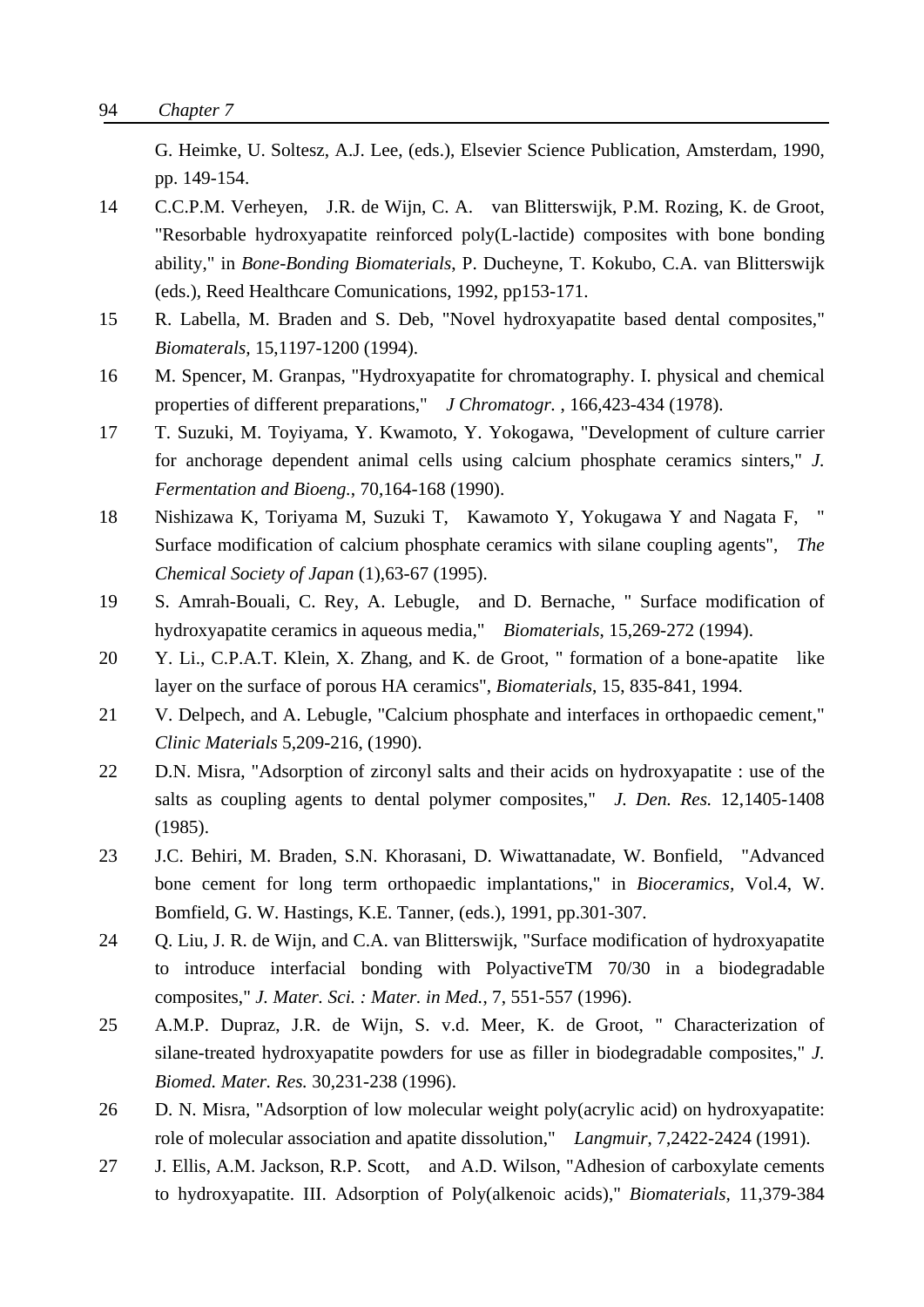(1990).

- 28 V. Hlady, H. Furedi-Milhofer, "Adsorption of human serum albumin on precipitated hydroxyapatite," *J. Coll. Interf. Sci.* 69,460-468 (1978) .
- 29 P. Schaad, J.M. Thomaan, J.C. Vogel, and P. Gramain, "Adsorption of neutral and anionic polyacrylamides on hydroxyapatite and human enamal: Influence on the dissolution knetics," J*. Coll. Interf. Sci*., 164,291-295 (1994).
- 30 P. Schaad, J.M. Thomann, J.C. Voegel and P. Gramain "Adsorption of neutral and anionic polyacrylamides on hydroxyapatite and human Enamel: influence on the dissolution kinetics," *J. Coll. and Interf. Sci*., 164,291-29 (1994).
- 31 J.P. Yesinowski, R.A. Wolfgang and M.J. Mobley, "New NMR methods for the study of hydroxyapatite surfaces," in *Adsorption on and Surface Chemistry of Hydroxyapatite,*  D.N Misra (ed.), Plenum, New York, 1984, pp.151-175.
- 32 X. Marchandise, "Nuclear magnetic resonance and biomaterials," In *Biomaterials-Hard Ttissue Repairing and Replacement*. D. Muster (ed.) Elsevier Sci. Pub. B.V., 1992, pp.107-114.
- 33 Y. Wu, M.J. Glimcher, C. Rey and J.L.Ackerman, "A unique protonated group in bone mineral not present in synthetic calcium phosphate: indentification by phosphorous-31 solid state NMR spectroscopy," *J. Mol. Biol.* 244,423-435 (1994).
- 34 M. Braun, P. Hartmaan, C. Jana , "19F and 31P NMR spectroscopy of calcium apatites," *J. Mmater. Sci.: Mater in Med.* 6,150-154 (1995).
- 35 J.P. Yesinowski and H. Eckert, "Hydrogen enviroments in calcium phosphates: <sup>1</sup>H MAS NMR at high spinning speeds," *J. Am. Chem. Soc*. 109,6274-6282 (1987).
- 36 J. Arends, J. Christoffersen, M. R. Christoffersen, H. Eckert, B. O. Fowler, J. C. Heughebaert, G. H. Nancollas, J. P. Yesinowski and S. J. Zawacki, "A Calcium hydroxyapatite precipitated from an aqueous solution," *J. Crystal Growth,* 84,515-532, (1987).
- 37 G. Cho and J. P. Yesinowski, "Multiple-Quantum NMR dynamics in the quasi-one-dimensional distribution of protons in hydroxyapatite," *Chemical Physics Letters,* 205,1-5 (1993).
- 38 H. Nagadome, K. Kawano and Y. Terada. "Identification of the adsorbing site of lysozyme onto the hydroxyapatite surface using hydrogen exchange and 1H NMR," FEBS, 317,128-130 (1993)
- 39 D. Bakker, J. J. Grote, C. M. F. Vrouenraets, S. C. Hesseling, J. R. de Wijn, C. A. van Blitterswijk, "Bone-bonding polymer (Polyactive<sup>TM</sup>)," in *Clinical Implant Material*, *Adv. in Biomater.* , G. Heimke, U. Soltesz, A.J.C. Lee, (eds.), Elsevier Sci. Pub. B.V., Amsterdam, 1990, pp.99-104.
- 40 C. A. van Blitterswijk, D. Bakker, H. Leenders, J. v.d. Brink, S.C. Hesseling, Y. P. Bovell, A. M. Radder, R. J. Sakker, M. L. Gallard, P. H. Heinze, G. J. Beumer,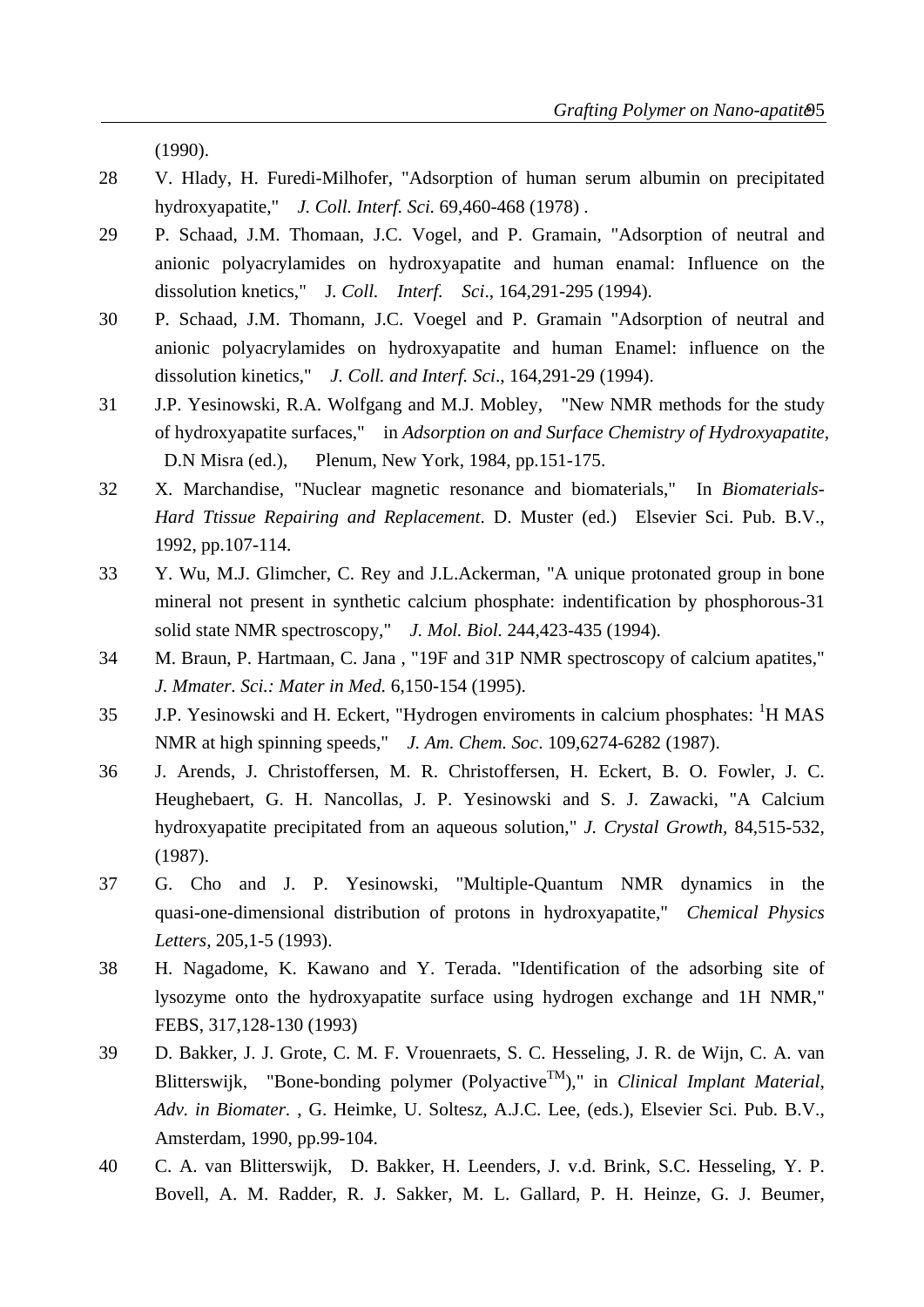"Interfacial reactions leading to bone-bonding with PEO/PBT copolymer (PolyactiveTM)," in *Bone-bonding Biomaterials*, P. Ducheyne, T. Kokubo, C.A. van Blitterswijk (eds.), Reed Healthcare Comunications, 1992, pp.153-171.

41 Y. Li, J. de Wijn, C. P. A. T. Klein, S. v. d. Meer and K. de Groot, "Preparation and characterization of nano-grade osteoapatite-like rod crystals," *J. Mater. Sci. : Mater in Med.*, 5, 252-255 (1994).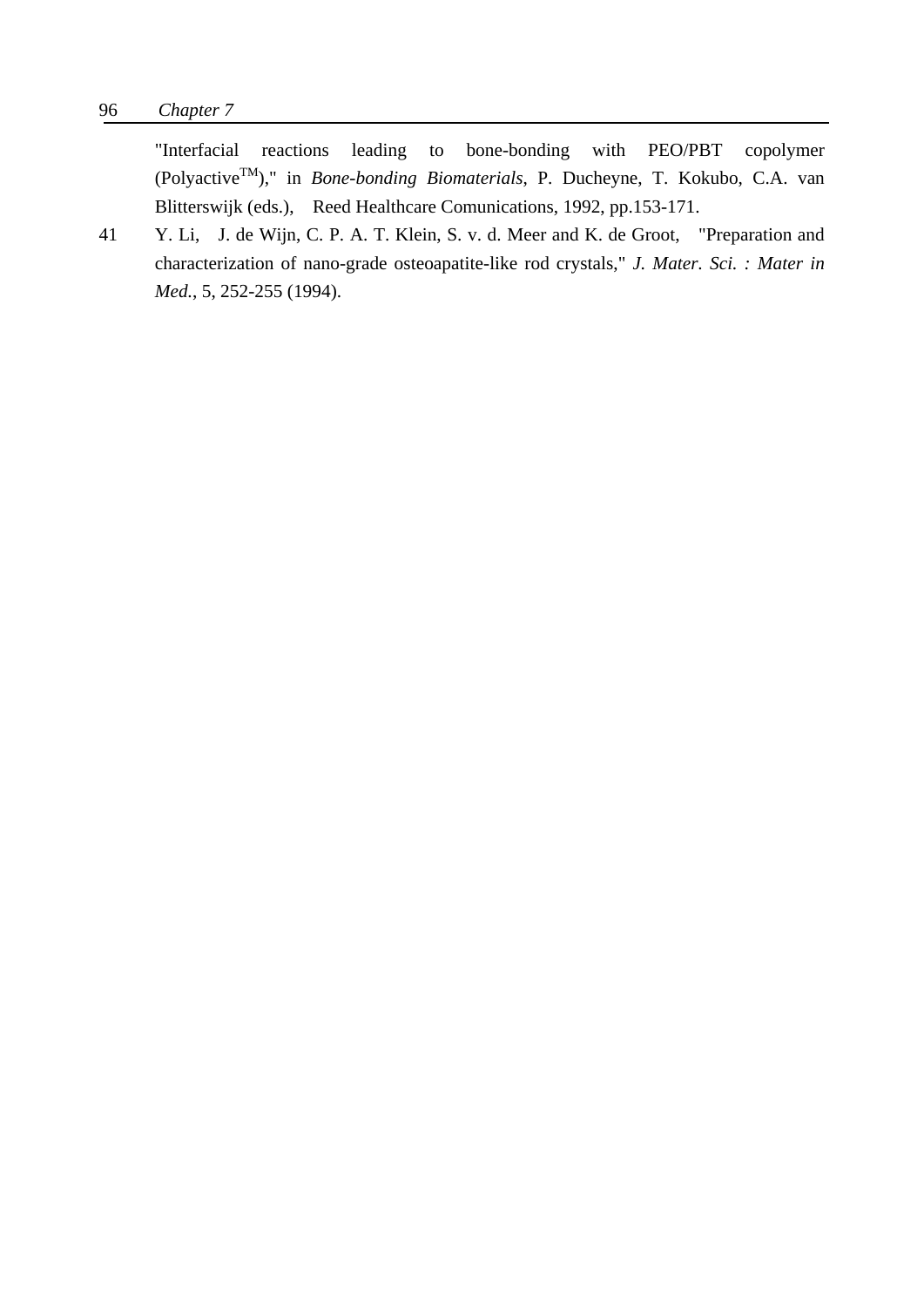# *Chapter 8*

# **A Study on the Grafting Reaction of Isocyanates with Hydoxyapatite Particles**

Q. Liu<sup>1,2</sup>, J. R. de Wijn<sup>1</sup> and C. A. van Blitterswijk<sup>1,2</sup>

1, Biomaterials Research Group, Leiden University, Prof. Bronkhorstlaan 10, 3723 MB Bilthoven; 2, Institute for Biomedical Technology, Twente University, 7500 AE, Enschede, The Netherlands

## **Abstract**

The surface grafting reactions of a series of isocyanates with hydroxyapatite particles at different temperatures were studied by Infra-red spectrophotometry (IR) and thermal gravimetric analysis (TGA). The study results show that both hexamethylene diisocyanate (HMDI) and isocyanateoethyl methacrylate (ICEM) react readily with HA, while ethyl isocyanato acetate (EIA) and butyl isocyanate (BIC) have lower reactivity towards HA particles. It has also been found that the reaction of ICEM with HA follows the second order reaction mechanism, while the reaction of HMDI with HA does not follow the second order mechanism due to the complexity of the reaction. Based on the study, it is concluded that ICEM and HMDI are suitable coupling agents for the coupling of polymers due to their reactivity towards HA.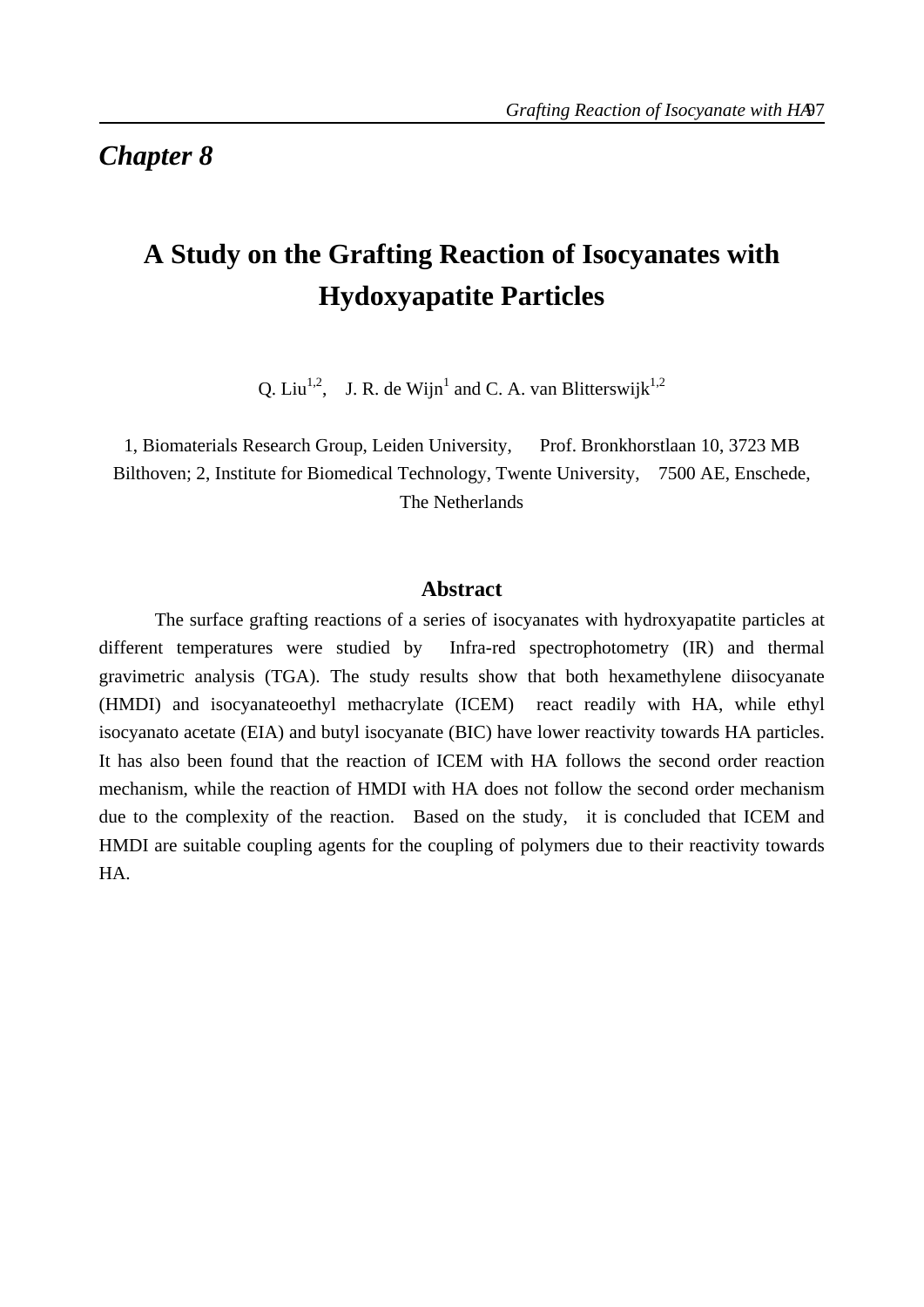# **Introduction**

Over the last decade, many efforts have been made toward the development of new bone substitute materials. Among them hydroxyapatite/polymer composites have attracted much attention since such composites may have osteoconductivity due to the presence of hydroxyapatite (HA) [1,2,3,4,5]. In making HA/polymer composites, the interfacial strength between filler and polymer offers a matter of concern, as lack of adhesion between the two phases will result in an early failure at the interface and thus in a decrease of mechanical properties, especially in terms of tensile strength. Several methods have been developed aimed at improving the adhesion between HA and polymer matrix. These methods include the use of coupling agents, such as silane [6,7,8], zirconyl salts [9], polyacid [10,11], and the introduction of a chemical linkage to octacalcium phosphate by co-precipitation [12,13]. In an effort to realize chemical linkage between HA and organic polymer, we have found that organic compounds with isocyanate groups can react readily with surface hydroxyl groups of hydroxyapatite [14], thus allowing us to chemically graft organic polymers to the surface of HA [14, 15].

The reaction kinetics between isocyanates and hydroxyl groups in solvent has been studied extensively [16,17]. However, there are no kinetic data on the reaction occurring at liquid/solid interfaces, as in the isocyanate-HA system. The reaction between a liquid and a solid is quite different from a reaction in solution, as many physical-chemical processes such as diffusion and adsorption of liquid reactant to the surface of solid are involved in addition to the chemical reaction. In order to optimize the grafting process with isocyanate, we performed this study on several isocyanates, namely: isocyanateoethyl methacrylate (ICEM), hexamethylene diisocyanate (HMDI), ethyl isocyanate acetate (EIA) and butyl isocyanate (BIC).

## **Materials and methods**

Isocyanateoethyl methacrylate (ICEM) was purchased from Polyscience with hydroquinone as stabilizer, and it was used without further purification. Hexamethylene diisocyanate (HMDI), butyl isocyanate (BIC) and ethyl isocyanatoacetate (EIA) and dibutyl tindilaurate were purchased from Aldrich and used without further purification. Nonsintered Hydroxyapatite (HA) powder was from Merck. It has been proved by IR and x-ray diffraction (XRD) spectroscopy to be a poorly crystallized carbonated hydroxyapatite. The powder has a BET specific surface area of 66 m<sup>2</sup>/g. HA was dried at 125  $^{\circ}$ C for at least 48 hours before being used. DMF was dried over molecular sieves.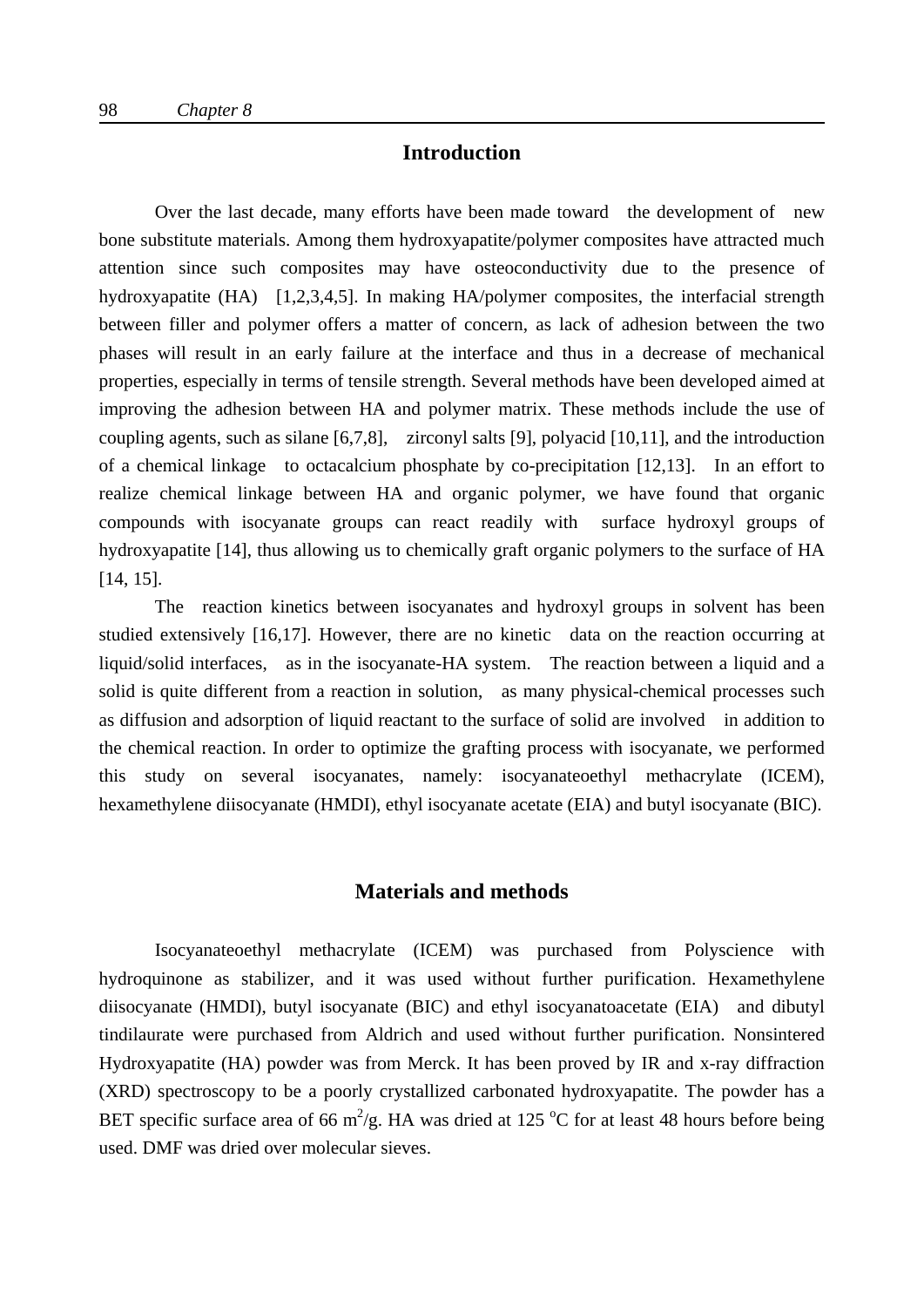| Isocyanat<br>e | Concentration(s) $(M)$ | Reaction temperature $({}^{\circ}C)$ | Comments                              |
|----------------|------------------------|--------------------------------------|---------------------------------------|
| <b>ICEM</b>    | 0.13                   | 20, 50, 70                           |                                       |
| <b>HMDI</b>    | 0.15,<br>0.04          | 20, 50, 75<br>20, 65                 | samples were quenched<br>with $CH3OH$ |
| <b>EIA</b>     | 0.30                   | 50                                   |                                       |
| <b>BIC</b>     | 0.30                   | 70                                   |                                       |

**The grafting Procedure**

| <b>Table 1.</b> The concentrations of isocyanates and the reaction temperatures used in the study |
|---------------------------------------------------------------------------------------------------|
|---------------------------------------------------------------------------------------------------|

The grafting was performed at different reaction temperatures and by using an isocyanate solution in DMF of specific molarity as indicated in table 1. A typical procedure is as follows: 10 gram dried HA, 98 ml DMF and 0.013 mol ICEM (2 ml) were put into a 250 ml flask. 0.1 ml dibutyltin dilaurate was used as catalyst of the reaction. Hydroquinone was used as inhibitor of the polymerization (150 ppm). The reaction was kept at certain temperature under the protection of  $N_2$ . At certain time intervals, a 1.5 ml sample was taken from the reaction vessel, the powder separated by centrifuging. The powder was washed with DMF 3 times and further washed by CHCl<sub>3</sub> for 2 times to remove DMF. Samples were dried at 60  $^{\circ}$ C. In order to study the effect of the inhibitor, a control reaction without inhibitor was also carried out at  $50^{\circ}$ C.

|     | $OCN-CH_2CH_2-OC(O)-C(CH_3)=CH_2$ |             | <b>ICEM</b><br>$Mw =$ |  |
|-----|-----------------------------------|-------------|-----------------------|--|
| 156 |                                   |             |                       |  |
|     | OCN-CH2CH2CH2CH2CH2CH2-NCO        | <b>HMDI</b> | $Mw = 168$            |  |
|     | $OCN-CH2C(O)O-CH2CH3$             | EIA         | $Mw = 129$            |  |
|     | $OCN-CH_2CH_2CH_2-CH_3$           | <b>BIC</b>  | $Mw = 99$             |  |
|     |                                   |             |                       |  |

**Figure 1**. The isocyanates used in the study.

#### **TGA and IR spectroscopy**

Thermal gravimetric analysis (TGA, Du Pont 910) was performed from room temperature to 700 °C at a rate of 10 °C/min and using 20-30 mg samples. The weight loss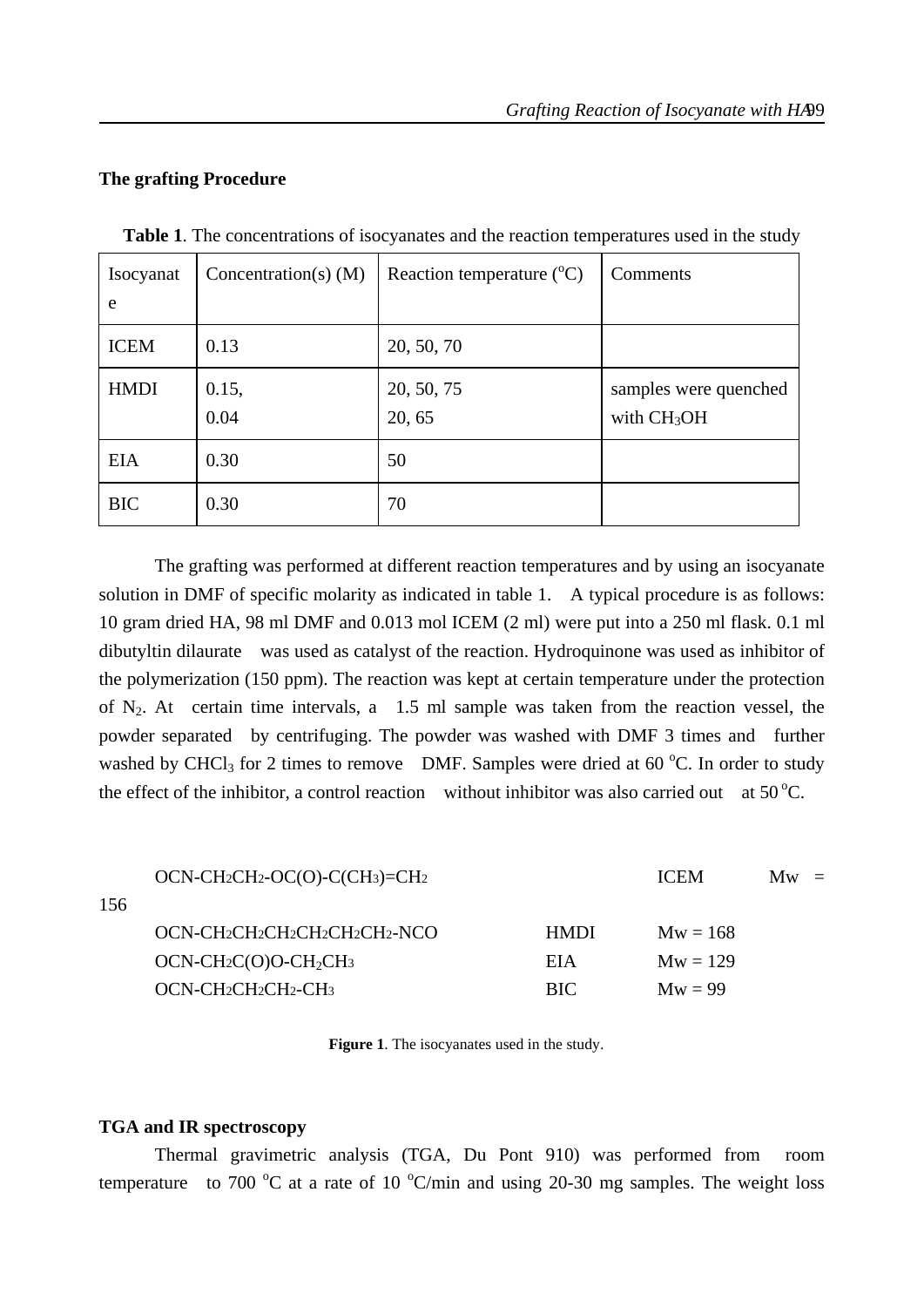during the heating process was determined. The amount of grafted isocyanate was supposed to be equal to the weight loss and expressed as a molar percentage of the powder's total weight.

Infra-red spectra ( Perkin Elmer 783) were recorded from 4000 - 200 cm-1 by using KBr tablets.

### **Reaction Order of the Grafting Reaction**

The raction order was estimated by fitting the reaction data obtained from TGA measurements to the classical first order or second order kinetic equation:

| For a first order reaction :  | $t = C - D \log(a-x)$         |
|-------------------------------|-------------------------------|
| For a second order reaction : | $t = C + D \log[(a-x)/(b-x)]$ |

where C and D are constants, t is the reaction time, a and b are the starting concentrations of the reactants (the initial concentration of hydroxyl groups on the surface of HA was taken as 0.1 M as an estimation and considered to be homoggenously distributed through the reaction medium). x is the concentration of disappeared reactant at time t which equals the molar concentration of grafted material at that time.

# **Results**

#### **ICEM grafting**

Figure 2 gives a typical IR spectrum of ICEM grafted HA powder. The presence of amide peaks at 1660 and 1570 cm<sup>-1</sup>, and the presence of ester carbonyl band at 1730 cm<sup>-1</sup> indicate the existence of bound ICEM on HA (figure 2 and 3). The peak at  $1270 \text{ cm}^{-1}$  is the ester absorption band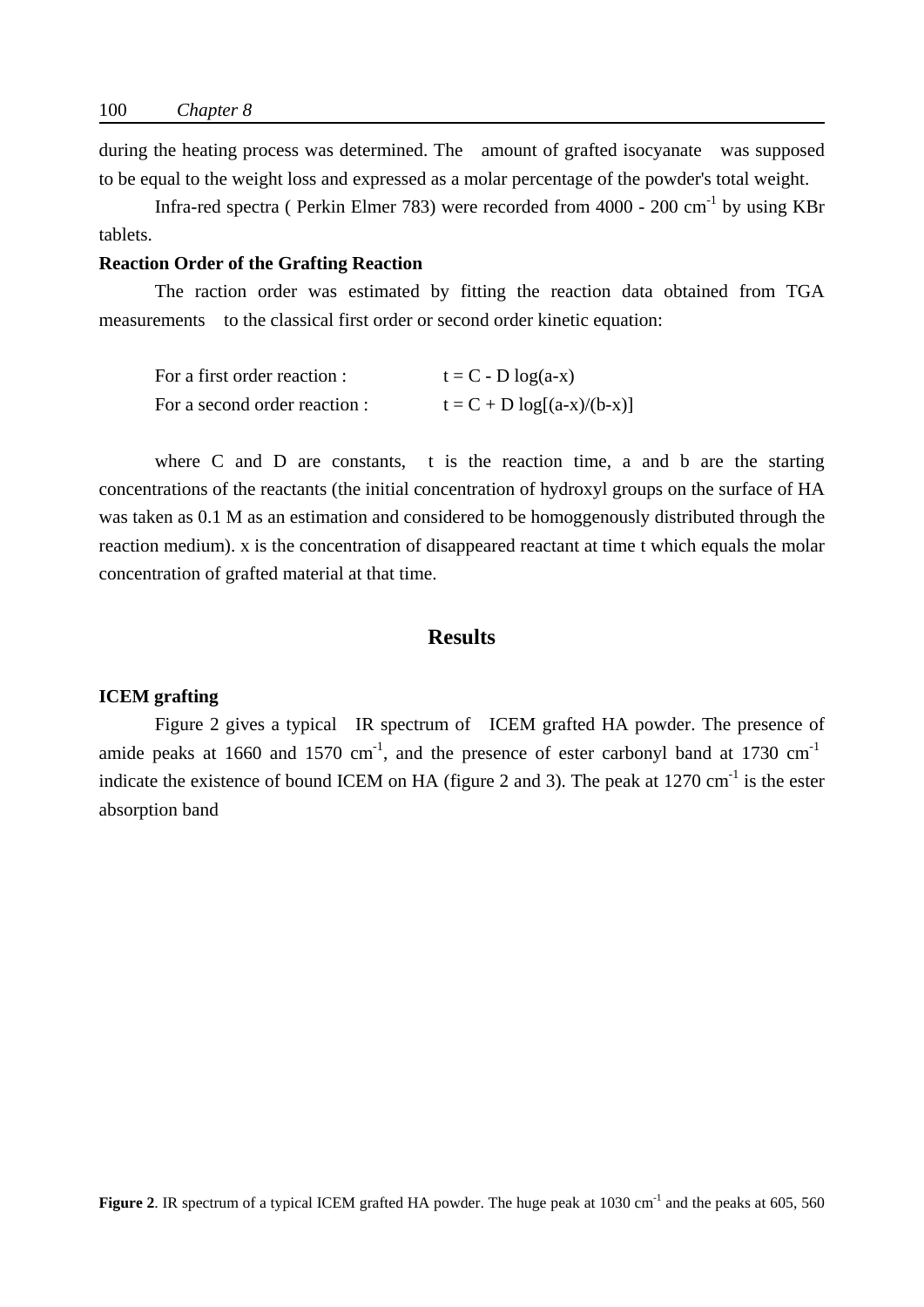$cm^{-1}$  are the P-O absorption bands of hydroxyapatite. A broad peak at 3420 cm<sup>-1</sup> is from the absorption band of H<sub>2</sub>O which is present in the KBr tablet. The presence of ester carbonyl band of ICEM at 1730 cm<sup>-1</sup> ( $\star$ ), amide bands at 1660 and 1570 cm<sup>-1</sup>( $\diamond$ ), and a ester absorption band from the urethane linkage at 1270 cm<sup>-1</sup>( $\diamond$ ) indicates that ICEM was chemically bound to the surface of HA.

of  $-C(=O)-O$ - which resulted from the coupling reaction of isocyanate group with surface hydroxyl groups of HA.. The changes of the absorption intensity of these peaks indicate that the amount of grafted ICEM was increased by increase of the reaction time (figure 3). The intensity of the ester carbonyl absorption band at  $1730 \text{ cm}^{-1}$  is lower than that of the amide carbonyl band at 1660 cm<sup>-1</sup> (figure 3) after 24 hours reaction at 50 °C in the presence of hydroquinone inhibitor while at 70  $^{\circ}$ C, the intensity of ester carbonyl band is slightly higher than that of the amide carbonyl band at  $1660 \text{ cm}^{-1}$  (figure 4). Deviating IR spectra were obtained from the control reaction products without using inhibitor (figure 5). It can be observed that with the increase of the reaction time, the intensity of the ester carbonyl absorption band at  $1730 \text{ cm}^{-1}$  was increased significantly and was much higher than the amide carbonyl band at  $1660 \text{ cm}^{-1}$  (figure 5).

Figure 3. IR spectra of ICEM grafted HA powder particles at 50 °C. The intensity of the ester carbonyl absorption band  $(*, 1730 \text{ cm}^{-1})$  as well as the amide bands  $(*, 1660 \text{ cm}^{-1}$  for amide carbonyl and 1570 cm<sup>-1</sup> for amide -N-H)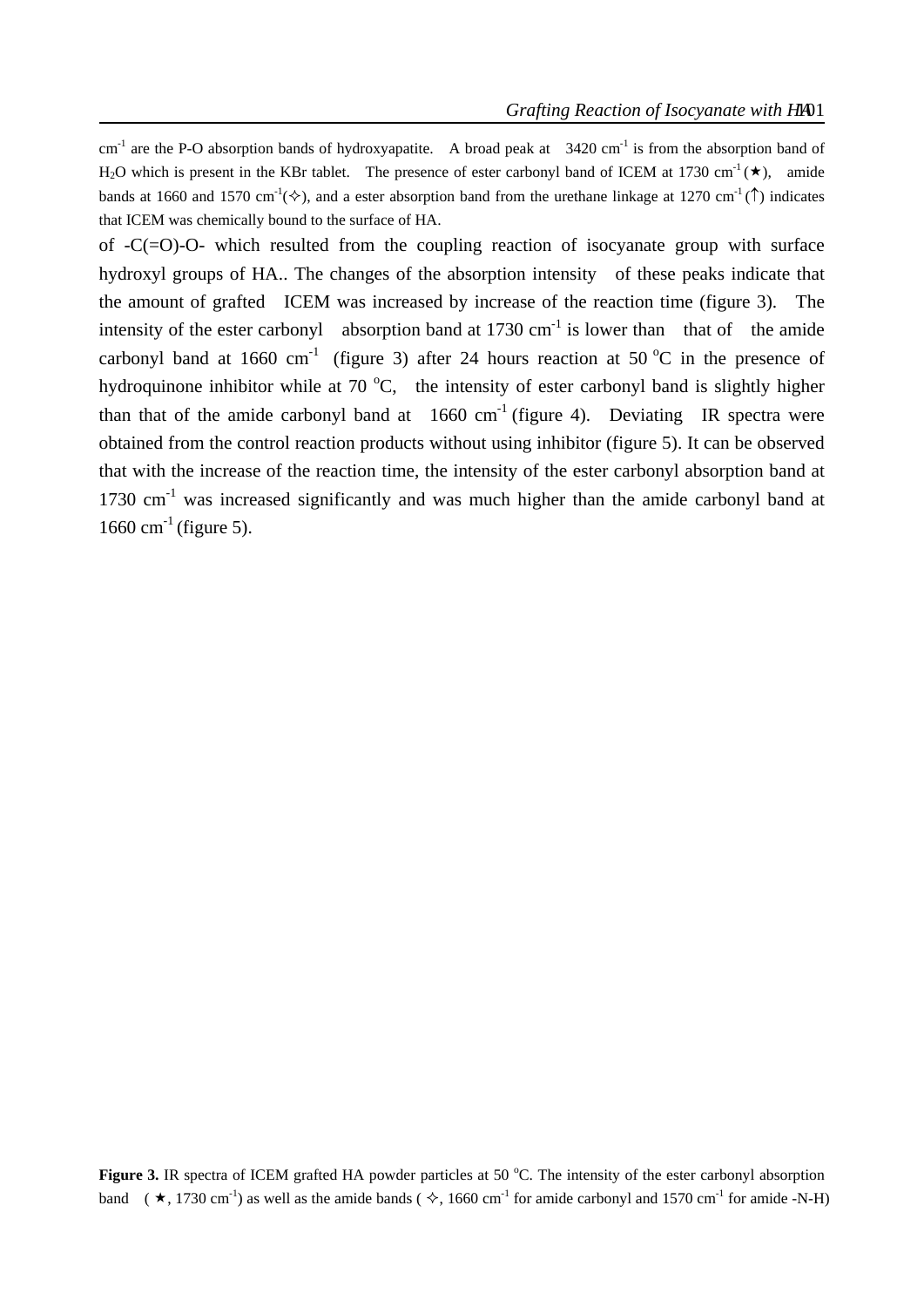was increased with the increase of reaction time. Also note the relative intensity of ester carbonyl band (1730 cm<sup>-1</sup>) to amide carbonyl band  $(1660 \text{ cm}^{-1})$ . (a) 2 hours reaction; (b) 9.5 hours reaction; (c) 22 hours reaction.

Figure 4. IR spectra of ICEM grafted HA powder at 70 °C. Note the relative intensity of ester carbonyl band at 1730 cm<sup>-1</sup> ( $\star$ ) to that of amide band at 1660 cm<sup>-1</sup>( $\diamond$ ). (a) 12 hours reaction; (b) 36 hours reaction.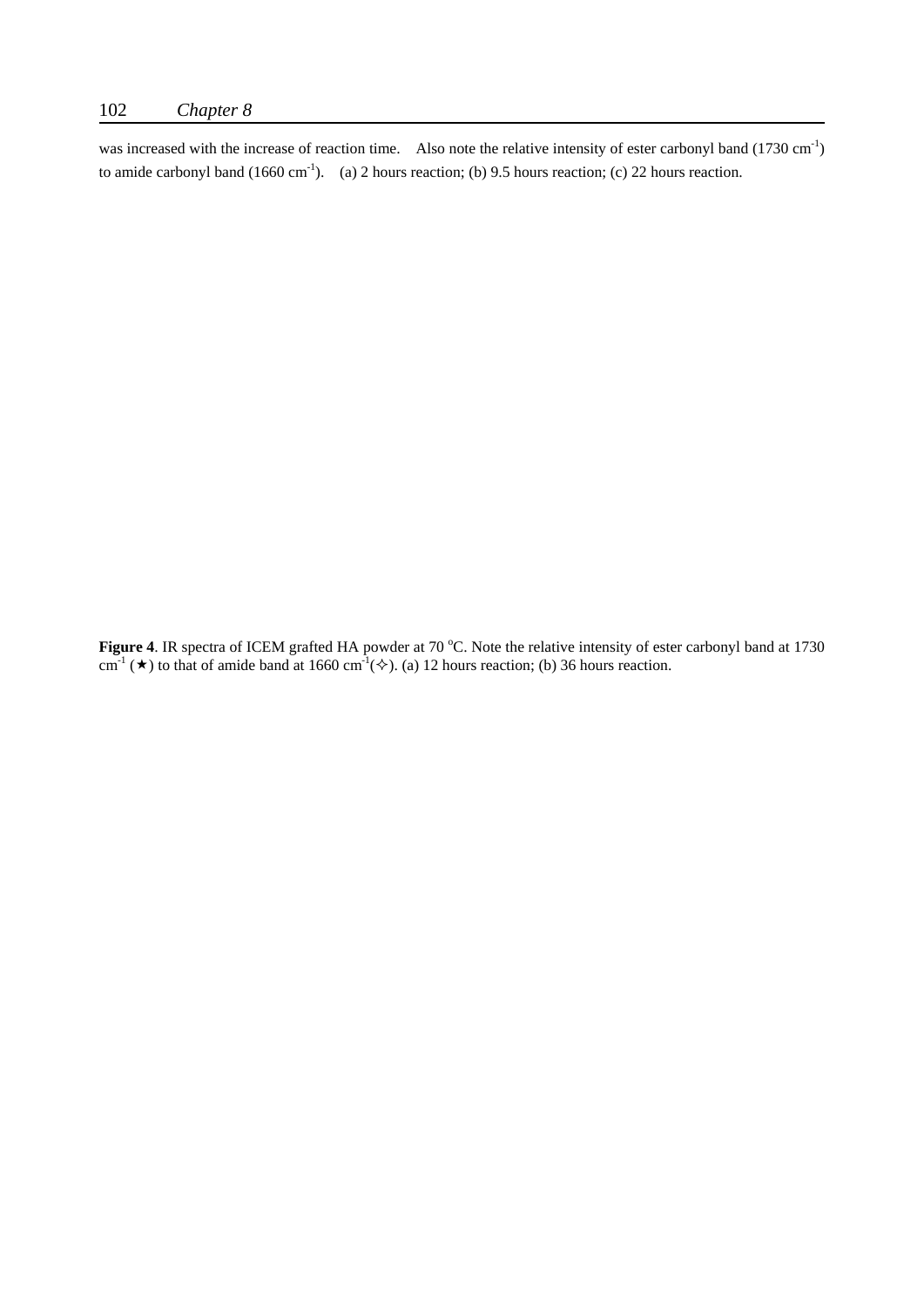Figure 5. IR spectra of ICEM grafted HA powder at 50  $^{\circ}$ C without using hydroquinone as polymerization inhibitor. Note the relative intensity of ester carbonyl band at 1730 cm<sup>-1</sup> ( $\star$ ) to that of amide carbonyl band at 1660 cm<sup>-1</sup>( $\diamond$ ). (a) 1 hour reaction; (b) 7.5 hours reaction; (c) 24 hours reaction.

**Figure 6.** Grafting yields of ICEM at different reaction temperature and reaction time. Note the increase of the yield when no polymerization inhibitor is present.

Figure 6 gives the amount of grafted ICEM at different temperatures and different time intervals as determined by TGA. As can be seen from figure 6, generally speaking, the reaction strongly depends on the reaction temperature, the reaction at  $70\text{ °C}$  could reach "completion" within 12 hours. At 50  $^{\circ}$ C, the reaction reached nearly the same final level after 22 hours reaction. At 20  $^{\circ}$ C, almost no grafting reaction occurred.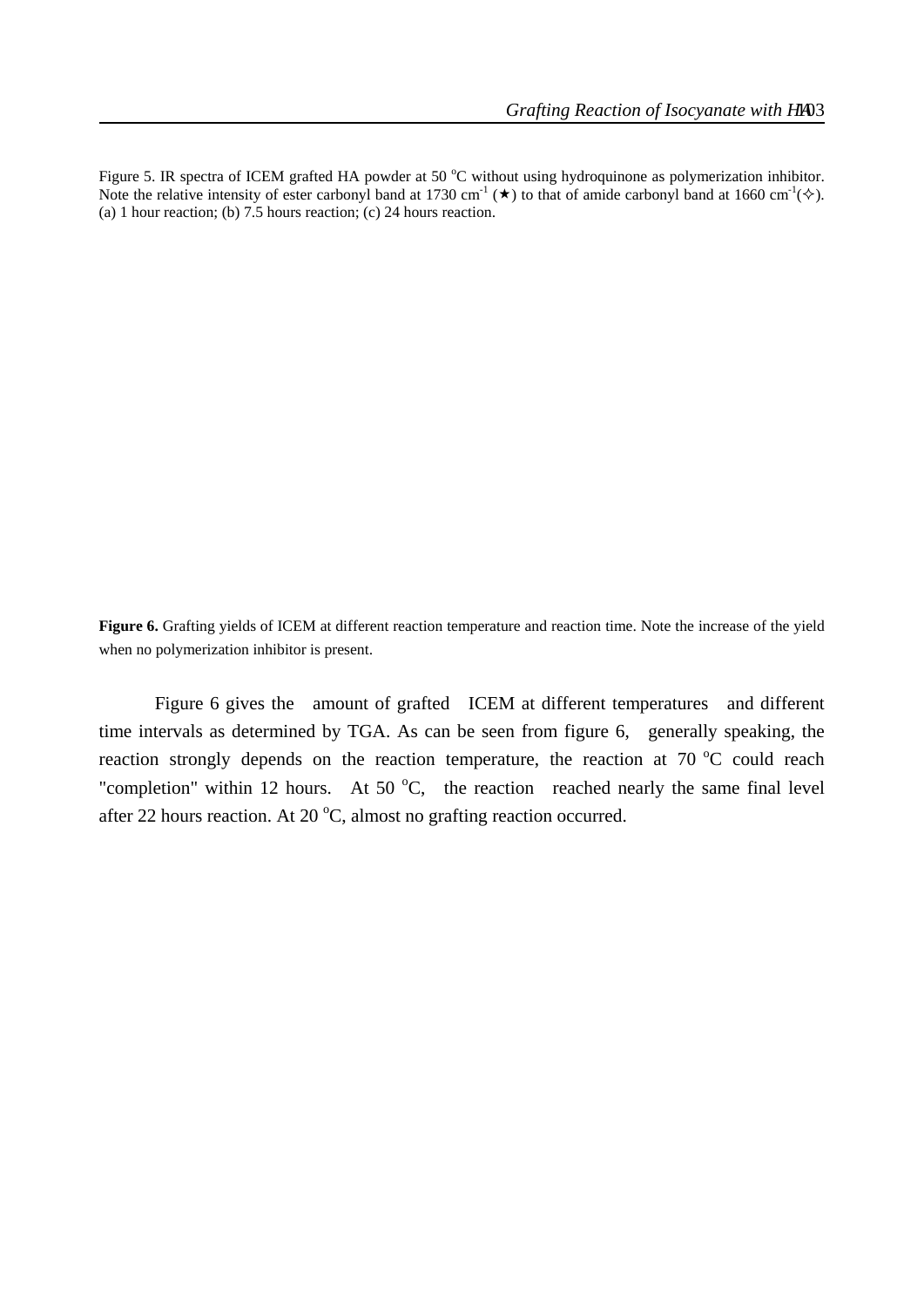**Figure 7**. The kinetic data fitting of ICEM grafting shows a linear relation of raction time with  $log[(a-x)/(b-x)]$ , indicating that the reaction is a second order reaction. (a) Reaction at 50 °C; (b) Reaction at 70 °C.

The fitting of the kinetic data obtained by the TGA measurement revealed that the reaction of ICEM with HA is a second order reaction (figure 7).

#### **HMDI grafting**

The IR spectra (figure 8) indicate the existence of HMDI on the surface of HA by the presence of strong CH<sub>2</sub> vibration bands at 2940 and 2850 cm<sup>-1</sup>, amide bands at 1620 cm<sup>-1</sup> and 1575 cm<sup>-1</sup>. It is also noted that the intensity of  $CH_2$  vibration bands and the amide carbonyl band increases with the increase of reaction time (figure 8). Since the reaction was quenced by CH<sub>3</sub>OH, both the urethane linkage which resulted from the coupling reaction of HMDI and HA and the urethane linkage from the quenching reaction may contribute to these newly emerged amide absorption bands. In caculating the grafting yield, the molecular weight of the adduct of HMDI and methanol was used (200 instead of 168).

Increase of the temperature also increases the reaction rate and the amount of grafted HMDI (figure 9). The grafting reaction at 75  $\mathrm{^{\circ}C}$  had a saturation yield of 1.5 mmol/gHA. At 20  $\rm{^oC}$ , the reaction had a yield of 0.3 mmol/gHA after 5 hours reaction. It has been found that the reaction proceeds very fast during the first 5 hours.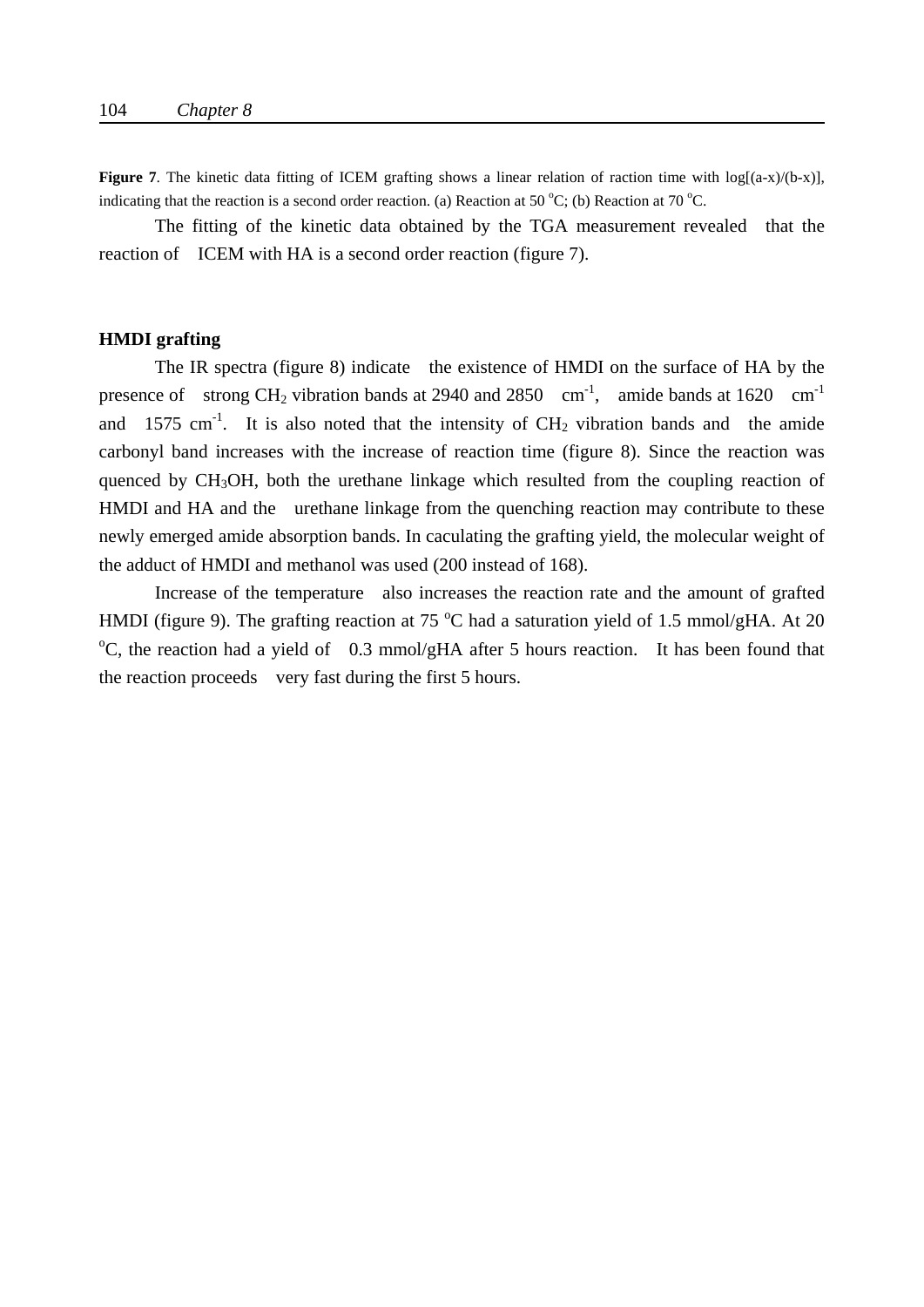**Figure 8.** IR spectra of HMDI grafted HA powder particles at room temperature. The intensity of the CH<sub>2</sub> bands ( $\Delta$ , 2960 and 2850 cm<sup>-1</sup>) as well as that of amide bands ( $\diamond$ , 1620, 1575 cm<sup>-1</sup>) was increased with the increase of reaction time. (a) 1 hour reaction; (b) 3 hours reaction; (c) 23 hours reaction.

**Figure 9**. The grafting yields of HMDI at different reaction temperature and different reaction time.

### **EIA grafting**

The weight losses of EIA treated powder were in the order of 2% wt ( 0.16 mmol/gHA) throughout the whole reaction period (1- 24 hours) as determined by TGA. The IR spectrum showed that there were small peaks at  $2940$  and  $2850$  cm<sup>-1</sup>, which correspond to the -CH<sub>2</sub> vibration band. A small amide absorption band at  $1570 \text{ cm}^{-1}$  could also be observed (figure 10). The broad peak at 1640 cm<sup>-1</sup> is largely due to the H<sub>2</sub>O absorption from the KBr tablet. No ester carbonyl absorption  $(1730 \text{ cm}^{-1})$  could be detected in the spectra.

#### **BIC grafting**

The amount of organic mater on the surface of HA was 1.7% wt (0.23 mmol/gHA) both at 70 °C and 20 °C after 24 hours reaction. IR spectra also show small peaks of CH<sub>2</sub> vibration at 2940 and 2850 cm<sup>-1</sup>, and a small amide peak at  $1570 \text{ cm}^{-1}$  (figure 10). The broad peak at  $1640 \text{ cm}^{-1}$  is due to the H<sub>2</sub>O absorption from the KBr tablet.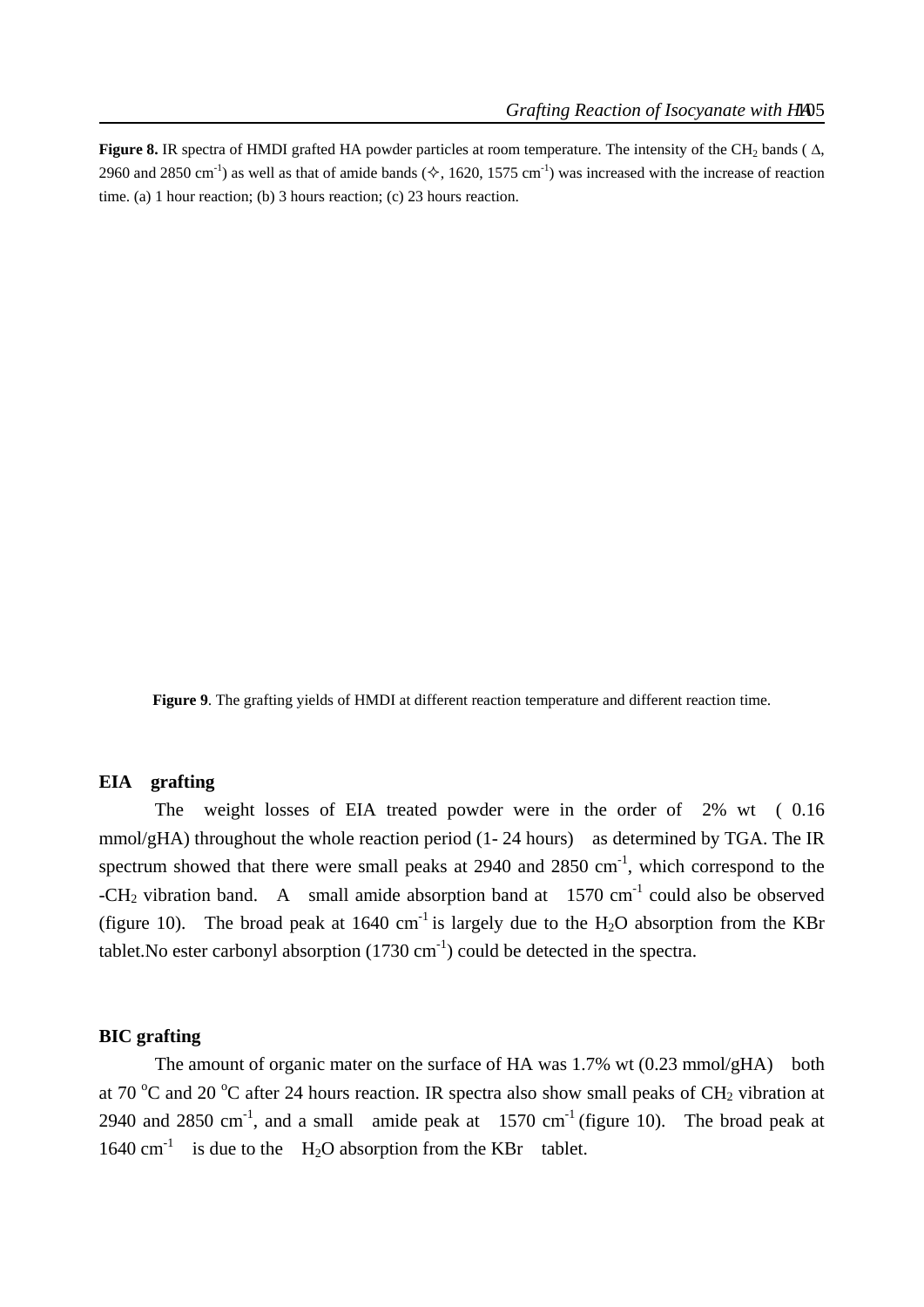**Figure 10.** IR spectra of BIC (a) and EIA (b) grafted powders after 24 hours reaction. (a) BIC grafted at 70  $^{\circ}$ C; (b) EIA grafted at 50 °C. Small amide absorption bands can be observed at 1570 cm<sup>-1</sup>( $\diamond$ ).

### **Discussion**

A reaction between liquid and solid is very complex due to the fact that both chemical and physical processes are involved in a heterogeneous reaction. A typical heterogeneous reaction which occurs at the interface of solid/liquid may often consist of the following steps: (a). Diffusion of the reactants from the bulk of the liquid phase to the interface of solid/liquid. If an additional layer of solid product and inert materials (e.g. the products from the reaction of liquid and solid reactants) is present at the interface, the reactants would have to overcome the resistance of this layer before they could reach the surface of the solid phase.

(b). Chemical reaction between the liquid reactants and the solid reactants.

Therefore, factors such as the diffusion characteristics of the liquid phase, the interfacial energy of the liquid reactants/solid, and the chemical kinetic ( activation energy, concentration of the reactants, temperature, etc.) may affect the reaction.

A homogeneous reaction between hydroxyl group and isocyanate with alkyl tin as catalyst is a second order reaction [16]. Since the alkyl-tin catalyst is a specific catalyst for the reaction of hydroxyl with isocyanate, it is believed that an intermediate is formed prior to the condensation. In a homogeneous system, the reaction rate can be written as:

 $-d[NCO]/dt = K_{obs}[NCO][OH]$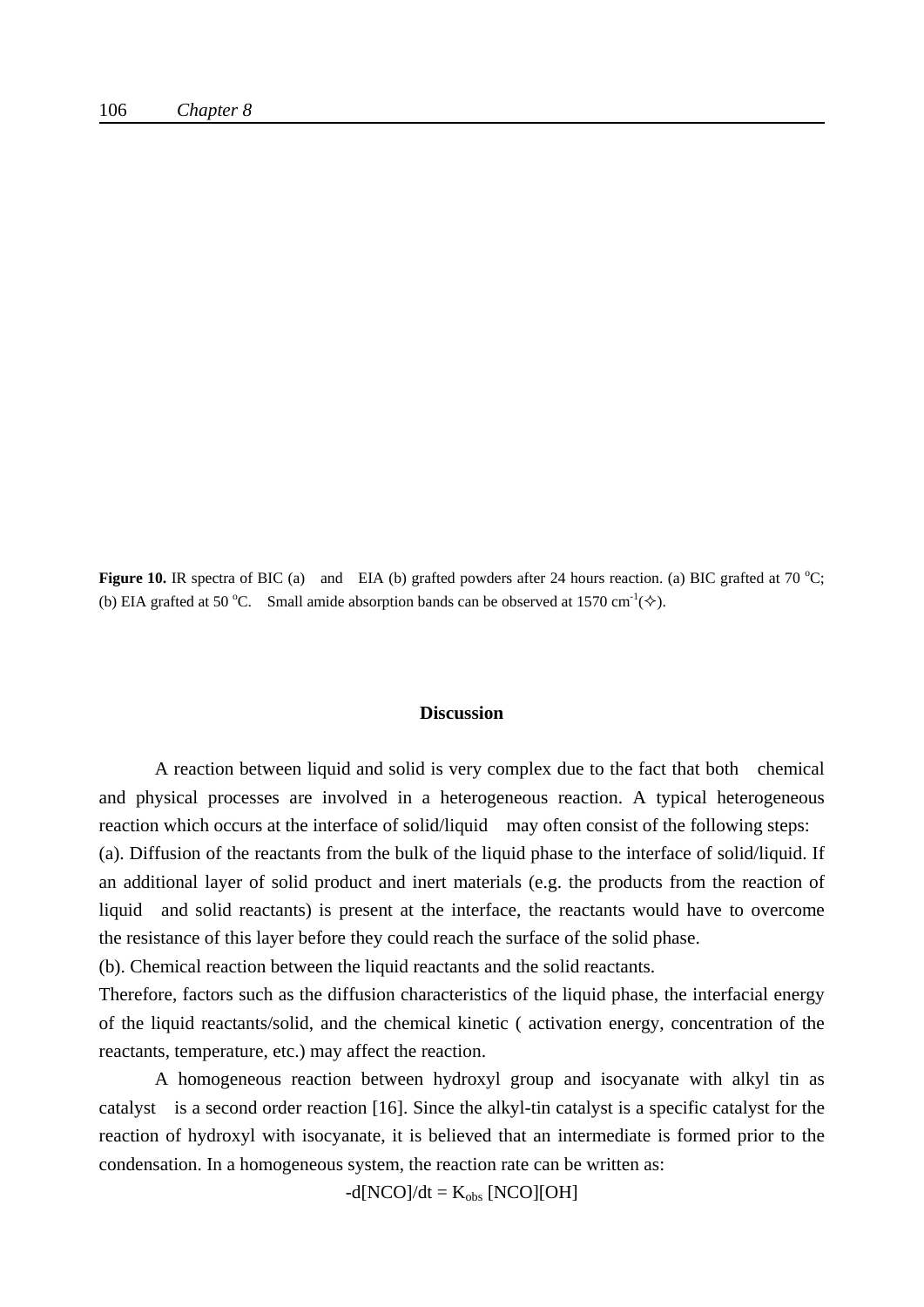### **ICEM grafting**

Generally speaking the reaction of isocyanate groups with hydroxyl groups will result in a urethane or carbamate  $(-O-C(=O)-NH)$  linkage, which is characterized by a secondary amide absorption band -C(=O)-NH between 1695 - 1615 cm<sup>-1</sup>, In the case of ICEM grafting, an ester linkage from the methacrylate will be introduced at  $1730 \text{ cm}^{-1}$ . The presence of these functional groups provide the possibility to monitor the reaction by IR spectrophotometer.

As can be seen from from spectra of figure 3 and 4, the appearance of amide peaks at 1660 cm<sup>-1</sup>, 1570 cm<sup>-1</sup> and an ester absorption C(=O)-O- at 1270 cm<sup>-1</sup> strongly indicates that a urethane linkage was created. The ester absorption band at  $1730 \text{ cm}^{-1}$  which stands for the presence of the methacrylate part of ICEM can also be seen. The combination of newly appeared absorption bands and the totally dissappearence of isocyante absorption band at 2200  $\text{cm}^{-1}$  leads to the conclusion that ICEM was grafted to HA. We also found in a previous solid  $^{1}$ H NMR study that the amount of apatite hydroxyl groups had been decreased after HMDI and polyethylene glycol grafting [14]. The NMR study together with the IR spectrophotometry study led to the conclusion that it is the structural hydroxyl group of HA instead of phosphate proton which reacted with isocyanate. The present study confirms our previous finding that the

For this heterogenous reaction of HA with ICEM, the kinetic data can be nicely fitted into the second order reaction equation as stated previously (figure 7), indicating that the reaction between HA and ICEM is still a second order reaction.

organic isocyanate groups can react with the surface hydroxyl groups of HA..

Increase of the reaction temperature favours the grafting rate. The grafting amount was significantly increased with increase of the reaction temperature, either in the presence or without the presence of hydroquinone inhibitor. Without inhibitor, the yield was higher than that in the presence of inhibitor. The IR spectra clearly show that in the presence of inhibitor, the amide carbonyl absorption band  $(1660 \text{ cm}^{-1})$  is higher than or comparable to the ester carbonyl band (1730 cm<sup>-1</sup>) after 24 hours reaction (figure 3, 4). Without inhibitor, the ester carbonyl absorption band is much higher than the amide carbonyl band which clearly indicates that polymerization took place. Two possible mechanisms may be involved in the polymerization: (1). polymerization of ICEM, along the methacrylate groups, prior to the grafting. (2). grafting of ICEM to HA followed by polymerization with uncoupled ICEM.

Both mechanisms will contribute to the higher yield of grafting of ICEM.

In the presence of hydroquinone inhibitor, the IR spectra show that the intensity of amide carbonyl absorption band is higher than that of ester carbonyl band. The TGA determination shows that the weight percentage of grafted ICEM is lower than when the inhibitor is absent. Also the kinetic data which show a nice fit to second order reaction kinetics suggest that the presence of inhibitor apparently prevented the polymerization of ICEM. For the purpose of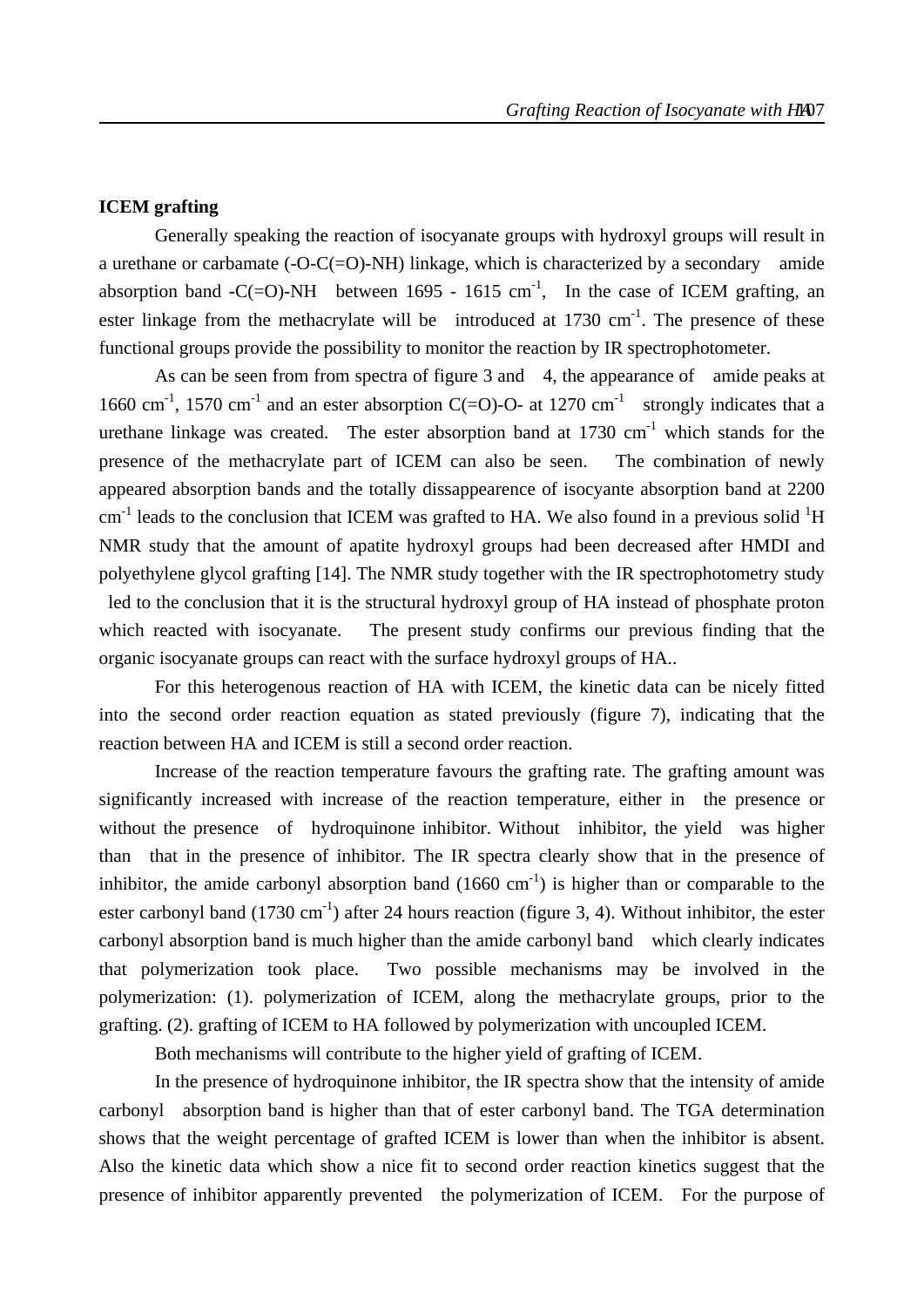using ICEM as a coupling agent between HA and a polymer matrix (i.e. PMMA, poly(HEMA)), it is, therefore, necessary to use inhibitor to prevent the polymerization in the grafting stage.

The results also show that both the concentration and the reaction temperature will affect the grafting reaction. At low concentration (0.13 M) and room temperature, almost no grafting took place.

Estimating the surface hydroxyl groups of HA from the saturation yield of the reaction gives about 0.7 mmol OH/g HA. If we assume that the Merck powder used in this study is a stoichiometric hydroxyapatite, then the total amount of hydroxyl groups of HA should be 2 mmol/gHA, thus the result means that at least about 35% of the hydroxyl groups of HA is present on the surface.

 Briefly, for the purpose of effectively introducing a double bond to the surface of HA particles, moderate reaction temperatures (i.e.  $50^{\circ}$ C) and lower concentrations of ICEM as well as the use of inhibitor is necessary,

#### **HMDI grafting**

The presence of the carbamate peaks at  $1620 \text{ cm}^{-1}$ ,  $1575 \text{ cm}^{-1}$ ,  $1260 \text{ cm}^{-1}$  and CH<sub>2</sub> bands at 2940, 2850 cm<sup>-1</sup> confirms that grafting reaction took place at the surface of HA even at room temperature and a low concentration of HMDI (0.042 M) (figure 8). The changes in the intensity of the carbamate bands as well as the  $CH<sub>2</sub>$  bands at 2960 and 2850 cm<sup>-1</sup> indicate that the grafting yield increases with increase of the reaction time. The study by TGA also indicates that the reaction proceeds easily even at room temperature (figure 9) and a low concentration (0.042 M). The reaction achieves saturation within about 7 hours. Increase of the reaction temperature and the concentration of HMDI significantly increases the reaction rate as well as the saturation yield of grafted material.

Increase of the concentration of isocyanate and of the reaction temperature certainly can be expected to increase the reaction rate and the grafted amount within a certain period of the reaction according to the rate equation of the isocyanate-alcohol system. Kinetic analysis becomes more complecated in this case because the reaction of one isocyanate group imobilizes the other at the same molecule. Moreover, two side reactions, namely allophanate formation and oligomer formation, have to be considered (figure 11). Although both reactions can be largely avoided by using low concentrations of isocyanate and low reaction temperatures  $(\leq 120 \degree C)$ , the allophanate formation can still take place at 40 °C in solution. Actually, this reaction has been used to modify the surface of polyurethane at 40  $^{\circ}$ C with the same alkyl tin catalyst [18].

Both of the side reactions will lead to a higher grafting yields. The fact that the apparant saturation yields are higher at higher temperature (figure 9) raises the suspicious that indeed such side reactions played a role in determing the results.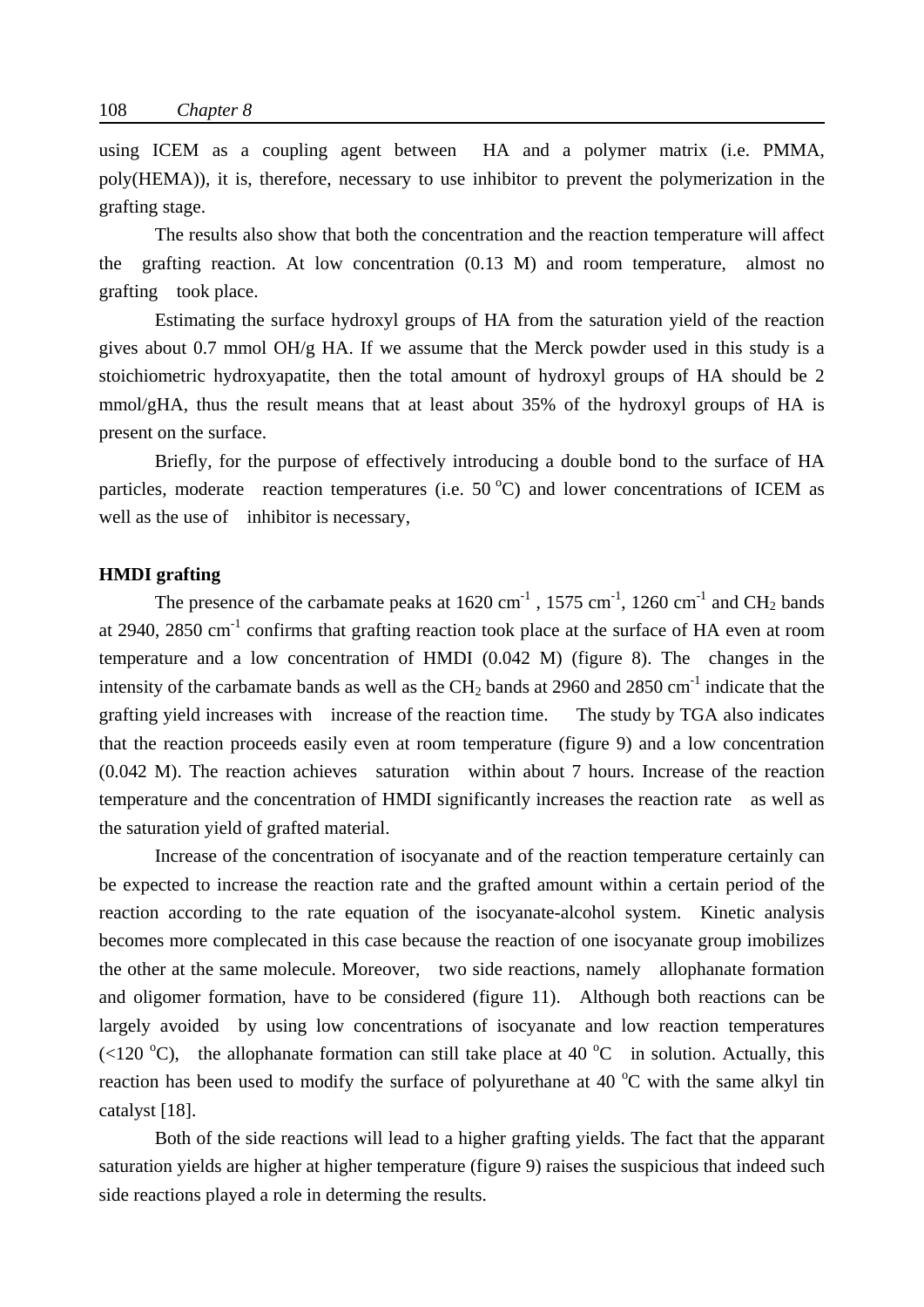**Grafting Reaction of Isocyanate with HAO** 

Figure 11. Two possible side reactions of HMDI grafting.

# **EIA grafting**

The fact that the TGA data show that there was 2% wt organic matter on the surface of HA, and the IR data do not show the expected intensity of amide absorption bands as in the case of ICEM and HMDI (figure 10), indicates that the reaction between EIA and HA does not proceed as easily as ICEM and HMDI.

Although we used the same concentration of isocyanate groups in EIA grafting as in the case of HMDI (0.30 N), the higher reaction temperature (50  $^{\circ}$ C) apparently did not promote the reaction of EIA with HA. It seems that the isocyanate groups of EIA have lower reaction activity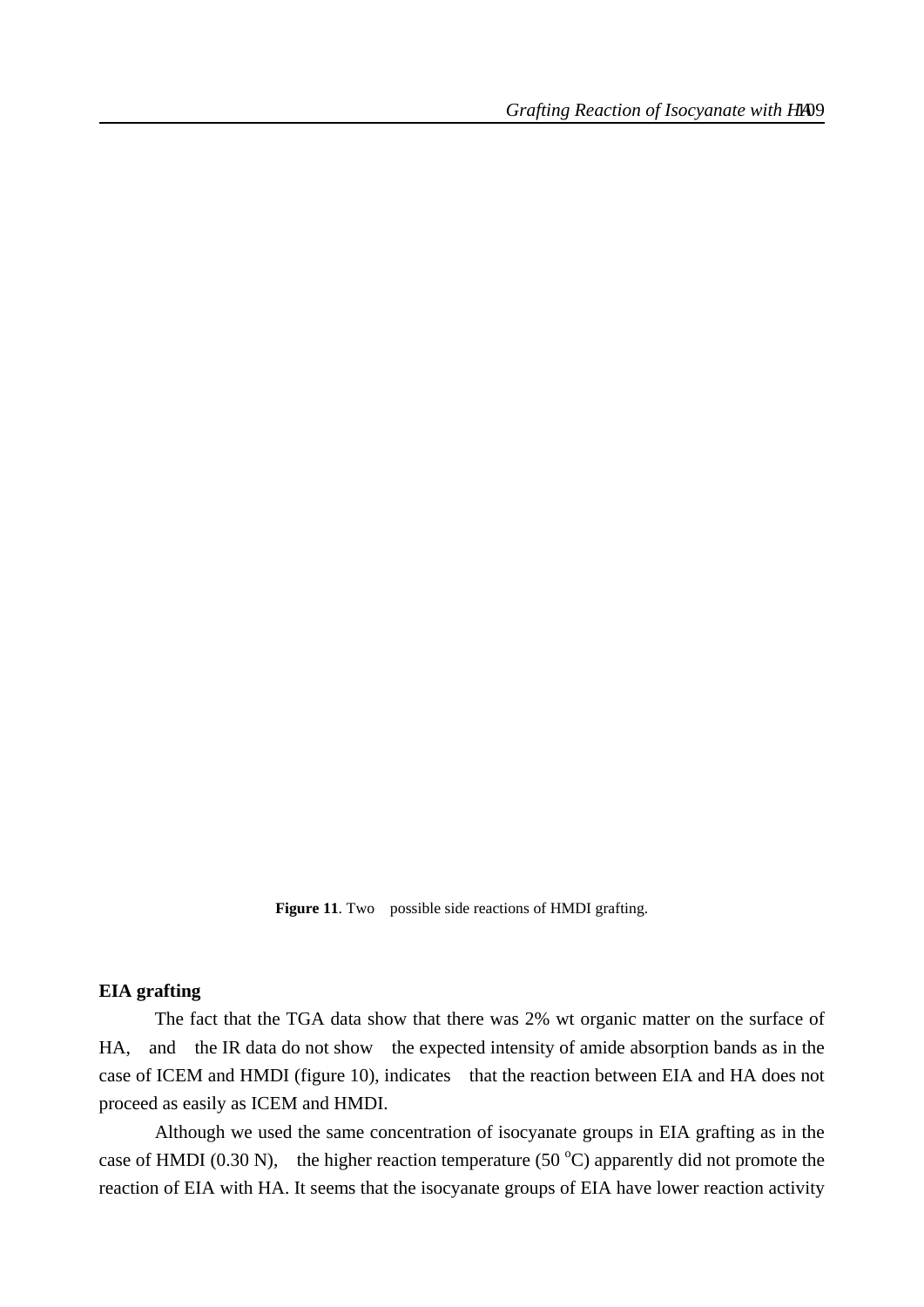towards HA.

#### **BIC grafting**

TGA data and IR spectra also indicated the reaction between BIC and HA does not take place as easily as in the case of ICEM and HMDI, in spite of a higher reaction temperature (70  $\rm ^{o}C$ ) and the same isocyanate group concentration as in the case of HMDI (0.30 N). It indicates that also BIC has a lower reactivity towards HA.

It is well know that the reactivity of isocyanate groups is affected by the structure of the isocyanate, the reaction solvent and the concentration of catalyst. Also the physical process, like the diffusion and the absorption of the isocyanate to the surface of HA, will play an important role in determining eventual grafting yield. It may be assumed that the isocyanate should first be absorbed to the surface of HA before the real reaction can take place. The absorption site of the isocyanate and the configuration of the absorbed isocyanate may also quite important for the chemical reaction, as the absorption site as well as the configuration will determine the availability of the surface hydroxyl groups of HA. Although we believe that the reaction takes place between the surface hydroxyl groups of HA and the isocyanate groups, the exact reaction mechanism is still unkown. Further study is needed in order to elucidate the mechanism.

In view of the purpose of using isocyanates as coupling agents, HMDI and ICEM are the suitable coupling agents for following polymer grafting.

## **Conclusion**

The reaction of isocyanates with HA is affected by the reaction temperature and the concentration of the isocyanates. The reactivity of isocyanates towards the surface hydroxyl groups of HA was strongly affected by the structure of the isocyanates. ICEM and HMDI can readily react with HA, while EIA and BIC hardly react with HA. Under comparable conditions, ICEM and HMDI are the more suitable coupling agents for the grafting of polymers.

## **References**

- 1 W. Bonfield, " In vivo evaluation of hydroxyapatite reinforced polyethylene composite" in *Materials Characteristics vs. in vivo Behaviour*, P. Ducheyne and J.E. Lemons (eds.), New York Academy of Science, New York, 1988, pp173.
- 2 K.E. Tanner, C. Doyle, and W. Bonfield, "The strength of the interface developed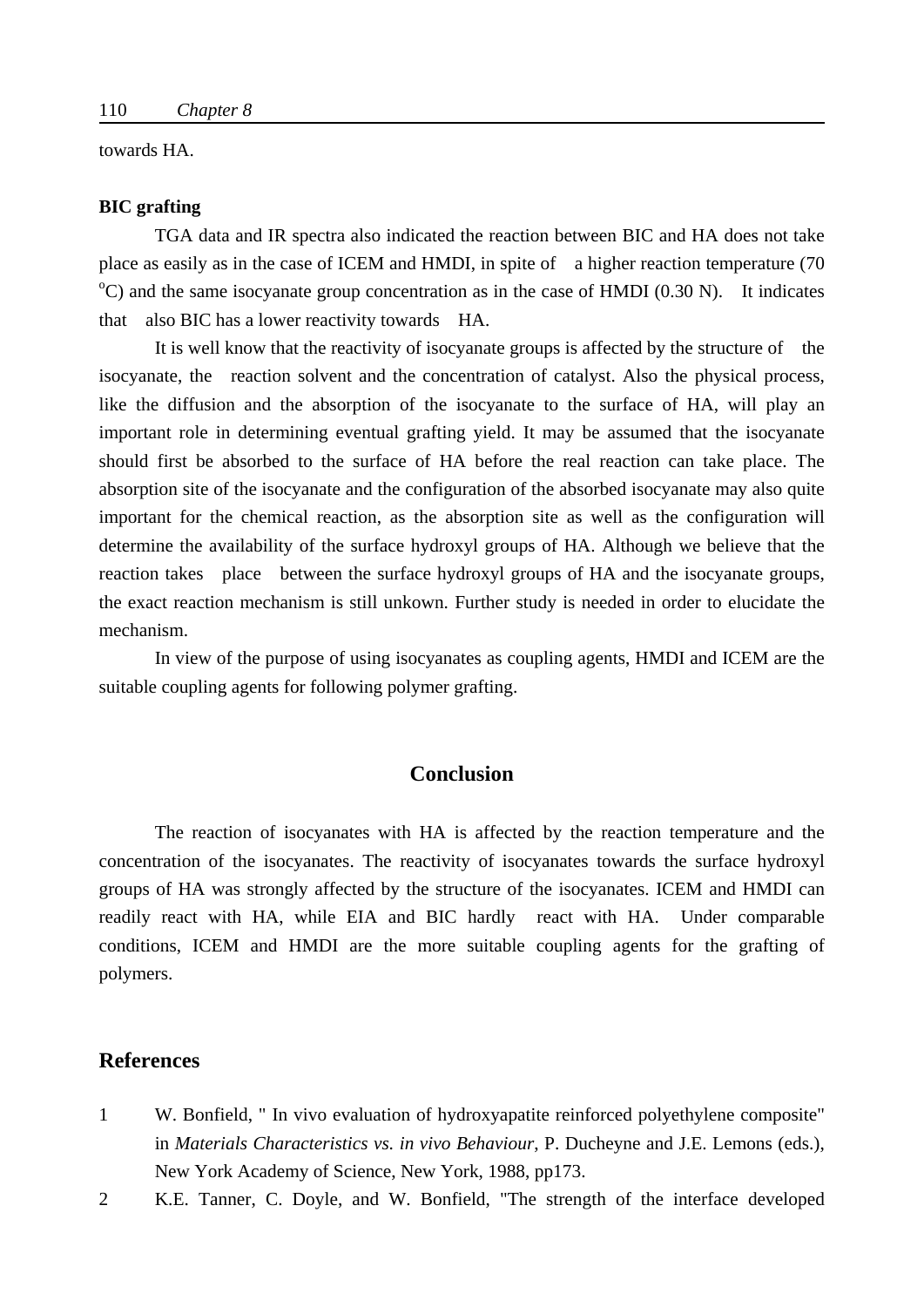between biomaterials and bone," in *Clinic Implant Materials: Advances in Biomaterials*, vol.9, G. Heimke, U. Soltesz, A.J.C. Lee (eds.), Elsevier Science Publication, Amsterdam, 1990, pp149-154.

- 3 C. Doyle, K.E. Tanner, and W. Bonfield, "In vitro and in vivo evaluation of polyhydroxybutyrate and of polyhydroxybutyrate reinfoeced with hydroxyapatite", *Biomaterials*, 12,841-847 (1991).
- 4 C.C.P.M. Verheyen, J.R.de Wijn, C.A. van Blitterswijk, P.M. Rozing and K. de Groot, "Resorbable Hydroxyapatite reinforced poly(L-lactide) composites with bone bonding ability" , in *Bone-bonding Biomaterials*, P. Ducheyne, T. Kokubo, C.A. van Blitterswijk (eds.), Reed Healthcare Communications, 1992, pp153-171.
- 5 R. Labella, M. Braden and S. Deb, "Novel hydroxyapatite based dental composites," *Biomaterals*, 15,1197-1200 (1994).
- 6 A.M.P. Dupraz, J.R. de Wijn, S.A.T. v.d. Meer and K. de Groot, "Characterization of silane-treated hydroxyapatite powders for use as filler in biodegradable composites," *J. Biomed. Mater. Res.* , 30,231-238 (1996).
- 7 K. Nishizawa, M. Toriyama, T. Suzuki, Y. Kawamoto, Y. Yokugawa and F. Nagata , " Surface modification of calcium phosphate ceramics with silane coupling agents", The Chemical Society of Japan (1),63-67 (1995).
- 8 J.C. Behiri, , M. Braden, S. khorasani, D. Wiwattanadate, and W. Bonfield, "Advanced bone cement for long term orthopaedic implantations", in *Bioceramics*  Vol.4, W. Bonfield, G. W. Hastings, K.E. Tanner (eds.), 1991, pp301-307.
- 9 D.N. Misra, "Adsorption of zirconyl salts and their acids on hydroxyapatite: use of the salts as coupling agents to dental polymer composites", *J. Dent. Res.* 12,1405-1408 (1985).
- 10 Q. Liu, J. R. de Wijn, D. Bakker and C.A. van Blitterswijk, "Surface Modification of hydroxyapatite to introduce interfacial bonding with Polyactive<sup>TM</sup> 70/30 in a biodegradable composites," *J. Mater. Sci. : Mater. in Med.*, 7,551-557 (1996).
- 11 Q. Liu, J.R. de Wijn , M. van Toledo, D. Bakker and C.A. van Blitterswijk, "Polyacids as Bonding Agents in Hydroxyapatite/Polyester-ether (Polyactive<sup>TM</sup> 30/70) Composites", (submitted).
- 12 V. Delpech and A. Lebugle, "Calcium phosphate and interfaces in orthopaedic cement" *Clinic Materials*, 5,209-216 (1990).
- 13 J. Dandurand, V. Delpech, A. Lebugle, A. Lamure, C. Lacabanne, "Study of the mineral-organic linkage in an apatitic reinforced bone cement". *J. Biomed. Mater. Res.* 24, 1377-1384 (1990).
- 14 Q. Liu, J. R. de Wijn, C.A. van Blitterswijk, "Surface Modification of Nano-apatite by Grafting Organic Polymer" *Trans. 5th. World Biomaterials Congress*, (Toronto, Canada),1996, pp. II-443.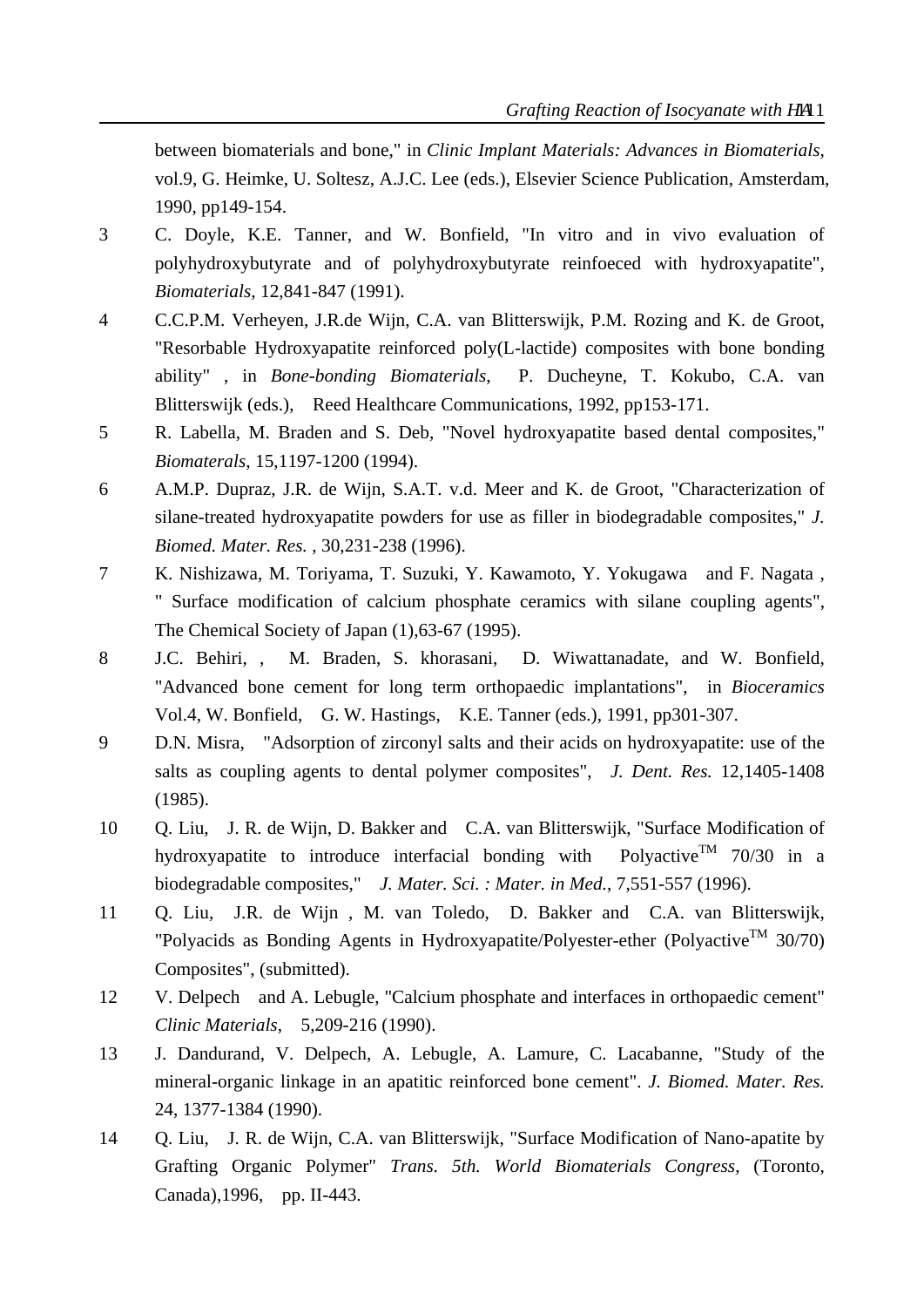## 112 *Chapter 8*

- 15 J.R. de Wijn, Q. Liu, C.A. van Blitterswijk, "Grafting PMMA on Hydroxyapatite powder particles using isocyanateoethylmethacrylate", *Trans. 5th. World Biomaterials Congress*, (Toronto, Canada), 1996, pp. I-633.
- 16 M. D. Lelah, S. L. Cooper, eds., *Polyurethanes in Medicine*, CRC Press, Boca Raton, FL, 1996, pp. 21-34.
- 17 R. W. Lenz, ed, O*rganic Chemistry of Synthetic High Polymers*, Interscience Publishers, New York, 1967, pp. 180-196.
- 18 D. K. Han, K. D. Park, G. H. Ryu, U. Y. Kim, B. G. Min, Y. H. Kim, "Plasma protein adsorption to sulfonated poly(ethylene oxide)-grafted polyurethane surface," *J. Biomed. Mater. Res*., 30, 23-30 (1996)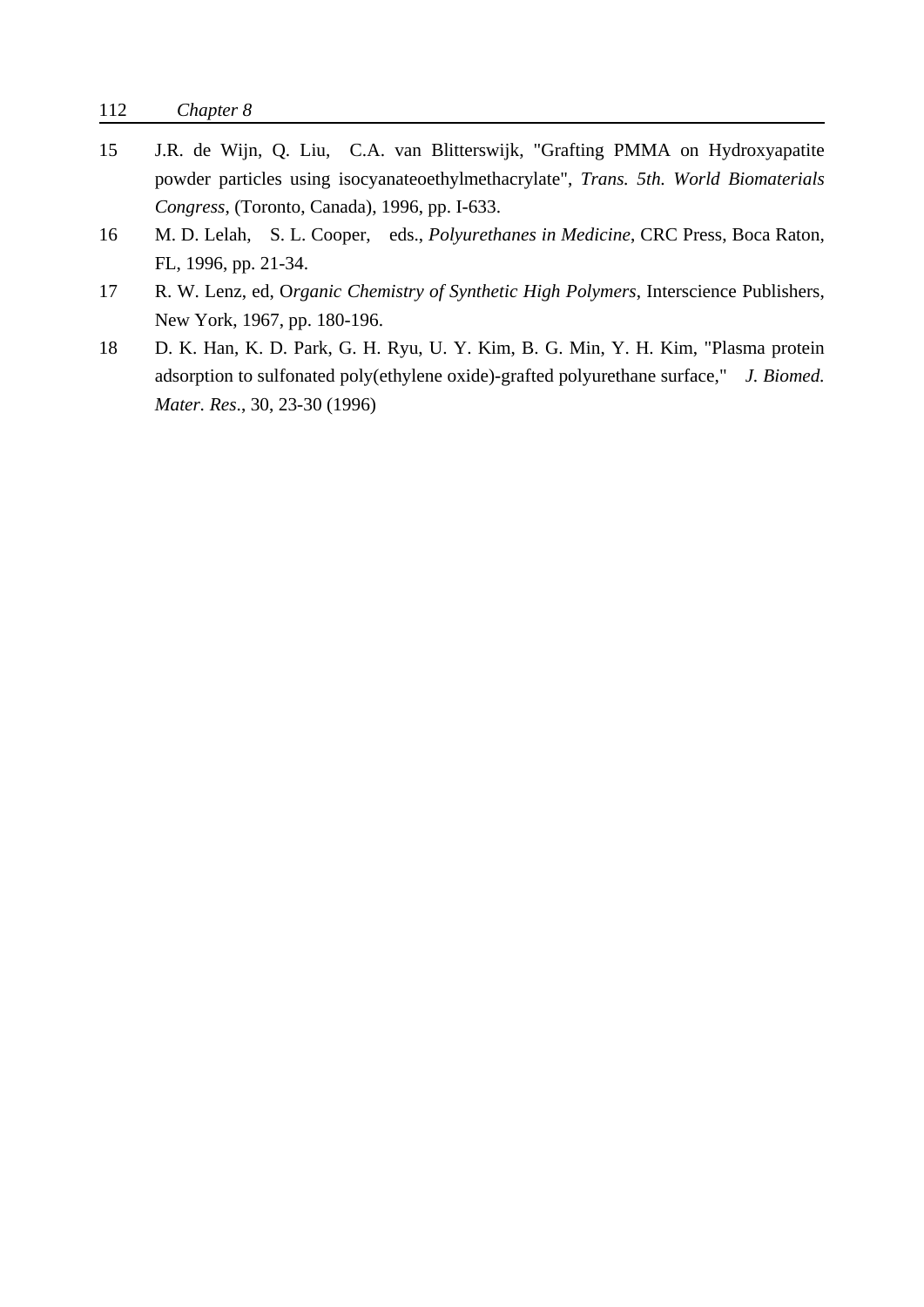# *Chapter 9*

# **Covalent Bonding of PMMA, PBMA and Poly(HEMA) to Hydroxyapatite Particles**

Q. Liu<sup>1,2</sup>, J.R. de Wijn<sup>1</sup>, C.A. van Blitterswijk<sup>1,2</sup>

1. Biomaterials Research Group, Leiden University, Prof. Bronkhorstlaan 10, 3723 MB Bilthoven, The Netherlands; 2. Institute for Biomedical Technology, Twente University, 7500 AE Enschede, The Netherlands

# **Abstract**

In our earlier study, we have shown that the surface hydroxyl groups of hydroxyapatite have the ability to react with organic isocyanate groups. In this study, we studied the feasibility of grafting poly(methyl methacrylate) (PMMA), poly(n-butyl methacrylate) (PBMA) and Poly(hydroxylethyl methacrylate) (poly(HEMA) by making use of the reaction of isocyanate groups with the hydroxyl groups on the surface of HA. Double bonds were first introduced to the surface of HA via the coupling reaction of isocyanateoethylmethacrylate (ICEM) with HA, or through hexamethylene diisocyanate (HMDI) with hydroxylethyl methacrylate (HEMA) and HA, then followed by radical polymerization in MMA, BMA or HEMA. Infra-red spectra indicated the existence of polymers on the surface of HA. Thermogravimetric analysis also confirmed the presence of grafted polymer on the surface of HA powder particles (20-26% wt). The polymers gave typical PMMA, PBMA or poly(HEMA) infra-red spectra, with the exception of amide bands, which resulted from the coupling reaction of ICEM or HMDI with hydroxy groups of HA or HEMA. Therefore, it is concluded that the polymers were chemically bonded to the surface of HA through the isocyanate groups of ICEM or HMDI.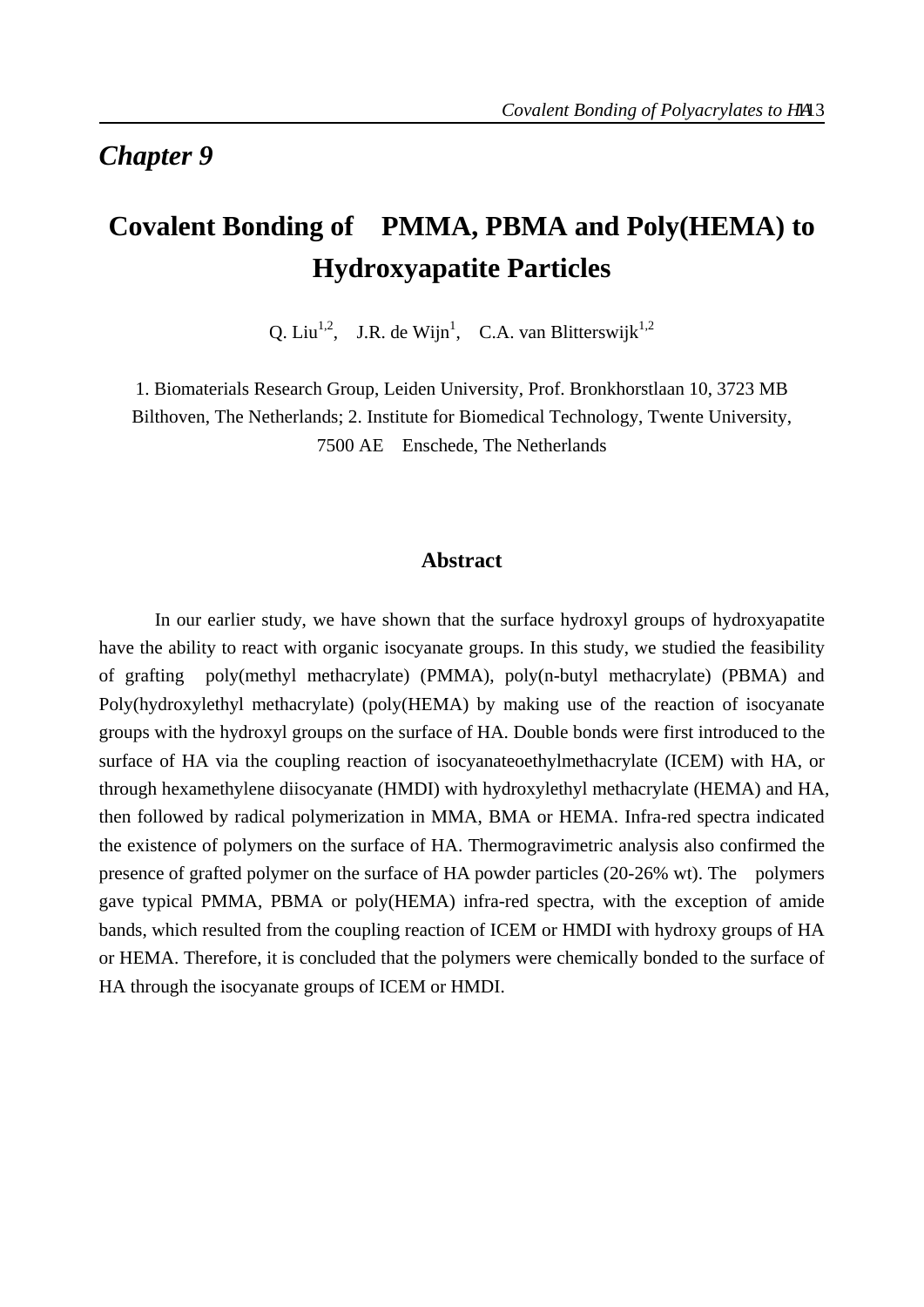# **Introduction**

 Hydroxyapatite (HA) has found many applications in orthopaedic and maxillo-facial surgery [1-5]. HA particles also have been used as filler to make HA/polymer composites [6-10]. Such composites have some unique advantages over their conventional constituting components. First, HA/polymer composites combine the oseteoconductivity of HA with the easy processing ability of polymer. Second, in combination with the wide variety of mechanical properties of polymers, the HA/polymer composites can be made either for load bearing or for none-load bearing purposes. Finally, completely degradable HA/polymer composites can be made by using a biodegradable polymer matrix. Such biodegradable composites will have the ability to induce new bone growth and to gradually degrade, thus enabling the load to gradually transfer from the material to the newly grown bone.

 In making HA/polymer composites, the interfacial strength between HA and polymer is one of the major factors which will determine the ultimate mechanical properties of the composites. Lack of adhesion between HA and polymer matrix usually results in a early failure at the interface of HA/polymer. Therefore, in view of the mechanical properties of the composites, it is necessary to improve the interface of HA/polymer composites.

 Various methods have been developed to improve the interface of HA with polymer matrix: silane coupling agents [10-13], zirconyl salts [14], polyacids [15,16] and chemically coupled hydroxyethyl methacrylate (HEMA) to octacalcium phosphate by a co-precipitation method [17,18]. We have shown that it is also feasible to chemically graft polyethylene glycol (PEG) to the surface of nano-apatite by using hexamethylene diisocyanate (HMDI) [19] as a binding moiety to the mineral surface. Solid <sup>1</sup>H MAS NMR proved that the isocyanate-PEG adduct was covalently bound to the surface of apatite [19]. Based on this finding, we designed experiments to couple polymethyl methacrylate (PMMA) to HA particles through isocyanateoethyl methacrylate [20].

 PMMA is the most commonly used polymer in bone cement for the fixation of total hip prosthesis [10, 13, 17, 18, 21-24]. PBMA also has been used in bone cements because of its advantages in aspects such as lower exotherm, higher fracture toughness and superior fatigue life, as well as lower toxicity to soft tissue and dental pulp [13, 25]. Poly(HEMA), due to its satisfactory biocompatability, is also used to make composites with HA [26, 27] or as additives in dental resins [28, 29]. HA has been used in these cases as filler to improve both the mechanical properties and the osteoconductivity of the materials. If a chemical linkage between HA and PMMA or poly(HEMA) can be realized, a stronger composite can be expected.

## **Materials and Methods**

Non-sintered HA powder was purchased from Merck. It has a specific surface area of 66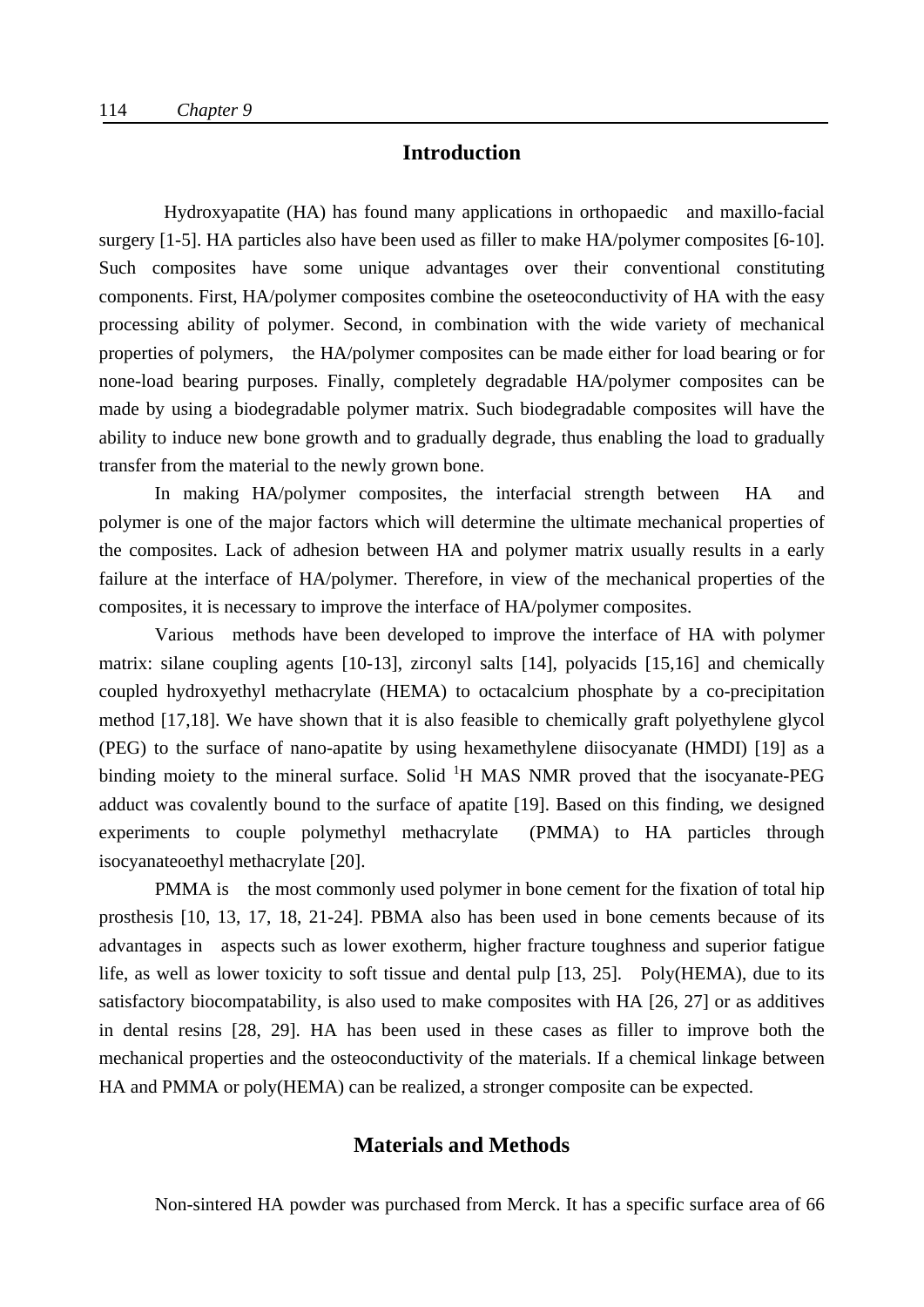$m^2/g$ . IR and XRD studies of the HA indicated that it was a poorly crystallized, carbonated hydroxyapatite (figure 1a, 1b). The powder was dried at  $120\text{ °C}$  for at least 48 hours before use. Hexamethylene diisocyanate (HMDI), hydroxyethyl methacrylate (HEMA), benzoyl peroxide (BPO), and dibutyl tindilaurate were purchased from Aldrich and used without further purification. Methyl methacrylate (MMA), n-butyl methacrylate (BMA), N,N - dimethyl - p toluidine (DMPT) and dimethyl formamide (DMF) were from Fluka and used as received; Only DMF was dried over molecular sieves. Isocyanateoethylmethacrylate (ICEM) was from Polyscience, Eppelheim, Germany and used without further purification. The solvents used in this study were all of p. a. quality.

Figure 2 gives the schemes of the PMMA and poly(HEMA) grafting procedure.

**Figure 1.** The IR (a) and XRD (b) spectra indicate that the HA used in this study was a poorly crystallized carbonated hydroxyapatite. The vibration bands in (a) at 1450 and 1420 cm<sup>-1</sup> are from carbonate groups ( $\Delta$ ). The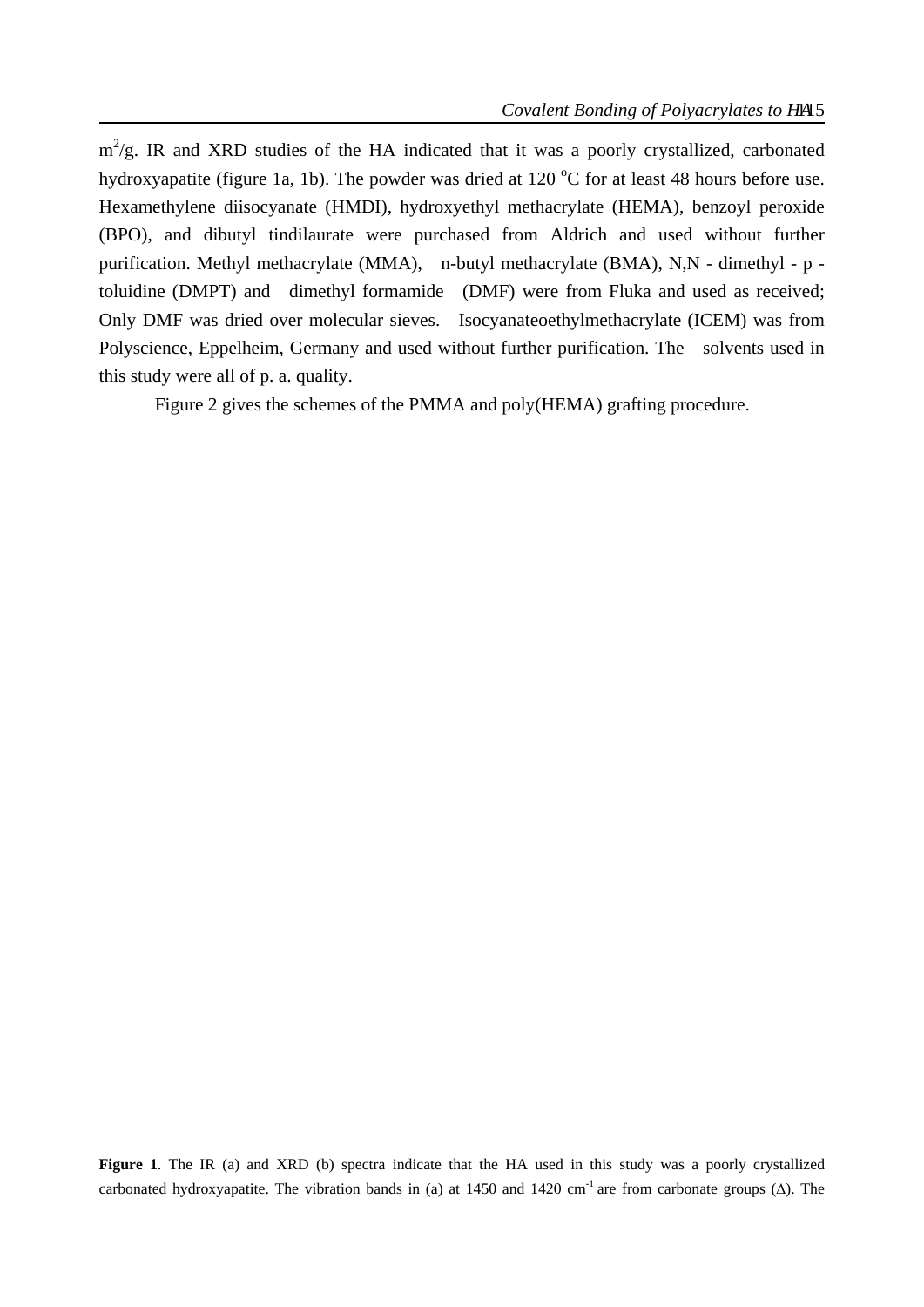

**Figure 2**. Two schemes for grafting PMMA, PBMA or poly(HEMA) to the surface of HA by either using ICEM or using HMDI - HEMA*.*

#### **ICEM coupling**

20 g of dried HA powder was suspended in 200 ml of dry DMF under  $N_2$  protection. 4 ml of ICEM and 0.3 ml dibutyl-tindilaurate were added and the reaction mixture was kept at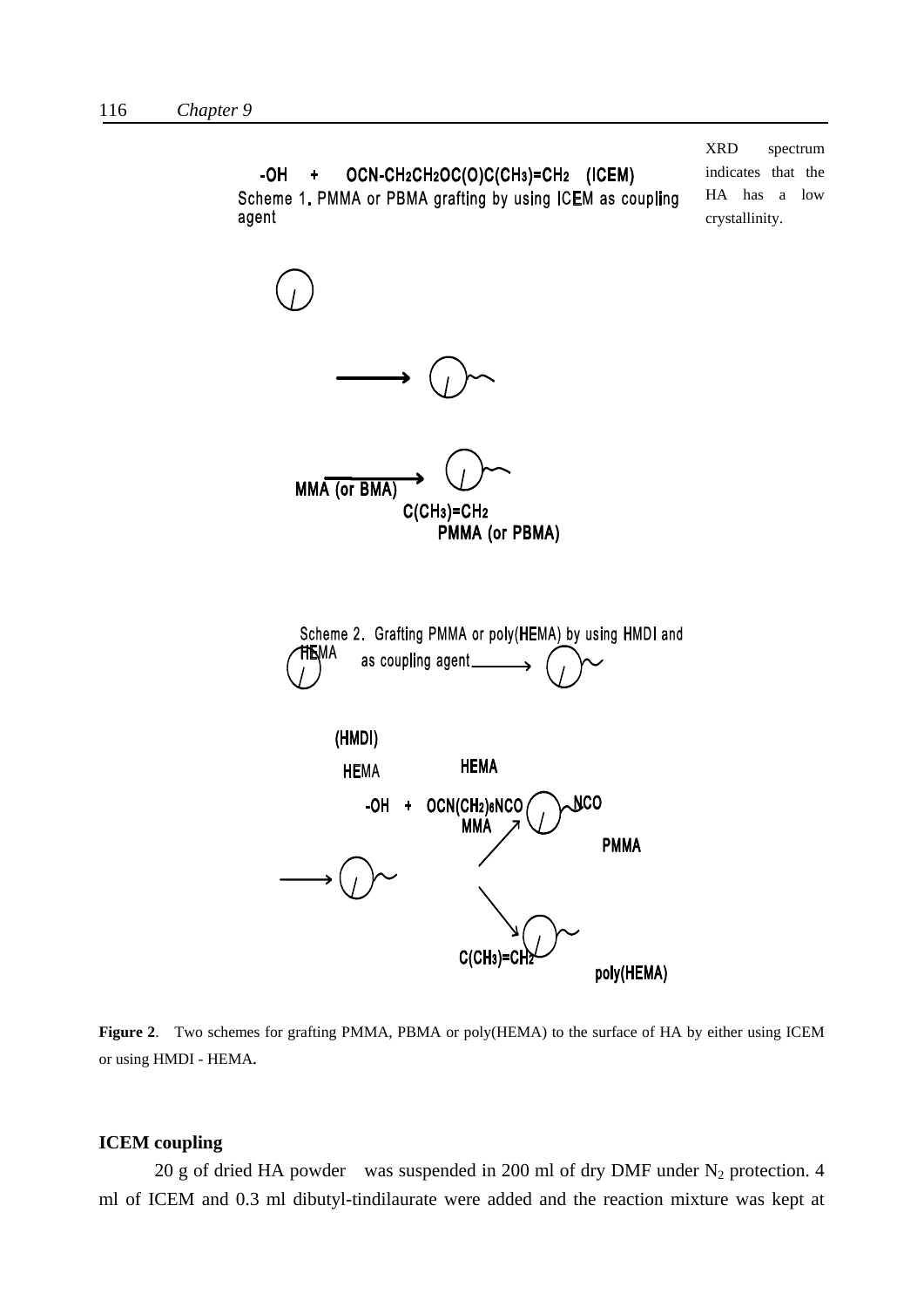$50^{\circ}$ C for 24 hours (hydroquinone was used as inibitor (150 ppm)). The powder was then separated by centrifuging and extensively washed with DMF  $(3 \times 1)$  CHCl<sub>3</sub>  $(2 \times 1)$ respectively, then dried at room temperature. After drying, the powder was characterized by TGA and IR. ICEM grafted powder was used for PMMA, PBMA or poly(HEMA) grafting.

#### **HEMA coupling**

 20 g of dried HA was suspended in 300 ml DMF. 10 ml HMDI and 0.3 ml catalyst (dibutyl- tindilaurate) were added. The mixture was kept for 8 hours at 50  $^{\circ}$ C under the protection of  $N_2$ . Then 8 ml of HEMA was added and the mixture was kept for 5 more hours in the same reaction conditions. The reaction was stopped by adding a larger quantity of methanol. The HEMA-coupled powder was separated by centrifuging and washed by ethanol for 3 times and dried at room temperature. The obtained powder was characterized by IR and TGA.

#### **PMMA grafting**

 To graft PMMA to the ICEM or HEMA grafted powder, 3 g grafted powder was mixed with 3.5 g MMA and 3.5 g PMMA beads of a cold curing acrylic resin system, 1% BPO and 2% DMPT (relative to powder and liquid respectively) were used as initiator and accelerator. After curing, the resin blocks were dissolved in chloroform and the powder was separated by centrifuging and extensively washed by large amounts of solvent. Finally it was dried in a oven at  $60^{\circ}$ C.

Grafted polymer was isolated by dissolving the HA in a methanol-HCl (1M) solution, and washing the insoluble polymer with distilled water.

#### **PBMA grafting**

12 g ICEM grafted powder was mixed with 15 g BMA monomer and 15 g PMMA beads. Also, 1% BPO and 2% DMPT were used as initiator and accelerator. After curing, the resin blocks were dissolved in chloroform and the powder was separated by centrifuging and extensively washed by large amounts of solvent. Finally it was dried in a oven at 60  $^{\circ}$ C.

#### **Poly(HEMA) grafting**

 1 gram of HEMA coupled HA powder was mixed with 1 ml HEMA and 2 ml DMF. 0.01 g AIBN was used as initiator. The mixture was bubbled with  $N_2$  and kept in a sealed glass vial at 70  $\rm{^{\circ}C}$  under magnetically stirring for about 4 hours when the stirring became difficult due to the increased viscosity of the reaction system. The stirring was stopped and the reaction vial was kept at  $70\text{ °C}$  for 12 hours. After the reaction, the mixture was suspended in excess methanol. The grafted particles was separated by centrifuging, and further washed for 3 times by methanol. The poly(HEMA) grafted particles were dried at 70  $^{\circ}$ C. Grafted polymer was isolated by dissolving the HA in HCl (1M). The insoluble polymer was washed by distilled water and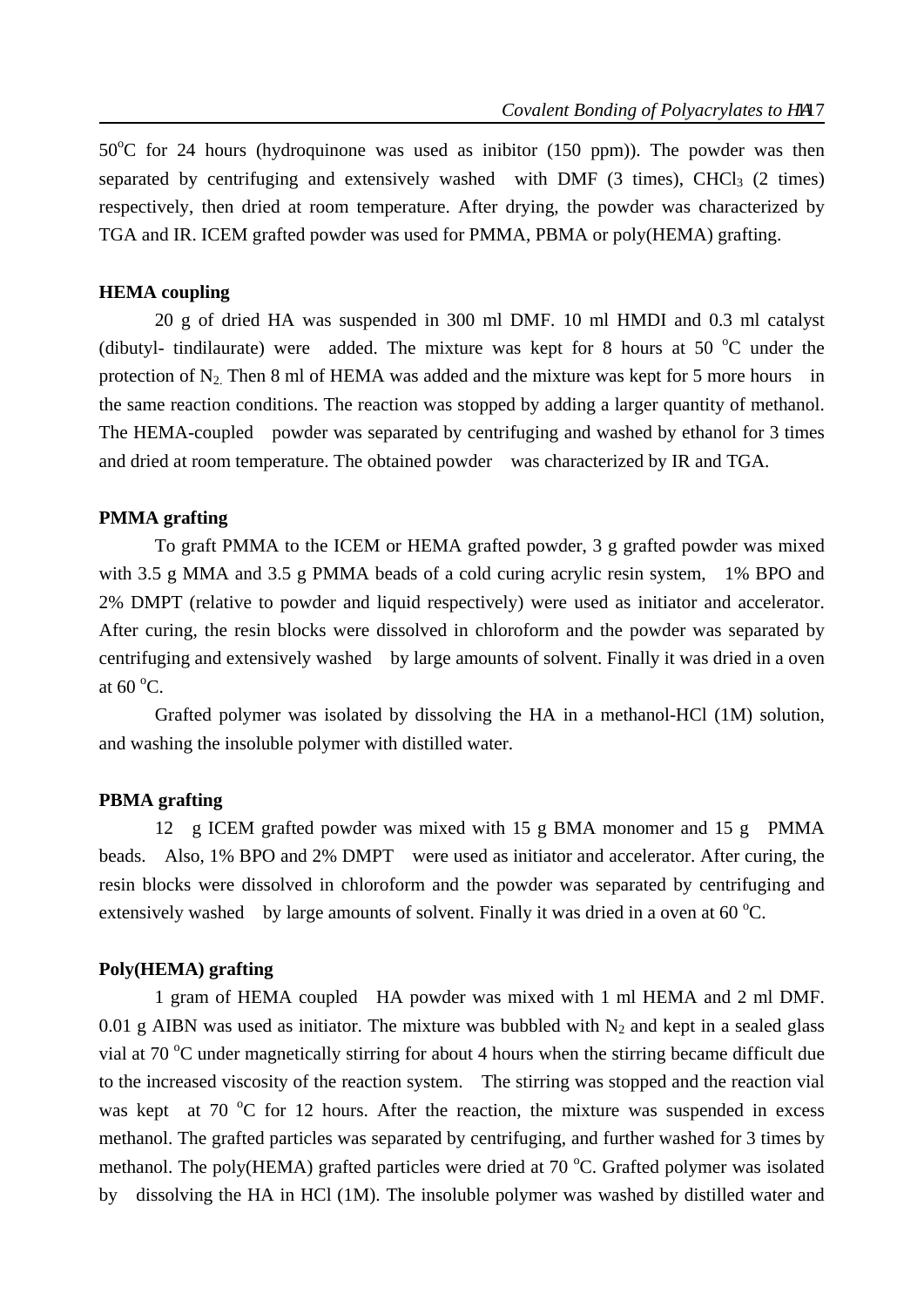dried at  $60^{\circ}$ C.

### **Infra-red spectra (IR) and thermal gravimetric analysis (TGA) of the powders**

 IR (Perkin Elmer 783) spectra were obtained by using KBr tablets. The spectra were recorded from 4000 - 200 cm<sup>-1</sup>. TGA (Du pont 990) was performed from room temperature to 700 °C at a rate of 10 °C/min.

## **Grafting Efficiency of Polymers**

Grafting efficiency of polymers was determined according to following equation:

 $G = W / N$ 

where G stands for the grafting efficiency of polymer, W is the weight of grafted polymer on 1 gram of HA. N is the molar number of coupled ICEM or HEMA on 1 gram of HA.

# **Results**

#### **ICEM grafting (HA-ICEM)**

Fig. 3 gives the IR spectra of ICEM grafted HA. The  $-CH_2$  stretch peak and the ester carbonyl peak can clearly be seen at  $2960$ ,  $1740 \text{ cm}^{-1}$  resp. The spectrum indicates the existence of ICEM on HA. The weight percentage as determined by TGA was 7.1%. (table 1).

|                   | Weight % | mmol/gHA | $G$ (g/mmol) |
|-------------------|----------|----------|--------------|
| <b>ICEM</b>       | 7.1      | 0.49     |              |
| <b>ICEM-PMMA</b>  | 28       |          | 0.59         |
| <b>ICEM-PBMA</b>  | 20       |          | 0.32         |
| <b>HMDI</b>       | 4        | 0.24     |              |
| HMDI-HEMA         | 6.1      | 0.16     |              |
| HMDI-HEMA-PMMA    | 26       |          | 1.68         |
| HMDI-HEMA-P(HEMA) | 23       |          | 1.37         |

Table 1. The grafting efficency of polymers via different procedures.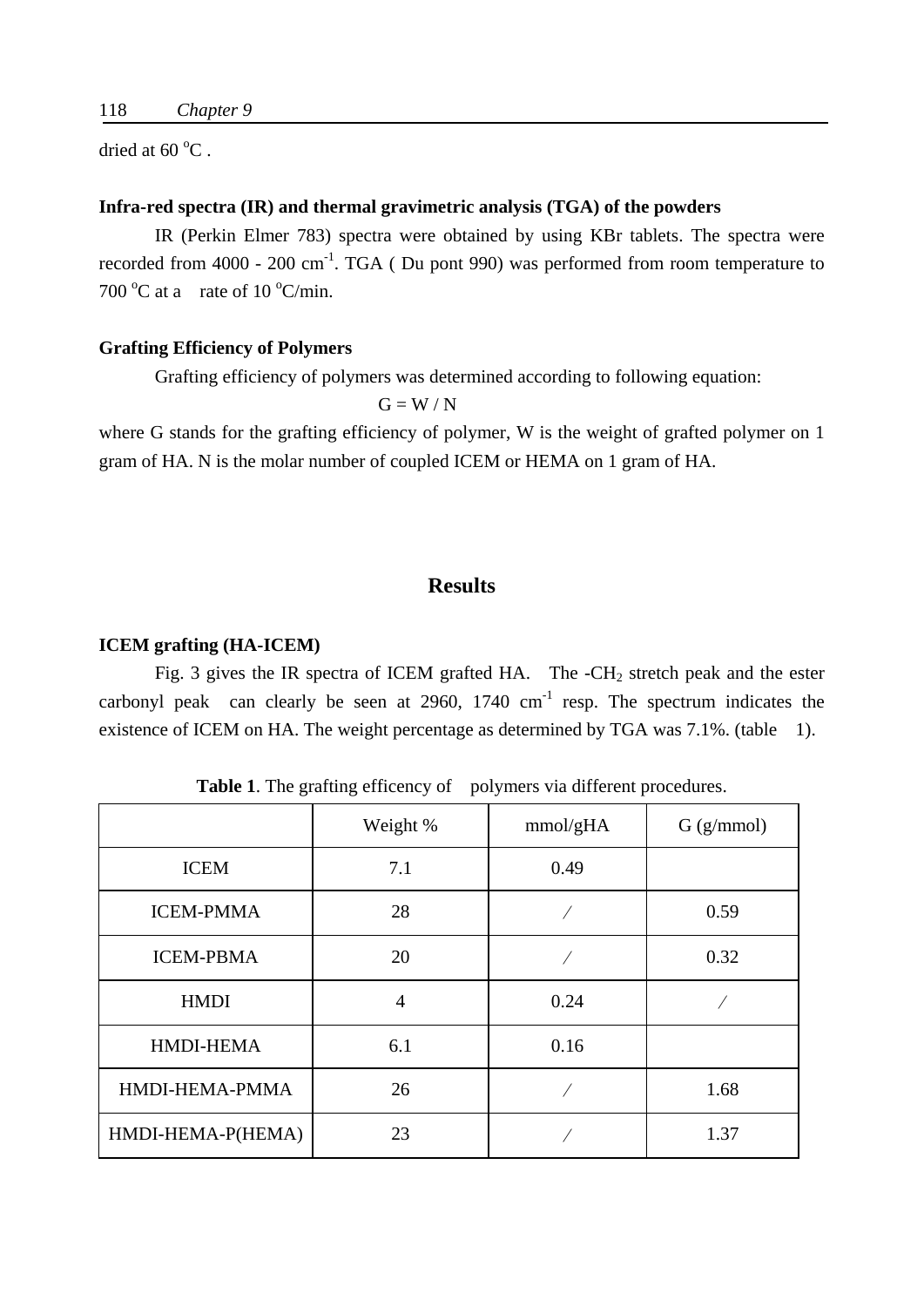## **HEMA coupling (HA-HMDI-HEMA)**

Fig. 4 gives the IR spectrum a of HEMA- coupled HA. The -CH<sub>2</sub> band, at 2940 and 2860 cm<sup>-1</sup>, the ester -C=O band at 1730 cm<sup>-1</sup>, an amide II band (-CO-NH) at 1570 cm<sup>-1</sup> and a -C=O peak from amide at 1660 cm-1. Therefore, it was proved that HEMA was coupled to HA through HMDI. The amount of HMDI-HEMA was 6 % wt as determined by TGA (table 1).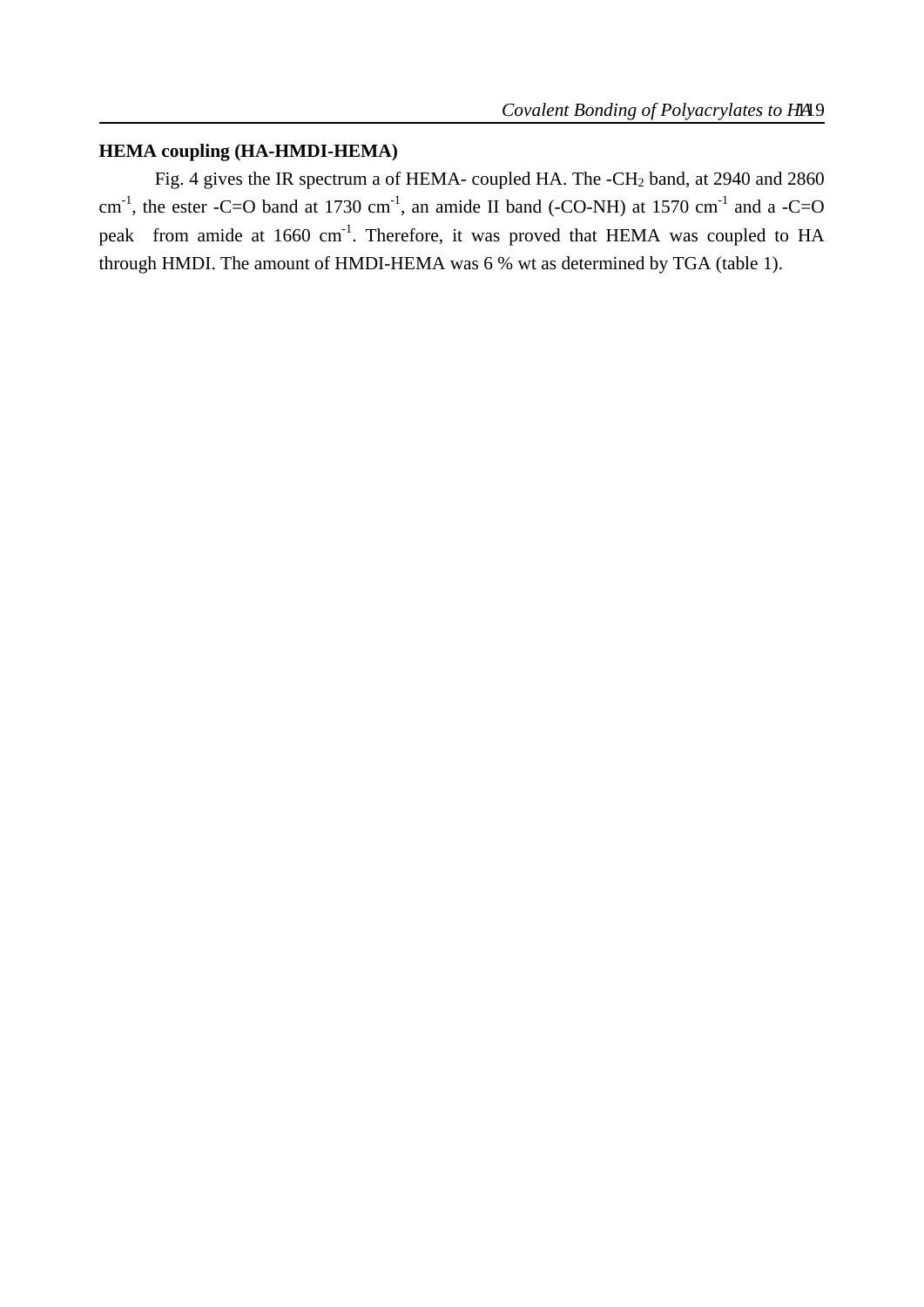**Figure 3.** IR spectra from HA-ICEM (a) and ICEM (b). The -CH<sub>2</sub> band at 2960 cm<sup>-1</sup>(\*), the ester carbonyl band ( $\star$ ) at 1740 cm<sup>-1</sup> and the amide absorption bands ( $\diamond$ ) at 1660 cm<sup>-1</sup> and 1570 cm<sup>-1</sup> are all visible in the HA-ICEM spectrum. The isocyanate peak at 2200 cm<sup>-1</sup> completely disappeared after grafting.

Figure 4. IR spectrum from HA-HMDI-HEMA. The -CH<sub>2</sub> bands at 2940 and 2860 cm<sup>-1</sup> (\*); the ester carbonyl band at 1725 cm<sup>-1</sup> ( $\star$ ); the amide bands at 1660 and 1570 cm<sup>-1</sup>( $\diamond$ ).

# **PMMA grafting**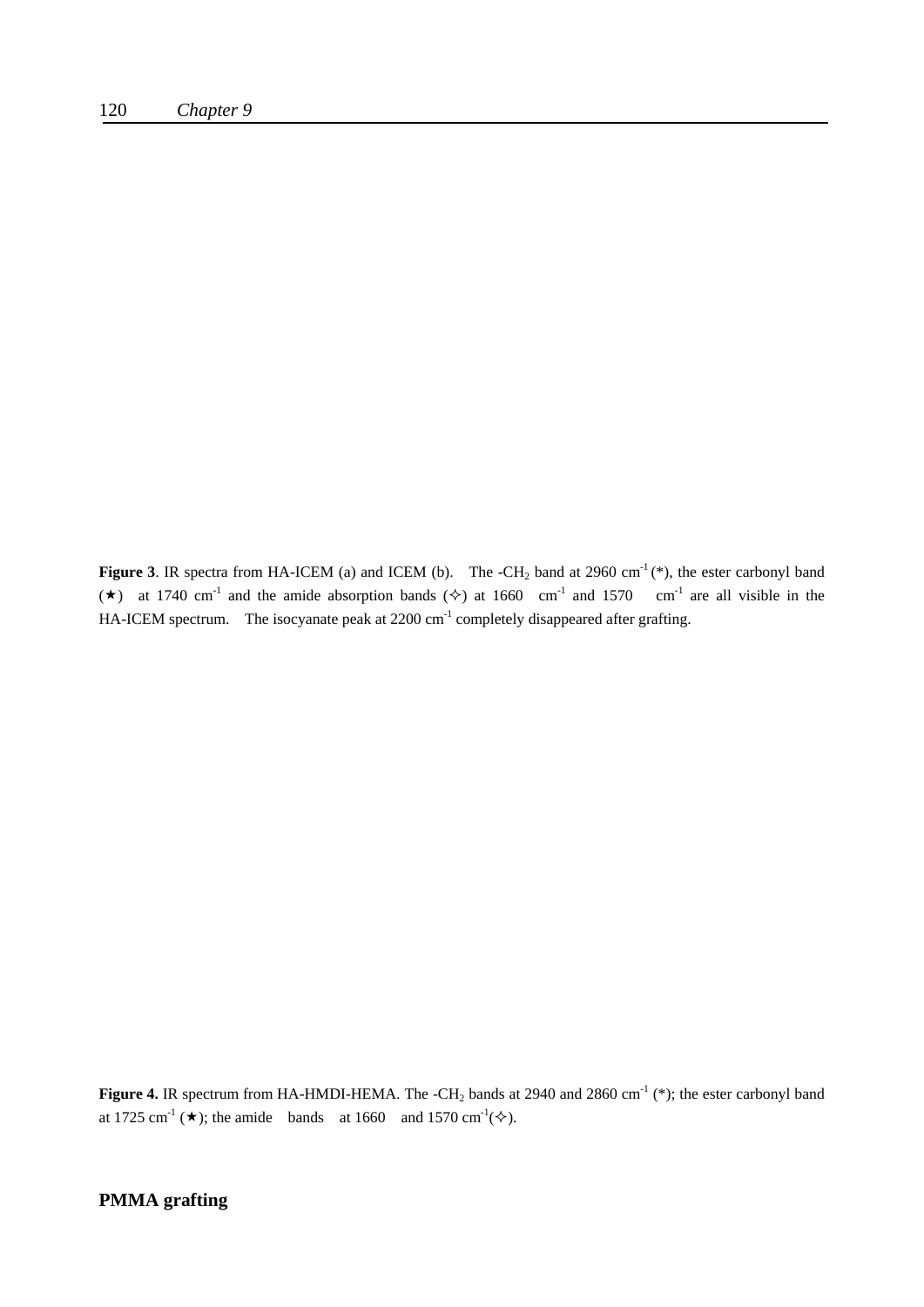PMMA was grafted to HA via either ICEM ( refer to as HA-ICEM-PMMA, table 1) or HMDI-HEMA ( refer to as HA-HMDI-HEMA, table 1).

### **a. HA-ICEM-PMMA**

Fig. 5 shows the IR spectrum of PMMA grafted HA powder. The band at  $3000 \text{ cm}^{-1}$ can be assigned to -CH<sub>3</sub> stretch vibration. 2960, 2850 cm<sup>-1</sup> can be assigned to CH<sub>2</sub> stretch vibration. A very strong band at 1735  $cm^{-1}$  belongs to the carbonyl group. 1275, 1245  $cm^{-1}$  are the bands from -C-O-C-. The amide bands at  $1660$ ,  $1570 \text{ cm}^{-1}$  are still visible. In the IR spectrum, therefore, a PMMA spectrum is clearly recognizable. The amount of grafted PMMA was about 28% wt according to TGA determination.

**Figure 5.** IR spectra of, (a), HA-ICEM; (b), HA-ICEM-PMMA; (c), ICEM-PMMA. Note the ester carbonyl band at 1735 cm<sup>-1</sup> ( $\star$ ). Spectrum c is quite similar to a PMMA spectrum except for the amide band at 1550 cm<sup>-1</sup> ( $\diamond$ ).

#### **b. HA-HMDI-HEMA-PMMA**

 Fig. 6 presents the spectrum from HA-HMDI-HEMA-PMMA (figure 6-a) as well as the spectrum from the grafted polymer (figure 6-b).

 It can be seen that both in figure 6-a and 6-b, a hydrogen bonded -N-H band at 3320 cm<sup>-1</sup>, a -CH<sub>3</sub> band at 3000 cm<sup>-1</sup>, and -CH<sub>2</sub> bands at 2960, 2850 cm<sup>-1</sup> occur. A very strong carbonyl band appears at 1735 cm<sup>-1</sup>, as well as amide I and amide II bands at 1630 and 1580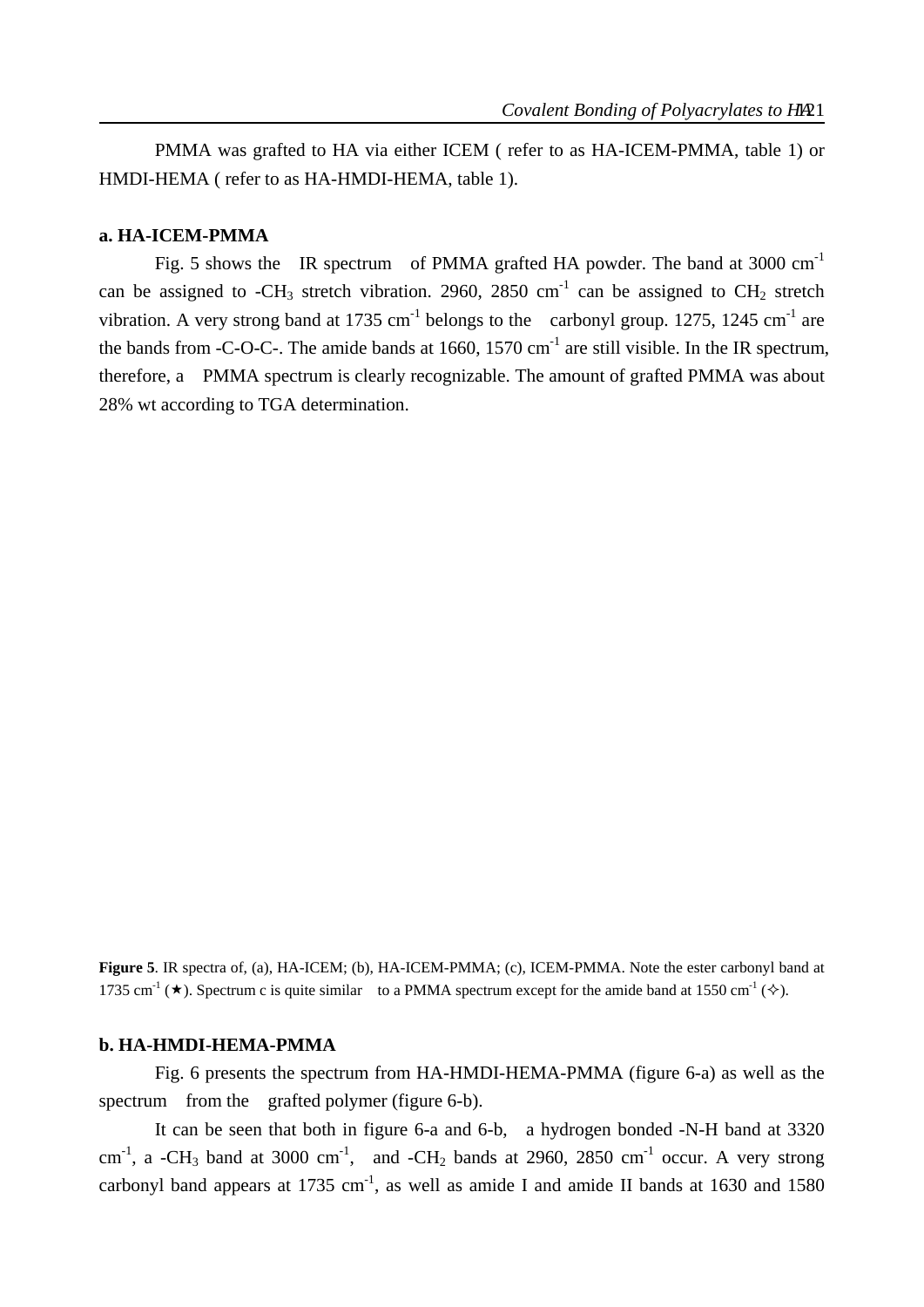$cm<sup>-1</sup>$  respectively. The -C-O-C peaks occurs at 1275, 1250, 1200 and 1155 cm<sup>-1</sup>. The spectra provide a strong indication that PMMA was grafted to HA through HMDI-HEMA.

The amount of grafted polymer was 26% wt by TGA measurement.

**Figure 6**. IR spectra of, (a), HA-HMDI-HEMA-PMMA; (b), HMDI-HEMA-PMMA. Spectrum b indicates the existence of a ester carbonyl band at 1735 cm<sup>-1</sup> ( $\star$ ), amide bands at 1630 and 1570 cm<sup>-1</sup> ( $\diamond$ ) and other bands typical for PMMA, proving that the PMMA was coupled to HA via HMDI-HEMA.

#### **PBMA grafting**

Figure 7 is the IR spectra of PBMA grafted HA (7-a) as well as grafted PBMA (7-b). CH<sub>2</sub> bands at 2960, 2860 cm<sup>-1</sup>, a carbonyl band at 1735 cm<sup>-1</sup>, amide bands at 1655, 1555 cm<sup>-1</sup> are all visible in both spectra. Spectrum b is quite similar to a PBMA spectrum except for the amide bands.

The TGA measurement gives 28% wt. organic matter on HA powder.

## **Poly(HEMA) grafting (HA-HMDI-poly(HEMA))**

 The IR spectra obtained from poly(HEMA) grafted HA particles are given in Fig. 8. A -CH<sub>2</sub> band at 2960 cm<sup>-1</sup>; a very strong ester carbonyl band at 1730 cm<sup>-1</sup>, a -C-H band at 1460 cm<sup>-1</sup>, -C-O-C- bands at 1275, 1250 cm<sup>-1</sup> and amide I and II bands at 1630, 1560 cm<sup>-1</sup> indicate that the poly(HEMA) grafted was coupled to HA through HMDI. No residual free isocyanate groups could be detected in the spectrum at  $2270 \text{ cm}^{-1}$ .

The amount of poly(HEMA) grafted to the HA was 23% wt as measured by TGA.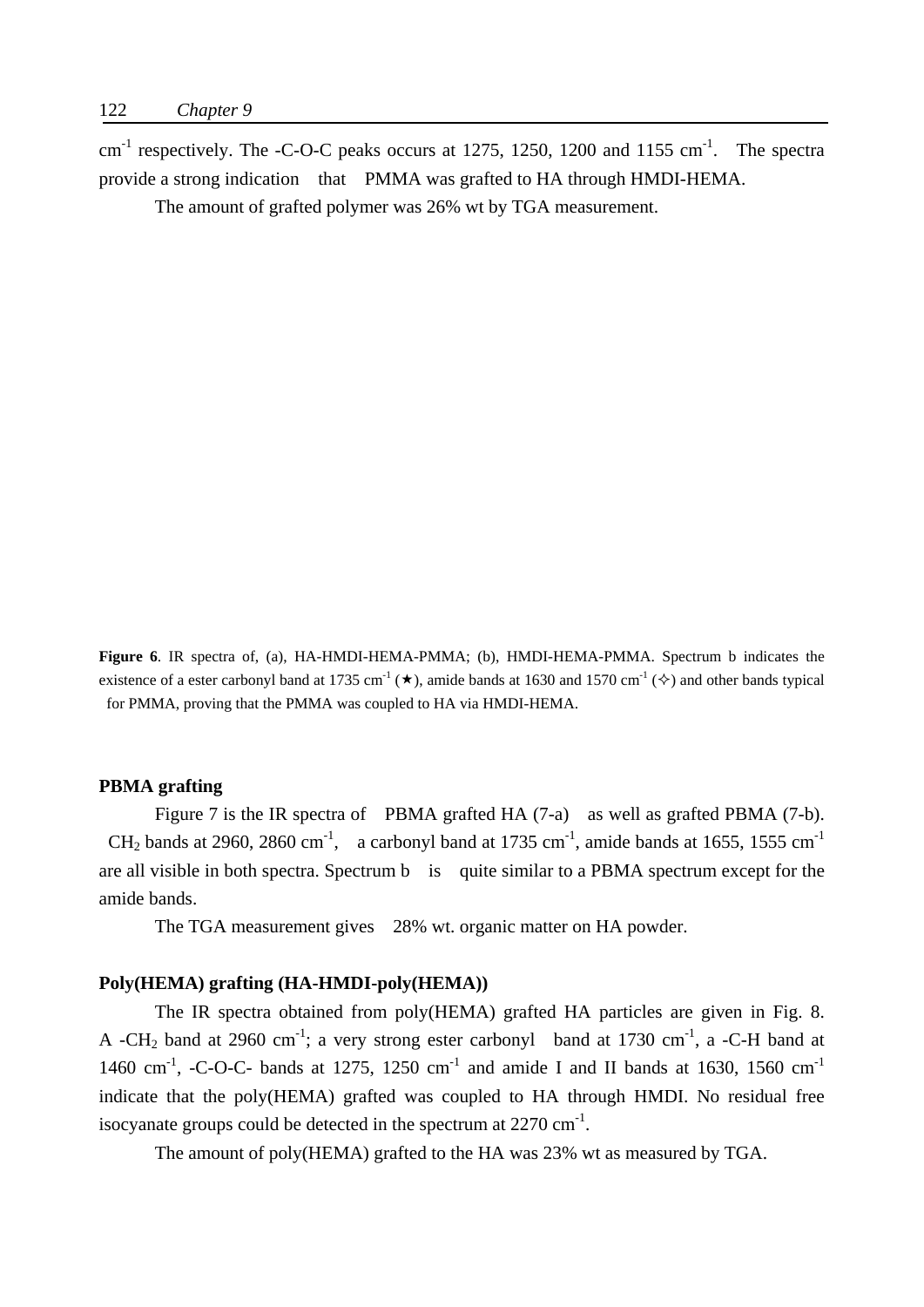## **Grafting Efficiency of Polymers**

Table 1 gives the grafting efficiency of polymers by different coupling methods. Using HMDI-HEMA as coupling spacer resulted in a higher grafting efficiency than in the case of ICEM.

**Figure 7.** IR spectra of , (a), HA-ICEM-PBMA and (b), ICEM-PBMA. Spectrum b shows the presence of an ester carbonyl band at 1730 cm<sup>-1</sup>( $\star$ ) and amide bands at 1655, 1555 cm<sup>-1</sup>( $\diamond$ ). The latter indicate that the PBMA was coupled to HA via chemical bonding*.* 

**Figure 8**. IR spectra from (a), HA-HMDI-poly(HEMA) and the (b), grafted polymer HMDI-poly(HEMA) after dissolving of HA. The existence of amide bands  $(\diamondsuit)$  results from the reaction of isocyanates with hydroxyl groups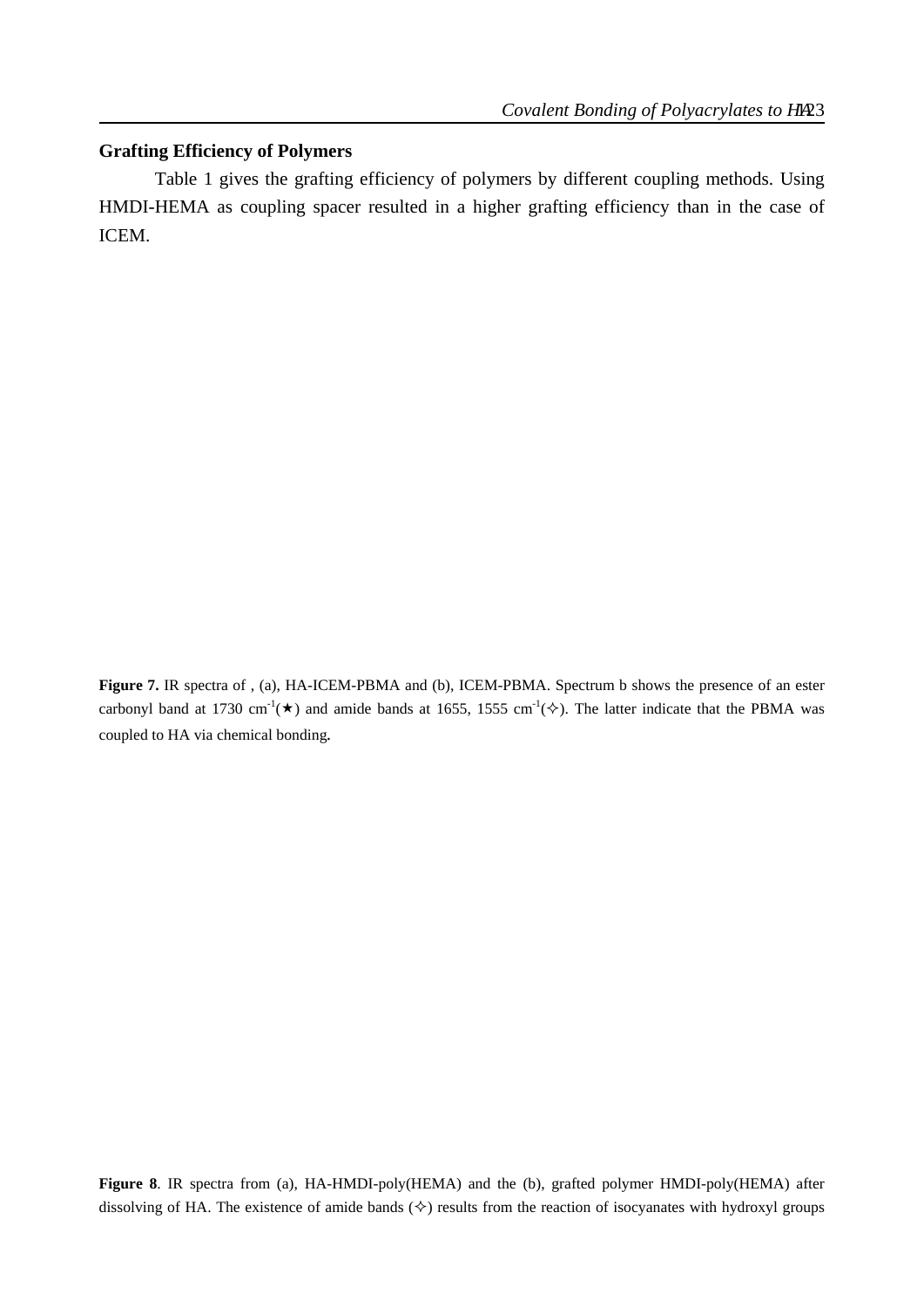# 124 *Chapter 9*

of HA and HEMA.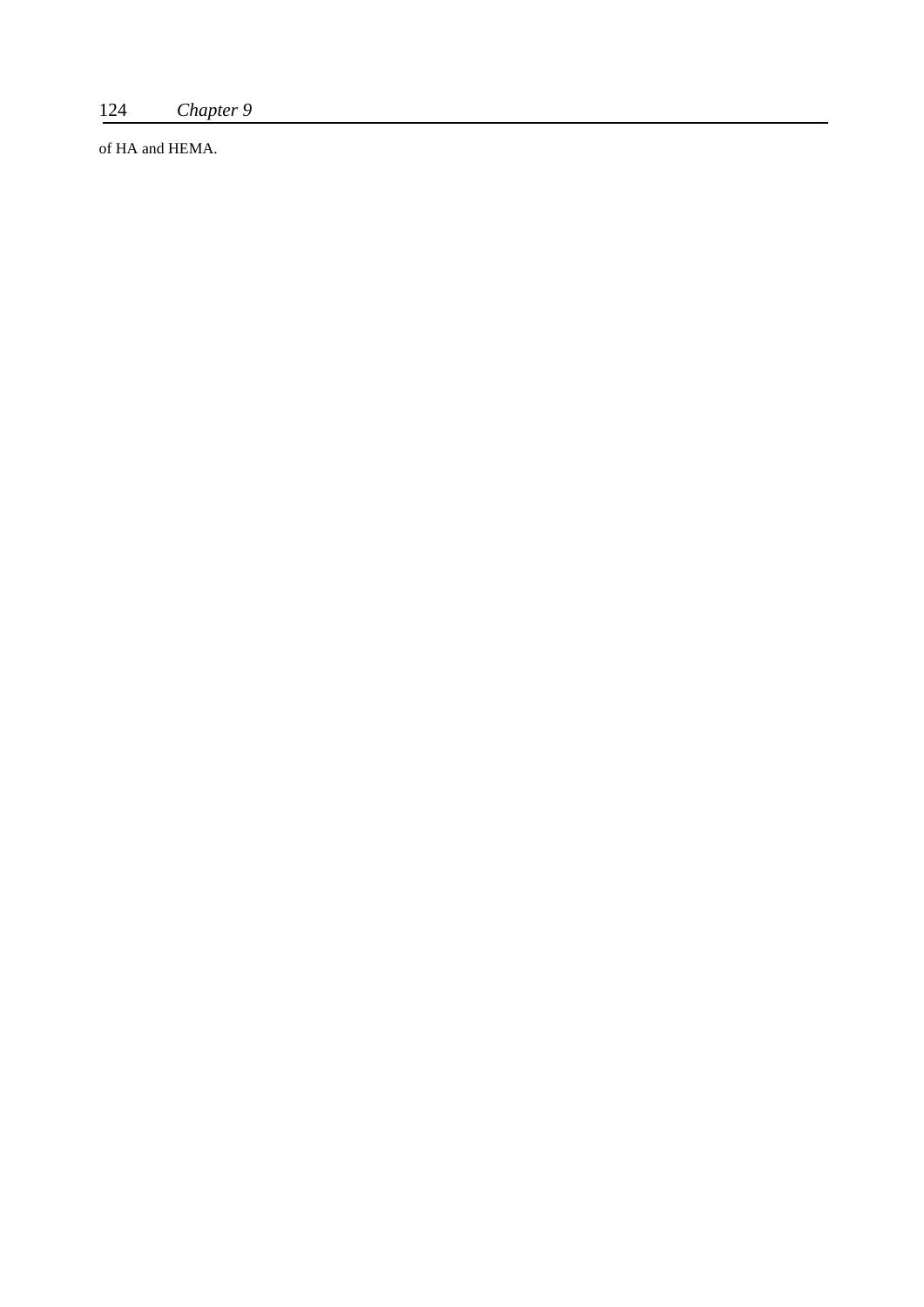## **Discussion**

We have shown that the surface hydroxyl groups of hydroxyapatite have the ability to react with organic isocyanate groups [19,20]. Therefore the hydroxyl groups on the surface of HA provide reactive sites for chemically coupling of organic polymers.

The experimental results clearly show that PMMA, PBMA and poly(HEMA), three commonly used biomaterials, can be chemically bonded to hydroxyapatite surfaces by using one of the mentioned coupling methods.

 All grafted (PMMA, PBMA or HEMA) HA particles showed the existence of polymers on the surface of HA. By dissolving the grafted HA particles in acid, the insoluble polymer gave typical PMMA, PBMA or poly(HEMA) infra-red spectra, with the exception of the amide bands, resulting from the coupling reaction of ICEM or HMDI with hydroxygroups of HA or HEMA. Therefore, it is concluded that PMMA or poly(HEMA) was chemically bonded to the surface of HA through the isocyanate groups of ICEM or HMDI. The weight increase data (24-26% wt%) of polymer also indicated that such large amount of polymers on the surface of HA are unlikely to be caused by adsorption.

 The first step to realize the coupling was to couple ICEM or HMDI to HA through the reaction of -NCO with surface hydroxyl group. Under the used reaction conditions , the amount of ICEM coupled to HA was 7.1 %wt which is 0.49 mmol ICEM/gHA. In the case of the diisocyanate, HMDI, it was 4 % wt. or 0.24 mmol/gHA. After HEMA had been coupled to HA-HMDI, the weight percentage increased to 6.1%, that means 0.16 mmol HEMA/gHA. Where the reaction between isocyanate and HEMA hydroxyl groups is on molecular basis, it must be concluded that 8 mmol (some 30% ) of the isocyanate groups were inaccessible or inactivated by certain terminants like  $H_2O$ .

 After polymerizing either HA-HMDI-HEMA or HA-ICEM particles in MMA, BMA or HEMA monomers, the weight percentage of organic matter on HA was increased. Considering the grafting efficiency, it is apparent that HA-HMDI-HEMA has a higher efficiency than HA-ICEM, although ICEM had a higher percentage on HA (0.49 mmol/gHA). There are two possible reasons for the lower grafting efficiency of HA-ICEM. The first one is that some of the ICEM coupled to HA had already been polymerized during the coupling process. This would lead to a higher ICEM weight percentage on HA but, thereafter, to a lower grafting efficiency for PMMA. The second possibility is that the chain length of molecules anchored on the HA surface is of importance. ICEM is shorter (C6) than HEMA-HMDI (C10) which may result in a difference in their probability to be polymerized. The effect of the spacer on the grafting efficiency still needs to be studied. The small difference between the grafting efficiency of HA-HMDI-HEMA-PMMA and HA-HMDI-HEMA-poly(HEMA) may result from the way of polymerization. HA-HMDI-HEMA-PMMA was prepared by bulk polymerization while HA-HMDI-HEMA-poly(HEMA) was prepared by solution polymerization in DMF.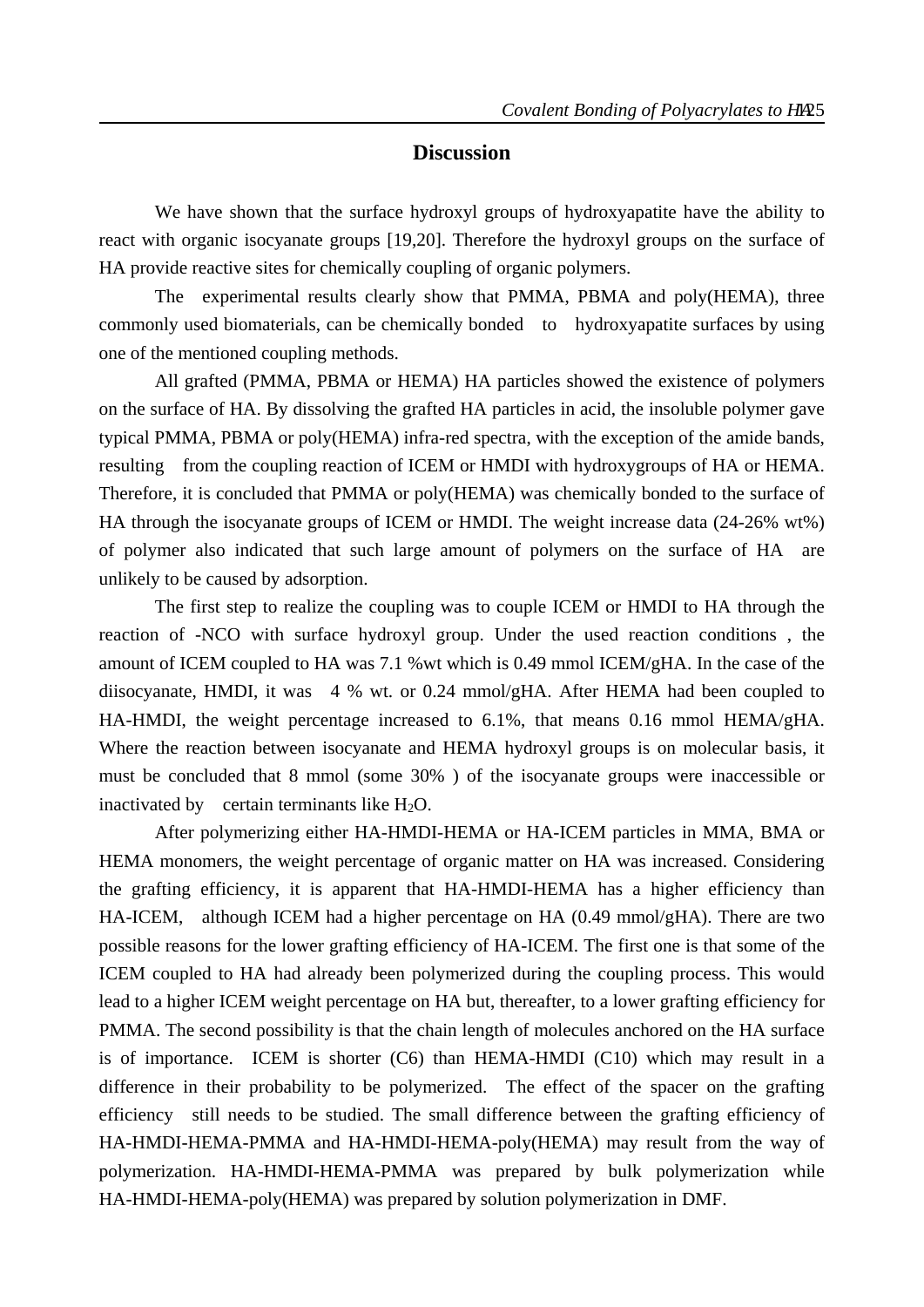# **Conclusion**

 PMMA, PBMA and poly(HEMA) were successfully coupled to the HA particles via covalent bonding of isocyanate groups. The possibility to realize chemical bonding between HA and a polymer matrix provides a wide range of possibilities to intergrate HA in composites.

# **References**

- 1 C. A. van Blitterswijk, S. C. Hesselling, J. J. Grote, H. K. Korerte and K. de Groot, "The biocompatibility of hydroxyapatite ceramic: A study of retrieved human middle ear implants", *J. Biomed. Mater. Res*., 24,433-453 (1990).
- 2 R. Z. LeGeros, *Calcium phosphates in oral biology and medicin*e, Karger, Basel, Switzerland, 1991.
- 3 M. Jarcho, "Calcium phosphate ceramics as hard tissue prosthetics", *Clin. Orthopaed.* 157,259-278 (1981).
- 4 E.B. Nery, K.L. Lynch, W.M. Hirthe and K.H. Mueller, "Bioceramic implants in surgically produced intrabony defects," *J. Periodont,* 46, 328-339 (1975).
- 5 J. Wilson and G, E. Merwuin, "Biomaterials for facial bone augmentation: Comparative studies", *J. Biomed. Mater. Res. Appl. Biomat*., 22,159- 177 (1988).
- 6 W. Bonfield, "In vivo evaluation of hydroxyapatite reinforced polyethylene composite" in *Materials Characteristics vs. in vivo Behaviour*, P. Ducheyne and J.E. Lemons (eds.), New York Academy of Science, New York, 1988, pp173.
- 7 K.E. Tanner, C. Doyle, and W. Bonfield, "The strength of the interface developed between biomaterials and bone," in *Clinic Implant Materials: Advances in Biomaterials*, vol.9, G. Heimke, U. Soltesz, A.J.C. Lee (eds.), Elsevier Science Publication, Amsterdam, 1990, pp149-154.
- 8 C. Doyle, K.E. Tanner, and W. Bonfield, "In vitro and in vivo evaluation of polyhydroxybutyrate and of polyhydroxybutyrate reinfoeced with hydroxyapatite", *Biomaterials*, 12,841-847 (1991).
- 9 C.C.P.M. Verheyen, J.R.de Wijn, C.A. van Blitterswijk, P.M. Rozing and K. de Groot, "Resorbable Hydroxyapatite reinforced poly(L-lactide) composites with bone bonding ability" , in *Bone-bonding Biomaterials*, P. Ducheyne, T. Kokubo, C.A. van Blitterswijk (eds.), Reed Healthcare Communications, 1992, pp.153-171.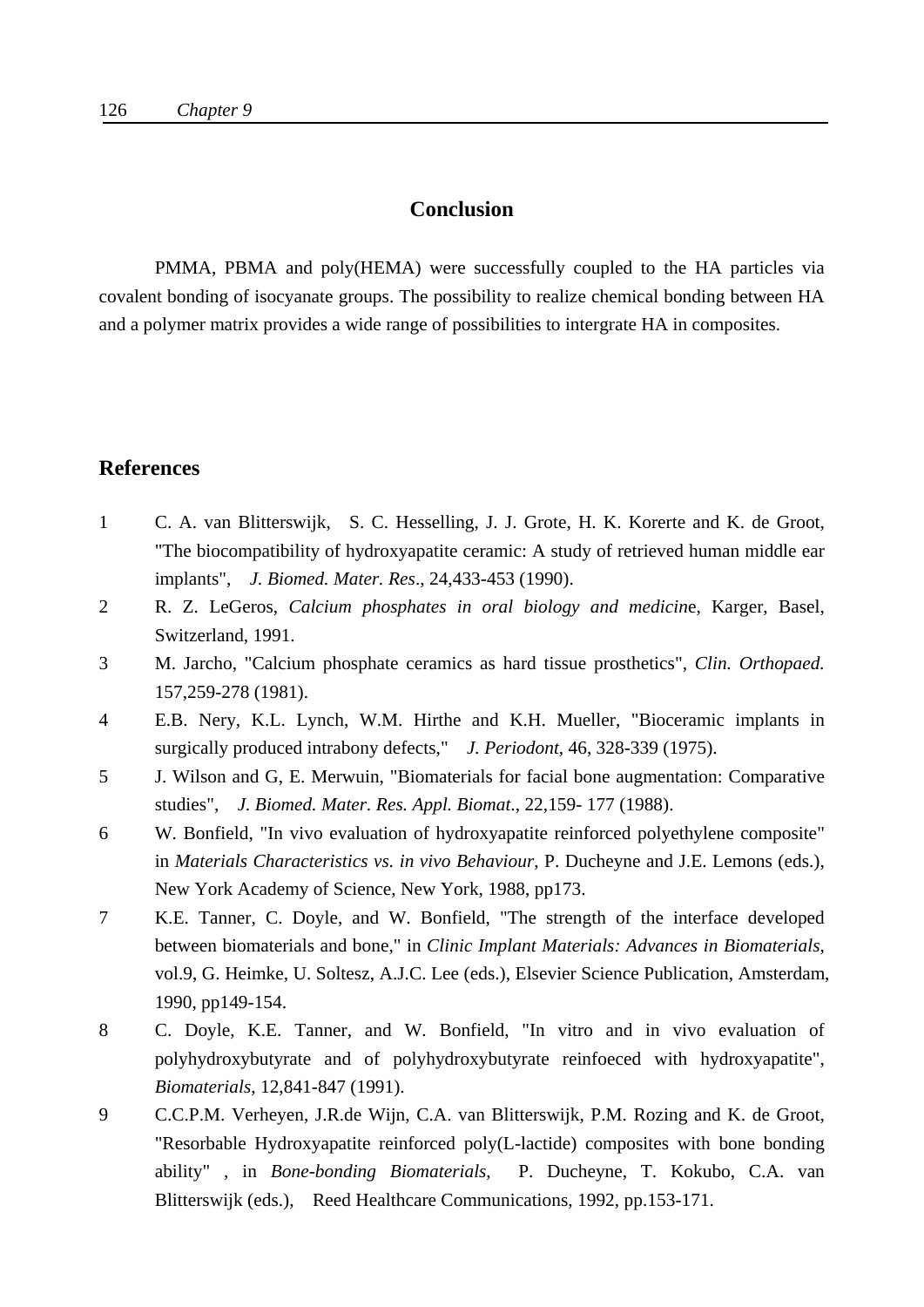- 10 R. Labella, M. Braden and S. Deb, "Novel hydroxyapatite based dental composites", *Biomaterals*, 15,1197-1200 (1994).
- 11 A.M.P. Dupraz, J.R. de Wijn, S.A.T. v.d. Meer and K. de Groot, "Characterization of silane-treated hydroxyapatite powders for use as filler in biodegradable composites", *J. Biomed. Mater. Res.* , 30,231-238 (1996).
- 12 K. Nishizawa, M. Toriyama, T. Suzuki, Y. Kawamoto, Y. Yokugawa and F. Nagata, "Surface modification of calcium phosphate ceramics with silane coupling agents", The Chemical Society of Japan (1),63-67 (1995).
- 13 J.C. Behiri, , M. Braden, S. khorasani, D. Wiwattanadate, and W. Bonfield, "Advanced bone cement for long term orthopaedic implantations", in *Bioceramics*  Vol.4, W. Bonfield, G. W. Hastings, K.E. Tanner (eds.), 1991, pp301-307.
- 14 D.N. Misra, "Adsorption of zirconyl salts and their acids on hydroxyapatite: use of the salts as coupling agents to dental polymer composites", *J. Dent. Res.* 12,1405-1408 (1985).
- 15 Q. Liu, J. R. de Wijn, D. Bakker and C.A. van Blitterswijk, "Surface Modification of hydroxyapatite to introduce interfacial bonding with Polyactive<sup>TM</sup> 70/30 in a biodegradable composites," *J. Mater. Sci. : Mater. in Med.*, 7,551-557 (1996).
- 16 Q. Liu, J.R. de Wijn , M. van Toledo, D. Bakker and C.A. van Blitterswijk, "Polyacids as Bonding Agents in Hydroxyapatite/Polyester-ether (Polyactive<sup>TM</sup> 30/70) Composites", (submitted).
- 17 V. Delpech and A. Lebugle, "Calcium phosphate and interfaces in orthopaedic cement" *Clinic Materials*, 5,209-216 (1990).
- 18 J. Dandurand, V. Delpech, A. Lebugle, A. Lamure, C. Lacabanne, "Study of the mineral-organic linkage in an apatitic reinforced bone cement", *J. Biomed. Mater. Res.* 24, 1377-1384 (1990).
- 19 Q. Liu, J. R. de Wijn, C.A. van Blitterswijk, "Surface Modification of Nano-apatite by Grafting Organic Polymer", *Trans. 5th. World Biomaterials Congress*, (Toronto, Canada),1996, pp. II-443
- 20 J.R. de Wijn, Q. Liu, C.A. van Blitterswijk, "Grafting PMMA on Hydroxyapatite powder particles using isocyanateoethylmethacrylate", *Trans. 5th. World Biomaterials Congress*, (Toronto, Canada), 1996, pp. I-633.
- 21 R.F. Low, S.F. Hulbert, A. Sogal, "Mechanical properties of hydroxyapatite-polymethylmethacrylate bone cement composite: Hydroxyapatite embedded on surfaces and throughout cement matrix", *Bioceramics,* Vol. 6, P. Ducheyne, D. Christiansen, (eds.), 1993, pp. 339-344.
- 22 A. Sogal, S.F. Hulbert, "Mechanical properties of a composite bone cement: Polymethylmethacrylate and hydroxyapatite", *Bioceramics, Vol.* 5 T Yamamuro, T. Kokubo, T. Nakamura, (eds.), 1992, pp. 213-224.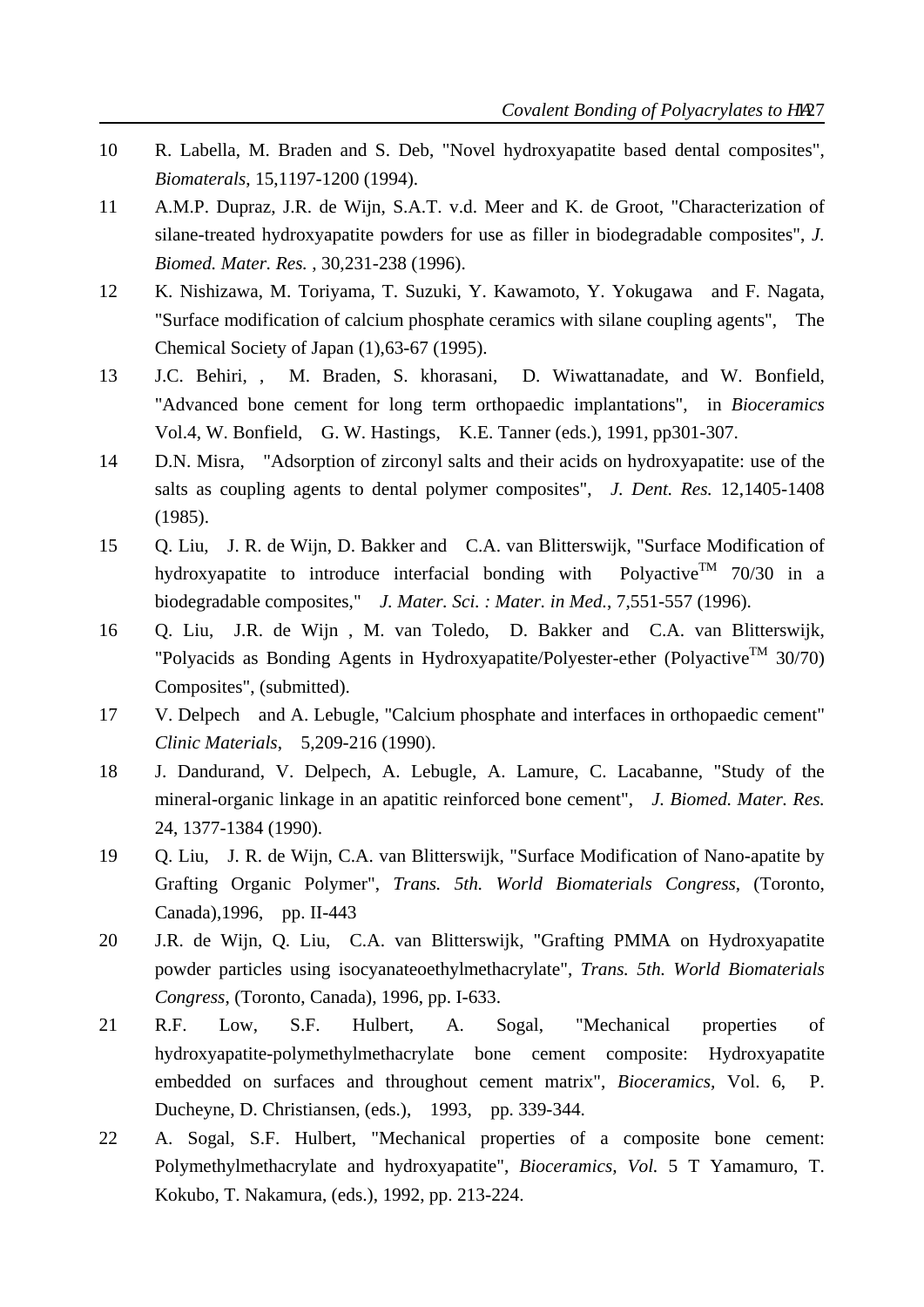- 23 A. Liebendorfer, B. Schmitz, R. Wenz, R. Specht, K. Bonath, K. Draenert, B. Nies, " Experimental studies on a new bone cement: Hydroxyapatite composite resin", *Trans. 21st Annual Meeting of the Society for Biomaterials,* San Francisco, USA, 1995, p.335
- 24 L. D. T. Topoleski, P. Ducheyne, J. M. Cuckler, "The effects of centrifugation and titanium fiber reinforcement on fatigue failure mechanisms in poly(methyl methacrylate) bone Cement", *J. Biomed. Mater. Res*. , 29,299-307 (1995).
- 25 C. Migliaresi, L. Fambri and J. Kolarik, "Polymerization kinetics, glass transition temperature and creep of acrylic bone cements," Biomaterials, 15,875-881, 1994.
- 26 J. P. W. Vermeiden, B. B. Rejda, J. G. J. Peelen, K. de Groot, "Histological evaluation of calcium hydroxyapatite bioceramics, pure and reinforced with polyhydroxyethylmethacrylate", in *Evaluation of Biomaterials*, G.D. Winter, J. L. Leray, K. de Groot (eds.), John Willey & Sons, 1980, pp. 405-411.
- 27 J-M. Yang, J-W. You, H-L. Chen, C-H. Shih, "Calorimeteric characterization of the formation of acrylic type bone cements", J. Biomed. Mater. Res. (Appl. Biomater.), 33,83-88, 1996.
- 28 C. Prati, R. Mongiorgi, G. Valdre, G. Montanary, "Hydroxyethyl-methacrylate Dentin bonding agents: Shear bondstrength, marginal Microleakage and SEM analysis", *Clinical Materials,* 8,137-143 (1991).
- 29 A. D. Wilson, " Glass-Ionomer cement--Oringins, development and future", *Clinical Materials*, 7,275-282 (1991).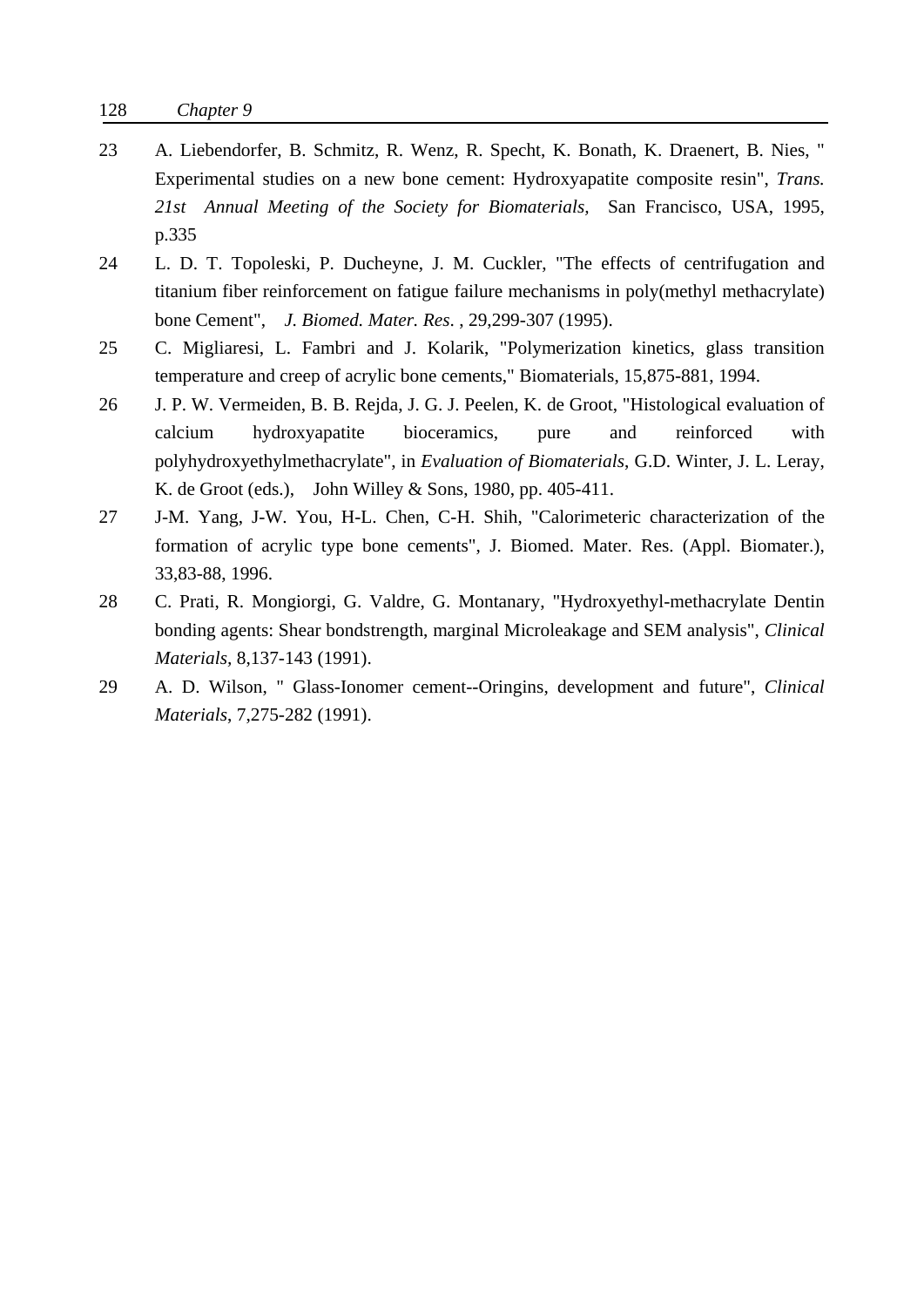# *Chapter 10*

# **Composite Biomaterials with Chemical Bonding Between Hydroxyapatite Filler Particles and PEG/ PBT Copolymer Matrix**

Qing Liu<sup>1,2</sup>, Joost. R. de Wijn<sup>1</sup> and Clemens A. van Blitterswijk<sup>1,2</sup>

1, Biomaterials Research Group, Leiden University, Prof. Bronkhorstlaan 10, 3723 MB Bilthoven, the Netherlands. 2. Department of Chemical Technology and Institute for Biomedical Technology,

Twente University, 7500 AE Enschede, the Netherlands

### **Abstract**

In an effort to make composites from hydroxyapatite and a PEG/PBT copolymer (Polyactive<sup>TM</sup> 70/30), chemical linkages were introduced between the filler particles and polymer matrix by using hexamethylene diisocyanate as coupling agent. Infra-red spectra (IR) and thermal gravimetric analysis (TGA) confirm the presence of Polyactive<sup>TM</sup> 70/30 on the surface of HA filler particles. The amount of chemically bound polymer was 4.7 wt. % as determined by TGA. The mechanical properties of the composites, i.e. tensile strength and Young's modulus, were significantly improved by the introduction of chemical linkage between the filler particles and the polymer matrix as compared to the control composites. This method provides a effective way to introduce chemical linkage between HA filler particles and polymer matrix. By optimizing the grafting process, a further improvement of the mechanical properties of the composites can be expected.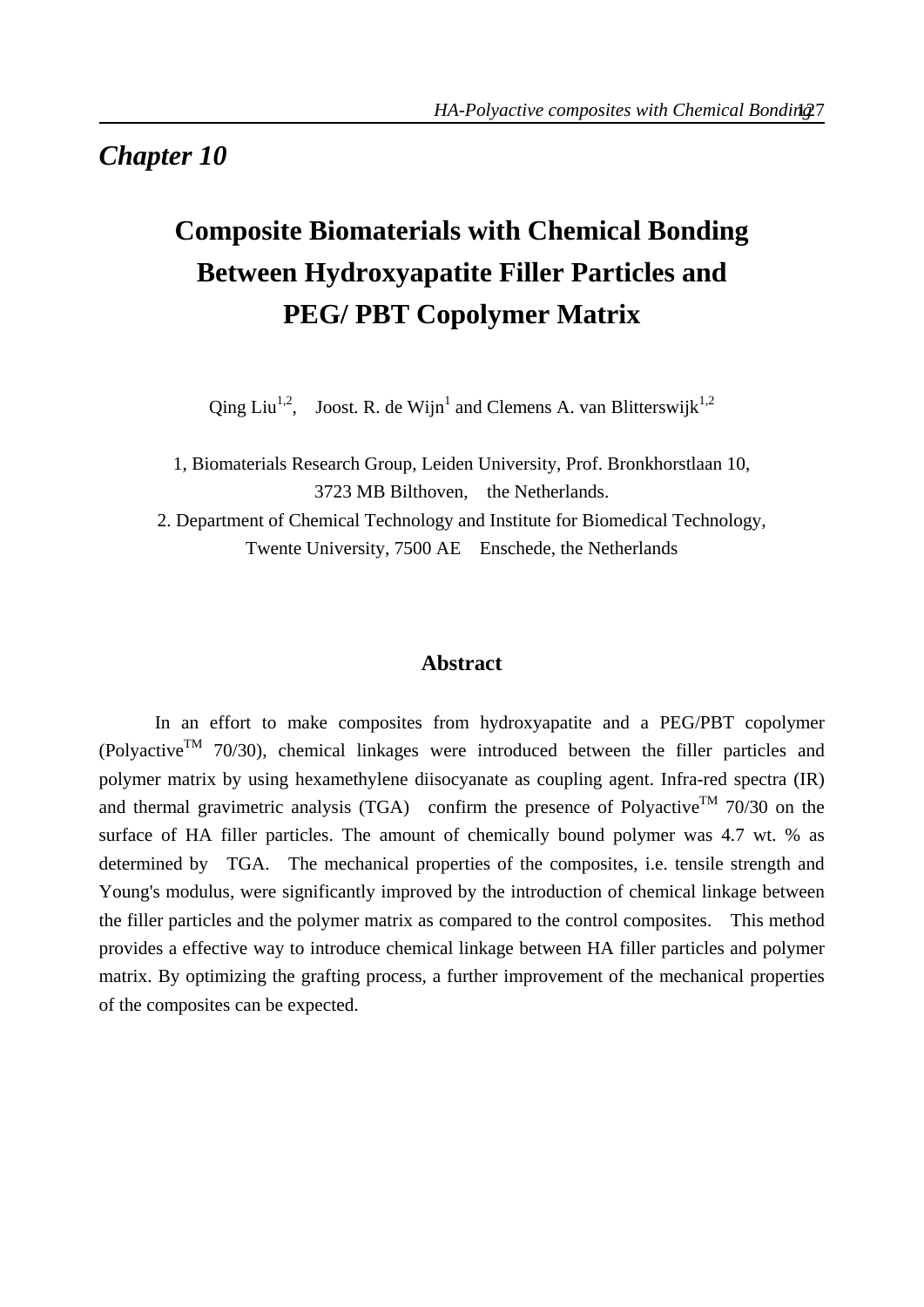# **Introduction**

A commercialized biomedical polymer, polyethylene glycol and poly(butylene terephthalate) (PEG/PBT) block copolymer (Trade name: Polyactive<sup>TM</sup>) with a PEG content higher than 55 wt %, has bone bonding properties when implanted in vivo [1, 2]. This special characteristic makes the copolymer very attractive as a bone replacement material. Increasing the PEG amount will lead to a faster bone bonding rate, but to relatively poor mechanical properties [1]. Applying a calcium phosphate layer on the copolymer has been shown to enhance bone-bonding rates [3] and therefore the use of HA filler particles to form composites may improve upon both bone-bonding rate and mechanical properties.

 Hydroxyapatite (HA) particles have been used as a filler to make composites with polymers[4-11]. The incorporation of HA filler in a polymer matrix may combine the osteoconductivity of HA with the ease of processing of polymers. Also, the wide range of mechanical and biological properties of polymers offer the possibility to make composites with various desired properties, e.g. biodegradation.

 In making HA/polymer composites, the interfacial problem between HA and the polymer matrix is one of the major factors which will determine the ultimate mechanical properties of the composites. Lack of adhesion between the two phases usually results in a early failure at the interface of filler/polymer matrix.

 Various methods have been developed to improve the interface of HA with polymer matrix. Silane coupling agents [11-14], zirconyl salts [15] and polyacids [16,17] have been used to this purpose and structural modification of the polymer matrix, e.g. introducing acrylic acid groups to polyethylene, also proved to be an effective method [13].

 In our previous work, we have found that organic isocyanate groups can react readily with the surface hydroxyl groups of HA [18]. Based on this finding, various polymers, including PEG, PMMA and poly(HEMA) have been coupled to the surface of HA via isocyanates [19,20]. This finding also made the achievement of direct chemical linkage between HA filler particles and polymer matrix possible.

 In this paper, we tried to use commercial HA powder as a filler to make composites with Polyactive 70/30. Direct chemical bonding of the polymer to the particle surface by diisocyanate had the purpose to improve the interface between the mineral and the polymer matrix.

#### **Materials and Methods**

#### **HA powder**

 The HA powder used in this study was purchased from Merck. It is a poorly crystallized carbonated apatite as determined by Infra-red and powder x-ray diffraction spectroscopy (see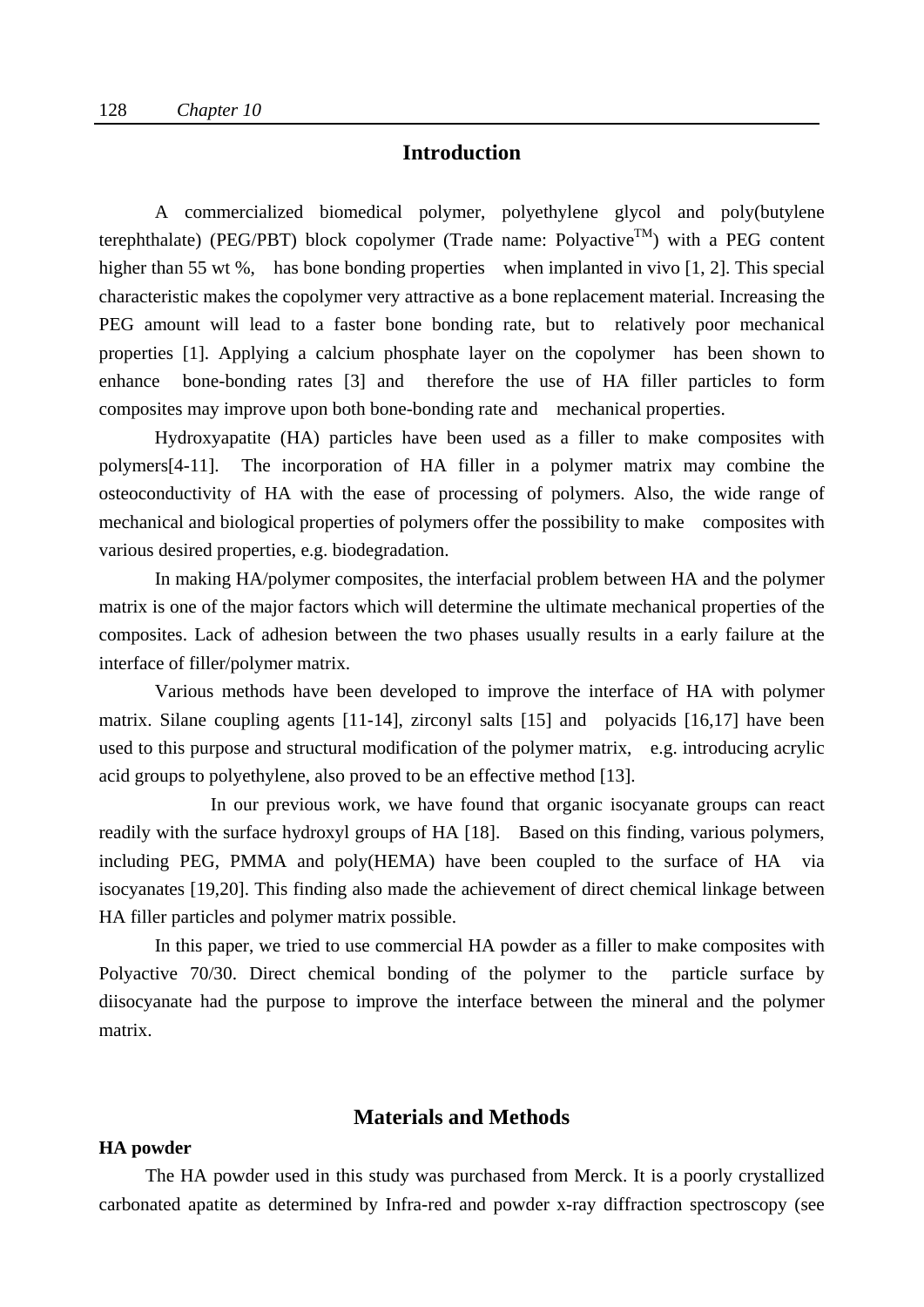Chapter 9, figure 1). It has a specific surface area of 66  $m^2$  as determined by BET method (N<sub>2</sub> was used as adsorption gas). The HA powder was kept at  $120\text{ °C}$  for at least 48 hours before use.

#### **Chemicals**

 Hexamethylene diisocyanate (HMDI) and dibutyl tindilaurate were purchased from Aldrich and used as received without further purification. Polyactive<sup>TM</sup> 70/30 with a PEG molecular weight of 1000 Dalton and an overall Mw of 90,000 was obtained from HC Implants bv, the Netherlands. Chloroform (HPLC grade, Biosolve LTD, the Netherlands) was dried over calcium hydride. Other solvents were all of p.a. quality.

#### **HA/Polymer composites**

#### **Surface grafting of Polyactive 70/30 to HA particles**

 Surface grafting of Polyactive 70/30 to HA particles was achieved by using HMDI as coupling agent. A typical procedure is as follows:

 80 gram HA particles and 800 ml dried chloroform were put in a 1500 ml erlenmeyer flask under the protection of  $N_2$ , and stirred for 30 min., 5.04 ml HMDI (0.03 mol) and 0.1 ml dibutyl tindilaurate were added to the suspension. The suspension was stirred at room temperature for 5 hours before 62 g predried (60  $^{\circ}$ C in vacuum) Polyactive<sup>TM</sup> 70/30 granulate was added and dissolved in the chloroform. The suspension was stirred for another 48 hours. The grafted HA particles were then separated by centrifuging at 4000 rpm, resuspended in  $CHCl<sub>3</sub>$  and washed 3 times.

# **HA/PolyactiveTM composites**

The surface grafted HA was transferred to a 10 wt. % Polyactive<sup>TM</sup> 70/30 chloroform solution in ratios of 10 - 30 % in volume. The mixture was stirred while the chloroform evaporated untill a high viscous mixture was obtained. The mixture was then precipitated in excess of ether. After drying the precipitates were chopped into small pieces.

Control HA/Polyactive<sup>TM</sup> composites were also made by directly mixing dried but untreated HA in 10 wt. % Polyactive<sup>TM</sup> 70/30 chloroform solution for 12 hours, and by the same precipitation procedure as mentioned above.

 The chopped HA/Polyactive precipitates were used to make samples for mechanical and other tests by hot press moulding. Composite plates of 15 x 15 x 0.2  $\text{cm}^3$  were made by hot pressing at 195°C and 20 ton pressure. Dumbbell shaped samples for mechanical testing were cut from the hot press sheet with an ISO R37 type 1 die.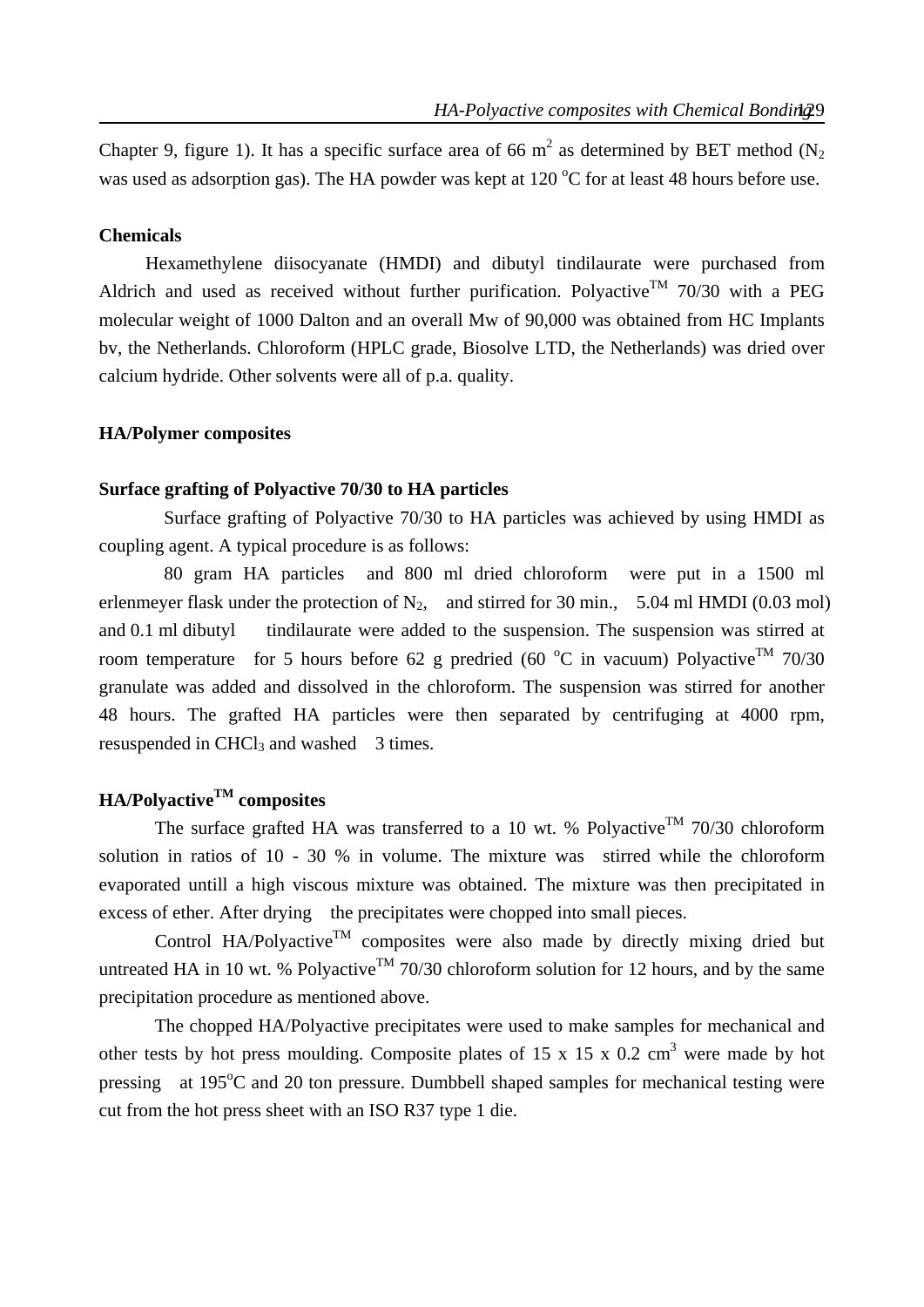#### **Swelling degree of the composites**

Rectangular samples with size 0.8 x 2 x 0.2 cm<sup>3</sup> were used for the test. Samples were immersed in distilled water at 20 $\degree$ C in polystyrene beakers. At certain time intervals, the samples were taken out, and the surface water was quickly removed by using tissue paper. The weight of the sample was measured and the swelling degree of the composites was caculated by:

#### **Error!**

where  $S_w$  stands for the swelling degree,  $W_t$  is the sample weight after immersion in water at time t.  $W_0$  is the sample weight before immersion in water. Three samples were used for each composition, and the mean value was caculated.

#### **Mechanical Testing**

 Mechanical testing, especially tensile testing has been shown to be a sensitive test to study the interface of filler and polymer. Tensile tests were performed by using a Hounsfield mechanical testing machine at a crosshead speed of 50 mm/min. E-modulus, tensile strength and elongation at break of the composites were determined at room temperature both in dry and in wet state (after immersion in pH 7.2 Tris buffer for 24 hours). In order to accurately measure the E-modulus, an Instron extension meter was used. For each composition, 6 samples were tested.

#### **Characterization of the surface grafted HA particles**

 The HA particles were characterized by thermal gravimetrical anylisis (TGA, Du Pont 990) and Infra-red spectroscopy (Perkin Elmer 763) before and after surface grafting.

 A sample of grafted HA powder (PA-HA) was taken from the reaction vessel and quenched by adding methanol, and then thoroughly washed by CHCl<sub>3</sub> for 3 times. After drying at 60 °C, the grafted powder was used for IR and TGA measurement. IR spectra were recorded from 4000-200 cm<sup>-1</sup> by using KBr tablets. TGA was performed on 20-30 mg samples from room temperature to 700 °C at a temperature increase rate of 10 °C/min.

#### **Results**

#### **Characterization of grafted HA powder:**

 The IR spectrum of HA powder indicates that the powder is carbonated apatite due to the existence of 1455, 1415 cm<sup>-1</sup> absorption ( Chapter 9, figure 1).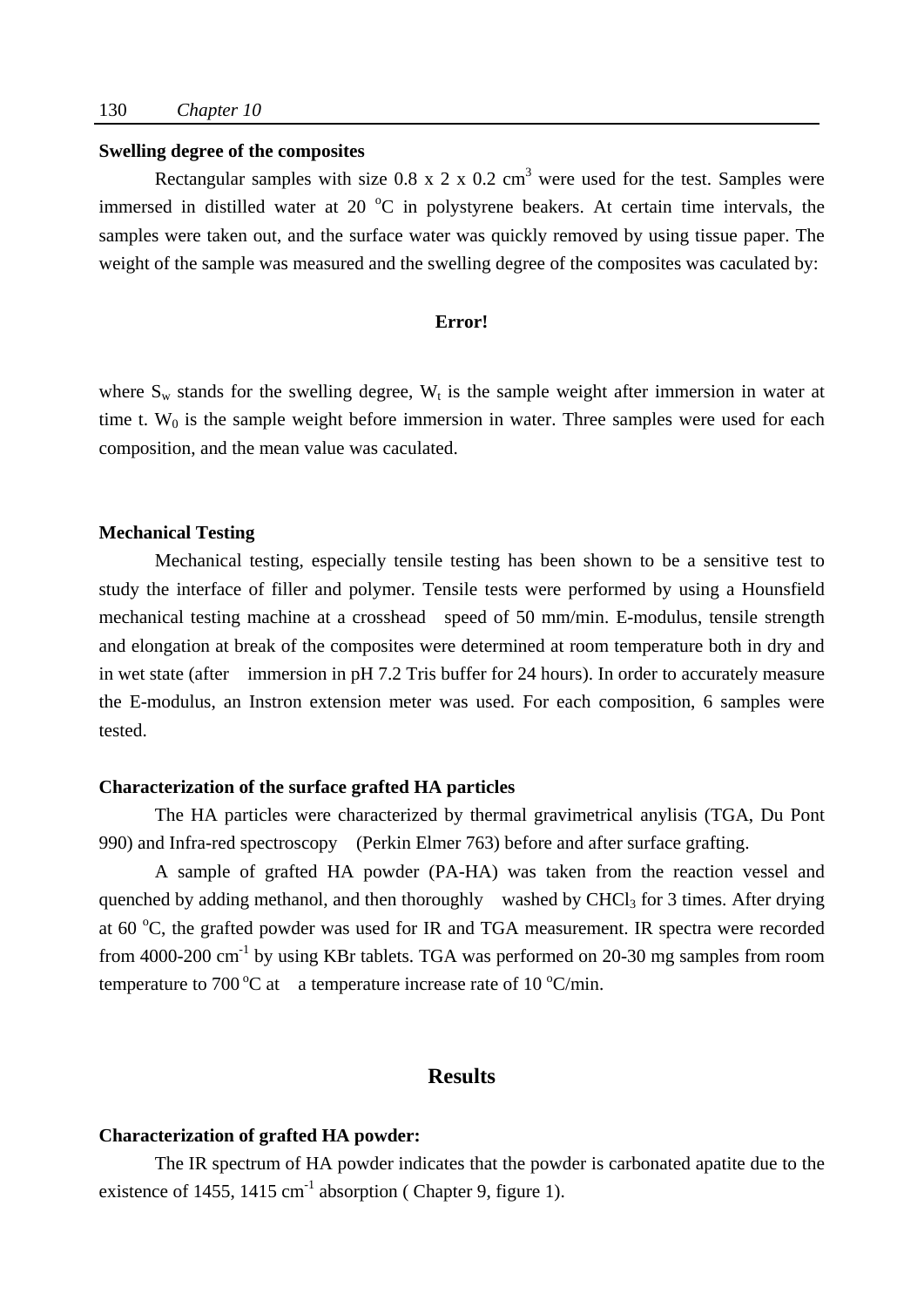After grafting of HMDI, some new bands emerged as the result of HMDI coupling (figure 1): -CH<sub>2</sub>- absorption at 2940 cm<sup>-1</sup> and 2860 cm<sup>-1,</sup> amide bands at 1630 cm<sup>-1</sup> and 1580 cm<sup>-1</sup> due to the reaction of isocyanate groups either with surface -OH groups of HA or with the quenching methanol.

When HA had been grafted with Polyactive<sup>TM</sup> 70/30 via HMDI, there appeared more bands which indicated that Polyactive<sup>TM</sup> 70/30 was coupled to the surface of HA via HMDI (figure 1). The band at 1725 cm<sup>-1</sup> is the  $\geq$ C=O stretch vibration from coupled Polyactive. Not surprisingly, another band of -CO-O- can be observed at  $1280 \text{ cm}^{-1}$ . The band at 735 cm<sup>-1</sup> is from the C-H vibration of benzene rings. Therefore, the IR spectra clearly showed the existence of Polyactive<sup>TM</sup> 70/30 on the surface of HA.

**Figure 1**. IR spectra of surface grafted HA with HMDI (a) and Polyactive 70/30 (b). Note the increase of the absorption intensity of CH<sub>2</sub> bands ( $\diamond$ , 2940 and 2860 cm<sup>-1</sup>) and the amide bands ( $\star$ , 1630 and 1580 cm<sup>-1</sup>). Also note the ester  $(\rightarrow, 1280 \text{ cm}^{-1})$  and benzene $(\rightarrow, 735 \text{ cm}^{-1})$  absorption bands in spectrum (b), which indicate the existence of Polyactive 70/30.

 The amount of surface grafted HMDI and Polyactive were determined by TGA. As seen from figure 2, the amount of grafted HMDI was found to be 2.6% and after Polyactive<sup>TM</sup> 70/30 grafting, the weight of the organic part increased to 7.3 %. Therefore, the amount of grafted Polyactive<sup>TM</sup> 70/30 was 4.7 wt %.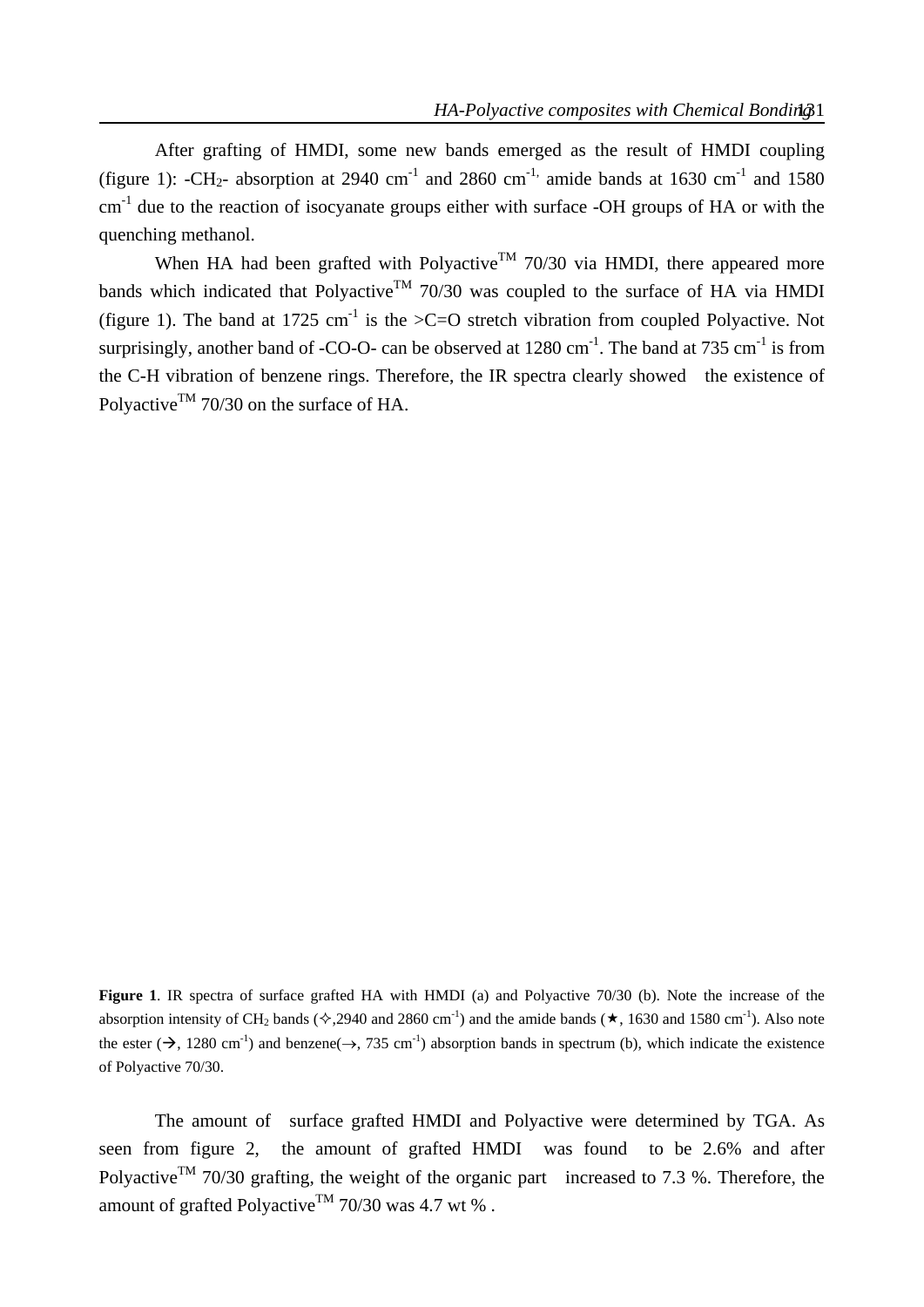**Figure 2.** TGA curves of surface grafted HA powder. The weight of grafted Polyactive can be caculated from the two curves. (a) is the curve from HMDI grafted HA, and (b) is TGA curve from Polyactive grafted HA.

**Figure 3**. Swelling degree versus time curves of the composites. Note the swelling degree reached equilibrium after 24 hours immersion in distilled water at room temperature.

**Swelling degree of composites**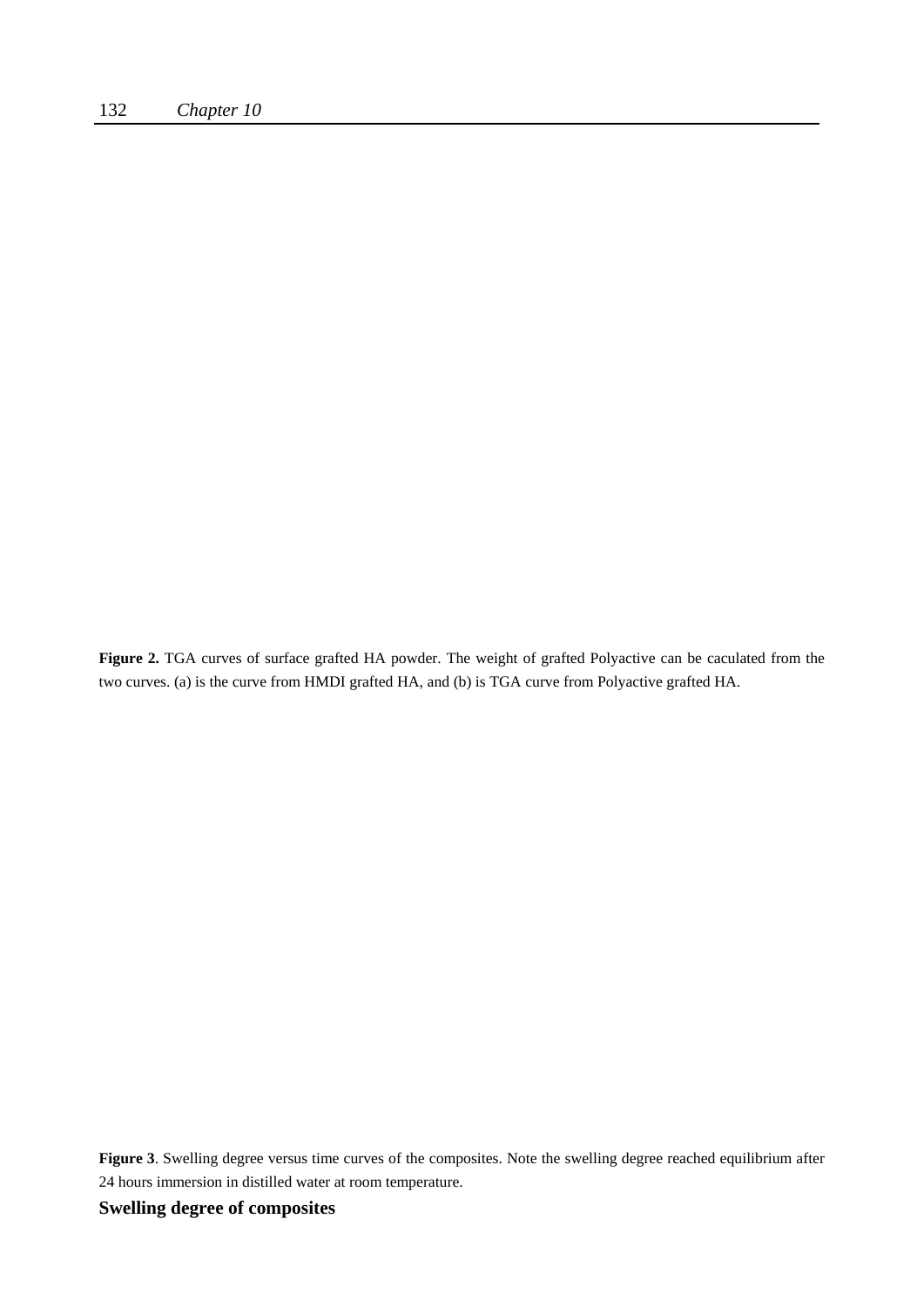The swelling degree of the composites was decreased by the addition of HA filler (figure 3, 4). The swelling degree of all the composites reached equilibrium after 24 hour immersion in water

**Figure 4**. Equilibrium swelling degree of the composites. The dashed line represents the expected swelling behaviour of the composites if it is assumed that the HA filler does not absorb water.

**Figure 5**. Typical load-displacement curves of the composites. When increase the filler content, both the elastic moduli and the strengths of the composites are increased, but the surface grafted HA composites have higher values as compared to the control HA composites.

(figure 3). There was not much difference in the equilibrium swelling degrees between PA-HA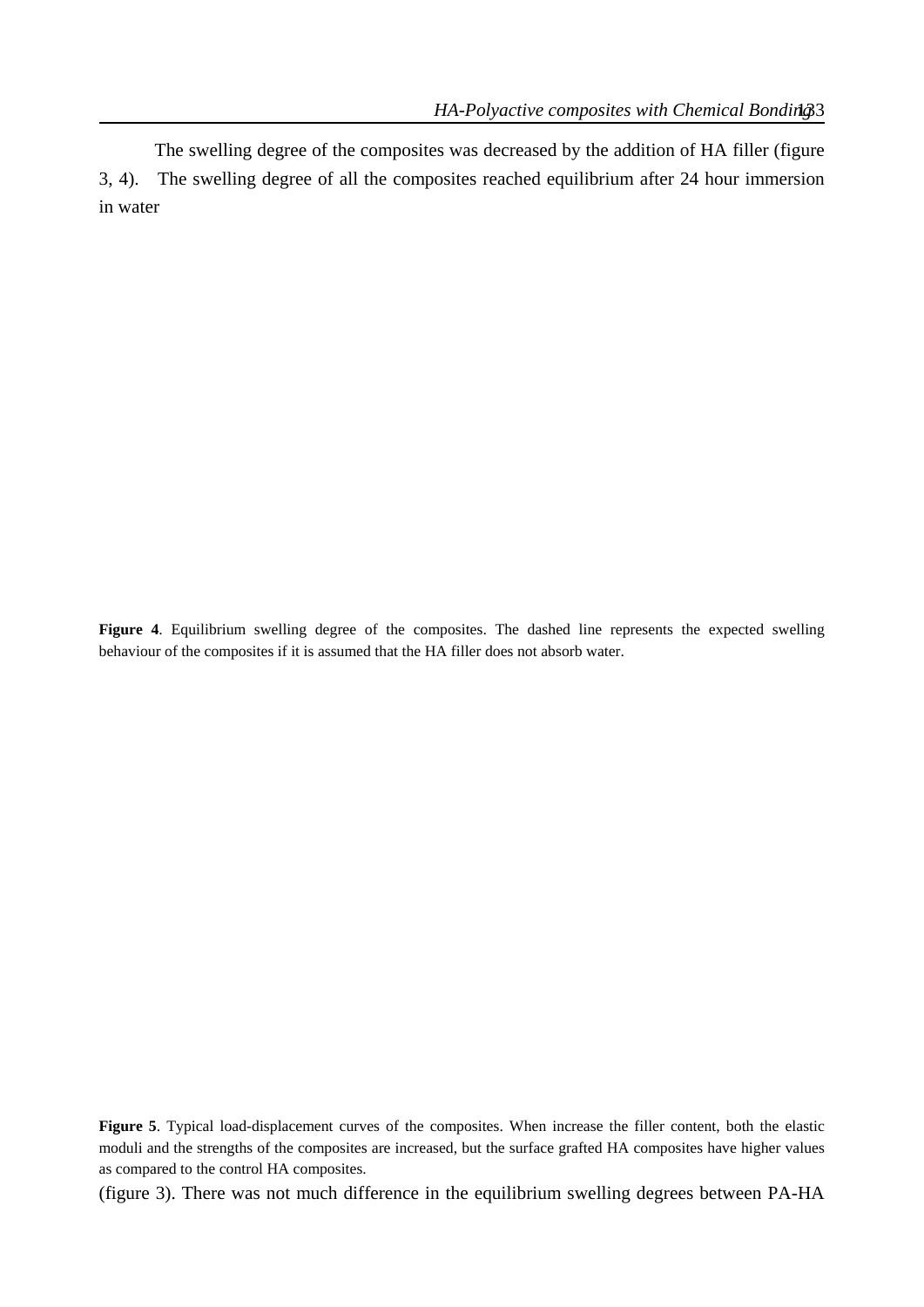composites and control HA composites (figure 4).

# **Mechanical properties of the composites**

 Figure 5 gives typical load-displacement curves of composites in dry state. Generally speaking, the elastic modulus and the strength of the composites were increased when the filler amount was increased from 10% to 30%. The effect of Polyactive grafting can be observed from the graph. Composites with PA-HA filler have better mechanical properties when compared to HA filled composites. When composites were immersed in Tris buffer (pH7.2), the mechanical properties of the composites drastically decreased, due to swelling of the polymer matrix and/or to deterioration of the filler/matrix interface.

**Figure 6**. E-modulus of the composites in dry state (a), and in wet (b) state.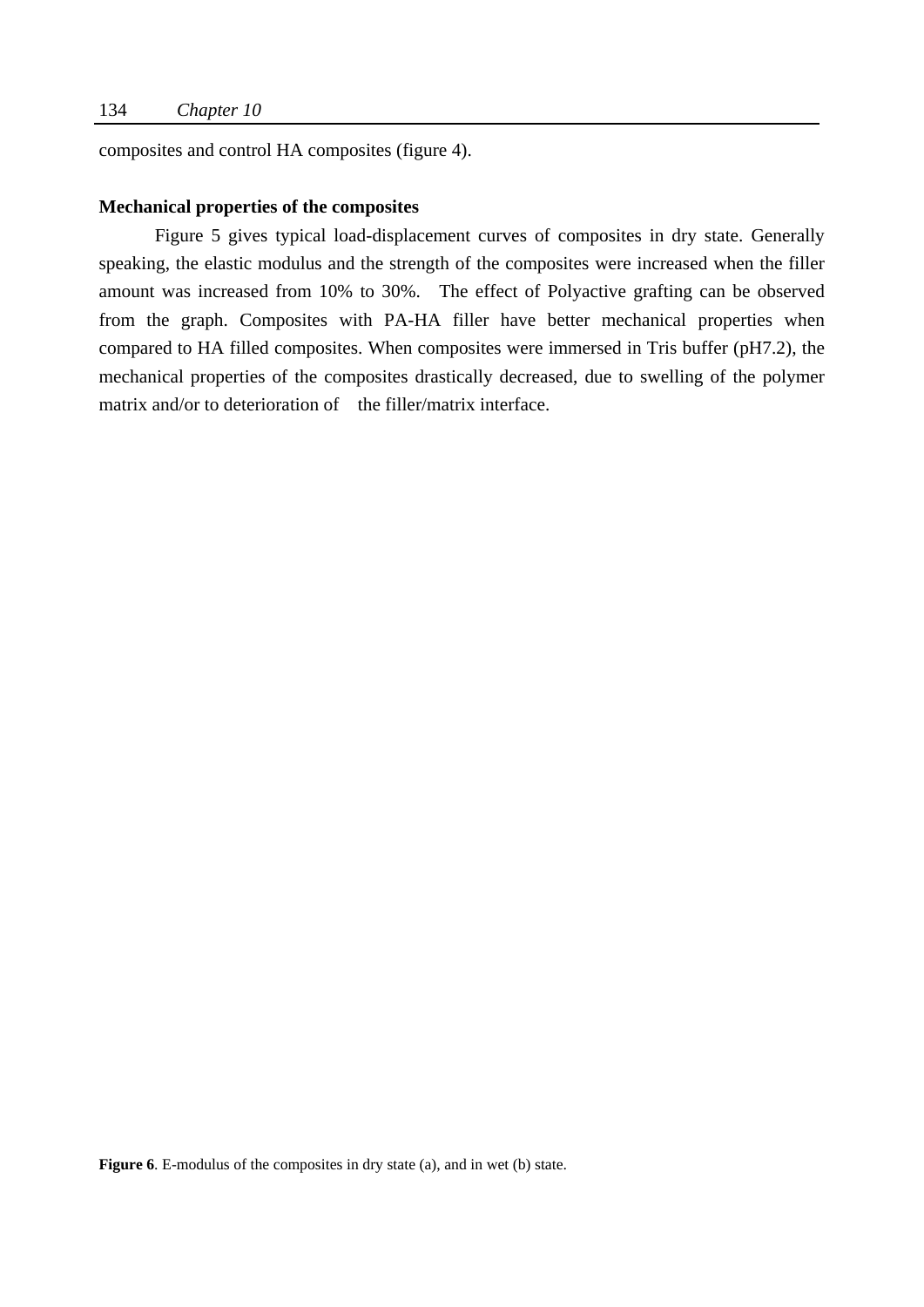#### **A. Elastic modulus**

 Incorporating filler to polymer matrix had a prominent effect on the elastic modulus of the composites (figure 6a), especially when the filler content was as high as 30% by volume. PA-HA filled composites had higher elastic moduli than HA filled composites.

 After immersion in Tris buffer for 24 hours, the elastic modulus had significantly decreased. When the filler amount is less than 20%, the filler almost had no effect on the elastic modulus of the composites in wet state. Increase of the filler amount to 30%, caused further increase of the modulus in case of PA-HA filler, where the mechanical properties of HA filled composites became so poor that the elastic modulus could not be determined (figure 6b).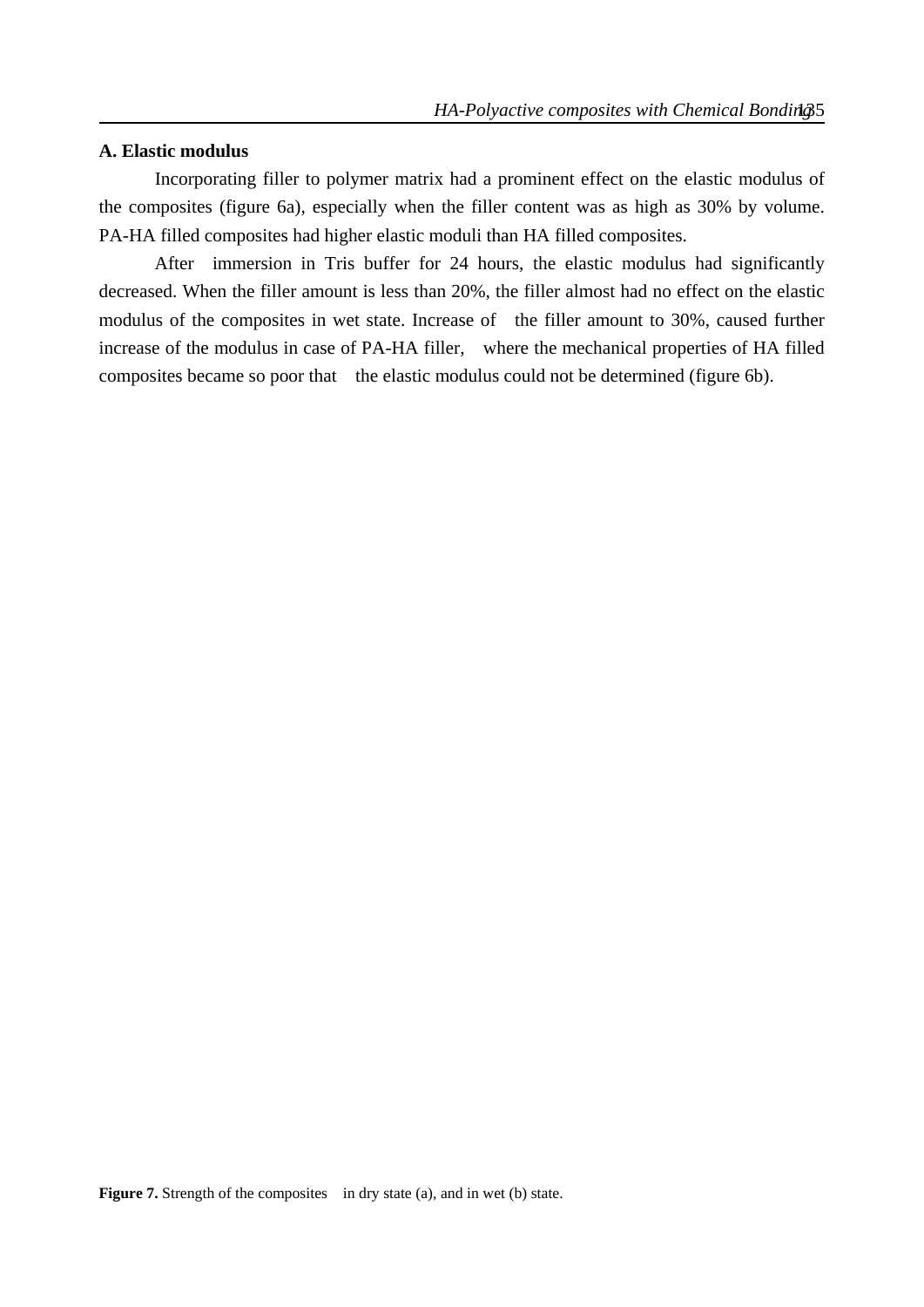#### **B. Tensile strength**

The strength of Polyactive<sup>TM</sup> 70/30 initially dropped by the incorporatinn of 10% filler (figure 7a), but increased again with further increase of the filler volume. PA-HA composites had higher tensile strengths than HA composites.

 After immersion in Tris buffer for 24 hours, the strength (including that of unfilled Polyactive<sup>TM</sup>) had decreased. The filler, however, caused a greater loss in strength as compared to unfilled Polyactive<sup>TM</sup> 70/30. It can be seen from figure 8b, that after incorporating 20% filler to the polymer, nearly half of its strength, from 5.7 MPa to about 2.2 MPa was lost. With further increase of the HA filler to 30%, ungrafted HA composites lost almost all of their strength, in contrast to the PA-HA grafted HA composites which retained about the same strength.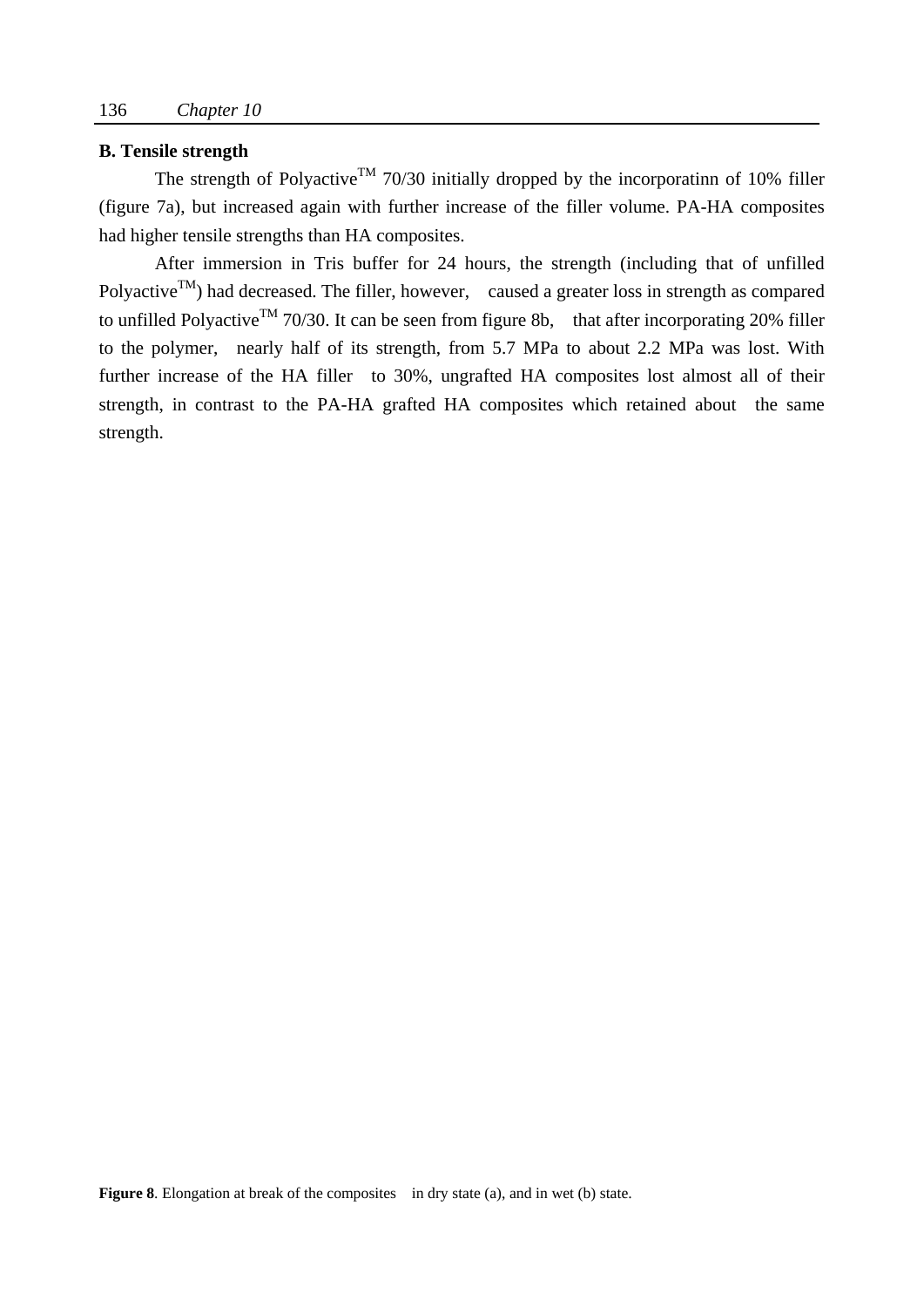#### **C. Elongation at break**

 Incorporating the filler caused a drop of the elongation at break, no matter wether the filler was surface modified or not (figure 8a).

 Immersion in Tris buffer caused a drastic loss in elongation at break even when the filler amount was only 10%. Composites with 30% HA filler were extremely brittle with small elongations while composites with 30% PA-HA filler still maintained a pronounced elongation at break of 29%.

#### **Discussion**

 Covalent bonding of HA with polymer matrix has the potential to significantly improve the interface of HA and polymer matrix, therefore leading to a significant improvement of mechanical properties of composites.

Due to the presence of hydroxyl end groups and carboxylic end groups in Polyactive<sup>TM</sup> 70/30, covalent bonding of HA with polymer can be achieved by using HMDI as coupling agent. The presence of Polyactive<sup>TM</sup> 70/30 on the surface of HA has been confirmed by IR spectroscopy and the amount of grafted Polyactive<sup>TM</sup> 70/30 could be determined by TGA measurement.

Covalent bonding Polyactive<sup>TM</sup> to HA has a distinct effect on the mechanical properties of the composites, especially at higher filler content. The elastic modulus, strength and elongation at break were all higher for PA-HA composites as compared to HA filled composites(figure 5). The most pronounced effect was found between surface grafted and ungrafted HA composites at higher filler content, especially in the case of the elastic modulus. This agreed well with our previous results [16,17,23] and the results of Jones et al [12], in which it was found that only at filler amounts higher than 6%, significant differences could be found for silane treated versus non-silane treated materials. Apparently the interfacial interactions become more important when the filler amount is higher.

 Immersion in water will cause a decrease in mechanical properties for both PA-HA composites and HA composites. Swelling will decrease the mechanical properties of Polyactive<sup>TM</sup>, and cause a loose embedding of HA particles in polymer matrix. Thus HA composites at 30% by volume of HA almost completely lost their strength in contrast to the surface grafted HA composites. Apparently the grafted HA particles could maintain a better contact because of the bonding between HA and polymer matrix.

An interesting finding is that 30% grafted filler composites had a higher tensile strength than 10% grafted filler composites, especially in the wet state, allthough both were less strong than unfilled Polyactive™. This is different from results with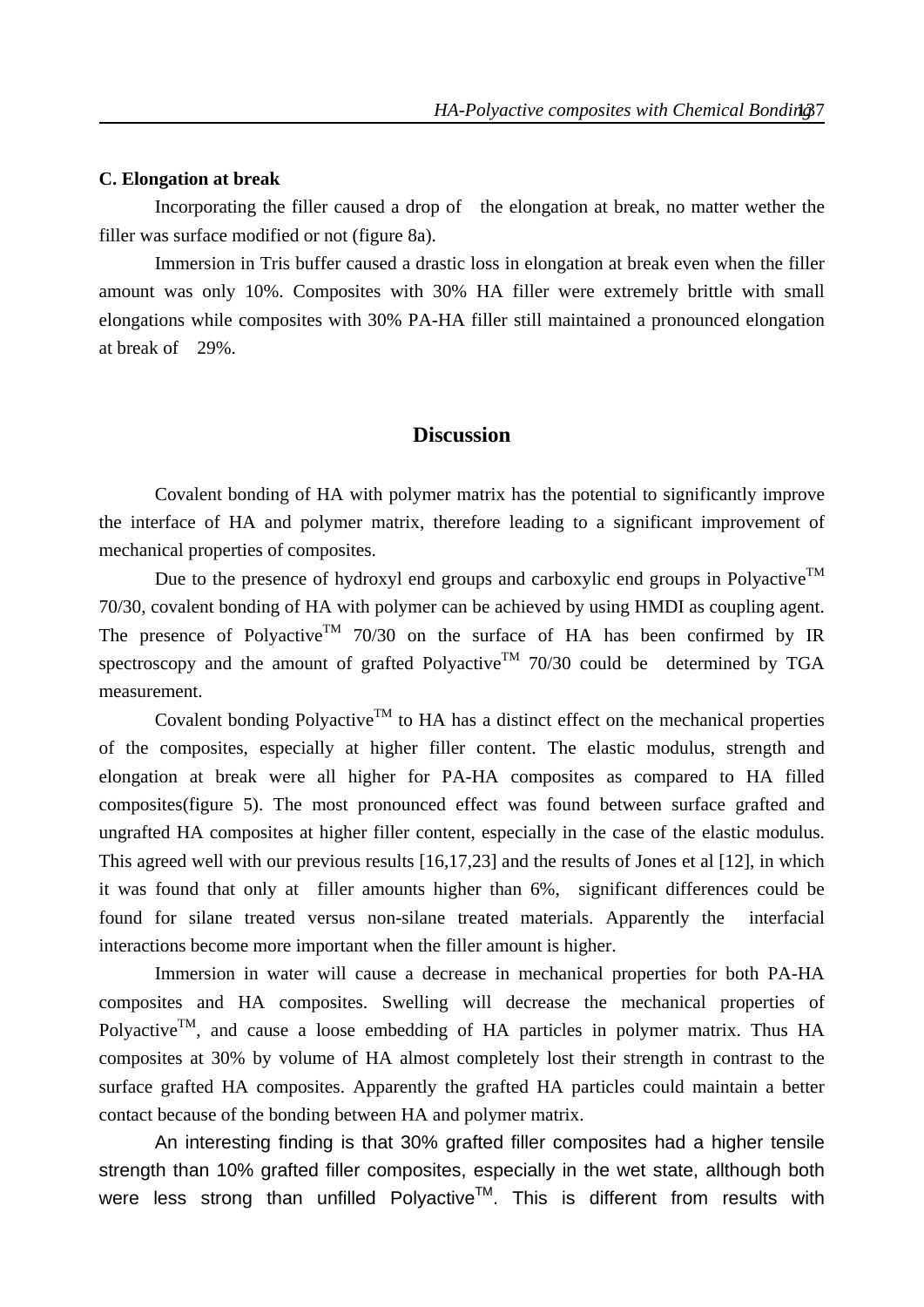#### 138 *Chapter 10*

nano-apatite fillers in our previous work [23] where an increase of the filler volume was found to only further decrease the strength. In this light the results of the swelling test are helpfull in explaining the difference. If the filler per se is assumed to have zero water uptake, then the the equilibrium swelling degrees of the composites should follow the dashed line of Fig. 4. The actual swelling degree values were found to be lower with the current Merck-powder fillers, but in the case of the nano-apatite fillers, the swelling degree values were found to be higher than the theoretically expected values. In this last case the filler apparently took up water by itself destroying any interaction between it and the matrix. With the current fillers showing lower than expected swelling degrees it appears that the quality of the interactions between filler and matrix is much higher and even prevents part of the matrix material from swelling in water. Where ungrafted or grafted fillers do not differ in this respect, adsorption of matrix molecules to the filler surface is apparently as effective as covalent bonding. When mechanically loaded, however, the difference becomes clearer and do grafted filler composites show better mechanical properties than control HA composites, both in dry and in wet state.

 Several theoretical models have been proposed to predict the Young's modulus of a composite system from the mechanical properties of the matrix and the filler. Among the models, the Voigt model and the Reuss model are believed to provide the upper limit and lower limit of the composites respectively. In the Voigt model, a homogenous and elastically isotropic composition with continuity of strain across the interface is assumed. The equation of the Voigt model can be written as a simple rule of mixture:

$$
E_c = V_f E_f + V_m E_m
$$

where E is the Young's modulus, V is the volume fraction, c, f, and m denoting the composites system, filler phase and matrix phase respectively.

Reuss model, which assumes that the stress will be identical in each phase, can be written

#### **Error!**

as follow:

or

#### **Error!**

 If we take the Young's modulus of filler and matrix as 70 GPa and 37 MPa respectively, according to the Voigt model, the composites with 10%, 20% and 30% volume of filler should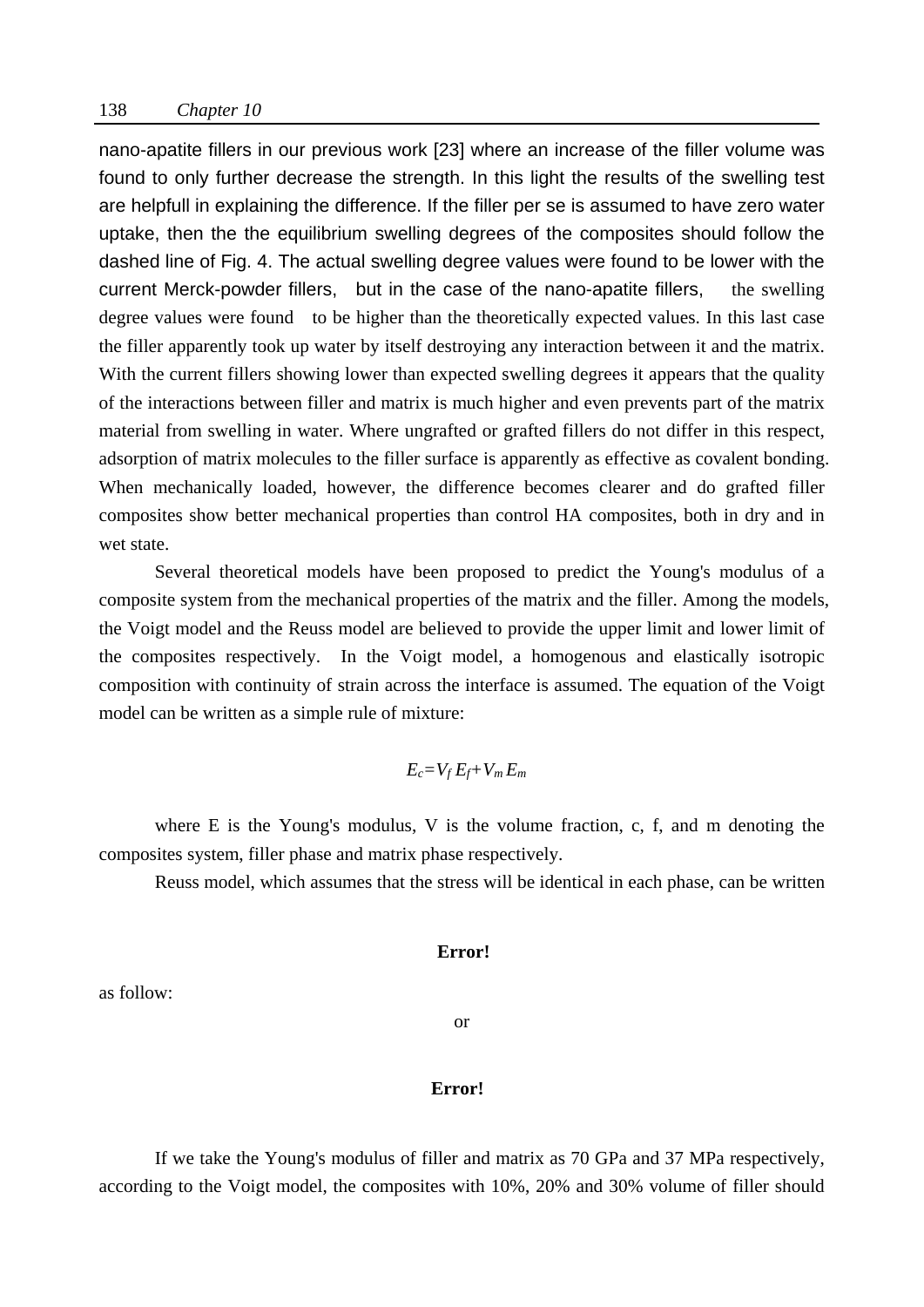have Young's moduli 7 GPa, 14 GPa, and 21 GPa. These theoretical values are much higher than the actually found values. The Reuss model gives lower Young's moduli as compared to the found values of the composite system. Figure 9 gives the theoretical value of Voigt and Reuss models in comparison with the realistic found value of the composites. Therefore, the current composite system behaves somewhere between the model of Reuss and Voigt model, partially as a constant strain system in which the composite modulus is higher than the values predicted by Reuss model, and well below the upper limit predicted by Voigt model. The fact that introducing interfacial bonding of the filler/matrix resulted in higher Young's modulus raises the question whether if more matrix molecules could be chemically bound to the filler surface, moduli much closer to the theoretical values of Voigt model could be achieved. In this experiment, only 4 wt% Polyactive<sup>TM</sup> 70/30 was bound to HA filler, which is much lower than the theoretical value. Considering the bound HMDI is 2.6 wt% , which is 0.13 mmol/gHA, in theory, 12 grams Polyactive<sup>TM</sup> (Mw = 90,000 Dalton) can be bound to 1 gram HA. By optimizing the grafting procedure, the mechanical properties of the composites might very probably be further improved.

**Figure 9**. The experimental Young's modulus in comparision with the theoretical values predicted by Voigt and Reuss models.

# **Conclusion**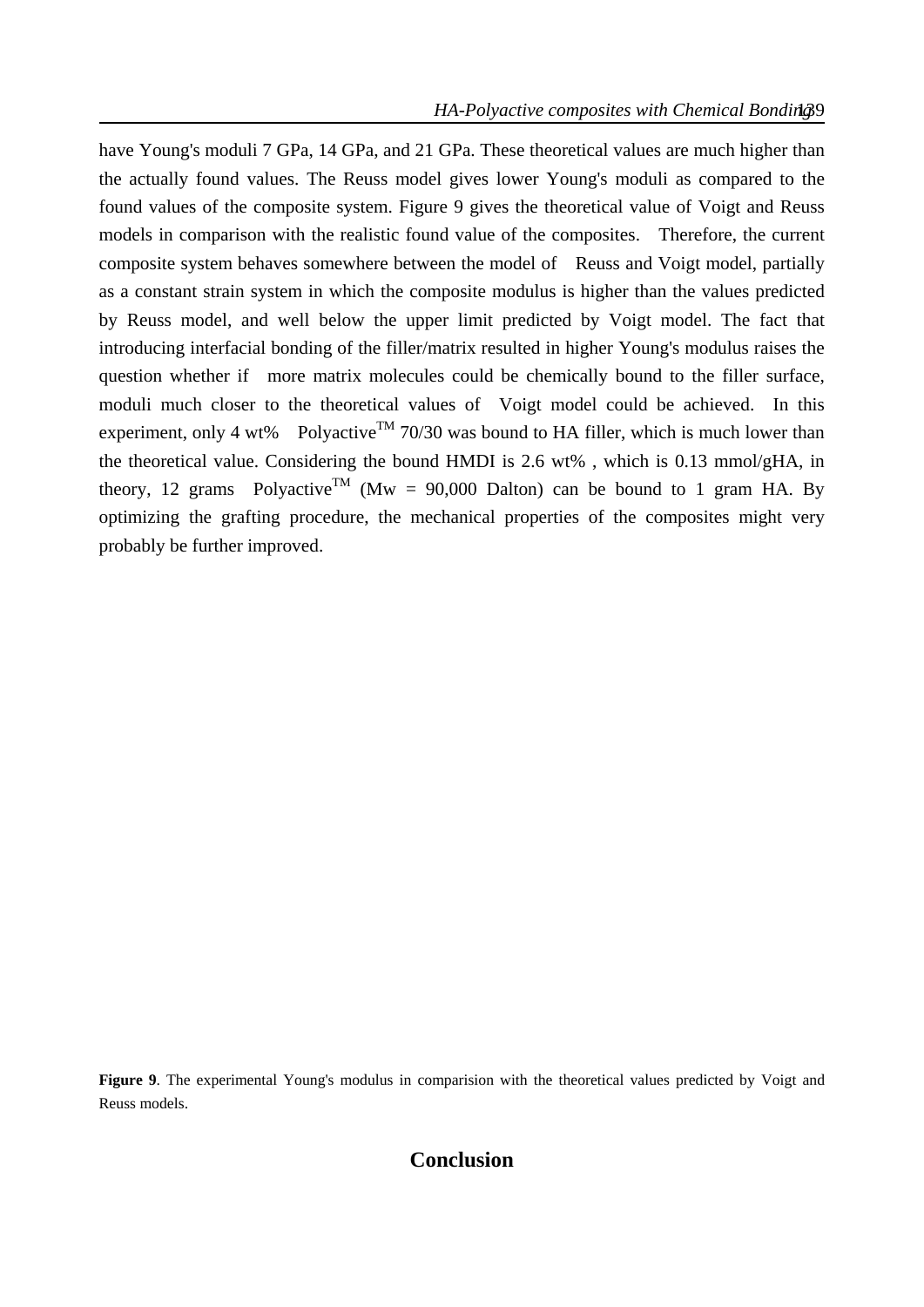# 140 *Chapter 10*

A copolyether-ester (Polyactive<sup>TM</sup> 70/30) was successfully bound to HA filler particles via HMDI, establishing a covalent bonding of HA filler particles to polymer matrix. The mechanical testing results showed that the chemical bonding of HA filler to polymer matrix had a distinct effect on the mechanical properties of the composites. The Young's modulus, tensile strength and elongation at break were significantly improved by grafting, especially at higher filler fractions. A further improvement of the mechanical properties can be expected if higher grafting percentages of Polyactive<sup>TM</sup> to HA can be achieved.

### **References**

- 1 C.A. van Blitterswijk, D. Bakker, H. Leenders, J. v.d.Brink , S.C. Hesseling, Y.P. Bovell, A.M. Radder, R.J. Sakker , M.L. Gallard, P.H. Heinze, G.J. Beumer, "Interfacial reactions leading to bone-bonding with PEO/PBT copolymer (Polyactive<sup>TM</sup>)", in *Bone-bonding Biomaterials*, P. Ducheyne, T. Kokubo, C.A. van Blitterswijk (eds.), Reed Healthcare Comunications, Leidendorp, the Netherlands, 1992, pp.153-171.
- 2 A.M. Radder, C.A. van Blitterswijk, "Abundant post-operative calcification of an elastomer matrix. calcium phosphate-polymer compositee for bone reconstruction: a preliminary study". *J. Mater. Sci. : Mater .in Med.* , 5, 320-331(1994).
- 3 M.L. Gailard, J. van den Brink, C.A. van Blitterswijk, and Z. B. Luklinska, "Applying a calcium phosphate layer on PEG/PBT copolymer affects bone formation in vivo", *J. Mater. Sci.: Mater. in Med.* , 5,424-428 (1994).
- 4 W. Bonfield, J. C. Bihiri, C. Doyle, J. Bowman and J. Abram, "Hydroxyapatite reinforced polyethylene composite for bone replacement" in *Biomaterials and Biomechanics,* P. Ducheyne, G. van der Perre and A.E. Aubert (eds.), Elsevier, Amsterdam, 1983, pp.421-426.
- 5 K.E. Tanner, C. Doyle, and W. Bonfield, "The structure of the interface developed between biomaterials", in *Clinic Implant Materials: Advances in Biomaterials*, vol.9, Elsevier Science Publication, Amsterdam, 1990, pp.149-154.
- 6 C. Doyle, K.E. Tanner, and W. Bonfield, "In vitro and in vivo evaluation of polyhydroxybutyrate and of polyhydroxybutyrate reinfoeced with hydroxyapatite", *Biomaterials*, 12,841-847 (1991).
- 7 C.C.P.M. Verheyen, J.R. de Wijn, C. A. van Blitterswijk, P.M. Rozing and K. de Groot, "Resorbable Hydroxyapatite reinforced poly(L-lactide) composites with bone bonding ability" , in *Bone-bonding Biomaterials*, P. Ducheyne, T. Kokubo, C.A. van Blitterswijk (eds.), Reed Healthcare Communications, Leidendorp, the Netherlands, 1992, pp.153-171.
- 8 R. Labella, M. Braden and S. Deb, "Novel hydroxyapatite based dental composites,"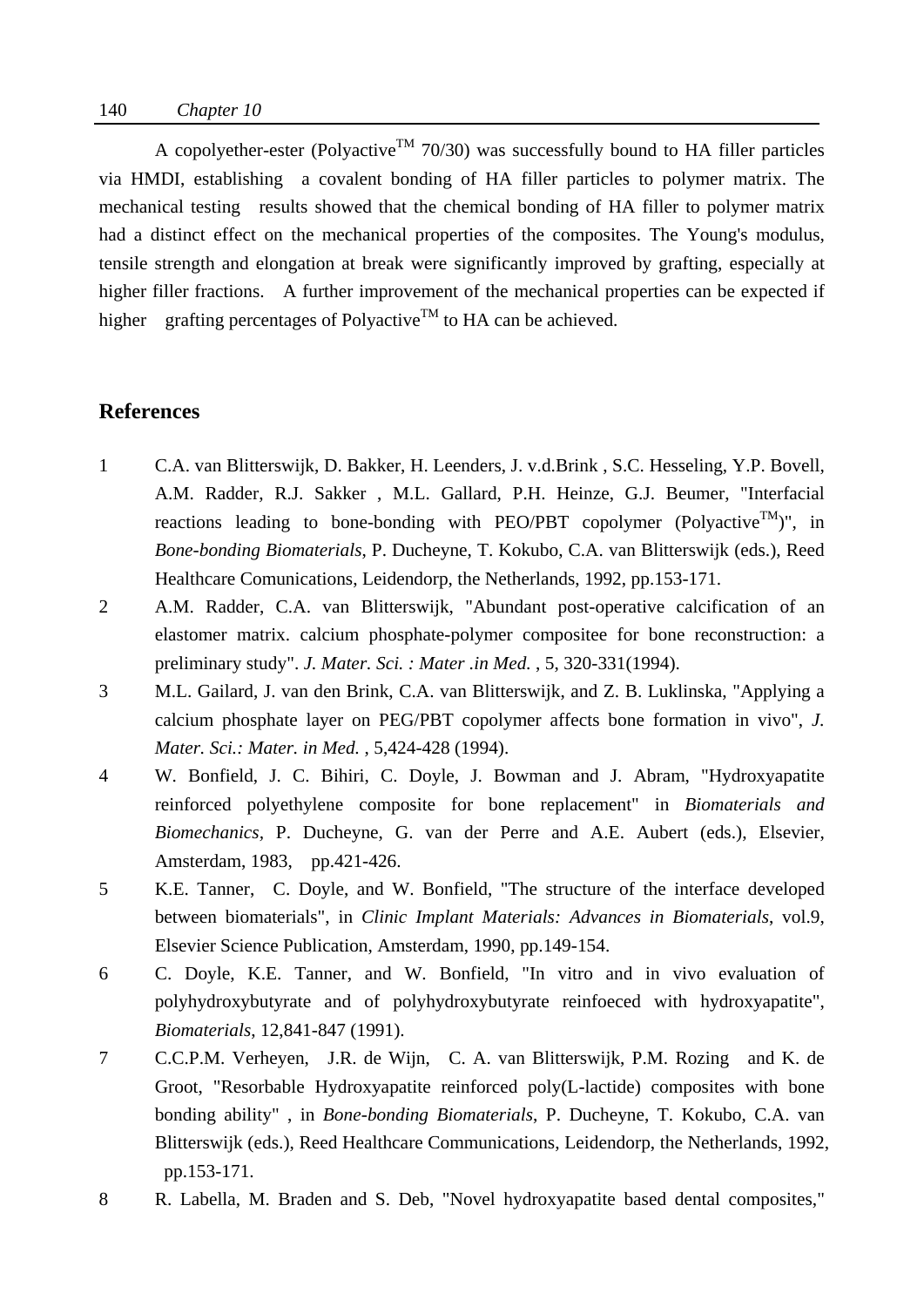*Biomaterals*, 15,1197-1200 (1994).

- 9 R.F. Low, S.F. Hulbert, A. Sogal, "Mechanical properties of hydroxyapatite-polymethylmethacrylate bone cement composite: Hydroxyapatite embedded on surfaces and throughout cement matrix", *in Bioceramics*, Vol 6, P. Ducheyne, D. Christiansen (eds), Butterworth Heinemann, 1993, pp.339-344.
- 10 J. C. Behiri, M. Braden, S. Khorasani, D. Wiwattanadate, and W. Bonfield, "Advanced bone cement for long term orthopaedic implantations," in *Biocerimics*, Vol.4, W. Bonfield, G. W. Hastings, K.E. Tanner (eds), 1991, pp.301-307.
- 11 A.M.P. Dupraz, J.R. de Wijn, S.A.T. v.d. Meer and K. de Groot, "Characterization of silane-treated hydroxyapatite powders for use as filler in biodegradable composites," *J. Biomed. Mater. Res.* , 30,231-238 (1996).
- 12 D. W. Jones and A. S. Rizkalla, "Characterization of experimental composites biomaterials," *J. Biomed. Mater. Res.(Appl. Biomater.*), 33,89-100 (1996).
- 13 S. Deb, M. Wang, K.E Tanner, and W. Bonfield, "Hydroxyapatite-polyethylene composites: effect of grafting and surface treatment of hydroxyapatite". *J. Mater. Sci.: Mater.in Med.,* 7,191-193 (1996).
- 14 S. N. Khorasani, S. Deb, J. C. Behiri, M. Braden, and W. Bonfield, "Modified Hydroxyapatite Reinforced PEMA Bone Cement". *Bioceramics,* Vol.5, T. Yamamura, T. Kokubo, T. Nakamura (eds.), Kobunshi Kankokai, Kyoto, Japan. 1992, pp.225-232.
- 15 D.N. Misra, "Adsorption of zirconyl salts and their acids on hydroxyapatite: use of the salts as coupling agents to dental polymer composites", *J. Dent. Res.* 12,1405-1408 (1985).
- 16 Q. Liu, J. R. de Wijn, D. Bakker, C. A. van Blitterswijk, "Surface modification of hydroxyapatite to introduce interfacial bonding with polyactive<sup>TM</sup> 70/30 in a biodegradable composite," *J. Mater. Sci.: Mater. in Med.,* 7, 551-557 (1996).
- 17 Q. Liu, J. R. de Wijn, M.van Toledo, D. Bakker, C. A. van Blitterswijk, "Polyacids as Bonding Agents in Hydroxyapatite/Polyester-ether (Polyactive<sup>TM</sup> 30/70) Composites", (submitted).
- 18 Q. Liu, J. de Wijn, C.A. van Blitterswijk, "Nano-apatite/polymer composites II. Surface Modification of Nano-apatite by Grafting Organic Polymer" *Trans. 5th. World Biomaterials Congress,* (Toronto, Canada), II-443, (1996).
- 19 J. R. de Wijn, Q. Liu, C. A. van Blitterswijk, "Grafting PMMA on hydroxyapatite powder particles using isocyanateoethylmethacrylate", *Trans. 5th. World Biomaterials Congress*, (Toronto, Canada), I-633 (1996)
- 20 Q. Liu, J. de Wijn, C.A. van Blitterswijk, "Covalent bonding of PMMA, PBMA and poly(HEMA) to hydroxyapatite particles", (in preparation).
- 21 Y. Li, C. P. A. T. Klein, J. de Wijn, S. van de Meer, K. de Groot. "Shape change and phase transition of needle-like non-stochiometric apatite crystals". *J. Mater. Sci. :*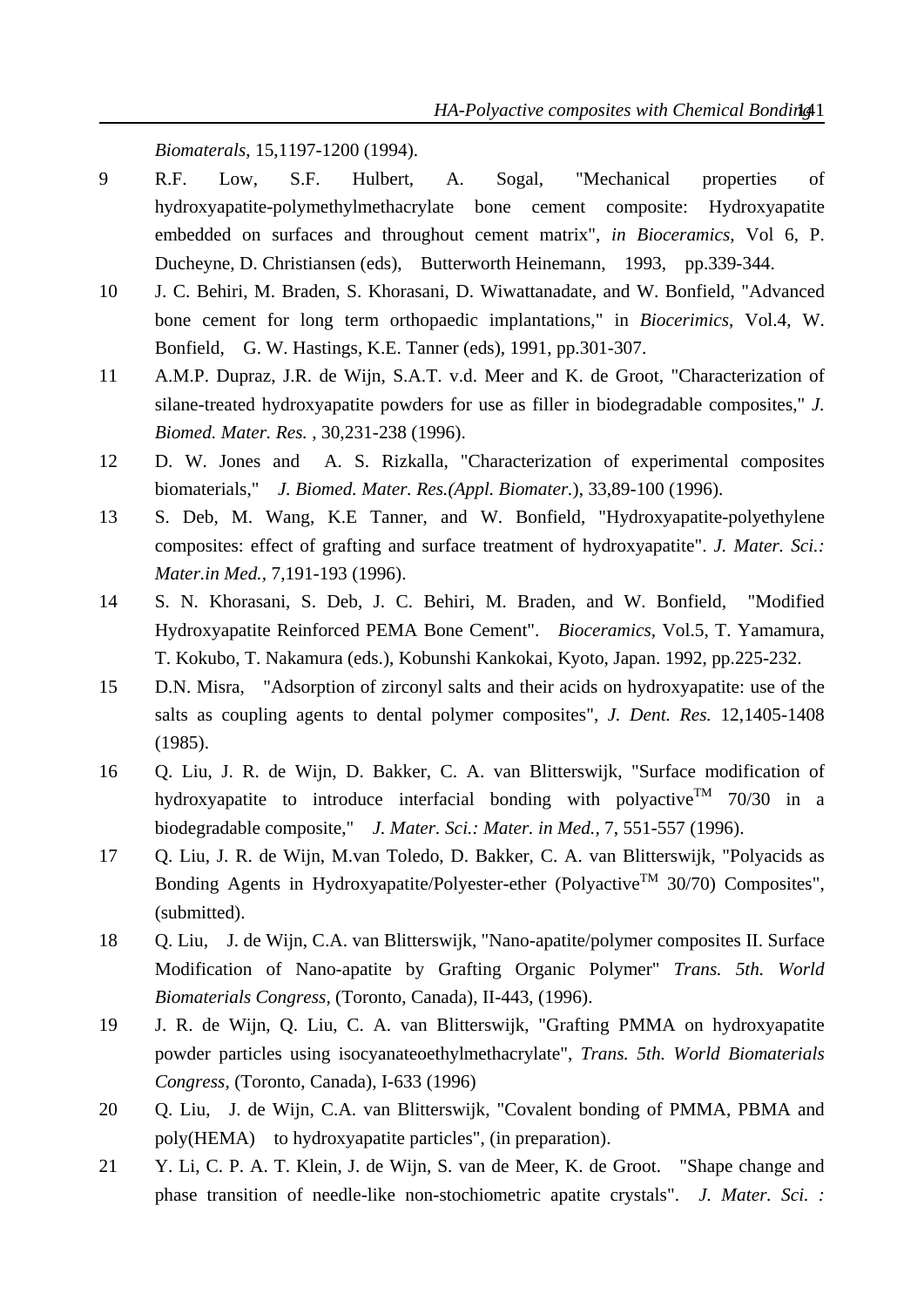*Mater. in Med.* 5,263-268 (1994).

- 22 Y. Li, J. de Wijn, C.P.A.T. Klein, S. v.d. Meer and K. de Groot, "Preparation and characterization of nano-grade osteoapatite-like rod crystals", *J. Mater. Sci. : Mater in Med. ,* 5, 252-255 (1994).
- 23 Q. Liu, J. de Wijn, C.A. van Blitterswijk, "Nano-apatite/polymer composites I. mechanical and physicochemical characteristics", *Trans. 5th. World Biomaterials Congress*, (Toronto, Canada), II-361 (1996).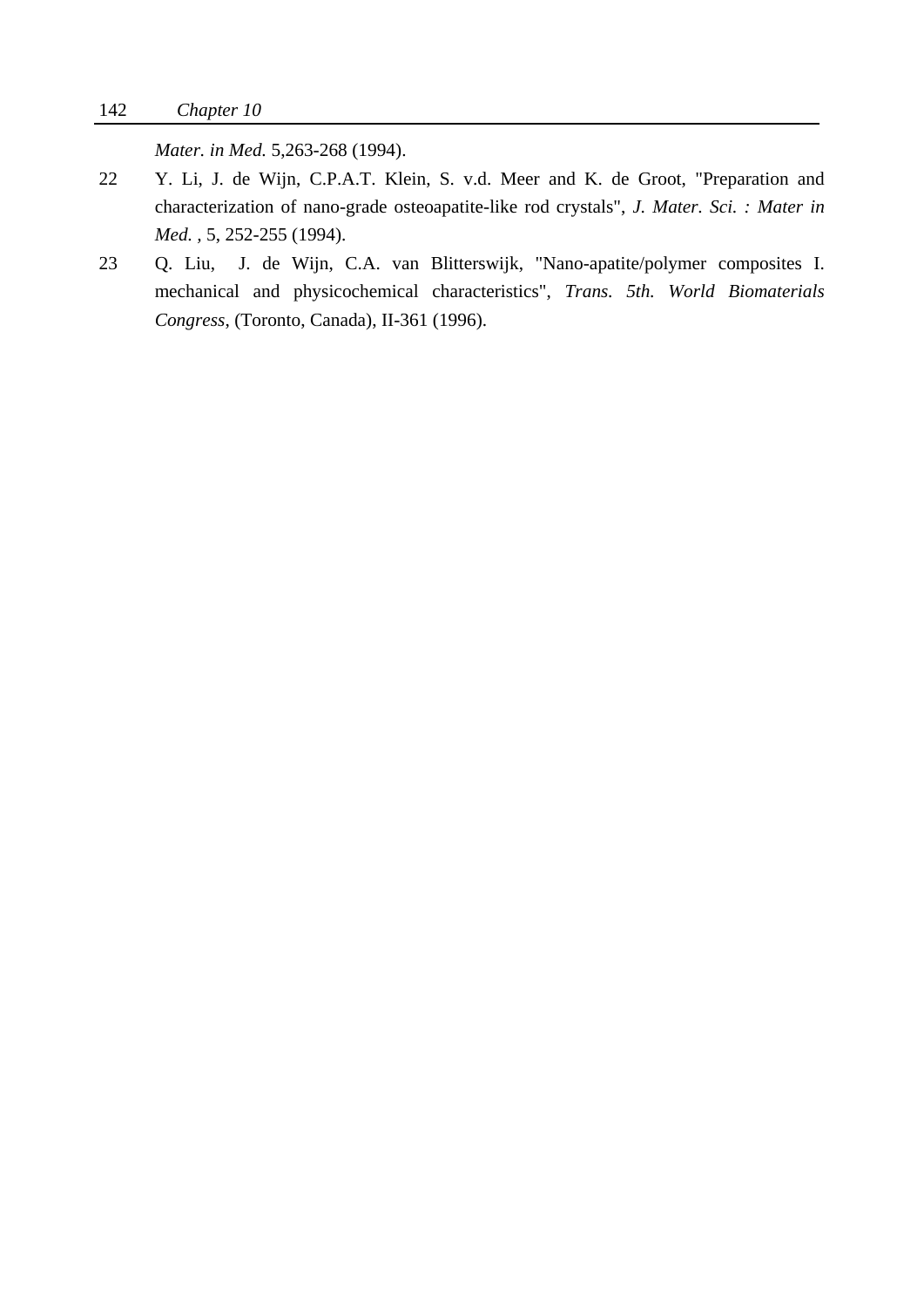*HA-Polyactive composites with Chemical Bonding* 43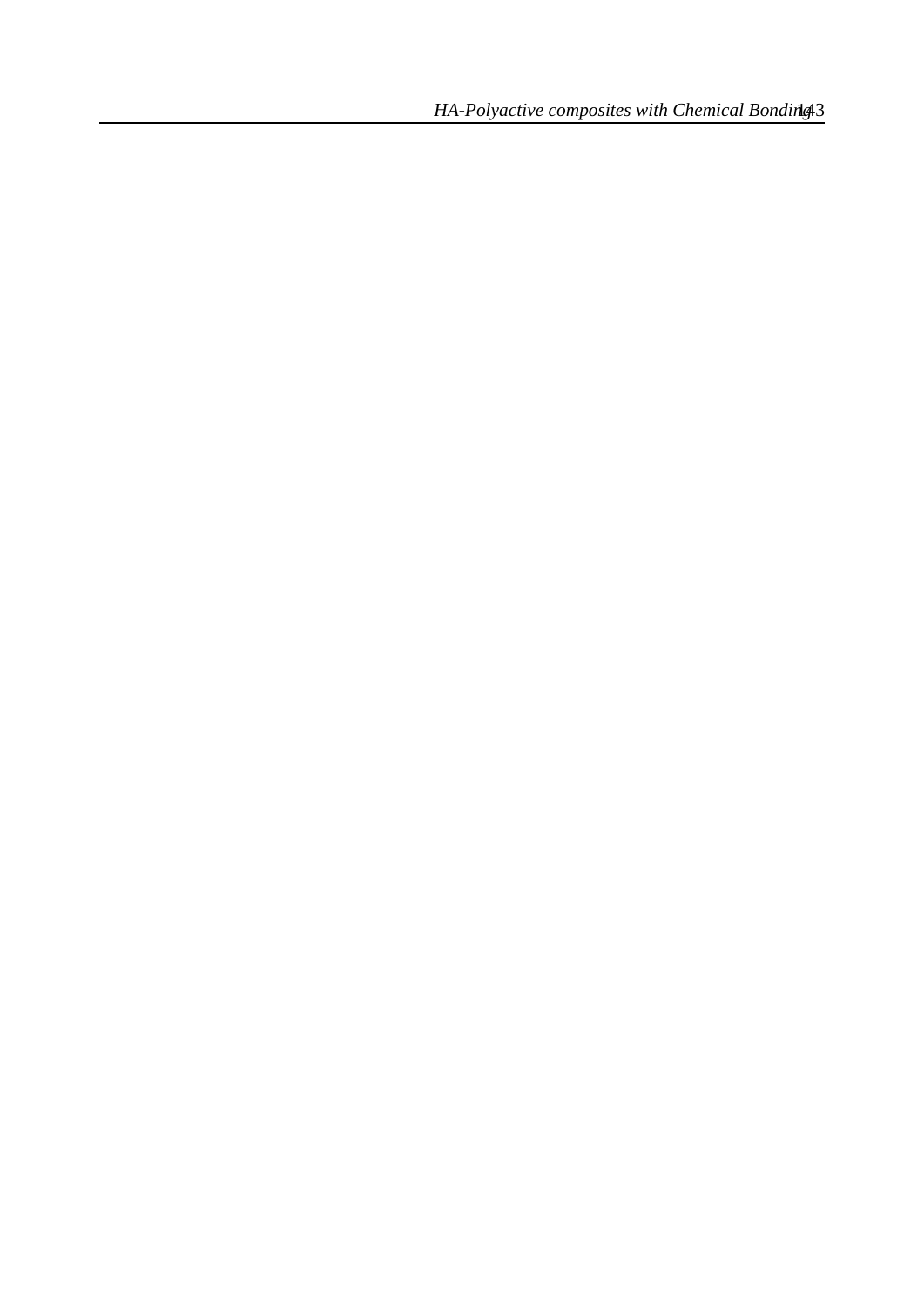# *Chapter 11*

# **General Discussion**

Hydroxyapatite (HA)/polymer composites have been studied extensively in recent years [1-10]. It has been found that the use of HA as filler may turn an initially non-bioactive materials into a bone-bonding composite. Besides the bone-bonding properties of the composites, the possibility to improve the mechanical properties of composites as well as the possibility to make the HA/polymer composite systems biodegradable by using biodegradable polymer matrices make composite systems very attractive [4-6, 9,10].

When a composite is intended to use in a load bearing situation, the mechanical properties are of primary concern. The interface between HA and polymer matrix will play an critical role in determining the mechanical properties of the composites. Lack of adhesion between the two phases usually will result in a early failure at the interface of HA and polymer matrix.

Introduction of interactions such as hydrogen bonds, dipole interaction, hydrophobic interaction to the interface is expected to improve the interface of HA with polymer matrix. For example, bone, a natural biocomposite, is mainly composed of bone mineral (a hydroxyapatite-like mineral), organic matrix of type I collagen and non-collagenous proteins [11]. The bone minerals are bound to collagen by non-collagenous proteins via ionic bonds, hydrogen bonds and hydrophobic interactions [11,12]. These interactions distribute the load throughout the matrix and bone mineral by transferring the load across the interface, thus giving bone its unique composite behaviour. Therefore, we expect that the mechanical properties of the composites can be improved if certain kinds of interactions can be introduced between hydroxyapatite and polymer matrix.

# **1. Polyacids as bonding agents in HA/Polyactive**<sup>TM</sup> composites

To improve the interface of HA with Polyactive<sup>TM</sup>, polyacrylic acid (PAA) and ethylene-maleic acid copolymer (EMa) were used to introduce interactions between HA and Polyactive<sup>TM</sup>.

It is well documented that PAA and maleic acid copolymer can be firmly adsorbed on the surface of HA [13,14], Also, PAA and maleic acid copolymer can form hydrogen bond complexes with polyethylene glycol (PEG) at acidic pH [15]. At higher pH, the complexation can still occur, but to a less extent, due to the dipole interaction [16]. Based on these facts, PAA and EMa were chosen to precoat the sintered HA particles (1 - 45 µm in diameter) in aqueous solution. These procoated HA particles proved to be effective in improving the mechanical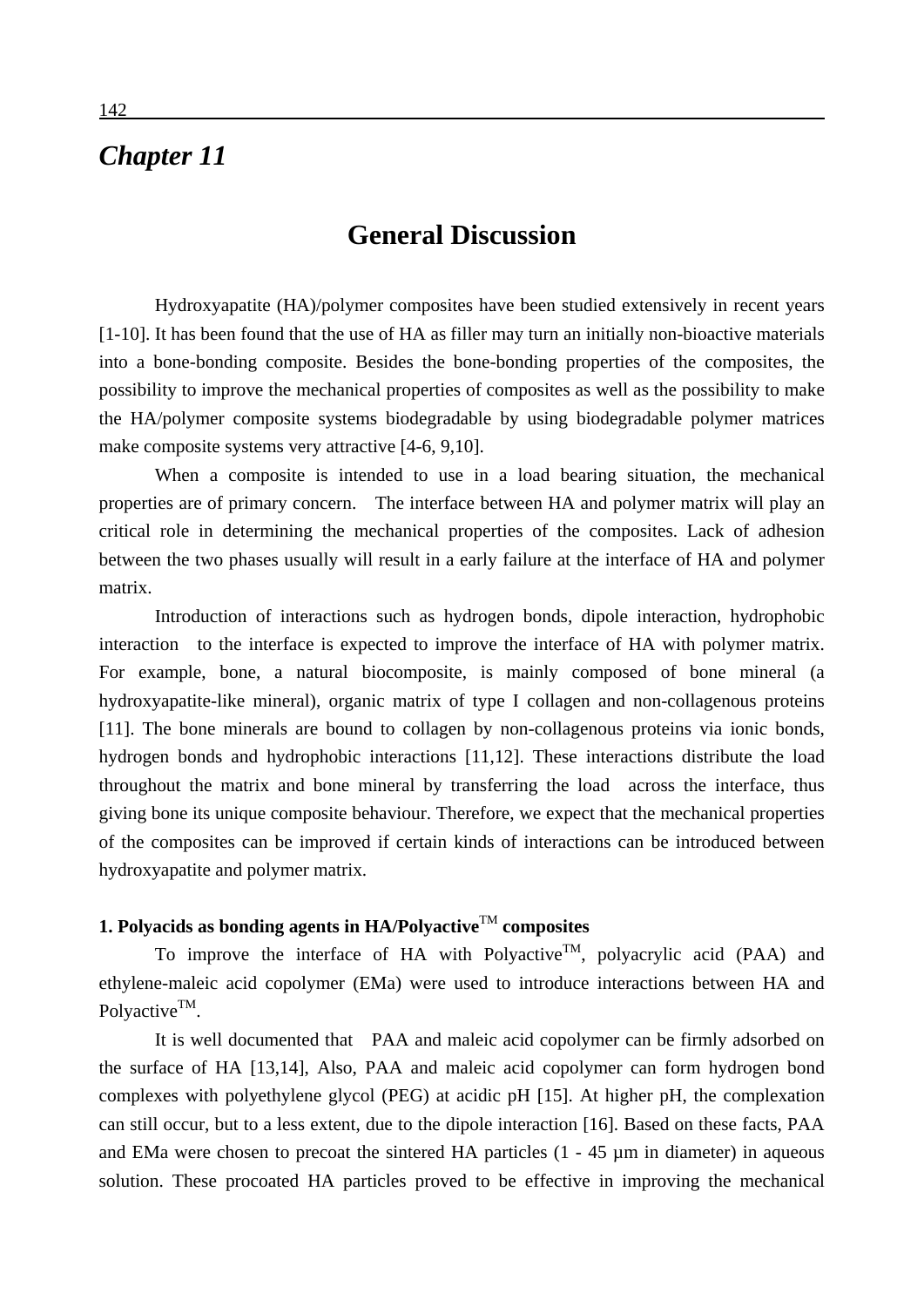properties of the composites when used as filler in both Polyactive<sup>TM</sup> 70/30 and Polyactive<sup>TM</sup> 30/70 composites (chapter 2, 3). The effectiveness of the coatings on HA/Polyactive<sup>TM</sup> 30/70 composites was not expected, because there are less PEG segments and more PBT segments in Polyactive<sup>TM</sup> 30/70. A further study found that hydrophobic interactions are present between PAA (or EMA) and PBT segments, independent of pH. This is in contrast to the hydrogen bonds or dipole interactions between PAA (or EMa) and PEG segments (chapter 4) which depend on the pH. Therfore we conclude that the effectiveness of PAA (EMa) in improving the interface of  $HA/Polyactive^{TM}$  is due to both the interactions between PAA (EMa) and PEG segments, and the interactions between PAA(EMa) and PBT segment.

# **2. Mechanical properties and in vitro calcification of nano-apatite/Polyactive**TM **Composites**

Nano-apatite was used as filler to improve the bioactivity of composites. Since nano-apatite is more similar to natural bone mineral in aspects such as the size, crystallinity, crystal structure and composition [17] more bioactivity was expected from this type of filler. It was found that incorporation of a small amount of nano-apatite (10% wt) to Polyactive<sup>TM</sup> 70/30 greatly improved the calcification rate of composites in simulated body fluids (chapter 5) and another supersaturated calcium phosphate solution (ACS) (chapter 6). Since it is generally believed that calcification of biomaterial is the prerequisite for achieving bone-bonding, the nano-apatite composites may offer the advantages of inducing early bone-bonding in vivo[18, 19, 20, 21].

Although the incorporation of nano-apatite into polymer matrix improves the calcification rate of the composites, it decreased the tensile strength of Polyactive<sup>TM</sup> 70/30. The use of PAA as coating on nano-apatite had no effect on the mechanical properties of the composites. On the contrary, the use of PAA had an adverse effect on the calcification rate of the composites, presumably due to the formation of complexes with PEG segments of Polyactive<sup>TM</sup> and therefore interfering with the calcium ion complexation ability of PEG segments (chapter 5).

The dispersion of the nano particles in the polymer matrix may play an important role in determining the mechanical properties of the composites. It can be seen from the mechanical testing results that although there was complexation between the PAA coating and Polyactive<sup>TM</sup>. no improvement in mechanical properties was achieved. Therefore, we speculate that the aggregation of the nano-apatite in the polymer matrix is responsible for the decrease in mechanical strength. Aggregation of the very fine particles is very difficult to avoid and thus special techniques are required for preparing nano-apatite composites. The observed increased water uptake due to the presence of nano-apatite may also be responsible for the decrease in mechanical strength.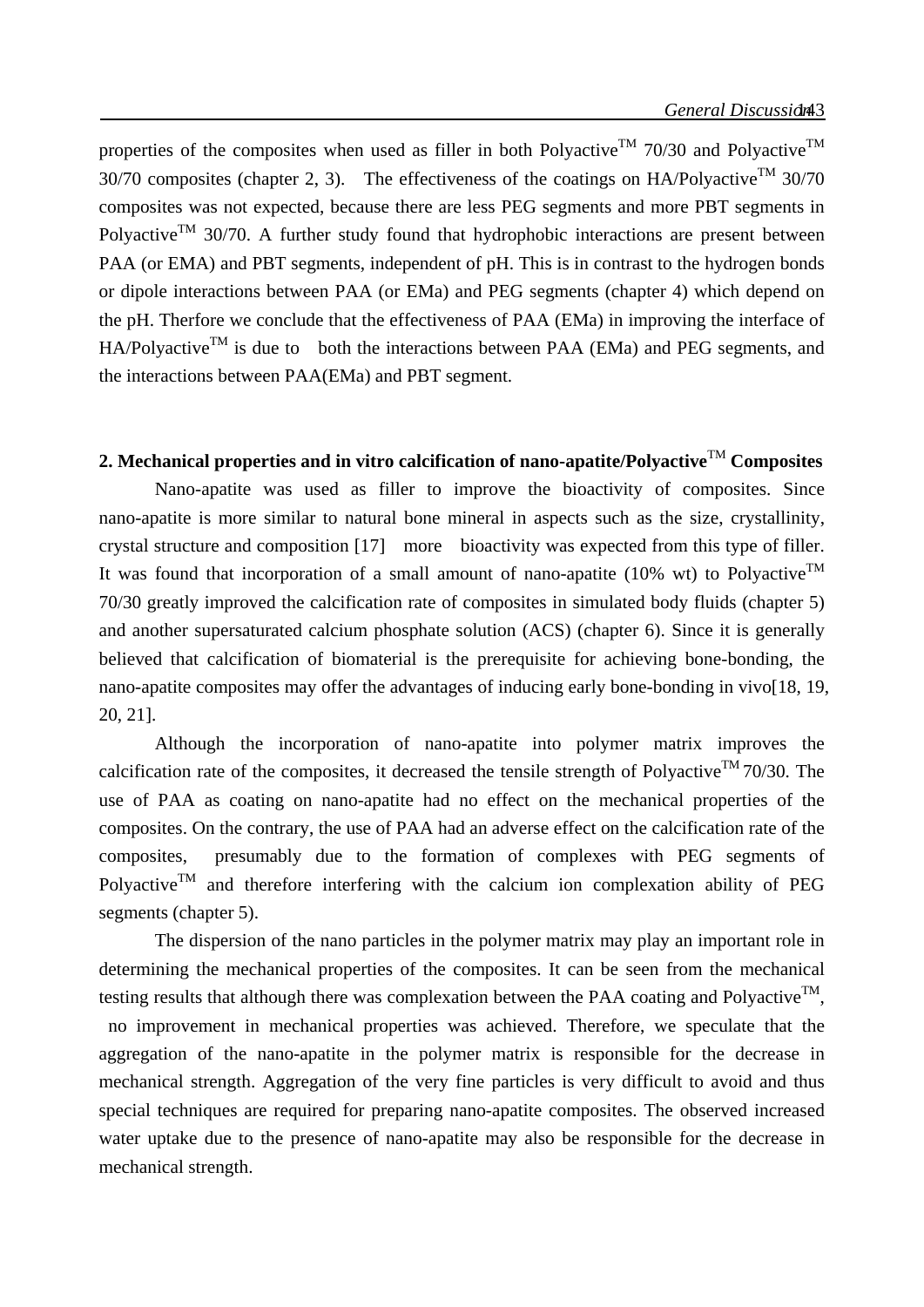#### **3. Grafting of polymers to HA particles**

 Grafting of polymers onto the surface of HA particles may offer possibilities to modify the surface characteristics of HA and to introduce covalent bonds between HA and the polymer matrix.

The grafting of polymers to the surface of HA was realized by using isocyanate containing reagents. It has been found by solid  ${}^{1}H$  MAS NMR and IR analysis that the organic isocyanate group can react with the surface hydroxyl groups of HA (chapter 7). The reaction seems to follow a second order reaction mechanism in the presence of alkyl-tin catalyst despite the heterogenous nature of the reaction system (chapter 8). With isocyanates such as hexamethylene diisocyanate (HMDI) and isocyanateoethylmethacrylates (ICEM) as coupling reagents various polymers can be grafted to the surface of hydroxyapatite particles. The grafted polymers may be hydrophobic such as polymethyl methacrylate (PMMA), polybutyl methacrylate (PBMA) or hydrophilic such as PEG, Polyactive<sup>TM</sup> 70/30 and polyhydroxylethyl methacrylate (polyHEMA) (chapter 8, 9, 10). Thus the grafting of polymer will offer an effective way to modify the surface characteristics of HA and the realization of chemical bonding between HA and polymer matrix greatly improves the mechanical properties of the composites (chapter 10).

The use of isocyanate as coupling agents offers an alternative for silane coupling agents, since the effectiveness and the water resistance of silane coupling agents in HA is still a matter of controversy [22-26].

#### **General conclusions**

Based on the experimental results, we can draw some general conclusions:

1. The use of PAA and EMa as bonding agents is effective in improving the interface of sintered larger HA particles with Polyactive<sup>TM</sup> due to the interactions of PAA (EMa) with both the soft segments (PEG) and hard segments (PBT).

2. Nano-apatite has a prominent effect in accelerating the calcification rate of the composites but has a poor effect in reinforcing the composites, possibly due to the difficulty of achieving a homogeneous dispersion of nano-apatite particles in the polymer matrix. The use of PAA as bonding agent has no effect on the mechanical properties and has a negative effect on the calcification rate of the composites due to the interactions between PAA and Polyactive<sup>TM</sup>.

3. The isocyanate group reacts with surface hydroxyl groups of HA and forms a covalent bond with the mineral.

4. Isocyanate group containing coupling agents offer a simple and effective way to graft various polymers to the surface of hydroxyapatite. It is an alternative for silane coupling agents. It will be very useful in surface modification of hydroxyapatite particles for different purposes.

5. The realization of chemical bonding between HA particles and polymer matrix by the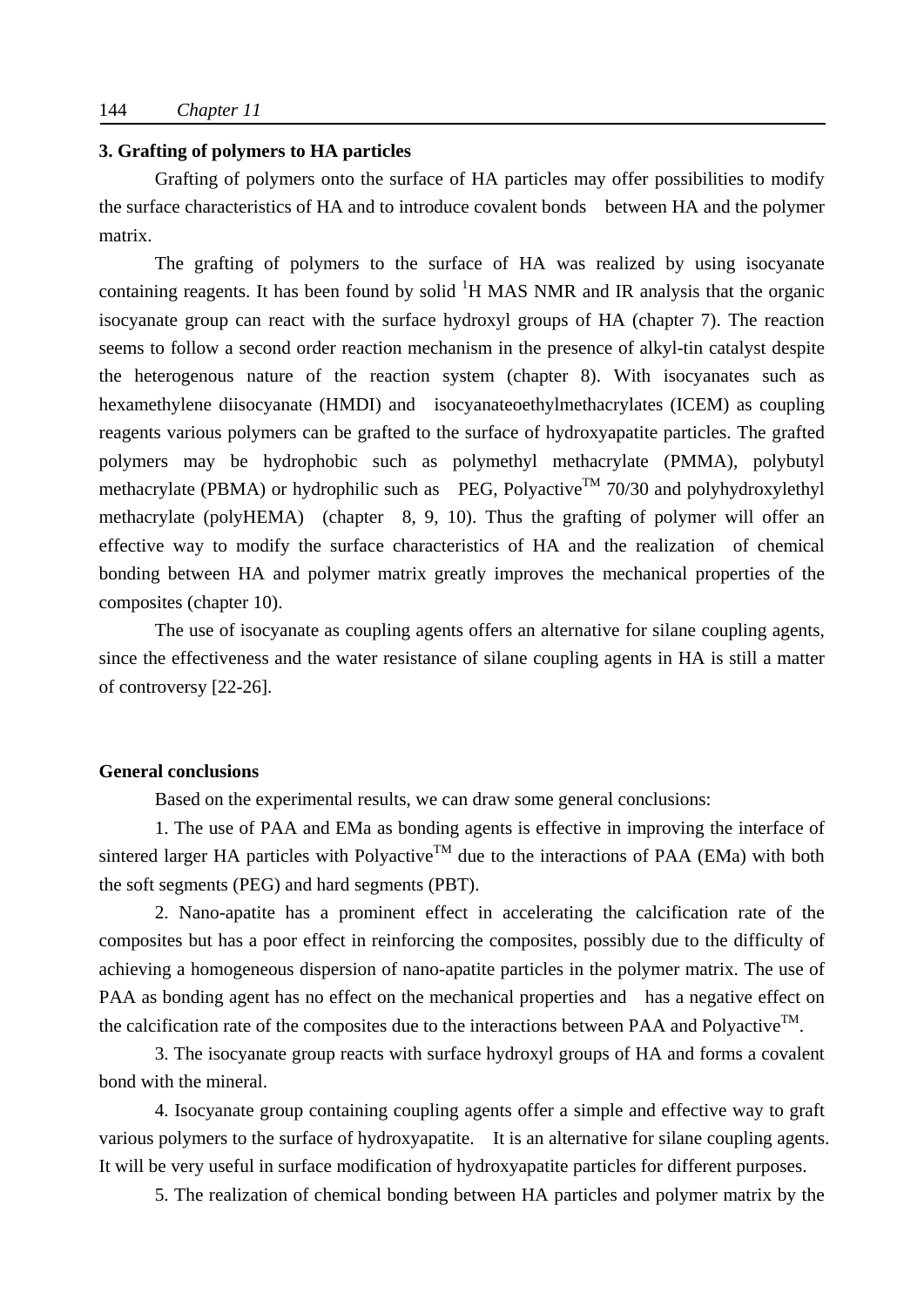use of isocyanate coupling agents greatly improves the mechanical properties of the composites.

#### **Future directions**

Some of the findings in this thesis provide a basis for future studies.

1. The experiments concerning the use of PAA and EMa as bonding agents (Chapter 2, 3, 4) indicate that the PAA and EMa have strong interactions with both PEG and PBT segments of Polyactive<sup>TM</sup>, suggesting a possible method to modify the mechanical and other properties (except for bone bonding properties) of PEG or PBT containing block copolymers in other applications.

2. The use of isocyanate coupling agents to graft biodegradable polymers such as polylactide and polyglycolide to HA would be very useful in making biodegradable bioactive composites for bone replacement. It also could offer a way to make novel HA/collagen composites as bone substitute material which would be much more similar to natural bone in composition.

3. HA particles grafted with polymers may be used directly to make highly loaded HA/polymer composites by sintering at relatively low temperatures  $(< 300 °C)$  or by other methods. The brittleness of high temperature sintered HA may be improved by the introduction of polymers.

#### **References**

- 1 W. Bonfield, J.C. Behiri, C. Doyle, J. Bowman and J. Abram, "Hydroxyapatite reinforced polyethylene composites for bone replacement," in *Biomaterials and Biomechanics* 1983, P.Ducheyne, G. van der Perre and A.E. Aubert (eds.) Elsevier Science Publishers B.V., Amsterdam, pp. 421-426, (1984).
- 2 W. Bonfield, C. Doyle and K. E. Tanner, "In vivo evaluation of hydroxyapatite reinforced polyethylene composites," in *Biological and Biomedical Performence of Biomaterials*, P.Christel, A. Meunier and A.J.C. Lee (eds.), Elsevier, Amsterdam, pp.153-159, (1986).
- 3 W. Bonfield, "Composites for bone replacement," *J. Biomed.Eng*., 10, 522-526, (1988).
- 4 K. E. Tanner, C. Doyle, W. Bonfield, "The structure of the interface developed between biomaterials and bone," in *Clinical Implant Materials; Advances in Biomaterials*, vol. 9, Elsevier Science Publication, Amsterdam, 1990, pp.149.
- 5 C. Doyle, K.E. Tanner, W. Bonfield, "In vitro and in vivo evaluation of polyhydroxybutyrate and of polyhydroxybutyrate reinforced with hydroxyapatite", *Biomaetrials*, 12,841-847, (1991).
- 6 C.C.P.M. Verheyen, J.R. de Wijn, C.A. van Blitterswijk, P.M. Rozing and K. de Groot,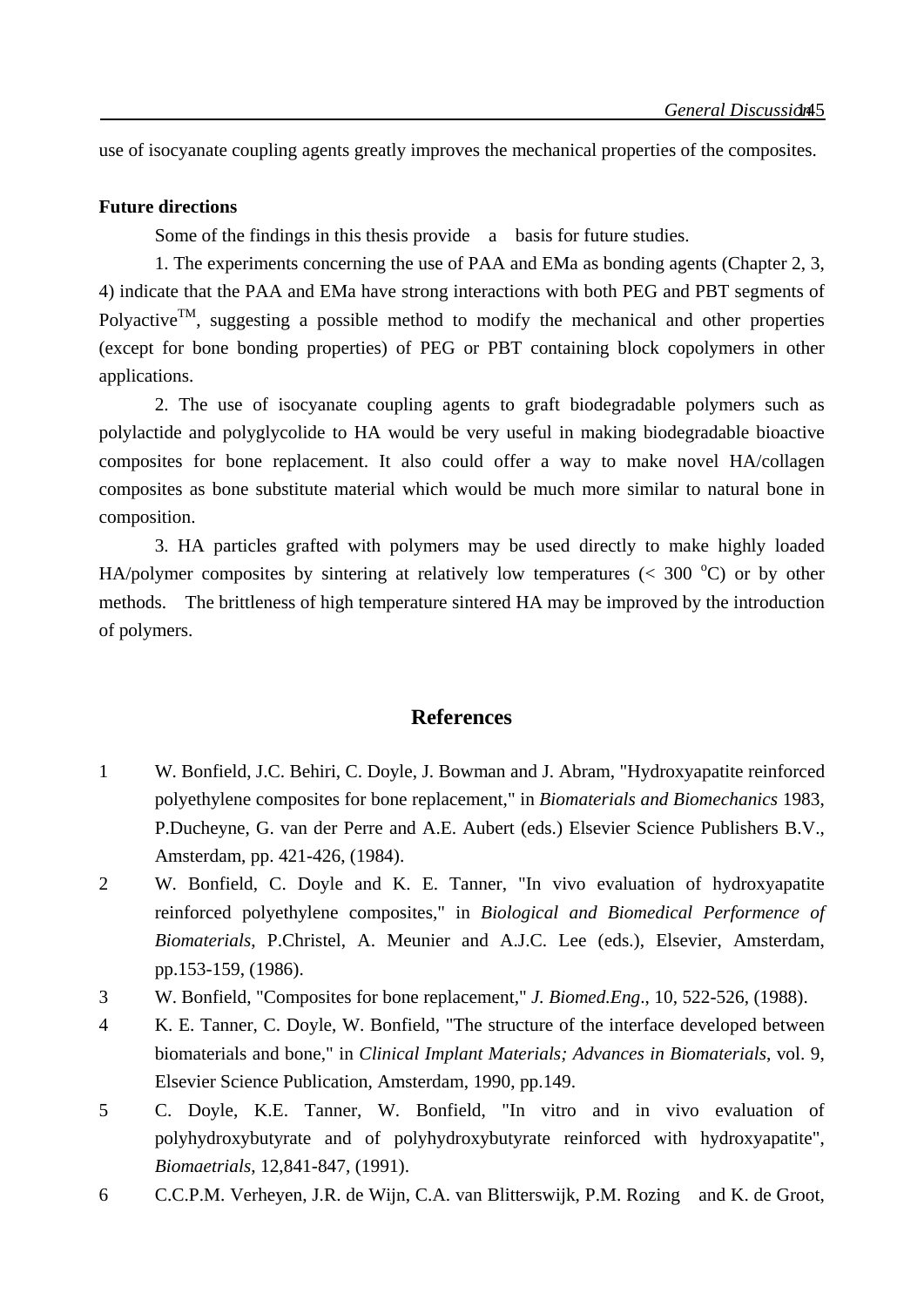"Resorbable hydroxyapatite reinforced poly(L-lactide) composites with bone bonding ability," in *Bone-Bonding Biomaterials*, P. Ducheyne, T. Kokubo, C.A. van Blitterswijk (eds.), Reed Healthcare Communications, 1992, pp.153-171.

- 7 R. Labella, M. Braden and S. Deb, "Novel hydroxyapatite based dental composites," *Biomaterals,* 15,1197-1200 (1994).
- 8 R.F. Low, S.F. Hulbert, A. Sogal, "Mechanical properties of hydroxyapatite-polymethylmethacrylate bone cement composite: Hydroxyapatite embedded on surfaces and throughout cement matrix", *Bioceramics,* Vol. 6, P. Ducheyne, D. Christiansen, (eds.), 1993, pp. 339-344.
- 9 N. R. Boeree, J. Dove, J.J. Cooper, J. Knowles, G. W. Hastings, " Development of a degradable composite for orthopaedic use: mechanical evaluation of a hydroxyapatite-polyhydroxybutyrate composite material," *Biomaterials*, 14, 793-796 (1993).
- 10 J.C. Knowles, G.W. Hastings, H. Ohta, S Niwa, N. Boeree, "Development of a degradable composite for orthopaedic use: in vivo biomedical and histological eveluation of two bioactive degradable composites based on the polyhydroxybutyrate polymer," *Biomaetrials,* 13, 491-496, (1992).
- 11 W.R. Walsh, M. Ohna, N. Guzelsu, "Bone composite behaviour: effects of mineral-organic bonding," *J. Mater. Sci. : Mater. in Med.,* 5:72-79 (1994).
- 12 E.M. Raif, M.F. Harmand, "Molecular interface Characterization in human bone matrix. I. Biochemical and IR spectroscopic studies," *Biomaterials*, 14, 978-984 (1993).
- 13 J.C. Skinner, H.J. Prosser, R.P. Scott, and A.D. Wilson, "Adsorption of carboxylate cements to hydroxyapatite. I. The effect of the structure of aliphatic carboxylates on their uptake by hydroxyapatite," *Biomaterials*, 7, 438-440 (1986).
- 14 J. Ellis, A.M. Jackson, R.P. Scott, and A.D. Wilson, "Adhesion of carboxylate cements to hydroxyapatite. III. Adsorption of Poly(alkenoic acids)," *Biomaterials*, 11:379-384 (1990).
- 15 K.L. Smith, A.E. Winslow, and D.E. Peterson, "Association reactions for poly(alklene oxide) and polymeric poly(carboxylic acids),". *Ind. Eng. Chem.,* 51,1361-1364 (1959).
- 16 F.E. Bailey, and J.V. Koleske, *Poly(etheylene oxide)*, chapter 5, Academic Press, New York, 1976
- 17 Y. Li, J.R. de Wijn, C.P.A.T. Klein, S. v.d. Meer and K. de Groot, "Preparation and characterization of nano-grade osteoapatite-like rod crystals," *J. Mater. Sci.: Mater. in Med.,* 5:252-255, (1994).
- 18 C.A. van Blitterswijk, D. Bakker, H. Leenders, J. v.d.Brink , S.C. Hesseling, Y.P. Bovell, A.M. Radder, R.J. Sakker , M.L. Gallard, P.H. Heinze, G.J. Beumer, "Interfacial reactions leading to bone-bonding with PEO/PBT copolymer (Polyactive<sup>TM</sup>)", in *Bone-Bonding Biomaterials*, P. Ducheyne, T. Kokubo, C.A. van Blitterswijk (eds.), Reed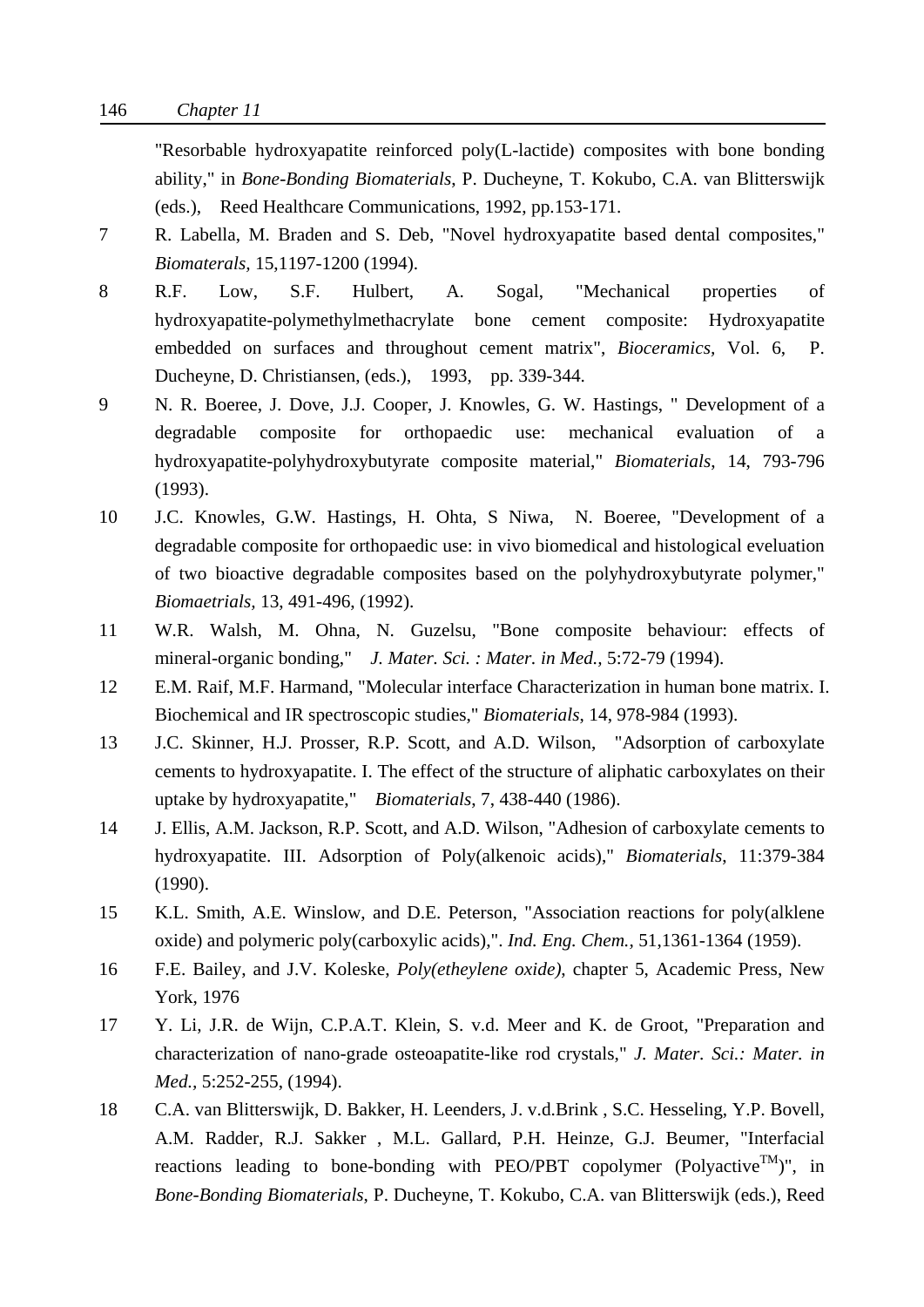Healthcare Comunications, Leidendorp, the Netherlands, pp.153-171 (1992).

- 19 C.A. van Blitterswijk, J. v.d.Brink, H. Leenders, D. Bakker, "The effect of PEO ratio on degradation, calcification and bone-bonding of PEO/PBT copolymer(Polyactive)," *Cells and Materials,* 3, 23-36 (1993).
- 20 R. Z. LeGeros, G. Daculsi, I. Orly, M. Gregoire, M. Heughebaert, M. Gineste, R. kijkowska, "Formation of carbonate apatite on calcium phosphate materials: dissolution/Precipitation process," in *Bone-Bonding Biomaterials*, P. Ducheyne, T. Kokubo, C.A. van Blitterswijk (eds.), Reed Healthcare Communications, pp.201-212 (1992).
- 21 T. Kokubo, H. Kushitani, C. Ohtsuki, S. Sakka, T. Yamamuro, "Effect of ions dissolved from bioactive glass-ceramic on surface apatite formation," *J. Mater. Sci.: Mater in Med.*, 4, 1-4 (1993).
- 22 J.M. Antonucci, B.O. Fowler, S. Venz, "Filler systems based on calcium metaphosphates," *Dent. Mater*., 7, 124-129 (1991).
- 23 J.C. Behiri, M. Braden, S.N. Khorasani, D. Wiwattanadate, W. Bonfield, "Advanced bone cement for long term orthopaedic implantations," *Bioceramics,* 4, 301-307 (1991).
- 24 S. Deb, M. Wang, K.E. Tanner, W. Bonfield, "Hydroxyapatite-polyethylene composites: effect of grafting and surface treatment of hydroxyapatite," *J. Mater. Sci. : Mater. in Med*. 7, 191-193 (1996).
- 25 S.N. Nazhat, R. Smith., S. Deb, M.Wang, K.E. Tanner, W. Bonfield, "Dynamic mechanical behaviour of modified hydroxyapatite reinforced polyethylene composites," *Trans. 5th. World Biomaterials Congress*, Toronto, pp.II-83 (1996).
- 26 A.M.P. Dupraz, J. de Wijn, S.A.T. van der Meer, K. de Groot, "Characterization of silane-treated hydroxyapatite powders for use as filler in biodegradable composites," *J. of Biomed. Mater. Res*. 30, 231-238,(1996).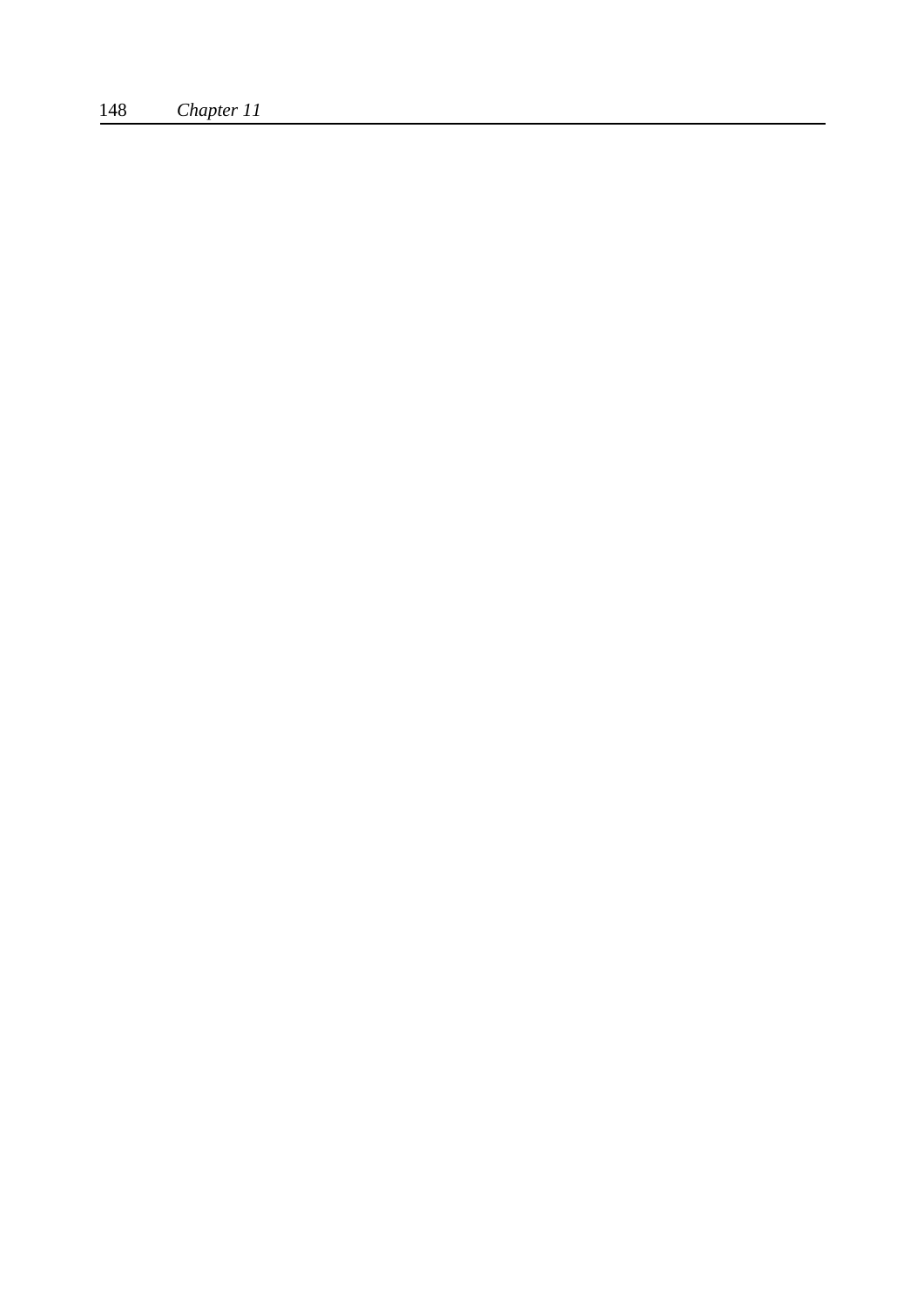#### **Summary**

To improve the mechanical properties and the bioactivity of Polyacitve<sup>TM</sup>, hydroxyapatite particles were chosen as filler to reinforce the polymer. In making composites, the interface between hydroxyapatite particles and polymer plays an important role in determining the ultimate mechanical properties of the composites. Therefore, much effort has been devoted to the development of methods to improve the interface of HA and polymer in this study. Although silane coupling agents have been widely used in making various mineral/polymer composites, such as in dental restorative resin and bone replacement materials, their effect on the HA/polymer composites is still doubtfull. Therefore, two new methods to improve the interface between HA and Polyactive<sup>TM</sup> were developed in this thesis.

In **chapter 2**, polyacrylic acid (PAA) and ethylene-maleic acid (EMa) copolymer were used as coating of HA particles to introduce interaction between sintered large HA particles (1-45 µ) and PEG segments of Polyactive<sup>TM</sup> to improve the interface between HA and Polyactive<sup>TM</sup> 70/30. The effectiveness of using PAA and EMa as bonding agent was confirmed by mechanical testing and SEM observations. In **chapter 3**, PAA and EMa were also found to be effective in improving the interface of HA with Polyactive<sup>TM</sup> 30/70 which has much less PEG segments than Polyactive<sup>TM</sup> 70/30. A further study reported in **chapter 4** indicates that besides the pH dependent interactions such as hydrogen bonds and dipole interactions between PAA (or EMA) and the PEG soft segments of Polyactive<sup>TM</sup> there also exists a pH independent hydrophobic interaction between PAA (or EMa) and the PBT hard segments of Polyactive<sup>TM</sup>.

Hydrothermally synthesized nano-apatite acicular particles are reported to have more similarity to natural bone minerals in many aspects and thus more bioactivity is expected from nano-apatite/Polyactive<sup>TM</sup> composites. It has been found in **chapter 5** that addition of small a amount of nano-apatite (10% wt.) to Polyactive<sup>TM</sup> 70/30 matrix greatly accelerates the calcification rate of composites in 1.5 times SBF solution which suggests that nano-apatite is very likely to be more bioactive than sintered coarse HA particles. However, the use of nano-apatite as filler decreased the tensile strength. The use of PAA as coating to improve the interface of nano-apatite with Polyactive<sup>TM</sup> had no effect on the mechanical properties of the composites and had a negative effect on the calcification rate of the composites, which in turn suggested that another method or coupling agent should be considered. The fact that with these nano-apatite particles no homogeneous dispersion within polymer matrix could be achieved might be the reason for the decreased mechanical properties.

Since it is very difficult to induce calcification in Polyactive<sup>TM</sup> 70/30 in SBF, an *in vitro* model called accelerated calcification solution (ACS) was developed to evaluate the calcification behaviour of Polyactive<sup>TM</sup> and its composites (**chapter 6**). Calcification can be induced in Polyactive<sup>TM</sup> 70/30 and its composites within a short period in ACS at 37 °C. The calcification process of a material in ACS mimics, at least to some extent, the in *vivo* biological mineralization process since the process starts with the nucleation of octacalcium phosphate (OCP) and transformation of OCP to apatite during the crystal growth. This in vitro calcification model has been proved to be useful in evaluating the calcification behaviour of biomaterials.

As an attempt to find another way to improve the interface of HA with Polyactive<sup>TM</sup> we studied the feasibility of using hexamethylene diisocyanate (HMDI) as coupling agent to covalently bond polymers such as polyethylene glycol to the surface of nano-apatite (chapter 7). Solid <sup>1</sup>H MAS NMR and IR spectra indicated that organic isocyanate groups of HMDI have the ability to react with surface hydroxyl groups of nano-apatite. Relatively large amounts of PEG 1500 (20 % wt.) can be bound to the surface of nano-apatite.

The reaction of organic isocyanate groups with surface hydroxyl groups of HA in the presence of alkyl-tin catalyst were further studied in **chapter 8**. It was found that the structure of the isocyanate strongly affects the reaction rate. The reaction of isocyanate seems to follow a second order reaction mechanism despite the heterogenous nature of the reaction. It is also indicated that isocyanateoethyl methacrylate (ICEM) and HMDI are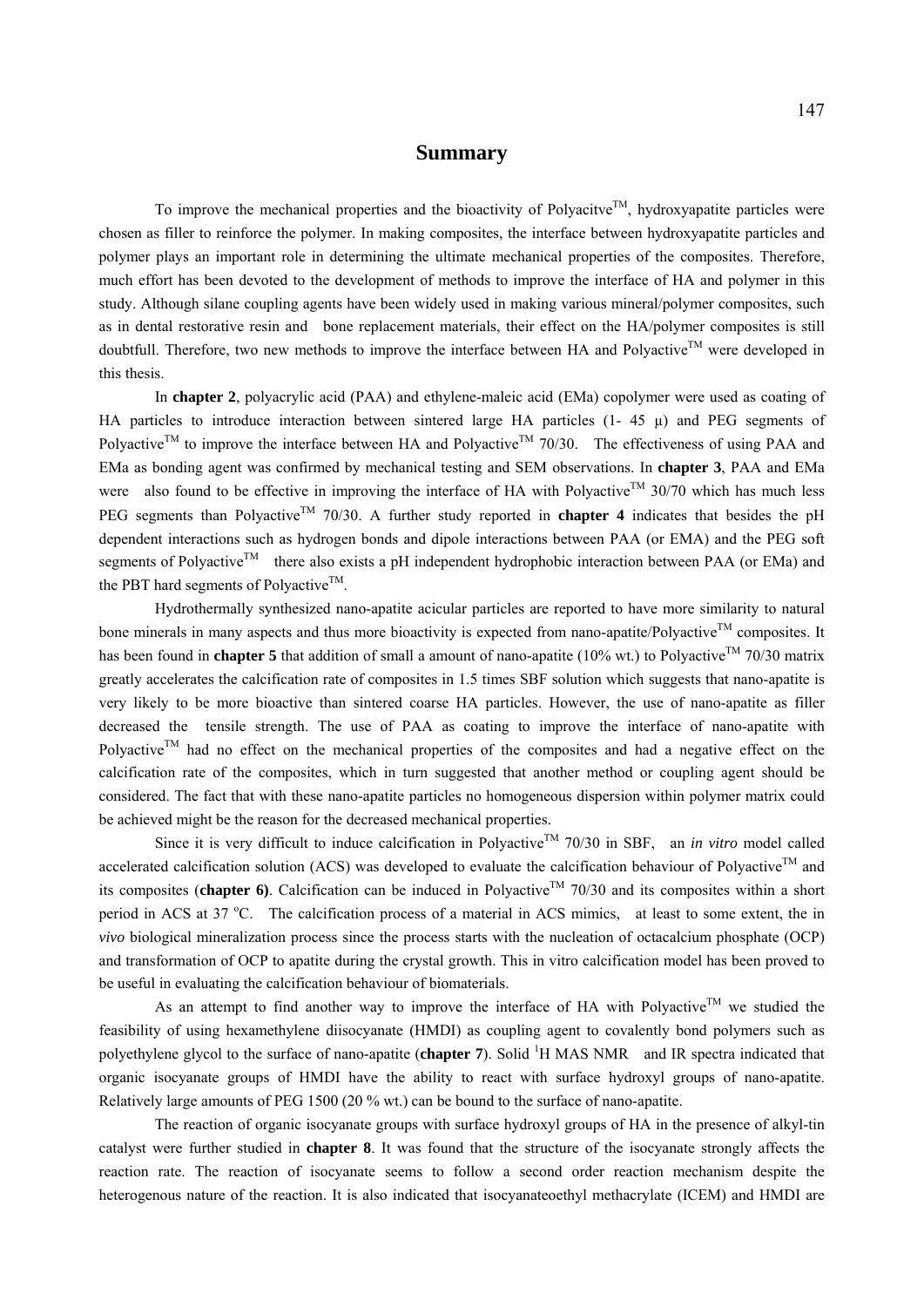suitable coupling agents for polymer grafting reactions.

As a model system, a cold curing acrylate system was used to graft polyacrylates due to its easy handling and potential use in bone cements. In **chapter 9** it is reported now several polyacrylates, such as polymethyl methacrylate (PMMA), polyhydroxylethyl methacrylate (poly(HEMA)) and polybutyl methacrylate (PBMA) were successfully grafted to the surface of HA by using either ICEM or HMDI, or HMDI together with HEMA as coupling agents.

Finally, also Polyactive<sup>TM</sup> 70/30 was successfully grafted to the surface of HA via HMDI (**chapter 10**), thus realizating a covalent bonding between HA and the Polyactive<sup>TM</sup> 70/30 matrix. Mechanical testing showed that the mechanical properties of the composites were greatly improved by the introduction of a chemical bond between HA and the polymer matrix.

Based on the experimental results we conclude that introduction of covalent bonds between HA filler particles and polymer matrices with isocyanate coupling agents is an effective way to improve the mechanical properties of the composites. It also offers a method for the preparation of composites with unusual high filler/polymer ratio's.

#### **Samenvatting**

Teneinde de mechanische eigenschappen en de bioactiviteit van de kunststof Polyactive<sup>TM</sup> te verbeteren werden hydroxyapatiet (HA) poederdeeltjes als vulstof toegepast. Bij de vervaardiging van composieten heeft het grensvlak tussen vulstofdeeltjes en het polymeer een belangrijke invloed op de uiteindelijk te bereiken mechanische eigenschappen. Er is daarom veel aandacht gewijd aan het ontwikkelen van methoden om de kwaliteit van het grensvlak tussen HA en het polymeer te verbeteren. Koppelstoffen op basis van silanen worden veelvuldig toegepast voor dit doel, zoals bijvoorbeeld in tandheelkundige restauratiematerialen en sommige botvervangingsmaterialen, maar de effectiviteit ervan in het geval van HA/polymeer composieten is twijfelachtig. Er werden daarom twee nieuwe methoden voor dit doel ontwikkeld en beschreven in dit proefschrift.

In **Hoofdstuk 2** wordt bechreven hoe polyacrylzuur (PAA) en een ethyleen-maleinezuuranhydride coplymeer (EMa) werden gebruikt als coating van relatief grote, gesinterde HA deeltjes (1 - 45 μm) teneinde de interactie tussen deze deeltjes en de polyethyleenglycol (PEG) segmenten van Polyactive™ 70/30 te bevorderen. De effectiviteit van PAA en EMa in deze kon worden bevestigd aan de hand van mechanische testen en SEM waarnemeningen. In **Hoofdstuk 3** wordt beschreven dat PAA en EMa eveneens effectief zijn in het geval van HA en PolyactiveTM 30/70 dat veel minder PEG segmenten bevat dan het 70/30-materiaal. Een nadere studie in **Hoofdstuk 4** wees uit dat er naast pH afhankelijke interacties tussen PAA of EMa en de PEG segmenten - zoals waterstofbindingen en dipoolinteracties - ook pH onafhankelijke, hydrophobe interacties voorkomen tussen de coatings en de harde polybutyleentereftalaat (PBT) segmenten van het polymeer.

Van hydrothermisch gesynthetiseerde, naaldvormige nano-HAdeeltjes is eerder een betere overeenkomst met natuurlijk voorkomend botmineraal gerapporteerd. Hierom kan verwacht worden dat composieten van Polyactive<sup>™</sup> met deze nano-apatiet deeltjes ook een hogere bioactiviteit zullen vertonen. In **Hoofdstuk 5** wordt beschreven hoe toevoeging van een geringe hoeveelheid (10 gew%) van deze deelties aan een Polyactive<sup>TM</sup> 70/30 matrix de verkalkingssnelheid van het composiet in 1.5 SBF-oplossing (Simulated Body Fluid) aanzienlijk verhoogt. Deze bevinding bevestigt het vermoeden dat nano-apatiet een hogere bioactiviteit bezit dan gesinterde HA-deeltjes. Het gebruik van nao-apatiet als vulstof had echter een nadelige invloed op de treksterkte van de composieten. Het coaten van de deeltjes met PAA bracht hier geen verbetering in en had daarentegen weer een daling van de verkalkingssnelheid tot gevolg. Er zal dus voor deze vulstof een andere koppelstof gevonden moeten worden. De reden voor de nadelige invloed van deze nano-apatiet vulstof op de mechanische eigenschappen van de composieten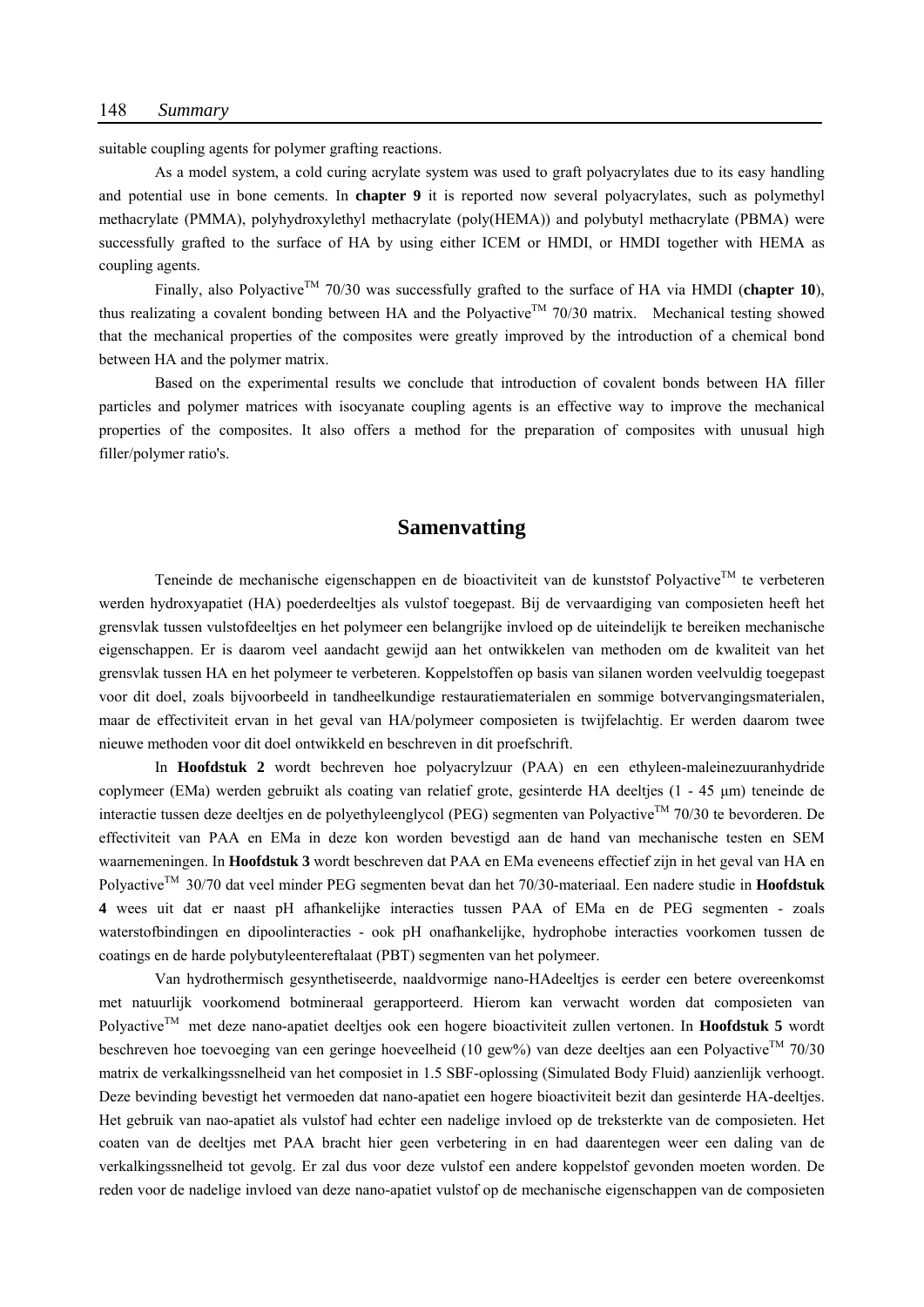wordt gezocht in het feit dat het bijzonder moeilijk bleek te zijn de deeltjes zonder agglomeraatvorming homogeen in de polymeermatrix te verdelen.

Het optreden van verkalking in Polyactive<sup>™</sup> 70/30 verloopt bijzonder traag en daarom werd een *in vitro* model, genaamd "accelerated calcification solution" (ACS), ontwikkeld om het calcificatiegedrag van Polyactive<sup>TM</sup> en de composieten ervan te evalueren (**Hoofdstuk 6**). Met behulp van ACS kan verkalking van Polyactive™ 70/30 en composieten bij 37 °C binnen een korte tijd worden bewerkstelligd. Het verkalkingsproces van een materiaal in ACS vertoont, althans in zekere mate, gelijkenis met *in vivo* verkalking omdat het proces begint met vorming van octacalciumfosfaat kiemen die gedurende de kristalvorming transformeren tot apatiet. Dit *in vitro*  calcificatiemodel is zeer bruikbaar bevonden om het verkalkingsgedrag van materialen te bestuderen.

Als een aanzet tot het vinden van een andere methode om het grensvlak tussen HA en Polyactive<sup>TM</sup> te verbeteren werd onderzoek gedaan naar de mogelijkheid om hexamethyleendiisocyanaat (HMDI) te gebruiken als koppelstof waarmee polymeren als polyethyleenglycol covalent aan het oppervlak van nano-apatiet deeltjes gebonden kunnen worden (**Hoofdstuk 7**). Vaste stof <sup>1</sup>H MAS NMR en IR spectra wezen uit dat de isocyanaatgroep in staat is tot reactie met de hydroxylgroepen aan het oppervlak van nano-apatiet. Relatief grote hoeveelheden PEG 1500 (20%) bleken zo aan het nano-apatiet oppervlak gebonden te kunnen worden.

De reactie van de organische isocyanaatgroep met oppervlakte hydroxylgroepen van HA in de aanwezigheid van aan alkyl-Tin kataysator wordt nader bestudeerd in **Hoofdstuk 8**. Gevonden werd dat de struktuur van het isocyanaat de reactiesnelheid sterk beinvloed. Het reactiemechanisme lijkt een tweede orde mechanisme te volgen ondanks het heterogene reactiemengsel. Het onderzoek wees eveneens uit dat isocyanoethylmethacrylaat (ICEM) en HMDI bijzonbder geschikte koppelstoffen zijn voor het enten van polymeren aan HA.

Een koudhardend acrylaat cement, gemakkelijk hanteerbaar en gebruikt als botcement, werd gebruikt als model systeem om polyacrylaten aan HA te enten. In **Hoofdstuk 9** wordt beschreven hoe acrylaten als polymethylmethacrylaat (PMMA), polyhydroxyethylmethacrylaat (polyHEMA), en polybutylmethacrylaat (PBMA) met succes aan het oppervlak van HA poederdeeltjes kunnen worden geënt door gebruikmaking van ICEM of HMDI of HMDI samen met HEMA als koppelagentia.

Tenslotte werd ook Polyactive<sup>TM</sup> 70/30 met succes aan het oppervlak van HA deeltjes geënt door gebruikmaking van HMDI als koppelstof (**Hoofdstuk 10**). Hiermee werd dus een covalente binding verkregen tussen HA en de polymere matrix. Mechanische testen toonden aan dat de mechanische eigenschappen van aldus samengestelde composieten sterk verbeterd waren.

Gebaseerd op deze experimentele resultaten wordt geconcludeerd dat het introduceren van covalente bindingen tussen HA vulstofdeeltjes en de polymere matrix met behulp van isocyanaatgroepen bevattende koppelstoffen een effectieve manier is om de mechanische eigenschappen van de composieten te verbeteren. Ook de vervaardiging van composieten met ongebruikelijk hoge vulstof/polymeer verhoudingen kan langs deze weg worden gerealiseerd.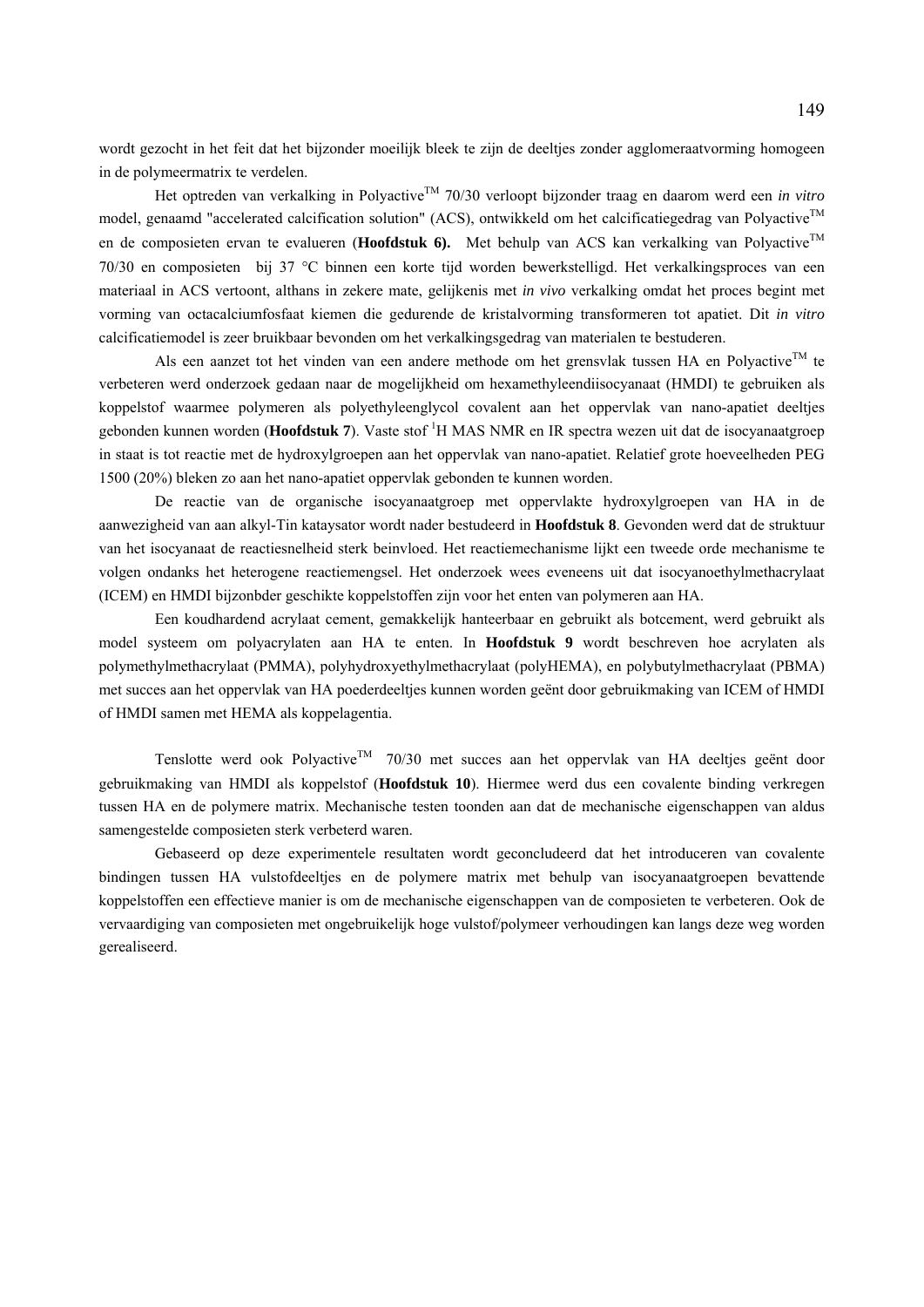# Samenvatting

Teneinde de mechanische eigenschappen en de bioactiviteit van de kunststof Polyactive<sup>™</sup> te verbeteren werden hydroxyapatiet (HA) poederdeeltjes als vulstof toegepast. Bij de vervaardiging van composieten heeft het grensvlak tussen vulstofdeeltjes en het polymeer een belangrijke invloed op de uiteindelijk te bereiken mechanische eigenschappen. Er is daarom veel aandacht gewijd aan het ontwikkelen van methoden om de kwaliteit van het grensvlak tussen HA en het polymeer te verbeteren. Koppelstoffen op basis van silanen worden veelvuldig toegepast voor dit doel, zoals bijvoorbeeld in tandheelkundige restauratiematerialen en sommige botvervangingsmaterialen, maar de effectiviteit ervan in het geval van HA/polymeer composieten is twijfelachtig. Er werden daarom twee nieuwe methoden voor dit doel ontwikkeld en beschreven in dit proefschrift.

In Hoofdstuk 2 wordt bechreven hoe polyacrylzuur (PAA) en een ethyleen−maleinezuuranhydride coplymeer (EMa) werden gebruikt als coating van relatief grote, gesinterde HA deeltjes (1 − 45 μm) teneinde de interactie tussen deze deeltjes en de polyethyleenglycol (PEG) segmenten van Polyactive<sup>™</sup> 70/30 te bevorderen. De effectiviteit van PAA en EMa in deze kon worden bevestigd aan de hand van mechanische testen en SEM waarnemeningen. In Hoofdstuk 3 wordt beschreven dat PAA en EMa eveneens effectief zijn in het geval van HA en Polyactive<sup>™</sup> 30/70 dat veel minder PEG segmenten bevat dan het 70/30−materiaal. Een nadere studie in Hoofdstuk 4 wees uit dat er naast pH afhankelijke interacties tussen PAA of EMa en de PEG segmenten − zoals waterstofbindingen en dipoolinteracties − ook pH onafhankelijke, hydrophobe interacties voorkomen tussen de coatings en de harde polybutyleentereftalaat (PBT) segmenten van het polymeer.

Van hydrothermisch gesynthetiseerde, naaldvormige nano−HAdeeltjes is eerder een betere overeenkomst met natuurlijk voorkomend botmineraal gerapporteerd. Hierom kan verwacht worden dat composieten van Polyactive<sup>™</sup> met deze nano−apatiet deeltjes ook een hogere bioactiviteit zullen vertonen. In Hoofdstuk 5 wordt beschreven hoe toevoeging van een geringe hoeveelheid (10 gew%) van deze deeltjes aan een Polyactive<sup>™</sup> 70/30 matrix de verkalkingssnelheid van het composiet in 1.5 SBF−oplossing (Simulated Body Fluid) aanzienlijk verhoogt. Deze bevinding bevestigt het vermoeden dat nano−apatiet een hogere bioactiviteit bezit dan gesinterde HA−deeltjes. Het gebruik van nao−apatiet als vulstof had echter een nadelige invloed op de treksterkte van de composieten. Het coaten van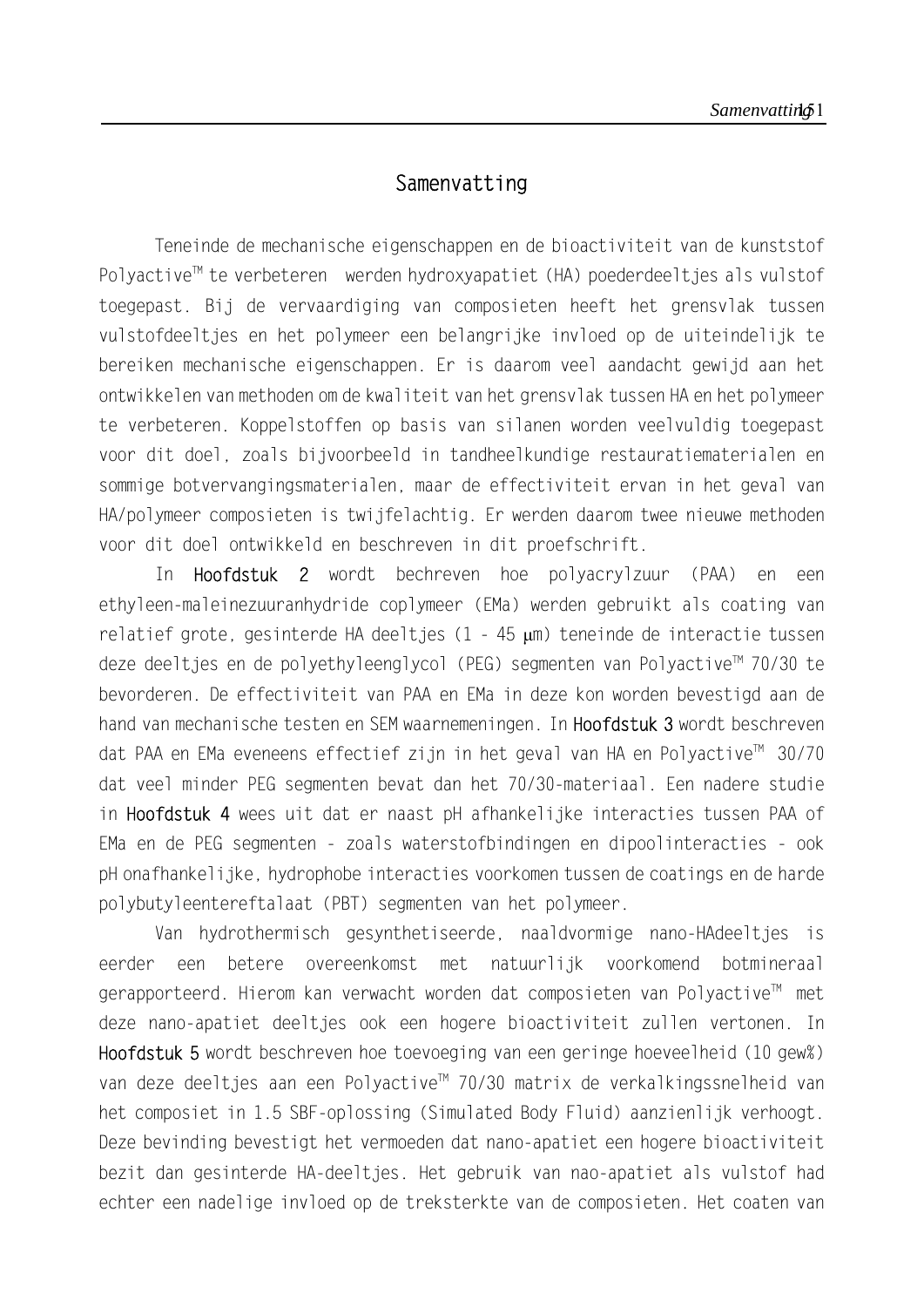de deeltjes met PAA bracht hier geen verbetering in en had daarentegen weer een daling van de verkalkingssnelheid tot gevolg. Er zal dus voor deze vulstof een andere koppelstof gevonden moeten worden. De reden voor de nadelige invloed van deze nano−apatiet vulstof op de mechanische eigenschappen van de composieten wordt gezocht in het feit dat het bijzonder moeilijk bleek te zijn de deeltjes zonder agglomeraatvorming homogeen in de polymeermatrix te verdelen.

Het optreden van verkalking in Polyactive<sup>™</sup> 70/30 verloopt bijzonder traag en daarom werd een *in vitro* model, genaamd "accelerated calcification solution" (ACS), ontwikkeld om het calcificatiegedrag van Polyactive<sup>™</sup> en de composieten ervan te evalueren (Hoofdstuk 6). Met behulp van ACS kan verkalking van Polyactive<sup>™</sup> 70/30 en composieten bij 37 °C binnen een korte tijd worden bewerkstelligd. Het verkalkingsproces van een materiaal in ACS vertoont, althans in zekere mate, gelijkenis met *in vivo* verkalking omdat het proces begint met vorming van octacalciumfosfaat kiemen die gedurende de kristalvorming transformeren tot apatiet. Dit *in vitro* calcificatiemodel is zeer bruikbaar bevonden om het verkalkingsgedrag van materialen te bestuderen.

Als een aanzet tot het vinden van een andere methode om het grensvlak tussen HA en Polyactive<sup>™</sup> te verbeteren werd onderzoek gedaan naar de mogelijkheid om hexamethyleendiisocyanaat (HMDI) te gebruiken als koppelstof waarmee polymeren als polyethyleenglycol covalent aan het oppervlak van nano−apatiet deeltjes gebonden kunnen worden (Hoofdstuk 7). Vaste stof <sup>1</sup>H MAS NMR en IR spectra wezen uit dat de isocyanaatgroep in staat is tot reactie met de hydroxylgroepen aan het oppervlak van nano−apatiet. Relatief grote hoeveelheden PEG 1500 (20%) bleken zo aan het nano−apatiet oppervlak gebonden te kunnen worden.

De reactie van de organische isocyanaatgroep met oppervlakte hydroxylgroepen van HA in de aanwezigheid van aan alkyl−Tin kataysator wordt nader bestudeerd in Hoofdstuk 8. Gevonden werd dat de struktuur van het isocyanaat de reactiesnelheid sterk beinvloed. Het reactiemechanisme lijkt een tweede orde mechanisme te volgen ondanks het heterogene reactiemengsel. Het onderzoek wees eveneens uit dat isocyanoethylmethacrylaat (ICEM) en HMDI bijzonbder geschikte koppelstoffen zijn voor het enten van polymeren aan HA.

Een koudhardend acrylaat cement, gemakkelijk hanteerbaar en gebruikt als botcement, werd gebruikt als model systeem om polyacrylaten aan HA te enten. In Hoofdstuk 9 wordt beschreven hoe acrylaten als polymethylmethacrylaat (PMMA), polyhydroxyethylmethacrylaat (polyHEMA), en polybutylmethacrylaat (PBMA) met succes aan het oppervlak van HA poederdeeltjes kunnen worden ge<sup>e</sup>nt door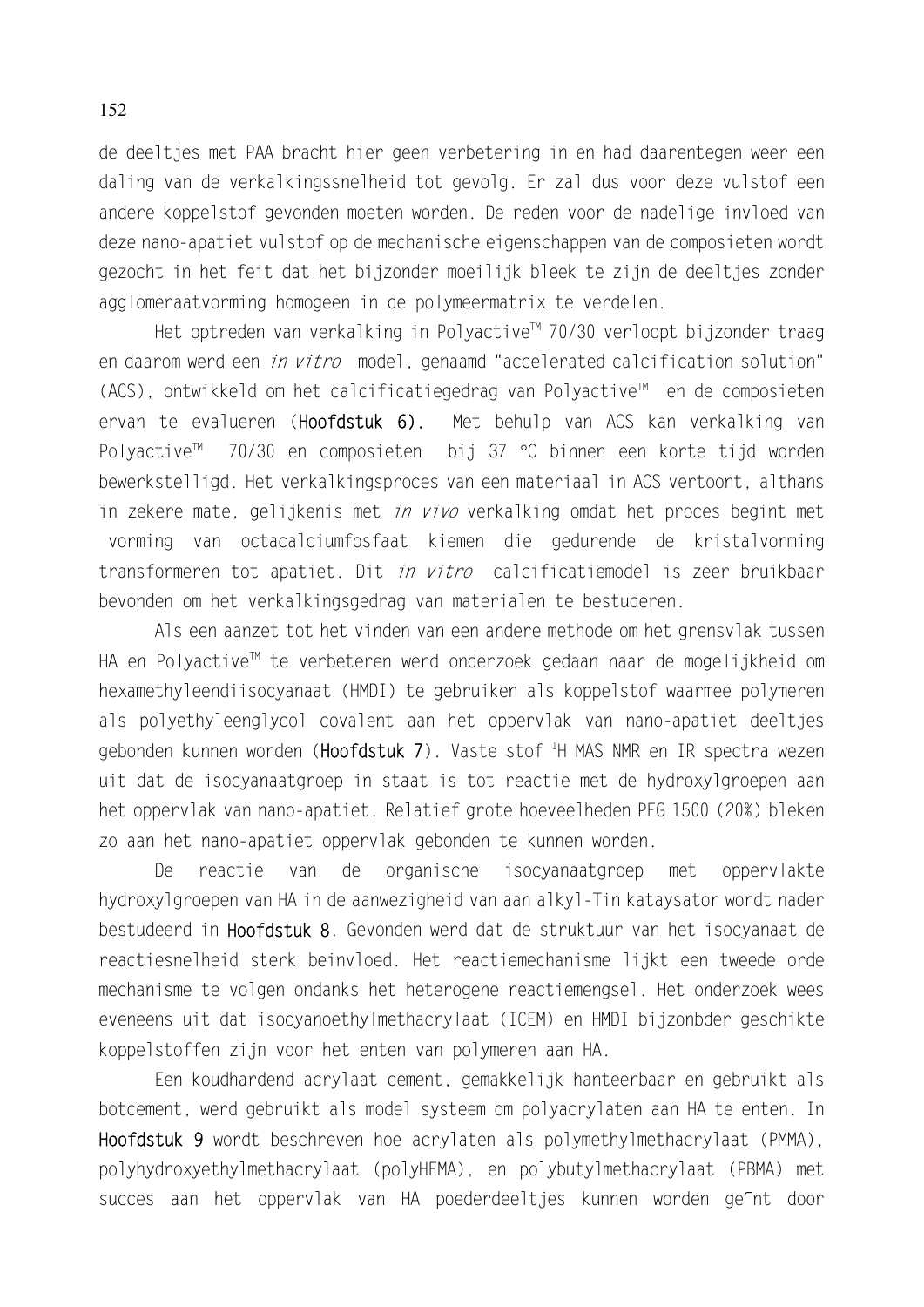gebruikmaking van ICEM of HMDI of HMDI samen met HEMA als koppelagentia.

Tenslotte werd ook Polyactive<sup>™</sup> 70/30 met succes aan het oppervlak van HA deeltjes ge<sup>r</sup>nt door gebruikmaking van HMDI als koppelstof (Hoofdstuk 10). Hiermee werd dus een covalente binding verkregen tussen HA en de polymere matrix. Mechanische testen toonden aan dat de mechanische eigenschappen van aldus samengestelde composieten sterk verbeterd waren.

Gebaseerd op deze experimentele resultaten wordt geconcludeerd dat het introduceren van covalente bindingen tussen HA vulstofdeeltjes en de polymere matrix met behulp van isocyanaatgroepen bevattende koppelstoffen een effectieve manier is om de mechanische eigenschappen van de composieten te verbeteren. Ook de vervaardiging van composieten met ongebruikelijk hoge vulstof/polymeer verhoudingen kan langs deze weg worden gerealiseerd.